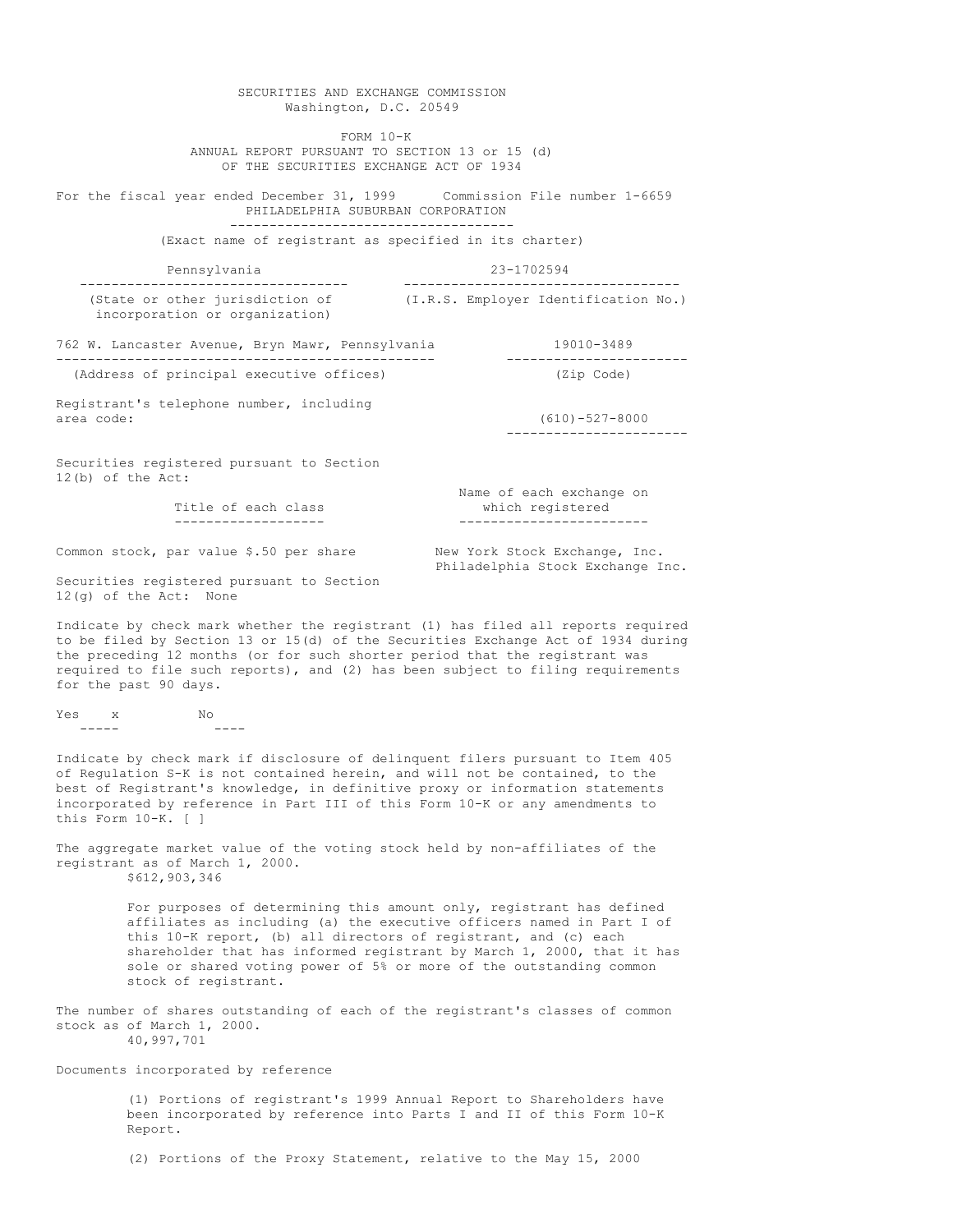annual meeting of shareholders of registrant, to be filed within 120 days after the end of the fiscal year covered by this Form 10-K Report, have been incorporated by reference into Part III of this Form 10-K Report.

PART I

## Item 1. Business

## The Company

Philadelphia Suburban Corporation (referred to as "we" or "us") is the holding company for regulated utilities providing water or wastewater services to approximately 1.8 million people in Pennsylvania, Ohio, Illinois, New Jersey and Maine. Our two primary subsidiaries are Philadelphia Suburban Water Company, a regulated public utility that provides water or wastewater services to about 1 million residents in the suburban areas north and west of the City of Philadelphia, and Consumers Water Company, a holding company for several regulated public utility companies that provide water or wastewater service to about 800,000 residents in various communities in Pennsylvania, Ohio, Illinois, New Jersey and Maine. We are among the largest investor-owned water utilities in the United States based on the number of customers. In addition, we provide water service to approximately 25,000 people through operating and maintenance contracts with municipal authorities and other parties in proximity to the operating company's service territories.

Consumers Water Company owns 100% of the voting stock of four water companies, and at least 96% of the voting stock of three water companies, operating in Pennsylvania, Ohio, Illinois, New Jersey and Maine. Consumers Water Company's subsidiaries operate 27 divisions in these five states, providing water service to approximately 800,000 people. The following table indicates by subsidiary the number of metered water customers and water revenues for the year ended December 31, 1999:

|                                       | Water     | Number    |
|---------------------------------------|-----------|-----------|
|                                       | Revenues  | of Water  |
| Subsidiary                            | (000's)   | Customers |
|                                       |           |           |
|                                       |           |           |
| Philadelphia Suburban Water Company   | \$150,659 | 317,843   |
| Consumers Ohio water Company          | 33,061    | 78,306    |
| Consumers Illinois Water Company      | 19,487    | 51,472    |
| Consumers Pennsylvania Water Company* | 20,587    | 40,951    |
| Consumers New Jersey Water Company    | 13,790    | 33,400    |
| Consumers Maine Water Company         | 8,432     | 15,703    |
|                                       |           |           |
|                                       | \$246,016 | 537,675   |
|                                       |           |           |

\* Includes Susquehanna, Roaring Creek and Shenango Valley Divisions.

Subsidiaries of Philadelphia Suburban Water Company and Consumers Water Company provide wastewater collection, treatment and disposal services (primarily residential) to approximately 30,000 people in Pennsylvania, Illinois and New Jersey.

 $\mathfrak{D}$ 

## Item 1, Continued

The following table indicates by customer class the number of metered water customers and water revenues for the year ended December 31, 1999:

|                | Water     | Number    |
|----------------|-----------|-----------|
|                | Revenues  | of Water  |
| Customer class | (000's)   | Customers |
|                |           |           |
|                |           |           |
| Residential    | \$154,881 | 497,937   |
| Commercial     | 45,192    | 29,241    |
| Industrial     | 13,944    | 1,430     |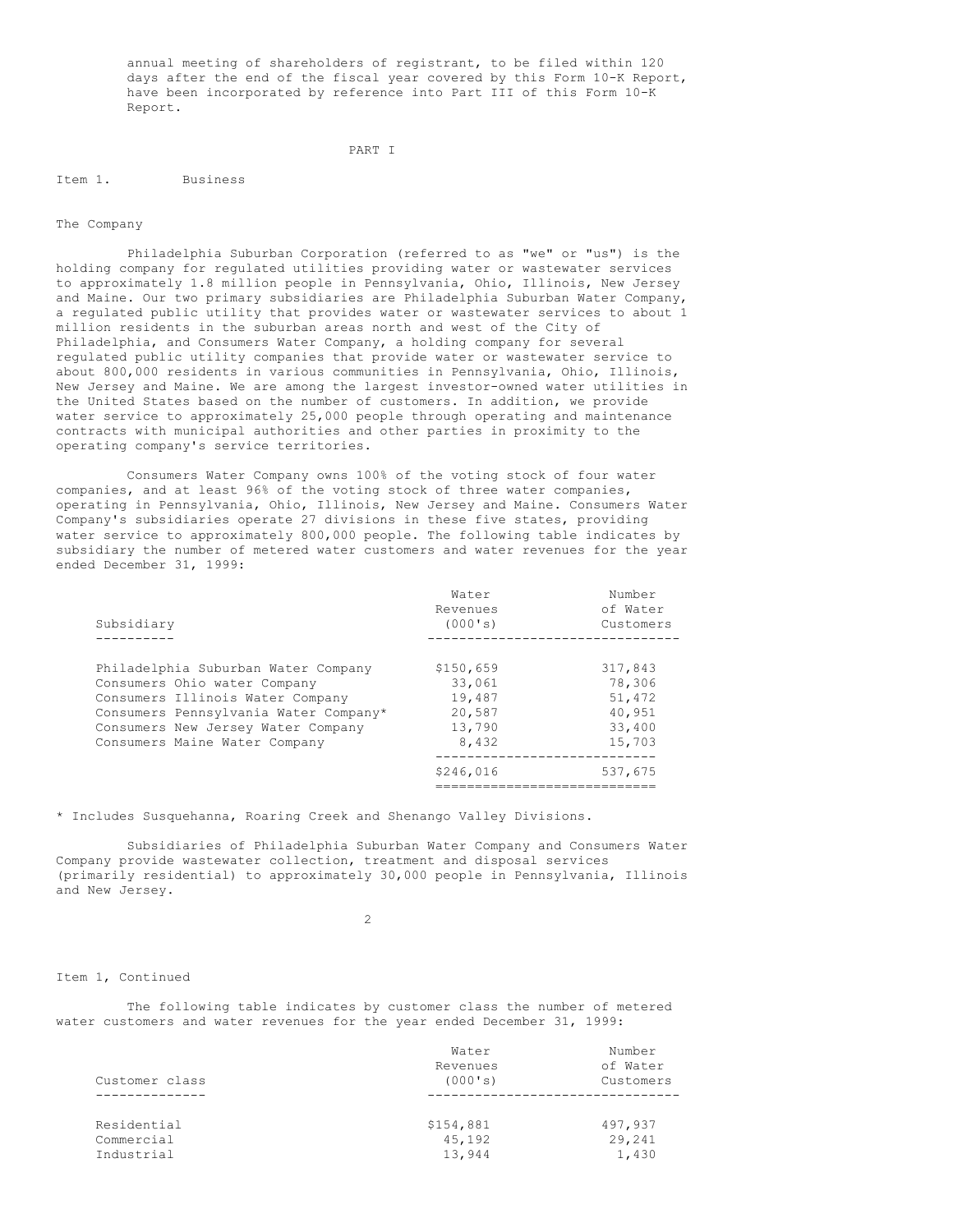|       | \$246,016 | 537,675 |
|-------|-----------|---------|
| Other | 31,999    | 9,067   |
|       |           |         |

Our customer base is primarily residential, representing approximately 93% of our total water sales. Substantially all of our customers are metered, which allows us to measure our customers' water consumption. Water consumption per customer is affected by local weather conditions during the year, especially during the late spring and early summer. In general, during these seasons, an extended period of dry weather increases consumption, while above average rainfall decreases water consumption. Also, an increase in the average temperature generally causes an increase in water consumption.

Excluding customers added through the acquisitions of several small water systems, during the three-year period of 1997 through 1999, Philadelphia Suburban Water Company's customer base grew at an annual compound rate of 1.0%. Including acquisitions, Philadelphia Suburban Water Company's customer base increased at an annual compound rate of 3.9% during this period. Consumers Water Company's customer growth rate during this period was 1.5%. Our business combination with Consumers Water Company on March 10, 1999 will enable us to grow through acquisitions in the areas where Consumers operates.

## Acquisitions and Water Sale Agreements

We believe that there are many potential water system acquisition candidates throughout the United States because of the fragmented nature of the water utility industry. We believe the factors driving consolidation of these water systems are:

- o the benefits of economies of scale, including the development of technological expertise that would not be feasible in a smaller organization;
- o increasingly stringent environmental regulations; and
- o the need for investment.

We believe that acquisitions will continue to be an important source of growth for us. We intend to continue to pursue acquisitions of municipally-owned and investor-owned water systems of all sizes that provide services in areas adjacent to our existing service territories or in new service areas. We engage in continuing activities with respect to potential acquisitions, including performing analyses and investigations of acquisition candidates, making preliminary acquisition proposals and negotiating the terms of potential acquisitions.

3

## Item 1, Continued

During the past five years, we have completed 54 acquisitions or other growth ventures adding approximately 60,000 customers to our customer base. The largest of these transactions was the acquisition of the water utility assets of Bensalem Township in December 1999, which has added 14,945 customers. We are actively exploring other opportunities to expand our utility operations through acquisitions or otherwise.

## Water Supplies and Water Facilities

Our water utility operations obtain their water supplies from surface water sources such as reservoirs, lakes, ponds, rivers and streams, in addition to obtaining water from wells and purchasing water from other water suppliers. Less than 5% of our water sales are purchased from other suppliers. We believe that we have all of the necessary permits to obtain the water we distribute. Our supplies are sufficient for anticipated daily demand and normal peak demand under normal weather conditions. Our supplies by operating subsidiary are as follows:

o Philadelphia Suburban Water Company - The principal supply of water is surface water from the Schuylkill River, Delaware River, eight rural streams which are tributaries of the Schuylkill and Delaware Rivers, and the Upper Merion Reservoir, a former quarry now impounding groundwater. Wells and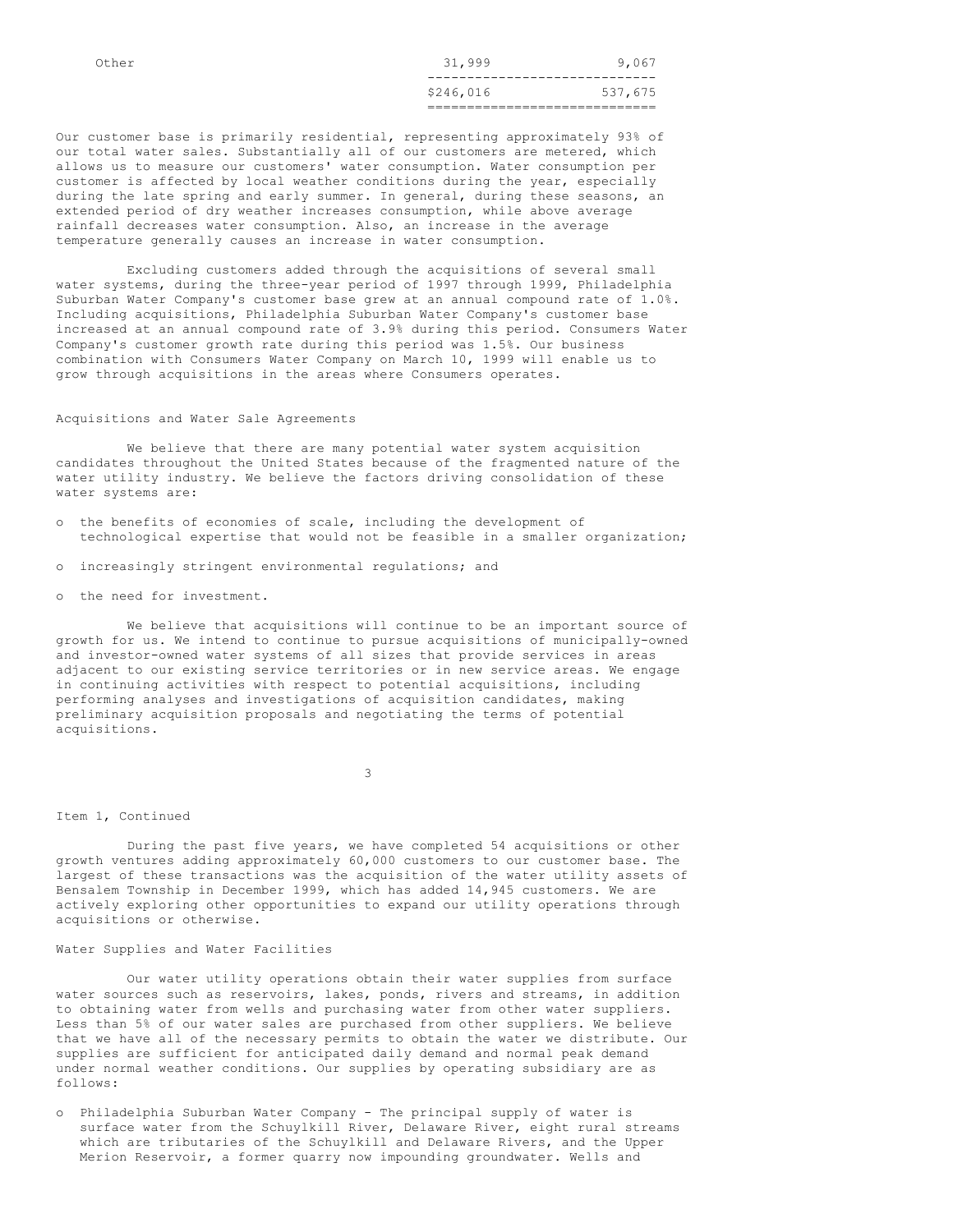interconnections with adjacent municipal authorities supplement these surface supplies.

- o Consumers Ohio Water Company Water supply is obtained for customers in Lake County from Lake Erie. Customers in Mahoning County obtain their water from man-made lakes and purchased water supplies the Ashtabula division. Water supply is obtained for customers in Stark and Summit Counties from wells.
- o Consumers Illinois Water Company Water supply is obtained for customers in Kankakee County from the Kankakee River and satellite wells, while customers in Vermilion County are supplied from Lake Vermilion. In Will, Lee, Boone and Knox counties, our customers are served from deep well systems.
- o Consumers New Jersey Water Company Water supply in our three non-contiguous divisions is obtained from wells.
- o Consumers Pennsylvania Water Companies The Roaring Creek Division draws its water from a man-made lake within a 12,000 acre watershed and two wells also located in the watershed. The Susquehanna Division obtains its water supply from wells. The Shenango Division draws its water from the Shenango River.
- o Consumers Maine Water Company Eleven non-contiguous water systems obtain their water supply as follows: five systems use groundwater, five systems use surface water and one system purchases water from a neighboring municipal district.

We believe that the capacities of our sources of supply, and our water treatment, pumping and distribution facilities are generally sufficient to meet the present requirements of our customers. On a continuing basis, we make system improvements and additions to capacity in response to changing regulatory standards, changing patterns of consumption and increases in the number of customers. The various state public utility commissions have generally recognized the operating and capital costs associated with these improvements in setting water rates.

4

## Item 1, Continued

In June 1999, the Pennsylvania Department of Environmental Protection declared a drought warning for most of the counties in Pennsylvania, including the counties served by Philadelphia Suburban Water Company and Consumers Water Company's Pennsylvania subsidiaries. A drought warning calls for voluntary restrictions on water use, particularly nonessential uses of water. In July 1999, the Governor of Pennsylvania issued a drought emergency order for the counties that were previously under the drought warning. The drought emergency imposed a mandatory ban on all nonessential water usage. On September 30, 1999, the drought emergency order was lifted for nearly all Pennsylvania counties, including those served by our water companies. While portions of Pennsylvania, particularly those dependent on ground water, experienced water shortages during this drought, our water supplies remained adequate. As a result of these actions, water consumption and water revenues in these areas declined to levels below those experienced in 1998. As a result of the drought emergency order being lifted, water revenues have begun to return to normal levels during the fourth quarter of 1999. In addition, Consumers Water Company's New Jersey subsidiary experienced a similar drought emergency during most of the third quarter of 1999.

On occasion, there have been other water use restrictions during the past three years, however, because these warnings were issued at times other than the summer months, when nonessential and recreational use of water has traditionally declined, the restrictions did not have a significant impact on operating revenues and we had sufficient quantities of raw water and maintained adequate storage levels of treated water.

# Economic Regulation

Our water and wastewater utility operations are subject to regulation by their respective state regulatory commissions, which have broad administrative power and authority to regulate rates and charges, determine franchise areas and conditions of service and authorize the issuance of securities. The regulatory commissions also establish uniform systems of accounts and approve the terms of contracts with affiliates and customers,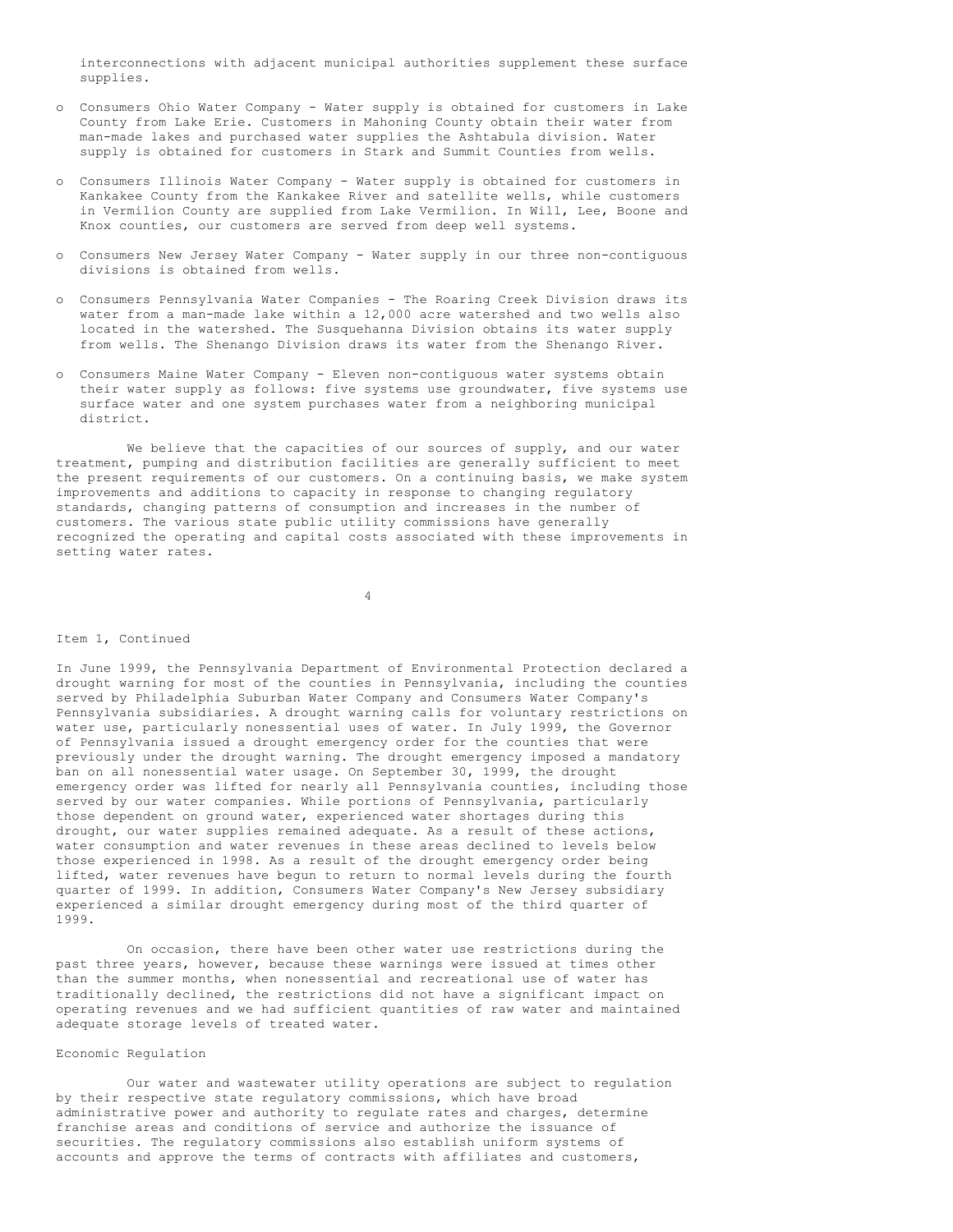acquisitions of other utility systems, loans and the purchases or sales of property. The profitability of our utility operations is influenced to a great extent by the timeliness and adequacy of rate allowances in the various states in which we operate. Accordingly, we maintain a rate case management capability to provide that the tariffs of our utility operations reflect, to the extent practicable, current costs of operations, capital, taxes, energy, materials and compliance with environmental regulations. Rates for some divisions of our Ohio water utility can be fixed by negotiated agreements with the municipalities that are served by those divisions in lieu of regulatory approval from the Public Utility Commission of Ohio. Currently, two of the four regulated divisions in Ohio are operating under such rate ordinances.

In 1996, the Pennsylvania Public Utility Commission ("PAPUC") approved the Distribution System Improvement Charge ("DSIC"). The DSIC is a mechanism that allows Pennsylvania water utilities to add a surcharge to their water bills. This surcharge offsets the additional depreciation and capital costs associated with certain non-revenue producing, non-expense reducing capital expenditures related to replacing and rehabilitating distribution systems. Prior to the DSIC, water utilities absorbed all of the depreciation and capital costs of these projects between base rate increases without the benefit of additional revenues. The gap between the time that a capital project is completed and the recovery of its costs in base rates is known as regulatory lag. The DSIC is intended to eliminate or reduce regulatory lag that often acted as a disincentive to water utilities in rehabilitating their distribution systems. The DSIC is adjusted quarterly based on additional qualified capital expenditures made in the previous quarter. The DSIC may never exceed 5% of the base rates in effect. The DSIC is reset to zero when new base rates that reflect the costs of those additions become effective. The PAPUC also limits use of the DSIC to periods when a company's return on equity is less than a benchmark it establishes each quarter. We are currently working to establish DSIC mechanisms in the other states in which we operate.

5

## Item 1, Continued

In May 1999, the Illinois legislature passed a bill to establish a DSIC mechanism in Illinois. The Illinois Commerce Commission is analyzing the mechanism currently and considering approval of the DSIC for use by Illinois water utilities beginning in 2001.

In general, we believe that Philadelphia Suburban Corporation, Philadelphia Suburban Water Company and Consumers Water Company's subsidiaries have valid rights, free from unduly burdensome restrictions, to enable us to carry on our business as presently conducted in the territories we now serve. The rights to provide water or wastewater service to a particular franchised service territory are generally non-exclusive, although the applicable regulatory commissions usually allow only one utility to provide service to a given area. In some instances, another water utility provides service to a separate area within the same political subdivision served by one of our subsidiaries. In the states where our subsidiaries operate, it is possible that portions of our subsidiaries' operations could be acquired by municipal governments by one or more of the following methods:

o eminent domain;

- o the right of purchase given or reserved by a municipality or political subdivision when the original franchise was granted; and
- o the right of purchase given or reserved under the law of the state in which the subsidiary was incorporated or from which it received its permit.

The price to be paid upon such an acquisition by the municipal government is usually determined in accordance with applicable law governing the taking of lands and other property under eminent domain. In other instances, the price may be negotiated, fixed by appraisers selected by the parties or computed in accordance with a formula prescribed in the law of the state or in the particular franchise or charter. Generally, our strategy is to acquire additional water and wastewater systems, maintain our existing systems, and actively oppose efforts by municipal governments to acquire any of our operations, particularly for less than the fair market value of our operations or where the municipal government seeks to acquire more than it is entitled to under the applicable law or agreement.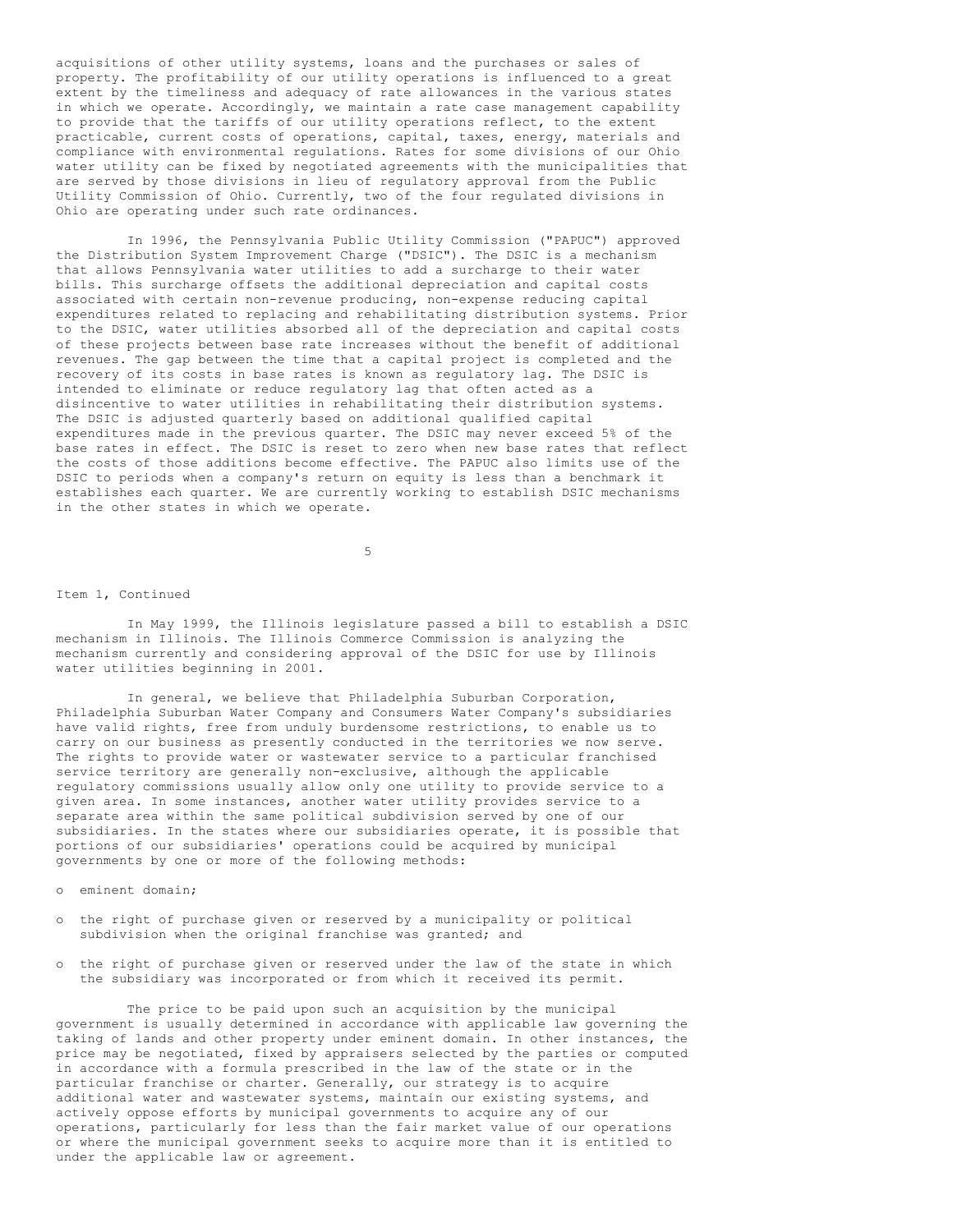### Environmental Regulation

The primary federal and state laws affecting the provision of water and wastewater services are the Safe Drinking Water Act, the Clean Water Act, the Resource Conservation and Recovery Act and the regulations issued under these laws by the Environmental Protection Agency and state environmental regulatory agencies. In addition, we are subject to the federal and state laws affecting dam safety. These laws and regulations establish criteria and standards for drinking water and for discharges into the waters of the United States. The states have the right to establish criteria and standards that are stricter than those established by the Environmental Protection Agency. Some of the states where our subsidiaries operate have done so. Other federal and state environmental laws and regulations in addition to the Clean Water Act, the Safe Drinking Water Act and the dam safety regulations affect the operations of our subsidiaries.

In addition to the capital expenditures and costs currently anticipated, changes in environmental regulations, enforcement policies and practices or related matters may result in additional capital expenditures and costs. Capital expenditures and costs required as a result of water quality standards and environmental requirements generally have been recognized by state public utility commissions as appropriate for inclusion in establishing rates.

6

## Item 1, Continued

Safe Drinking Water Act - The Safe Drinking Water Act establishes criteria and procedures for the Environmental Protection Agency to develop national quality standards for drinking water. Regulations issued pursuant to the Safe Drinking Water Act set standards on the amount of certain inorganic and organic chemical contaminants, microorganisms and radionuclides allowable in drinking water. The 1996 Amendments to the Safe Drinking Water Act require the Environmental Protection Agency to analyze both the benefits and the costs of compliance when considering new or stricter water quality criteria and standards. Current requirements under the Safe Drinking Water Act are not expected to have a material impact on our operations or financial condition. We may, in the future, be required to change our method of treating drinking water at certain sources of supply if additional regulations become effective. The amended Safe Drinking Water Act also specifies that the Environmental Protection Agency shall study certain additional substances and propose rules that may change the standards by which treatment is required. A proposed rule was issued in 1999 and additional rulemakings will be proposed in 2000 and 2001. The cost of maintaining compliance with the new rulemakings is expected to be fully recoverable in water rates and is not expected to have a material impact on our results from operations or financial condition.

The Safe Water Drinking Act of 1974 also addressed standards for nitrate, a regulated inorganic chemical used extensively in crop fertilization. In 1999, elevated levels of nitrate were observed in the Vermillion River, a water supply source for Consumers Illinois Water Company. Construction of a nitrate-removal facility began in 1999 and is expected to be completed by the end of 2000. The facility is estimated to cost approximately \$6.3 million, which includes past costs associated with the study of the problem. We expect that these capital expenditures will be fully recoverable in water rates.

The Safe Drinking Water Act provides for the regulation of radionuclides other than radon, such as radium. The EPA is developing a final radionuclide rule, including a standard for uranium. No significant impact on our operations or financial condition is anticipated from the new rulemaking. However, as a result of revised testing procedures under the current regulation, additional treatment may be required to remove radium or to find alternate sources of water supply for a groundwater system in one of the divisions of Consumers New Jersey Water Company. The cost of the additional treatment processes and the cost of securing alternate sources of water supply will be fully recoverable in water rates.

In order to eliminate or inactivate microbial organisms, the Surface Water Treatment Rule and the Interim Enhanced Surface Water Treatment Rule were issued by the EPA to improve disinfection or filtration. The EPA developed the Disinfectants-Disinfection By-products Rule to reduce consumers' exposure to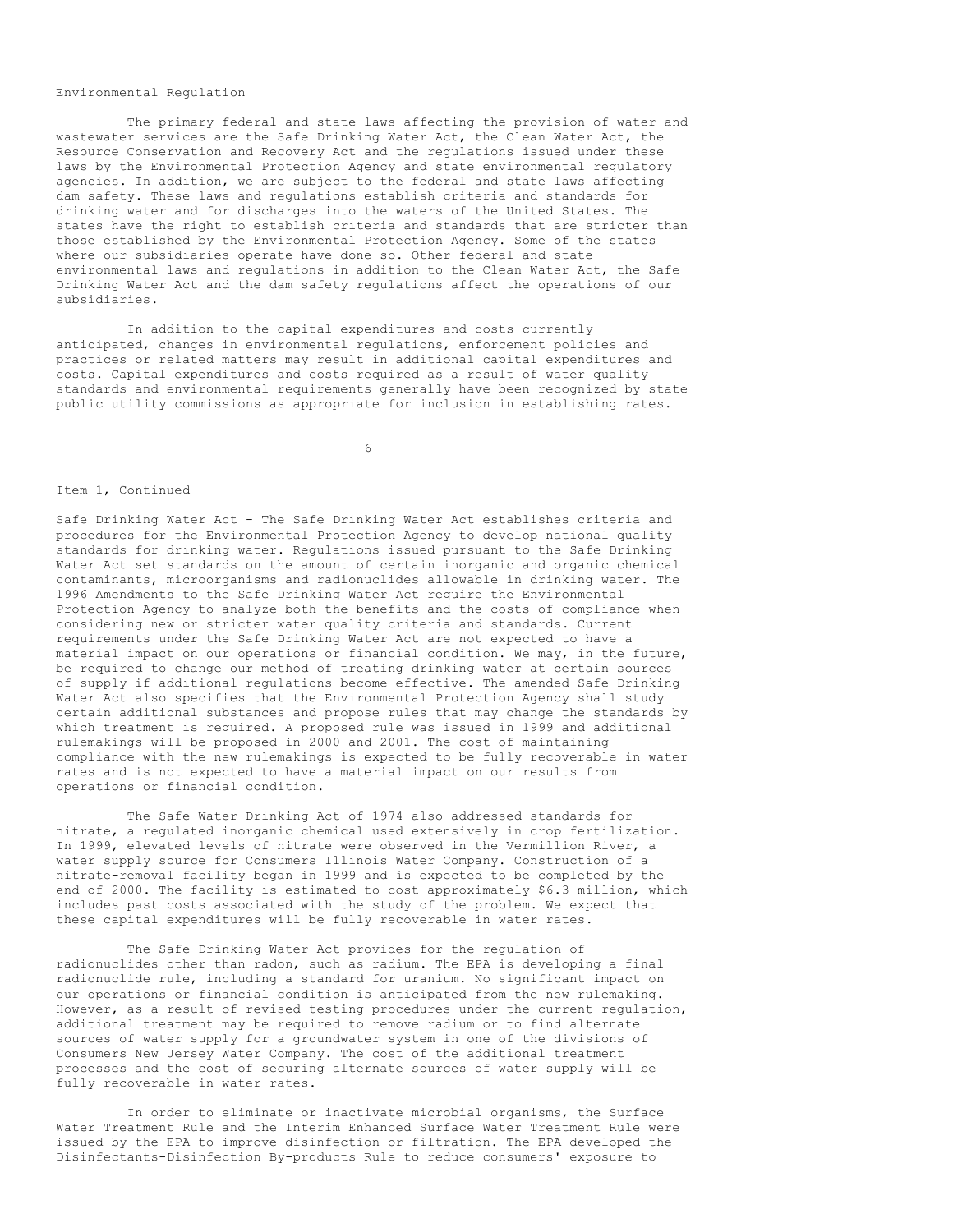disinfectants and by-products of the disinfection process. In December 1998, Stage 1 of these rules were issued by the EPA. Our large surface water systems are in compliance with these rulemakings as required by December 2001. Groundwater and smaller surface water systems have until December 2003 to comply with these rules. In December 1997, construction commenced on a \$35 million water treatment plant at one of Consumer's Pennsylvania operating companies in order to maintain compliance with the Surface Water Treatment Rule. The plant will replace an aged, lower-capacity facility and is expected to be completed in the second quarter of 2000. We may be required in the future to install filtration or treat groundwater at certain locations that could be reclassified as being influenced by surface water. These locations include certain small systems in Maine, New Jersey and Pennsylvania. If such requirements are implemented, the additional treatment processes would be required over a four year period and would cost approximately \$5 million. It is expected that these capital expenditures will be fully recoverable in water rates.

Additional rules dealing with water treatment and disinfection are anticipated during 2000, and are not expected to have a material impact on our results of operations or financial condition.

7

## Item 1, Continued

Clean Water Act - The Clean Water Act regulates discharges from drinking water and wastewater treatment facilities into lakes, rivers, streams, and groundwater. We currently maintain all required permits and approvals for the disposal of water and wastewater. Wastewater residuals and solids are disposed of in approved landfills, transferred to larger wastewater treatment facilities or applied to farmland. Additional capital expenditures and operating costs in connection with the management and disposal of discharges from our water and wastewater facilities may be required in the future, particularly if changes are made in the requirements of the applicable Federal or state laws. We believe that these capital expenditures would be fully recoverable in our rates.

The Resource Conservation and Recovery Act - The Resource Conservation and Recovery Act regulates the handling and disposal of residuals and solids from drinking water facilities. Water treatment residuals and solids are a combination of the chemicals used in the treatment process and the silt and other materials removed from the raw water. Water treatment residuals and solids are either disposed of in a storage facility, such as a lagoon or landfill, owned by a subsidiary, an off-site facility not owned by a subsidiary, or a state-approved landfill or municipal sewer system. We currently maintain all required permits for our water treatment facilities. Additional capital expenditures and operating costs in connection with the management and disposal of residuals and solids from our water facilities may be required in the future, particularly if changes are made in the requirements of the applicable Federal or state laws. We believe that these capital expenditures would be fully recoverable in our rates.

Dam Safety - Our subsidiaries own sixteen major dams that are subject to the requirements of the Federal and state regulations related to dam safety. All major dams undergo an annual engineering inspection. We believe that all sixteen dams are structurally sound and well-maintained.

Risk Management Plans (RMP's) - On June 20, 1996 the EPA promulgated Risk Management Program (RMP) regulations. This rulemaking requires facilities that use a regulated substance above a specified quantity to develop a formal RMP and to register and submit the plan to EPA. We have 15 RMP sites and all are in compliance with the above regulations. The cost to comply with these Rulemakings was \$8,000 to \$10,000 per facility.

## Year 2000

We actively pursued a Year 2000 Program (the "Program"). The objective of the program was to provide reasonable assurance that our critical systems and processes that impact our ability to deliver water to our customers would not experience significant interruptions that would interfere with such water service or result in a material business impairment that would have an adverse impact on our operations, liquidity or financial condition as a result of the Year 2000 issue. For purposes of the Program, the Year 2000 issue was defined as whether information technology accurately processes date and time data from, into and between the twentieth and twenty-first centuries, and the years 1999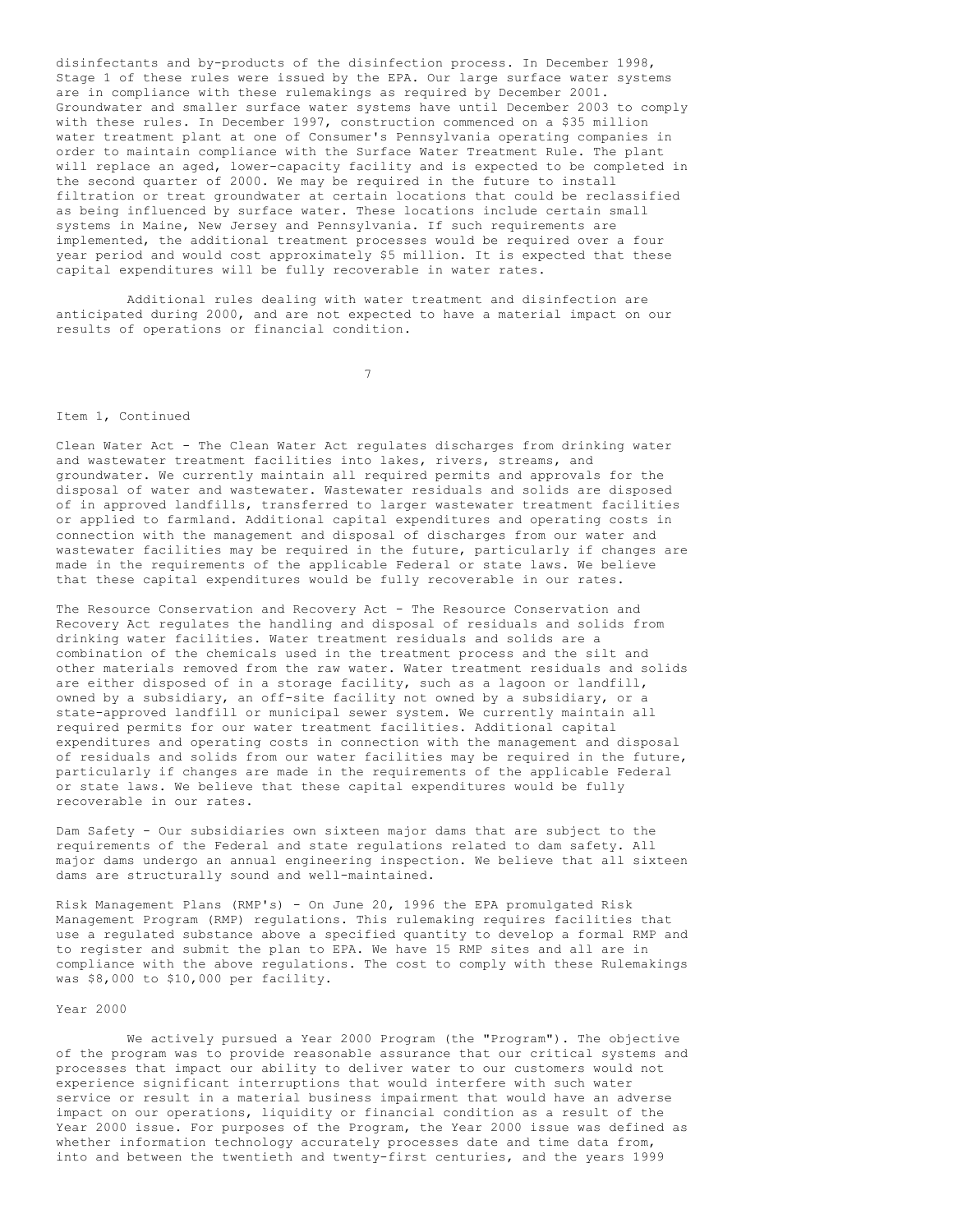and 2000 and leap year calculations. To date, our water treatment plants and other mission critical systems have not been impacted by the Year 2000 issue, and there have been no water service interruptions as a result of a Year 2000 issue. We continue to monitor the Year 2000 issue but we do not anticipate that we will experience a material business impairment or have a material adverse impact on our operations, liquidity or financial condition as a result of the Year 2000 issue.

## Employee Relations

As of December 31, 1999, we employed a total of 945 full-time persons. Our subsidiaries are parties to agreements with labor unions covering 487 employees. We consider our employee relations to be good.

8

## Item 2. Properties.

Our properties consist of transmission and distribution mains and conduits, water treatment plants, pumping facilities, wells, tanks, meters, supply lines, dams, reservoirs, buildings, vehicles, land, easements, rights and other facilities and equipment used for the operation of our systems, including the collection, treatment, storage and distribution of water. Substantially all of our properties are owned by our subsidiaries and are subject to liens of mortgage or indentures. These liens secure bonds, notes and other evidences of long-term indebtedness of our subsidiaries. For certain properties that we acquired through the exercise of the power of eminent domain and certain other properties we purchased, we hold title for water supply purposes only. We own, operate and maintain approximately 7,100 miles of transmission and distribution mains, 20 water treatment plants and 9 wastewater treatment plants. Some properties are leased under long-term leases. The following table indicates our net utility plant as of December 31, 1999 by subsidiary:

| Subsidiary                                                                                                                                                                                                                                                      | Net Property,<br>Plant and<br>Equipment<br>(000's)                                            |
|-----------------------------------------------------------------------------------------------------------------------------------------------------------------------------------------------------------------------------------------------------------------|-----------------------------------------------------------------------------------------------|
| Philadelphia Suburban Water Company<br>Consumers Ohio Water Company<br>Consumers Illinois Water Company<br>Consumers Pennsylvania Water Company*<br>Consumers New Jersey Water Company<br>Consumers Maine Water Company<br>Inter-company eliminations and other | \$<br>698,682<br>132,611<br>104,428<br>102,709<br>67,038<br>32,189<br>(2, 293)<br>\$1,135,364 |

\*Includes Susquehanna, Roaring Creek and Shenango Valley Divisions.

We believe that our properties are maintained in good condition and in accordance with current standards of good waterworks industry practice. We believe that the facilities used in the operation of our business are in good condition in terms of suitability, adequacy and utilization.

Our corporate offices are leased from Philadelphia Suburban Water Company and located in Bryn Mawr, Pennsylvania.

## Item 3. Legal Proceedings

There are various legal proceedings in which we are involved. Although the results of legal proceedings cannot be predicted with certainty, there are no pending legal proceedings to which we or any of our subsidiaries is a party or to which any of our properties is the subject that present a reasonable likelihood of a material adverse impact on the Registrant.

Item 4. Submission of Matters to a Vote of Security Holders

No matters were submitted to a vote of security holders during the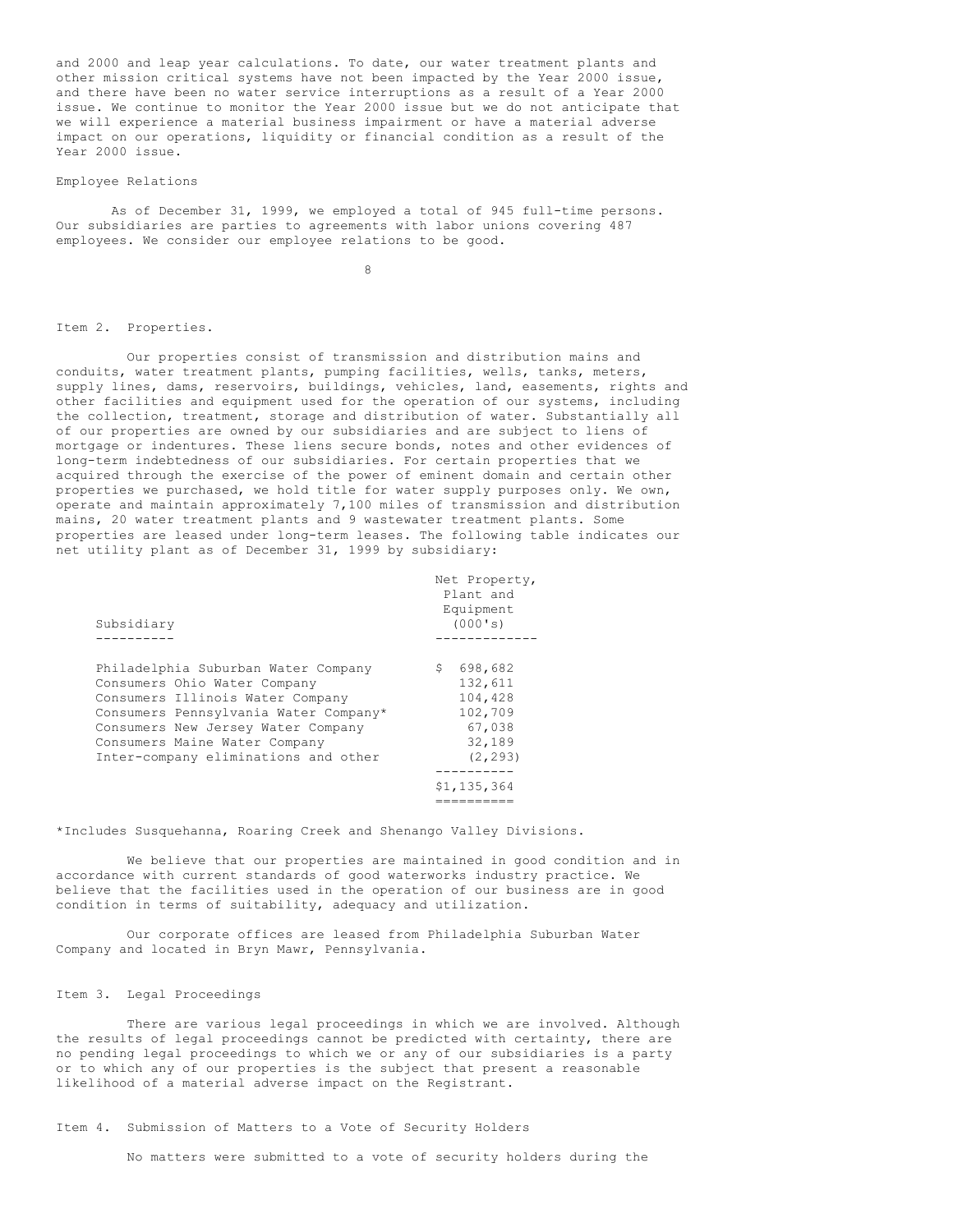fourth quarter of 1999.

Information with respect to our executive officers is contained in Item 10 hereof and is hereby incorporated by reference herein.

9

## PART II

## Item 5. Market for the Registrant's Common Stock and Related Security Holder Matters

Our common stock is traded on the New York Stock Exchange and the Philadelphia Stock Exchange. As of March 1, 2000, there were approximately 21,315 holders of record of our common stock.

The following selected quarterly financial data is in thousands of dollars, except for per share amounts:

|                                                                      | First  | Second                                        |                   | Third Fourth  | Total<br>Year |
|----------------------------------------------------------------------|--------|-----------------------------------------------|-------------------|---------------|---------------|
| 1999                                                                 |        |                                               |                   |               |               |
| Opeating revenues                                                    |        | \$58,597 \$66,165 \$69,527 \$63,037           |                   |               | \$257,326     |
| Operations and maintenance expense<br>Net income available to common |        | 22,725 24,203 24,645 27,185                   |                   |               | 98,758        |
| stock                                                                |        | 316 12,033 14,332 9,594                       |                   |               | 36,275        |
| Basic net income per common share                                    | 0.01   | 0.29                                          | 0.35              | 0.24          | 0.89          |
| Diluted net income per common share<br>Dividends declared and paid   | 0.01   | 0.29                                          | 0.35              | 0.23          | 0.88          |
| per common share                                                     | 0.17   | 0.17                                          | 0.18              | 0.18          | 0.70          |
| Price range of common stock                                          |        |                                               |                   |               |               |
| $-$ high                                                             | 29.75  | 25.75                                         | 25.31             | 24.19         | 29.75         |
| $-$ low                                                              | 19.75  | 21.31                                         | 21.13             | 20.19         | 19.75         |
| 1998                                                                 |        |                                               |                   |               |               |
| Opeating revenues                                                    |        | \$57,933 \$61,740 \$68,991 \$62,107 \$250,771 |                   |               |               |
| Operations and maintenance expense                                   |        | 23,604 24,005 25,216 27,314 100,139           |                   |               |               |
| Net income available to common                                       |        |                                               |                   |               |               |
| stock                                                                |        | 7,852 14,577 13,787 8,604                     |                   |               | 44,820        |
| Basic net income per common share                                    | 0.20   | 0.36                                          | $0.34$ $0.21$     |               | 1.11          |
| Diluted net income per common share                                  | 0.19   | 0.36                                          |                   | $0.34$ $0.21$ | 1.10          |
| Dividend paid per common share                                       | 0.1625 | 0.1625                                        | $0.1700$ $0.1700$ |               | 0.6650        |
| Dividends declared per common share                                  |        | 0.1625                                        | 0.1700            | 0.1700        | 0.5025        |
| Price range of common stock                                          |        |                                               |                   |               |               |
| - high                                                               | 25.75  | 22.56                                         | 28.19             | 30.06         | 30.06         |
| $-$ low                                                              | 19.56  | 18.88                                         | 20.50             | 23.00         | 18.88         |

High and low prices of our common stock are as reported on the New York Stock Exchange Composite Tape.

Dividends paid and declared per common share represents Philadelphia Suburban Corporation's historical dividends. The cash dividend paid in March 1998 of \$0.1625 was declared in December 1997.

Net income available to common stock and net income per common share for the first quarter of 1999 includes net charges of \$6,134,000 (\$6,334,000 pre-tax), or \$0.15 per share, for the Consumers Water Company merger transaction costs and a charge for related restructuring costs of \$2,462,000 (\$3,787,000 pre-tax), or \$0.06 per share.

Net income available to common stock and net income per common share for the second quarter of 1998 includes a net gain of \$3,903,000 (\$6,680,000 pre-tax), or \$0.10 per share, on the sale of the Consumers Water Company's New Hampshire operations pursuant to the State's condemnation statute.

10

## Item 5, Continued

We have paid common dividends consecutively for 55 years. In 1999, our Board of Directors authorized an increase of 5.9% in the dividend rate over the amount Philadelphia Suburban Corporation has historically paid. As a result of this authorization, beginning with the dividend payment in September, the annual dividend rate increased to \$0.72 per share. We presently intend to pay quarterly cash dividends in the future, on March 1, June 1, September 1 and December 1, subject to our earnings and financial condition, regulatory requirements and such other factors as our Board of Directors may deem relevant. During the past five years, after restatement for the pooling, our common dividends paid have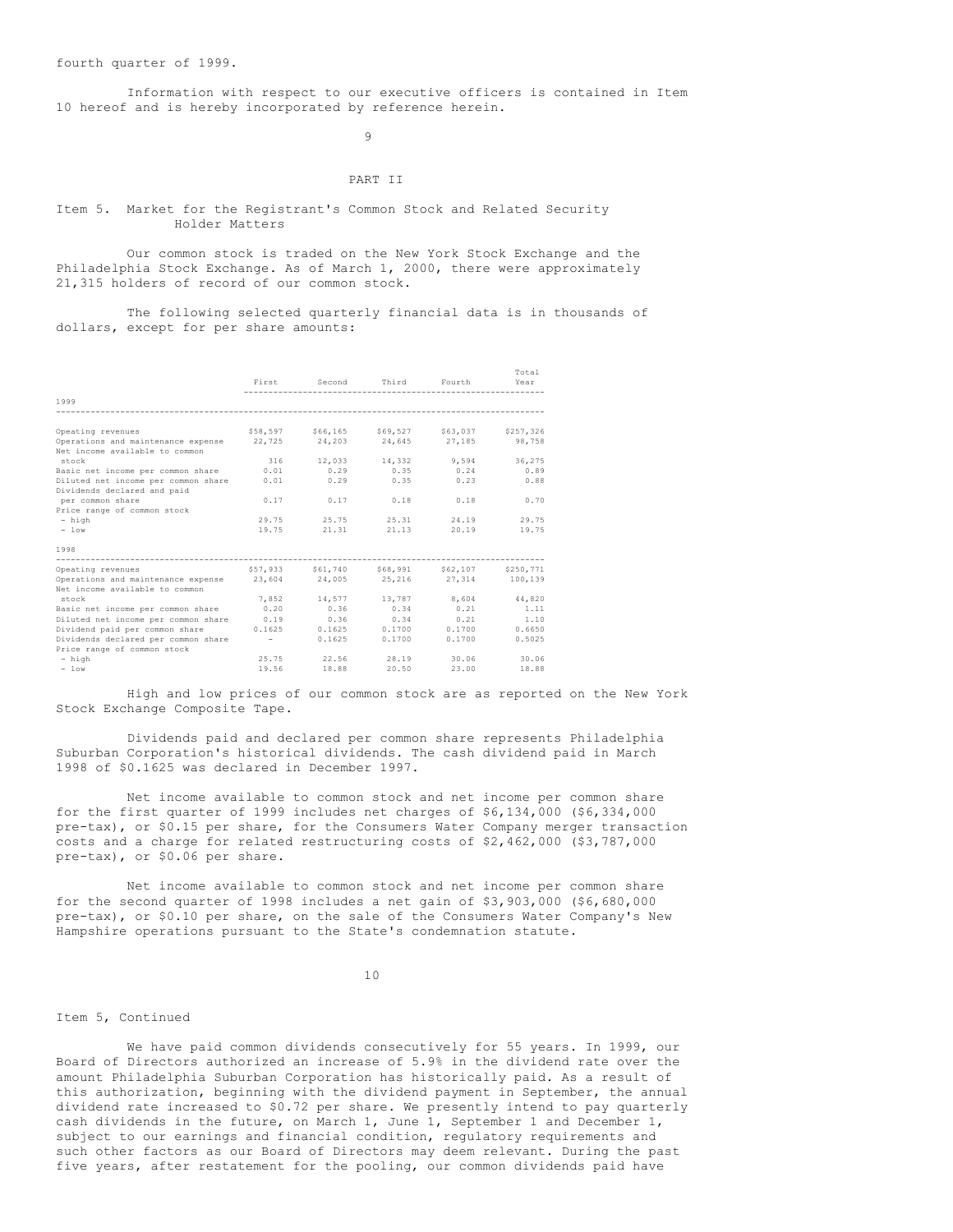averaged 76.2% of income from continuing operations.

Item 6. Selected Financial Data

The information appearing in the section captioned "Summary of Selected Financial Data" from the portions of our 1999 Annual Report to Shareholders filed as Exhibit 13.7 to this Form 10-K Report is incorporated by reference herein.

Item 7. Management's Discussion and Analysis of Financial Condition and Results of Operations

The information appearing in the section captioned "Management's Discussion and Analysis" from the portions of our 1999 Annual Report to Shareholders filed as Exhibit 13.7 to this Form 10-K Report is incorporated by reference herein.

Item 7A.Quantitative and Qualitative Disclosures About Market Risk

We are subject to market risks in the normal course of business, including changes in interest rates and equity prices. The exposure to changes in interest rates is a result of financings through the issuance of fixed-rate, long-term debt. Such exposure is typically related to financings between utility rate increases, since generally our rate increases include a revenue level to allow recovery of our current cost of capital. The information appearing in the Long-term Debt and Loans Payable footnote and the Fair Value of Financial Instruments footnote of the section captioned "Notes to Consolidated Financial Statements" from our 1999 Annual Report to Shareholders filed as Exhibit 13.7 to this Form 10-K Report is incorporated by reference herein. From time to time, we make investments in marketable equity securities. As a result, we are exposed to the risk of changes in equity prices for the "available-for-sale" marketable equity securities that we own. As of December 31, 1999, our carrying value of marketable equity securities was \$10,590,983.

Item 8. Financial Statements and Supplementary Data

Information appearing under the captions "Consolidated Statements of Income and Comprehensive Income", "Consolidated Balance Sheets", "Consolidated Cash Flow Statements" "Consolidated Statements of Capitalization" and "Notes to Consolidated Financial Statements" from the portions of our 1999 Annual Report to Shareholders filed as Exhibit 13.7 to this Form 10-K Report is incorporated by reference herein. Also, the information appearing in the section captioned "Reports on Financial Statements" from the portions of our 1999 Annual Report to Shareholders filed as Exhibit 13.7 to this Form 10-K Report is incorporated by reference herein.

Item 9. Disagreements on Accounting and Financial Disclosure

None.

11

# PART III

Item 10. Directors and Executive Officers of the Registrant

Directors of the Registrant

The information appearing in the section captioned "Information Regarding Nominees and Directors" of the Proxy Statement relating to our May 15, 2000, annual meeting of shareholders, to be filed within 120 days after the end of the fiscal year covered by this Form 10-K Report, is incorporated herein by reference.

Executive Officers of the Registrant

The following table and the notes thereto set forth information with respect to the executive officers of the Registrant, including their names, ages, positions with the Registrant and business experience during the last five years: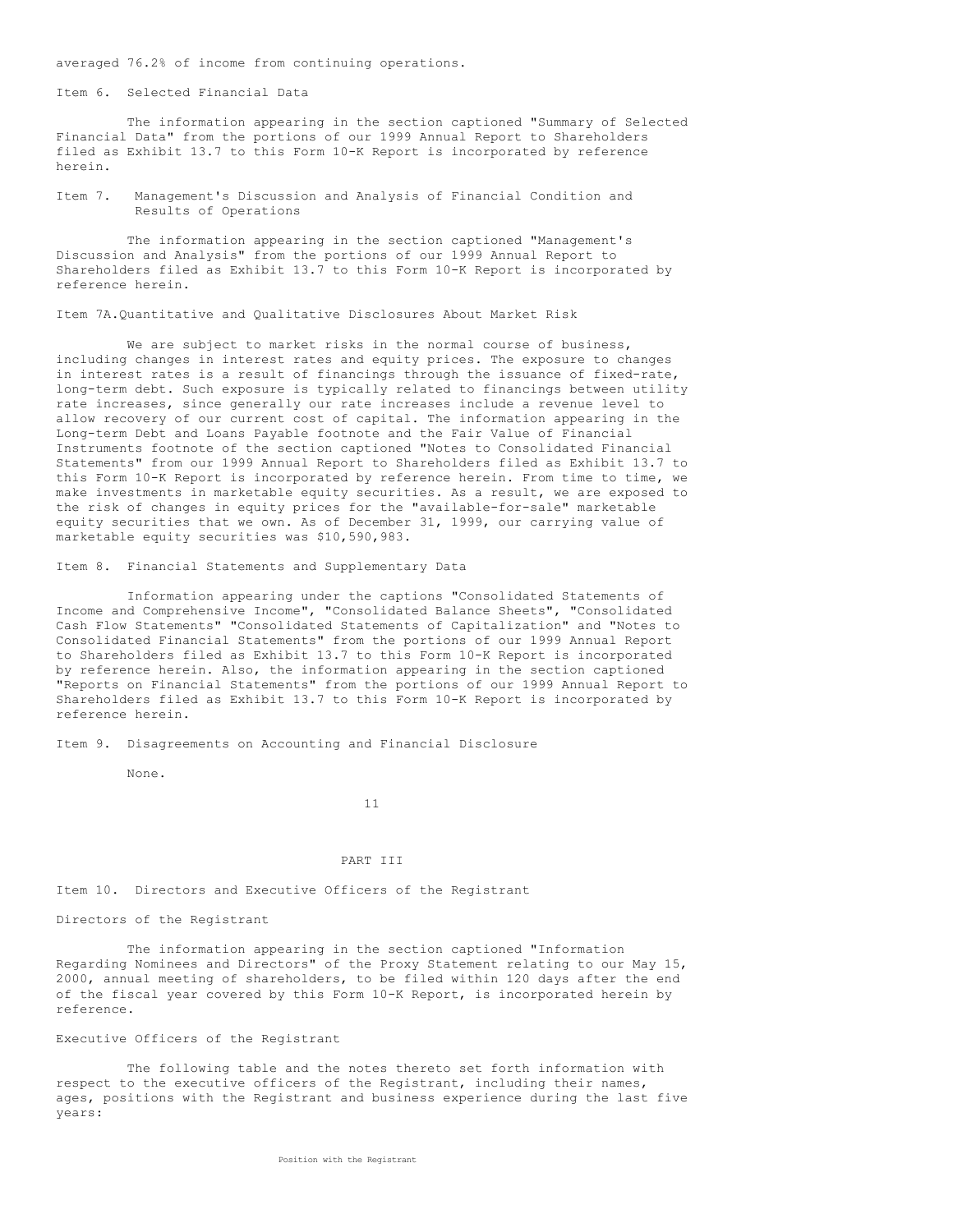| Name                  | Aae | and date of election (1)<br>--------------------                                                                                                                                                                                                                                                           |
|-----------------------|-----|------------------------------------------------------------------------------------------------------------------------------------------------------------------------------------------------------------------------------------------------------------------------------------------------------------|
| Nicholas DeBenedictis | 54  | President and Chairman (May 1993 to present); President and Chief Executive<br>Officer (July 1992 to May 1993); Chairman and Chief Executive Officer,<br>Philadelphia Suburban Water Company (July 1992 to present); President,<br>Philadelphia Suburban Water Company (February 1995 to January 1999) (2) |
| Morrison Coulter      | 63  | President, Philadelphia Suburban Water Company (January 1999 to present);<br>Senior Vice President - Production, Philadelphia Suburban Water Company<br>(February 1996 to January 1999); Vice President - Production, Philadelphia<br>Suburban Water Company (April 1989 to February 1996) (3)             |
| Richard R. Riegler    | 53  | Senior Vice President - Engineering and Environmental Affairs (January 1999<br>to present); Senior Vice President - Operations, Philadelphia Suburban Water<br>Company (April 1989 to January 1999) (4)                                                                                                    |
| Roy H. Stahl          | 47  | Senior Vice President and General Counsel (April 1991 to present) (5)                                                                                                                                                                                                                                      |
| David P. Smeltzer     | 41  | Senior Vice President - Finance and Chief Financial Officer (December 1999 to<br>present); Vice President - Finance and Chief Financial Officer (May 1999 to<br>December 1999); Vice President - Rates and Requlatory Relations, Philadelphia<br>Suburban Water Company (March 1991 to May 1999) (6)       |

- (1) In addition to the capacities indicated, the individuals named in the above table hold other offices or directorships with subsidiaries of the Registrant. Officers serve at the discretion of the Board of Directors.
- (2) Mr. DeBenedictis was Secretary of the Pennsylvania Department of Environmental Resources from 1983 to 1986. From December 1986 to April 1989, he was President of the Greater Philadelphia Chamber of Commerce. Mr. DeBenedictis was Senior Vice President for Corporate and Public Affairs of Philadelphia Electric Company from April 1989 to June 1992.
- (3) Mr. Coulter was Superintendent of Pumping Facilities from 1971 to 1982. From 1982 to 1987 he served as Manager - Electrical/Mechanical Department and from 1987 to 1989 he was Assistant Vice President - Production.

Item 10, Continued

- (4) Mr. Riegler was Chief Engineer of Philadelphia Suburban Water Company from 1982 to 1984. He then served as Vice President and Chief Engineer from 1984 to 1986 and Vice President of Operations from 1986 to 1989.
- (5) From January 1984 to August 1985, Mr. Stahl was Corporate Counsel, from August 1985 to May 1988 he was Vice President - Administration and Corporate Counsel of the Registrant, and from May 1988 to April 1991 he was Vice President and General Counsel of the Registrant.
- (6) Mr. Smeltzer was Vice President Controller of Philadelphia Suburban Water Company from March, 1986 to March 1991.

Item 11. Executive Compensation

The information appearing in the sections captioned "Executive Compensation" of the Proxy Statement relating to our May 15, 2000, annual meeting of shareholders, to be filed within 120 days after the end of the fiscal year covered by this Form 10-K Report, is incorporated herein by reference.

Item 12. Security Ownership of Certain Beneficial Owners and Management

The information appearing in the sections captioned "Ownership of Common Stock" of the Proxy Statement relating to our May 15, 2000, annual meeting of shareholders, to be filed within 120 days after the end of the fiscal year covered by this Form 10-K Report, is incorporated herein by reference.

Item 13. Certain Relationships and Related Transactions

The information appearing in the sections captioned "Certain Relationships and Related Transactions" of the Proxy Statement relating to our May 15, 2000, annual meeting of shareholders, to be filed within 120 days after the end of the fiscal year covered by this Form 10-K Report, is incorporated herein by reference.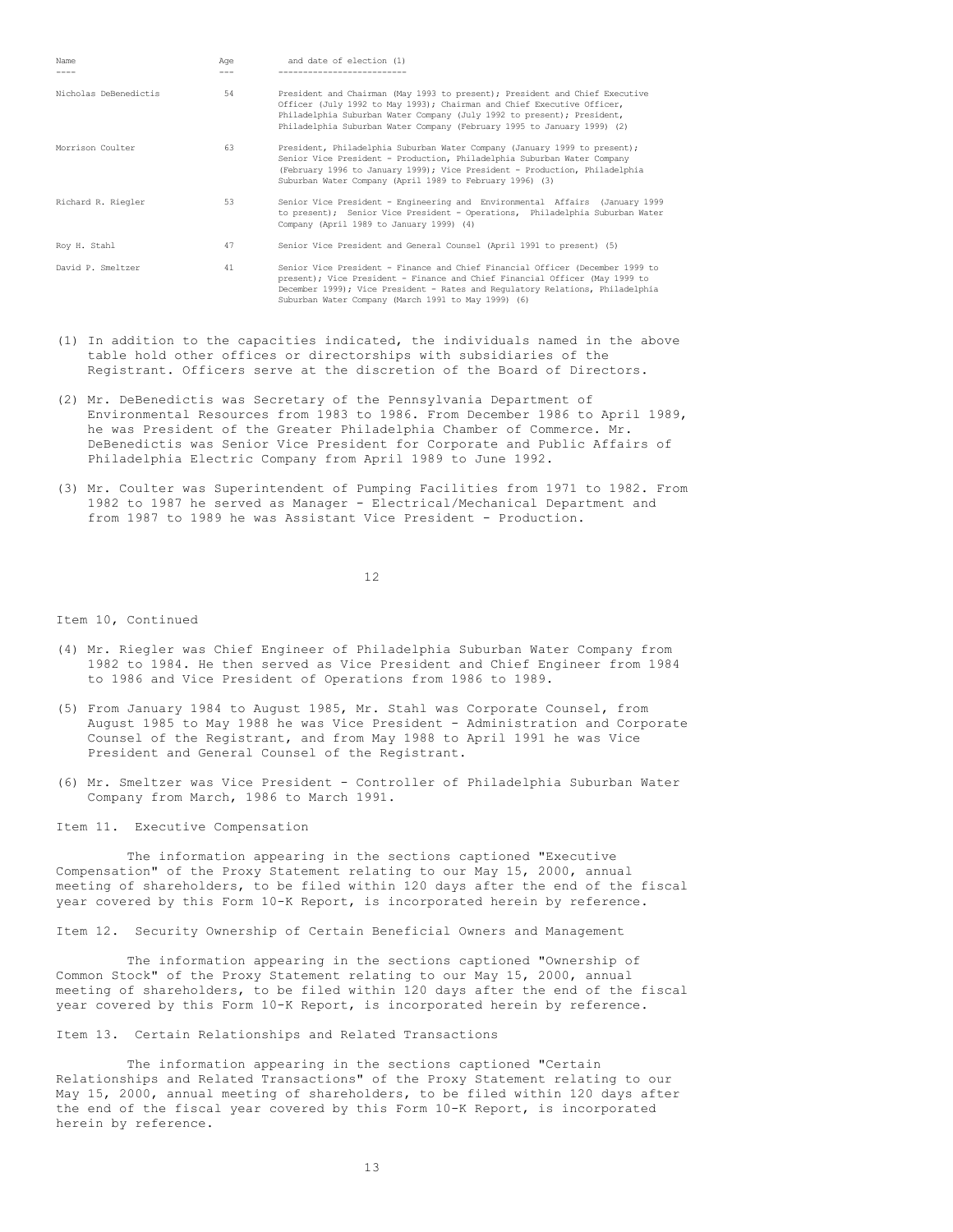## PART IV

Item 14. Exhibits, Financial Statement Schedules and Reports on Form 8-K

Financial Statements. The following is a list of our consolidated financial statements and its subsidiaries and supplementary data incorporated by reference in Item 8 hereof:

Management's Report Independent Auditors' Report Consolidated Balance Sheets - December 31, 1999 and 1998 Consolidated Statements of Income and Comprehensive Income - 1999, 1998 and 1997 Consolidated Cash Flow Statements - 1999, 1998, and 1997 Consolidated Statements of Capitalization - December 31, 1999 and 1998 Notes to Consolidated Financial Statements

Financial Statement Schedules. The financial statement schedules, or supplemental schedules, filed as part of this annual report on Form 10-K are omitted because they are not applicable or not required, or because the required information is included in the consolidated financial statements or notes thereto.

Reports on Form 8-K.

Current Report on Form 8-K filed on November 19, 1999, responding to Item 5, Other Events. (Consolidated financial statements of Philadelphia Suburban Corporation as of December 31, 1998 and 1997 and for each of the years in the three-year period ended December 31, 1998, which have been restated to reflect the recent business combination with Consumers Water Company accounted for under the pooling-of-interests method of accounting, the notes thereto and the independent auditors' report of KPMG LLP).

Exhibits, Including Those Incorporated by Reference. The following is a list of exhibits filed as part of this annual report on Form 10-K. Where so indicated by footnote, exhibits which were previously filed are incorporated by reference. For exhibits incorporated by reference, the location of the exhibit in the previous filing is indicated in parentheses. The page numbers listed refer to page numbers where such exhibits are located using the sequential numbering system specified by Rules 0-3 and 403.

## 14

# EXHIBIT INDEX

| Exhibit No. |                                                                                                                                                                                                                                            | Page No. |
|-------------|--------------------------------------------------------------------------------------------------------------------------------------------------------------------------------------------------------------------------------------------|----------|
| 3.1         | Amended and Restated Articles of Incorporation, as amended (1)<br>(Exhibit 3.1)                                                                                                                                                            |          |
| 3.2         | By-Laws, as amended (17) (Exhibit 3.2)                                                                                                                                                                                                     |          |
| 3.3         | Amendment to Amended and Restated Articles of Incorporation,<br>as amended, to increase the number of authorized shares to<br>$41,770,819$ and to provide that $40,000,000$ of such shares<br>be shares of Common Stock (17) (Exhibit 3.3) |          |
| 3.4         | Amendment to Amended and Restated Articles of Incorporation,<br>as amended, designating the Series B Preferred Stock (17)<br>(Exhibit 3.4)                                                                                                 |          |
| 3.5         | Amendment to Section 3.03 and addition of Section 3.17 to<br>Bylaws (19) (Exhibits 1 and 2)                                                                                                                                                |          |
| 3.6         | Amendment to Amended and Restated Articles of Incorporation,<br>designating the terms of the Series A Junior Participating<br>Preferred Shares (21) (Exhibit 3.6)                                                                          |          |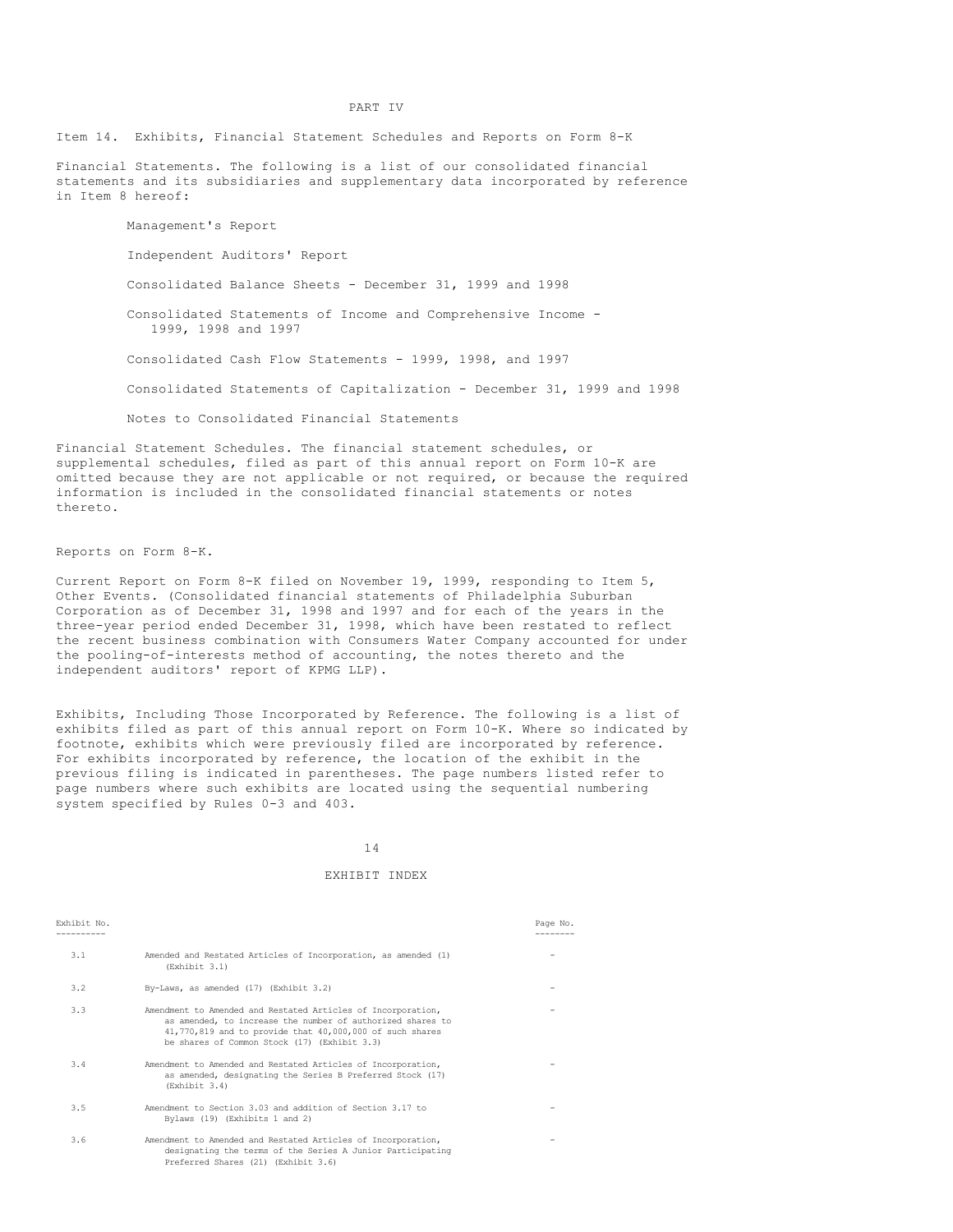| 3.7 | Amendment to Amended and Restated Articles of Incorporation,<br>to increase the number of authorized shares to 101,770,819<br>and to provide that 100,000,000 of such shares be shares<br>of Common Stock (23) (Annex E)                                                                                                                                                        |    |
|-----|---------------------------------------------------------------------------------------------------------------------------------------------------------------------------------------------------------------------------------------------------------------------------------------------------------------------------------------------------------------------------------|----|
| 3.8 | Amendment to Section 3.03 of the Bylaws                                                                                                                                                                                                                                                                                                                                         | 24 |
| 4.1 | Indenture of Mortgage dated as of January 1, 1941 between<br>Philadelphia Suburban Water Company and The Pennsylvania<br>Company for Insurance on Lives and Granting Annuities (now<br>First Pennsylvania Bank, N.A.), as Trustee, with<br>supplements thereto through the Twentieth Supplemental<br>Indenture dated as of August 1, 1983 (2) (Exhibits 4.1<br>through $4.16$ ) |    |
| 4.2 | Revolving Credit Agreement between Philadelphia Suburban Water<br>Company and Mellon Bank (East) National Association dated<br>as of February 16, 1990 (3) (Exhibit 4.3)                                                                                                                                                                                                        |    |
| 4.3 | First Amendment to Revolving Credit Agreement between<br>Philadelphia Suburban Water Company and Mellon Bank N.A.<br>dated as of September 1, 1992 (1) (Exhibit 4.3)                                                                                                                                                                                                            |    |
| 4.4 | Preferred Stock Agreement between Philadelphia Suburban Water<br>Company and Provident Life and Accident Insurance Company<br>dated as of January 1, 1991 (3) (Exhibit 4.4)                                                                                                                                                                                                     |    |
| 4.5 | Indenture dated as of July 1, 1988 between Philadelphia<br>Suburban Corporation and the Philadelphia National Bank,<br>as Trustee. (4) (Exhibit 4)                                                                                                                                                                                                                              |    |
| 4.6 | Form of Rights Agreement, dated as of February 19, 1988,<br>between Philadelphia Suburban Corporation and Mellon Bank<br>(East) National Association, as amended by Amendment No.<br>1. (5) (Exhibit 1)                                                                                                                                                                         |    |
| 4.7 | Agreement to furnish copies of other long-term debt<br>instruments (1) (Exhibit 4.7)                                                                                                                                                                                                                                                                                            |    |
| 4.8 | Twenty-first Supplemental Indenture dated as of August 1, 1985<br>$(6)$ (Exhibit $4.2$ )                                                                                                                                                                                                                                                                                        |    |

## EXHIBIT INDEX, Continued

# Exhibit No. Page No. ---------- -------- 4.9 Twenty-second Supplemental Indenture dated as of April 1, 1986 - (7) (Exhibit 4.3) 4.10 Twenty-third Supplemental Indenture dated as of April 1, 1987 - (8) (Exhibit 4.4) 4.11 Twenty-fourth Supplemental Indenture dated as of June 1, 1988 - (9) (Exhibit 4.5) 4.12 Twenty-fifth Supplemental Indenture dated as of January 1, - 1990 (10)(Exhibit 4.6) 4.13 Twenty-sixth Supplemental Indenture dated as of November 1, 1991 (11) (Exhibit 4.12) 4.14 Twenty-seventh Supplemental Indenture dated as of June 1, 1992 - (1) (Exhibit 4.14) 4.15 Twenty-eighth Supplemental Indenture dated as of April 1, 1993 - (12) (Exhibit 4.15) 4.16 Revolving Credit Agreement between Philadelphia Suburban Water - Company and Mellon Bank, N.A., PNC Bank National Association, First Union National Bank, N.A. and CoreStates Bank, N.A. dated as of March 17, 1994 (12) (Exhibit 4.16) 4.17 Twenty-Ninth Supplemental Indenture dated as of March 30, 1995 - (14) (Exhibit 4.17) 4.18 Thirtieth Supplemental Indenture dated as of August 15, 1995 - (15) (Exhibit 4.18) 4.19 First Amendment to Revolving Credit Agreement dated as of May - 22, 1995, between Philadelphia Suburban Water Company and Mellon Bank, N.A., PNC Bank National Association, First Fidelity National Bank, N.A., Meridian Bank, N.A. dated as

of March 17, 1994 (17) (Exhibit 4.19)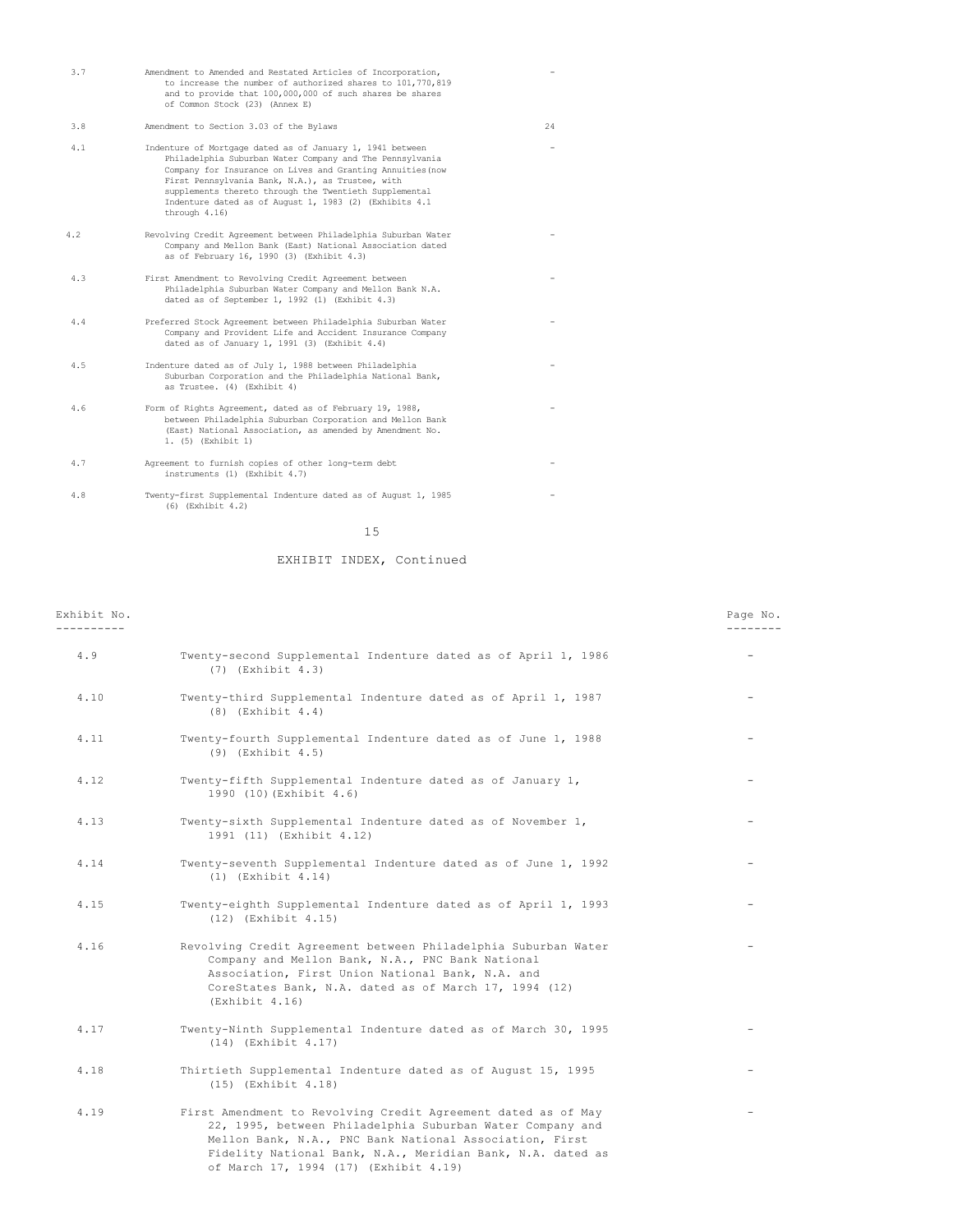| 4.20 | Second Amendment to Revolving Credit Agreement dated as of<br>July 21, 1995, between Philadelphia Suburban Water Company<br>and Mellon Bank, N.A., PNC Bank National Association,<br>First Fidelity National Bank, N.A., Meridian Bank, N.A.<br>dated as of March 17, 1994 (17) (Exhibit 4.20)          |  |
|------|---------------------------------------------------------------------------------------------------------------------------------------------------------------------------------------------------------------------------------------------------------------------------------------------------------|--|
| 4.21 | Third Amendment to Revolving Credit Agreement dated as of<br>December 20, 1996, between Philadelphia Suburban Water<br>Company and Mellon Bank, N.A., PNC Bank National<br>Association, First Union National Bank, N.A., CoreStates<br>Bank, N.A. dated as of March 17, 1994 (17) (Exhibit 4.21)        |  |
| 4.22 | Thirty-First Supplemental Indenture dated as of July 1, 1997<br>$(18)$ (Exhibit 4.22)                                                                                                                                                                                                                   |  |
| 4.23 | Fourth Amendment to Revolving Credit Agreement dated as of<br>January 15, 1998, between Philadelphia Suburban Water<br>Company and Mellon Bank, N.A., PNC Bank National<br>Association, First Union National Bank, N.A., and<br>CoreStates Bank, N.A. dated as of March 17, 1994 (21)<br>(Exhibit 4.23) |  |
| 4.24 | Rights Agreement, dated as of March 1, 1998 between<br>Philadelphia Suburban Corporation and ChaseMellon<br>Shareholder Services, L.L.C., as Rights Agent (20)<br>(Exhibit 1)                                                                                                                           |  |

# EXHIBIT INDEX, Continued

| Exhibit No. |                                                                                                                                                                                                      | Page No.<br>-------- |
|-------------|------------------------------------------------------------------------------------------------------------------------------------------------------------------------------------------------------|----------------------|
| 4.25        | Rights Agreement, dated as of March 1, 1998 between<br>Philadelphia Suburban Corporation and BankBoston, N.A., as<br>Rights Agent (24) (Exhibit 4.25)                                                |                      |
| 4.26        | Thirty-second Supplement Indenture, dated as of October 1,<br>1999 (25) (Exhibit 4.26)                                                                                                               |                      |
| 4.27        | Thirty-third Supplemental Indenture, dated as of December xx,<br>1999.                                                                                                                               | 25                   |
| 4.28        | Revolving Credit Agreement between Philadelphia Suburban Water<br>Company and PNC Bank National Association, First Union<br>National Bank, N.A., Mellon Bank, N.A. dated as of<br>December 22, 1999. | 66                   |
| 10.1        | 1982 Stock Option Plan, as amended and restated effective May<br>21, 1992* (1) (Exhibit 10.1)                                                                                                        |                      |
| 10.2        | 1988 Stock Option Plan, as amended and restated effective May<br>21, 1992* (1) (Exhibit 10.2)                                                                                                        |                      |
| 10.3        | Executive Incentive Award Plan, as amended March 21, 1989 and<br>February 6, 1990* (10) (Exhibit 10.3)                                                                                               |                      |
| 10.4        | Excess Benefit Plan for Salaried Employees, effective December<br>1, 1989* (10) (Exhibit 10.4)                                                                                                       |                      |
| 10.5        | Supplemental Executive Retirement Plan, effective December 1,<br>1989* (10) (Exhibit 10.5)                                                                                                           |                      |
| 10.6        | Supplemental Executive Retirement Plan, effective March 15,<br>1992* (1) (Exhibit 10.6)                                                                                                              |                      |
| 10.7        | 1993 Incentive Compensation Plan* (1) (Exhibit 10.7)                                                                                                                                                 |                      |
| 10.8        | Employment letter agreement with Mr. Nicholas DeBenedictis*<br>$(1)$ (Exhibit $10.8$ )                                                                                                               |                      |
| 10.9        | 1994 Incentive Compensation Program* (12) (Exhibit 10.9)                                                                                                                                             |                      |
| 10.10       | 1994 Equity Compensation Plan, as amended by Amendment 1994-1*<br>(16) (Exhibit 10.10)                                                                                                               |                      |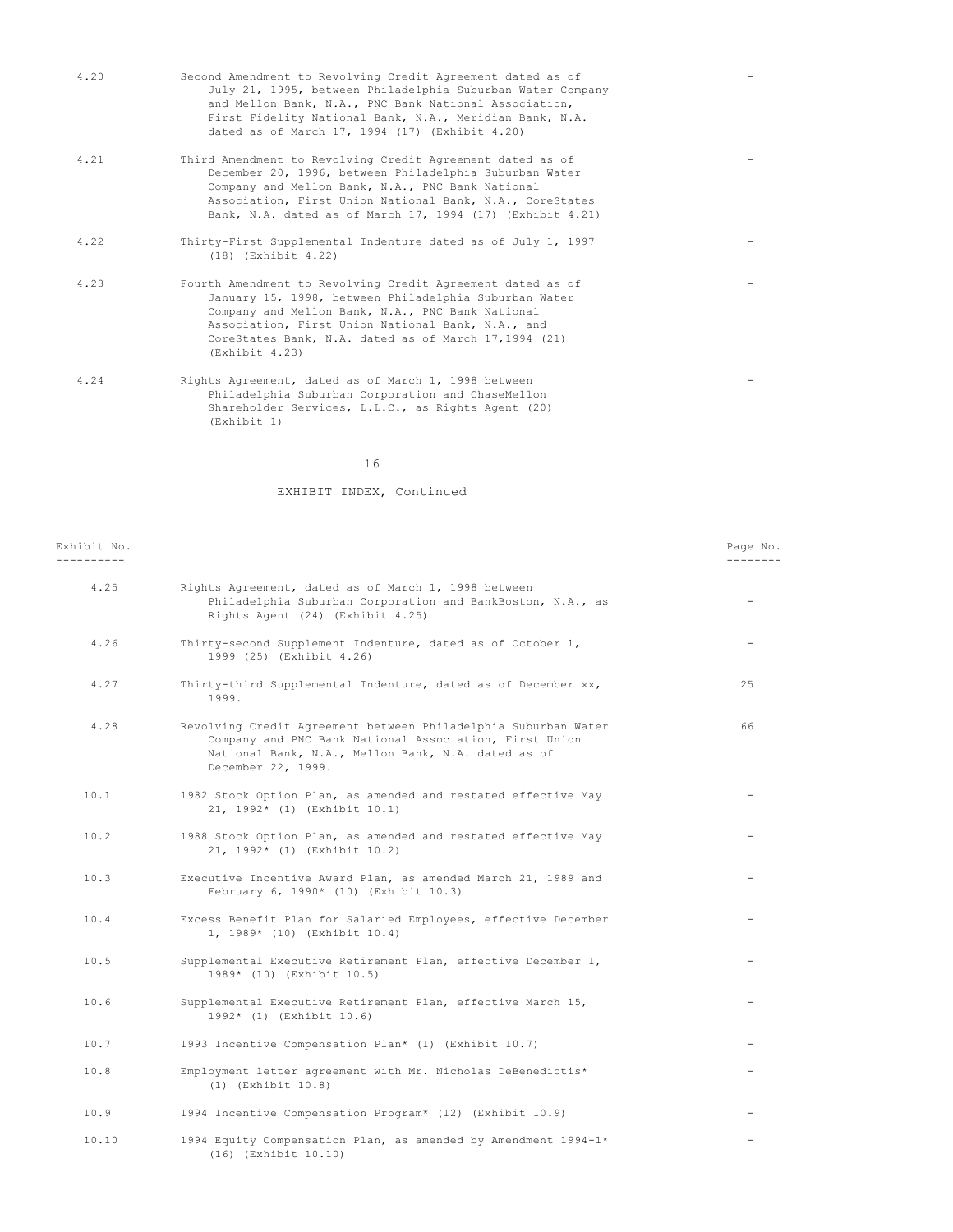| 10.11 | 1995 Incentive Compensation Plan* (13) (Exhibit 10.11)                                                                                                                                                               |
|-------|----------------------------------------------------------------------------------------------------------------------------------------------------------------------------------------------------------------------|
| 10.12 | Placement Agency Agreement between Philadelphia Suburban Water<br>Company and PaineWebber Incorporated dated as of March 30,<br>1995 (14) (Exhibit 10.12)                                                            |
| 10.13 | Bond Purchase Agreement among the Delaware County Industrial<br>Development Authority, Philadelphia Suburban Water Company<br>and Legg Mason Wood Walker, Incorporated dated August 24,<br>1995 (15) (Exhibit 10.13) |
| 10.14 | Construction and Financing Agreement between the Delaware<br>County Industrial Development Authority and Philadelphia<br>Suburban Water Company dated as of August 15, 1995 (15)<br>(Exhibit 10.14)                  |
| 10.15 | 1996 Annual Cash Incentive Compensation Plan* (16) (Exhibit<br>13.4)                                                                                                                                                 |
| 10.16 | Amendment 1994-2 to 1994 Equity Compensation Plan, as amended*<br>(17) (Exhibit 10.16)                                                                                                                               |
| 10.17 | 1997 Annual Cash Incentive Compensation Plan* (17) (Exhibit<br>10.17)                                                                                                                                                |
| 10.18 | Agreement among Philadelphia Suburban Corporation,<br>Philadelphia Suburban Water Company and Nicholas<br>DeBenedictis, dated as of January 1, 1997* (17) (Exhibit<br>10.18)                                         |

# EXHIBIT INDEX, Continued

| Exhibit No. |                                                                                                                                                                                                                              | Page No.<br>-------- |
|-------------|------------------------------------------------------------------------------------------------------------------------------------------------------------------------------------------------------------------------------|----------------------|
| 10.19       | Agreement among Philadelphia Suburban Corporation,<br>Philadelphia Suburban Water Company and Roy H. Stahl,<br>dated as of January 1, $1997*$ (17) (Exhibit 10.19)                                                           |                      |
| 10.20       | Agreement among Philadelphia Suburban Corporation,<br>Philadelphia Suburban Water Company and Michael P. Graham,<br>dated as of January 1, $1997*$ (17) (Exhibit 10.20)                                                      |                      |
| 10.21       | Agreement among Philadelphia Suburban Corporation,<br>Philadelphia Suburban Water Company and Richard R.<br>Riegler, dated as of January 1, 1997* (17) (Exhibit 10.21)                                                       |                      |
| 10.22       | Agreement among Philadelphia Suburban Corporation,<br>Philadelphia Suburban Water Company and Morrison Coulter,<br>dated as of January 1, $1997*$ (17) (Exhibit 10.22)                                                       |                      |
| 10.23       | Philadelphia Suburban Corporation Amended and Restated<br>Executive Deferral Plan* (17) (Exhibit 10.23)                                                                                                                      |                      |
| 10.24       | Philadelphia Suburban Corporation Deferred Compensation Plan<br>Master Trust Agreement with PNC Bank, National<br>Association, dated as of December 31, 1996* (17) (Exhibit<br>10.24)                                        |                      |
| 10.25       | First Amendment to Supplemental Executive Retirement Plan*<br>(17) (Exhibit 10.25)                                                                                                                                           |                      |
| 10.26       | Placement Agency Agreement between Philadelphia Suburban Water<br>Company and A.G. Edwards and Sons, Inc., Janney Montgomery<br>Scott Inc., HSBC Securities, Inc., and PaineWebber<br>Incorporated (18) (Exhibit 10.26)      |                      |
| 10.27       | 1998 Annual Cash Incentive Compensation Plan* (21) (Exhibit<br>10.27                                                                                                                                                         |                      |
| 10.28       | Philadelphia Suburban Corporation Director Deferral Plan* (24)<br>(Exhibit 10.28)                                                                                                                                            |                      |
| 10.29       | Amendment No. 1 dated as of February 1, 1999 to Agreement<br>among Philadelphia Suburban Corporation, Philadelphia<br>Suburban Water Company and Nicholas DeBenedictis, dated as<br>of January 1, 1997* (24) (Exhibit 10.29) |                      |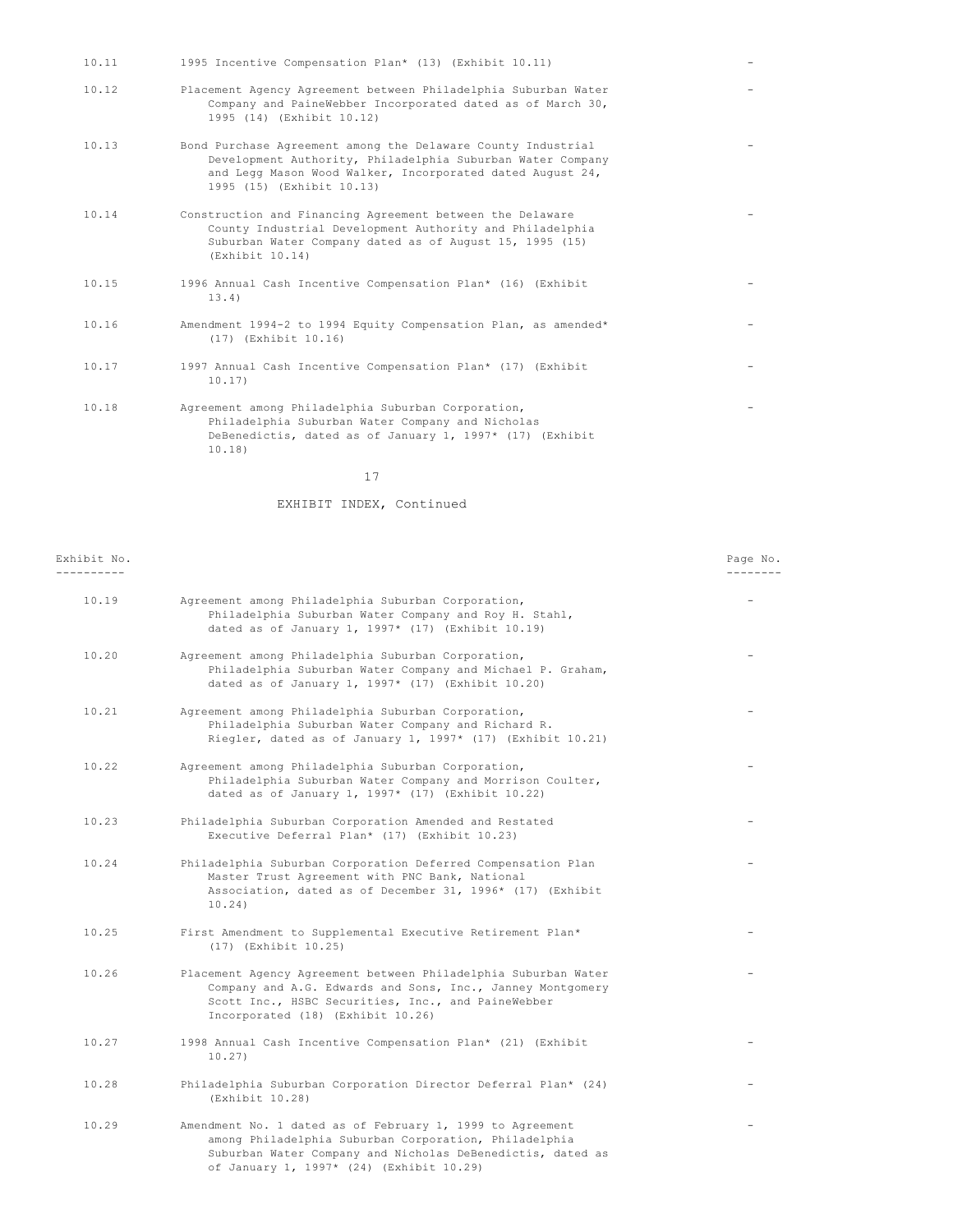- 10.30 Amendment No. 1 dated as of February 1, 1999 to Agreement among Philadelphia Suburban Corporation, Philadelphia Suburban Water Company and Roy H. Stahl, dated as of January 1, 1997\* (24) (Exhibit 10.30)
- 10.31 Amendment No. 1 dated as of February 1, 1999 to Agreement among Philadelphia Suburban Corporation, Philadelphia Suburban Water Company and Michael P. Graham, dated as of January 1, 1997\* (24) (Exhibit 10.31)
- 10.32 Amendment No. 1 dated as of February 1, 1999 to Agreement among Philadelphia Suburban Corporation, Philadelphia Suburban Water Company and Richard R. Riegler, dated as of January 1, 1997\* (24) (Exhibit 10.32)
- 10.33 Amendment No. 1 dated as of February 1, 1999 to Agreement among Philadelphia Suburban Corporation, Philadelphia Suburban Water Company and Morrison Coulter, dated as of January 1, 1997\* (24) (Exhibit 10.33)

## EXHIBIT INDEX, Continued

| Exhibit No.<br>-------- |                                                                                                                                                                                                                                                                                           | Page No.<br>--------- |
|-------------------------|-------------------------------------------------------------------------------------------------------------------------------------------------------------------------------------------------------------------------------------------------------------------------------------------|-----------------------|
| 10.34                   | 1999 Annual Cash Incentive Compensation Plan* (24) (Exhibit<br>10.34)                                                                                                                                                                                                                     |                       |
| 10.35                   | The Philadelphia Suburban Corporation 1994 Equity Compensation<br>Plan (as Amended and Restated Effective March 3, 1998)*<br>$(22)$ (Exhibit A)                                                                                                                                           |                       |
| 10.36                   | Amendment 1998-1 to The Philadelphia Suburban Corporation 1994<br>Equity Compensation Plan* (23) (Annex F)                                                                                                                                                                                |                       |
| 10.37                   | Bond Purchase Agreement among the Delaware County Industrial<br>Development Authority, Philadelphia Suburban Water Company<br>and Commerce Capital Markets dated September 29, 1999 (25)<br>(Exhibit 10.37)                                                                               |                       |
| 10.38                   | Construction and Financing Agreement between the Delaware<br>County Industrial Development Authority and Philadelphia<br>Suburban Water Company dated as of October 1, 1999                                                                                                               |                       |
| 10.39                   | 2000 Annual Cash Incentive Compensation Plan *                                                                                                                                                                                                                                            | 153                   |
| 10.40                   | Agreement among Philadelphia Suburban Corporation,<br>Philadelphia Suburban Water Company and David P. Smeltzer<br>dated December 1, 1999.                                                                                                                                                | 159                   |
| 10.41                   | Placement Agency Agreement between Philadelphia Suburban Water<br>Company and Merrill Lynch & Co., PaineWebber Incorporated,<br>A.G. Edwards & Sons, Inc., First Union Securities, Inc.,<br>PNC Capital Markets, Inc. and Janney Montgomery Scott,<br>Inc., dated as of November 15, 1999 | 176                   |
| 13.1                    | Selected portions of Annual Report to Shareholders for the<br>year ended December 31, 1993 incorporated by reference in<br>Annual Report on Form 10-K for the year ended December 31,<br>1993 (12) (Exhibit 13.1)                                                                         |                       |
| 13.2                    | Selected portions of Annual Report to Shareholders for the<br>year ended December 31, 1994 incorporated by reference in<br>Annual Report on Form 10-K for the year ended December 31,<br>1994 (13) (Exhibit 13.2)                                                                         |                       |
| 13.3                    | Selected portions of Annual Report to Shareholders for the<br>year ended December 31, 1995 incorporated by reference in<br>Annual Report on Form 10-K for the year ended December 31,<br>1995 (16) (Exhibit 13.3)                                                                         |                       |
| 13.4                    | Selected portions of Annual Report to Shareholders for the<br>year ended December 31, 1996 incorporated by reference in<br>Annual Report on Form 10-K for the year ended December 31,<br>1996 (17) (Exhibit 13.4)                                                                         |                       |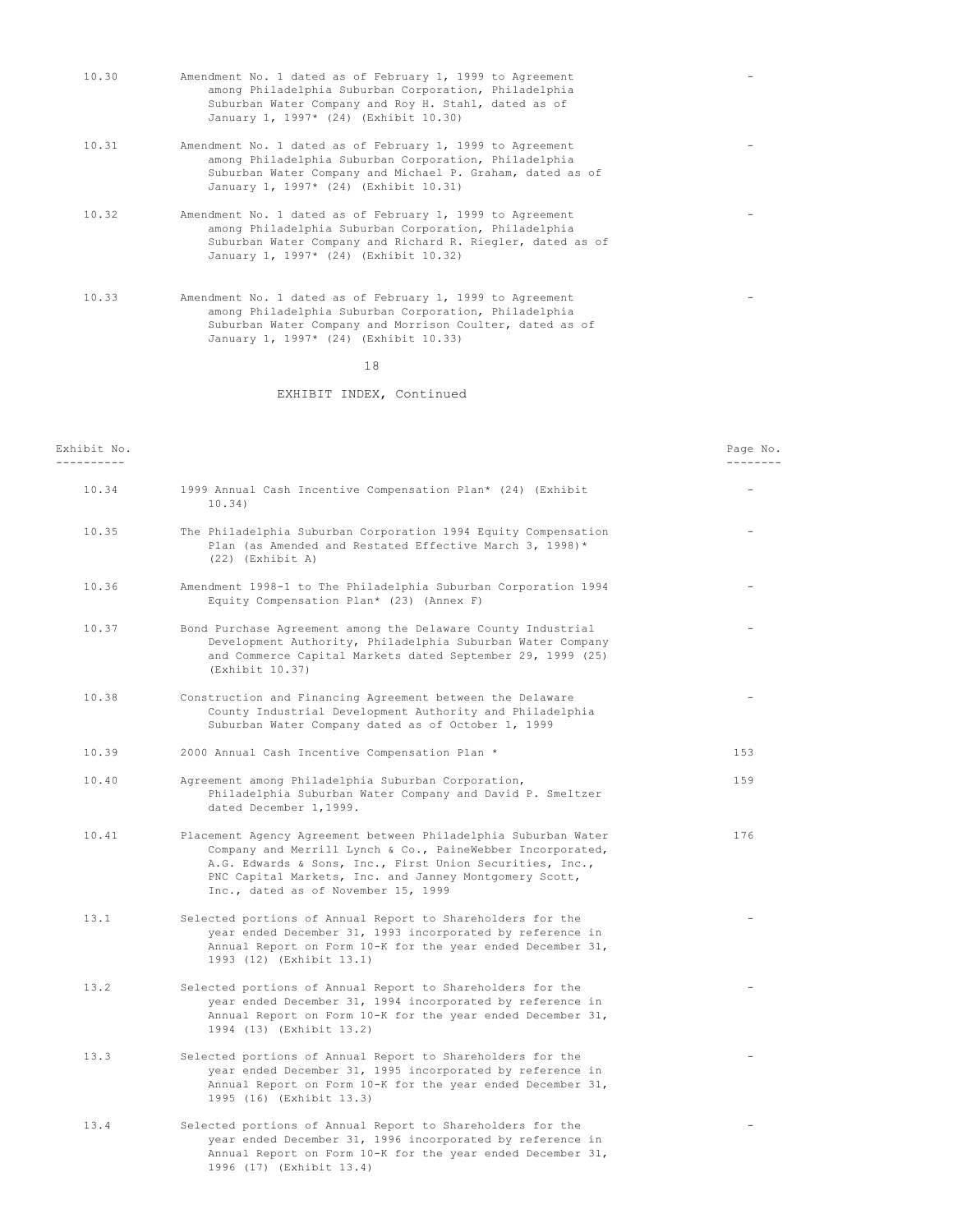13.5 Selected portions of Annual Report to Shareholders for the year ended December 31, 1997 incorporated by reference in Annual Report on Form 10-K for the year ended December 31, 1997 (21) (Exhibit 13.5)

## 19

# EXHIBIT INDEX, Continued

| Exhibit No. |                                                                                                                                                                                                                   | Page No. |
|-------------|-------------------------------------------------------------------------------------------------------------------------------------------------------------------------------------------------------------------|----------|
| 13.6        | Selected portions of Annual Report to Shareholders for the<br>year ended December 31, 1998 incorporated by reference in<br>Annual Report on Form 10-K for the year ended December 31,<br>1998 (24) (Exhibit 13.6) |          |
| 13.7        | Selected portions of Annual Report to Shareholders for the<br>year ended December 31, 1999 incorporated by reference in<br>Annual Report on Form 10-K for the year ended December 31,<br>1999                     | 261      |
| 21.         | Subsidiaries of Philadelphia Suburban Corporation                                                                                                                                                                 | 302      |
| 23.         | Consent of Independent Accountants                                                                                                                                                                                | 303      |
| 24.         | Power of Attorney (set forth as a part of this report)                                                                                                                                                            | 22       |
| 27.         | Financial Data Schedule                                                                                                                                                                                           | 304      |

## $20$

## - Notes -

## Documents Incorporated by Reference

- (1) Filed as an Exhibit to Annual Report on Form 10-K for the year ended December 31, 1992.
- (2) Indenture of Mortgage dated as of January 1, 1941 with supplements thereto through the Twentieth Supplemental Indenture dated as of August 1, 1983 were filed as an Exhibit to Annual Report on Form 10-K for the year ended December 31, 1983.
- (3) Filed as an Exhibit to Annual Report on Form 10-K for the year ended December 31, 1990.
- (4) Filed as Exhibit 4 to the Registration Statement on Form S-3 filed with the Securities and Exchange Commission on June 14, 1988.
- (5) Filed as Exhibit 1 to the Registration Statement on Form 8-A filed with the Securities and Exchange Commission on March 1, 1988, with respect to the New York Stock Exchange, and on November 9, 1988, with respect to the Philadelphia Stock Exchange.
- (6) Filed as an Exhibit to Annual Report on Form 10-K for the year ended December 31, 1985.
- (7) Filed as an Exhibit to Annual Report on Form 10-K for the year ended December 31, 1986.
- (8) Filed as an Exhibit to Annual Report on Form 10-K for the year ended December 31, 1987.
- (9) Filed as an Exhibit to Annual Report on Form 10-K for the year ended December 31, 1988.
- (10) Filed as an Exhibit to Annual Report on Form 10-K for the year ended December 31, 1989.
- (11) Filed as an Exhibit to Annual Report on Form 10-K for the year ended December 31, 1991.
- (12) Filed as an Exhibit to Annual Report on Form 10-K for the year ended December 31, 1993.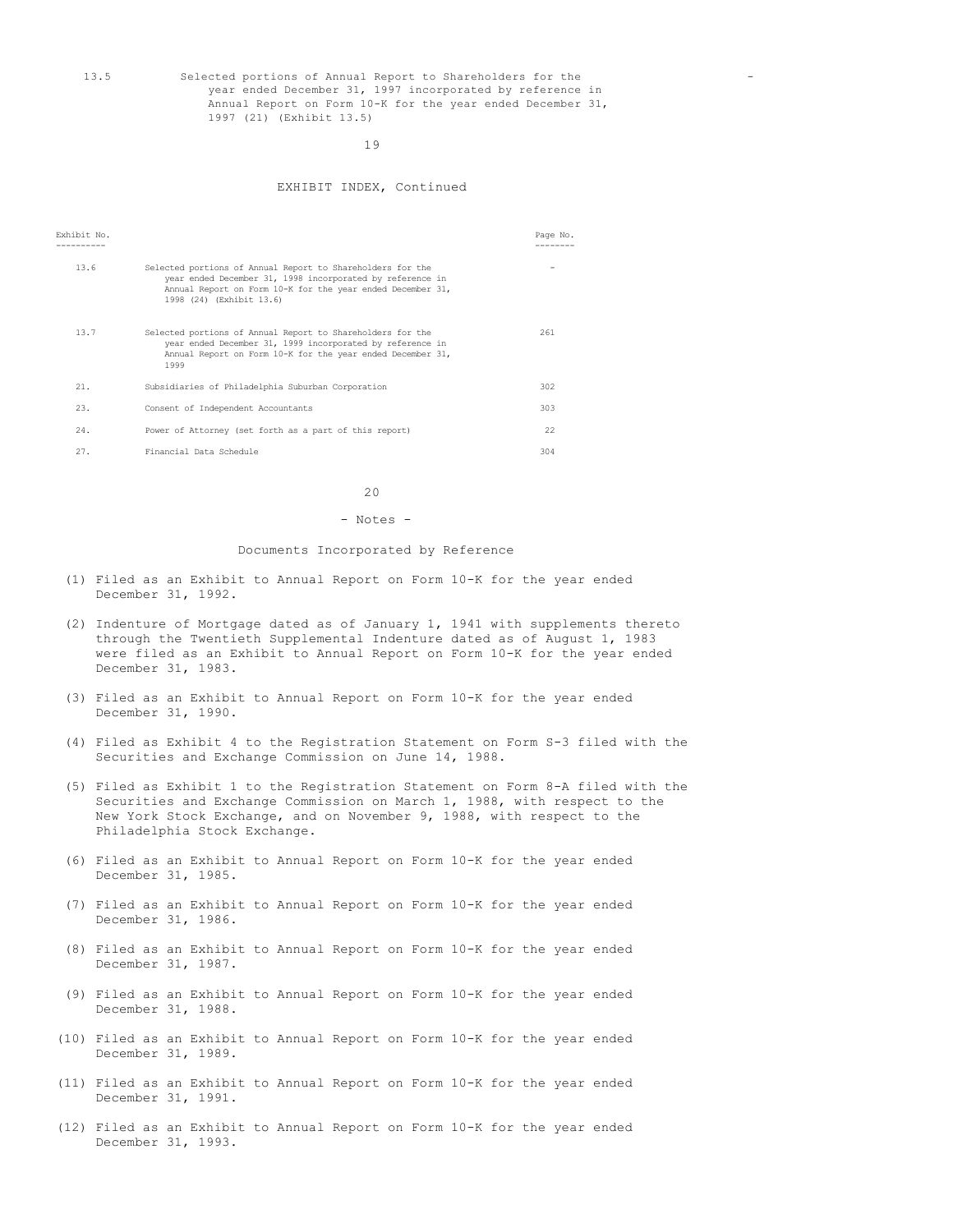- (13) Filed as an Exhibit to Annual Report on Form 10-K for the year ended December 31, 1994.
- (14) Filed as an Exhibit to Quarterly Report on Form 10-Q for the quarter ended March 31, 1995.
- (15) Filed as an Exhibit to Quarterly Report on Form 10-Q for the quarter ended September 30, 1995.
- (16) Filed as an Exhibit to Annual Report on Form 10-K for the year ended December 31, 1995.
- (17) Filed as an Exhibit to Annual Report on Form 10-K for the year ended December 31, 1996.
- (18) Filed as an Exhibit to Quarterly Report on Form 10-Q for the quarter ended June 30, 1997.
- (19) Filed as an Exhibit to Form 8-K filed August 7, 1997.
- (20) Filed as Exhibit 1 to the Registration Statement on Form 8-A filed on March 17, 1998.
- (21) Filed as an Exhibit to Annual Report on Form 10-K for the year ended December 31, 1997.
- (22) Filed as Exhibit A to definitive Proxy Statement dated April 7, 1998.
- (23) Filed as an Annex to Registration Statement on Form S-4 filed on September 11, 1998.
- (24) Filed as an Exhibit to Annual Report on Form 10-K for the year ended December 31, 1998.
- (25) Filed as an Exhibit to Quarterly Report on Form 10-Q for the quarter ended September 30, 1999.
- \* Indicates management contract or compensatory plan or arrangement.

## **SIGNATURES**

Pursuant to the requirements of Section 13 or 15(d) of the Securities Exchange Act of 1934, the Registrant has duly caused this report to be signed on its behalf by the undersigned, thereunto duly authorized.

PHILADELPHIA SUBURBAN CORPORATION

By /s/ Nicholas DeBenedictis ---------------------------------- Nicholas DeBenedictis President and Chairman

Date: March 28, 2000

Pursuant to the requirements of the Securities and Exchange Act of 1934, this report has been signed below by the following persons on behalf of the Registrant and in the capacities and on the dates indicated.

Each person in so signing also makes, constitutes and appoints Nicholas DeBenedictis, President and Chairman of Philadelphia Suburban Corporation, David P. Smeltzer, Senior Vice President - Finance and Chief Financial Officer of Philadelphia Suburban Corporation, and each of them, his or her true and lawful attorneys-in-fact, in his or her name, place and stead to execute and cause to be filed with the Securities and Exchange Commission any and all amendments to this report.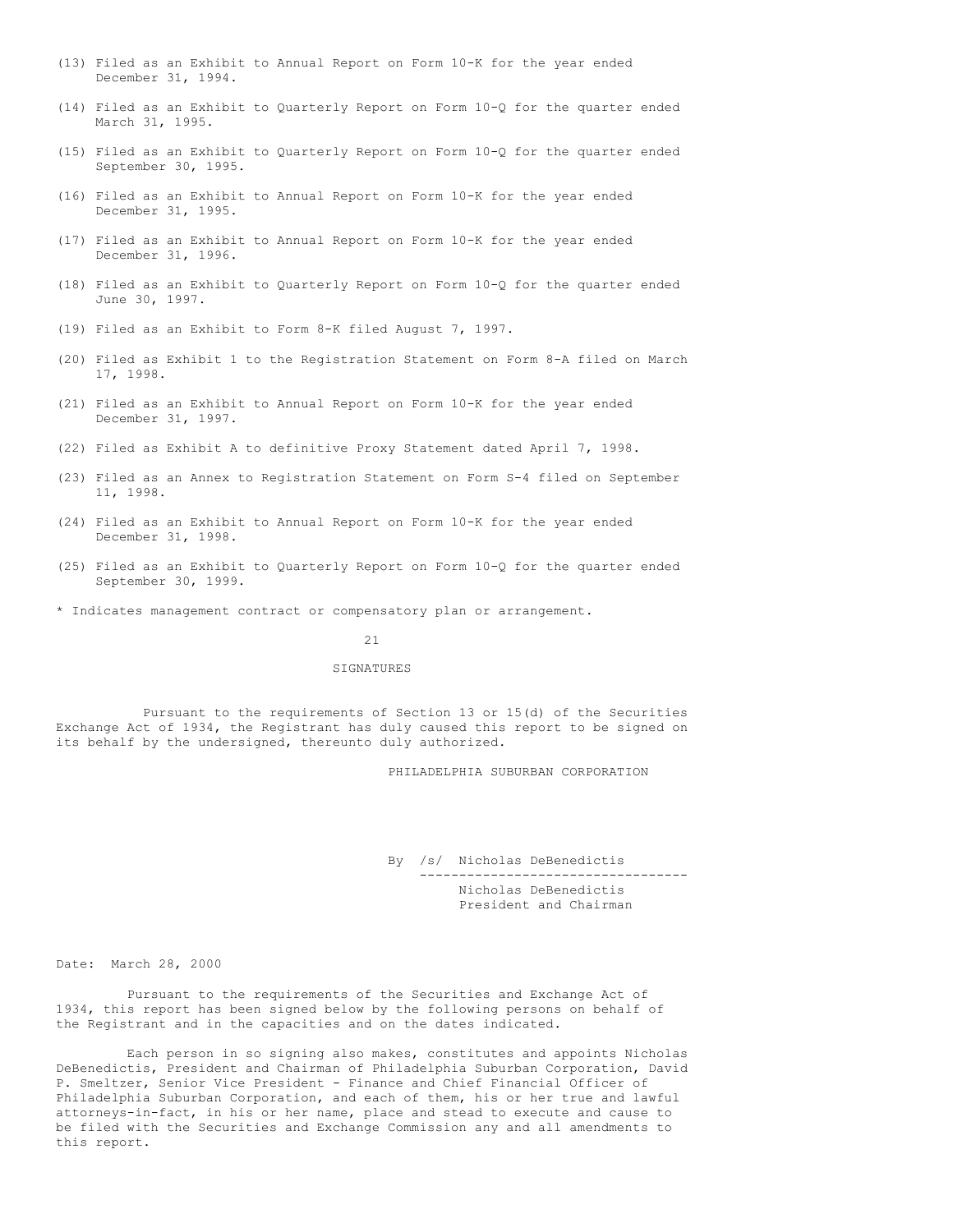/s/ Nicholas DeBenedictis /s/ David P. Smeltzer ------------------------------------ ---------------------------------------- Nicholas DeBenedictis<br>President and Chairman David P. Smeltzer<br>Senior Vice President - Finance and<br>Chief Financial Officer (principal executive officer) and Director /s/ Michel Avenas ------------------------------------ ---------------------------------------- Michel Avenas (Mary C. Carroll Mary C. Carroll<br>Director Director /s/ G. Fred DiBona, Jr. ------------------------------------ ---------------------------------------- G. Fred DiBona, Jr. Richard H. Glanton Director Director /s/ Alan Hirsig /s/ John E. Menario ------------------------------------ ---------------------------------------- Alan Hirsig John E. Menario Director /s/ John F. McCaughan /s/ John E. Palmer ------------------------------------ ---------------------------------------- John F. McCaughan<br>Director Director /s/ Richard L. Smoot /s/ Robert O. Viets ------------------------------------ ---------------------------------------- Richard L. Smoot<br>Director Director ------------------------------------

Harvey J. Wilson Director

23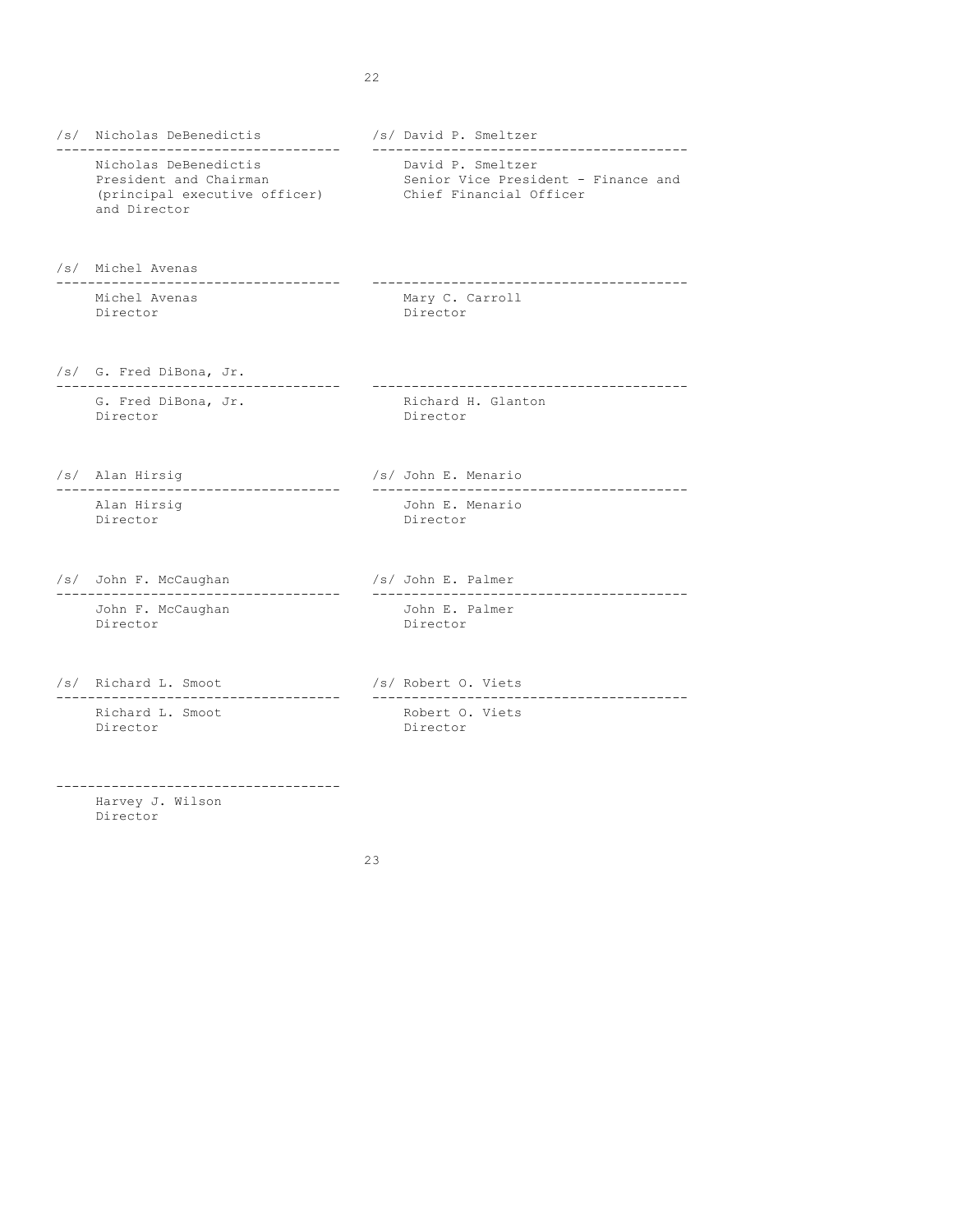Exhibit 3.8

Section 3.03 of the Company's Bylaws is hereby replaced in its entirety with the following:

Section 3.03. Special Meeting. Special meetings of the shareholders may be called at any time by the chairman, the president, or shareholders entitled to cast a majority of the votes which all shareholders are entitled to cast at the particular meeting, or by resolution of the board of directors. Any authorized person who has called a special meeting may fix the date, time and place of the meeting. If the person who has called the meeting does not fix the date, time or place of the meeting, it shall be the duty of the secretary to do so. A date fixed by the secretary shall not be more than 60 days after receipt of the request.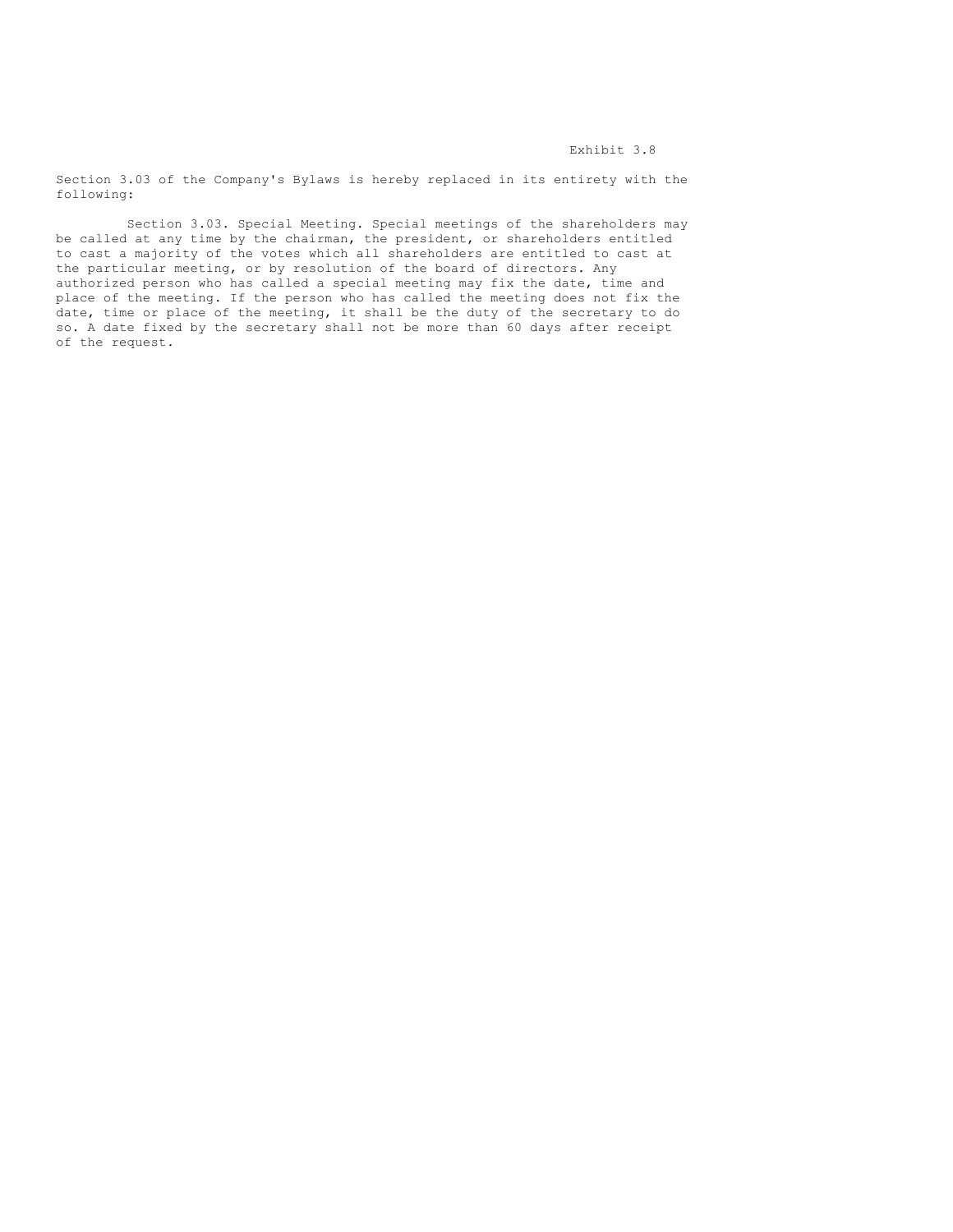Exhibit 4.27

--------------------------------------------------------------------------------

THIRTY-THIRD SUPPLEMENTAL

INDENTURE

DATED AS OF NOVEMBER 15, 1999

TO

INDENTURE OF MORTGAGE

DATED AS OF JANUARY 1, 1941

---------------------------

PHILADELPHIA SUBURBAN WATER COMPANY

TO

CHASE MANHATTAN TRUST COMPANY, NATIONAL ASSOCIATION, as Trustee

---------------------------

\$300,000,000 FIRST MORTGAGE BONDS, 1999 MEDIUM TERM NOTE SERIES --------------------------------------------------------------------------------

THIRTY-THIRD SUPPLEMENTAL INDENTURE dated as of the 15th day of November, 1999, by and between PHILADELPHIA SUBURBAN WATER COMPANY, a corporation duly organized and existing under the laws of the Commonwealth of Pennsylvania (the "Company"), party of the first part, and CHASE MANHATTAN TRUST COMPANY, NATIONAL ASSOCIATION, a national banking association (the "Trustee"), party of the second part.

WHEREAS, the Company heretofore duly executed and delivered to The Pennsylvania Company for Insurances on Lives and Granting Annuities, as Trustee, an Indenture of Mortgage dated as of January 1, 1941 (the "Original Indenture"), which by reference is hereby made a part hereof, and in and by the Original Indenture the Company conveyed and mortgaged to the Trustee certain property therein described, to secure the payment of its bonds to be generally known as its "First Mortgage Bonds" and to be issued under the Original Indenture in one or more series as therein provided; and

WHEREAS, on March 29, 1947, concurrently with a merger of Germantown Trust Company into The Pennsylvania Company for Insurances on Lives and Granting Annuities, the name of the surviving corporation was changed to The Pennsylvania Company for Banking and Trusts, on September 30, 1955, concurrently with a merger of The First National Bank of Philadelphia into The Pennsylvania Company for Banking and Trusts, the name of the surviving corporation was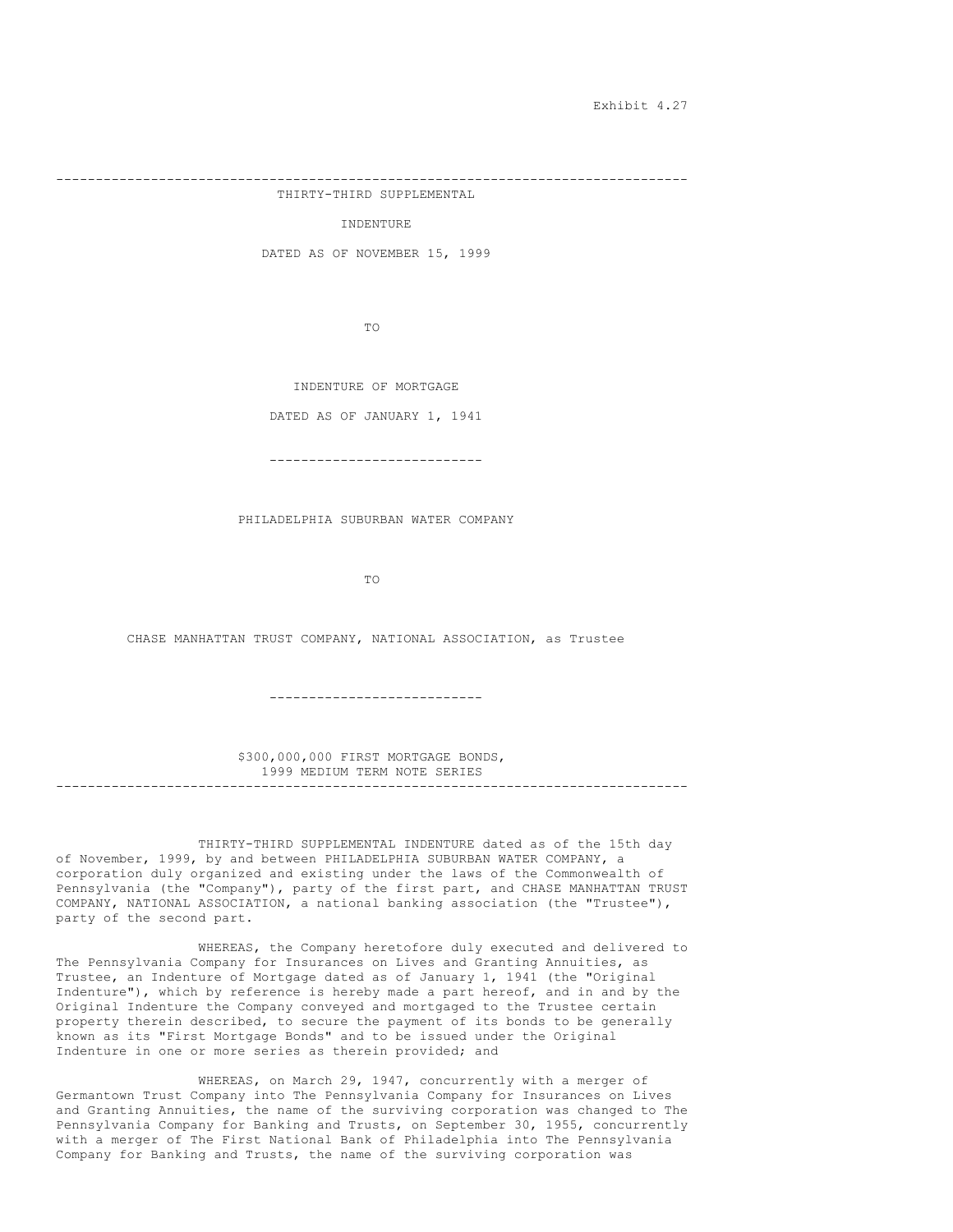changed to The First Pennsylvania Banking and Trust Company, and on June 3, 1974, by amendment to its Articles of Association, The First Pennsylvania Banking and Trust Company was changed and converted into a national bank and concurrently therewith changed its name to First Pennsylvania Bank N.A., and on October 1, 1990, First Pennsylvania Bank N.A. merged with and into The Philadelphia National Bank, which changed its name to CoreStates Bank, N.A., and on October 10, 1995, Mellon Bank, N.A. succeeded CoreStates Bank, N.A. as trustee, and on November 24, 1997, Chase Manhattan Trust Company, National Association succeeded Mellon Bank, N.A. as Trustee, such mergers, changes of name and succession as trustee not involving any change in the title, powers, rights or duties of the Trustee, as trustee under the Original Indenture as supplemented at the respective dates thereof; and

WHEREAS, the Company duly executed and delivered to the Trustee a First Supplemental Indenture dated as of July 1, 1948, a Second Supplemental Indenture dated as of July 1, 1952, a Third Supplemental Indenture dated as of November 1, 1953, a Fourth Supplemental Indenture dated as of January 1, 1956, a Fifth Supplemental Indenture dated as of March 1, 1957, a Sixth Supplemental Indenture dated as of May 1, 1958, a Seventh Supplemental Indenture dated as of September 1, 1959, an Eighth Supplemental Indenture dated as of May 1, 1961, a Ninth Supplemental Indenture dated as of April 1, 1962, a Tenth Supplemental Indenture dated as of March 1, 1964, an Eleventh Supplemental Indenture dated as of November 1, 1966, a Twelfth Supplemental Indenture dated as of January 1, 1968, a Thirteenth Supplemental Indenture dated as of June 15, 1970, a Fourteenth Supplemental Indenture dated as of November 1, 1970, a Fifteenth Supplemental Indenture dated as of December 1, 1972, a Sixteenth Supplemental Indenture dated as of May 15, 1975, a Seventeenth Supplemental Indenture dated as of December 15, 1976, an Eighteenth Supplemental Indenture dated as of May 1, 1977, a Nineteenth Supplemental Indenture dated as of June 1, 1980, a Twentieth Supplemental Indenture dated as of August 1, 1983, a Twenty-First Supplemental Indenture, dated as of August 1, 1985, a Twenty-Second

1

Supplemental Indenture, dated as of April 1, 1986, a Twenty-Third Supplemental Indenture, dated as of April 1, 1987, a Twenty-Fourth Supplemental Indenture, dated as of June 1, 1988, a Twenty-Fifth Supplemental Indenture, dated as of January 1, 1990, a Twenty-Sixth Supplemental Indenture, dated as of November 1, 1991, a Twenty-Seventh Supplemental Indenture, dated as of June 1, 1992, Twenty-Eighth Supplemental Indenture, dated as of April 1, 1993, a Twenty-Ninth Supplemental Indenture dated as of March 1, 1995, a Thirtieth Supplemental Indenture dated as of August 15, 1995, a Thirty-First Supplemental Indenture dated as of July 1, 1997 and a Thirty-Second Supplemental Indenture dated as of October 1, 1999 to subject certain additional property to the lien of the Original Indenture and to provide for the creation of additional series of bonds; and

WHEREAS, the Company has issued under the Original Indenture, as supplemented at the respective dates of issue, thirty-eight series of First Mortgage Bonds designated, respectively, as set forth in the following table, the Indenture creating each series and the principal amount of bonds thereof issued being indicated opposite the designation of such series:

| Designation             | Indenture               | Amount       |
|-------------------------|-------------------------|--------------|
| 3 1/4% Series due 1971  | Original                | \$16,375,000 |
| 9 5/8% Series due 1975  | Thirteenth Supplemental | 10,000,000   |
| 9.15% Series due 1977   | Fourteenth Supplemental | 10,000,000   |
| 3% Series due 1978      | First Supplemental      | 2,000,000    |
| 3 3/8% Series due 1982  | Second Supplemental     | 4,000,000    |
| 3.90% Series due 1983   | Third Supplemental      | 5,000,000    |
| 3 1/2% Series due 1986  | Fourth Supplemental     | 6,000,000    |
| 4 1/2% Series due 1987  | Fifth Supplemental      | 4,000,000    |
| 4 1/8% Series due 1988  | Sixth Supplemental      | 4,000,000    |
| 5% Series due 1989      | Seventh Supplemental    | 4,000,000    |
| 4 5/8% Series due 1991  | Eighth Supplemental     | 3,000,000    |
| 4.70% Series due 1992   | Ninth Supplemental      | 3,000,000    |
| 6 7/8% Series due 1993  | Twelfth Supplemental    | 4,500,000    |
| 4.55% Series due 1994   | Tenth Supplemental      | 4,000,000    |
| 10 1/8% Series due 1995 | Sixteenth Supplemental  | 10,000,000   |
| 5 1/2% Series due 1996  | Eleventh Supplemental   | 4,000,000    |
| 7 7/8% Series due 1997  | Fifteenth Supplemental  | 5,000,000    |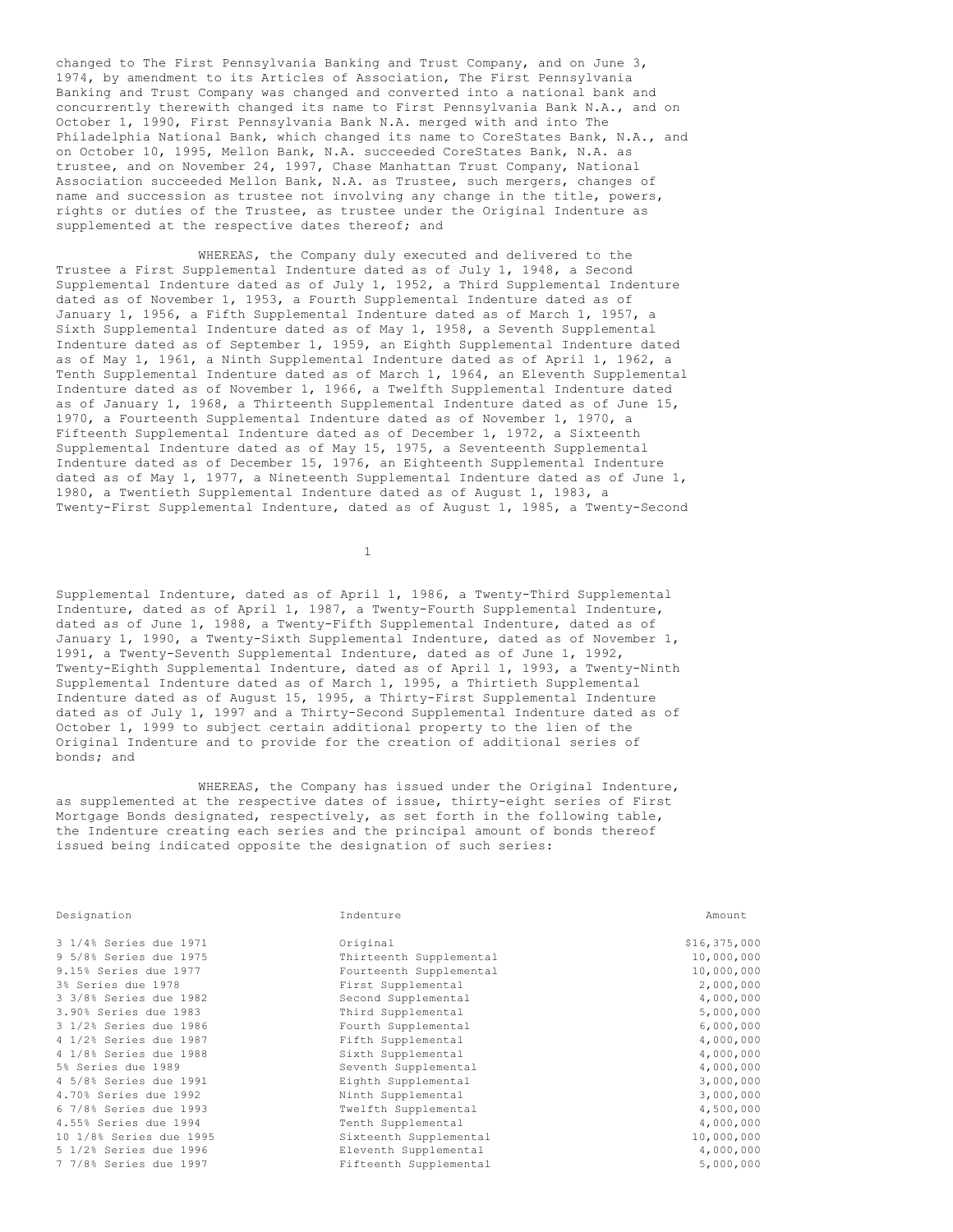| 8.44% Series due 1997<br>9.20% Series due 2001<br>8.40% Series due 2002<br>5.95% Series due 2002<br>12.45% Series due 2003<br>13% Series due 2005<br>10.65% Series due 2006<br>9.89% Series due 2008<br>7.15% Series due 2008<br>9.12% Series due 2010<br>8 7/8% Series due 2010<br>6.50% Series due 2010 | Twenty-Third Supplemental<br>Seventeenth Supplemental<br>Eighteenth Supplemental<br>Twenty-Seventh Supplemental<br>Twentieth Supplemental<br>Twenty-First Supplemental<br>Twenty-Second Supplemental<br>Twenty-Fourth Supplemental<br>Twenty-Eighth Supplemental<br>Twenty-Fifth Supplemental<br>Nineteenth Supplemental<br>Twenty-Seventh Supplemental | 12,000,000<br>7,000,000<br>10,000,000<br>4,000,000<br>10,000,000<br>8,000,000<br>10,000,000<br>5,000,000<br>22,000,000<br>20,000,000<br>8,000,000<br>3,200,000 |
|-----------------------------------------------------------------------------------------------------------------------------------------------------------------------------------------------------------------------------------------------------------------------------------------------------------|---------------------------------------------------------------------------------------------------------------------------------------------------------------------------------------------------------------------------------------------------------------------------------------------------------------------------------------------------------|----------------------------------------------------------------------------------------------------------------------------------------------------------------|
|                                                                                                                                                                                                                                                                                                           | 2                                                                                                                                                                                                                                                                                                                                                       |                                                                                                                                                                |
|                                                                                                                                                                                                                                                                                                           |                                                                                                                                                                                                                                                                                                                                                         |                                                                                                                                                                |
|                                                                                                                                                                                                                                                                                                           |                                                                                                                                                                                                                                                                                                                                                         |                                                                                                                                                                |
| 9.17% Series due 2011<br>9.93% Series due 2013<br>9.97% Series due 2018<br>9.17% Series due 2021<br>6.35% Series due 2025<br>9.29% Series due 2026                                                                                                                                                        | Twenty-Sixth Supplemental<br>Twenty-Fourth Supplemental<br>Twenty-Fourth Supplemental<br>Twenty-Sixth Supplemental<br>Thirtieth Supplemental<br>Twenty-Sixth Supplemental                                                                                                                                                                               | 5,000,000<br>5,000,000<br>5,000,000<br>8,000,000<br>22,000,000<br>12,000,000                                                                                   |
| 1995 Medium Term Note                                                                                                                                                                                                                                                                                     |                                                                                                                                                                                                                                                                                                                                                         |                                                                                                                                                                |
| Series<br>7.72% Subseries A due 2025<br>6.82% Subseries B due 2005<br>6.89% Subseries C due 2015<br>6.99% Subseries D due 2006<br>7.47% Subseries E due 2003<br>6.83% Subseries F due 2003<br>7.06% Subseries G due 2004                                                                                  | Twenty-Ninth Supplemental<br>15,000,000<br>10,000,000<br>12,000,000<br>10,000,000<br>10,000,000<br>10,000,000<br>10,000,000                                                                                                                                                                                                                             | 77,000,000                                                                                                                                                     |
| 1997 Medium Term Note                                                                                                                                                                                                                                                                                     |                                                                                                                                                                                                                                                                                                                                                         |                                                                                                                                                                |
| Series<br>6.75% Subseries A due 2007<br>6.30% Subseries B due 2002<br>6.14% Subseries C due 2008<br>5.80% Subseries D due 2003<br>5.85% Subseries E due 2004<br>6.00% Subseries F due 2004                                                                                                                | Thirty-First Supplemental<br>10,000,000<br>10,000,000<br>10,000,000<br>10,000,000<br>10,000,000<br>15,000,000                                                                                                                                                                                                                                           | 65,000,000                                                                                                                                                     |
| 6.00% Series due 2029                                                                                                                                                                                                                                                                                     | Thirty-Second Supplemental                                                                                                                                                                                                                                                                                                                              | 25,000,000                                                                                                                                                     |
| and                                                                                                                                                                                                                                                                                                       |                                                                                                                                                                                                                                                                                                                                                         |                                                                                                                                                                |

WHEREAS, all of the bonds of each of said series are presently outstanding other than the bonds listed on Exhibit A attached hereto and made a part hereof; and

WHEREAS, the Original Indenture and said Supplemental Indentures were duly recorded in the Commonwealth of Pennsylvania on the dates and in the office for the Recording of Deeds for the following counties in the Mortgage Books and at the pages indicated in the following table:

[continued on next page]

3

|           |                      | COUNTY |      |              |          |      |      |            |      |
|-----------|----------------------|--------|------|--------------|----------|------|------|------------|------|
|           |                      | Bucks  |      | Chester      | Delaware |      |      | Montgomery |      |
| Indenture | Date of<br>Recording | Book   | Page | Book         | Page     | Book | Page | Book       | Page |
| Original  | 2/20/41              | 496    |      | H-13.Vol.307 | 20       | 1034 |      | 1625       |      |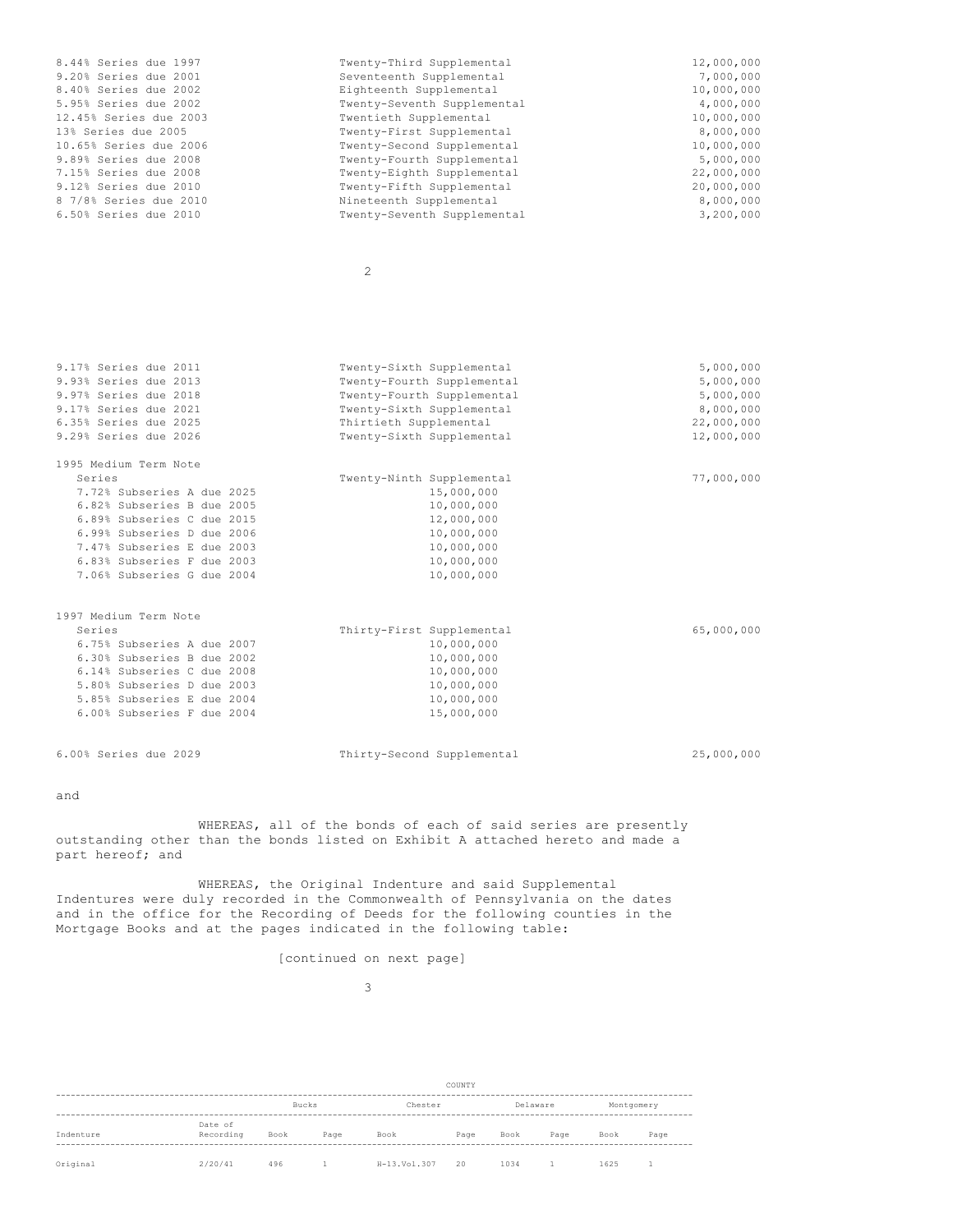| First Supplemental          | 8/26/48  | 632                      | п.                       | $F-16. Vol. 380$         | 200                      | 1668                     | 169                      | 2031                     | 257                      |
|-----------------------------|----------|--------------------------|--------------------------|--------------------------|--------------------------|--------------------------|--------------------------|--------------------------|--------------------------|
| Second Supplemental         | 7/1/52   | 768                      | 438                      | 18.Vol.425               | 186                      | 1962                     | 376                      | 2360                     | 517                      |
| Third Supplemental          | 11/25/53 | 895                      | $\mathbf{1}$             | 18.Vol.442               | 325                      | 2052                     | $\mathbf{1}$             | 2493                     | $\mathbf{1}$             |
| Fourth Supplemental         | 1/9/56   | 1089                     | 155                      | $Z - 20.Vol.499$         | $\mathbf{1}$             | 2199                     | 1.                       | 2722                     | 425                      |
| Fifth Supplemental          | 3/20/57  | 1181                     | 316                      | B-22.Vol.536             | 601                      | 2294                     | 50                       | 2850                     | 335                      |
| Sixth Supplemental          | 5/9/58   | 1254                     | $\mathbf{1}$             | $G - 23$                 | 201                      | 2380                     | 039                      | 2952                     | 289                      |
| Seventh Supplemental        | 9/25/59  | 1332                     | 509                      | $B-25$                   | 109                      | 2442                     | $\mathbf{1}$             | 3090                     | 249                      |
| Eighth Supplemental         | 5/9/61   | $\overline{a}$           | ÷                        | $Z - 26$                 | 17                       | 2526                     | 312                      | $\overline{\phantom{0}}$ | $\overline{\phantom{0}}$ |
| Eighth Supplemental         | 5/10/61  | 1409                     | 225                      | ۰                        | $\overline{\phantom{0}}$ | ۰                        | $\overline{\phantom{a}}$ | 3249                     | 289                      |
| Ninth Supplemental          | 4/10/62  | 1458                     | 372                      | $G-28$                   | 126                      | 2581                     | 463                      | 3307                     | 169                      |
| Tenth Supplemental          | 3/19/64  | 1568                     | $\mathbf{1}$             | $M-30$                   | 967                      | 2976                     | 1043                     | 3310                     | 237                      |
| Eleventh Supplemental       | 11/4/66  | 1655                     | 695                      | $Q - 32$                 | 6682                     | 762                      | 223                      | 3549                     | 129                      |
| Twelfth Supplemental        | 1/23/68  | 1691                     | 531                      | $N - 33$                 | 219                      | 2792                     | 708                      | 3542                     | 315                      |
| Thirteenth Supplemental     | 7/2/70   | 1763                     | 1167                     | $D-35$                   | 80                       | 2850                     | 301                      | 3687                     | 23                       |
| Fourteenth Supplemental     | 11/5/70  | 1774                     | 331                      | $K-35$                   | 713                      | 2858                     | 3113                     | 700                      | 548                      |
| Fifteenth Supplemental      | 12/11/72 | 1869                     | 196                      | $0 - 37$                 | 998                      | 2926                     | 550                      | 3786                     | 96                       |
| Sixteenth Supplemental      | 5/28/75  | 1979                     | 14                       | $E - 44$                 | 77                       | 3005                     | 511                      | 4010                     | 307                      |
| Seventeenth Supplemental    | 12/18/77 | 2072                     | 683                      | $L-51$                   | $\mathbf{1}$             | 3072                     | 43                       | 5002                     | 436                      |
| Eighteenth Supplemental     | 4/29/77  | 2082                     | 567                      | $B-52$                   | 344                      | 3078                     | 728                      | 5003                     | 291                      |
| Nineteenth Supplemental     | 6/23/80  | 2303                     | 714                      | $J - 62$                 | 92                       | 3261                     | 293                      | 5030                     | 502                      |
| Twentieth Supplemental      | 8/2/83   | 2487                     | 370                      | $D-72$                   | $\mathbf{1}$             | 96                       | 810                      | 5662                     | 1045                     |
| Twenty-First Supplemental   | 8/27/85  | 2690                     | 806                      | 54                       | 550                      | $\overline{a}$           | $\overline{a}$           | 5864                     | 1347                     |
| Twenty-First Supplemental   | 8/28/85  | ۰                        | $\overline{\phantom{0}}$ | $\overline{a}$           | $\overline{a}$           | 264                      | 159                      | ۰                        | $\overline{\phantom{0}}$ |
| Twenty-Second Supplemental  | 4/22/86  | 2774                     | 160                      | 263                      | 275                      | 326                      | 592                      | 5944                     | 360                      |
| Twenty-Third Supplemental   | 4/1/87   | 2960                     | 693                      | $\overline{\phantom{0}}$ | $\overline{\phantom{0}}$ | $\overline{\phantom{0}}$ | $\overline{\phantom{a}}$ | $\overline{a}$           | $\sim$                   |
| Twenty-Third Supplemental   | 4/2/87   | $\overline{\phantom{a}}$ | $\overline{a}$           | 680                      | 337                      | 447                      | 1807                     | 6115                     | 602                      |
| Twenty-Fourth Supplemental  | 7/25/88  | 3199                     | 1095                     | 1224                     | 389                      | 0593                     | 0585                     | 6324                     | 143                      |
| Twenty-Fifth Supplemental   | 1/12/90  | 0136                     | 0250                     | 1848                     | 205                      | 731                      | 1571                     | 6538                     | 376                      |
| Twenty-Sixth Supplemental   | 11/8/91  | 369                      | 2190                     | 2660                     | 205                      | 894                      | 2241                     | 6780                     | 891                      |
| Twenty-Seventh Supplemental | 6/29/92  | 0487                     | 1829                     | 3055                     | 182                      | 0969                     | 2023                     | 6918                     | 302                      |
| Twenty-Eighth Supplemental  | 4/22/93  | 0652                     | 1335                     | 3542                     | 1542                     | 1081                     | 0852                     | 7112                     | 0539                     |
| Twenty-Ninth Supplemental   | 3/30/95  | 1045                     | 1872                     | 3875                     | 1368                     | 1349                     | 0829                     | 7561                     | 1155                     |
| Thirtieth Supplemental      | 8/30/95  | 1111                     | 0798                     | 3932                     | 0471                     | 1393                     | 2255                     | 7631                     | 0689                     |
| Thirty-First Supplemental   | 7/11/97  | 1421                     | 2196                     | 4201                     | 2133                     | 1607                     | 138                      | 7968                     | 797                      |
| Thirty -Second Supplemental | 10/6/99  |                          |                          |                          |                          | 1936                     | 1207                     | 8548                     | 1067                     |
|                             |          |                          |                          |                          |                          |                          |                          |                          |                          |

and

WHEREAS, the Original Indenture was recorded in Berks County on August 16, 1999 and the Thirty-Second Supplemental Indenture was recorded in Berks County on October 6, 1999 in Books 3113 and 3132 at Pages 707 and 1510, respectively; and

WHEREAS, the Company proposes to create under the Original Indenture, as supplemented, one or more new series of bonds to be designated "First Mortgage Bonds, 1999 Medium Term Note Series, Subseries \_\_" (the "Bonds") to be limited in aggregate principal amount to \$300,000,000, to be issued hereunder only as registered bonds without coupons, to be dated as provided in the Original Indenture and this Thirty-Third Supplemental Indenture, to bear interest at the rates and mature on the dates as determined hereunder by the Company; and

WHEREAS, the Bonds may be issued in a single series or from time to time in more than one series designated as a "subseries" and, if so issued in more than one subseries, each subseries of the Bonds shall bear a separate letter designation and the first such subseries of the Bonds shall be designated "First Mortgage Bonds, 1999 Medium Term Note Series, Subseries A"; and

WHEREAS, the Company proposes to issue \$300,000,000 principal amount of the Bonds under the provisions of Article IV of the Original Indenture, as supplemented by this Thirty-Third Supplemental Indenture, in one or more transactions over a period of up to five years from November 18, 1999 through November 17, 2004 (the "Offering Period"), and, for each such transaction, will comply with the provisions thereof as well as with other provisions of the Original Indenture and indentures supplemental thereto in connection with the issuance of additional bonds so that it will be entitled to procure the authentication and delivery of the Bonds; and

5

WHEREAS, Article XVIII of the Original Indenture provides that the Company, when authorized by resolution of its Board of Directors, may with the Trustee enter into an indenture supplemental to the Original Indenture, which thereafter shall form a part of the Original Indenture, for the purposes, inter alia, of subjecting to the lien of the Original Indenture additional property, of defining the covenants and provisions applicable to any bonds of any series other than the 3 1/4% Series due 1971, of adding to the covenants and agreements of the Company contained in the Original Indenture other covenants and agreements thereafter to be observed by the Company, of surrendering any right or power in the Original Indenture reserved to or conferred upon the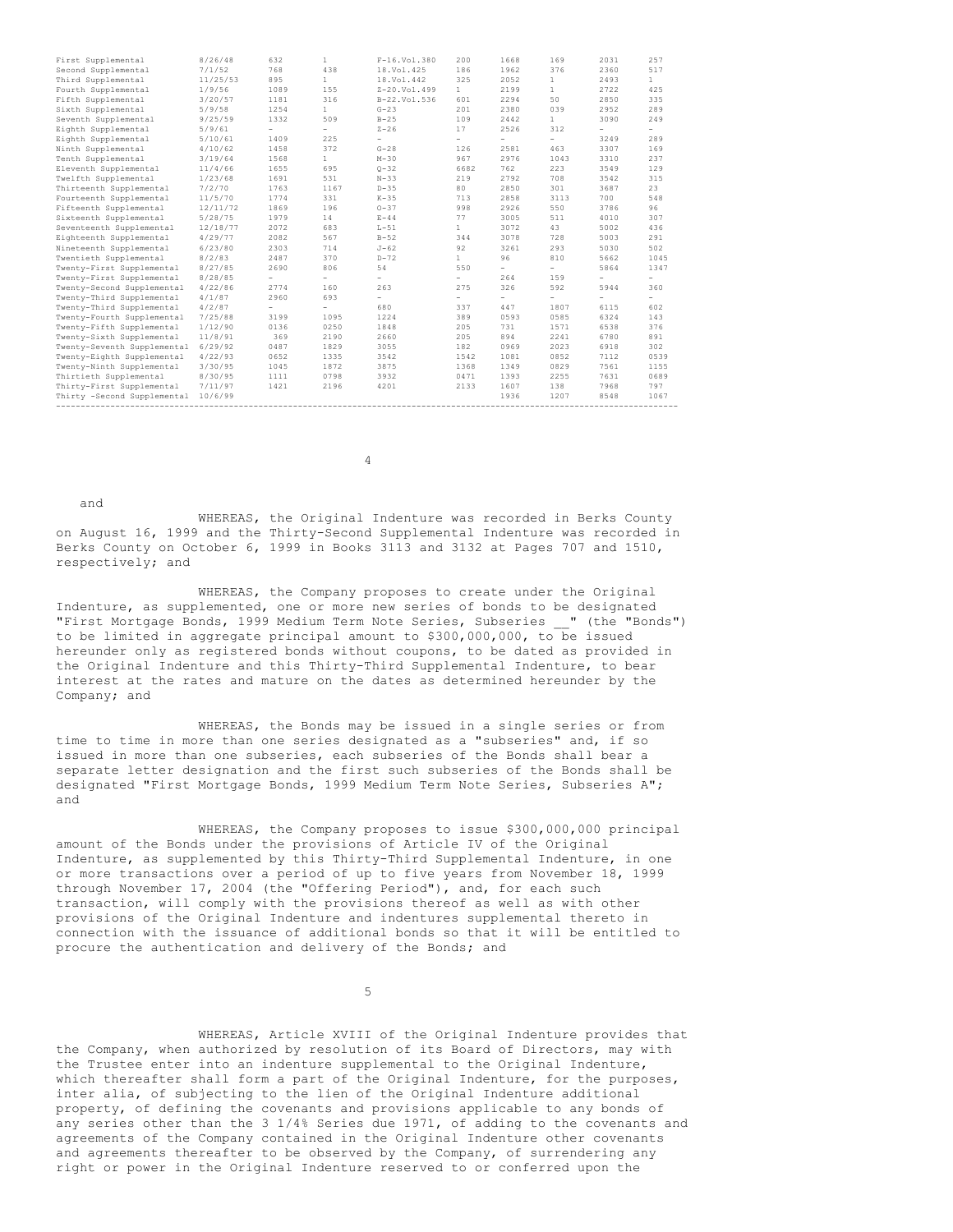Company, and of making such provisions in regard to matters or questions arising under the Original Indenture as may be necessary or desirable and not inconsistent therewith; and

WHEREAS, in addition to the property described in the Original Indenture and the First, Second, Third, Fourth, Fifth, Sixth, Seventh, Eighth, Ninth, Tenth, Eleventh, Twelfth, Thirteenth, Fourteenth, Fifteenth, Sixteenth, Seventeenth, Eighteenth, Nineteenth, Twentieth, Twenty-First, Twenty-Second, Twenty-Third, Twenty-Fourth, Twenty-Fifth, Twenty-Sixth, Twenty-Seventh, Twenty-Eighth, Twenty-Ninth, Thirtieth, Thirty-First and Thirty-Second Supplemental Indentures, the Company has acquired or will acquire certain other property and desires to confirm the lien of the Original Indenture thereon; and

WHEREAS, the Company, by proper corporate action, has duly authorized the creation of said new series of Bonds (to be issued in accordance with the terms and provisions of the Original Indenture and indentures supplemental thereto, including this Thirty-Third Supplemental Indenture, and to be secured by said Original Indenture and indentures supplemental thereto, including this Thirty-Third Supplemental Indenture), and has further duly authorized the execution, delivery and recording of this Thirty-Third Supplemental Indenture setting forth the terms and provisions of the Bonds insofar as said terms and provisions are not set forth in said Original Indenture; and

WHEREAS, the Bonds and the Trustee's certificate upon said Bonds are to be substantially in the following form - the proper amount, names of registered owners and numbers to be inserted therein, and such appropriate insertions, omissions and changes to be made therein as may be required or permitted by this Thirty-Third Supplemental Indenture to conform to any pertinent law or usage:

> [continued on next page] 6

THIS BOND HAS NOT BEEN REGISTERED UNDER THE SECURITIES ACT OF 1933, AS AMENDED (THE "ACT"), AND SALES OR OTHER TRANSFERS HEREOF MAY BE MADE ONLY TO QUALIFIED INSTITUTIONAL BUYERS AS DEFINED IN RULE 144A UNDER THE ACT ("QUALIFIED INSTITUTIONAL BUYERS"), APPROVED BY [AGENT(S)] OR ANOTHER DULY APPOINTED PLACEMENT AGENT (THE "PLACEMENT AGENTS") OR BY THE COMPANY IN TRANSACTIONS EXEMPT FROM, OR NOT SUBJECT TO, REGISTRATION UNDER THE ACT.

BY ITS ACCEPTANCE OF THIS BOND, THE HOLDER REPRESENTS AND AGREES THAT IT IS A QUALIFIED INSTITUTIONAL BUYER AND THAT THIS BOND IS BEING ACQUIRED FOR ITS OWN ACCOUNT (AND NOT FOR THE ACCOUNT OF OTHERS) OR AS A FIDUCIARY FOR OTHERS FOR INVESTMENT AND NOT WITH A VIEW TO, OR FOR SALE IN CONNECTION WITH, THE PUBLIC DISTRIBUTION HEREOF IN ANY TRANSACTION THAT WOULD BE IN VIOLATION OF FEDERAL OR STATE SECURITIES LAWS, AND THAT ANY RESALE OR OTHER TRANSFER HEREOF OR ANY INTEREST HEREIN PRIOR TO THE DATE THAT IS TWO YEARS AFTER THE LATER OF (A) ITS DATE OF ISSUE OR (B) THE LAST DATE ON WHICH THE COMPANY OR ANY OF ITS AFFILIATES WAS THE BENEFICIAL OWNER HEREOF WILL BE MADE ONLY (1) TO A PLACEMENT AGENT OR THE COMPANY, (2) THROUGH ANY PLACEMENT AGENT OR BY ANY PLACEMENT AGENT ACTING AS PRINCIPAL TO A QUALIFIED INSTITUTIONAL BUYER, IN EACH CASE APPROVED BY SUCH PLACEMENT AGENT, (3) DIRECTLY TO A QUALIFIED INSTITUTIONAL BUYER APPROVED BY THE COMPANY IN A TRANSACTION APPROVED BY THE COMPANY, (4) THROUGH A DEALER OTHER THAN A PLACEMENT AGENT TO A QUALIFIED INSTITUTIONAL BUYER, IN EACH CASE IN A TRANSACTION APPROVED BY THE COMPANY, OR (5) DIRECTLY TO A QUALIFIED INSTITUTIONAL BUYER IN A TRANSACTION THAT MEETS THE REQUIREMENTS OF RULE 144A UNDER THE ACT, SUBJECT TO IN EACH CASE THE DISPOSITION OF THE PURCHASER'S PROPERTY BEING AT ALL TIMES WITHIN ITS CONTROL. IN THE CASE OF CERTIFICATED BONDS, ANY TRANSFER DESCRIBED IN CLAUSE (3), (4) OR (5) ABOVE REQUIRES THE SUBMISSION TO THE TRUSTEE (AS DEFINED HEREIN) OR DULY AUTHORIZED PAYING AGENT (AS DEFINED HEREIN) OF THE CERTIFICATE OF TRANSFER ATTACHED HERETO DULY COMPLETED OR A DULY COMPLETED TRANSFER INSTRUMENT SUBSTANTIALLY IN THE FORM OF THE CERTIFICATE OF TRANSFER. THE COMPANY SHALL NOT RECOGNIZE ANY RESALE OR OTHER TRANSFER, OR ATTEMPTED RESALE OR OTHER TRANSFER, OF THIS BOND NOT MADE IN COMPLIANCE WITH THE FOREGOING PROVISIONS. THIS BOND AND RELATED DOCUMENTATION MAY BE AMENDED OR SUPPLEMENTED FROM TIME TO TIME TO MODIFY THE RESTRICTIONS ON THE PROCEDURES FOR RESALES AND OTHER TRANSFERS OF THIS BOND TO REFLECT ANY CHANGE IN APPLICABLE LAW OR REGULATION (OR THE INTERPRETATION THEREOF) OR PROVIDE ALTERNATIVE PROCEDURES IN COMPLIANCE WITH APPLICABLE LAW AND PRACTICES RELATING TO THE RESALE OR OTHER TRANSFER OF RESTRICTED SECURITIES GENERALLY. THE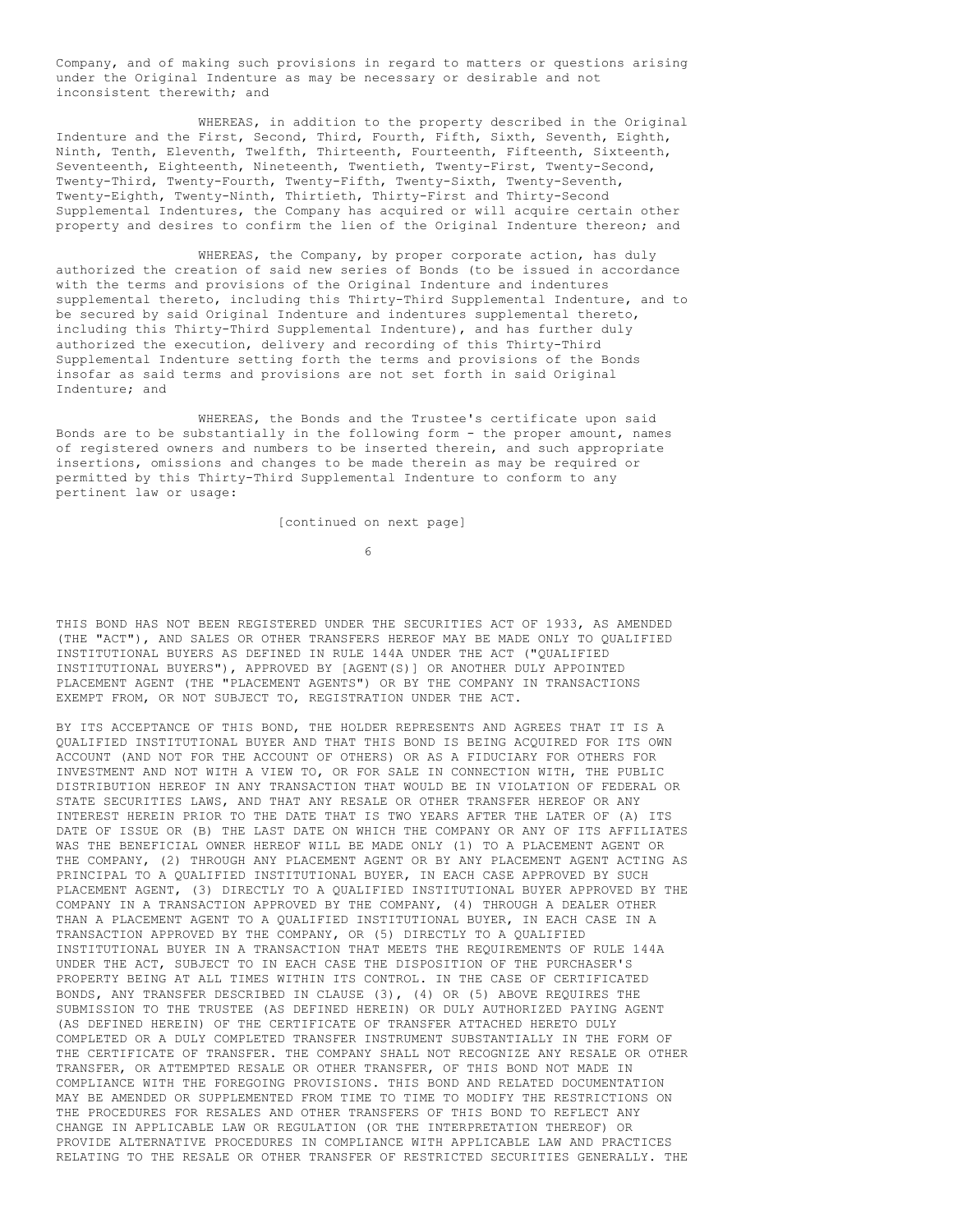HOLDER OF THIS BOND SHALL BE DEEMED, BY THE ACCEPTANCE OF THIS BOND, TO HAVE AGREED TO ANY SUCH AMENDMENT OR SUPPLEMENT.

[Bonds eligible for deposit at The Depository Trust Company shall also bear the following legend:]

THIS BOND IS A PERMANENT GLOBAL BOND. UNLESS THIS CERTIFICATE IS PRESENTED BY AN AUTHORIZED REPRESENTATIVE OF THE DEPOSITORY TRUST COMPANY (55 WATER STREET, NEW YORK, NEW YORK) TO THE COMPANY OR ITS AGENT FOR REGISTRATION OR TRANSFER, EXCHANGE OR PAYMENT, AND ANY CERTIFICATE ISSUED IS REGISTERED IN THE NAME OF CEDE & CO. OR SUCH OTHER NAME AS REQUESTED BY AN AUTHORIZED REPRESENTATIVE OF THE DEPOSITORY TRUST COMPANY AND ANY PAYMENT IS MADE TO CEDE & CO., ANY TRANSFER, PLEDGE OR OTHER USE HEREOF FOR VALUE OR OTHERWISE BY OR TO ANY PERSON IS WRONGFUL SINCE THE REGISTERED OWNER HEREOF, CEDE & CO., HAS AN INTEREST HEREIN.

7

No. R- \$\_\_\_\_\_\_\_\_\_

PHILADELPHIA SUBURBAN WATER COMPANY

(Incorporated under the Laws of the Commonwealth of Pennsylvania)

First Mortgage Bond, 1999 Medium Term Note Series, Subseries \_\_\_\_\_

| PRINCIPAL AMOUNT                       |
|----------------------------------------|
| ORIGINAL ISSUE DATE                    |
| INTEREST RATE                          |
| MATURITY DATE                          |
| INITIAL REDEMPTION DATE                |
| INITIAL REDEMPTION PERCENTAGE          |
| ANNUAL REDEMPTION REDUCTION PERCENTAGE |
| <b>[OPTIONAL TENDER DATE</b>           |

Philadelphia Suburban Water Company, a corporation organized and existing under the laws of the Commonwealth of Pennsylvania (hereinafter called the "Company", which term shall include any successor corporation as defined in the Indenture hereinafter referred to), for value received, hereby promises to pay to Cede & Co., as nominee for The Depository Trust Company ("DTC") or its registered assigns, on the Maturity Date referred to above, the sum of and to pay interest thereon at the Interest Rate per annum specified above, until the principal hereof is paid or duly made available for payment, semiannually on January 1 and July 1 (each an "Interest Payment Date") in each year commencing on the first Interest Payment Date next succeeding the Original Issue Date specified above (the "Original Issue Date"), unless the Original Issue Date or the date of authentication occurs between a Record Date, as defined below, and the next succeeding Interest Payment Date, in which case commencing on the second Interest Payment Date succeeding the Original Issue Date, to the registered holder of this bond of the 1999 Medium Term Note Series, as defined below, on the Record Date with respect to such Interest Payment Date, and on the maturity date specified on the face hereof (the "Maturity Date"), any date fixed for redemption pursuant to the terms hereof (the "Redemption Date") or any date fixed for the optional tender pursuant to the terms hereof (the "Tender Date"). Interest on this Bond of the 1999 Medium Term Note Series, as defined below, will accrue from the most recent Interest Payment Date to which interest has been paid or duly provided for or, if no interest has been paid, from the Original Issue Date specified above, until the principal hereof has been paid or made duly available for payment. If the Maturity Date (or any Redemption Date or Tender Date) or an Interest Payment Date falls on a day which is not a Business Day, as defined below, principal (and premium, if any) or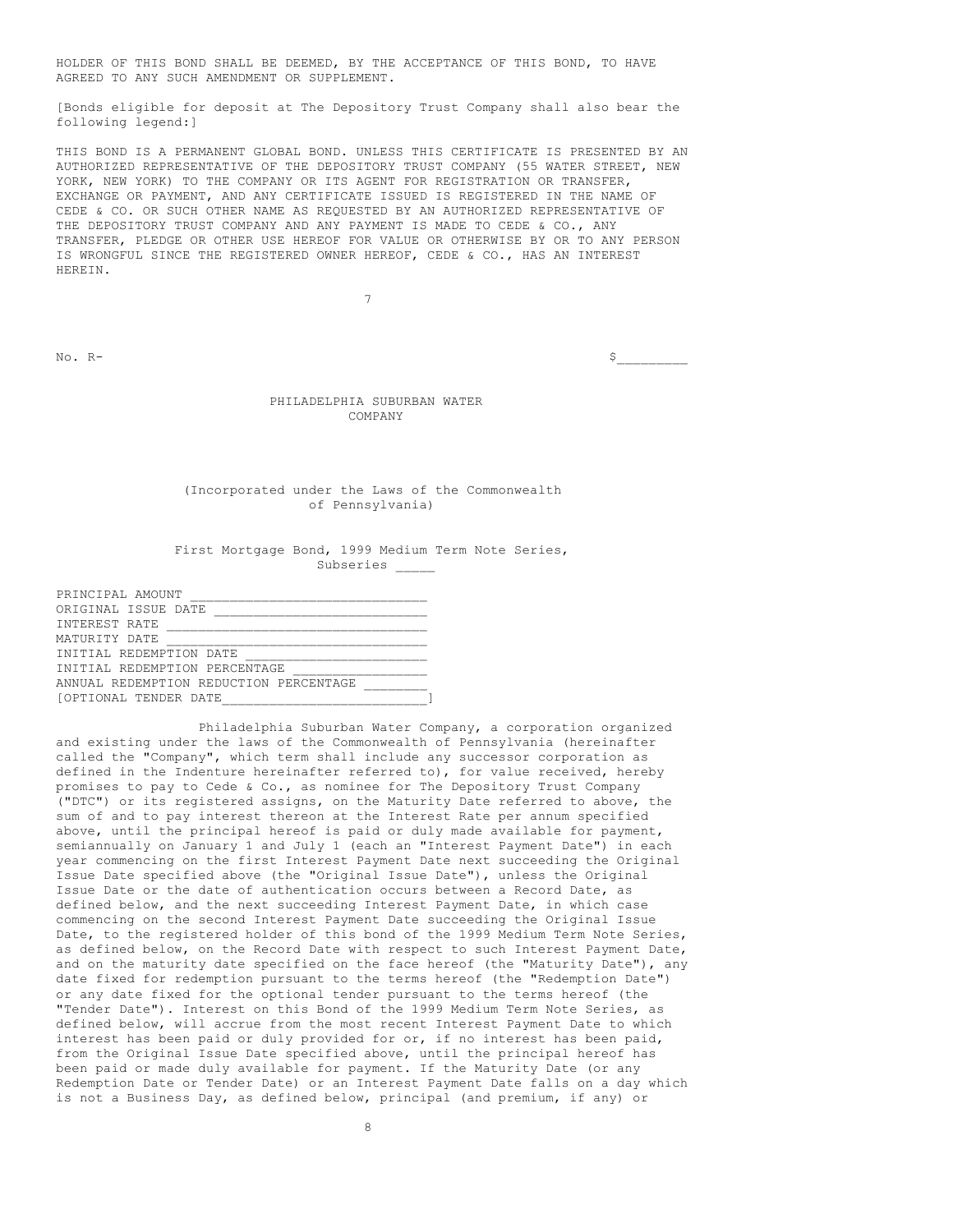interest payable with respect to such Maturity Date (or Redemption Date or Tender Date) or Interest Payment Date will be paid on the next succeeding Business Day with the same force and effect as if made on such Maturity Date (or Redemption Date or Tender Date) or Interest Payment Date, as the case may be, and no interest shall accrue with respect to such payment for the period from and after such Maturity Date (or Redemption Date or Tender Date) or Interest Payment Date. The interest so payable, and punctually paid or duly provided for, on any Interest Payment Date will, subject to certain exceptions, be paid to the nominee of DTC, in whose name this Bond of the 1999 Medium Term Note Series is registered at the close of business on the Record Date for such interest, which shall be the 15th day of the calendar month preceding such Interest Payment Date; provided, however, that interest payable on the Maturity Date (or any Redemption Date or Tender Date) will be payable to the person to whom the principal hereof shall be payable. As used herein, "Business Day" means any day other than a Saturday or Sunday, on which the Trustee, any paying agent, or banks in New York, New York are not required or authorized by law, or executive order, to close.

The interest so payable will (except as otherwise provided in the Thirty-Third Supplemental Indenture referred to herein) be calculated on the basis of a 360-day year of twelve 30-day months.

This bond is one of a duly authorized issue of bonds of the Company known as its First Mortgage Bonds, issued and to be issued without limitation as to aggregate principal amount except as set forth in the Indenture hereinafter mentioned in one or more series and equally secured (except insofar as a sinking fund or other similar fund established in accordance with the provisions of the Indenture may afford additional security for the bonds of any specific series) by an Indenture of Mortgage (herein called the "Indenture") dated as of January 1, 1941, executed by the Company to The Pennsylvania Company for Insurances on Lives and Granting Annuities (now Chase Manhattan Trust Company, National Association, as successor trustee), as Trustee (hereinafter called the "Trustee"), to which Indenture and all indentures supplemental thereto reference is hereby made for a description of the property mortgaged and pledged, the nature and extent of the security, the rights of the holders and registered owners of the bonds and of the Trustee in respect of such security, and the terms and conditions under which the bonds are and are to be secured and may be issued under the Indenture; but neither the foregoing reference to the Indenture nor any provision of this bond or of the Indenture or of any indenture supplemental thereto shall affect or impair the obligation of the Company, which is absolute and unconditional, to pay at the stated or accelerated maturity herein and in the Indenture provided, the principal of, (premium if any) and interest on this bond as herein provided. As provided in the Indenture, the bonds may be issued in series for various principal amounts, may bear different dates and mature at different times, may bear interest at different rates and may otherwise vary as in the Indenture provided or permitted. This bond is one of the bonds described in an indenture supplemental to said Indenture known as the "Thirty-Third Supplemental Indenture" dated as of November 15, 1999, and designated therein as "First Mortgage Bonds, 1999 Medium Term Note Series, Subseries " (the "Bonds of the 1999 Medium Term Note Series").

The Bonds of the 1999 Medium Term Note Series will be issued in fully registered form, without coupons. The Bonds of the 1999 Medium Term Note Series will be deposited with, or on behalf of DTC and registered in the name of a nominee of DTC in the form of one or more global securities (the "Global Bonds")

9

or will remain in the custody of the Trustee pursuant to a Medium-Term Note Certificate Agreement, dated December 2, 1988, between DTC and The Chase Manhattan Bank, which was merged into Chemical Bank, which changed its name to The Chase Manhattan Bank. DTC was created to hold securities of persons who have accounts with DTC ("participants") and to facilitate the clearance and settlement of securities transactions among its participants in such securities through electronic book-entry changes in accounts of the participants.

Upon the issuance of a Global Bond, DTC or its nominees will credit the respective Bonds of the 1999 Medium Term Note Series represented by such Global Bond to accounts of participants. The accounts to be credited shall be designated by the purchasers. Ownership of beneficial interests in such Global Bonds will be limited to participants or persons that may hold interests through participants. Ownership of beneficial interests by participants in such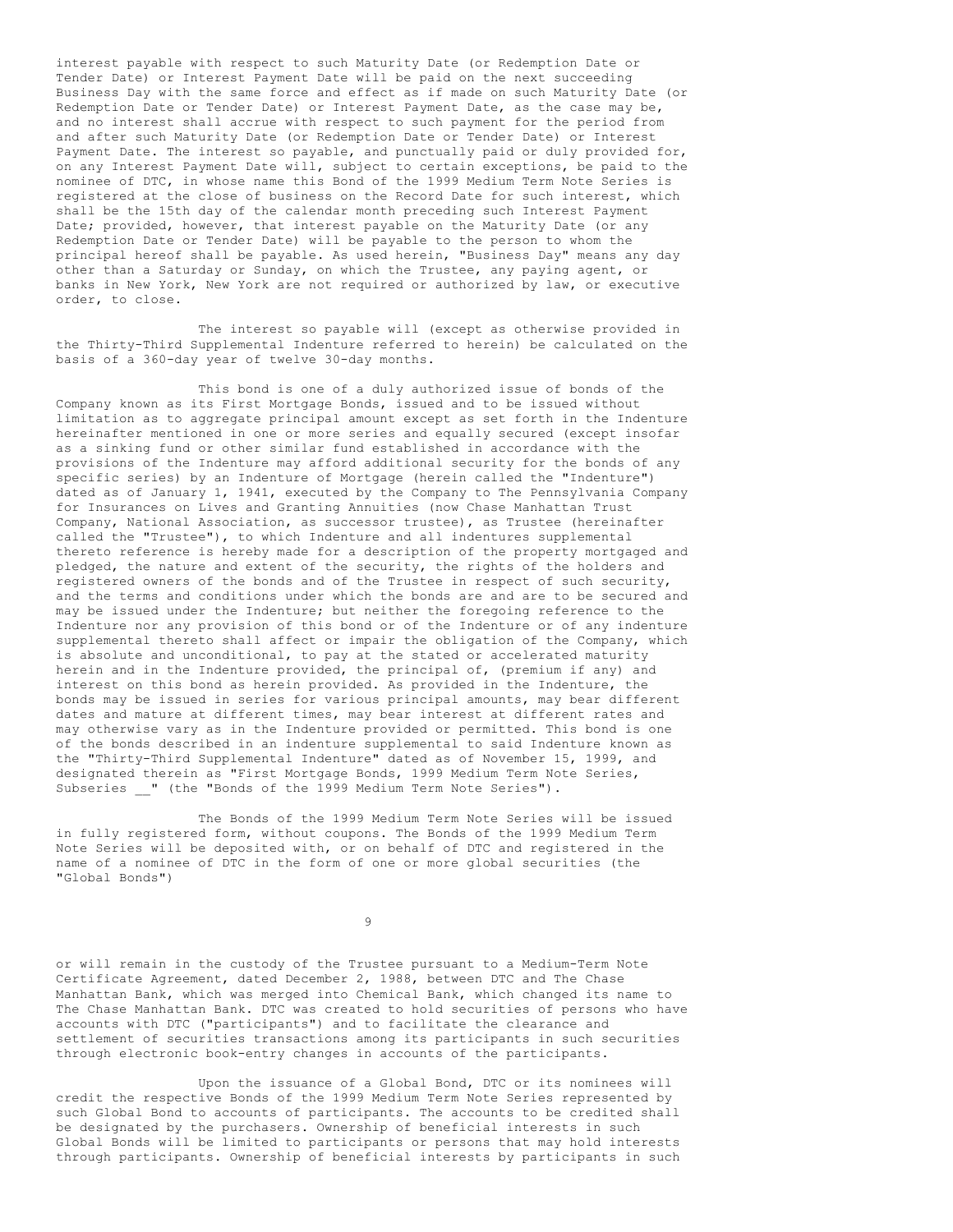Global Bonds will be shown on, and the transfer of those ownership interests will be effected only through, records maintained by DTC or its nominee for such Global Bonds. Ownership of beneficial interests in such Global Bonds by persons that hold through participants will be shown on, and the transfer of that ownership interest within such participant will be effected only through, records maintained by such participant.

So long as DTC or its nominee is the registered owner of a Global Bond, DTC or such nominee, as the case may be, will be considered the sole owner or holder of those Bonds of the 1999 Medium Term Note Series beneficially owned by other persons for all purposes under the Indenture. Except as set forth below, owners of beneficial interests in such Global Bonds will not be entitled to have the Bonds of the 1999 Medium Term Note Series registered in their names, will not receive or be entitled to receive physical delivery of the Bonds of the 1999 Medium Term Note Series in definitive form and will not be considered the owners or holders thereof under the Indenture.

Payment of principal of and any interest on the Bonds of the 1999 Medium Term Note Series registered in the name of or held by DTC or its nominee will be made to DTC or its nominee, as the case may be, as the registered owner or the holder of the Global Bond. Neither the Company, the Trustee nor any paying agent for the Bonds of the 1999 Medium Term Note Series will have any responsibility or liability for any aspect of the records relating to or payments made on account of beneficial ownership interests in a Global Bond or for maintaining, supervising or reviewing any records relating to such beneficial ownership interests. Payment of principal or any interest on the Certificated Bonds (as defined below), if any, will be made to the registered owners thereof.

The Company expects that DTC, upon receipt of any payment of principal or interest in respect of a permanent Global Bond, will credit immediately participants' accounts with payments in amounts proportionate to their respective beneficial interests in the principal amount of such Global Bond as shown on the records of DTC. The Company also expects that payments by participants to owners of beneficial interests in such Global Bond held through such participants will be governed by standing instructions and customary practices, as is now the case with securities held for the accounts of customers in bearer form or registered in "street name", and will be the responsibility of such participants.

10

A Global Bond may not be transferred except as a whole by DTC to a nominee or a successor of DTC. If DTC is at any time unwilling or unable to continue as depositary and a successor depositary is not appointed by the Company within 90 days, the Company will issue Bonds of the 1999 Medium Term Note Series in definitive registered form (the "Certificated Bonds") in exchange for the Global Bond or Bonds representing such Bonds of the 1999 Medium Term Note Series. In addition, the Company may at any time and in its sole discretion determine not to have some of or all the bonds of the 1999 Medium Term Note Series represented by one or more Global Bonds and, in such event, will issue bonds of the 1999 Medium Term Note Series in definitive registered form in exchange for all of the Global Bonds representing such Bonds of the 1999 Medium Term Note Series. In any such instance, an owner of a beneficial interest in a Global Bond will be entitled to physical delivery of Certificated Bonds represented by such Global Bond equal in amount to that represented by such beneficial interest and to have such Certificated Bonds registered in its name.

Payments of principal, premium, if any, and interest shall be made in such coin or currency of the United States as at the time of payment is legal tender for the payment of public and private debts. Payments of interest, other than interest payable at the Maturity Date, or any earlier Redemption Date or Tender Date, will be paid in immediately available funds by wire transfer to the account of Cede & Co., as nominee for DTC, or, in the case of Certificated Bonds, by check mailed to the registered holder of such bond at the address shown in the Register maintained by the Trustee, or at the option of the registered holder, at such place in the United States of America as the registered holder shall designate to the Trustee in writing. Notwithstanding the foregoing, the registered holder of \$10,000,000 or more of Certificated Bonds with the same Interest Payment Date shall be entitled to receive payment by wire transfer of immediately available funds, provided that written instructions designating the account number and bank in New York, New York (or other bank consented to by the Company) shall have been received by the Trustee not less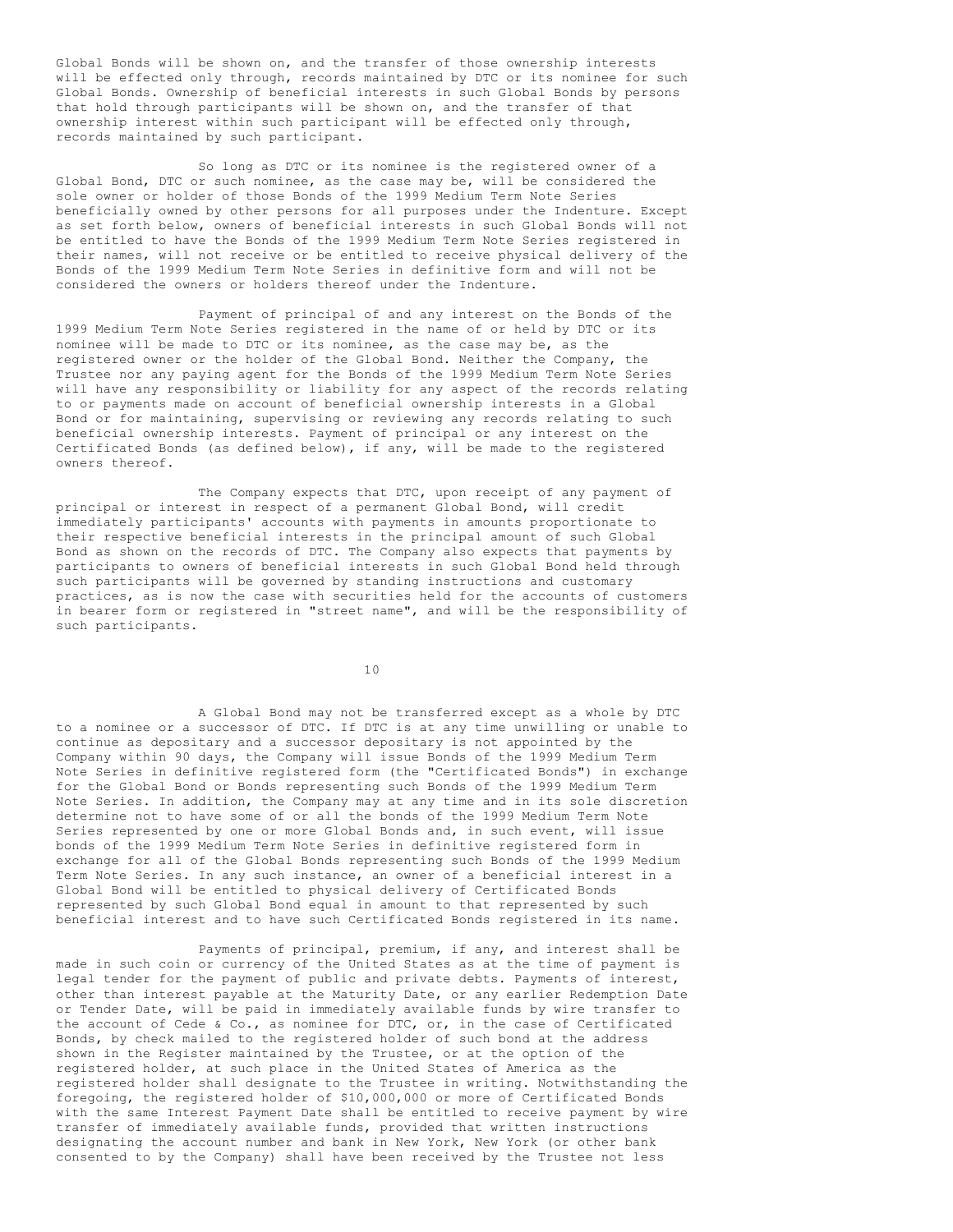than ten (10) days prior to the Record Date for such Interest Payment Date. Once such wire transfer instructions have been received by the Trustee they shall remain in effect unless (i) the Trustee is notified, in writing, of a change thereof not less than ten (10) days prior to the Record Date for an Interest Payment Date; or (ii) the registered holder no longer holds an aggregate principal amount of at least \$10,000,000 of Certificated Bonds having the same Interest Payment Date.

The principal amount hereof, premium, if any, and interest due on the Redemption Date, Tender Date or at the Maturity Date will be paid on the Redemption Date, Tender Date or at the Maturity Date in immediately available funds by wire transfer to such account at a bank in New York, New York (or such other bank consented to by the Company) as such holder of the bond of the 1999 Medium Term Note Series shall have designated for such payment or for the payment of interest as provided above. Payment to a registered holder of Bonds of the 1999 Medium Term Note Series for which appropriate instructions for payment have not been received by the Trustee not later than ten (10) days prior to the related date of payment shall be made by check mailed by the Trustee to the person entitled thereto at such person's address appearing in the registry maintained by the Trustee. Wire transfer instructions received by the Trustee in connection with the payment of principal, premium, if any, and interest due on the Redemption Date, Tender Date or the Maturity Date of the Bond of the 1999 Medium Term Note Series shall remain in effect unless the Trustee is notified of a change thereof not less than ten (10) days prior to the Redemption Date, Tender Date or Maturity Date. Payment of principal, premium, if any, and interest due on the Redemption Date, Tender Date or the Maturity Date on the Bond of the 1999 Medium Term Note Series shall only be made against presentation and surrender of this bond at a delivery office designated by the Trustee and maintained for that purpose in Dallas, Texas, or at such other office or agency of the Company as the Company shall designate.

11

So long as the Bonds of the 1999 Medium Term Note Series are in book-entry form represented by Global Bonds registered in the name of Cede & Co., or another nominee of DTC, then Cede & Co., or such other nominee of DTC, as the case may be, will be considered the sole owner or holder of the Bonds of the 1999 Medium Term Note Series represented by such Global Bond for the purpose of receiving payment on the Bonds of the 1999 Medium Term Note Series, receiving notices and for all other purposes under the Indenture or the Global Bond. Ownership of beneficial interests in Global Bonds will be limited to persons who have accounts with DTC (the "participants") or persons that may hold interests through participants. Beneficial interests in a Global Bond will be evidenced only by, and transfers thereof will be effected only through, records maintained by DTC. Ownership of beneficial interests in such Global Bonds by persons that hold through participants will be shown on, and the transfer of that ownership interest within such participant will be effected only through, records maintained by such participant. In the case of Certificated Bonds, subject to certain restrictions set forth on the face hereof and in the Indenture, this bond may be transferred at the aforesaid office of the Trustee by surrendering this bond for cancellation, accompanied by a written instrument of transfer in form satisfactory to the Trustee and duly executed by the registered holder hereof in person or by the holder's attorney duly authorized in writing, and thereupon the Trustee will issue in the name of the transferee or transferees, in exchange hereof, a new bond or bonds having identical terms and provisions and having a like aggregate principal amount in authorized denominations, subject to the terms and conditions set forth herein; provided, however, that the Trustee will not be required to register the exchange or transfer of any Bond of the 1999 Medium Term Note Series after the first notice of redemption of such bond has been mailed or after the first notice of Tender (hereinafter defined) of such Bond has been received by the Trustee or during a period beginning at the opening of business ten (10) days preceding an Interest Payment Date. Bonds of the 1999 Medium Term Note Series are exchangeable at said office for other Bonds of the 1999 Medium Term Note Series of other authorized denominations of equal aggregate principal amount and having identical terms and provisions. All such exchanges of Bonds of the 1999 Medium Term Note Series will be free of charge, but the Company may require payment of a sum sufficient to cover any tax or other governmental charge in connection therewith. All bonds of the 1999 Medium Term Note Series surrendered for exchange shall be accompanied by a written instrument of transfer in the form attached hereto to the Trustee and executed by the registered holder in person or by the holder's attorney duly authorized in writing.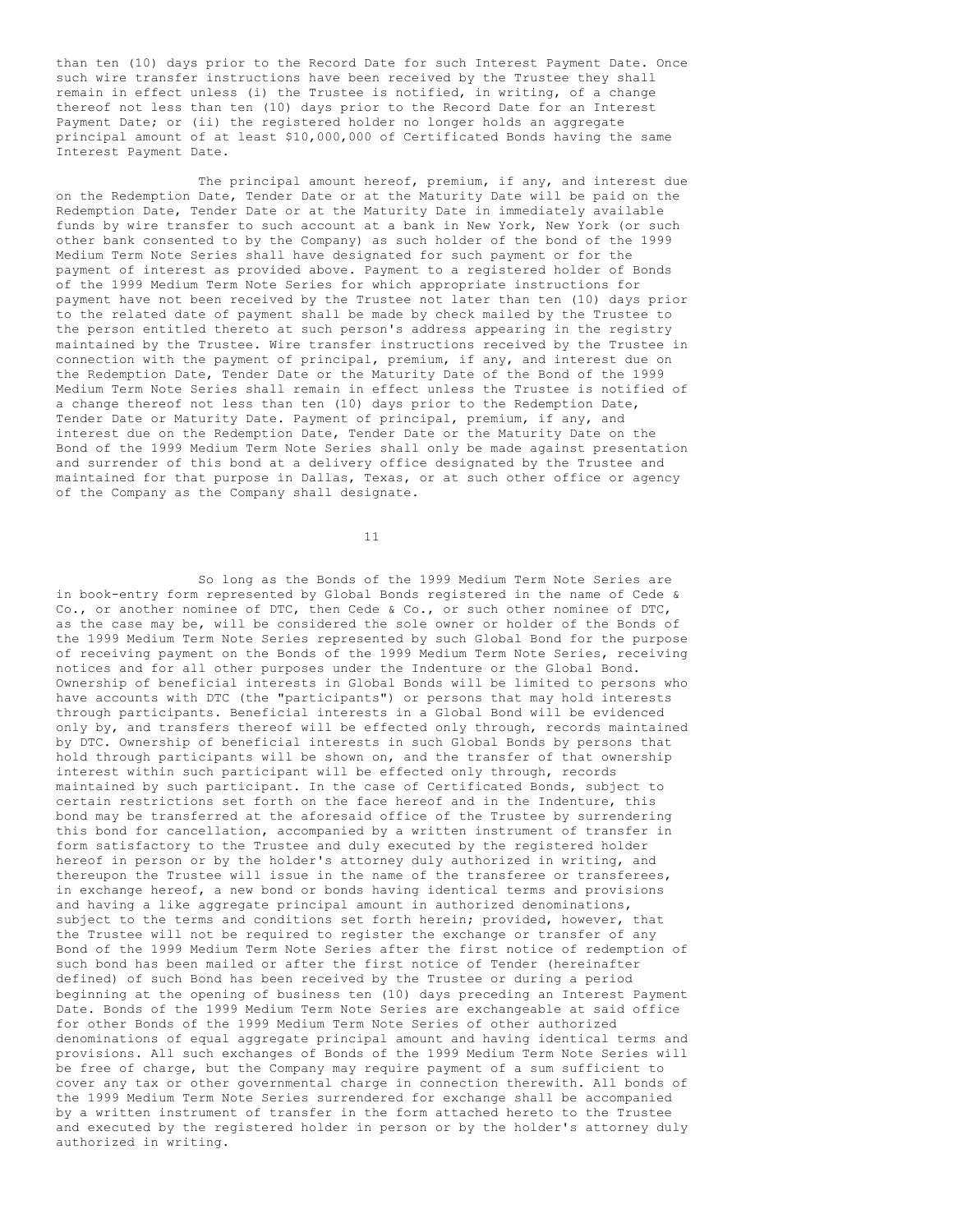To the extent permitted by and as provided in the Indenture, modifications or alterations of the Indenture, or of any indenture supplemental thereto, and of the rights and obligations of the Company and of the holders and registered owners of bonds issued and to be issued thereunder may be made with the consent of the Company by an affirmative vote of the holders and registered owners of not less than 75% in principal amount of bonds then outstanding under the Indenture and entitled to vote, at a meeting of the bondholders called and held as provided in the Indenture, and, in case one or more but less than all of the series of bonds then outstanding under the Indenture are so affected, by an affirmative vote of the holders and registered owners of not less than 75% in principal amount of bonds of any series then outstanding under the Indenture and entitled to vote on and affected by such modification or alteration, or by the written consent of the holders and registered owners of such percentages of

12

bonds; provided, however, that no such modification or alteration shall be made which shall reduce the percentage of bonds the consent of the holders or registered owners of which is required for any such modification or alteration or which shall affect the terms of payment of the principal of or interest on the bonds, or permit the creation by the Company of any lien prior to or on a parity with the lien of the Indenture with respect to any property subject to the lien of the Indenture as a first mortgage lien thereon, or which shall affect the rights of the holders or registered owners of less than all of the bonds of any series affected thereby.

The Bonds of the 1999 Medium Term Note Series are subject to redemption at the option of the Company on or after the Initial Redemption Date specified on the face hereof (if any), either as a whole or in part, in increments of \$1,000 (provided that any remaining principal hereof shall be at least \$100,000) on any Interest Payment Date in coin or currency of the United States of America as at the time of payment is legal tender for payment of public and private debts at the Redemption Price equal to the Initial Redemption Percentage specified on the face hereof of the principal amount hereof, which shall decline on each anniversary of the Initial Redemption Date by the Annual Redemption Reduction Percentage specified on the face hereof of the principal amount to be redeemed until the Redemption Price is 100% of such principal amount, in each case plus accrued interest to the Redemption Date.

The Bonds of the 1999 Medium Term Note Series are subject to mandatory redemption (i) in connection with the sale to or other acquisition by or on behalf of one or more governments or municipal corporations or other governmental subdivisions, bodies, authorities or agencies of all or substantially all of the property of the Company, or (ii) in connection with any voluntary or involuntary liquidation, dissolution or winding up of the Company, occurring in connection with or subsequent to the acquisition of all or substantially all of the stock of the Company ordinarily entitled to voting rights by or on behalf of one or more governments or municipal corporations or other governmental subdivisions, bodies, authorities or agencies. In such a mandatory redemption, the Bonds of the 1999 Medium Term Note Series are redeemable in such coin or currency of the United States of America as at the time of payment is legal tender for the payment of public and private debts, at one hundred per cent (100%) of the principal amount thereof, together with interest accrued thereon to the Redemption Date.

Any redemption shall be effected by notice mailed to the registered owners thereof, as provided in the Indenture, at least thirty (30) days before the Redemption Date, all on the conditions and in the manner provided in the Indenture.

If this bond or any portion hereof is called for redemption and payment thereof is duly provided for as specified in the Indenture, interest shall cease to accrue hereon or on such portion, as the case may be, from and after the Redemption Date. In the event of redemption of this bond in part only, a new bond for the unredeemed portion hereof shall be issued in the name of the holder hereof upon the surrender hereof.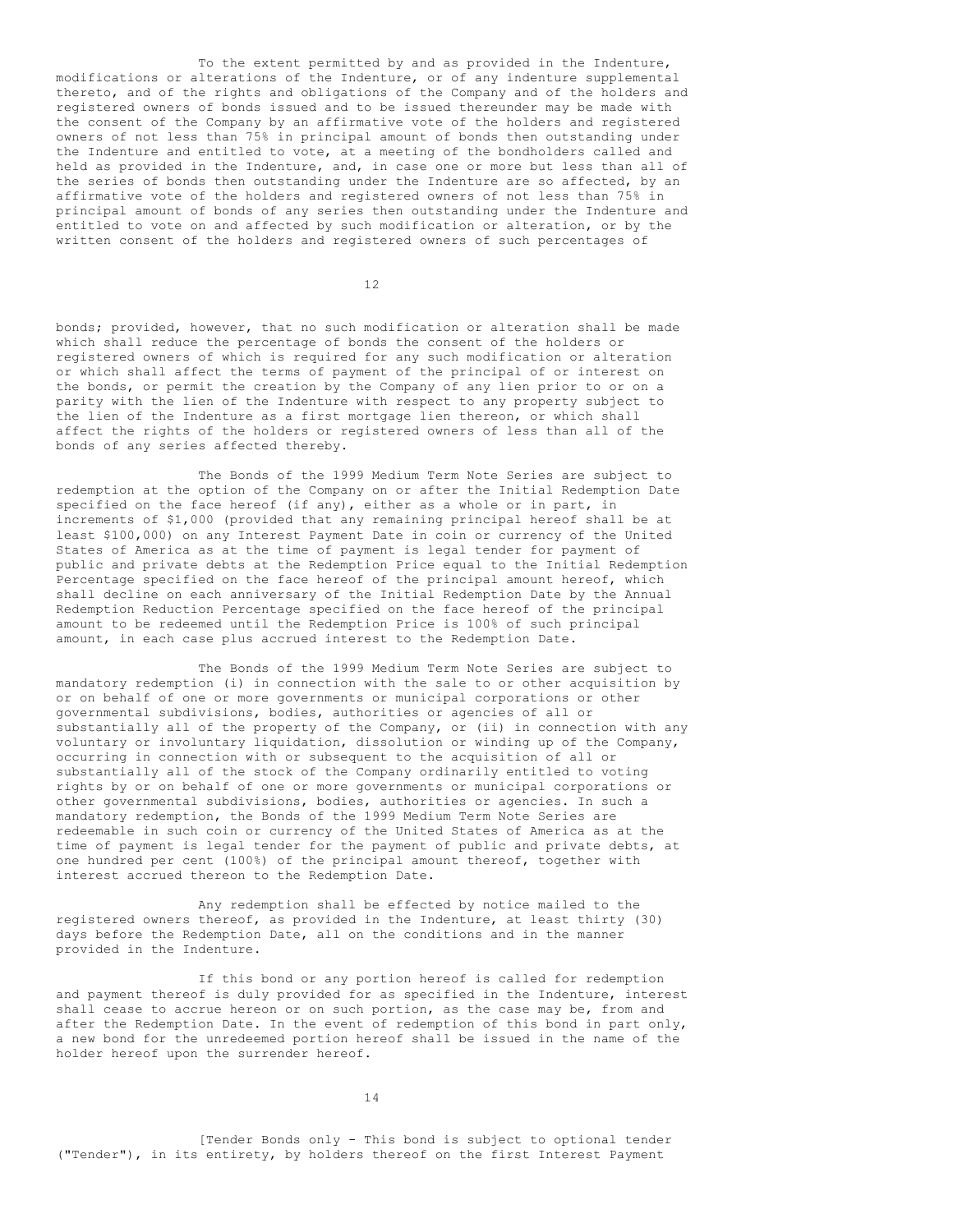Date ("Tender Date") next succeeding the tenth anniversary of the Original Issue Date in such coin or currency of the United States of America as at the time of payment is legal tender for the payment of public and private debts at a tender price ("Tender Price") of one hundred percent (100%) of the principal amount thereof, plus accrued interest to the Tender Date.

Any Tender shall be effectuated by (1) notice ("Tender Notice") mailed (by registered mail with return receipt requested or other courier or express delivery service) by the registered owner of a Bond of the 1999 Medium Term Note Series to the Trustee at least thirty (30) days prior to the Tender Date, and (2) presentment to the Trustee of said Bond[s] of the 1999 Medium Term Note Series at least five (5) Business Days prior to the Tender Date.

If a Bond of the 1999 Medium Term Note Series which is subject to Tender is tendered and payment thereof is duly provided for, interest shall cease to accrue hereon from and after the Tender Date.

By delivery of the Tender Notice, the owner irrevocably agrees to deliver the bond or bonds described therein (if such bonds are in certificated form) to the delivery office of the Trustee at least five (5) Business Days prior to the Tender Date. The determination by the Trustee of a bondholder's compliance with the requirement of the Tender Notice is in its sole discretion and binding on the Company and the holder of the bond or bonds. Any Tender Notice which is determined not to be in compliance with the Thirty-Third Supplemental Indenture shall be of no force and effect.

If a holder who gives a Tender Notice shall fail to deliver the bond identified in the Tender Notice to the Trustee at or prior to 10:00 a.m. on the Purchase Date, such bond shall be deemed purchased and shall cease to accrue interest on such Tender Date and the holder thereof shall thereafter be entitled only to payment of the Tender Price therefor and to no other benefits of the Thirty-Third Supplemental Indenture.

Notwithstanding anything to the contrary herein, the right of the holders of a bond to tender the bonds shall cease immediately and without further notice from and including the date on which the Trustee notifies the holder of such bond of an acceleration under Article XI of the Indenture.]

The principal hereof may be declared or may become due prior to its Maturity Date on the conditions, in the manner and with the effect set forth in the Indenture upon the happening of an event of default, as in the Indenture provided; subject, however, to the right, under certain circumstances, of the registered owners of a majority in principal amount of bonds then outstanding, including the Bonds of the 1999 Medium Term Note Series, to annul such declaration.

The Company, the Trustee and any Paying Agent may deem and treat the registered owner of this bond as the absolute owner hereof for the purpose of receiving payment of or on account of the principal hereof and the interest hereon, and for all other purposes, and shall not be affected by any notice to the contrary.

14

When any notice to holders of the Bonds of the 1999 Medium Term Note Series requesting consents, waivers, votes or other actions of such holders is given by the Trustee hereunder at any time that the Bonds of the 1999 Medium Term Note Series are represented by Global Bonds registered in the name of Cede & Co., or another nominee of DTC, such notice shall be sent by the Trustee to DTC with a request that DTC forward (or cause to be forwarded) the notice to the DTC participants so that DTC participants may forward (or cause to be forwarded) the notice to the beneficial owners. The Trustee shall be entitled to rely on any omnibus proxy delivered by DTC and to consider those DTC participants to whose account the Bonds of the 1999 Medium Term Note Series are credited on any record date or special record date, as appropriate, and identified in a listing attached to the omnibus proxy, as owners of the aggregate amount of Bonds of the 1999 Medium Term Note Series set forth on such listing for purposes of any consent, waiver, vote or other action of holders of such Bonds of the 1999 Medium Term Note Series.

No recourse shall be had for the payment of the principal of or interest on this bond or for any claim based hereon or otherwise in respect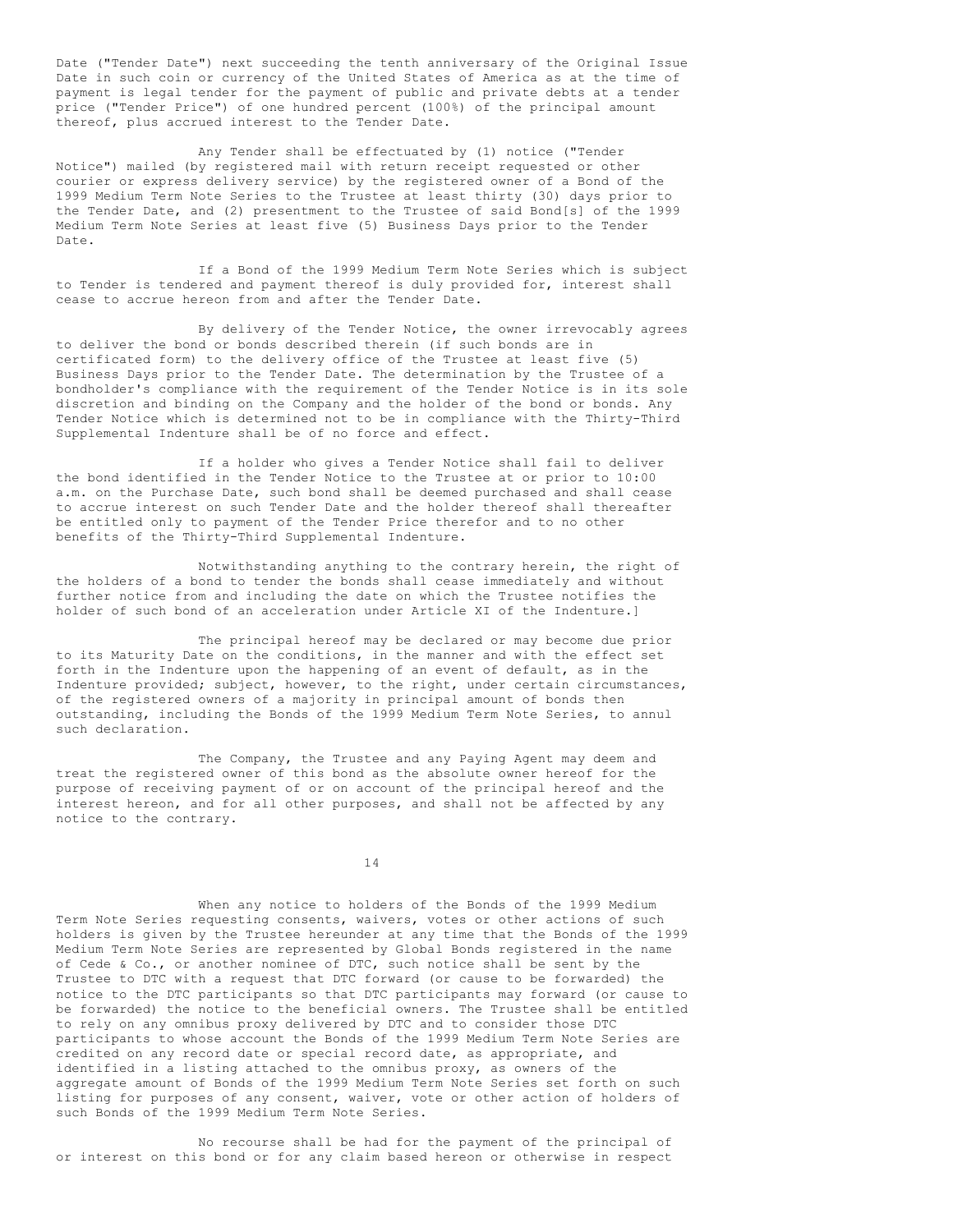hereof or of the Indenture or of any indenture supplemental thereto against any incorporator or any past, present or future stockholder, officer or director of the Company or of any predecessor or successor corporation, as such, either directly or through the Company, or through any such predecessor or successor corporation or through any receiver or trustee in bankruptcy, by virtue of any constitutional provision, statute or rule of law or equity, or by the enforcement of any assessment or penalty or otherwise; all such liability being, by the acceptance hereof and as part of the consideration for the issue hereof, expressly waived and released by every holder or registered owner hereof, as more fully provided in the Indenture.

The Bonds of the 1999 Medium Term Note Series and related documentation may be amended or supplemented from time to time by the Company without the consent of any holder of Bonds of the 1999 Medium Term Note Series to modify the restrictions on and procedures for resale and other transfers of the Bonds of the 1999 Medium Term Note Series to reflect any change in applicable law or regulation (or the interpretation thereof) or provide alternative procedures in compliance with applicable law and practices relating to the resale or other transfer of restricted securities generally. Each holder of any bond of the 1999 Medium Term Note Series will be deemed, by the acceptance of such bond, to have agreed to any such amendment or supplement.

The Company agrees to make available to any holder of Bonds of the 1999 Medium Term Note Series or a prospective purchaser of Bonds of the 1999 Medium Term Note Series, each of whom is a Qualified Institutional Buyer as defined in Rule 144A of the Securities Act of 1933, as amended, such information required by Rule 144A to enable resales of the Bonds of the 1999 Medium Term Note Series to be made pursuant to Rule 144A. However, the Company shall not be required to provide more information than was required by Rule 144A as originally adopted but may elect to do so, if necessary, under subsequent revisions of Rule 144A.

This Bond shall not be entitled to any benefit under the Indenture or any indenture supplemental thereto, or become valid or obligatory for any purpose, until Chase Manhattan Trust Company, National Association, as Trustee under the Indenture, or a successor trustee thereunder, shall have signed the certificate of authentication endorsed hereon.

This Bonds of the 1999 Medium Term Note Series shall be deemed to be a contract and shall be construed in accordance with and governed by the laws of the Commonwealth of Pennsylvania (excluding laws governing conflicts of law).

15

IN WITNESS WHEREOF, Philadelphia Suburban Water Company has caused this bond to be signed by its President or a Vice President and its corporate seal to be hereto affixed and attested by its Secretary or an Assistant Secretary, and this bond to be dated

PHILADELPHIA SUBURBAN Attest: WATER COMPANY

------------------------------<br>Assistant Secretary

Vice President and Treasurer

## [Form of Trustee's Certificate]

This bond is one of the bonds, of the series designated therein, referred to in the within-mentioned Thirty-Third Supplemental Indenture.

> CHASE MANHATTAN TRUST COMPANY, NATIONAL ASSOCIATION, TRUSTEE

 $By:$ 

 $By$ 

Authorized Officer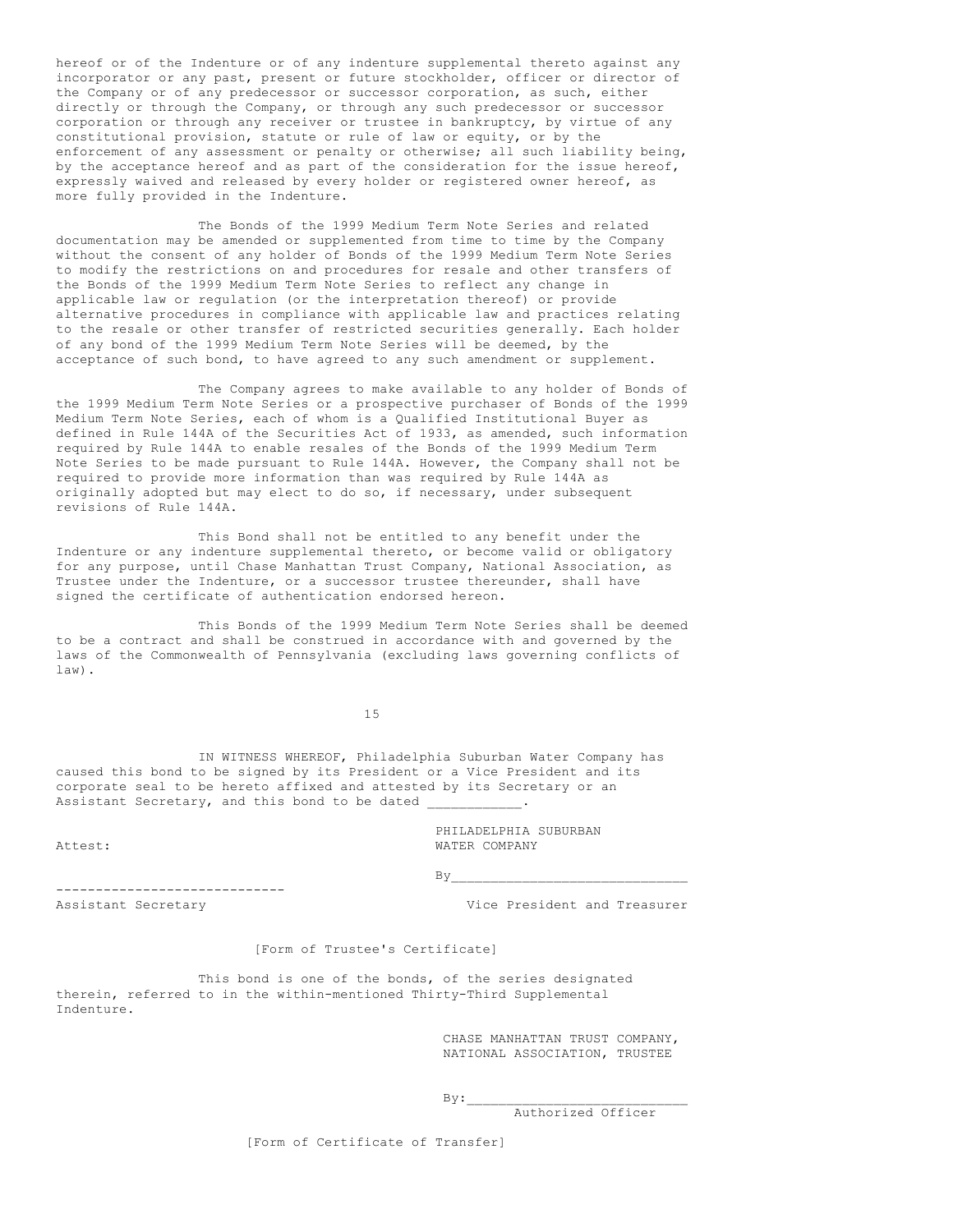(To be delivered with a Certificated Bond to the Trustee)

FOR VALUE RECEIVED, the undersigned hereby sell(s), assign(s) and transfer(s) unto

(please print or typewrite name and address including postal zip code of assignee and insert Taxpayer Identification No.)

this bond and all rights hereunder, hereby irrevocably constituting and appointment attorney to transfer this bond the books of the Company with full power of substitution in the premises.

16

# CERTIFICATE OF TRANSFER

(The following is not required for sales or other transfers of this bond to or through the Company or a Placement Agent).

In connection with any transfer of this bond occurring prior to the date which is two years after the later of (a) the Original Issue Date of this bond, or (b) the last date the Company or any of its affiliates was the beneficial owner of this bond, the undersigned confirms that:

[ ] This bond is being transferred by the undersigned to a transferee that is, or that the undersigned reasonably believes to be, a "qualified institutional buyer" (as defined in Rule 144A under the Securities Act of 1933, as amended) pursuant to the exemption from registration under the Securities Act of 1933, as amended, provided by Rule 144A thereunder.

If the foregoing box is not checked, then, so long as the accompanying bond shall bear a legend on its face restricting resales and other transfers thereof (except in the case of a resale or other transfer made (i) to the Placement Agent referred to in such legend or to the Company or (ii) through the Placement Agent or by the Placement Agent acting as principal to a "qualified institutional buyer" as defined in Rule 144A under the Securities Act of 1933, as amended, in a transaction approved by the Placement Agent) the Trustee shall not be obligated to register this bond in the name of any person other than the registered owner hereof.

## Dated:

NOTICE: The signature of the beneficial owner to this assignment must correspond with the name as written on the face of this bond in every particular, without alteration or enlargement or any change whatsoever.

TO BE COMPLETED BY PURCHASER IF THE BOX ABOVE IS CHECKED:

The undersigned represents and warrants that it is a "qualified institutional buyer" as defined in Rule 144A under the Securities Act of 1933, as amended, and acknowledges that it has received such information regarding the Company as the undersigned has requested pursuant to Rule 144A or has determined not to request such information and that it is aware that the registered owner is relying upon the undersigned's foregoing representations in order to claim the exemption from registration provided by Rule 144A.

Dated:

NOTICE: To be executed by an officer.

and;

WHEREAS, all acts and things necessary to make the bonds, when executed by the Company and authenticated and delivered by the Trustee as in this Thirty-Third Supplemental Indenture provided and issued by the Company, valid, binding and legal obligations of the Company, and this Thirty-Third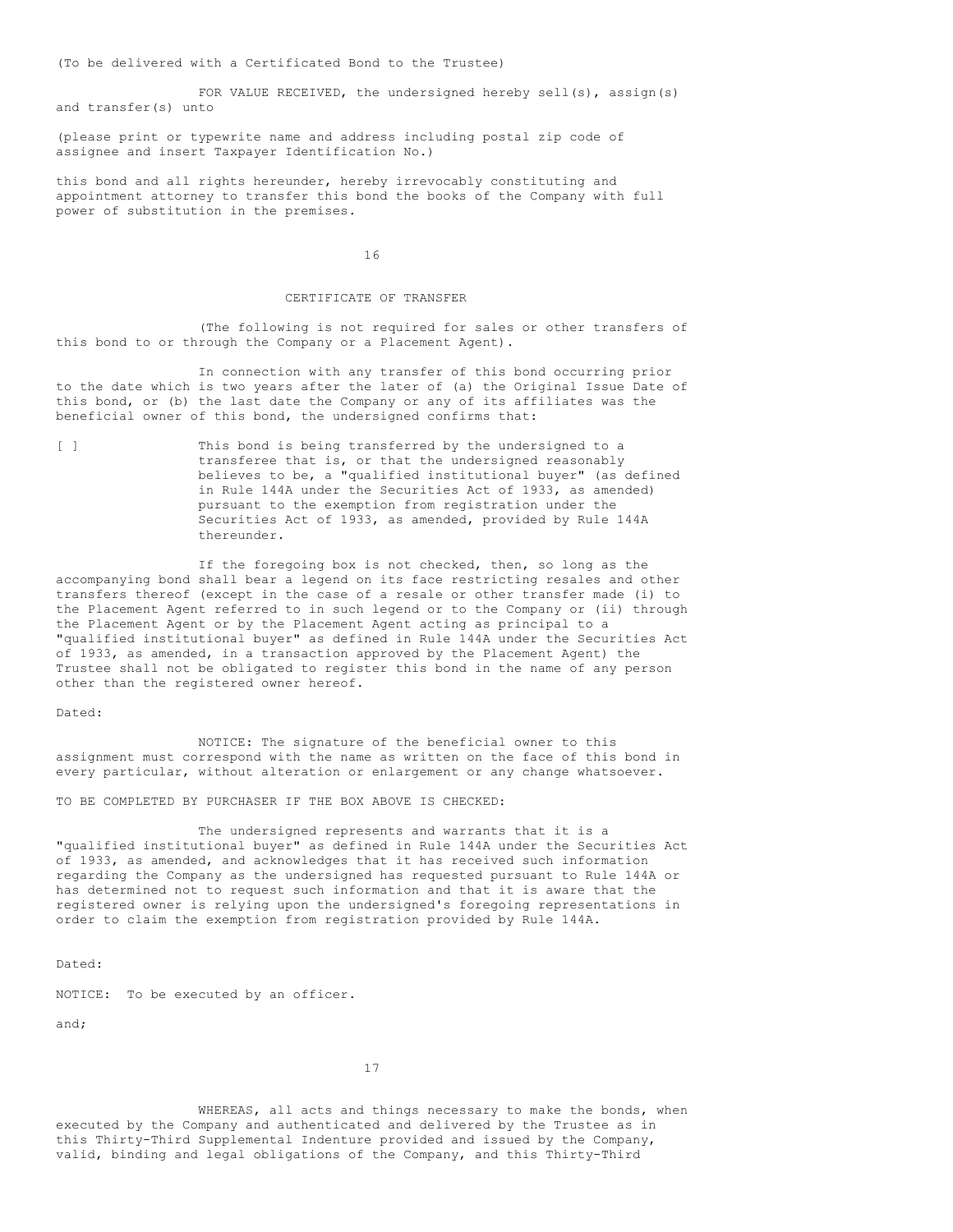Supplemental Indenture a valid and enforceable supplement to said Original Indenture, have been done, performed and fulfilled, and the execution of this Thirty-Third Supplemental Indenture has been in all respects duly authorized:

NOW, THEREFORE, THIS THIRTY-THIRD SUPPLEMENTAL INDENTURE WITNESSETH: That, in order to secure the payment of the principal and interest of all bonds issued under the Original Indenture and all indentures supplemental thereto, according to their tenor and effect, and according to the terms of the Original Indenture and of any indenture supplemental thereto, and to secure the performance of the covenants and obligations in said bonds and in the Original Indenture and any indenture supplemental thereto respectively contained, and to provide for the proper issuing, conveying and confirming unto the Trustee, its successors in said trust and its and their assigns forever, upon the trusts and for the purposes expressed in the Original Indenture and in any indenture supplemental thereto, all and singular the estates, property and franchises of the Company thereby mortgaged or intended so to be, the Company, for and in consideration of the premises and of the sum of One Dollar (\$1.00) in hand paid by the Trustee to the Company upon the execution and delivery of this Thirty-Third Supplemental Indenture, receipt whereof is hereby acknowledged, and of other good and valuable consideration, has granted, bargained, sold, aliened, infefted, released and confirmed and by these presents does grant, bargain, sell, alien, enfeoff, release and confirm unto Chase Manhattan Trust Company, National Association as Trustee, and to its successors in said trust and its and their assigns forever:

All and singular the premises, property, assets, rights and franchises of the Company, whether now or hereafter owned, constructed or acquired, of whatever character and wherever situated (except as herein expressly excepted), including among other things the following, but reference to or enumeration of any particular kinds, classes, or items of property shall not be deemed to exclude from the operation and effect of the Original Indenture or any indenture supplemental thereto any kind, class or item not so referred to or enumerated:

I.

## REAL ESTATE AND WATER RIGHTS.

The real estate described in the deeds from the grantors named in Exhibit B hereto, dated and recorded as therein set forth, and any other real estate and water rights acquired since the date of the Thirty-Second Supplemental Indenture.

## II.

## BUILDINGS AND EQUIPMENT.

All mains, pipes, pipe lines, service pipes, buildings, improvements, standpipes, reservoirs, wells, flumes, sluices, canals, basins, cribs, machinery, conduits, hydrants, water works, plants and systems, tanks, shops, structures, purification systems, pumping stations, fixtures, engines, boilers, pumps, meters and equipment which are now owned or may hereafter be acquired by the Company (except as herein expressly excepted), including all improvements, additions and extensions appurtenant to any real or fixed property now or hereafter subject to the lien of the Original Indenture or any indenture supplemental thereto which are used or useful in connection with the business of the Company as a water company or as a water utility, whether any of the foregoing property is now owned or may hereafter be acquired by the Company.

18

It is hereby declared by the Company that all property of the kinds described in the next preceding paragraph, whether now owned or hereafter acquired, has been or is or will be owned or acquired with the intention of using the same in carrying on the business or branches of the business of the Company, and it is hereby declared that it is the intention of the Company that all thereof (except property hereinafter specifically excepted) shall be subject to the lien of the Original Indenture.

It is agreed by the Company that so far as may be permitted by law tangible personal property now owned or hereafter acquired by the Company,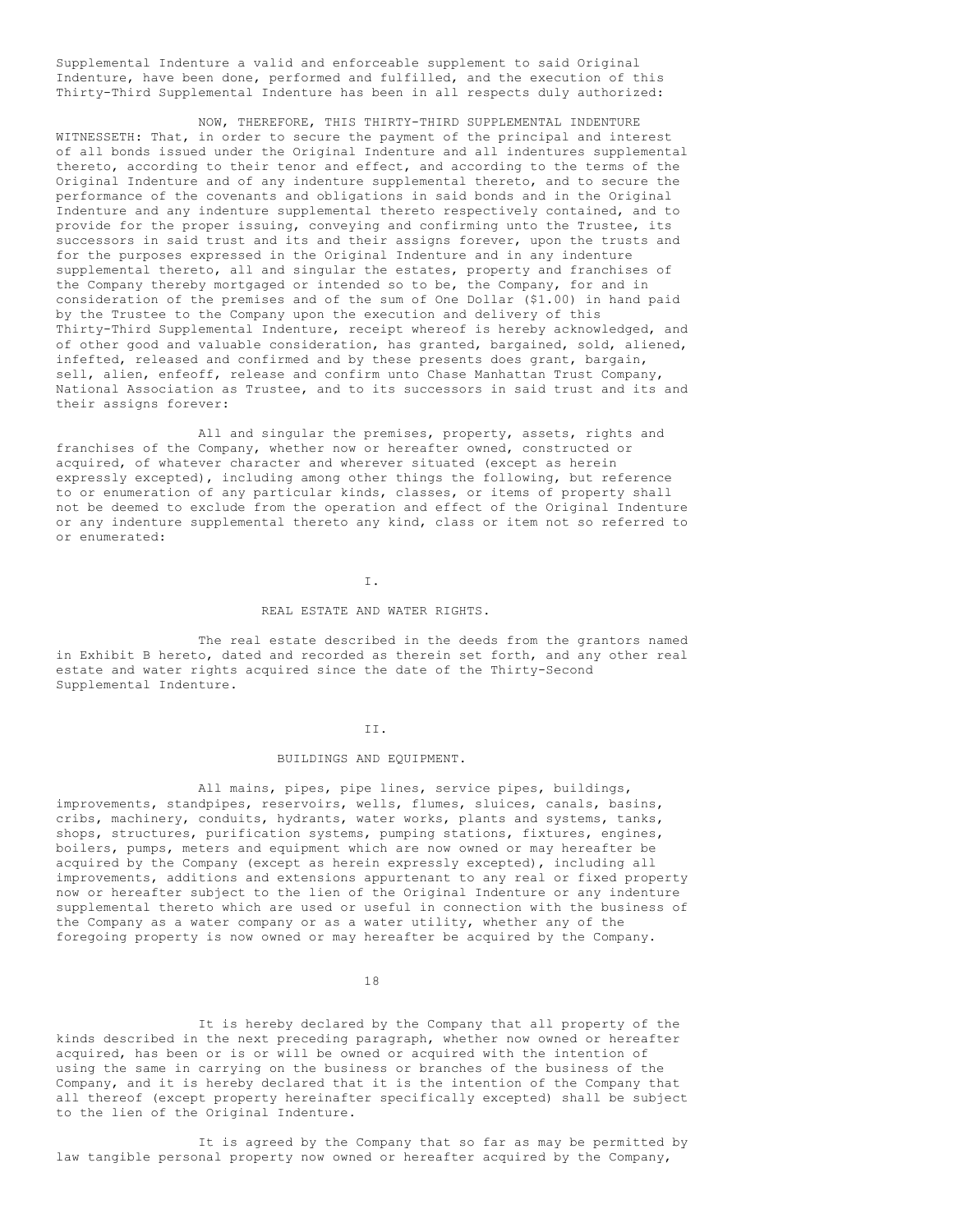except such as is hereafter expressly excepted from the lien hereof, shall be deemed to be and construed as fixtures and appurtenances to the real property of the Company.

## III.

## FRANCHISES AND RIGHTS OF WAY.

All the corporate and other franchises of the Company, all water and flowage rights, riparian rights, easements and rights of way, and all permits, licenses, rights, grants, privileges and immunities, and all renewals, extensions, additions or modifications of any of the foregoing, whether the same or any thereof, or any renewals, extensions, additions or modifications thereof, are now owned or may hereafter be acquired, owned, held, or enjoyed by the Company.

## IV.

# AFTER ACQUIRED PROPERTY.

All real and fixed property and all other property of the character hereinabove described which the Company may hereafter acquire.

TOGETHER WITH all and singular the tenements, hereditaments and appurtenances belonging or in any way appertaining to the aforesaid property or any part thereof, with the reversion and reversions, remainder and remainders, tolls, rents, revenues, issues, income, product and profits thereof, and all the estate, right, title, interest and claim whatsoever, at law as well as in equity, which the Company now has or may hereafter acquire in and to the aforesaid premises, property, rights and franchises and every part and parcel thereof.

19

EXCEPTING AND RESERVING, HOWEVER, certain premises, not used or useful in the supplying of water by the Company, expressly excepted and reserved from the lien of the Original Indenture and not subject to the terms thereof.

AND ALSO SAVING AND EXCEPTING from the property hereby mortgaged and pledged, all of the following property (whether now owned by the Company or hereafter acquired by it): all bills, notes and accounts receivable, cash on hand and in banks, contracts, choses in action and leases to others (as distinct from the property leased and without limiting any rights of the Trustee with respect thereto under any of the provisions of the Original Indenture or of any indenture supplemental thereto), all bonds, obligations, evidences of indebtedness, shares of stock and other securities, and certificates or evidences of interest therein, all automobiles, motor trucks, and other like automobile equipment and all furniture, and all equipment, materials, goods, merchandise and supplies acquired for the purpose of sale in the ordinary course of business or for consumption in the operation of any properties of the Company other than any of the foregoing expected property which may be specifically transferred or assigned to or pledged or deposited with the Trustee hereunder or required by the provisions of the Original Indenture or any indenture supplemental thereto so to be; provided, however, that if, upon the happening of a completed default, as specified in Section I of Article XI of the Original Indenture, the Trustee or any receiver appointed hereunder shall enter upon and take possession of the mortgaged property, the Trustee or any such receiver may, to the extent permitted by law, at the same time likewise take possession of any and all of the property described in this paragraph then on hand and any and all other property of the Company then on hand, not described or referred to in the foregoing granting clauses, which is used or useful in connection with the business of the Company as a water company or as a water utility, and use and administer the same to the same extent as if such property were part of the mortgaged property, unless and until such completed default shall be remedied or waived and possession of the mortgaged property restored to the Company, its successors or assigns.

SUBJECT, HOWEVER, to the exceptions, reservations and matters hereinabove and in the Original Indenture recited, to releases executed since the date of the Original Indenture in accordance with the provisions thereof, to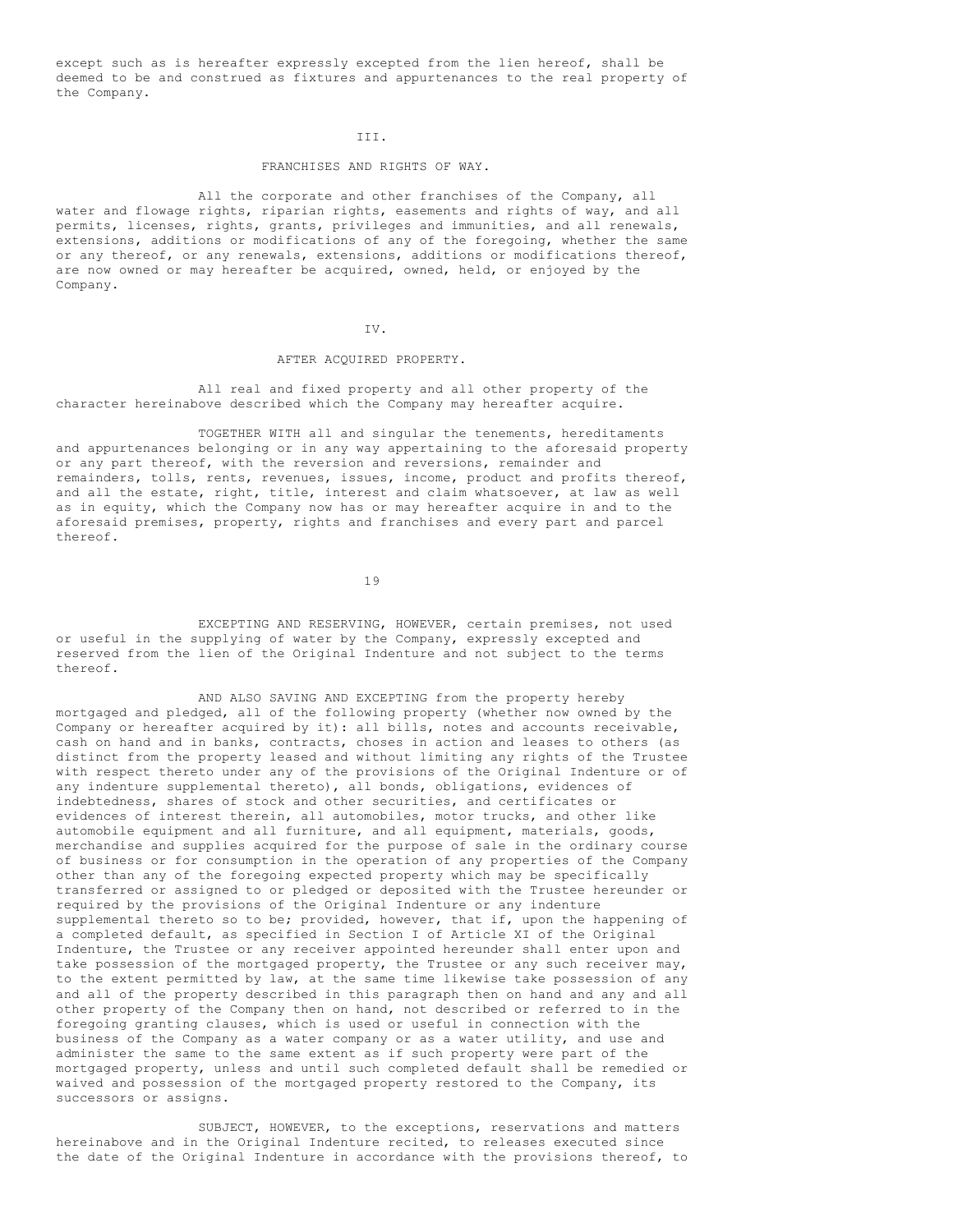existing leases, to easements and rights of way for pole lines and electric transmission lines and other similar encumbrances and restrictions which the Company hereby certifies, in its judgment, do not impair the use of said property by the Company in its business, to liens existing on or claims against, and rights in and relating to, real estate acquired for right-of-way purposes, to taxes and assessments not delinquent, to alleys, streets and highways that may run across or encroach upon said lands, to liens, if any, incidental to construction, and to Permitted Liens, as defined in the Original Indenture; and, with respect to any property which the Company may hereafter acquire, to all terms, conditions, agreements, covenants, exceptions and reservations expressed or provided in such deeds and other instruments, respectively, under and by virtue of which the Company shall hereafter acquire the same and to any and all liens existing thereon at the time of such acquisition.

TO HAVE AND TO HOLD, all and singular the property, rights, privileges and franchises hereby conveyed, transferred or pledged or intended so to be unto the Trustee and its successors in the trust heretofore and hereby created, and its and their assigns forever.

 $20$ 

IN TRUST NEVERTHELESS, for the equal pro rata benefit and security of each and every person or corporation who may be or become the holders of bonds and coupons secured by the Original Indenture or by any indenture supplemental thereto, or both, without preference, priority or distinction as to lien or otherwise of any bond or coupon over or from any other bond or coupon, so that each and every of said bonds and coupons issued or to be issued, of whatsoever series, shall have the same right, lien and privilege under the Original Indenture and all indentures supplemental thereto and shall be equally secured hereby and thereby, with the same effect as if said bonds and coupons had all been made, issued and negotiated simultaneously on the date thereof; subject, however, to the provisions with reference to extended, transferred or pledged coupons and claims for interest contained in the Original Indenture and subject to any sinking or improvement fund or maintenance deposit provisions, or both, for the benefit of any particular series of bonds.

IT IS HEREBY COVENANTED, DECLARED AND AGREED, by and between the parties hereto, that all such bonds and coupons are to be authenticated, delivered and issued, and that all property subject or to become subject hereto is to be held subject to the further covenants, conditions, uses and trusts hereinafter set forth, and the Company, for itself and its successors and assigns, does hereby covenant and agree to and with the Trustee and its successor or successors in said trust, for the benefit of those who shall hold said bonds and coupons, or any of them, issued under this Indenture or any indenture supplemental hereto, or both, as follows:

ARTICLE I.

Form, Authentication and Delivery of the Bonds; Redemption and Tender Provisions -----------------------------------------------

SECTION 1. There shall be a thirty-ninth series (and later series as described herein) of bonds, limited in aggregate principal amount to \$300,000,000 designated as "Philadelphia Suburban Water Company First Mortgage Bonds, 1999 Medium Term Note Series, Subseries "\_\_" (the "Bonds"). The Bonds may be issued at any time during the Offering Period in a single subseries or from time to time during the Offering Period in more than one subseries pursuant to this Thirty-Third Supplemental Indenture and the Original Indenture. Each subseries of the Bonds issued hereunder shall constitute a separate series for purposes of this Thirty-Third Supplemental Indenture and the Original Indenture. Each subseries of the Bonds shall be initially authenticated and delivered from time to time upon delivery to the Trustee of the items specified in Article IV of the Original Indenture, including the initial authorizing resolution of the Board of Directors of the Company for the issuance of the Bonds (a "Series Authorizing Resolution") and a certificate of an authorized officer of the Company issued pursuant to said resolution (a "Subseries Authorizing Certificate") specifying the principal amount of the Bonds of such subseries to be issued on the specified date of issuance, the numbers, denominations, redemption date or dates, tender date if any, maturity date or dates, redemption prices and interest rate or rates of such Bonds.

Interest on each subseries of the Bonds shall be payable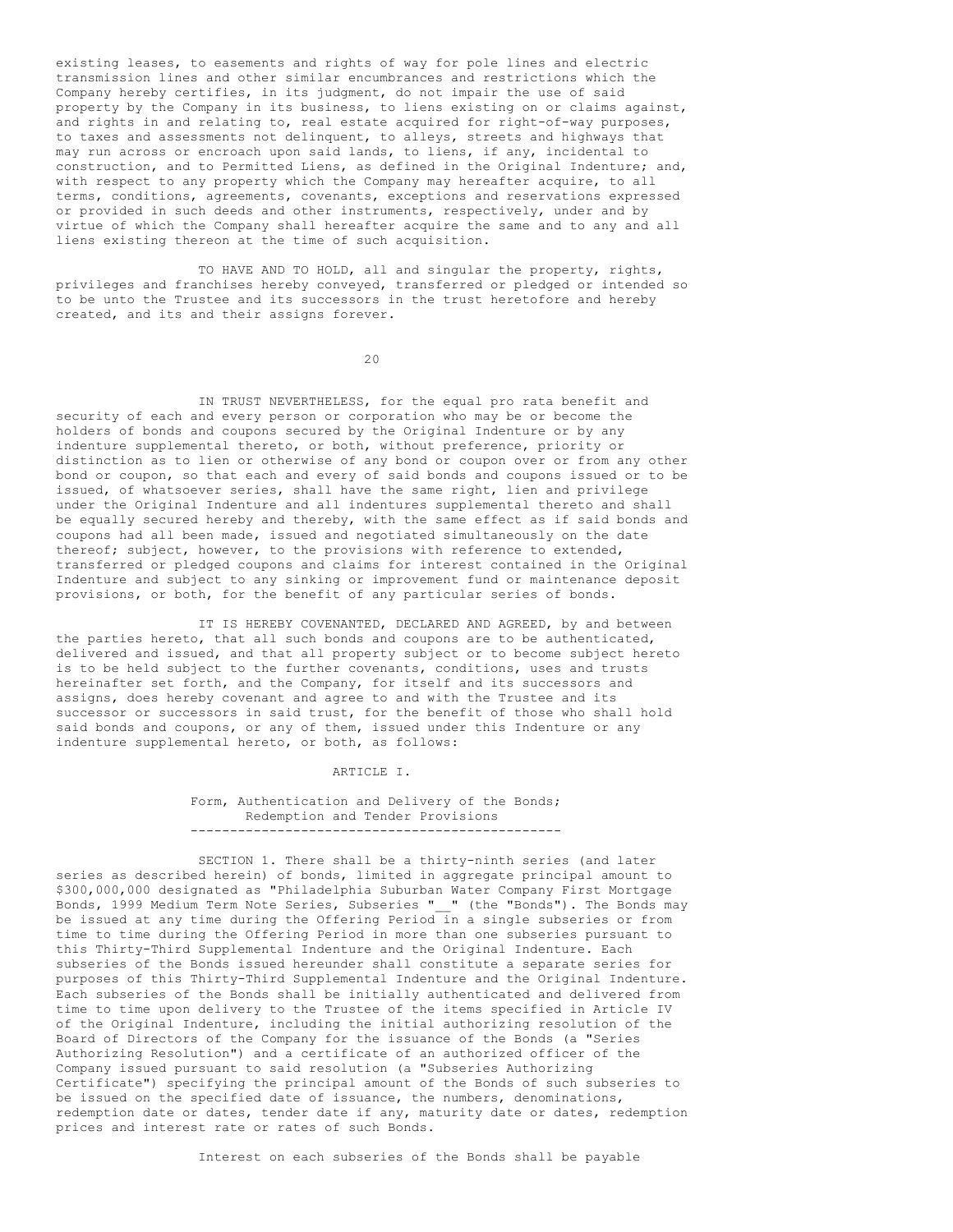semiannually on January 1 and July 1 (each an "Interest Payment Date") in each year commencing on the first Interest Payment Date next succeeding the date of authentication of such Bond (the "Original Issue Date"), unless the Original Issue Date or the date of authentication occurs between a Record Date, as defined below, and the next succeeding Interest Payment Date, in which case commencing on the second Interest Payment Date succeeding the Original Issue

21

Date or the date of authentication, to the registered holders of the Bonds on the Record Date with respect to such Interest Payment Date, and on the maturity date specified on the face of the Bond (the "Maturity Date") or any date fixed for tender or redemption pursuant to the terms of such Bond (the "Tender Date" or "Redemption Date" respectively). Interest on each subseries of Bonds will accrue from the most recent Interest Payment Date to which interest has been paid or duly provided for or, if no interest has been paid, from its Original Issue Date, until the principal has been paid or made duly available for payment. If the Maturity Date (or any Redemption Date or Tender Date) or an Interest Payment Date falls on a day which is not a Business Day, as defined below, principal (and premium, if any) or interest payable with respect to such Maturity Date (or Redemption Date or Tender Date) or Interest Payment Date will be paid on the next succeeding Business Day with the same force and effect as if made on such Maturity Date (or Redemption Date or Tender Date) or Interest Payment Date, as the case may be, and no interest shall accrue with respect to such payment for the period from and after such Maturity Date (or Redemption Date or Tender Date) or Interest Payment Date. The term "Record Date" as used in this Section 1 with respect to any regular Interest Payment Date shall mean the 15th day of the calendar month preceding such Interest Payment Date. As used herein, "Business Day" means any day other than a Saturday or Sunday, on which the Trustee, any paying agent or banks in New York, New York are not required or authorized by law or executive order to close.

Each subseries of the Bonds shall be stated to mature (subject to the right of earlier redemption or Tender at the prices and dates and upon the terms and conditions hereinafter set forth) and shall bear interest at the rates set forth in the Subseries Authorizing Certificate.

The Bonds shall be issuable only as registered bonds without coupons, shall be in the form hereinabove recited, in the minimum denomination of \$100,000 or any integral multiple of \$1,000 in excess thereof, shall be lettered "R", and shall bear such numbers as the Company may reasonably require.

Payments of principal, premium, if any, and interest shall be made in such coin or currency of the United States as at the time of payment is legal tender for the payment of public and private debts. Payments of interest, other than interest payable at the Maturity Date, or any earlier Redemption Date or Tender Date, will be paid in immediately available funds by wire transfer to the account of Cede & Co., as nominee for DTC, or, in the case of Certificated Bonds, by check mailed to the registered holder of such bond at the address shown in the Register maintained by the Trustee, or at the option of the registered holder, at such place in the United States of America as the registered holder shall designate to the Trustee in writing. Notwithstanding the foregoing, the registered holder of \$10,000,000 or more of Certificated Bonds with the same Interest Payment Date shall be entitled to receive payment by wire transfer of immediately available funds, provided that written instructions designating the account number and bank in New York, New York (or other bank consented to by the Company) shall have been received by the Trustee not less than ten (10) days prior to the Record Date for such Interest Payment Date. Once such wire transfer instructions have been received by the Trustee they shall remain in effect unless (i) the Trustee is notified, in writing, of a change thereof not less than ten (10) days prior to the Record Date for an Interest Payment Date; or (ii) the registered holder no longer holds an aggregate principal amount of at least \$10,000,000 of Certificated Bonds having the same Interest Payment Date.

The person in whose name any Bond is registered at the close of business on any Record Date with respect to any Interest Payment Date shall be entitled to receive the interest payable on such Interest Payment Date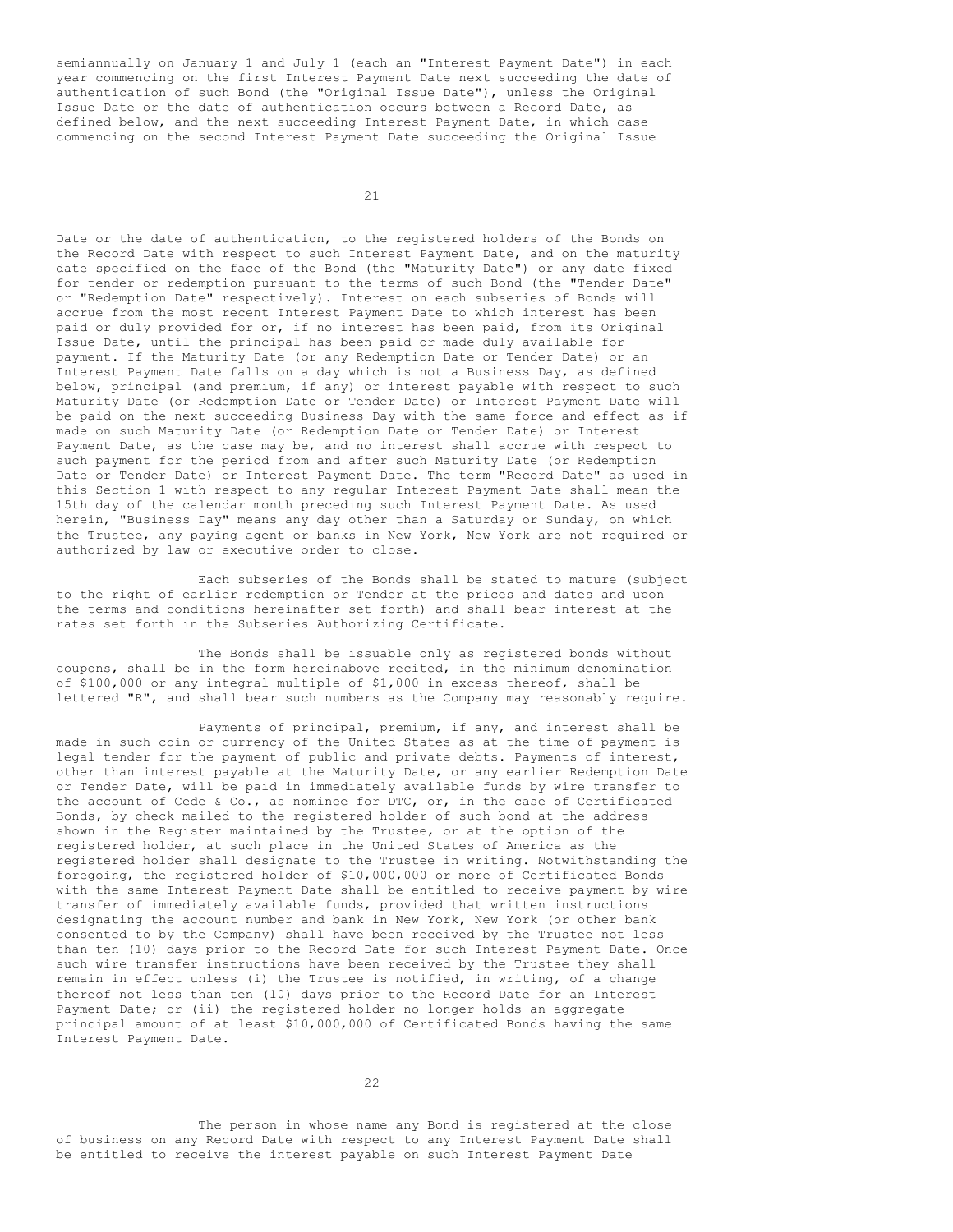notwithstanding the cancellation of such Bond upon any transfer or exchange subsequent to the Record Date and prior to such Interest Payment Date; provided, however, that if and to the extent the Company shall default in the payment of the interest due on such Interest Payment Date, such defaulted interest shall be paid to the persons in whose names outstanding Bonds are registered at the close of business on a subsequent Record Date established by notice given by mail by or on behalf of the Company to the holders of Bonds not less than fifteen (15) days preceding such subsequent Record Date, such Record Date to be not less than ten (10) days preceding the date of payment of such defaulted interest.

Exchange of any Bonds shall be effected in accordance with the applicable provisions of Sections 7, 8 and 9 of Article II of the Original Indenture.

The text of the Bonds and of the certificate of the Trustee upon such Bonds shall be, respectively, substantially of the tenor and effect hereinbefore recited.

SECTION 2. Each subseries of the Bonds shall be subject to redemption at the option of the Company on and after the Initial Redemption Date indicated on the face of the Bonds. On and after the Initial Redemption Date, the Bonds of such subseries may be redeemed in whole or in part in increments of \$1,000 (provided that any remaining principal hereof shall be at least \$100,000) at the option of the Company at the Redemption Price (hereinafter defined), together with interest thereon payable to the Redemption Date.

The Redemption Price shall initially be the Initial Redemption Percentage specified on the face of such subseries of the Bonds of the principal amount of such subseries and, if applicable, shall decline on each anniversary of the Initial Redemption Date by the Annual Redemption Reduction Percentage specified on the face of such Subseries of the Bonds, of the principal amount to be redeemed until the Redemption Price is 100% of such principal amount.

SECTION 3. Each subseries of the Bonds shall be subject to mandatory redemption (i) in connection with the sale to or other acquisition by or on behalf of one or more governments or municipal corporations or other governmental subdivisions, bodies, authorities or agencies of all or substantially all of the property of the Company, or (ii) in connection with any voluntary or involuntary liquidation, dissolution or winding up of the Company, occurring in connection with or subsequent to the acquisition of all or substantially all of the stock of the Company ordinarily entitled to voting rights by or on behalf of one or more governments or municipal corporations or other governmental subdivisions, bodies, authorities or agencies. The Bonds are redeemable in such coin or currency of the United States of America as at the time of payment is legal tender for the payment of public and private debts, at one hundred per cent (100%) of the principal amount thereof, together with interest accrued thereon to the date fixed for redemption.

SECTION 4. Any redemption of the Bonds shall be effected in accordance with the provisions of Article V of the Original Indenture.

SECTION 5. During the Offering Period, there will be delivered to the Trustee an adequate number of executed Bonds which will have the Bond number, principal amount, Original

23

Issue Date, interest rate, Maturity Date, Initial Redemption Date, Initial Redemption Percentage and Annual Redemption Reduction Percentage left blank. Each Bond will be signed and sealed manually or by facsimile on behalf of the Company, to be held in safekeeping by the Trustee for the account of the Company. If an officer of the Company whose signature is on a Bond no longer holds such office at the time the Trustee delivers the Bond in accordance with the Indenture, the Bond will be valid nevertheless. Each subseries of the Bonds may be executed by the Company and delivered to the Trustee and shall be authenticated by the Trustee and delivered to or upon the order of the Company, upon receipt by the Trustee of the resolutions, certificates, opinions or other instruments or all of the foregoing required to be delivered upon the issue of bonds pursuant to the provisions of the Original Indenture and receipt of a Series Authorizing Resolution for such subseries.

SECTION 6. A Bond of the 1999 Medium Term Note Series which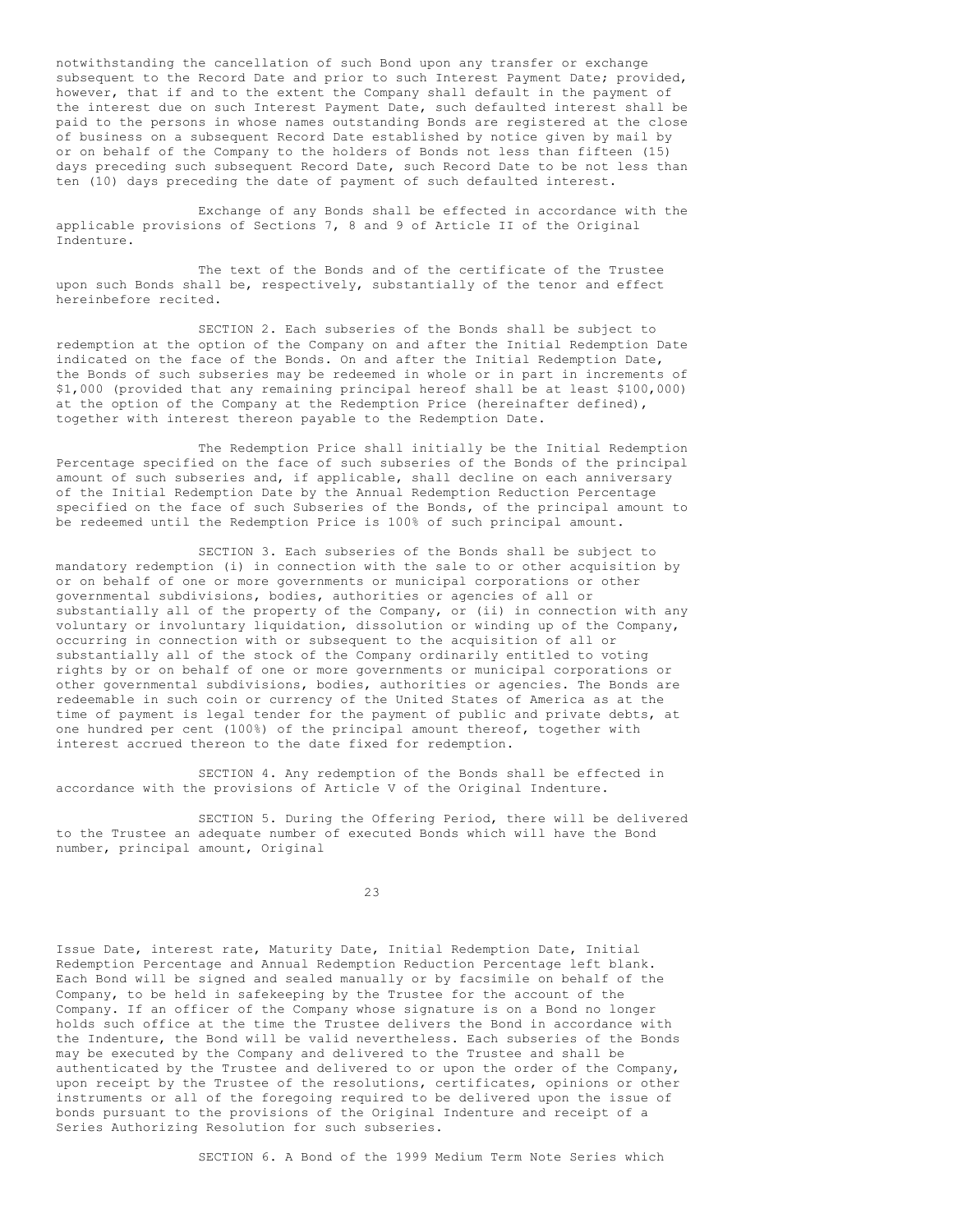has a Maturity Date which is more than ten years after the Original Issue Date may, at the option of the Company, be issued by the Company subject to optional tender ("Tender"), in its entirety, by holders thereof on the first Interest Payment Date next succeeding the tenth anniversary of the Original Issue Date ("Tender Date") in such coin or currency of the United States of America as at the time of payment is legal tender for the payment of public and private debts at a tender price ("Tender Price") of one hundred percent (100%) of the principal amount thereof, plus accrued interest to the Tender Date.

Any Tender shall be effectuated by (1) notice ("Tender Notice") mailed (by registered mail with return receipt requested or other courier or express delivery service) by the registered owner of a Bond of the Medium Term Notes Series to the Trustee at least thirty (30) days prior to the Tender Date, and (2) presentment to the Trustee of said Bond[s] of the 1999 Medium Term Note Series at least five (5) Business Days prior to the Tender Date.

If a Bond of the 1999 Medium Term Note Series which is subject to Tender is tendered and payment thereof is duly provided for, interest shall cease to accrue hereon from and after the Tender Date.

By delivery of the Tender Notice, the owner irrevocably agrees to deliver the bond or bonds described therein (if such bonds are in certificated form) to the delivery office of the Trustee designated in Article V, Section 2 hereof at least five (5) Business Days prior to the Tender Date. The determination by the Trustee of a bondholder's compliance with the requirement of the Tender Notice is in its sole discretion and binding on the Company and the holder of the bond or bonds. Any Tender Notice which is determined not to be in compliance with this Thirty-Third Supplemental Indenture shall be of no force and effect.

If a holder who gives a Tender Notice shall fail to deliver the bond identified in the Tender Notice to the Trustee at or prior to 10:00 a.m. on the Purchase Date, such bond shall be deemed purchased and shall cease to accrue interest on such Tender Date and the holder thereof shall thereafter be entitled only to payment of the Tender Price therefor and to no other benefits of this Thirty-Third Supplemental Indenture.

Notwithstanding anything to the contrary herein, the right of the holders of a bond to tender the bonds shall cease immediately and without further notice from and including the date on which the Trustee notifies the holder of such bond of an acceleration under Article XI of the Indenture.

24

### ARTICLE II.

#### Maintenance or Improvement Deposit.

SECTION 1. The Company covenants that it will deposit with the Trustee on or before the March 1 next occurring after the bonds of the 9.89% Series due 2008 cease to be outstanding, or on or before the March 1 next occurring after the bonds of the 9.93% Series due 2013 cease to be outstanding, or on or before the next March 1 next occurring after the bonds of the 9.97% Series due 2018 cease to be outstanding, or on or before the March 1 next occurring after the bonds of the 9.12% Series due 2010 cease to be outstanding, or on or before the March 1 next occurring after the bonds of the 9.29% Series due 2026 cease to be outstanding, or on or before the March 1 next occurring after the bonds of the 9.17% Series due 2021 cease to be outstanding, or on or before the next March 1 next occurring after the bonds of the 9.17% Series due 2011 cease to be outstanding, or on or before the March 1 next occurring after the bonds of the 6.50% Series due 2010 cease to be outstanding, or on or before the next March 1 next occurring after the bonds of the 5.95% Series due 2002 cease to be outstanding, or on or before the March 1 next occurring after the bonds of the 7.15% Series due 2008 cease to be outstanding, or on or before the March 1 next occurring after the bonds of any of the Subseries of the 1995 Medium Term Note Series issued under the Twenty-Ninth Supplemental Indenture (consisting of the 7.72% Subseries A due 2025, the 6.82% Subseries B due 2005, the 6.89% Subseries C due 2015, the 6.99% Subseries D due 2006, the 7.47% Subseries E due 2003, the 6.83% Subseries F due 2003, and the 7.06% Subseries G due 2004) shall cease to be outstanding, or on or before the March 1 next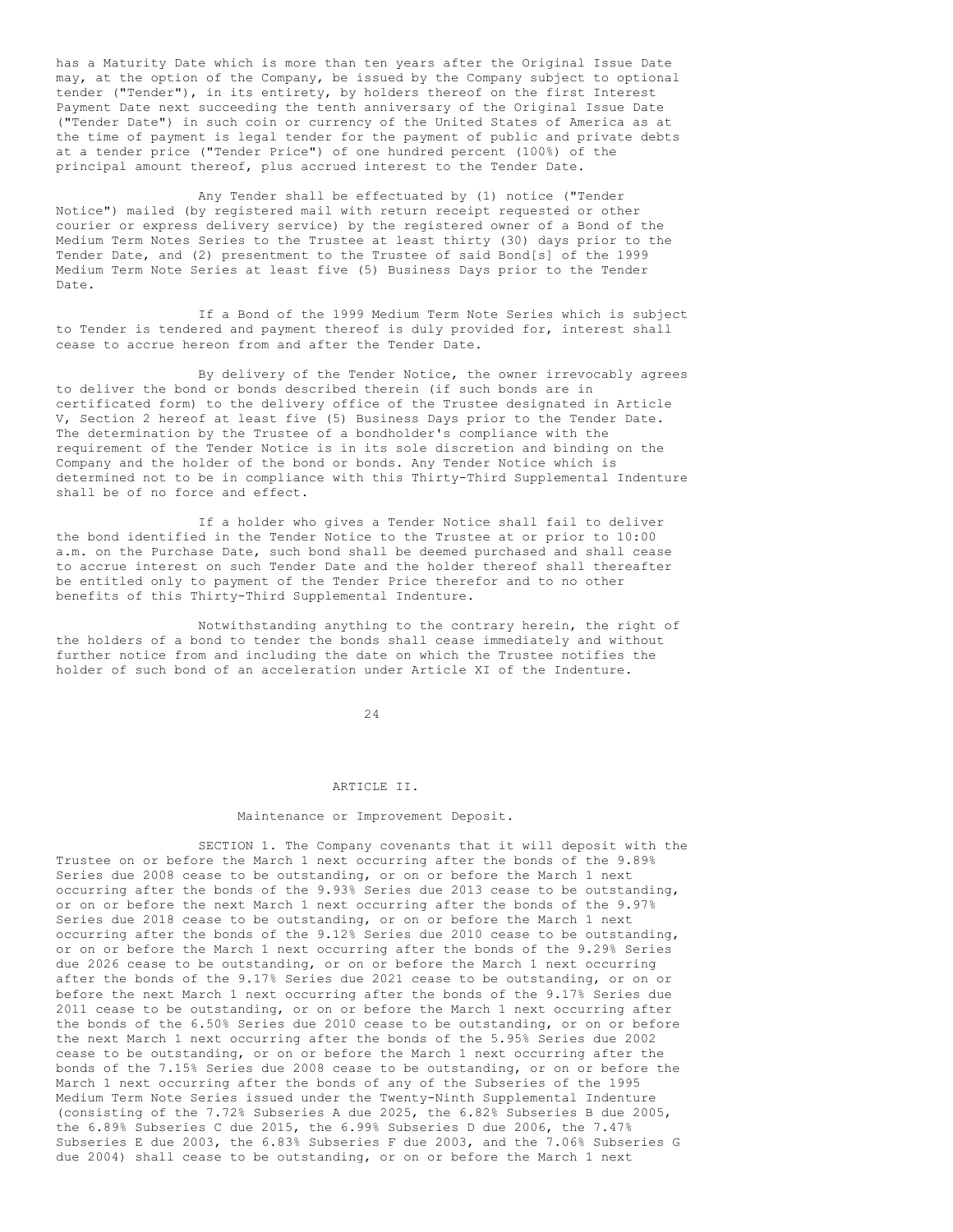occurring after bonds of the 6.35% Series due 2025 shall cease to be outstanding, on or before the March 1 next occurring after the bonds of any of the Subseries of the 1997 Medium Term Note Series issued under the Thirty-First Supplemental Indenture (consisting of the 6.75% Subseries A due 2007, the 6.30% Subseries B due 2002, the 6.14% Subseries C due 2008, the 5.80% Subseries D due 2003, the 5.85% Subseries E due 2004 and the 6.00% Subseries F due 2004) cease to be outstanding, or on or before March 1 next occurring after the bonds of 6.00% Series due 2029 cease to be outstanding, whichever is latest, and on or before March 1 in each year thereafter if and so long as any of the Bonds are outstanding, an amount in cash (the "Maintenance or Improvement Deposit") equal to 9% of the Gross Operating Revenues of the Company during the preceding calendar year less, to the extent that the Company desires to take such credits, the following:

> (a) the amount actually expended for maintenance during such calendar year; and

(b) the Cost or Fair Value, whichever is less, of Permanent Additions acquired during such calendar year which at the time of taking such credit constitute Available Permanent Additions; and

(c) the unapplied balance, or any part thereof, of the Cost or Fair Value, whichever is less, of Available Permanent Additions acquired by the Company during the five calendar years preceding such calendar year and specified in the Officers' Certificates delivered to the Trustee pursuant to Section 2 of this Article, but only to the extent that the Permanent Additions with respect to which such Cost or Fair Value was determined shall at the time of taking such credit constitute Available Permanent Additions.

25

SECTION 2. The Company covenants that it will on or before March 1 in each year, beginning with the first deposit made with the Trustee under the provisions of Section 1 of this Article, as long as any of the Bonds are outstanding, deliver to the Trustee the following:

(A) An Officers' Certificate, which shall state:

(i) The amount of the Gross Operating Revenues for the preceding calendar year;

(ii) 9% of such Gross Operating Revenues;

(iii) The amount actually expended by the Company for maintenance during such calendar year;

(iv) The amount set forth in subparagraph (xii) of each Officers' Certificate delivered to the Trustee pursuant to the provisions of this Section during the preceding five calendar years (specifying each such Officers' Certificate), after deducting from each such amount the aggregate of (a) the Cost or Fair Value, whichever is less, of all Permanent Additions represented by such amount which have ceased to be Available Permanent Additions; and (b) any part of such amount for which the Company has previously taken credit against any Maintenance or Improvement Deposit (specifying the Officers' Certificate in which such credit was taken); and (c) any part of such amount for which the Company then desires to take credit against the Maintenance or Improvement Deposit;

(v) An amount which shall be the aggregate of all amounts set forth pursuant to the provisions of clause (c) of the foregoing subparagraph (iv);

(vi) The Cost or Fair Value, whichever is less, of Available Permanent Additions acquired by the Company during the preceding calendar year;

(vii) That part of the amount set forth in subparagraph (vi) which the Company desires to use as a credit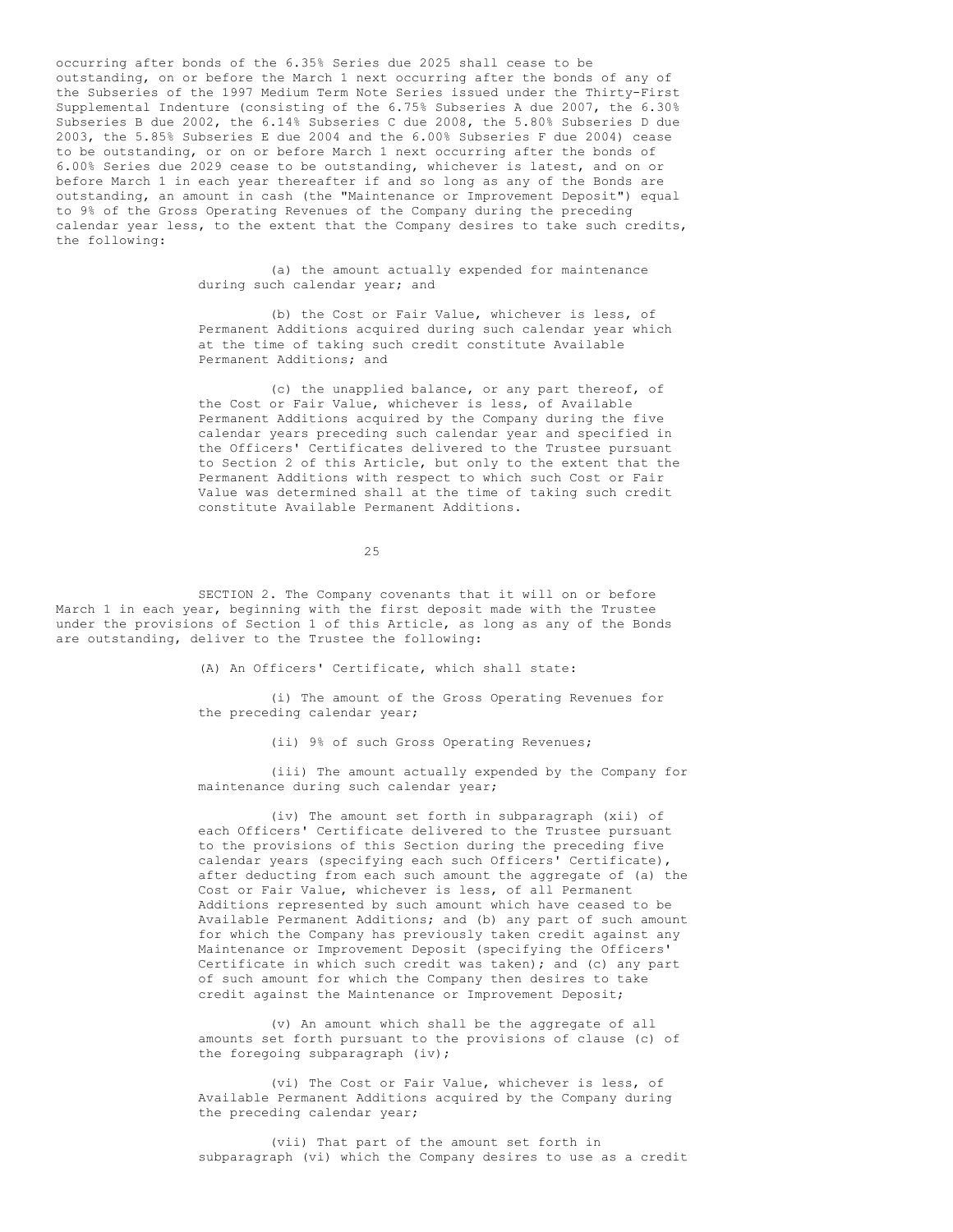against the Maintenance or Improvement Deposit;

(viii) The amount of cash payable to the Trustee under the provisions of Section 1 of this Article, which shall be the amount by which the amount set forth in subparagraph (ii) hereof exceeds the sum of the amounts set forth in subparagraphs (iii), (v) and (vii) hereof;

26

(ix) The sum of all amounts charged on the books of the Company against any reserve for retirement or depreciation during the preceding calendar year representing the aggregate of the Cost when acquired of any part of the Company's plants and property of the character described in the granting clauses hereof which has been permanently retired or abandoned;

(x) The aggregate of the amounts set forth in subparagraphs (v) and (vii) hereof;

(xi) The amount by which the amount set forth in subparagraph (x) exceeds the amount set forth in subparagraph (ix), being the amount required to be deducted from the Cost or Fair Value of Available Permanent Additions in order to determine a Net Amount of Available Permanent Additions pursuant to the provisions of Section 9 of Article I of the Original Indenture;

(xii) The amount set forth in subparagraph (vi) after deducting the amount, if any, set forth in subparagraph (vii); and

(xiii) That all conditions precedent to the taking of the credit or credits so requested by the Company have been complied with.

(B) In the event that the Officers' Certificate delivered to the Trustee pursuant to the provisions of paragraph (A) of this Section shall state, pursuant to the requirements of subparagraph (vi), the Cost or Fair Value of Available Permanent Additions acquired by the Company during the preceding calendar year, the documents specified in paragraphs 2, 3, 5, 6 and 7 of subdivision (B) of Section 3 of Article IV of the Original Indenture.

(C) An amount in cash equal to the sum set forth in subparagraph (viii) of the Officers' Certificate provided for in paragraph (A) hereof.

SECTION 3. All cash deposited with the Trustee as part of any Maintenance or Improvement Deposit provided for in Section 1 of this Article, may, at the option of the Company, be applied to the purchase of bonds under the provisions of Section 2 of Article X of the Original Indenture or to the redemption of bonds under the provisions of Section 3 of Article X of the Original Indenture or may be withdrawn by the Company at any time to reimburse the Company for the cost of a Net Amount of Available Permanent Additions (excluding, however, from any such Available Permanent Additions all Permanent Additions included in any certificate delivered to the Trustee for the purpose of obtaining a credit against any Maintenance or Improvement Deposit provided for in Section 1 of this Article to the extent that such Permanent Additions have been used for any such credit). The Trustee shall pay to or upon the written order of the Company all or any part of such cash upon the receipt by the Trustee of:

(a) A Resolution requesting such payment; and

(b) The documents specified in paragraphs 2, 5, 6 and 7 of subdivision (B) of Section 3 of Article IV of the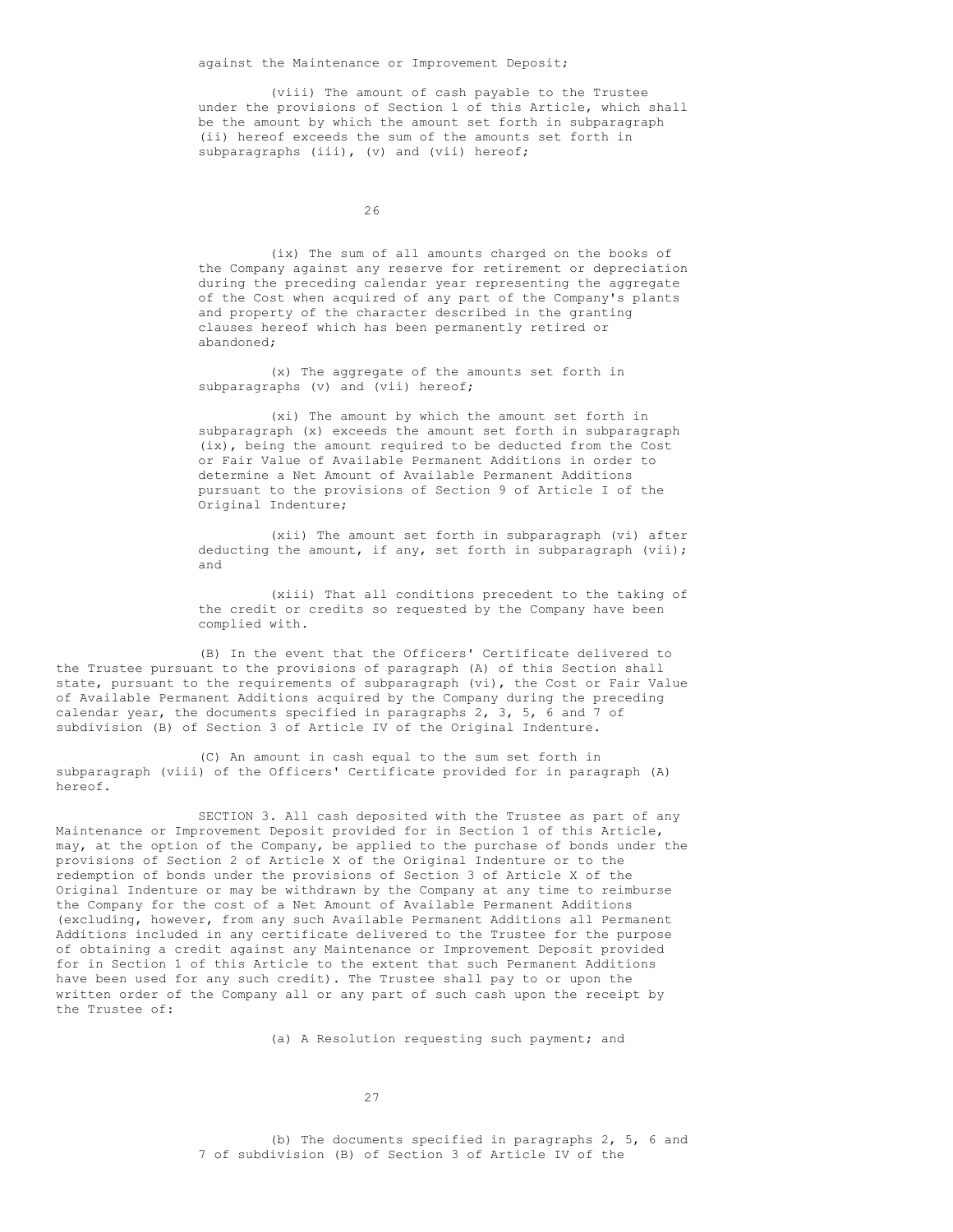Original Indenture, with such modifications, additions and omissions as may be appropriate in the light of the purposes for which they are used.

### ARTICLE III.

#### Covenants of the Company.

SECTION 1. The Company hereby covenants and agrees with the Trustee, for the benefit of the Trustee and all the present and future holders of the Bonds, that the Company will pay the principal of and premium, if any, the Tender Price of and interest on all bonds issued or to be issued as aforesaid under and secured by the Original Indenture as hereby supplemented, as well as all bonds which may be hereafter issued in exchange or substitution therefor, and will perform and fulfill all of the terms, covenants and conditions of the Original Indenture and of this Thirty-Third Supplemental Indenture with respect to the additional bonds to be issued under the Original Indenture as hereby supplemented.

SECTION 2. The Company covenants and agrees that so long as any of the Bonds are outstanding (a) the Company will not make any Stock Payment if, after giving effect thereto, its retained earnings, computed in accordance with generally accepted accounting principles consistently applied, will be less than the sum of (i) Excluded Earnings, if any, since December 31, 1998, and (ii) \$20,000,000; (b) Stock Payments made more than forty (40) days after the commencement, and prior to the expiration, of any Restricted Period shall not exceed 65% of the Company's Net Income during such Restricted Period; and (c) the Company will not authorize a Stock Payment if there has occurred and is continuing an event of default under subsections (a) and (b) of Section 1 of Article XI of the Original Indenture.

For the purposes of this Section 2 the following terms shall have the following meanings:

"Stock Payment" shall mean any payment in cash or property (other than common stock of the Company) to any holder of shares of any class of capital stock of the Company as such holder, whether by dividend or upon the purchase, redemption, conversion or other acquisition of such shares, or otherwise.

"Excluded Earnings" shall mean 35% of the Company's Net Income during any Restricted Period.

"Restricted Period" shall mean a period commencing on any Determination Date on which the total Debt of the Company is, or as the result of any Stock Payment then declared or set aside and to be made thereafter will be, more than 70% of Capitalization, and continuing until the third consecutive Determination Date on which the total Debt of the Company does not exceed 70% of Capitalization.

28

"Net Income" for any particular Restricted Period shall mean the amount of net income properly attributable to the conduct of the business of the Company for such Restricted Period, as determined in accordance with generally accepted accounting principles consistently applied, after payment of or provision for taxes on income for such Restricted Period.

"Determination Date" shall mean the last day of each calendar quarter. Any calculation with respect to any Determination Date shall be based on the Company's balance sheet as of such date.

"Debt" means (i) all indebtedness, whether or not represented by bonds, debentures, notes or other securities, for the repayment of money borrowed, (ii) all deferred indebtedness for the payment of the purchase price of property or assets purchased (but Debt shall not be deemed to include Customer Advances for Construction (as defined in the Indenture) or any bonds issued under the Indenture which are not Outstanding Bonds), (iii) leases which have been or, in accordance with generally accepted accounting principles, should be recorded as capital leases and (iv) guarantees of the obligations of another of the nature described in clauses (i), (ii) or (iii) which have been or, in accordance with generally accepted accounting principles, should be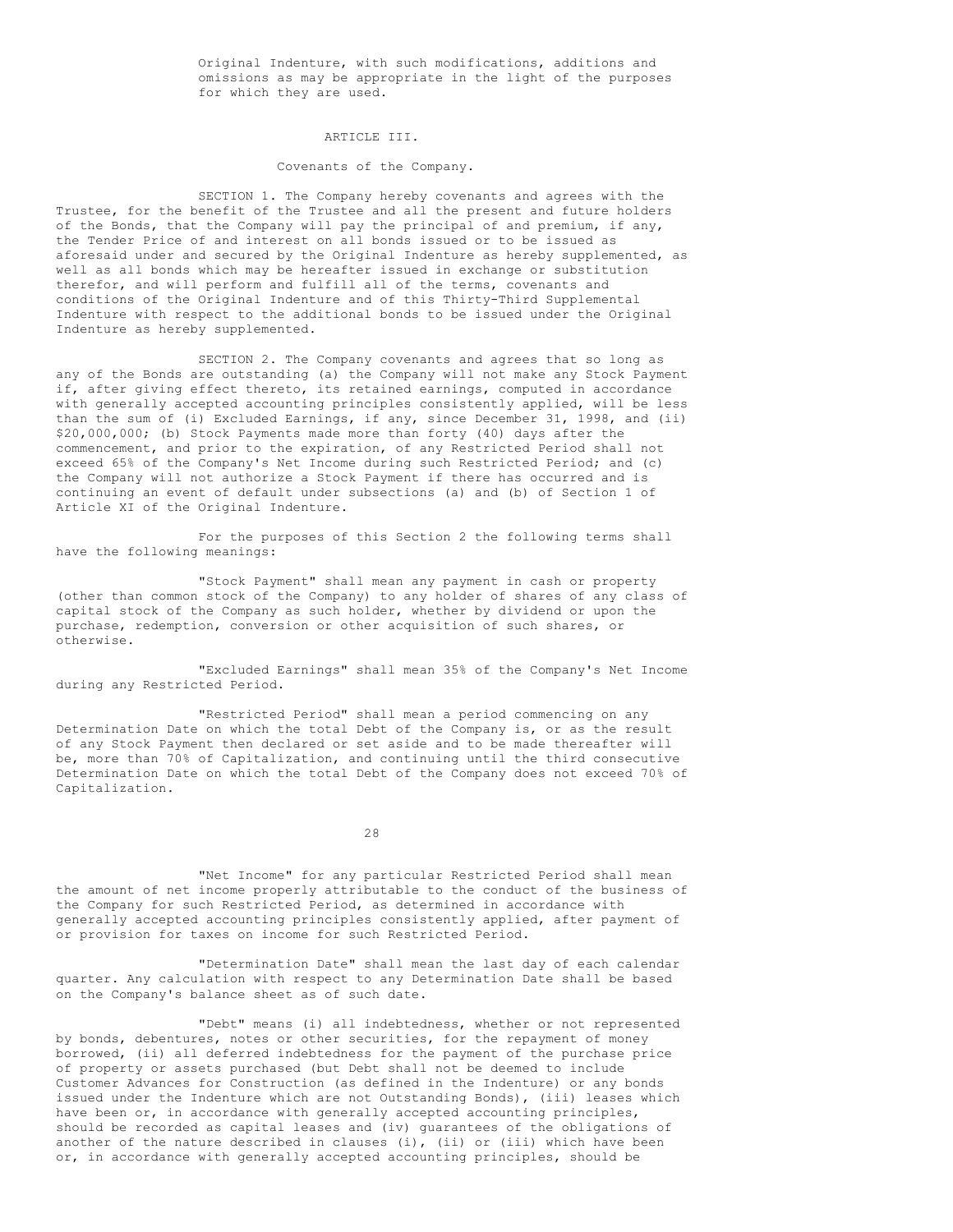recorded as debt.

"Outstanding Bonds" shall mean bonds which are outstanding within the meaning indicated in Section 20 of Article I of the Original Indenture except that, in addition to the bonds referred to in clauses (a), (b) and (c) of said Section 20, said term shall not include bonds for the retirement of which sufficient funds have been deposited with the Trustee with irrevocable instructions to apply such funds to the retirement of such bonds at a specified time, which may be either the maturity thereof or a specified redemption date, whether or not notice of redemption shall have been given.

"Capitalization" shall mean the sum of (i) the aggregate principal amount of all Debt at the time outstanding, (ii) the aggregate par or stated value of all capital stock of the Company of all classes at the time outstanding, (iii) premium on capital stock, (iv) capital surplus, and (v) retained earnings.

SECTION 3. The Company covenants and agrees that so long as any of the Bonds are outstanding neither the Company nor any subsidiary of the Company will, directly or indirectly, lend or in any manner extend its credit to, or indemnify, or make any donation or capital contribution to, or purchase any security of, any corporation which directly or indirectly controls the Company, or any subsidiary or affiliate (other than an affiliate which is a subsidiary of the Company or a natural person (or his estate)) of any such corporation.

29

### ARTICLE IV.

### The Trustee.

SECTION 1. The Trustee hereby accepts the trust hereby declared and provided, and agrees to perform the same upon the terms and conditions in the Original Indenture, as supplemented by this Thirty-Third Supplemental Indenture, and in this Thirty-Third Supplemental Indenture set forth, and upon the terms and conditions set forth in Article IV hereof.

SECTION 2. Subject to the provisions of Article XIII of the Original Indenture, the Trustee may execute any of the trusts or powers hereof and perform any of its duties by or through and consult with attorneys, agents, officers or employees selected by the Trustee in its sole discretion. The Trustee shall be entitled to advice of counsel concerning all matters of trusts hereof and the duties hereunder and may in all cases pay such reasonable compensation, including the reimbursement of expenses, to all such attorneys, agents, officers and employees as may reasonably be employed in connection with the trusts hereof. The Trustee may act and rely upon the opinion or advice of any attorney (who may be the attorney or attorneys for the Company) and shall be free from all liability for any action taken or not taken in reliance on such opinion or advice. The Trustee may act and rely on written opinions of experts employed by the Trustee and such advice shall be full and complete authorization and protection in respect of any action taken, suffered or omitted by the Trustee hereunder in good faith and in reliance thereon. The Trustee shall not be responsible for any loss or damage resulting from any action or non-action in good faith taken in reliance upon such opinion or advice. The Trustee shall not be bound to confirm, verify or make any investigation into the facts or matters stated in any financial or other statements, resolution, certificate, statement, instrument, opinion, report, notice, request, direction, consent, order or other paper or document furnished pursuant to the terms hereof.

SECTION 3. Before the Trustee shall be required to foreclose on, or to take control or possession of, the real property or leasehold interest (the "Premises") which may be the subject of any mortgage or mortgages for which the Trustee is mortgagee in connection with the issuance of the Bonds, the Trustee shall be indemnified and held harmless by the holders and/or beneficial owners of the Outstanding Bonds from and against any and all expense, loss, or liability that may be suffered by the Trustee in connection with any spill, leak or release which may have occurred on or invaded the Premises or any contamination by any Hazardous Substance or for any Environmental Claim (as such terms are hereinafter defined), whether caused by the Company or any other person or entity, including, but not limited to, (1) any and all reasonable expenses that the Trustee may incur in complying with any of the Environmental Statutes (hereinafter defined), (2) any and all reasonable costs that the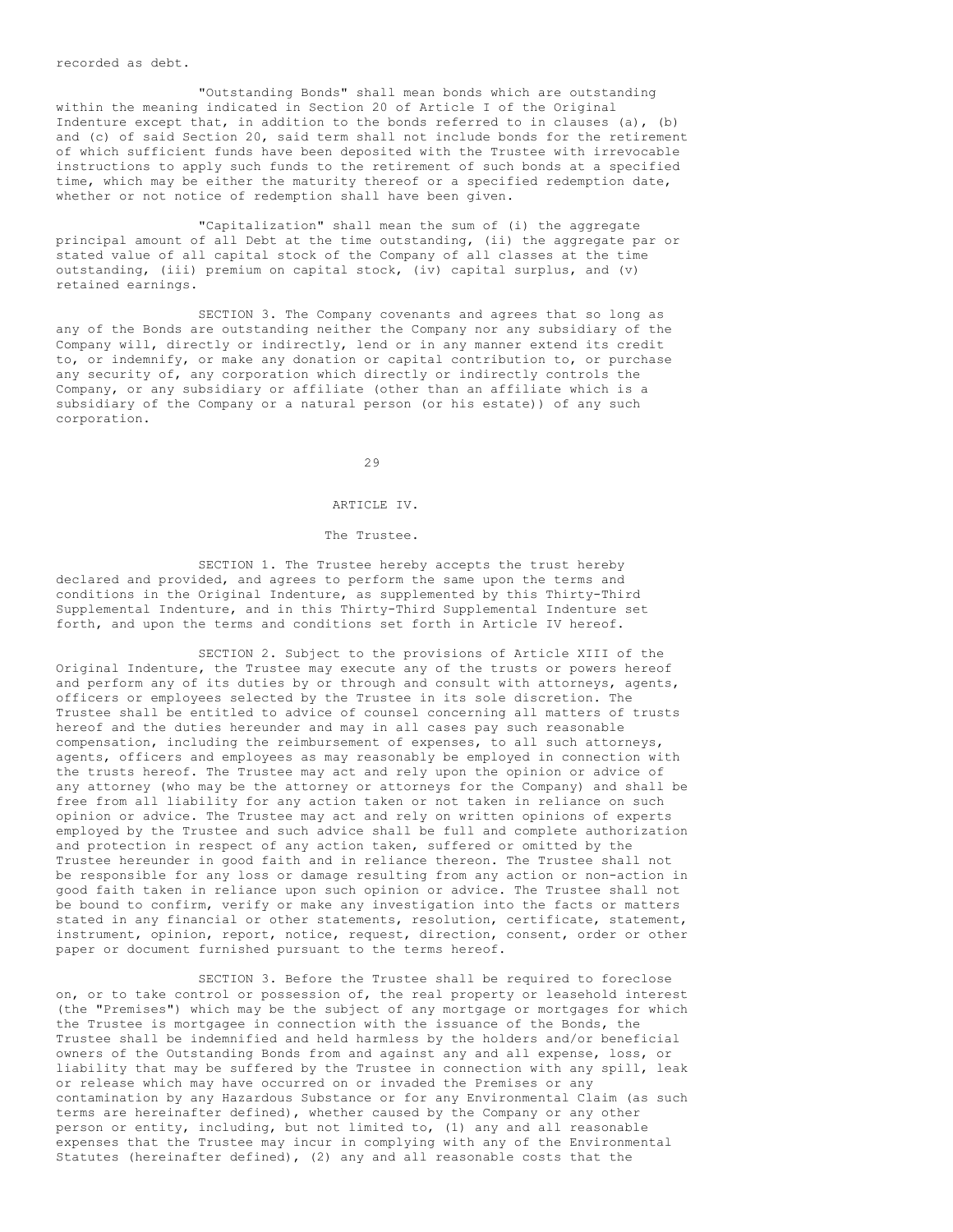Trustee may incur in studying or remedying any spill, leak or release which may have occurred on or invaded the Premises or any contamination, (3) any and all fines or penalties assessed upon the Trustee by reason of such contamination, (4) any and all loss of value of the Premises or the improvements thereon by reason of such contamination, and (5) any and all legal fees and costs reasonably incurred by the Trustee in connection with any of the foregoing. As used in this Section, contamination by any Hazardous Substance shall include contamination arising from the presence, creation, production, collection, treatment, disposal, discharge, release, storage, transport, or transfer of any Hazardous Substance at or from the Premises or any improvements thereon. As used in this Section, the term "Hazardous Substance" shall mean petroleum

30

hydrocarbons or any substance which (a) constitutes a hazardous waste or substance under any applicable federal, state or local law, rule, order or regulation now or hereafter adopted; (b) constitutes a "hazardous substance" as such term is defined under the Comprehensive Environmental Response, Compensation and Liability Act, as amended (42 U.S.C. ss.9601 et seq.) and the regulations issued thereunder and any comparable state or local law or regulation; (c) constitutes a "hazardous waste" under the Resource Conservation and Recovery Act, (42 U.S.C. ss.6991) and the regulations issued thereunder; (d) constitutes a pollutant, contaminant, chemical or industrial, toxic or hazardous substance or waste as such terms are defined under the Federal Clean Water Act, as amended (33 U.S.C. ss.1251 et seq.), the Toxic Substances Control Act, as amended (15 U.S.C. ss. 2601 et seq.), or any comparable state or local laws or regulations; (e) exhibits any of the characteristics enumerated in 40 C.F.R. Sections 261.20-261.24, inclusive; (f) those extremely hazardous substances listed in Section 302 of the Superfund Amendments and Reauthorization Act of 1986 (Public Law 99-499, 100 Stat. 1613) which are present in threshold planning or reportable quantities as defined under such act; (g) toxic or hazardous chemical substances which are present in quantities which exceed exposure standards as those terms are defined under Sections 6 and 8 of the Occupational Safety and Health Act, as amended (29 U.S.C. ss.ss.655 and 657 and 29 C.F.R. Part 1910, subpart 2); and (h) any asbestos, petroleum-based products, or any substance contained within or released from any underground or aboveground storage tanks. As used in this Section, the term "Environmental Statutes" shall mean the statutes, laws, rules, orders and regulations referred to in (a) through (h) inclusive in the preceding sentence and the term "Environmental Claim" shall mean with respect to any person, any action, suit, proceeding, investigation, notice, claim, complaint, demand, request for information or other communication (written or oral) by any other person (including any governmental authority, citizens group or employee or former employee of such person) alleging, asserting or claiming any actual or potential: (a) violation of any Environmental Statutes, (b) liability under any Environmental Statutes or (c) liability for investigatory costs, cleanup costs, governmental response costs, natural resources damages, property damages, personal injuries, fines or penalties arising out of, based on, or resulting from, the presence or release into the environment of any Hazardous Substances at any location, whether or not owned by such person.

### ARTICLE V.

## Miscellaneous.

SECTION 1. This instrument is executed and shall be construed as an indenture supplemental to the Original Indenture, and shall form a part thereof, and except as hereby supplemented, the Original Indenture and the First, Second, Third, Fourth, Fifth, Sixth, Seventh, Eighth, Ninth, Tenth, Eleventh, Twelfth, Thirteenth, Fourteenth, Fifteenth, Sixteenth, Seventeenth, Eighteenth, Nineteenth, Twentieth, Twenty-First, Twenty-Second, Twenty-Third, Twenty-Fourth, Twenty-Fifth, Twenty-Sixth, Twenty-Seventh, Twenty-Eighth, Twenty-Ninth, Thirtieth, Thirty-First and Thirty-Second Supplemental Indentures are hereby confirmed. All references in this Thirty-Third Supplemental Indenture to the Original Indenture shall be deemed to refer to the Original Indenture as heretofore amended and supplemented, and all terms used herein shall be taken to have the same meaning as in the Original Indenture, as so amended, except in the cases where the context clearly indicates otherwise.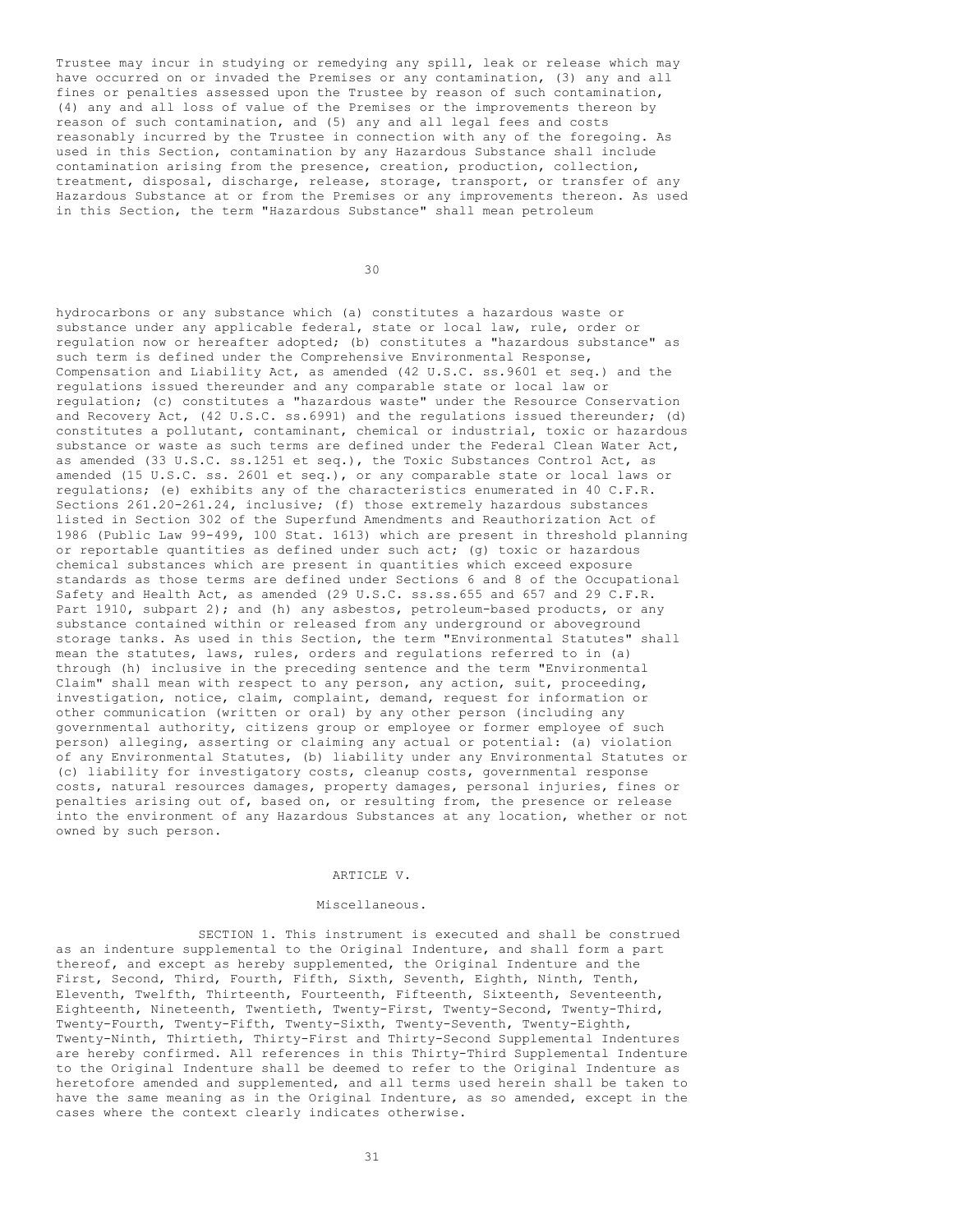SECTION 2. Any notices to the Trustee under this Thirty-Third Supplemental Indenture shall be delivered to the Trustee at its administrative office by registered or certified mail, hand delivery or other courier or express delivery service (with receipt confirmed) or by telecopy (with receipt confirmed) at the following address:

> Chase Manhattan Trust Company, National Association Capital Markets Fiduciary Services 1650 Market Street, Suite 520 Philadelphia, PA 19103 Attention: Philadelphia Suburban Water Administrator Telecopy: (215) 972-1685

Any Bonds of the 1999 Medium Term Note Series being delivered to the Trustee for payment, exchange or which have been tendered, if certificated, shall be delivered to the Trustee's delivery office currently located at:

> Chase Bank of Texas, N.A. CT Services 1201 Main St., 18th Fl. Dallas, TX 75202

Any change in such address or telecopy number may be made by notice to the Company delivered in the manner set forth above.

SECTION 3. All recitals in this Thirty-Third Supplemental Indenture are made by the Company only and not by the Trustee; and all of the provisions contained in the Original Indenture in respect of the rights, privileges, immunities, powers and duties of the Trustee shall be applicable in respect hereof as fully and with like effect as if set forth herein in full.

SECTION 4. Although this Thirty-Third Supplemental Indenture is dated for convenience and for the purpose of reference as of November 15, 1999, the actual date or dates of execution hereof by the Company and the Trustee are as indicated by their respective acknowledgments annexed hereto.

SECTION 5. In order to facilitate the recording or filing of this Thirty-Third Supplemental Indenture, the same may be simultaneously executed in several counterparts, each of which shall be deemed to be an original and such counterparts shall together constitute but one and the same instrument.

32

### ARTICLE VI

### Environmental Matters

# SECTION 1. The Company represents as follows:

(a) It is in compliance with all applicable Environmental Statutes except for matters which, individually or in the aggregate, could not have a Material Adverse Effect.

(b) It has all Environmental Approvals necessary or desirable for the ownership and operation of its properties, facilities and businesses as presently owned and operated except for matters which, individually or in the aggregate, could not have a Material Adverse Effect.

(c) There is no Environmental Claim pending or, to its knowledge after due inquiry, threatened, and there are no past or present acts, omissions, events or circumstances that could form the basis of any Environmental Claim, against it except for matters which, individually or in the aggregate, could not have a Material Adverse Effect.

(d) No facility or property now or previously owned, operated or leased by it is an Environmental Cleanup Site.

SECTION 2. The Company covenants as follows: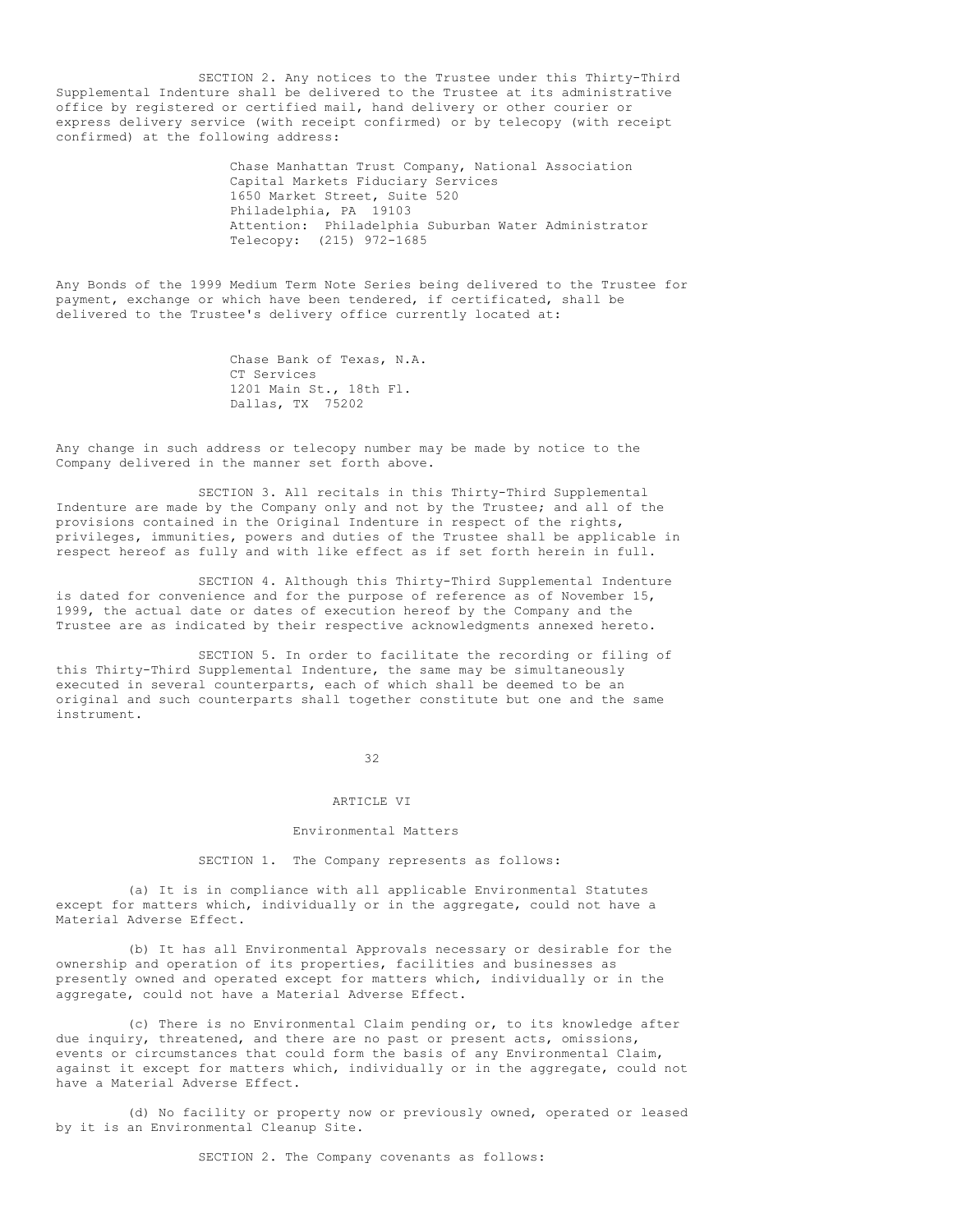(a) It will comply with all applicable Environmental Statutes.

(b) Promptly upon becoming aware of any Environmental Claim pending or threatened against it, or any past or present acts, omissions, events or circumstances that could form the basis of such Environmental Claim, which if adversely resolved, individually or in the aggregate, could have a Material Adverse Effect, it shall give the Trustee prompt written notice thereof, together with a written statement of an Authorized Executive Officer of the Company setting forth the details thereof and any action with respect thereto taken or proposed to be taken by the Company.

SECTION 3. The Company agrees to indemnify and hold harmless the Trustee, all its directors, officers, employees and agents, against any and all losses, claims, damages or liabilities, joint or several, to which it may become subject under the law of any jurisdiction insofar as such losses, claims, damages or liabilities (or actions in respect thereof) arise out of or are based upon any violation or breach by the Company of any Environmental Statutes, or any Environmental Claim arising out of the management, use, control, ownership or operation of the Premises.

SECTION 4. For purposes of this Article VI, the following terms shall have the indicated meanings.

"Environmental Concern Materials" shall mean (a) any flammable substance, explosive, radioactive material, hazardous material, hazardous waste, toxic substance, solid waste, pollutant, contaminant or any related material, raw material, substance, product or by-product of any substance specified in, or regulated by, any "Environmental Statute", (b) any toxic chemical or other substance from or related to industrial, commercial or institutional activities, and (c) asbestos, gasoline, diesel fuel, motor oil, waste and used oil, heating oil and other petroleum products or compounds, polychlorinated biphenyls, radon and urea formaldehyde.

33

"Material Adverse Effect" shall mean a material adverse effect on the business, operations, condition (financial or otherwise) or prospects of the Company.

"Environmental Cleanup Site" shall mean any location which is listed or proposed for listing on the National Priorities List, on CERCLIS or on any similar state list of sites requiring investigation or cleanup, or which is the subject of any pending or threatened action, suit, proceeding or investigation related to or arising from any alleged violation of any Environmental Law.

"Environmental Approvals" shall mean any governmental action pursuant to or required under any Environmental Law.

34

IN WITNESS WHEREOF the parties hereto, intending to be legally bound, have caused their corporate seals to be hereunto affixed and their Presidents or Vice-Presidents, under and by the authority vested in them, have hereto affixed their signatures, and their Secretaries or Assistant Secretaries or Authorized Officers have duly attested the execution hereof, as of the day of November, 1999.

[CORPORATE SEAL] PHILADELPHIA SUBURBAN WATER COMPANY

Attest /s/ Patricia M. Mycek By:/s/ Kathy Lee Pape

---------------------------- ---------------------------- Secretary **Vice President and Treasurer** Vice President and Treasurer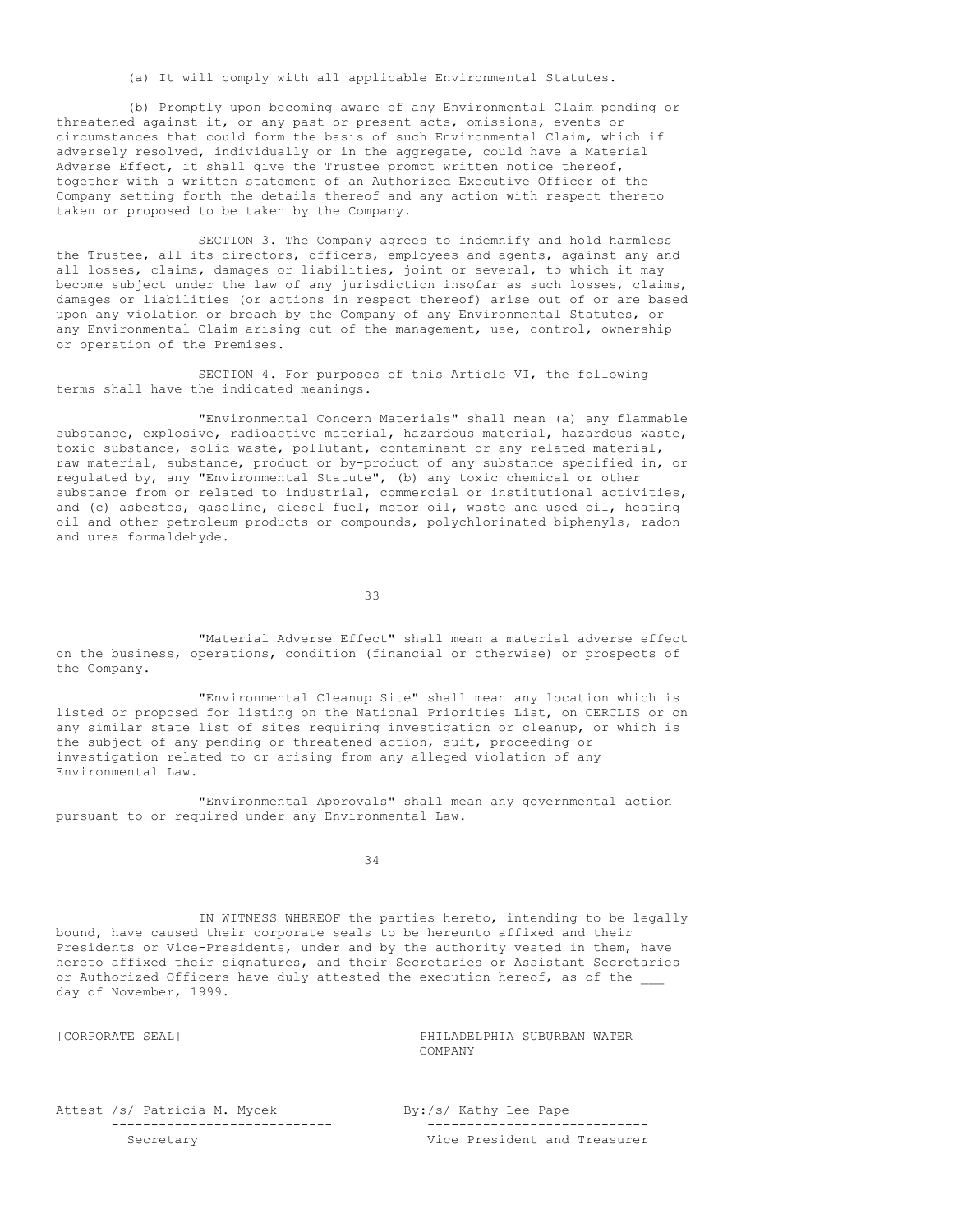| Attest: /s/ Michael J. Judge |  |
|------------------------------|--|
|                              |  |
| Authorized Signer            |  |

/s/ Michael J. Judge By:/s/ Catherine Lenhardt -------------------- ---------------------------- Assistant Vice President

35

### COMMONWEALTH OF PENNSYLVANIA:

COUNTY OF MONTGOMERY:

On the 19th day of November, 1999, before me, the Subscriber, a Notary Public for the Commonwealth of Pennsylvania, personally appeared Kathy L. Pape, who acknowledged herself to be the Vice President and Treasurer of Philadelphia Suburban Water Company, a corporation, and that she as such Vice President and Treasurer, being authorized to do so, executed the foregoing Thirty-Third Supplemental Indenture as and for the act and deed of said corporation and for the uses and purposes therein mentioned, by signing the name of the corporation by herself as such officer.

In Witness Whereof I hereunto set my hand and official seal.

[NOTARIAL SEAL] /s/ Suzanne Falcone Notary

36

## COMMONWEALTH OF PENNSYLVANIA

COUNTY OF PHILADELPHIA

On the 18th day of November, 1999 before me, the Subscriber, a Notary Public for the Commonwealth of Pennsylvania, personally appeared Catherine Lenhardt, who acknowledged herself to be an Assistant Vice President of Chase Manhattan Trust Company National Association, Trustee, a national banking association, and that she as such Assistant Vice President, being authorized to do so, executed the foregoing Thirty-Third Supplemental Indenture as and for the act and deed of said national banking association and for the uses and purposes therein mentioned by signing the name of said national banking association by herself as such officer.

In Witness Whereof I hereunto set my hand and official seal.

[NOTARIAL SEAL] /s/ Joan F. Wilson Notary

37

EXHIBIT A ---------

Exhibit A Bonds Redeemed or Paid at Maturity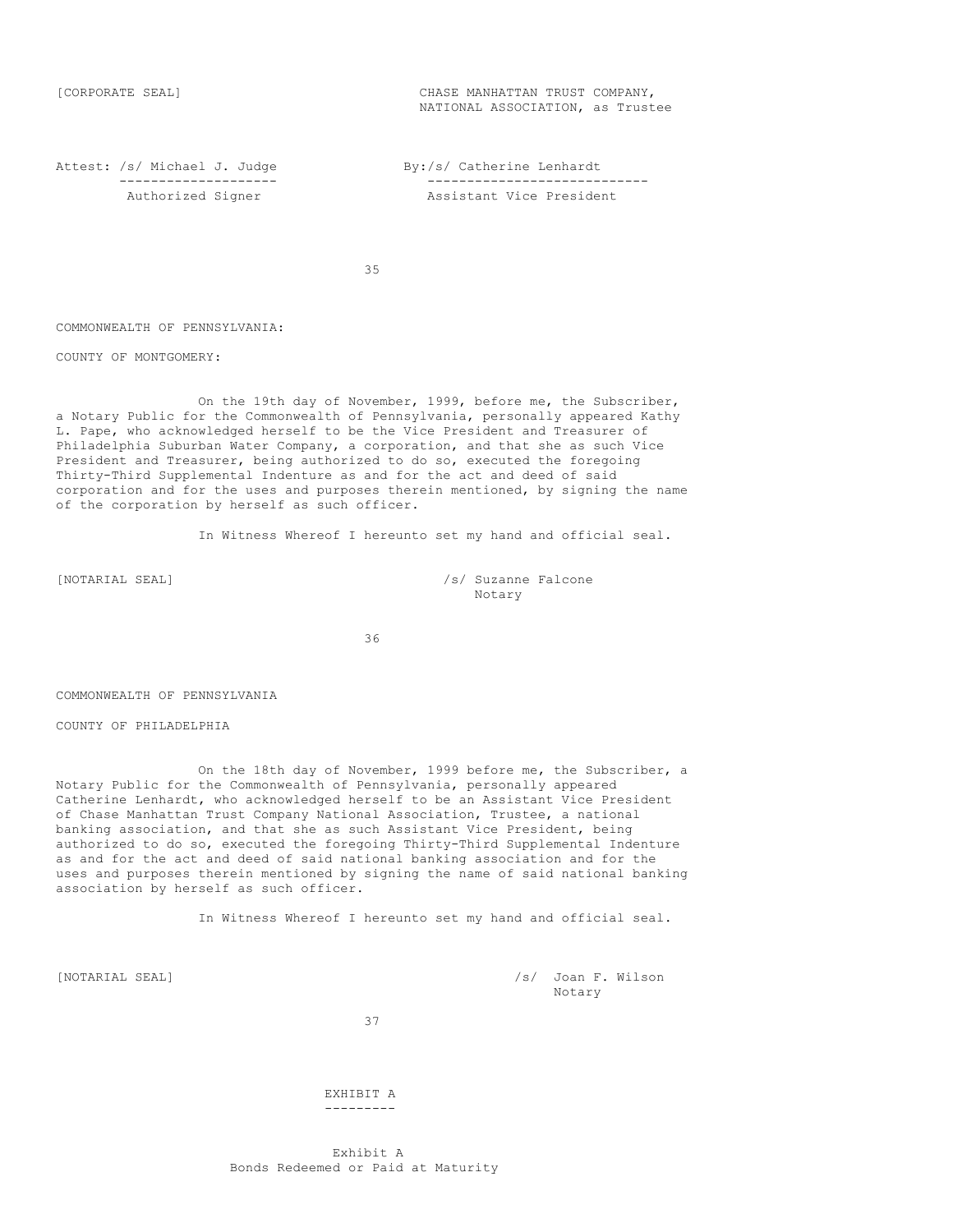| Series |                        |  | Principal Amount<br>Paid or Redeemed<br>(If less than all<br>Bonds of Series)<br>----------- | Date<br>Paid<br>$- - - -$ | Maturity<br>-------- |
|--------|------------------------|--|----------------------------------------------------------------------------------------------|---------------------------|----------------------|
|        | 3.25% Series Due 1971  |  |                                                                                              | 12/31/1970                | Redemption           |
|        | 9.63% Series Due 1975  |  |                                                                                              | 06/15/1975                | Maturity             |
|        | 9.15% Series Due 1977  |  |                                                                                              | 01/01/1977                | Maturity             |
|        | 3.00% Series Due 1978  |  |                                                                                              | 07/01/1978                | Maturity             |
|        | 3.38% Series Due 1982  |  |                                                                                              | 07/01/1982                | Maturity             |
|        | 3.90% Series Due 1983  |  |                                                                                              | 07/01/1983                | Maturity             |
|        | 3.50% Series Due 1986  |  |                                                                                              | 01/01/1986                | Maturity             |
|        | 4.50% Series Due 1987  |  |                                                                                              | 01/01/1987                | Maturity             |
|        | 4.13% Series Due 1988  |  |                                                                                              | 05/01/1988                | Maturity             |
|        | 5.00% Series Due 1989  |  |                                                                                              | 09/01/1989                | Maturity             |
|        | 4.63% Series Due 1991  |  |                                                                                              | 05/01/1991                | Maturity             |
|        | 4.70% Series Due 1992  |  |                                                                                              | 04/01/1992                | Maturity             |
|        | 6.88% Series Due 1993  |  |                                                                                              | 01/01/1993                | Maturity             |
|        | 4.55% Series Due 1994  |  |                                                                                              | 03/01/1994                | Maturity             |
|        | 10.13% Series Due 1995 |  | \$6,300,000                                                                                  |                           | Sinking Fund         |
|        | 10.13% Series Due 1995 |  | \$3,700,000                                                                                  | 05/17/1993                | Redemption           |
|        | 9.20% Series Due 2001  |  | \$3,850,000                                                                                  |                           | Sinking Fund         |
|        | 9.20% Series Due 2001  |  | \$3,150,000                                                                                  | 05/01/1993                | Redemption           |
|        | 8.40% Series Due 2002  |  | \$5,850,000                                                                                  |                           | Sinking Fund         |
|        | 8.40% Series Due 2002  |  | \$4,150,000                                                                                  | 01/02/1996                | Redemption           |
|        | 5.95% Series Due 2002  |  | \$2,400,000                                                                                  |                           | Sinking Fund         |
|        | 12.45% Series Due 2003 |  | \$1,000,000                                                                                  | 08/01/1993                | Sinking Fund         |
|        | 12.45% Series Due 2003 |  | \$9,000,000                                                                                  | 08/02/1993                | Redemption           |
|        | 8.88% Series Due 2010  |  | \$800,000                                                                                    |                           | Sinking Fund         |
|        | 8.88% Series Due 2010  |  | \$7,200,000                                                                                  | 06/30/1992                | Redemption           |
|        | 13.00% Series Due 2005 |  |                                                                                              | 08/02/1995                | Redemption           |
|        | 7.88% Series Due 1997  |  |                                                                                              | 01/02/1996                | Redemption           |
|        | 10.65% Series Due 2006 |  |                                                                                              | 04/02/1996                | Redemption           |
|        | 5.50% Series Due 1996  |  |                                                                                              | 11/01/1996                | Maturity             |
|        | 8.44% Series Due 1997  |  |                                                                                              | 04/01/1997                | Maturity             |
|        | 7.15% Series Due 2008  |  | \$4,000,000                                                                                  |                           | Sinking Fund         |

A-1

EXHIBIT B

No New Property

 $B-1$ 

This Thirty-Third Supplemental Indenture was recorded on November 30, 1999 in the Office for the Recording of Deeds for each of the five counties tabulated below in the Mortgage Book and at the page indicated:

| Mortgage |      |
|----------|------|
| Book     | Page |
|          |      |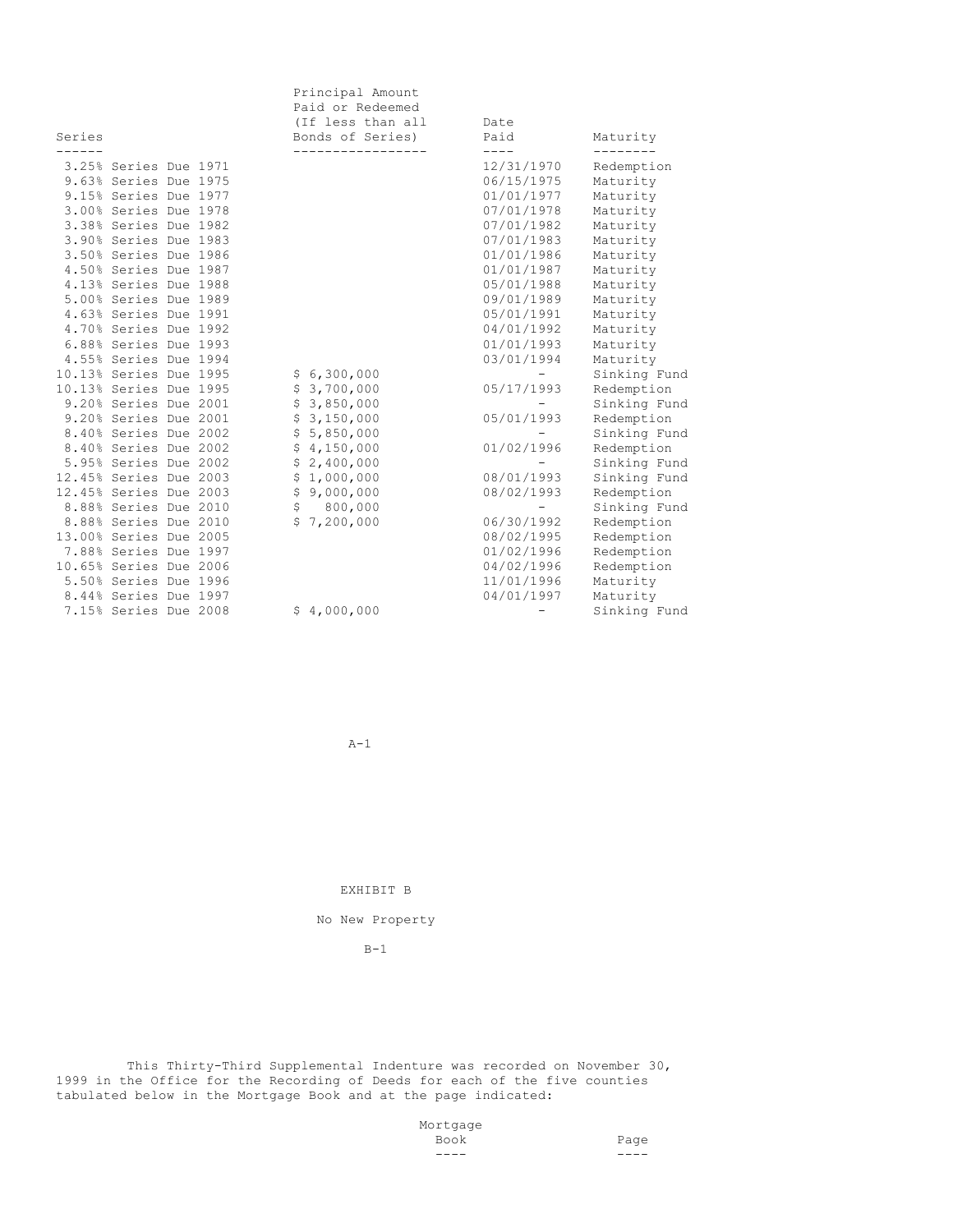| County<br>Berks  |  |
|------------------|--|
|                  |  |
| Bucks<br>Chester |  |
|                  |  |
| Delaware         |  |
| Montgomery       |  |

For the recording information with respect to the Original Indenture and the first thirty-two supplemental indentures, see pages 4 and 5 of this Thirty-Third Supplemental Indenture.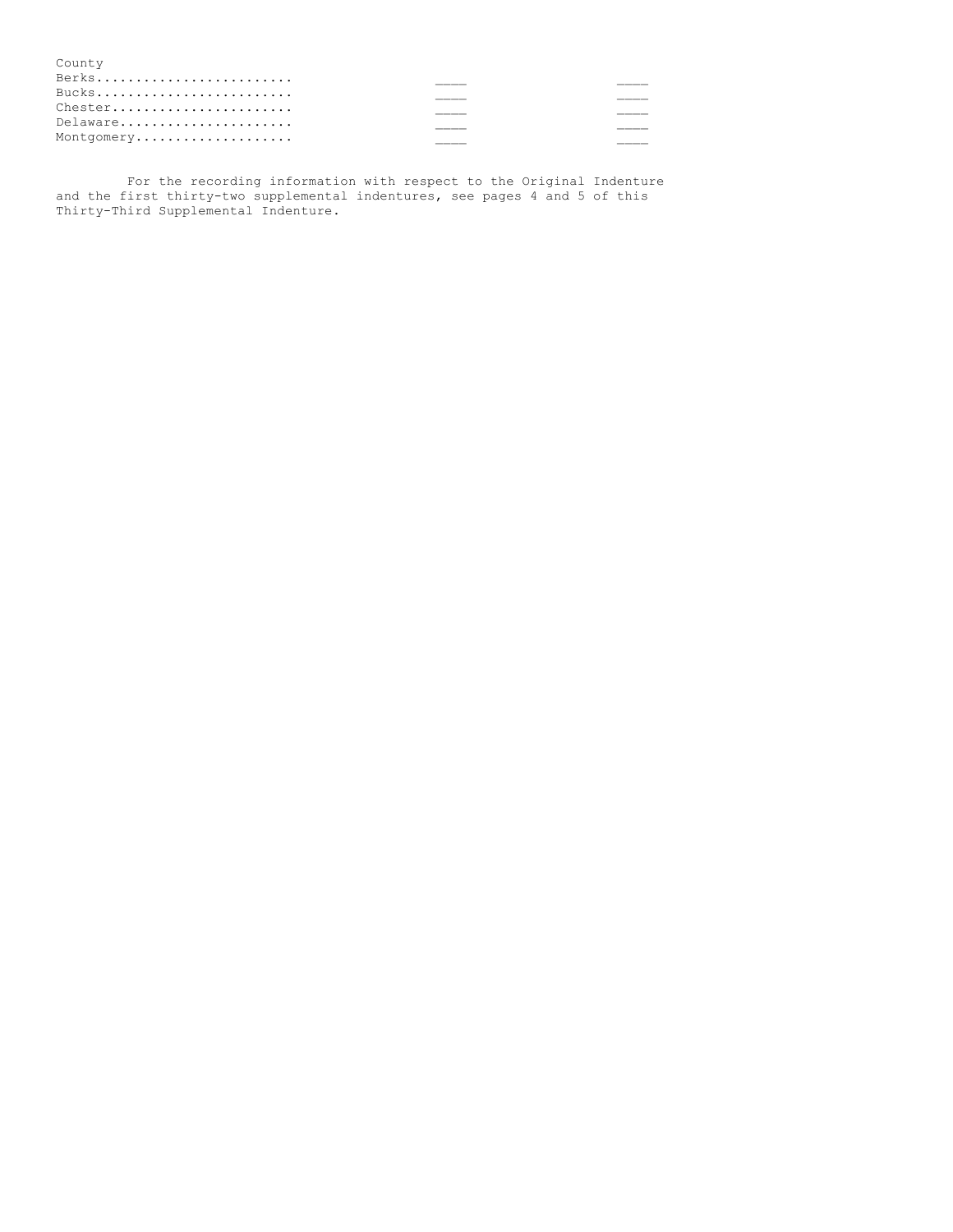Exhibit 4.28

# CREDIT AGREEMENT

among

# PHILADELPHIA SUBURBAN WATER COMPANY

and

# THE BANKS PARTY HERETO

and

## PNC BANK, NATIONAL ASSOCIATION as Agent

Dated as of December 22, 1999

## \$50,000,000

# TABLE OF CONTENTS

|            | Page                                                                 |
|------------|----------------------------------------------------------------------|
|            |                                                                      |
| SECTION 1. |                                                                      |
| 1.1        |                                                                      |
| 1.2        |                                                                      |
| 1.3        |                                                                      |
|            |                                                                      |
| 2.1        |                                                                      |
| 2.2        |                                                                      |
| 2.3        |                                                                      |
| 2.4        |                                                                      |
| 2.5        | Revolving Credit Notes; Repayment of Revolving Credit Loans22        |
| 2.6        |                                                                      |
| 2.7        |                                                                      |
| 2.8        | Termination, Reduction, Extension of Commitments; Additional Banks23 |
| 2.9        |                                                                      |
| 2.10       |                                                                      |
| 2.11       |                                                                      |
| 2.12       |                                                                      |
| 2.13       |                                                                      |
| 2.14       |                                                                      |
| 2.15       |                                                                      |
| 2.16       |                                                                      |
|            |                                                                      |
| 3.1        |                                                                      |
| 3.2        |                                                                      |
| 3.3        |                                                                      |
| 3.4        |                                                                      |
| 3.5        |                                                                      |
| 3.6        |                                                                      |
| 3.7        |                                                                      |
| 3.8        |                                                                      |
| 3.9        | Federal                                                              |
|            |                                                                      |
|            |                                                                      |
| 3.10       |                                                                      |
|            |                                                                      |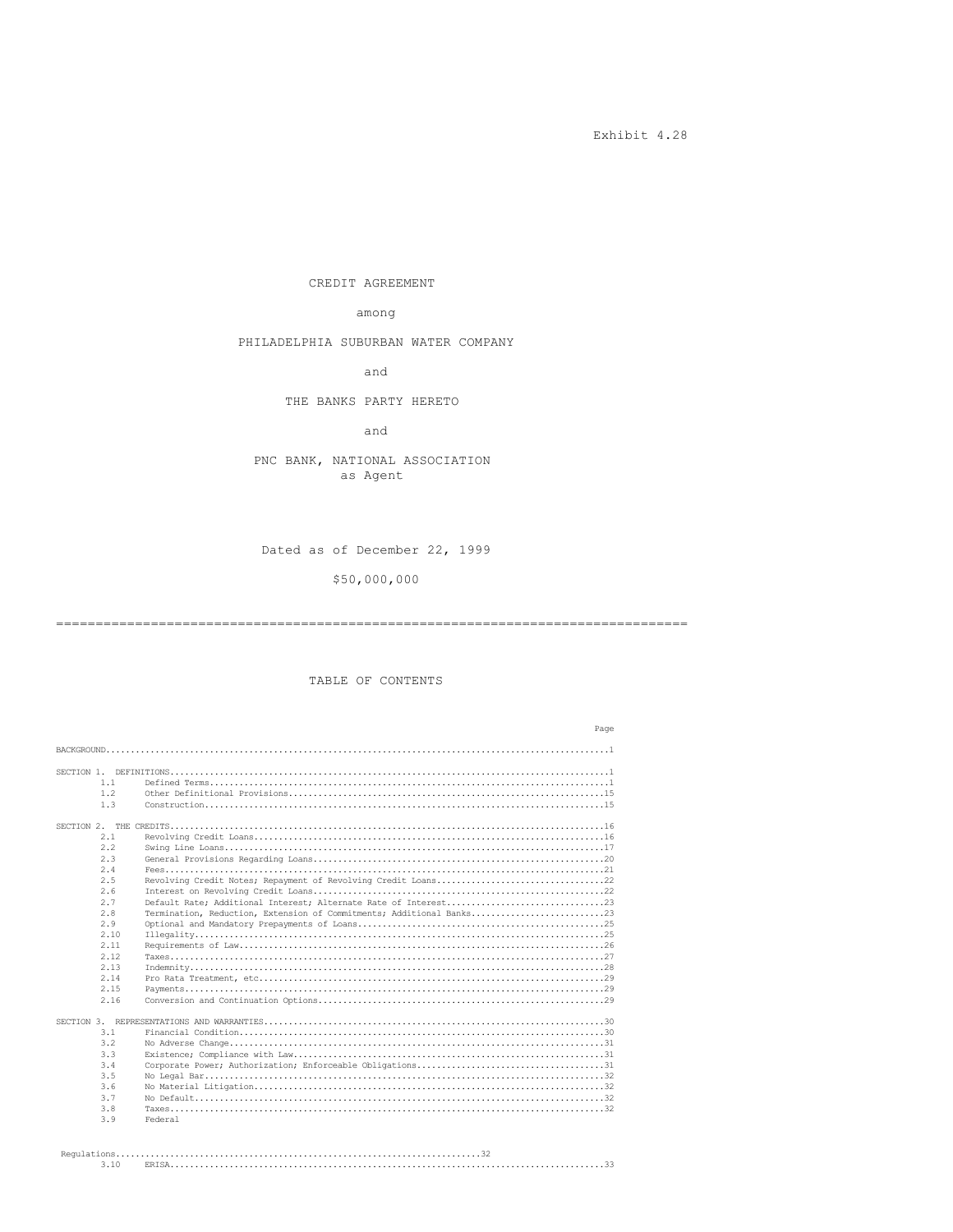|          | 3.11 Investment Company Act; Public Utility Holding Company Act33 |  |
|----------|-------------------------------------------------------------------|--|
| 3.12     |                                                                   |  |
| 3.13     |                                                                   |  |
| 3.14     |                                                                   |  |
| $3.15 -$ |                                                                   |  |
|          |                                                                   |  |

 $\dot{1}$ 

| 3.17           |                         |
|----------------|-------------------------|
| 3.18           |                         |
| 3.19           |                         |
| 3.20           |                         |
| 3.21           |                         |
| 3.22           |                         |
|                |                         |
|                |                         |
| 4.1            |                         |
| 42             |                         |
| 4.3            | $\frac{2}{3}$           |
|                |                         |
|                |                         |
| 5.1            |                         |
| 5.2            |                         |
| 5.3            |                         |
| 5.4            |                         |
| 5.5            |                         |
| 5.6            |                         |
| 5.7            |                         |
| 5.8            |                         |
| 5.9            |                         |
| 5.10           |                         |
| 5.11           |                         |
|                |                         |
| 6.1            |                         |
| 6.2            |                         |
| 6.3            |                         |
| 6.4            |                         |
| 6.5            |                         |
| 6.6            |                         |
| 6.7            |                         |
| 6.8            |                         |
| 6.9            |                         |
| 6.10           |                         |
|                |                         |
| 6.11           |                         |
|                |                         |
| 7.1            |                         |
| 7.2            |                         |
|                |                         |
|                |                         |
| 8.1            |                         |
| R <sub>2</sub> | Delegation of Duties 52 |

# $\mathtt{ii}$

| 8.3  |  |
|------|--|
| 8.4  |  |
| 8.5  |  |
| 8.6  |  |
| 8.7  |  |
| 8.8  |  |
| 8.9  |  |
| 8.10 |  |
|      |  |
|      |  |
| 9.1  |  |
| 9.2  |  |
| 9.3  |  |
| 9.4  |  |
| 9.5  |  |
| 9.6  |  |
| 9.7  |  |
| 9.8  |  |
| 9.9  |  |
| 9.10 |  |
| 9.11 |  |
| 9.12 |  |
| 9.13 |  |
| 9.14 |  |
| 9.15 |  |
|      |  |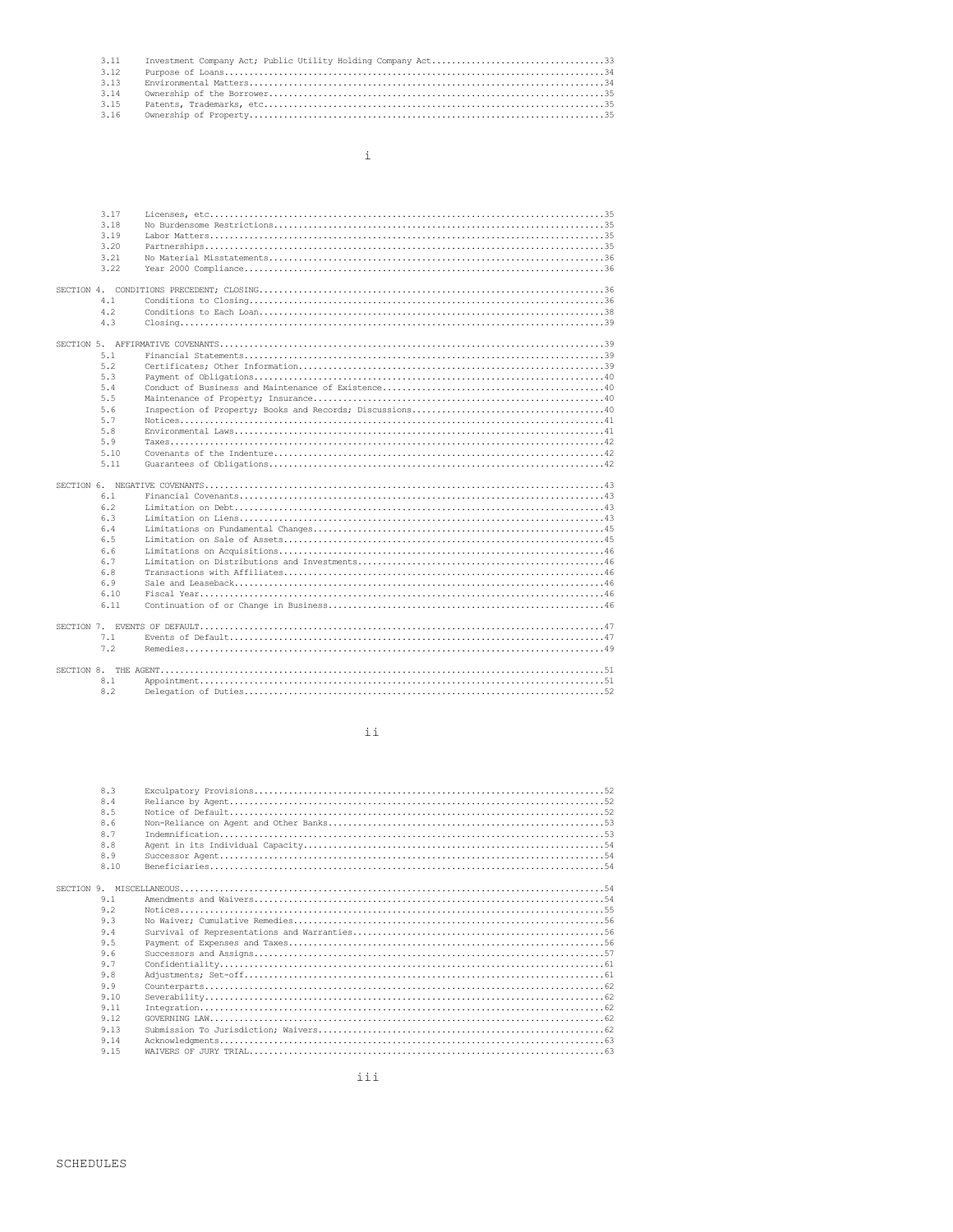| SCHEDULE I    |                |                      | Bank and Commitment Information |
|---------------|----------------|----------------------|---------------------------------|
| SCHEDULE 3.6  |                | Existing Litigation  |                                 |
| SCHEDULE 3.10 |                | ERISA Matters        |                                 |
| SCHEDULE 3.11 |                | Requlatory Approvals |                                 |
| SCHEDULE 3.13 |                |                      | Environmental Matters           |
| SCHEDULE 3.20 |                |                      | Interests in Partnerships       |
| SCHEDULE 6.2  | Permitted Debt |                      |                                 |
| SCHEDULE 6.3  | Existing Liens |                      |                                 |

### **EXHIBITS**

| EXHIBIT A   |              |  | Form of Borrowing Request         |
|-------------|--------------|--|-----------------------------------|
| EXHIBIT B-1 | Form of Note |  |                                   |
| EXHIBIT B-2 |              |  | Form of Swing Line Note           |
| EXHIBIT C   |              |  | Form of Assignment and Acceptance |

### iv

### CREDIT AGREEMENT

THIS CREDIT AGREEMENT (this "Agreement") dated as of December 22, 1999, by and among PHILADELPHIA SUBURBAN WATER COMPANY, a Pennsylvania corporation (the "Borrower"), the several banks and other financial institutions from time to time parties to this Agreement (the "Banks"), and PNC BANK, NATIONAL ASSOCIATION, a national banking association, as administrative agent (in such capacity, the "Agent").

#### BACKGROUND

The Borrower has requested that the Banks make Loans (that term and certain other terms are defined in Section 1.1 hereof) to the Borrower, and the Banks severally have agreed to make Loans on the terms and conditions herein contained. Proceeds of the Loans will be used for refinancing existing indebtedness and general working capital purposes including financing acquisitions.

NOW, THEREFORE, the parties hereto, in consideration of their mutual covenants and agreements herein set forth and for other consideration, the receipt and sufficiency of which is hereby acknowledged and intending to be legally bound hereby, covenant and agree as follows:

#### SECTION 1 DEFINITIONS

1.1 Defined Terms As used in this Agreement, the following terms shall have the following meanings:

"Administrative Fees": as defined in subsection 2.4(c).

"Affiliate": any Person (other than a Subsidiary, or an officer, director or employee of the Borrower who would not be an Affiliate but for such Person's status as an officer, director and/or employee) which, directly or indirectly, through one or more intermediaries, controls, or is controlled by, or is under common control with, the Borrower, and any member, director, officer or employee of any such Person or any Subsidiary of the Borrower. For purposes of this definition, "control" shall mean the power, directly or indirectly, either to (i) vote 5% or more of the securities having ordinary voting power for the election of directors of such Person or (ii) direct or in effect cause the direction of the management and policies of such Person whether by contract or otherwise.

"Assignment and Acceptance": an assignment and acceptance entered into by a Bank and an assignee, and acknowledged by the Agent, in the form of Exhibit C or such other form as shall be approved by the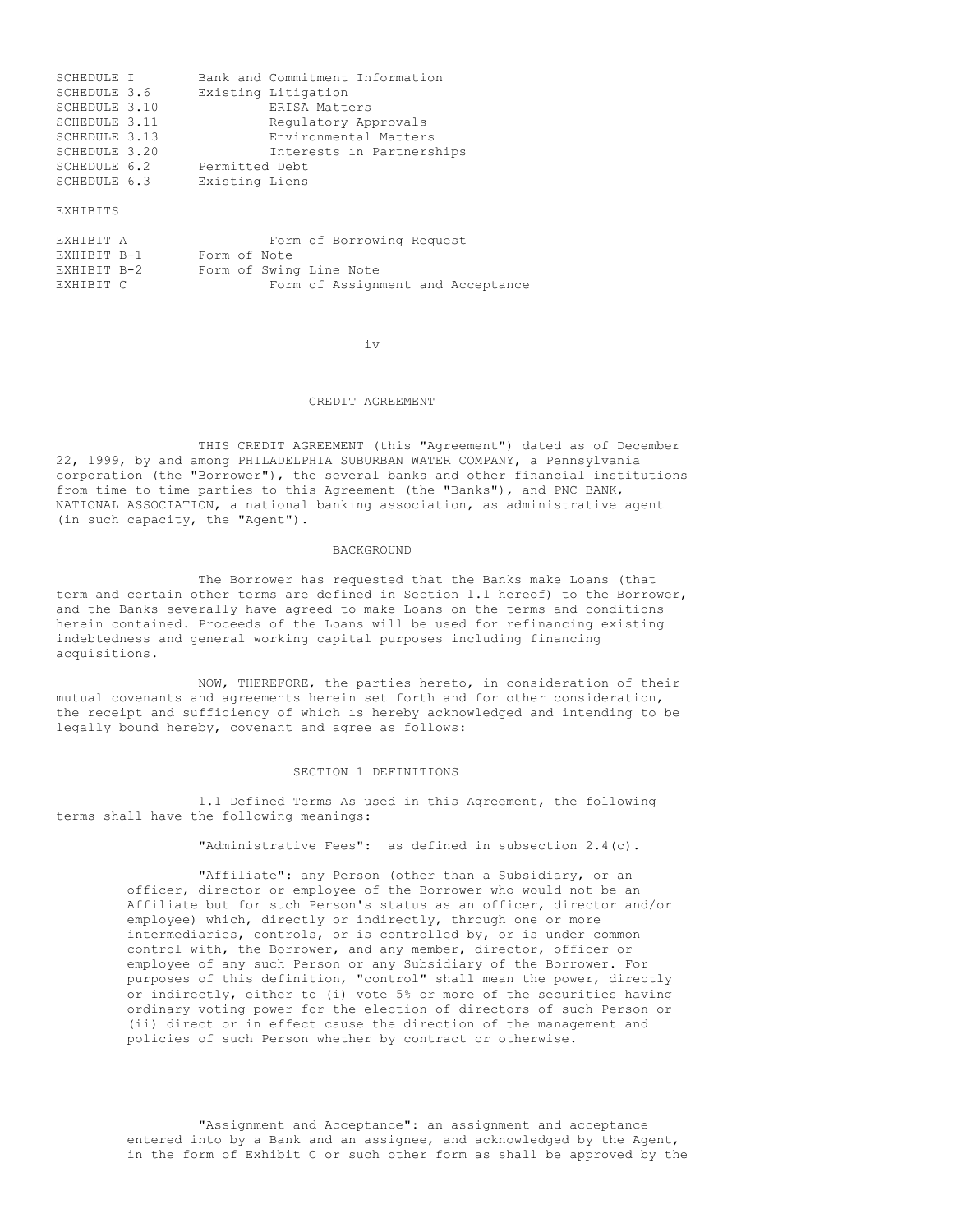Agent.

"Base Rate": for any day, a rate per annum (rounded upwards, if necessary, to the next 1/100th of 1%) equal to the Prime Rate in effect on such day. Any change in the Base Rate due to a change in the Prime Rate shall be effective on the effective date of such change in the Prime Rate.

"Base Rate Borrowing": a Borrowing comprised of Base Rate Loans.

"Base Rate Loan": any Revolving Credit Loan bearing interest at a rate determined by reference to the Base Rate.

"Borrower": as defined in the heading of this Agreement.

"Borrowing": a Swing Line Loan made by the Swing Line Bank or each group of Revolving Credit Loans of a single Type made by the Banks on a single date and, in the case of Eurodollar Loans, as to which a single Interest Period is in effect.

"Borrowing Request": a request made pursuant to Section 2.1(c) in the form of Exhibit A.

"Business Day": a day other than a Saturday, Sunday or other day on which commercial banks in Philadelphia, Pennsylvania are authorized or required by law to close; provided, however, that, when used in connection with a Eurodollar Loan, the term "Business Day" shall also exclude any day on which banks are not open for dealings in dollar deposits in the London Interbank Market.

"Capital Lease": at any time, a lease with respect to which the lessee is required to recognize the acquisition of an asset and the incurrence of a liability in accordance with GAAP.

"Capital Stock": any and all shares, interests, participations or other equivalents (however designated) of capital stock of a corporation, any and all equivalent ownership interests in a Person (other than a corporation) and any and all warrants or options to purchase any of the foregoing.

"Closing": as defined in Section 4.3.

"Closing Date": as defined in Section 4.3.

 $\mathfrak{D}$ 

"Closing Fee": as defined in Section 2.4(a)

"Code": the Internal Revenue Code of 1986, as amended from time to time.

"Commitment": as to any Bank, the obligation of such Bank to make Loans to the Borrower hereunder in an aggregate principal amount at any one time outstanding not to exceed the amount set forth opposite such Bank's name on Schedule I or in the Assignment and Acceptance pursuant to which such Bank becomes a party to this Agreement, as the same may be permanently terminated, reduced and extended from time to time pursuant to the provisions of Section 2.9 or changed by subsequent assignments pursuant to subsection 9.6(b).

"Commitment Percentage": as to any Bank at any time, the proportion (expressed as a percentage) that such Bank's Commitment bears to the Total Commitment (or, at any time after the Commitments shall have expired or been terminated, the percentage which the amount of such Bank's Loans constitutes of the aggregate amount of the Loans of the Banks then outstanding).

"Commonly Controlled Entity": an entity, whether or not incorporated, which is under common control with the Borrower within the meaning of Section 4001 of ERISA or is part of a group which includes the Borrower and which is treated as a single employer under Section 414 of the Code.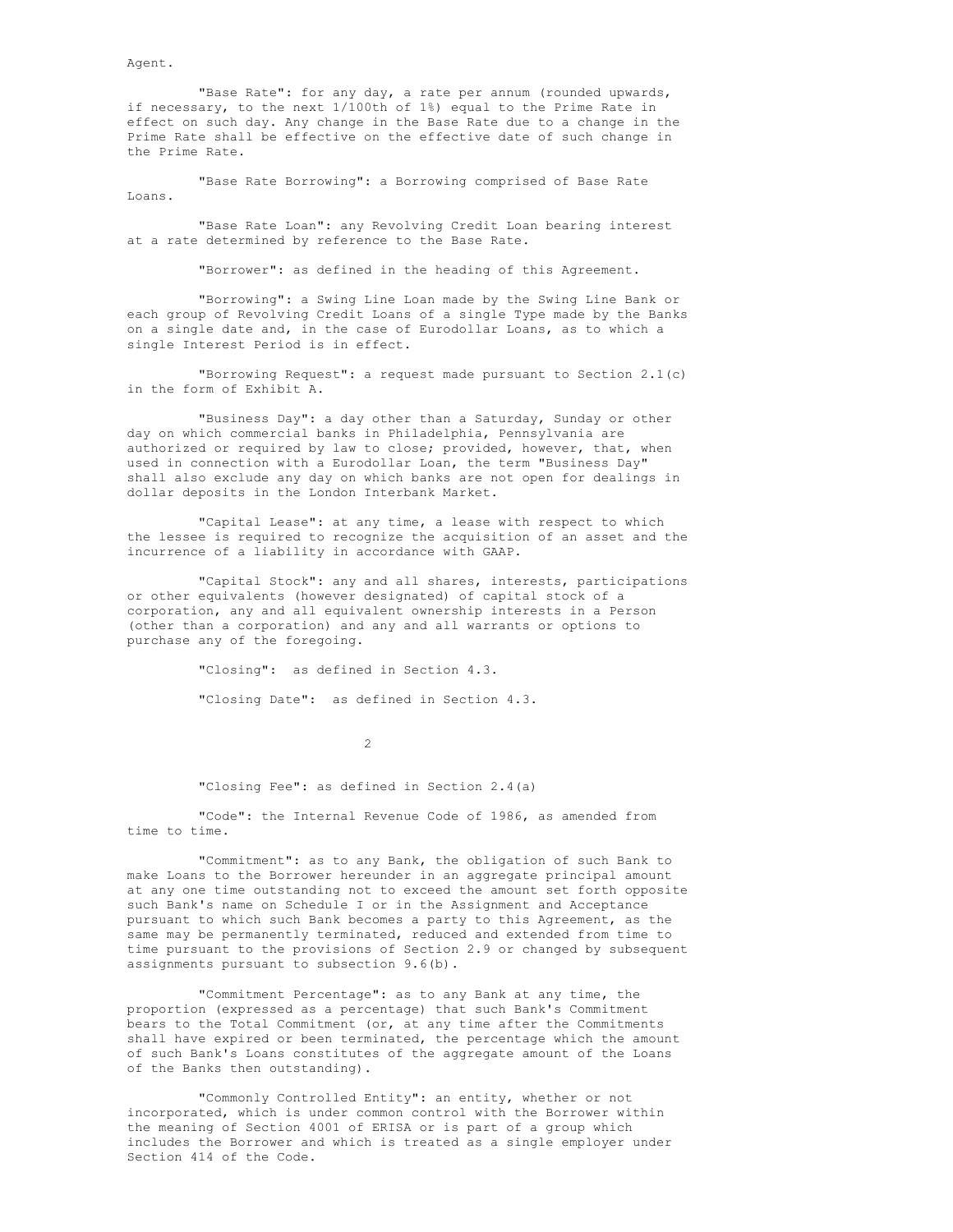"Consolidated Assets": at any time, the amount at which all assets (including, without duplication, the capitalized value of any leasehold interest under any Capital Lease) of the Borrower would be reflected on a consolidated balance sheet of the Borrower at such time.

"Consolidated EBIT": for any period, Consolidated Net Income for such period, plus the amount of income taxes and interest expense deducted from earnings in determining such Consolidated Net Income.

"Consolidated EBITDA": for any period, Consolidated Net Income for such period, plus the amount of income taxes, interest expense, depreciation and amortization deducted from earnings in determining such Consolidated Net Income.

"Consolidated Funded Debt": at any time, all Debt of the Borrower determined on a consolidated basis consisting of, without duplication (a) borrowed money Debt, including without limitation capitalized lease obligations;(b) reimbursement obligations in respect of letters of credit, bank guarantees and the like; and (c) Debt in the nature of a Contingent Obligation, whether or not required to be reflected on a balance sheet of the Borrower in accordance with GAAP.

"Consolidated Interest Expense": for any period, the amount of cash interest expense deducted from earnings of the Borrower in determining Consolidated Net Income for such period in accordance with GAAP.

3

"Consolidated Net Income": for any fiscal period, net earnings (or loss) after income and other taxes computed on the basis of income of the Borrower for such period determined on a consolidated basis in accordance with GAAP, but excluding:

> (a) the amount of any extraordinary items included in such calculation of net earnings (or loss);

(b) any gain or loss resulting from the write-up or write-off of fixed assets;

(c) earnings of any Subsidiary accrued prior to the date it became a Subsidiary;

(d) earnings of any Person, substantially all assets of which have been acquired in any manner, realized by such Person prior to the date of such acquisition; and

(e) any gain arising from the acquisition of any Securities of the Borrower or any Subsidiary thereof.

"Consolidated Shareholders' Equity": at a particular date, the net book value of the shareholders' equity of the Borrower as would be shown on a consolidated balance sheet at such time determined in accordance with GAAP.

"Contingent Obligation": with respect to any Person (for the purpose of this definition, the "Obligor") any obligation (except the endorsement in the ordinary course of business of instruments for deposit or collection) of the Obligor guaranteeing or in effect guaranteeing any indebtedness of any other Person (for the purpose of this definition, the "Primary Obligor") in any manner, whether directly or indirectly, including (without limitation) indebtedness incurred through an agreement, contingent or otherwise, by the Obligor:

> (a) to purchase such indebtedness of the Primary Obligor or any Property or assets constituting security therefor;

> > (b) to advance or supply funds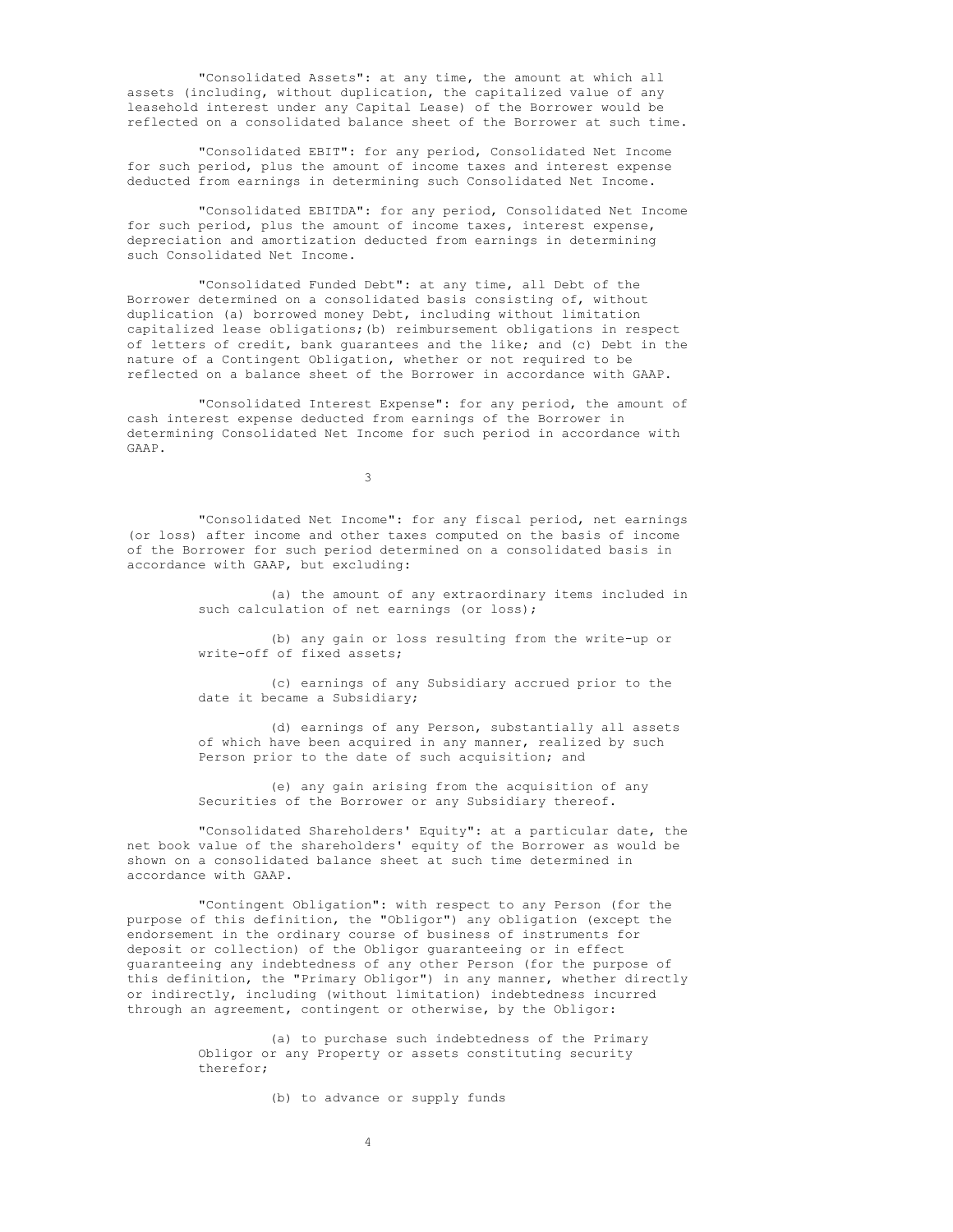(i) for the purpose of payment of such indebtedness (except to the extent such indebtedness otherwise appears on Borrower's balance sheet as indebtedness), or

(ii) to maintain working capital or other balance sheet condition or any income statement condition of the Primary Obligor or otherwise to advance or make available funds for the purchase or payment of such indebtedness or obligation; or

(c) to lease Property or to purchase Securities or other Property or services primarily for the purpose of assuring the owner of such indebtedness or obligation of the ability of the Primary Obligor to make payment of the indebtedness or obligation.

For purposes of computing the amount of any Contingent Obligation, in connection with any computation of indebtedness or other liability, it shall be assumed that, without duplication, the indebtedness or other liabilities of the Primary Obligor that are the subject of such Contingent Obligation are direct obligations of the issuer of such Obligation.

"Contractual Obligation": as to any Person, any provision of any Security issued by such Person or of any agreement, instrument or other undertaking to which such Person is a party or by which it or any of its property is bound.

"Debt": with respect to any Person, at any time, without duplication, all of (i) its liabilities for borrowed money, (ii) liabilities secured by any Lien existing on property owned by such Person (whether or not such liabilities have been assumed), (iii) its liabilities in respect to Capital Leases; (iv) its liabilities under Contingent Obligations; and (v) all other obligations which are required by GAAP to be shown as liabilities on its balance sheet but excluding (x) deferred taxes and other deferred or long-term liabilities and other amounts not in respect of borrowed money and (y) the aggregate amount of accounts receivable sold, factored or otherwise transferred for value without recourse (other than for breach of representations).

"Default": any of the events specified in Section 7, whether or not any requirement for the giving of notice, the lapse of time, or both, or any other condition precedent therein set forth, has been satisfied.

"Distribution": in respect of any corporation, (a) dividends, distributions or other payments on account of any capital stock of the corporation (except distributions in common stock of such corporation); (b) the redemption or acquisition of such stock or of warrants, rights or other options to purchase such stock (except when solely in exchange for common stock of such corporation); and (c) any payment on account of,

5

or the setting apart of any assets for a sinking or other analogous fund for, the purchase, redemption, defeasance, retirement or other acquisition of any share of any class of capital stock of such corporation or any warrants or options to purchase any such stock.

"Dollars" and "\$": dollars in lawful currency of the United States of America.

"Environmental Laws": any and all applicable foreign, Federal, state, local or municipal laws, rules, orders, regulations, statutes, ordinances, codes, decrees or binding requirements of any Governmental Authority, or binding Requirement of Law (including common law) regulating, relating to or imposing liability or standards of conduct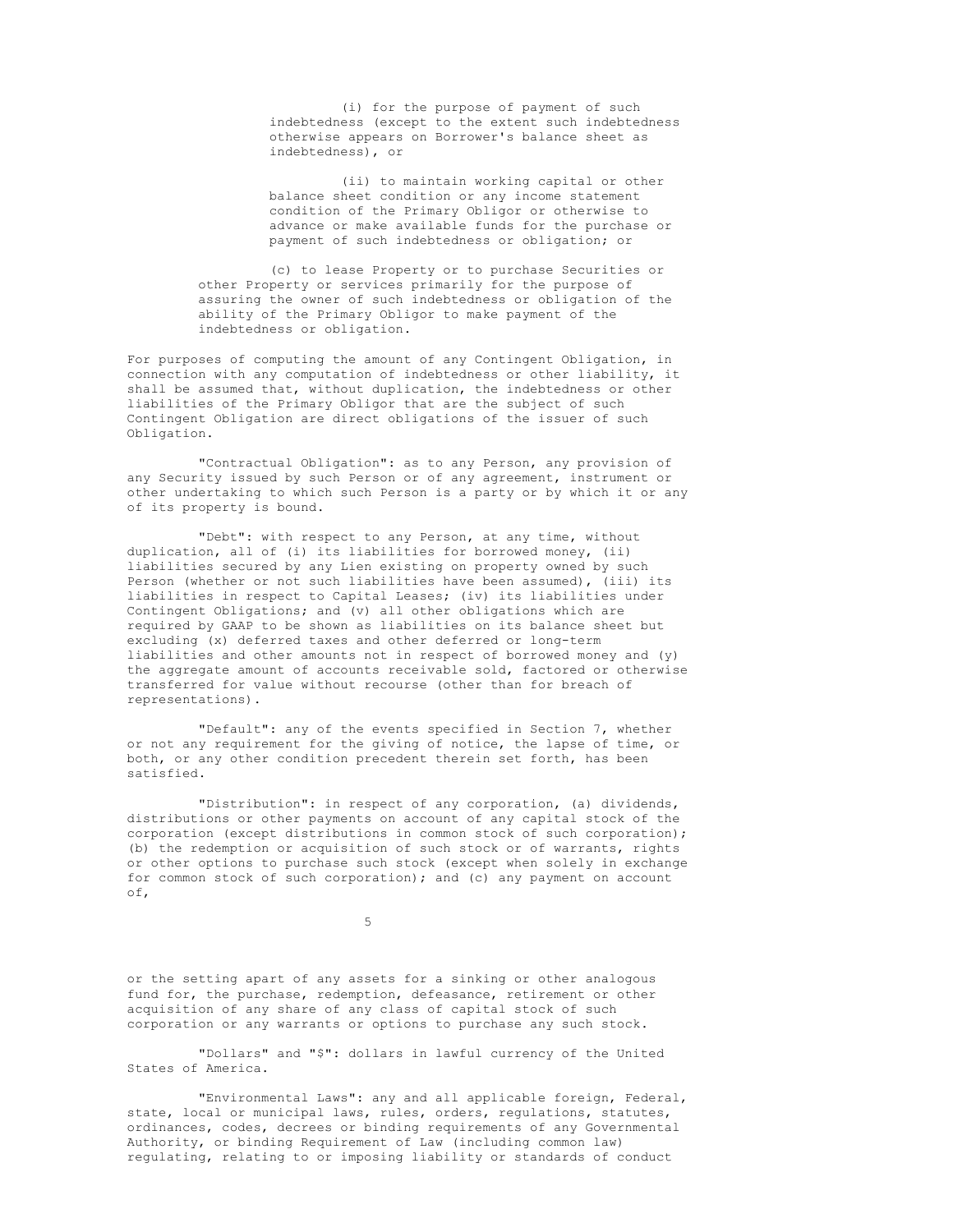concerning protection of the environment, as now or may at any time hereafter be in effect.

"Equity to Capital Ratio": at the date of determination, the ratio of Consolidated Shareholders' Equity to the sum of (i) Consolidated Funded Debt and (ii) Consolidated Shareholders' Equity.

"ERISA": the Employee Retirement Income Security Act of 1974, as amended from time to time.

"Eurocurrency Reserve Requirements": for any day as applied to a Eurodollar Loan, the aggregate (without duplication) of the rates (expressed as a decimal fraction) of reserve requirements in effect on such day (including, without limitation, basic, supplemental, marginal and emergency reserves under any regulations of the Board of Governors of the Federal Reserve System or other Governmental Authority having jurisdiction with respect thereto) dealing with reserve requirements prescribed for eurocurrency funding (currently referred to as "Eurocurrency Liabilities" in Regulation D of such Board) maintained by a member bank of such System.

"Eurodollar Base Rate": with respect to any Eurodollar Loan for any Interest Period, an interest rate per annum (rounded upwards, if necessary, to the next 1/100 of 1%) equal to the rate determined by the Agent in accordance with its usual procedures (which determination shall be conclusive absent manifest error) to be the average of the London interbank offered rates of interest per annum for Dollars set forth on Telerate display page 3750 or such other display page on the Telerate System as may replace such page to evidence the average of rates quoted by banks designated by the British Bankers' Association (or appropriate successor, or if the British Bankers' Association or its successor ceases to provide such quotes, a comparable replacement determined by the Agent), for an amount approximately equal in principal amount to the Agent's portion of such Eurodollar Loan.

"Eurodollar Borrowing": a Borrowing comprised of Eurodollar Loans.

6

"Eurodollar Loan": any Revolving Credit Loan bearing interest at a rate determined by reference to the Eurodollar Rate in accordance with the provisions of Section 2.

"Eurodollar Rate": with respect to each Interest Period pertaining to a Eurodollar Loan, a rate per annum determined in accordance with the following formula (rounded upward to the nearest 1/100th of 1%):

> Eurodollar Base Rate ----------------------------------------- 1.00 - Eurocurrency Reserve Requirements

"Event of Default": any of the events specified in Section 7, provided that any requirement for the giving of notice, the lapse of time, or both, or any other condition, has been satisfied.

"Exposure": as to any Bank at any date, an amount equal to the sum of (a) the aggregate principal amount of all Loans made by such Bank then outstanding and (b) the principal amount of such Bank's pro rata share of Swing Line Loans then outstanding based on its Commitment Percentage.

"Facility Fee": as defined in subsection 2.4(b).

"Federal Funds Effective Rate": for any day, the weighted average of the rates on overnight Federal funds transactions with members of the Federal Reserve System arranged by Federal funds brokers, as published on the next succeeding Business Day by the Federal Reserve Bank of New York, or, if such rate is not so published for any day which is a Business Day, the average of the quotations for the day of such transactions received by the Agent from three Federal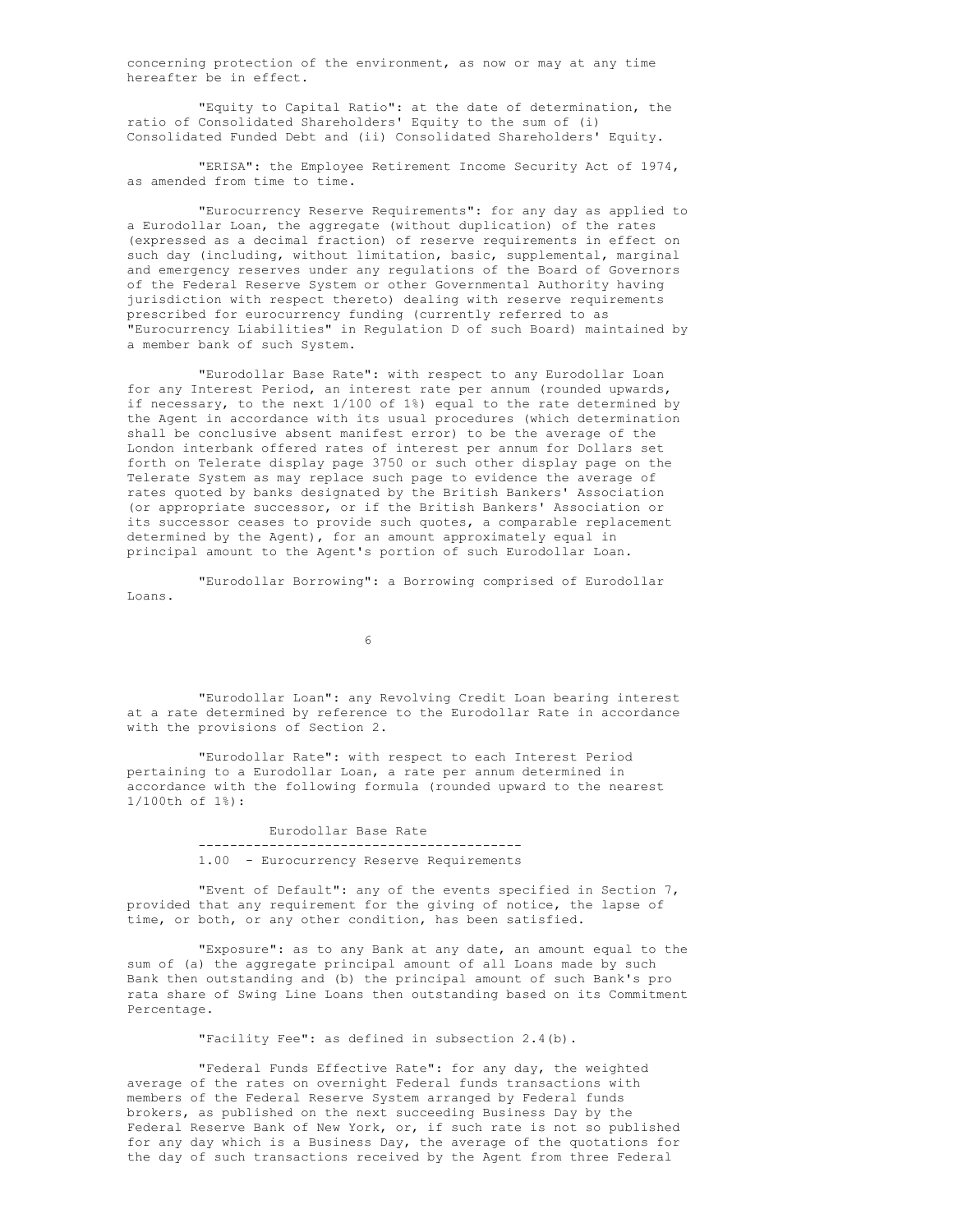funds brokers of recognized standing selected by it.

"Fee Letter": that certain letter from the Agent to the Borrower dated December 22, 1999 regarding certain administrative fees.

"Fees": the Closing Fees, the Facility Fees and the Administrative Fees.

"GAAP": at any time with respect to the determination of the character or amount of any asset or liability or item of income or expense, or any consolidation or other accounting computation, generally accepted accounting principles as applied to the public utility industry, as such principles shall be in effect on the date of, or at the end of the period covered by, the financial statements from which such asset, liability, item of income, or item of expense, is derived, or, in the case of any such computation, as in effect on the date when such computation is required to be determined, subject to Section 1.3(b).

"Governmental Authority": any nation or government, any state or other political subdivision thereof and any entity exercising executive, legislative, judicial, regulatory or administrative functions of or pertaining to government.

 $\mathcal{L}$ 

"Guarantor": any Material Subsidiary which becomes a "Guarantor" after the date hereof pursuant to Section 5.11.

"Guaranty": any Guaranty Agreement entered into by a Guarantor pursuant to Section 5.11.

"Indenture": means the Indenture of Mortgage dated as of January 1, 1941 between the Borrower and Chase Manhattan Trust Company, National Association, as successor Trustee, as amended and supplemented.

"Insolvency": with respect to any Multiemployer Plan, the condition that such Plan is insolvent within the meaning of Section 4245 of ERISA.

"Insolvent": pertaining to a condition of Insolvency.

"Interest Coverage Ratio": at the date of determination, the ratio of Consolidated EBIT to Consolidated Interest Expense, in each case for the prior four (4) consecutive fiscal quarters.

"Interest Payment Date": (a) as to any Base Rate Loan or Swing Line Loan, the last day of each month, (b) as to any Eurodollar Loan having an Interest Period of three months or less, the last day of such Interest Period, and (c) as to any Eurodollar Loan having an Interest Period longer than three months, each day which is three months, or a whole multiple thereof, after the first day of such Interest Period and the last day of such Interest Period.

"Interest Period": with respect to any Eurodollar Loan:

(i) initially the period commencing on the borrowing or conversion date, as the case may be, with respect to such Eurodollar Loan and ending one, two, three or six months thereafter, as selected by the Borrower in their notice of borrowing or notice of conversion, given with respect thereto; and

(ii) thereafter, each period commencing on the last day of the next preceding Interest Period applicable to such Eurodollar Loan and ending one, two, three or six months thereafter, as selected by the Borrower by irrevocable notice to the Agent not less than three Business Days prior to the last day of the then current Interest Period with respect thereto;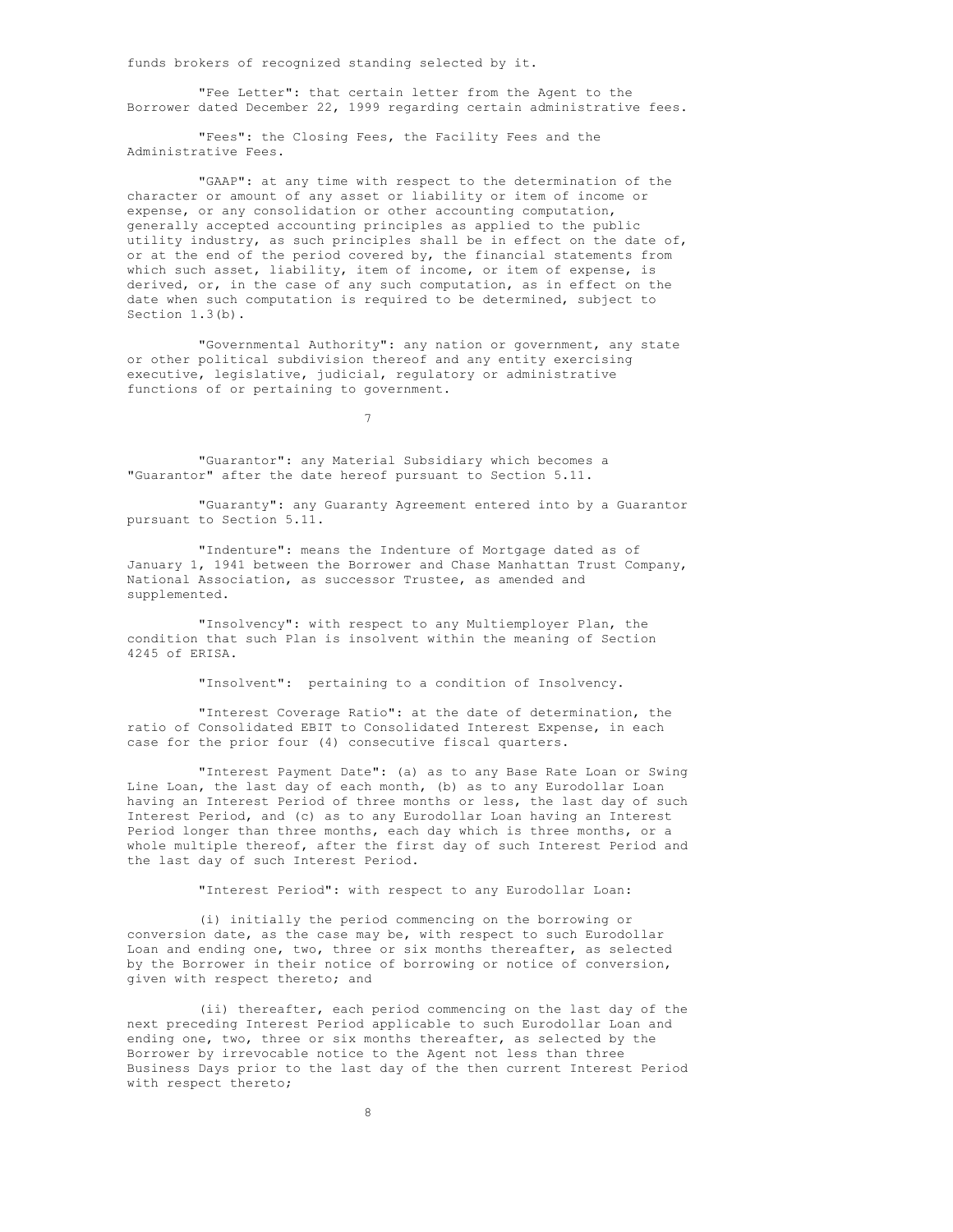provided that, the foregoing provisions relating to Interest Periods are subject to the following:

(i) if any Interest Period would end on a day other than a Business Day, such Interest Period shall be extended to the next succeeding Business Day unless such next succeeding Business Day would fall in the next calendar month, in which case such Interest Period shall end on the next preceding Business Day;

(ii) any Interest Period that begins on the last Business Day of a calendar month (or on a day for which there is no numerically corresponding day in the calendar month at the end of such Interest Period) shall end on the last Business Day of a calendar month;

(iii) an Interest Period that otherwise would extend beyond the Termination Date shall end on the Termination Date; and

(iv) the Borrower shall select Interest Periods so as not to require a payment or prepayment of any Eurodollar Loan during an Interest Period for such Loan.

"Investments": investments (by loan or extension of credit, purchase, advance, guaranty, capital contribution or otherwise) made in cash or by delivery of Property, by the Borrower (i) in any Person, whether by acquisition of stock or other ownership interest, indebtedness or other obligation or Security, or by loan, advance or capital contribution, or (ii) in any Property or (iii) any agreement to do any of the foregoing.

"Lien": any mortgage, pledge, hypothecation, assignment, deposit arrangement, encumbrance, lien (statutory or other), charge, or other security interest or any preference, priority or other security agreement or preferential arrangement of any kind or nature whatsoever (including, without limitation, any conditional sale or other title retention agreement and any Capital Lease having substantially the same economic effect as any of the foregoing).

"Loan Documents": this Agreement, the Notes and any Guaranty.

"Loans": the collective reference to the Revolving Credit Loans and the Swing Line Loans.

"Material Adverse Effect": a material adverse effect on (a) the validity or enforceability of this Agreement or any other Loan Document, (b) the business, prospects, Property, assets, financial condition, results of operations or prospects of the Borrower, (c) the ability of the Borrower duly and punctually to pay its Debts and perform its obligations hereunder, or (d) the ability of the Agent or any of the Banks,

 $\alpha$ 

to the extent permitted, to enforce their legal remedies pursuant to this Agreement or any other Loan Document.

"Material Subsidiary": a Subsidiary of the Borrower the assets or net earnings of which, determined in accordance with GAAP, constitute more than 5% of the Borrower's Consolidated Assets or Consolidated Net Income, as the case may be.

"Materials of Environmental Concern": any gasoline or petroleum (including crude oil or any fraction thereof) or petroleum products or any hazardous or toxic substances, materials or wastes, defined or regulated as such in or under any Environmental Law, including, without limitation, asbestos, polychlorinated biphenyls, and ureaformaldehyde insulation.

"Moody's": Moody's Investors Service, Inc.

"Multiemployer Plan": a Plan which is a multiemployer plan as defined in Section 4001(a) (3) of ERISA.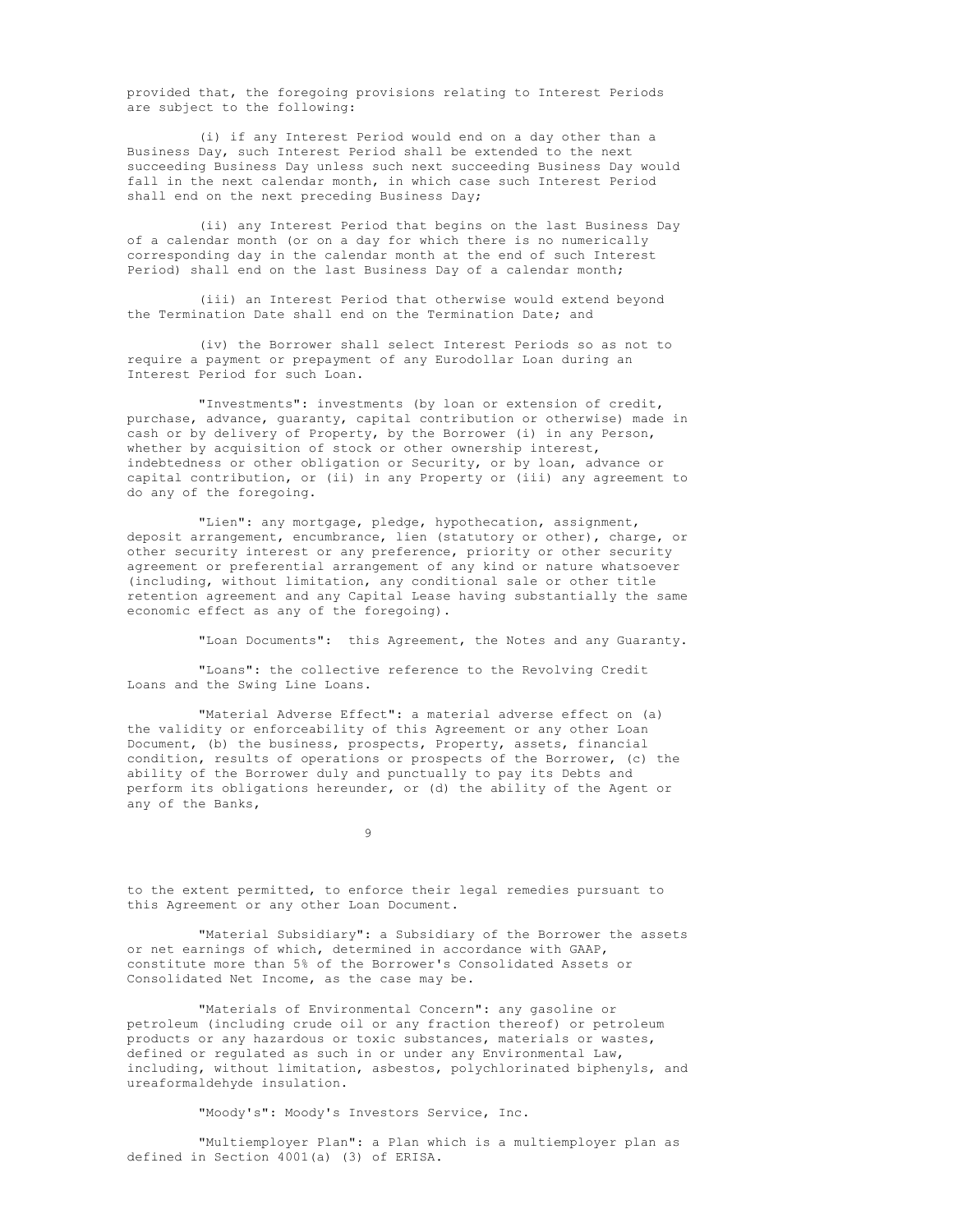"Notes": the Revolving Credit Notes and the Swing Line Notes.

"Parent Company": Philadelphia Suburban Corp., a Pennsylvania corporation.

"Participant": as defined in Section 9.6(f).

"PBGC": the Pension Benefit Guaranty Corporation established pursuant to Subtitle A of Title IV of ERISA.

"Permitted Acquisition": an acquisition by the Borrower of the stock or assets of a Person engaged in businesses similar or incidental or ancillary to Borrower's existing business, provided that at least 30 days prior to the consummation of any such acquisition for which cash consideration paid by the Borrower (including the assumption of Debt in connection therewith) exceeds \$50,000,000, no Default or Event of Default shall exist or would exist if such acquisition were consummated on such date (assuming for purposes of the covenants contained in Section 6.1 that pro forma adjustments are made to the financial statements of the Borrower reflecting such acquisition; provided, that historical EBIT of the Person to be acquired (or the assets of which are to be acquired) shall be included for purposes of calculating such covenant compliance only if historical financial statements of such Person are received by the Agent at least 30 days prior to the consummation of such acquisition), and the Borrower shall have delivered to the Agent a certificate of a Responsible Officer showing calculations in reasonable detail demonstrating such pro forma compliance with the covenants contained in Section 6.1, and provided further, that any such acquisition for which cash consideration paid by the Borrower (including the assumption of Debt in connection therewith) exceeds \$75,000,000, shall also have been consented to by the Required Banks.

10

"Permitted Investments": Investments in:

(a) one or more Material or Wholly-Owned Subsidiaries thereof;

(b) Property to be used in the ordinary course of business of the Borrower;

(c) current assets arising from the sale or purchase of goods and services in the ordinary course of business of the Borrower;

(d) direct obligations of the United States of America, or any agency or instrumentality thereof or obligations guaranteed by the United States of America, provided that such obligations mature within one (1) year from the date of acquisition thereof;

(e) certificates of deposit, time deposits or banker's acceptances, maturing within one (1) year from the date of acquisition, with banks or trust companies organized under the laws of the United States, the unsecured long-term debt obligations of which are rated "A3" or higher by Moody's or "A-" or higher by S&P, and issued, or in the case of banker's acceptance, accepted, by a bank or trust company having capital, surplus and undivided profits aggregating at least \$250,000,000;

(f) commercial paper given the highest rating by either S&P or Moody's maturing not more than 270 days from the date of creation thereof;

(g) mutual funds registered with the Securities and Exchange Commission under the Investment Company Act of 1940 that hold themselves out as "money market funds;"

(h) trade credit extended on usual and customary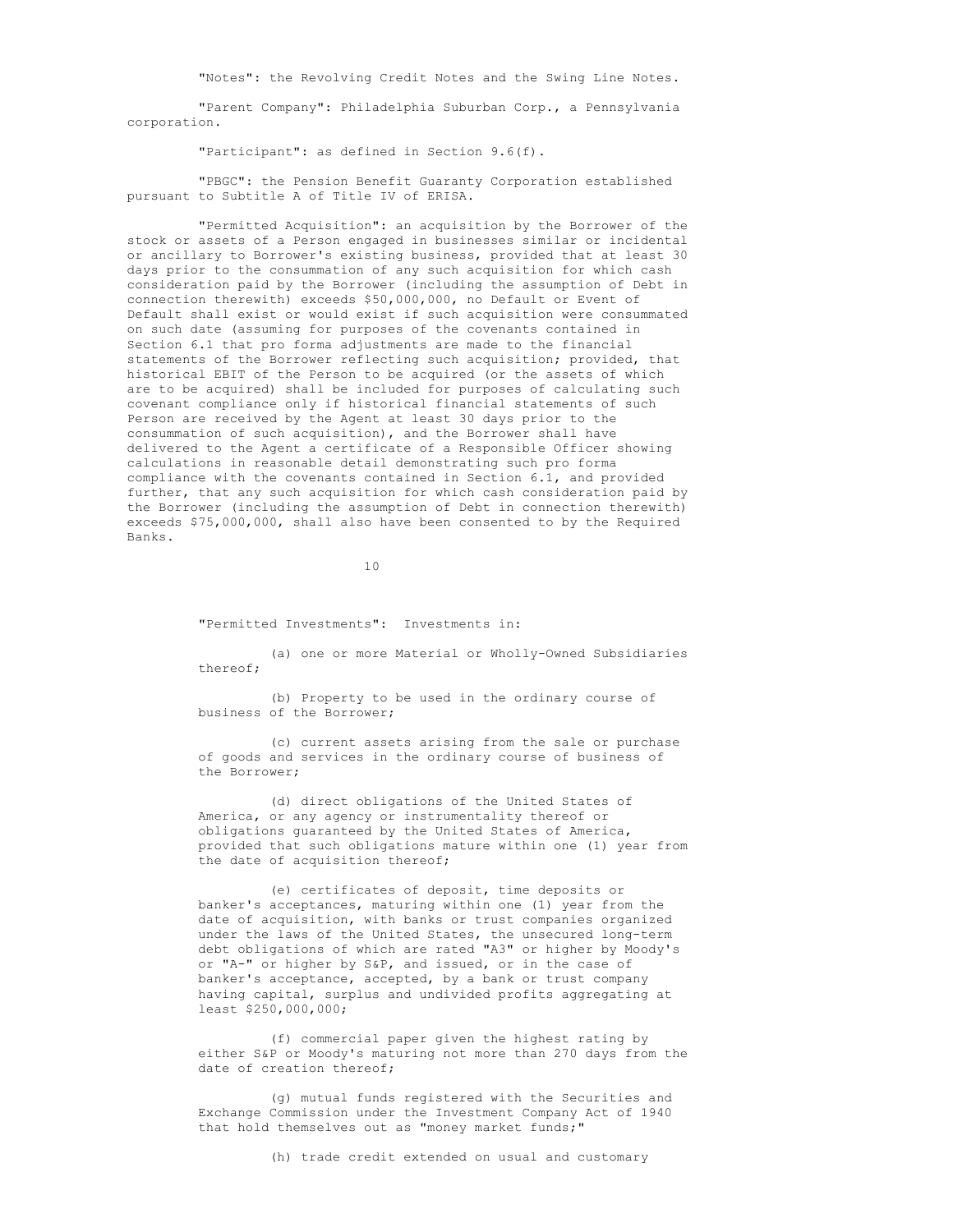terms in the ordinary course of business;

(i) advances to employees to meet expenses incurred by such employees in the ordinary course of business;

(j) Permitted Acquisitions; and

(k) other loans, advances and investments not exceeding in the aggregate \$2,000,000 at any one time outstanding.

11

"Person": an individual, partnership, corporation, business trust, joint stock company, limited liability company, trust, unincorporated association, joint venture, Governmental Authority or other entity of whatever nature.

"Plan": at a particular time, any employee benefit plan which is covered by ERISA and in respect of which the Borrower or a Commonly Controlled Entity is (or, if such plan were terminated at such time, would under Section 4069 of ERISA be deemed to be) an "employer" as defined in Section 3(5) of ERISA.

"PNC": PNC Bank, National Association, a national banking association.

"Prime Rate": the rate of interest per annum announced from time to time by PNC as its prime rate in effect at its principal office in Philadelphia, Pennsylvania; each change in the Prime Rate shall be effective on the date such change is announced as effective.

"Property": any interest in any kind of property or asset, whether real, personal or mixed, and whether tangible or intangible.

"Regulation U": Regulation U of the Board of Governors of the Federal Reserve System as from time to time in effect, and all official rulings and interpretations thereunder or thereof.

"Regulation X": Regulation X of the Board of Governors of the Federal Reserve System as from time to time in effect, and all official rulings and interpretations thereunder or thereof.

"Reorganization": with respect to any Multiemployer Plan, the condition that such plan is in reorganization within the meaning of Section 4241 of ERISA.

"Reportable Event": any of the events set forth in Section 4043(b) of ERISA, except to the extent that notice thereof has been waived by the PBGC.

"Required Banks": at any time, (a) Banks the Exposures of which aggregate at least 51% of the Total Exposure at such time of the Banks, or (b) if there are no Loans outstanding, Banks whose Commitments aggregate at least 51% of the Total Commitment at such time.

"Requirement of Law": as to any Person, the Certificate of Incorporation, By-Laws, Operating Agreement or other organizational or governing documents of such Person, and any law, treaty, rule or regulation or determination of an arbitrator or a court or other Governmental Authority, in each case binding upon such Person or any of its property or to which such Person or any of its property is subject.

"Responsible Officer": as to any Borrower, any officer of such Borrower or of the manager of such Borrower.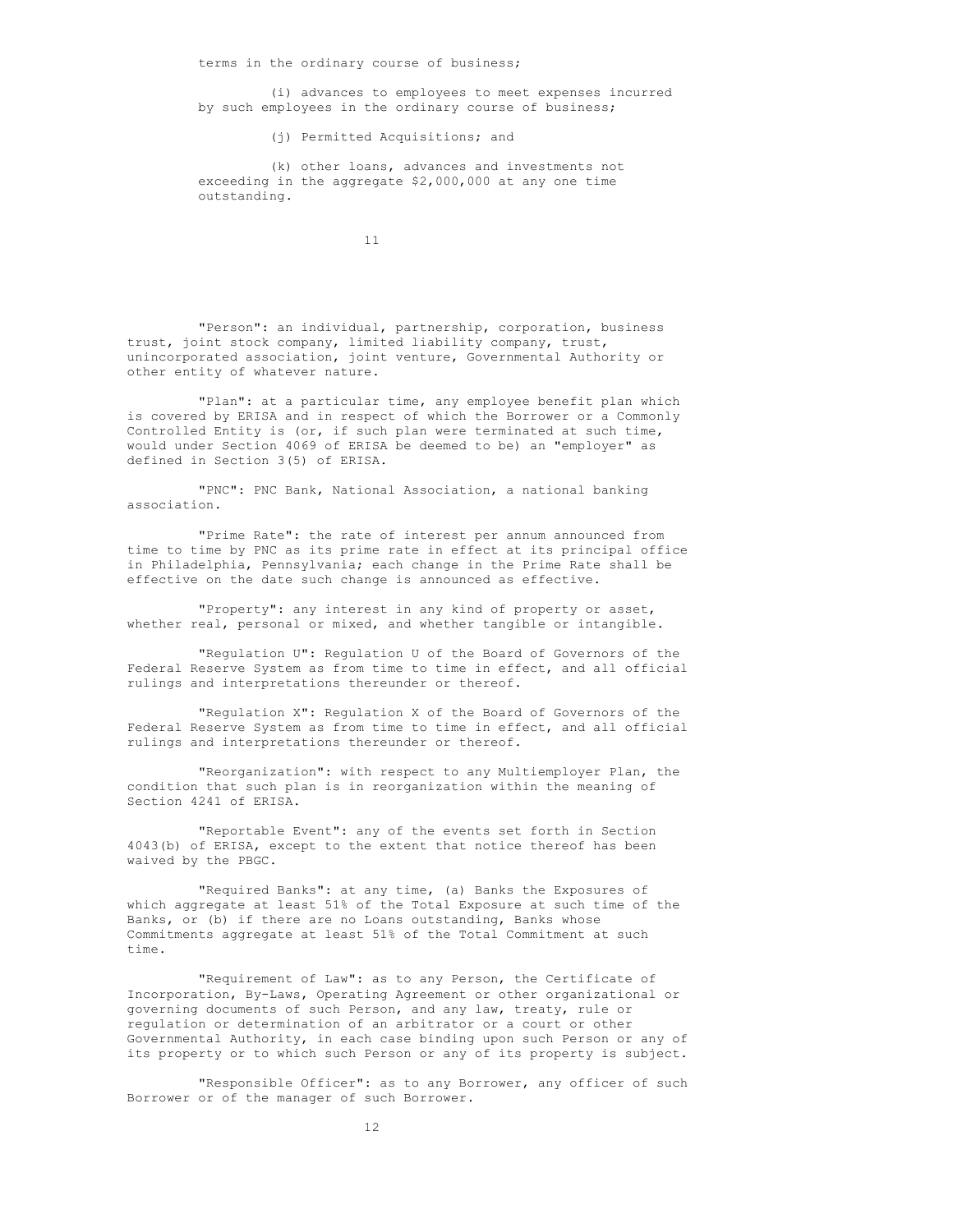"Revolving Credit Loans": the revolving loans made by the Banks to the Borrower pursuant to Section 2.1(a). Each Loan shall be a Eurodollar Loan or a Base Rate Loan.

"Revolving Credit Note": a promissory note of the Borrower in the form of Exhibit B-1, as the same may be amended, supplemented or otherwise modified from time to time.

"S&P": Standard & Poor's Ratings Services, a division of The McGraw-Hill Companies, Inc.

"Security": "security" as defined in Section 2(1) of the Securities Act of 1933, as amended.

"Single Employer Plan": any Plan which is covered by Title IV of ERISA, but which is not a Multiemployer Plan.

"Solvent": as to any Person, as of the time of determination, the financial condition under which the following conditions are satisfied:

> (a) the fair market value of the assets of such Person will exceed the debts and liabilities, subordinated, contingent or otherwise, of such Person; and

(b) the present fair saleable value of the Property of such Person will be greater than the amount that will be required to pay the probable liability of such Person on its debts and other liabilities, subordinated, contingent or otherwise, as such debts and other liabilities become absolute and matured; and

(c) such Person will be able to pay its debts and liabilities, subordinated, contingent or otherwise, as such debts and liabilities become absolute and matured; and

(d) such Person will not have unreasonably small capital with which to conduct the businesses in which it is engaged as such businesses are then conducted and are proposed to be conducted after the date thereof.

"Subordinated Debt": at any time, all Debt of the Borrower subordinated to all of the obligations of the Borrower to the Banks on terms satisfactory to the Banks.

13

"Subsidiary": as to any Person, (i) any corporation, limited liability company, company or trust of which 50% or more (by number of shares or number of votes) of the outstanding capital stock, interests, shares or similar items of beneficial interest normally entitled to vote for the election of one or more directors, managers or trustees (regardless of any contingency which does or may suspend or dilute the voting rights) is at such time owned directly or indirectly by such person or one or more of such Person's Subsidiaries, or any partnership of which such Person is a general partner or of which 50% or more of the partnership interests is at the time directly or indirectly owned by such Person or one or more of such Person's Subsidiaries, and (ii) any corporation, company, trust, partnership or other entity which is controlled or capable of being controlled by such Person or one or more of such Person's subsidiaries. Unless otherwise indicated, all references to a "Subsidiary" or to "Subsidiaries" in this Agreement shall refer to a Subsidiary of the Borrower.

"Supplemental Indenture": means the 33rd Supplemental Indenture to the Indenture dated as of November 15, 1999.

"Swing Line Bank": PNC Bank, National Association, or any other Bank to which the Swing Line Commitment is assigned pursuant to the terms of Section 9.6.

"Swing Line Commitment": the amount set forth opposite the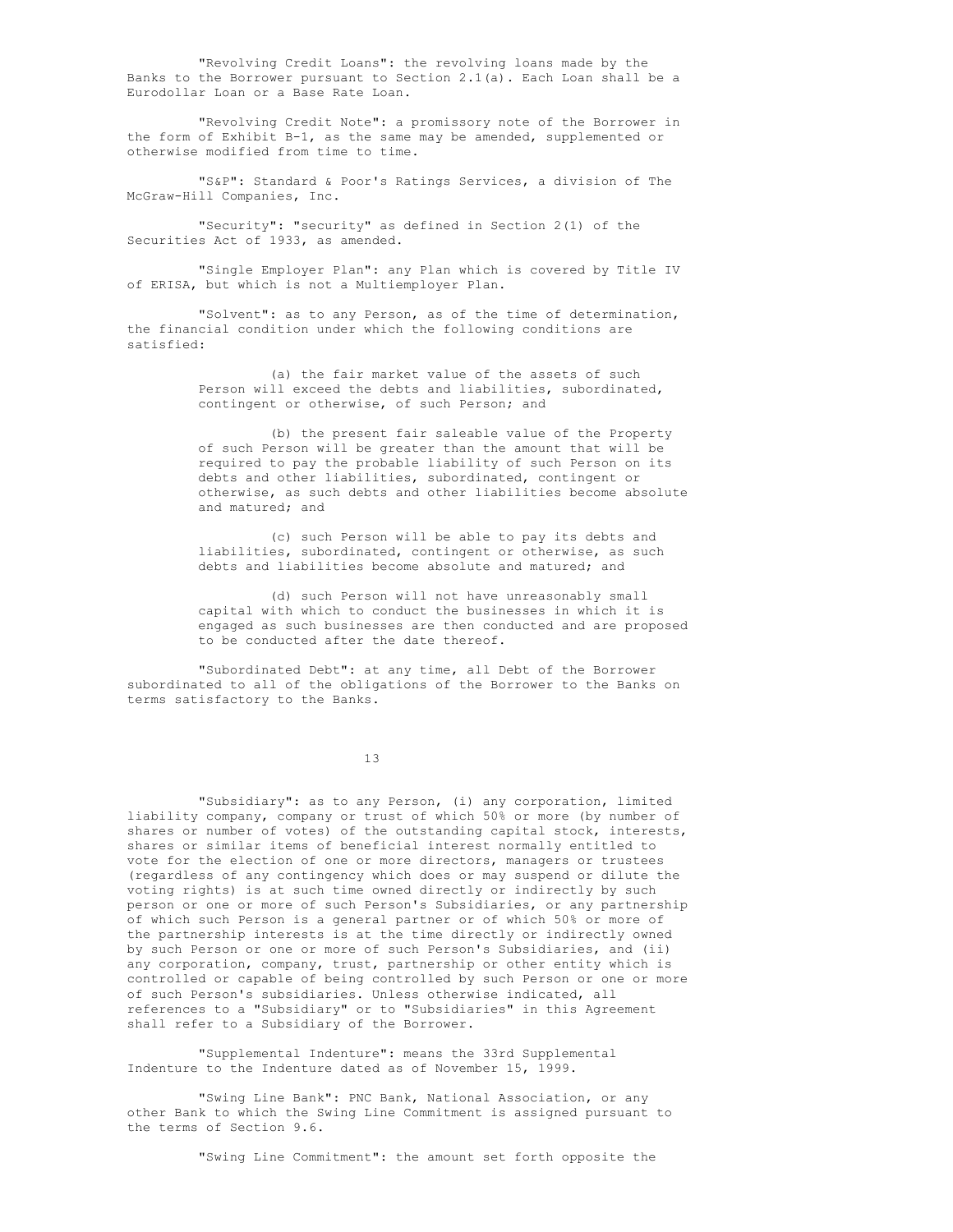Swing Line Bank's name under the heading "Swing Line Commitment" on Schedule I hereto, as such amount may be reduced pursuant to Section  $2.2(f)$ .

"Swing Line Loans": has the meaning given to such term in Section 2.2(a).

"Swing Line Note": has the meaning given to such term in Section  $2.2(c)$ , as the same may be amended, supplemented or otherwise modified from time to time.

"Swing Line Repayment Date": has the meaning given to such term in Section 2.2(b).

"Termination Date": December 20, 2000, or any later date to which the Termination Date shall have been extended pursuant to subsection 2.8(d).

"Total Commitment": at any time, the aggregate amount of the Banks' Commitments, as in effect at such time.

"Total Commitment Percentage": as to any Bank at any time, the proportion (expressed as a percentage) that such Bank's Commitment bears to the Total Commitment.

14

"Total Exposure": at any time, the aggregate amount of the Banks' Exposures at such time.

"Tranche": the collective reference to Eurodollar Loans whose Interest Periods begin on the same date and end on the same later date (whether or not such Loans originally were made on the same date).

"Type": when used in respect of any Revolving Credit Loan or Borrowing of Revolving Credit Loans, shall refer to the Rate by reference to which interest on such Revolving Credit Loan or on the Revolving Credit Loans comprising such Borrowing is determined. For purposes hereof, "Rate" shall include the Eurodollar Rate and the Base Rate.

"Voting Stock": capital stock of any class or classes of a corporation the holders of which are ordinarily, in the absence of contingencies, entitled to elect a majority of the directors (or Persons performing similar functions) and, as applicable, any equity, participation or ownership interests in any partnership, business trust, joint stock company, limited liability company, trust, unincorporated association, joint venture or any other Person which interests are similar by analogy to capital stock or ownership rights giving rise to voting or governance rights.

"Wholly-Owned Subsidiary": at any time, any Subsidiary one hundred percent (100%) of all of the equity Securities (except directors' qualifying shares) and voting Securities of which are owned by any one or more of the Borrower at such time.

1.2 Other Definitional Provisions. (a) Unless otherwise specified therein, all terms defined in this Agreement shall have the defined meanings when used in the Notes or any certificate or other document made or delivered pursuant hereto.

(b) The words "hereof", "herein" and "hereunder" and words of similar import when used in this Agreement shall refer to this Agreement as a whole and not to any particular provision of this Agreement, and Section, subsection, Schedule and Exhibit references are to this Agreement unless otherwise specified.

1.3 Construction. (a) Unless the context of this Agreement otherwise clearly requires, references to the plural include the singular, the singular the plural and the part the whole, "or" has the inclusive meaning represented by the phrase "and/or," and "including" has the meaning represented by the phrase "including without limitation." References in this Agreement to "determination" of or by the Agent or the Banks shall be deemed to include good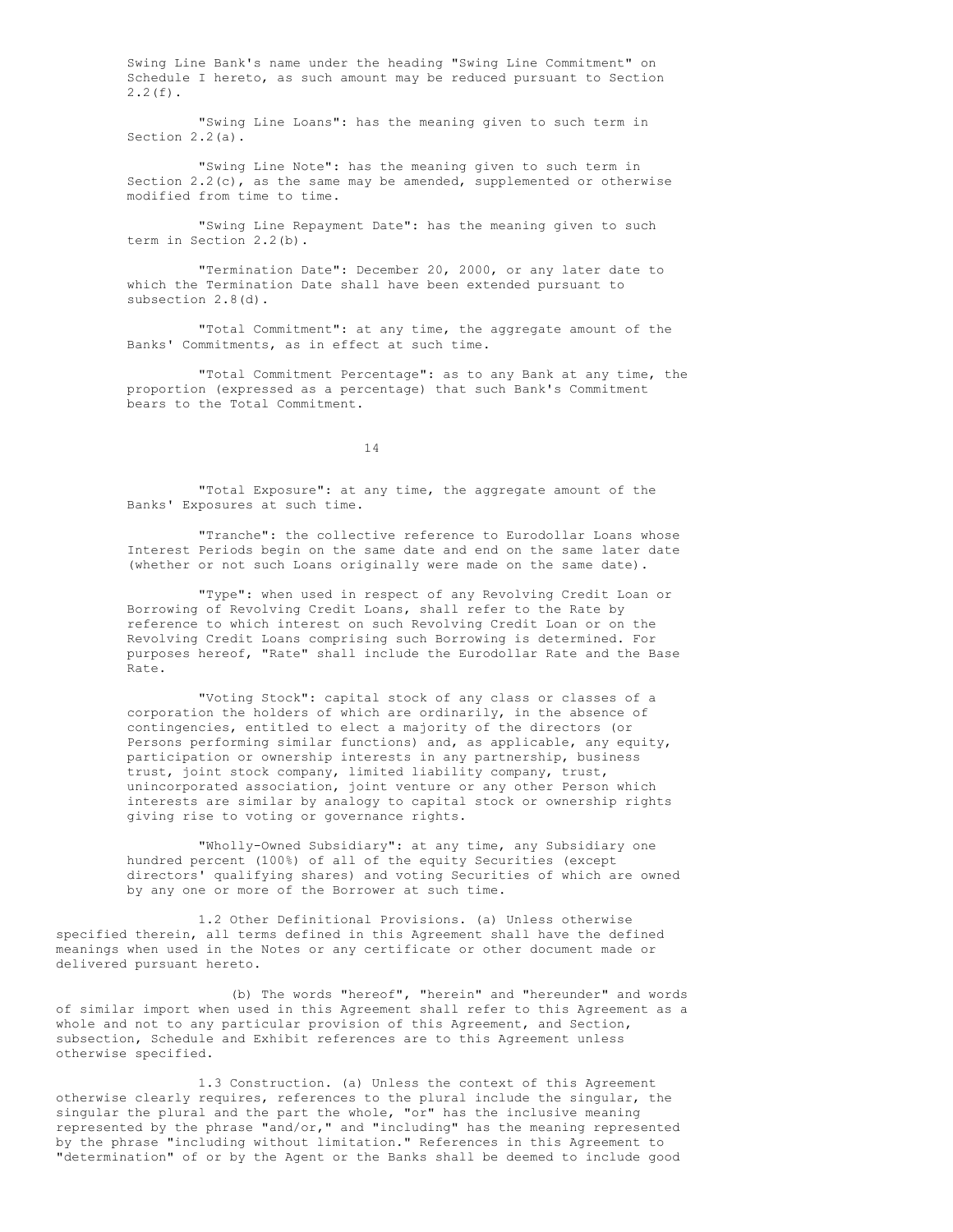faith estimates by the Agent or the Banks (in the case of quantitative determinations) and good faith beliefs by the Agent or the Banks (in the case of qualitative determinations). Whenever the Agent or the Banks are granted the right herein to act in their sole discretion or to grant or withhold consent such right shall be exercised in good faith, except as otherwise

15

provided herein. Except as otherwise expressly provided, all references herein to the "knowledge of" or "best knowledge of" the Borrower shall be deemed to refer to the knowledge of a Responsible Officer thereof. The words "hereof," "herein," "hereunder", "hereby" and similar terms in this Agreement refer to this Agreement as a whole and not to any particular provision of this Agreement. The section and other headings contained in this Agreement and the Table of Contents preceding this Agreement are for reference purposes only and shall not control or affect the construction of this Agreement or the interpretation thereof in any respect. Section, subsection, schedule and exhibit references are to this Agreement unless otherwise specified.

(b) Except as otherwise provided in this Agreement, all computations and determinations as to accounting or financial matters and all financial statements to be delivered pursuant to this Agreement shall be made and prepared in accordance with GAAP (including principles of consolidation where appropriate). As used herein and in the Notes, and any certificate or other document made or delivered pursuant hereto, accounting terms relating to the Borrower and any Subsidiary thereof not defined in subsection 1.1 and accounting terms partly defined in subsection 1.1, to the extent not defined, shall have the respective meanings given to them under GAAP. In the event that any future change in GAAP, without more, materially affects the Borrower's compliance with any financial covenant herein, the Borrower, the Banks and the Agent shall use their best efforts to modify such covenant in order to account for such change and to secure for the Banks the intended benefits of such covenant.

## SECTION 2. THE CREDITS

2.1 Revolving Credit Loans. (a) Subject to the terms and conditions and relying upon the representations and warranties herein set forth, each Bank, severally and not jointly, agrees to make Revolving Credit Loans to the Borrower, at any time or from time to time on or after the date hereof and until the Termination Date or until the Commitment of such Bank shall have been terminated in accordance with the terms hereof, in an aggregate principal amount at any time outstanding which, when added to such Bank's Commitment Percentage of the principal amount of Swing Line Loans then outstanding does not exceed such Bank's Commitment subject, however, to the conditions that (i) at no time shall (x) the sum of the outstanding aggregate principal amount of all Loans made by all Banks exceed (y) the Total Commitment and (ii) at all times the outstanding aggregate principal amount of all Revolving Credit Loans required to be made by each Bank shall equal the product of (x) its Commitment Percentage times (y) the outstanding aggregate principal amount of all Revolving Credit Loans required to be made pursuant to subsection 2.1 at such time. Such Commitments may be terminated or reduced from time to time pursuant to Section 2.8. Within the foregoing limits, the Borrower may borrow, repay and reborrow under the Commitment on or after the date hereof and prior to the Termination Date, subject to the terms, provisions and limitations set forth herein.

16

(b) Each Revolving Credit Loan shall be made as part of a Borrowing consisting of Revolving Credit Loans made by the Banks ratably in accordance with their Commitment Percentages; provided, however, that the failure of any Bank to make any Revolving Credit Loan shall not in itself relieve any other Bank of its obligation to lend hereunder (it being understood, however, that no Bank shall be responsible for the failure of any other Bank to make any Revolving Credit Loan required to be made by such other Bank). The Revolving Credit Loans comprising any Eurodollar Borrowing shall be in a minimum aggregate principal amount of \$500,000 or a whole multiple of \$100,000 in excess thereof (or an aggregate principal amount equal to the remaining balance of the available Commitments) and the Revolving Credit Loans comprising any Base Rate Borrowing shall be in a minimum aggregate principal amount of \$250,000 or a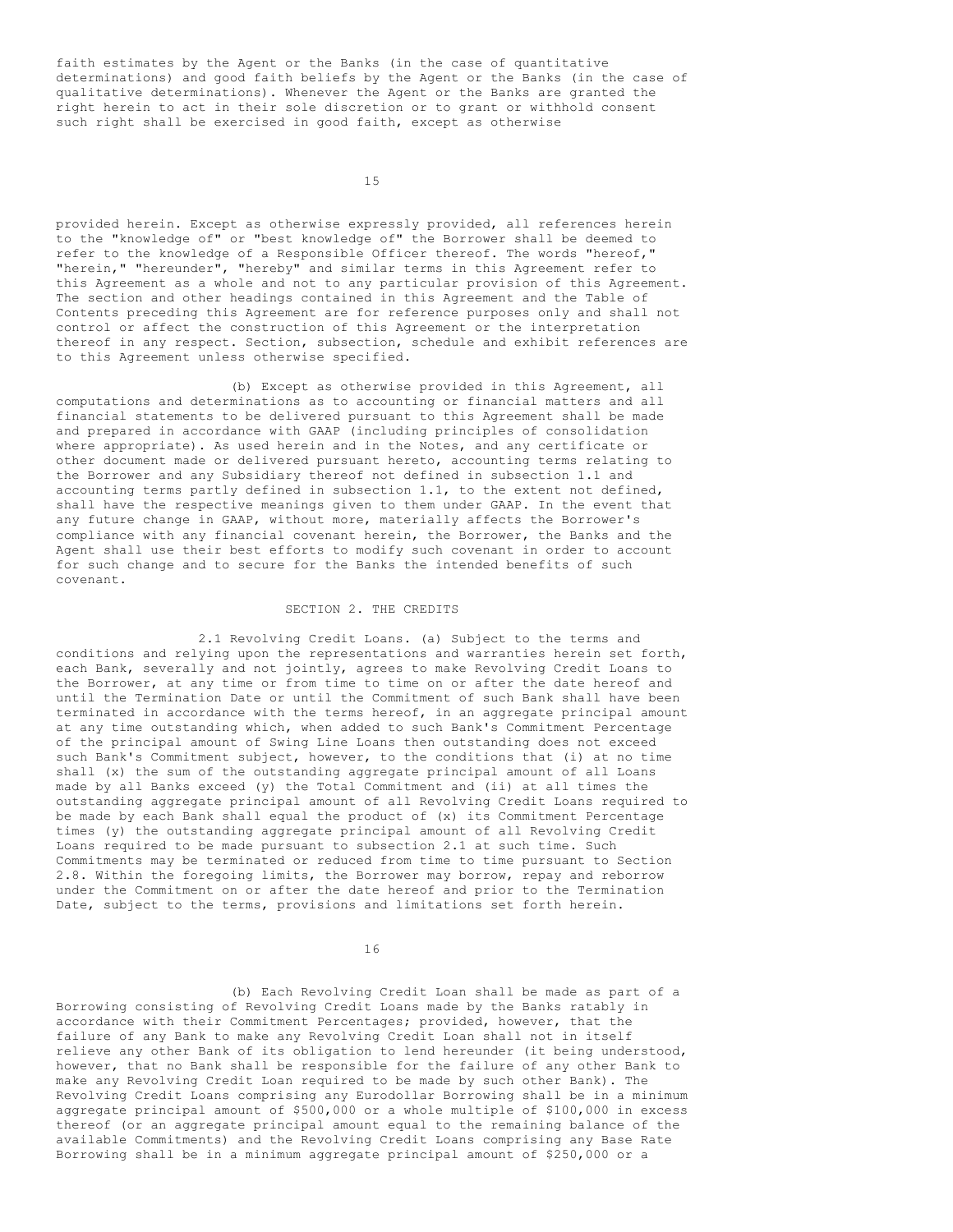whole multiple of \$50,000 in excess thereof (or an aggregate principal amount equal to the remaining balance of the available Commitments). Each Borrowing of Revolving Credit Loans shall be comprised entirely of Eurodollar Loans or Base Rate Loans, as the Borrower may request pursuant to Section 2.1.

(c) In order to request a Borrowing, the Borrower shall hand deliver or telecopy (or notify by telephone and promptly confirm by hand delivery or telecopy) to the Agent the information requested by the form of Borrowing Request attached as Exhibit A hereto (i) in the case of a Eurodollar Borrowing, not later than 11:00 a.m., Philadelphia time, three Business Days before a proposed Borrowing and (ii) in the case of a Base Rate Borrowing, not later than  $11:00$  a.m., Philadelphia time, on the day of a proposed Borrowing. Such notice shall be irrevocable and shall in each case specify (x) whether the Borrowing then being requested is to be a Eurodollar Borrowing or a Base Rate Borrowing; (y) the date of such Borrowing (which shall be a Business Day) and the amount thereof; and (z) if such Borrowing is to be a Eurodollar Borrowing, the Interest Period with respect thereto. If no election as to the Type of Borrowing is specified in any such notice, then the requested Borrowing shall be a Base Rate Borrowing. If no Interest Period with respect to any Eurodollar Borrowing is specified in any such notice, then the Borrower shall be deemed to have selected an Interest Period of one month's duration. The Agent shall promptly advise the Banks of any notice given pursuant to this Section 2.1 and of each Bank's portion of the requested Borrowing.

2.2 Swing Line Loans. (a) Subject to the terms and conditions hereof, the Swing Line Bank may in its discretion make swing line loans (the "Swing Line Loans") to the Borrower from time to time until the Termination Date or until the Swing Line Commitment is terminated in accordance with the terms hereof in the aggregate up to the amount of the Swing Line Commitment for periods requested by the Borrower and agreed to by the Swing Line Bank; provided, that, no Swing Line Loan shall be made if, after giving effect to the making of such Loan and the simultaneous application of the proceeds thereof, the Total Exposure would exceed the Total Commitment. Within the foregoing limits, the Borrower may borrow, repay and reborrow under the Swing Line Commitment, subject to and in accordance with the terms and limitations hereof.

17

(b) The Borrower may request a Swing Line Loan to be made on any Business Day. Each request for a Swing Line Loan shall be in writing (or by telephone promptly confirmed in writing) and delivered to the Swing Line Bank not later than 12:00 noon, Philadelphia time, on the Business Day such Swing Line Loan is to be made, specifying in each case (i) the amount to be borrowed, (ii) the requested borrowing date, (iii) whether the interest rate applicable to such Swing Line Loan is to be: (A) the Federal Funds Effective Rate plus seventy five basis points (.75%) or (B) an interest rate mutually agreed upon by the Borrower and the Swing Line Bank and (iv) the date such Swing Line Loan is to be repaid (the "Swing Line Repayment Date"). The request for such Swing Line Loan shall be irrevocable. Provided that all applicable conditions precedent contained in Section 4.2 hereof have been satisfied, the Swing Line Bank shall, not later than 4:00 p.m., Philadelphia time, on the date specified in the Borrower's request for such Swing Line Loan, make such Swing Line Loan by crediting the Borrower's deposit account with the Swing Line Bank.

(c) The obligation of the Borrower to repay the Swing Line Loans shall be evidenced by a promissory note of the Borrower dated the date hereof, payable to the order of the Swing Line Bank in the principal amount of the Swing Line Commitment and substantially in the form of Exhibit B-2 (as amended, supplemented or otherwise modified from time to time, the "Swing Line Note").

(d) Interest shall accrue on the outstanding principal balance of a Swing Line Loan at the interest rate chosen by the Borrower in accordance with Section 2.2(b) with respect to such Swing Line Loan and shall be payable on each applicable Interest Payment Date and upon the repayment of such Swing Line Loan.

(e) A Swing Line Loan shall be repaid on the earlier of (i) the Termination Date and (ii) the Swing Line Repayment Date for such Swing Line Loan. Unless the Borrower shall have notified the Agent prior to 11:00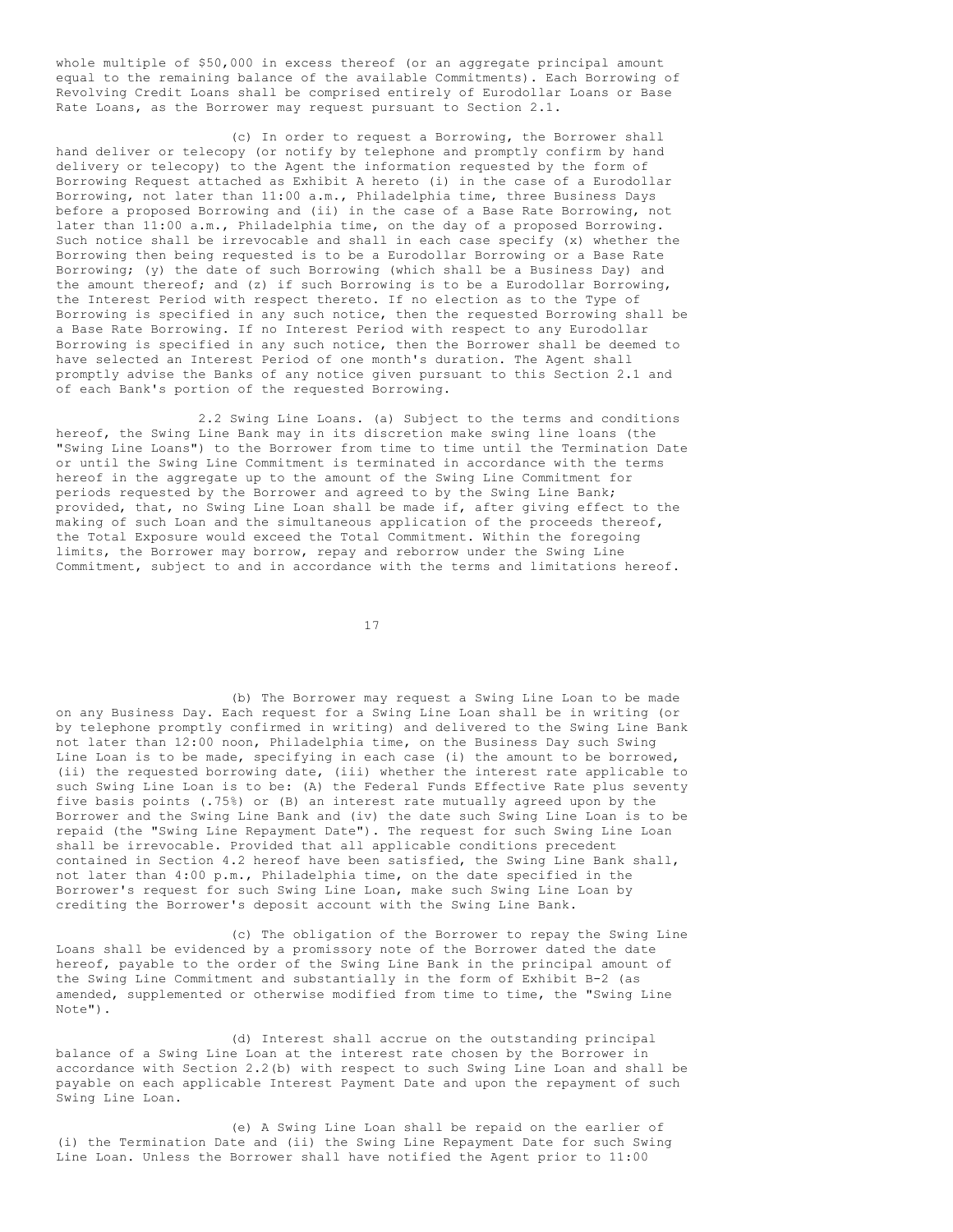a.m., Philadelphia time, on such Swing Line Repayment Date that the Borrower intends to repay such Swing Line Loan with funds other than the proceeds of a Revolving Credit Loan, the Borrower shall be deemed to have given notice to the Agent requesting the Banks to make a Revolving Credit Loan which shall be a Base Rate Borrowing in accordance with Section 2.1 on the Swing Line Repayment Date in an aggregate amount equal to the amount of such Swing Line Loan plus interest thereon, and (A) subject to satisfaction or waiver of the conditions specified in Section 4.2, the Banks shall, on the Swing Line Repayment Date, make a Revolving Credit Loan which shall be a Base Rate Borrowing, in an aggregate amount equal to the amount of such Swing Line Loan plus interest thereon, the proceeds of which shall be applied directly by the Agent to repay the Swing Line Bank for such Swing Line Loan plus accrued interest thereon; and provided, further, that if for any reason the proceeds of such Base Rate Borrowing are not received by the Swing Line Bank on the Swing Line Repayment Date in an aggregate amount equal to the amount of such Swing Line Loan plus accrued interest, the Borrower shall reimburse the Swing Line Bank on the day immediately following the Swing Line Repayment Date, in same day funds, in an amount equal to the excess of the amount of such Swing Line Loan over the aggregate amount of such Base Rate Borrowing, if any, received plus accrued interest thereon.

18

(f) In the event that the Borrower shall fail to repay the Swing Line Bank as provided in Section 2.2(e) in an amount equal to the amount required under Section  $2.2(e)$ , the Agent shall promptly notify each Bank of the unpaid amount of such Swing Line Loan and of such Bank's respective participation therein in an amount equal to such Bank's Commitment Percentage of such Swing Line Loan. Each Bank shall make available to the Agent for payment to the Swing Line Bank an amount equal to its respective participation therein (including without limitation its pro rata share of accrued but unpaid interest thereon), in same day funds, at the office of the Agent specified in such notice, not later than 11:00 a.m., Philadelphia time, on the Business Day after the date the Agent notifies each Bank. In the event that any Bank fails to make available to the Agent the amount of such Bank's participation in such unpaid amount as provided herein, the Swing Line Bank shall be entitled to recover such amount on demand from such Bank together with interest thereon at a rate per annum equal to the Base Rate for each day during the period between the Swing Line Repayment Date and the date on which such Bank makes available its participation in such unpaid amount. The failure of any Bank to make available to the Agent its pro rata share of any such unpaid amount shall not relieve any other Bank of its obligations hereunder to make available to the Agent its pro rata share of such unpaid amount on the Swing Line Repayment Date. The Agent shall distribute to each Bank which has paid all amounts payable by it under this Section 2.2(f) with respect to the unpaid amount of any Swing Line Loan, such Bank's Commitment Percentage of all payments received by the Agent from the Borrower in repayment of such Swing Line Loan when such payments are received. Notwithstanding anything to the contrary herein, each Bank which has paid all amounts payable by it under this Section 2.2(f) shall have a direct right to repayment of such amounts from the Borrower subject to the procedures for repaying Banks set forth in this Section 2.2.

(g) In the event the Commitments are terminated in accordance with Section 2.8 hereof, the Swing Line Commitment shall also be terminated automatically. In the event the Borrower reduces the Total Commitment to less than the Swing Line Commitment, the Swing Line Commitment shall immediately be reduced to an amount equal to the Total Commitment. In the event the Borrower reduces the Total Commitment to less than the outstanding principal amount of the Swing Line Loans, the Borrower shall immediately repay the amount by which the outstanding Swing Line Loans exceed the Swing Line Commitment as so reduced plus accrued interest thereon.

(h) At no time shall there be more than two outstanding

Swing Line Loans.

(i) Each Swing Line Loan shall be in an original principal amount of \$100,000 or multiples of \$50,000 in excess thereof.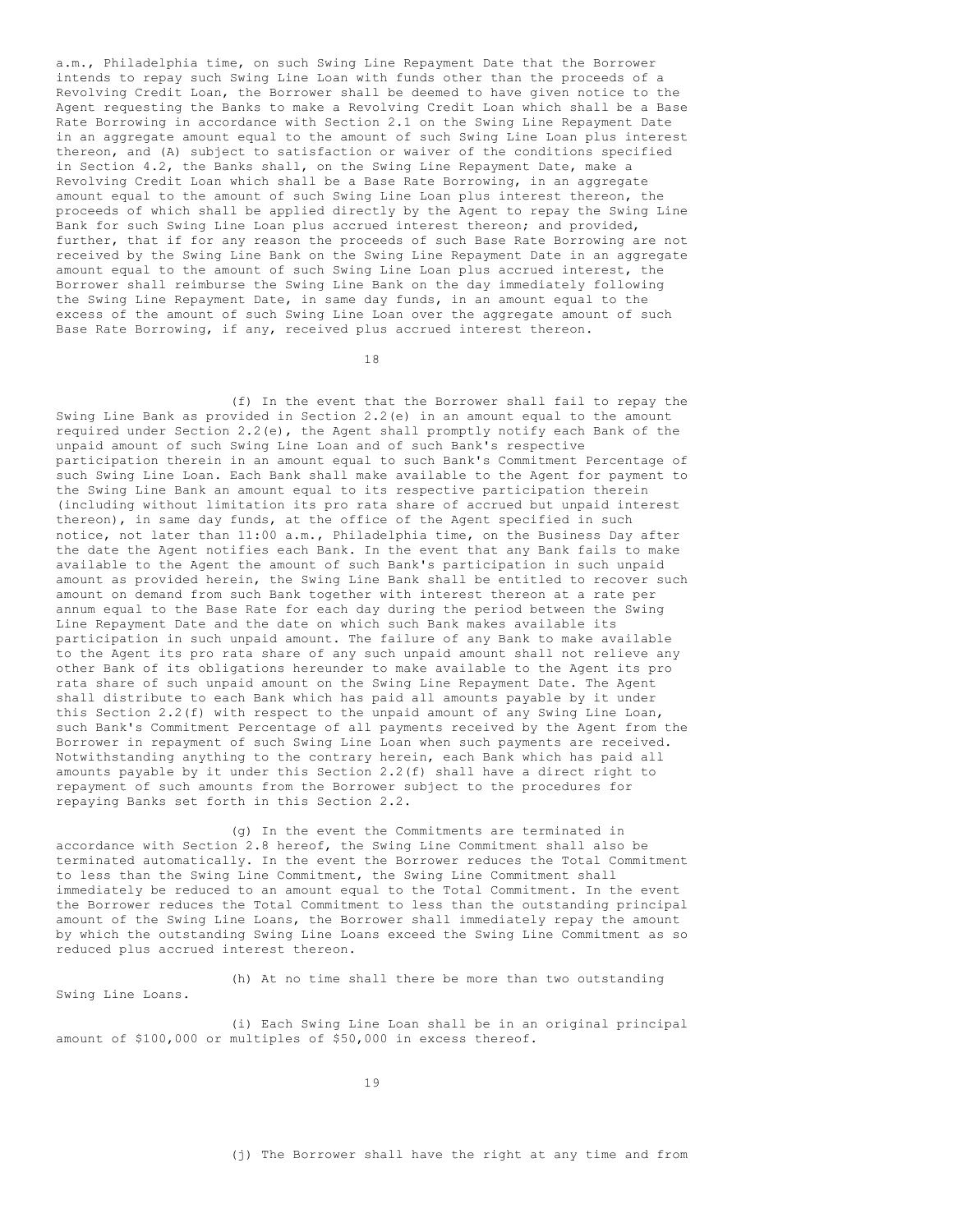time to time to prepay any Swing Line Loan, in whole or in part, without premium or penalty, upon prior written, telecopy or telephonic notice to the Swing Line Bank given no later than 1:00 p.m., Philadelphia time, on the date of any proposed prepayment. Each notice of prepayment shall specify the Swing Line Loan to be prepaid and the amount to be prepaid, shall be irrevocable and shall commit the Borrower to prepay such amount on such date, with accrued interest thereon.

2.3 General Provisions Regarding Loans. Subject to Section 2.3(b), each Bank shall make each Revolving Credit Loan to be made by it hereunder on the proposed date thereof by wire transfer of immediately available funds to the Agent in Philadelphia, Pennsylvania, not later than 1:00 p.m., Philadelphia time, and the Agent shall by 3:00 p.m., Philadelphia time, credit the amounts so received to the general deposit account of the Borrower with the Agent or, if a Borrowing shall not occur on such date because any condition precedent herein specified shall not have been met, return the amounts so received to the respective Banks. Loans shall be made by the Banks pro rata in accordance with Section 2.14. Unless the Agent shall have received notice from a Bank prior to the date of any Borrowing that such Bank will not make available to the Agent such Bank's portion of such Borrowing, the Agent may assume that such Bank has made such portion available to the Agent on the date of such Borrowing in accordance with this paragraph (c) and the Agent may, in reliance upon such assumption, make available to the Borrower on such date a corresponding amount. If and to the extent that such Bank shall not have made such portion available to the Agent, such Bank and the Borrower severally agree to repay to the Agent forthwith on demand such corresponding amount together with interest thereon, for each day from the date such amount is made available to the Borrower until the date such amount is repaid to the Agent at (i) in the case of the Borrower, the interest rate applicable at the time to the Revolving Credit Loans comprising such Borrowing and (ii) in the case of such Bank, the Federal Funds Effective Rate. If such Bank shall repay to the Agent such corresponding amount, such amount shall constitute such Bank's Revolving Credit Loan as part of such Borrowing for purposes of this Agreement.

(b) The Borrower may refinance all or any part of any Borrowing with any other Borrowing, subject to the conditions and limitations set forth herein and elsewhere in this Agreement. Any Borrowing or part thereof so refinanced shall be deemed to be repaid in accordance with Section 2.5 with the proceeds of a new Borrowing hereunder and the proceeds of the new Borrowing, to the extent they do not exceed the principal amount of the Borrowing being refinanced, shall not be paid by the Banks to the Agent or by the Agent to the Borrower; provided, however, that (i) if the principal amount extended by a Bank in a refinancing is greater than the principal amount extended by such Bank in the Borrowing being refinanced, then such Bank shall pay such difference to the Agent for distribution to the Banks described in (ii) below, (ii) if the principal amount extended by a Bank in the Borrowing being refinanced is greater than the principal amount agreed to be extended by such Bank in the refinancing, the Agent shall return the difference to such Bank out of amounts received pursuant to (i) above, and (iii) to the extent any Bank fails to pay the Agent amounts due from it pursuant to (i) above, any Revolving Credit Loan or portion thereof being refinanced with such amounts shall not be deemed repaid in accordance with Section 2.5 and shall be payable by the Borrower without prejudice to the Borrower's rights against any such Bank.

20

(c) Each Bank may at its option fulfill its commitment hereunder with respect to any Eurodollar Loan by causing any domestic or foreign branch or Affiliate of such Bank to make such Revolving Credit Loan; provided, however, that (A) any exercise of such option shall not affect the obligation of the Borrower to repay such Revolving Credit Loan in accordance with the terms of the Agreement and the applicable Note and (B) the Borrower shall not be liable for increased costs under Sections 2.11 or 2.12 to the extent that (x) such costs could be avoided by the use of a different branch or Affiliate to make Eurodollar Loans and (y) such use would not, in the judgment of such Bank, entail any significant additional expense for which such Bank shall not be indemnified hereunder or otherwise be disadvantageous to it; and

(d) All Borrowings, conversions and continuations of Revolving Credit Loans hereunder and all selections of Interest Periods hereunder shall be in such amounts and be made pursuant to such elections that, after giving effect thereto, (A) the aggregate principal amount of the Revolving Credit Loans comprising each Tranche of Eurodollar Loans shall be equal to \$500,000 or a whole multiple of \$100,000 in excess thereof and (B) the Borrower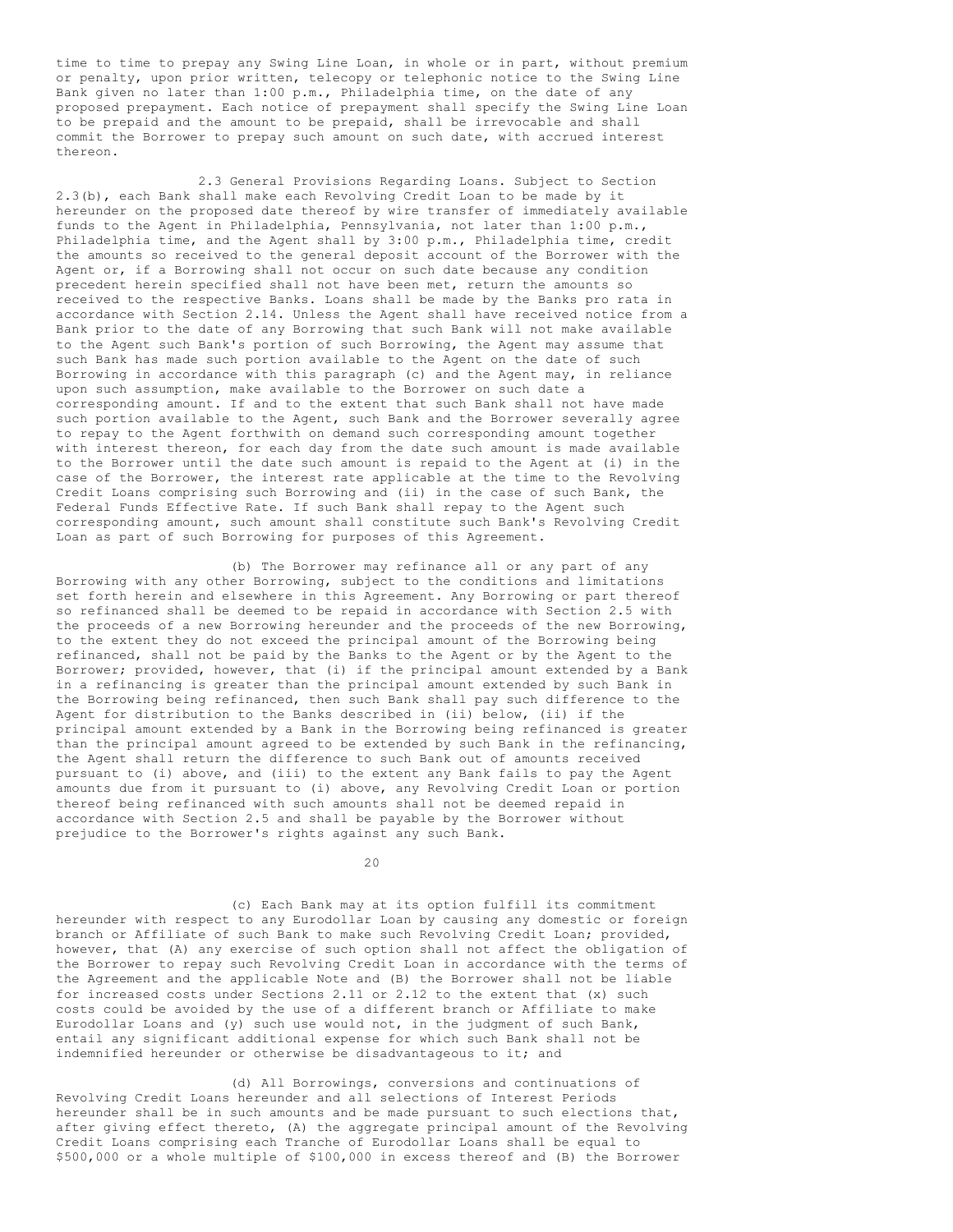shall not have outstanding at any one time more than in the aggregate five (5) separate Tranches of Eurodollar Loans.

(e) Notwithstanding any other provision of this Agreement, the Borrower shall not be entitled to request any Borrowing if the Interest Period requested with respect thereto would end after the Termination Date.

2.4 Fees. (a) The Borrower shall pay to each Bank, through the Agent, on the Closing Date a closing fee (the "Closing Fee") equal to eight basis points (.08%) on the amount of such Bank's initial Commitment.

(b) The Borrower agrees to pay to each Bank, through the Agent, on each April 30, July 31, October 31 and January 31 and on the date on which the Commitment of such Bank shall be terminated as provided herein, a Facility Fee (a "Facility Fee") at a rate per annum equal to ten basis points (.10%) on the average daily amount of the Commitment of such Bank during the preceding quarter (or shorter period commencing with the date hereof or ending with the Termination Date or any date on which the Commitment of such Bank shall be terminated). All Facility Fees shall be computed on the basis of the actual number of days elapsed over a year of 360 days. The Facility Fee due to each Bank shall commence to accrue on the date hereof, and shall cease to accrue on the earlier of the Termination Date and the termination of the Commitment of such Bank as provided herein.

21

(c) The Borrower agrees to pay to the Agent for its own account administrative and other fees at the times and in the amounts as are set forth in the Fee Letter (collectively, the "Administrative Fees").

(d) All Fees shall be paid on the dates due, in immediately available funds, to the Agent for distribution, if and as appropriate, among the Banks. Once paid, none of the Fees shall be refundable under any circumstances.

2.5 Revolving Credit Notes; Repayment of Revolving Credit Loans. The Revolving Credit Loans made by each Bank shall be evidenced by a single Revolving Credit Note duly executed on behalf of the Borrower, dated the Closing Date, in substantially the form attached hereto as Exhibit B-1 with the blanks appropriately filled, payable to such Bank in a principal amount equal to the Commitment of such Bank. Each Revolving Credit Note shall bear interest from the date thereof on the outstanding principal balance thereof as set forth in Section 2.6. Each Bank shall, and is hereby authorized by the Borrower to, endorse on the schedule attached to the relevant Revolving Credit Note held by such Bank (or on a continuation of such schedule attached to each such Revolving Credit Note and made a part thereof), or otherwise to record in such Bank's internal records, an appropriate notation evidencing the date and amount of each Revolving Credit Loan of such Bank, each payment or prepayment of principal of any Revolving Credit Loan, and the other information provided for on such schedule; provided, however, that the failure of any Bank to make such a notation or any error therein shall not in any manner affect the obligation of the Borrower to repay the Revolving Credit Loans made by such Bank in accordance with the terms of the relevant Revolving Credit Note. The outstanding principal balance of each Revolving Credit Loan, as evidenced by the relevant Revolving Credit Note, shall be payable on the Termination Date.

2.6 Interest on Revolving Credit Loans. (a) Subject to the provisions of Section 2.7, each Base Rate Loan shall bear interest (computed on the basis of the actual number of days elapsed over a year of 365 or 366 days, as the case may be) at a rate per annum equal to the Base Rate.

(b) Subject to the provisions of Section 2.7, each Eurodollar Loan shall bear interest (computed on the basis of the actual number of days elapsed over a year of 360 days) at a rate per annum equal to the Eurodollar Rate for the Interest Period in effect for such Loan plus twenty two and one-half basis points (.225%).

(c) Interest on each Revolving Credit Loan shall be payable on each Interest Payment Date applicable to such Revolving Credit Loan; provided that, interest accruing on overdue amounts pursuant to Section 2.7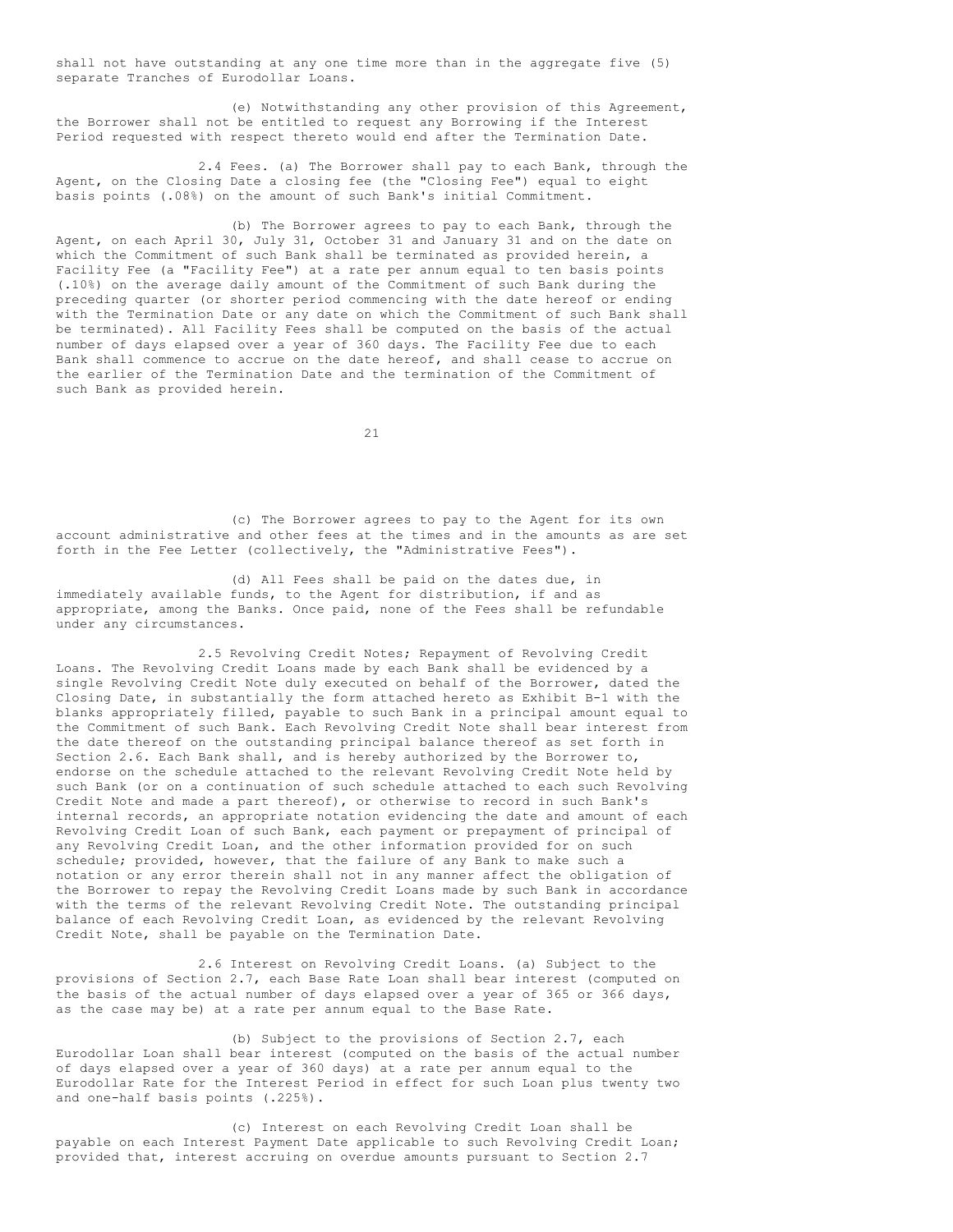shall be payable on demand as provided in the Revolving Credit Notes. The Eurodollar Rate and the Base Rate shall be determined by the Agent, and such determination shall be conclusive absent error.

22

2.7 Default Rate; Additional Interest; Alternate Rate of Interest. (a) To the extent not contrary to any Requirement of Law, upon the occurrence and during the continuation of an Event of Default, any principal, past due interest, fee or other amount outstanding hereunder shall, at the option of the Required Banks, bear interest for each day thereafter until paid in full (after as well as before judgment) at a rate per annum which shall be equal to two percent (2%) above the Base Rate (but in no event shall any such rate exceed the maximum rate permitted by any Requirement of Law). The Borrower acknowledges that such increased interest rate reflects, among other things, the fact that such loans or other amounts have become a substantially greater risk given their default status and that the Banks are entitled to additional compensation for such risk.

(b) In the event, and on each occasion, that on the day two Business Days prior to the commencement of any Interest Period for a Eurodollar Loan, the Agent shall have determined (which determination absent manifest error shall be conclusive and binding upon the Borrower) that dollar deposits in the principal amount of such Eurodollar Loan are not generally available in the London Interbank Market, or that the rate at which such dollar deposits are being offered will not adequately and fairly reflect the cost to the Banks of making or maintaining the principal amount of such Eurodollar Loan during such Interest Period, or that reasonable means do not exist for ascertaining the Eurodollar Rate, the Agent shall, as soon as practicable thereafter, give written, telegraphic or telephonic notice of such determination to the Borrower and the Banks, and any request by the Borrower for a Eurodollar Loan or for conversion to or maintenance of a Eurodollar Loan pursuant to the terms of this Agreement shall be deemed a request for a Base Rate Loan. After such notice shall have been given and until the circumstances giving rise to such notice no longer exist, each request for a Eurodollar Loan shall be deemed to be a request for a Base Rate Loan. Each determination by the Agent hereunder shall be conclusive absent manifest error.

2.8 Termination, Reduction, Extension of Commitments; Additional Banks. (a) The Commitments shall be automatically terminated on the Termination Date.

(b) Subject to the last sentence of this paragraph, upon at least three Business Days' prior irrevocable written or telecopy notice to the Agent, the Borrower may at any time in whole permanently terminate, or from time to time permanently reduce, the Total Commitment. Each partial reduction of the Total Commitment shall be in a minimum principal amount of \$1,000,000 or in whole multiples of \$500,000 in excess thereof, and no such termination or reduction shall be made which would reduce the Total Commitment to an amount less than the aggregate outstanding principal amount of the Loans.

(c) Each reduction in the Total Commitment hereunder shall be made ratably among the Banks in accordance with their respective Commitment Percentages. In connection with any reduction of the Total Commitment, the Borrower shall make any prepayment required under subsection 2.9(b).

23

(d) During the period beginning ninety days prior to the Termination Date then in effect and ending sixty days prior to such Termination Date, the Borrower may deliver to the Agent (which shall promptly transmit to each Bank) a notice requesting that the Commitments be extended for a 364 day period beyond the Termination Date then in effect. Within thirty days after its receipt of any such notice, each Bank shall notify the Agent of its willingness or unwillingness so to extend its Commitment. Any Bank that shall fail so to notify the Agent within such period shall be deemed to have declined to extend its Commitment. If each (but only if each) Bank agrees to extend its Commitment, the Agent shall so notify the Company and each Bank, whereupon (i) the respective Commitments of the Banks shall without further act by any party hereto, be extended for a 364 day period beyond the Termination Date then in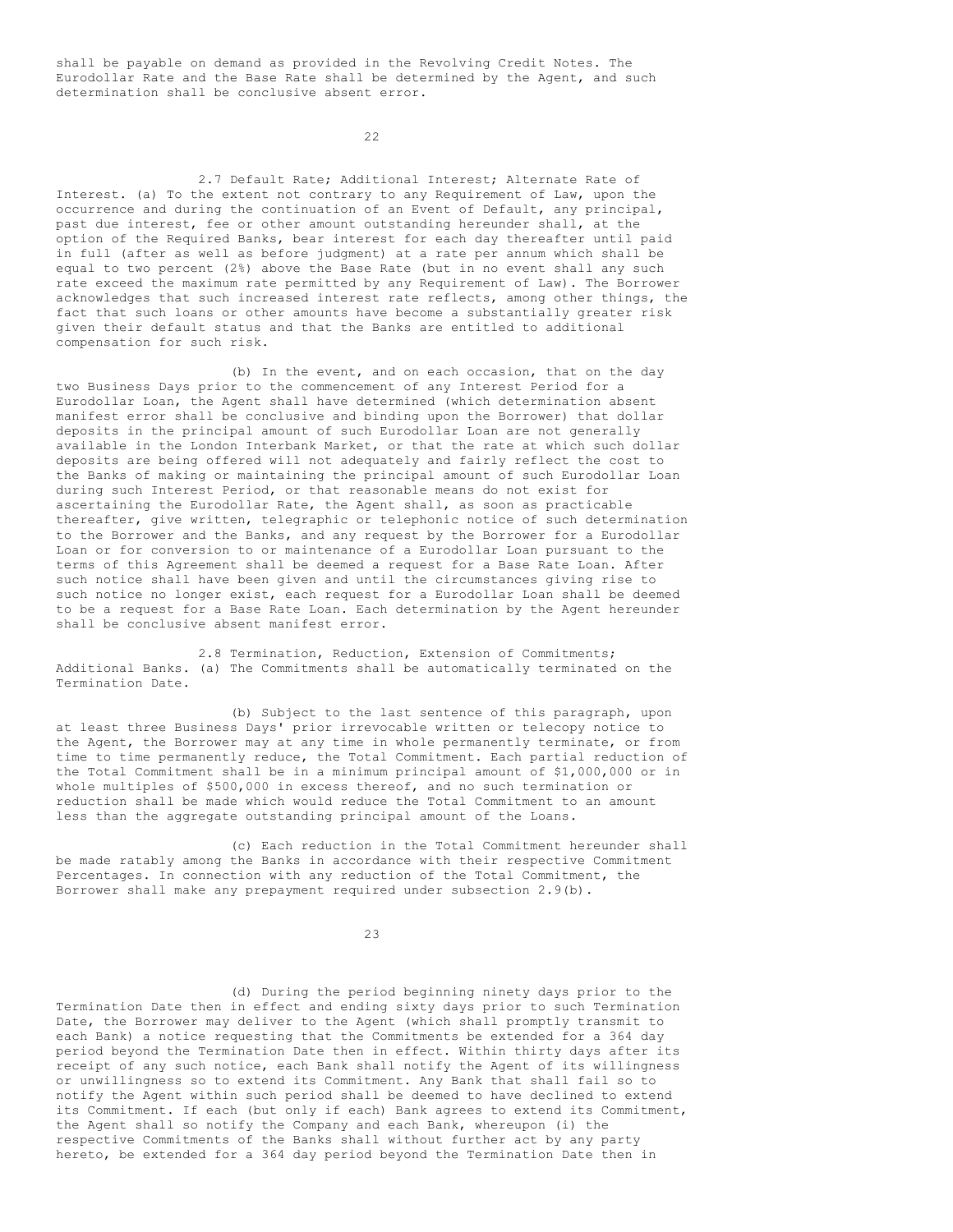effect and (ii) the term "Termination Date" shall thereafter mean the last day of such period. Any such extension shall be evidenced by a written agreement among the Agent, the Banks and the Borrower, such agreement to be in form and substance acceptable to the Agent, the Banks and the Borrower. In the event that one or more Banks (each a "Non-Electing Bank") shall have declined or been deemed to have declined to extend its or their Commitment and Banks holding a majority in amount of the Commitments shall have notified the Agent of their desire to extend their Commitments, the Borrower shall have the right, but not the obligation, at its own expense, upon notice to each such Non-Electing Bank and the Agent, to replace all (but not less than all) such Non-Electing Banks (in accordance with and subject to the restrictions contained in Section 9.6) at any time before the twentieth (20th) day prior to the Termination Date with one or more assignees (each a "Replacement Bank") willing to purchase the Non-Electing Banks' interests hereunder and to agree to extend its or their Commitment in accordance with the notice referred to in the first sentence of this clause (d). In such event, each Non-Electing Bank shall promptly upon request transfer and assign without recourse (in accordance with and subject to the restrictions contained in Section 9.6) all its interests, rights and obligations under this Agreement to the applicable Replacement Bank; provided, however, that (i) no such assignment shall conflict with any law or any rule, regulation or order of any Governmental Authority, (ii) the applicable Replacement Bank shall pay to the applicable Non-Electing Bank in immediately available funds on the date of such assignment the principal of and interest accrued to the date of payment on the Loans made by such Non-Electing Bank hereunder and all other amounts accrued for such Non-Electing Bank's account or owed to it hereunder (including any unpaid costs or expenses), and (iii) a Non-Electing Bank shall not be required to sell its interests hereunder unless the Borrower has arranged for one or more Replacement Banks to acquire the interests of all other Non-Electing Banks. If, as a result of the foregoing, each Bank (including Replacement Banks, but excluding Non-Electing Banks whose interests have been purchased as provided above) has agreed to extend its Commitment, the Commitments shall be extended as provided in clause (i) of the fourth sentence of this paragraph and the term Termination Date shall have the meaning set forth in clause (ii) in such fourth sentence of this clause (d).

(e) Any bank or financial institution becoming a party to this Agreement in compliance with the provisions of subsection 2.8(d) hereof shall execute and deliver to the Agent and the Banks and the Borrower a joinder and assumption agreement in form and substance satisfactory to the Agent. Upon execution and delivery of such joinder such additional bank or financial institution shall be a party hereto and one of the Banks hereunder for all purposes, all as of the date of such joinder. Simultaneously therewith the Borrower shall execute and deliver to such additional Bank an additional Note to the order of such additional Bank in an amount equal to the Commitment assumed by such additional Bank.

 $24$ 

2.9 Optional and Mandatory Prepayments of Loans. (a) The Borrower shall have the right at any time and from time to time to prepay any Borrowing, in whole or in part, without premium or penalty (but in any event subject to Section 2.13), upon prior written, telecopy or telephonic notice to the Agent given no later than 11:00 a.m., Philadelphia time, one Business Day before any proposed prepayment; provided, however, that each such partial prepayment of a Eurodollar Borrowing shall be in the principal amount of at least \$500,000 or in whole multiples of \$100,000 in excess thereof and each such partial prepayment of a Base Rate Borrowing shall be in the principal amount of at least \$250,000 or in whole multiples of \$50,000 in excess thereof.

(b) On the date of any termination or reduction of the Total Commitment pursuant to Section 2.8, the Borrower shall pay or prepay so much of the Borrowings as shall be necessary in order that the aggregate principal amount of the Loans then outstanding will not exceed the Total Commitment after giving effect to such termination or reduction.

(c) Each notice of prepayment shall specify the prepayment date and the principal amount of each Borrowing to be prepaid, shall be irrevocable and shall commit the Borrower to prepay such Borrowing (or portion thereof) by the amount stated therein. All prepayments under this Section on other than Base Rate Borrowings shall be accompanied by accrued interest on the principal amount being prepaid to the date of prepayment.

2.10 Illegality. Notwithstanding any other provision herein, if any change in any Requirement of Law or in the interpretation or application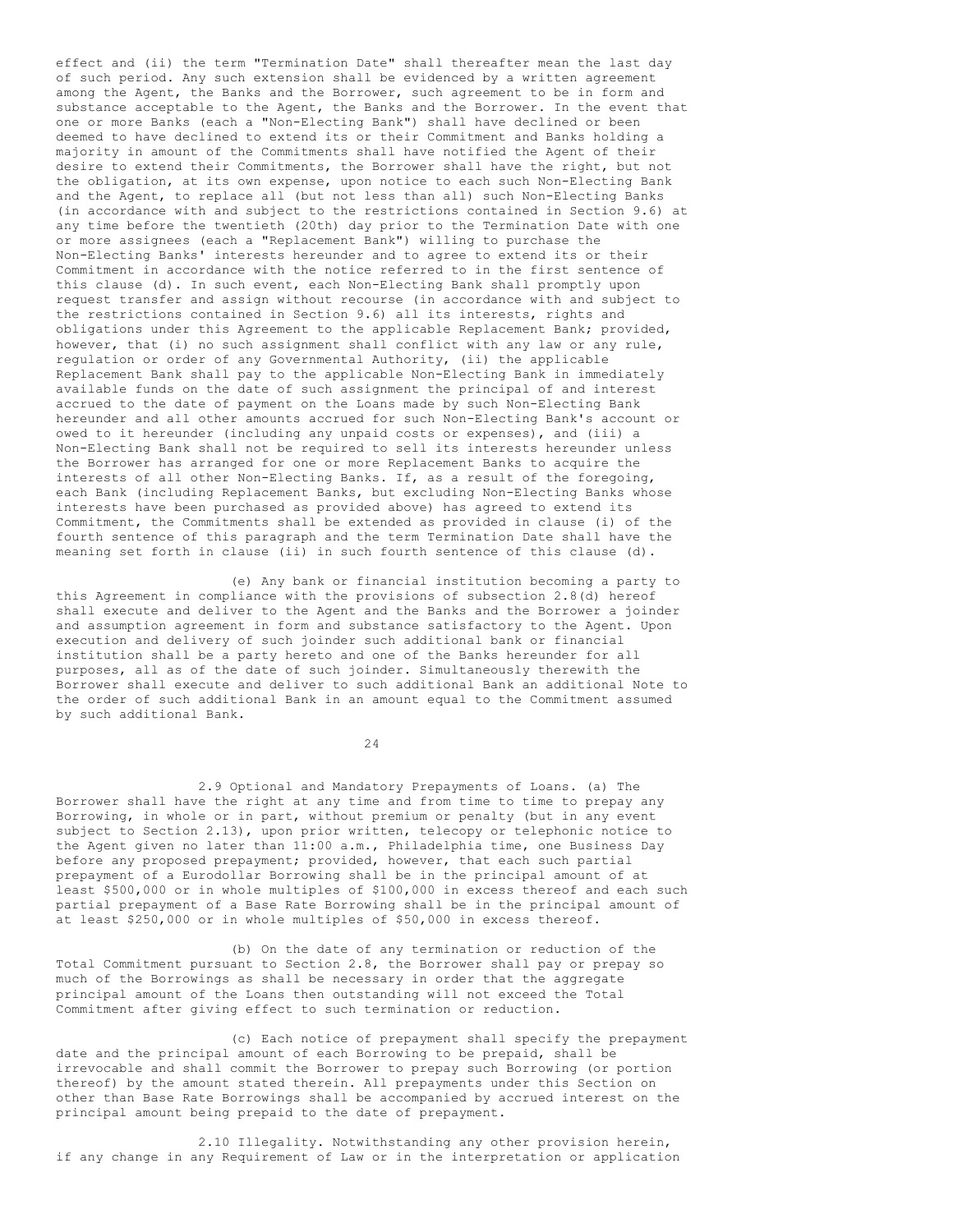thereof shall make it unlawful for any Bank to make or maintain Eurodollar Loans as contemplated by this Agreement, (a) the commitment of such Bank hereunder to make Eurodollar Loans, continue Eurodollar Loans as such and convert or refinance Base Rate Loans to Eurodollar Loans shall forthwith be cancelled and (b) such Bank's Revolving Credit Loans then outstanding as Eurodollar Loans, if any, shall be converted automatically to Base Rate Loans on the respective last days of the then current Interest Periods with respect to such Revolving Credit Loans or within such earlier period as required by law. If any such conversion of a Eurodollar Loan occurs on a day which is not the last day of the then current Interest Period with respect thereto, the Borrower shall pay to such Bank such amounts, if any, as may be required pursuant to Section 2.13.

 $25$ 

2.11 Requirements of Law. (a) In the event that any change in any Requirement of Law or in the interpretation, or application thereof or compliance by any Bank with any request or directive (whether or not having the force of law) from any central bank or other Governmental Authority made subsequent to the date hereof:

> (i) shall subject any Bank to any tax of any kind whatsoever with respect to this Agreement, any Note or any Eurodollar Loan made by it, or change the basis of taxation of payments to such Bank in respect thereof (except for taxes covered by Section 2.12 and changes in the rate of tax on the overall net income, gross receipts or revenue of such Bank);

> (ii) shall impose, modify or hold applicable any reserve, special deposit or similar requirement against assets held by, deposits or other liabilities in or for the account of, advances, loans or other extensions of credit by, or any other acquisition of funds by, any office of such Bank which is not otherwise included in the determination of the interest rate on such Eurodollar Loan hereunder; or

> > (iii) shall impose on such Bank any other

condition;

and the result of any of the foregoing is to increase the cost to such Bank, by an amount which such Bank reasonably deems to be material, of making, converting into, continuing or maintaining Eurodollar Loans or to reduce any amount receivable hereunder in respect thereof then, in any such case, the Borrower shall as promptly as practicable pay such Bank, upon its demand, any additional amounts necessary to compensate such Bank for such increased cost or reduced amount receivable; provided, that the Borrower shall not be liable for any such amounts incurred by such Bank more than 180 days prior to the date of such Bank's notification to the Borrower. If any Bank becomes entitled to claim any additional amounts pursuant to this subsection, it shall as promptly as practicable notify the Borrower, through the Agent, of the event by reason of which it has become so entitled. A certificate describing in reasonable detail the determination of any additional amounts payable pursuant to this subsection submitted by such Bank, through the Agent, to the Borrower shall be conclusive in the absence of manifest error. This covenant shall survive the termination of this Agreement and the payment of the Notes and all other amounts payable hereunder. If any amount is refunded to such Bank, such Bank will reimburse Borrower for amounts paid in respect of the refunded amount.

(b) In the event that any Bank shall have determined that any change in any Requirement of Law regarding capital adequacy or in the interpretation or application thereof or compliance by such Bank or any corporation controlling such Bank with any request or directive regarding capital adequacy (whether or not having the force of law) from any Governmental Authority made subsequent to the date hereof does or shall have the effect of reducing the rate of return on such Bank's or such corporation's capital as a consequence of its obligations hereunder to a level below that which such Bank or such corporation could have

achieved but for such change or compliance (taking into consideration such Bank's or such corporation's policies with respect to capital adequacy) by an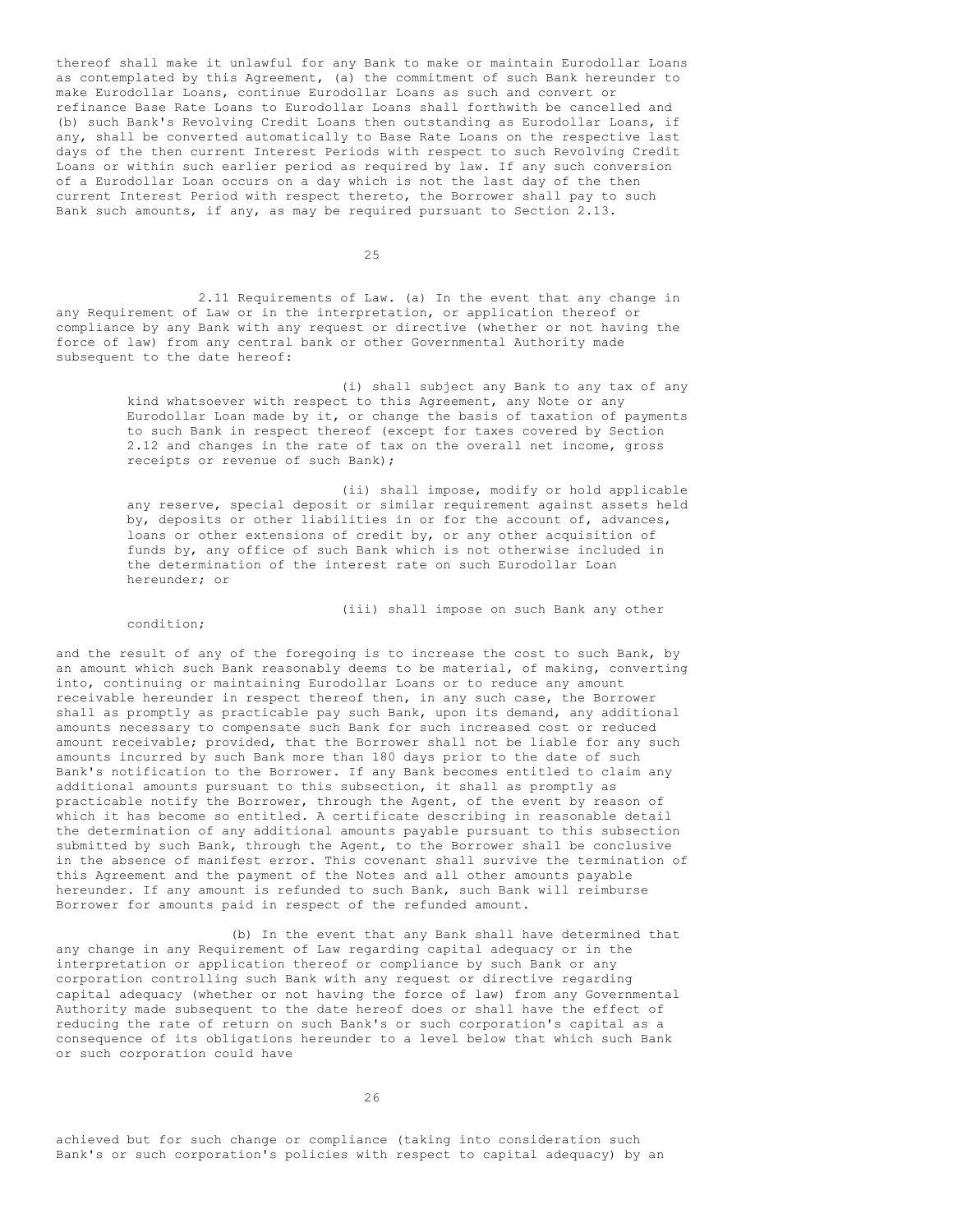amount reasonably deemed by such Bank to be material, then from time to time, after submission as promptly as practicable by such Bank to the Borrower (with a copy to the Agent) of a written request therefor, the Borrower shall pay to such Bank such additional amount or amounts as will compensate such Bank for such reduction.

(c) Each Bank agrees that it will use reasonable efforts in order to avoid or to minimize, as the case may be, the payment by the Borrower of any additional amount under subsections 2.11(a) and (b); provided, however, that no Bank shall be obligated to incur any expense, cost or other amount in connection with utilizing such reasonable efforts. Notwithstanding any other provision of this Section 2.11, no Bank shall apply the provisions of subsections 2.11(a) or (b) hereof with respect to the Borrower if it shall not at the time be the general policy or practice of the Bank exercising its rights hereunder to apply the provisions similar to those of this Section 2.11 to other Borrower in substantially similar circumstances under substantially comparable provisions of other credit agreements.

2.12 Taxes. (a) All payments made by the Borrower under this Agreement and the Notes shall be made free and clear of, and without deduction or withholding for or on account of, any present or future income, stamp or other taxes, levies, imposts, duties, charges, fees, deductions or withholdings, now or hereafter imposed, levied, collected, withheld or assessed by any Governmental Authority, excluding, in the case of the Agent and each Bank, net income taxes and franchise or gross receipts taxes (imposed in lieu of net income taxes) imposed on the Agent or such Bank, as the case may be, as a result of a present or former connection between the jurisdiction of the government or taxing authority imposing such tax and the Agent or such Bank or any political subdivision or taxing authority thereof or therein (all such non-excluded taxes, levies, imposts, duties, charges, fees, deductions and withholdings being hereinafter called "Taxes"). Except as provided in Section 2.12(c) and the penultimate sentence of this Section 2.12(a), if any Taxes are required to be withheld from any amounts payable to the Agent or any Bank hereunder or under the Notes, the amounts so payable to the Agent or such Bank shall be increased to the extent necessary to yield to the Agent or such Bank (after payment of all Taxes) interest or any such other amounts payable hereunder at the rates or in the amounts specified in this Agreement and the Notes. Whenever any Taxes are payable by the Borrower, as promptly as possible thereafter the Borrower shall send to the Agent for its own account or for the account of such Bank, as the case may be, a certified copy of an original official receipt received by the Borrower showing payment thereof. If the Borrower fails to pay any Taxes when due to the appropriate taxing authority or fail to remit to the Agent the required receipts or other required documentary evidence, the Borrower shall indemnify the Agent and the Banks for any incremental taxes, interest or penalties that may become payable by the Agent or any Bank as a result of any such failure. If as a result of a payment by the Borrower of Taxes pursuant to this subsection a Bank receives a tax benefit or tax savings such as by receiving a credit against, refund of, or reduction in Taxes which such Bank would not have received but for the payment by the Borrower of Taxes pursuant to this subsection, then such Bank shall promptly pay to the Borrower the amount of such credit, refund, reduction or any other similar item. The agreements in this subsection shall survive the termination of this Agreement and the payment of the Notes and all other amounts payable hereunder.

27

(b) Each Bank that is not incorporated under the laws of the United States of America or a state thereof agrees that it will deliver to the Borrower and the Agent (i) two duly completed copies of United States Internal Revenue Service Form 1001 or 4224 or successor applicable form, as the case may be, and (ii) an Internal Revenue Service Form W-8 or W-9 or successor applicable form. Each such Bank also agrees to deliver to the Borrower and the Agent two further copies of the said Form 1001 or 4224 and Form W-8 or W-9, or successor applicable forms or other manner of certification, as the case may be, on or before the date that any such form expires or becomes obsolete or after the occurrence of any event requiring a change in the most recent form previously delivered by it to the Borrower, and such extensions or renewals thereof as may reasonably be requested by the Borrower or the Agent, unless in any such case an event (including, without limitation, any change in treaty, law or regulation) has occurred prior to the date on which any such delivery would otherwise be required which renders all such forms inapplicable or which would prevent such Bank from duly completing and delivering any such form with respect to it and such Bank so advises the Borrower and the Agent. Such Bank shall certify (i) in the case of a Form 1001 or 4224, that it is entitled to receive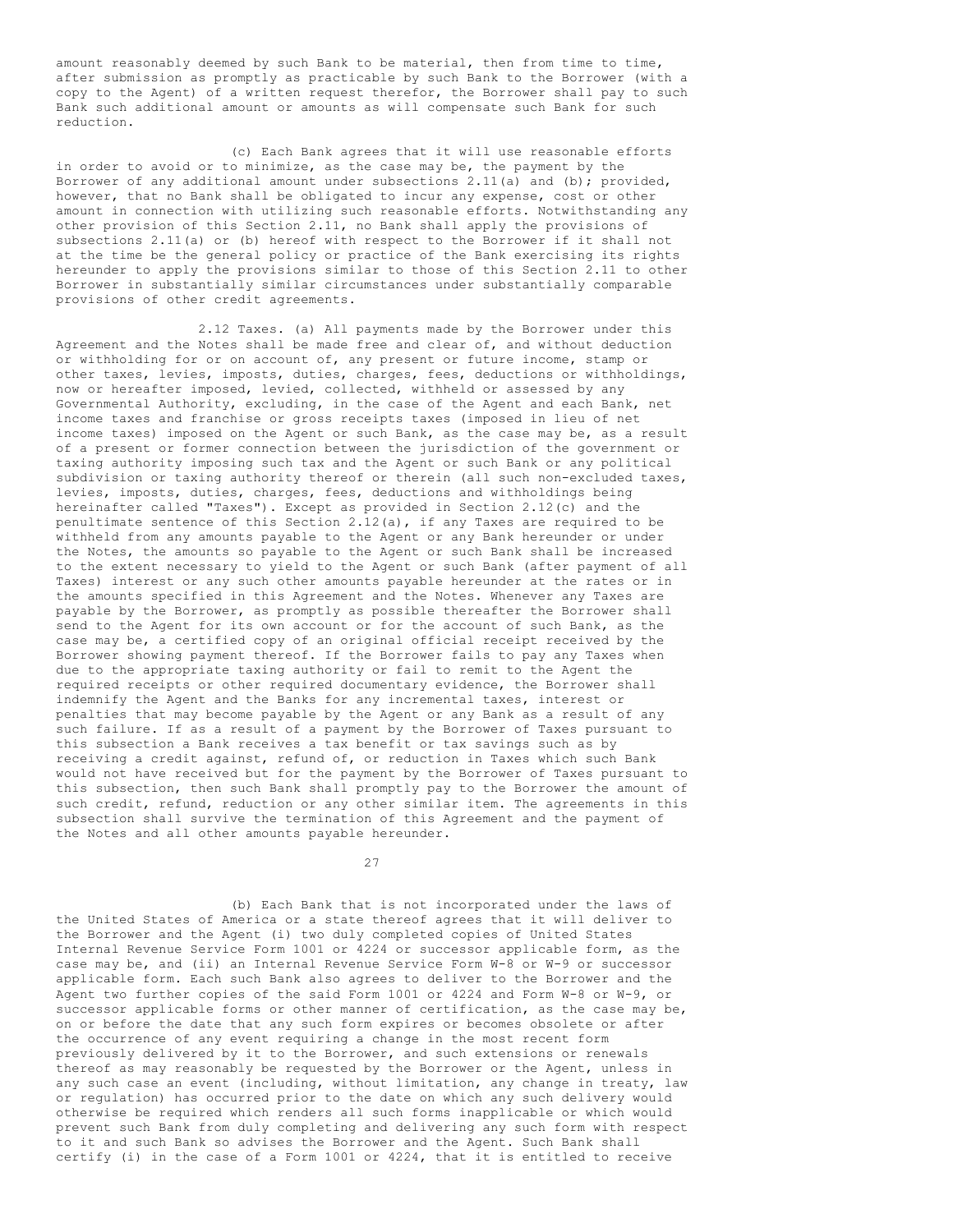payments under this Agreement without deduction or withholding of any United States federal income taxes and (ii) in the case of a Form W-8 or W-9, that it is entitled to an exemption from United States backup withholding tax. Each Bank shall deliver to the Borrower and the Agent, with respect to Taxes imposed by any Governmental Authority other than the United States of America, similar forms, if available (or the information that would be contained in similar forms if such forms were available), to the forms which are required to be provided under this subsection with respect to Taxes of the United States of America.

(c) The Borrower shall not be required to pay any additional amounts to the Agent or any Bank in respect of payments of United States withholding tax or other Taxes made by the Borrower which are consistent with the forms and information delivered to the Borrower and the Agent or if the payment of such amounts would not have arisen but for a failure by the Agent or such Bank to comply with the requirements of subsection 2.12(b) or the Agent or such Bank did not timely deliver to the Borrower the forms listed or described in subsection 2.12(b) or did not take such other steps as reasonably may be available to it under applicable tax laws and any applicable tax treaty or convention to obtain an exemption from, or reduction (to the lowest applicable rate) of, such United States withholding tax and other Taxes or, if such steps were taken, the information was not timely and duly delivered to Borrower.

28

2.13 Indemnity. The Borrower agrees to indemnify each Bank and to hold each Bank harmless from any loss or expense which such Bank may sustain or incur as a consequence of (a) default by the Borrower in payment when due of the principal amount of or interest on any Eurodollar Loan, (b) default by the Borrower in making a borrowing of, conversion into or continuation of Eurodollar Loans after the Borrower has given a notice requesting the same in accordance with the provisions of this Agreement, (c) default by the Borrower in making any prepayment after the Borrower has given a notice thereof in accordance with the provisions of this Agreement or (d) the making of a prepayment of Eurodollar Loans on a day which is not the last day of an Interest Period with respect thereto, including, without limitation, in each case, any such loss or expense arising from the reemployment of funds obtained by it or from fees payable to terminate the deposits from which such funds were obtained. This covenant shall survive the termination of this Agreement and the payment of the Notes and all other amounts payable hereunder.

2.14 Pro Rata Treatment, etc. Except as required under Sections 2.2 and 2.10, each Borrowing, each payment or prepayment of principal of any Borrowing, each payment of interest on the Loans, each reduction of the Commitments, each refinancing of any Borrowing with a Borrowing of any Type and each conversion of Loans, shall be made pro rata among the Banks in accordance with their respective Commitment Percentages. Each Bank agrees that in computing such Bank's portion of any Borrowing to be made hereunder, the Agent may, in its discretion, round each Bank's percentage of such Borrowing to the next higher or lower whole dollar amount.

2.15 Payments. (a) The Borrower shall make each payment (including principal of or interest on any Loan or any Fees or other amounts) hereunder not later than 12:00 (noon), Philadelphia time, on the date when due in Dollars to the Agent at its offices at 1600 Market Street, Philadelphia, Pennsylvania, or at such other place as may be designated by the Agent, in immediately available funds.

(b) Whenever any payment (including principal of or interest on any Loan or any Fees or other amounts) hereunder shall become due, or otherwise would occur, on a day that is not a Business Day, such payment may be made on the next succeeding Business Day, and such extension of time shall in such case be included in the computation of interest or Fees, if applicable.

2.16 Conversion and Continuation Options. The Borrower shall have the right at any time upon prior irrevocable notice to the Agent (i) not later than 11:00 a.m., Philadelphia time, on the Business Day of conversion, to convert any Eurodollar Loan to a Base Rate Loan, (ii) not later than 11:00 a.m., Philadelphia time, three Business Days prior to conversion or continuation, (y) to convert any Base Rate Loan into a Eurodollar Loan, or (z) to continue any Eurodollar Loan as a Eurodollar Loan for any additional Interest Period, and (iii) not later than 11:00 a.m., Philadelphia time, three Business Days prior to conversion, to convert the Interest Period with respect to any Eurodollar Loan to another permissible Interest Period, subject in each case to the following: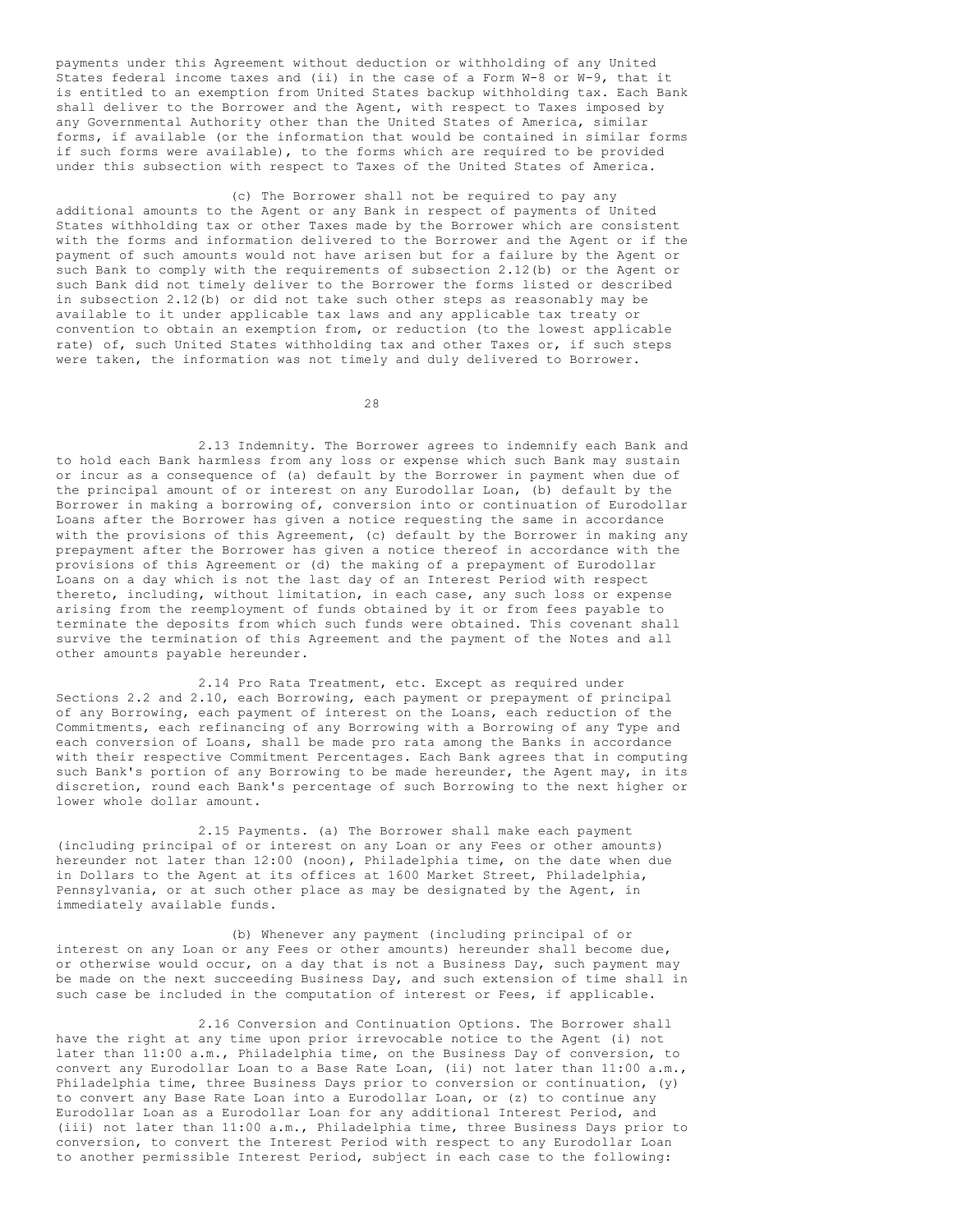(a) a Eurodollar Loan may not be converted at a time other than the last day of the Interest Period applicable thereto;

(b) any portion of a Revolving Credit Loan maturing or required to be repaid in less than one month may not be converted into or continued as a Eurodollar Loan;

(c) no Eurodollar Loan may be continued as such and no Base Rate Loan may be converted to a Eurodollar Loan when any Default or Event of Default has occurred and is continuing;

(d) any portion of a Eurodollar Loan that cannot be converted into or continued as a Eurodollar Loan by reason of paragraph 2.16(b) or 2.16(c) automatically shall be converted at the end of the Interest Period in effect for such Revolving Credit Loan to a Base Rate Loan;

(e) if by the third Business Day prior to the last day of any Interest Period for Eurodollar Loans, the Borrower has failed to give notice of conversion or continuation as described in this subsection, the Agent shall give notice thereof to the Banks and such Revolving Credit Loans shall be automatically converted to Base Rate Loans on the last day of such then expiring Interest Period; and

(f) each request by the Borrower to convert or continue a Revolving Credit Loan shall constitute a representation and warranty that each of the representations and warranties made by the Borrower herein is true and correct in all material respects on and as of such date as if made on and as of such date.

Accrued interest on a Revolving Credit Loan (or portion thereof) being converted shall be paid by the Borrower at the time of conversion.

## SECTION 3. REPRESENTATIONS AND WARRANTIES

To induce the Banks to enter into this Agreement, and to make the Loans, the Borrower hereby represents and warrants to the Agent and each Bank that:

3.1 Financial Condition. (a) The audited consolidated balance sheet of the Borrower and its Subsidiaries as at December 31, 1998 and the related consolidated statements of income and of cash flows for the fiscal year ended on such date, and the consolidated balance sheet as at September 30, 1999 and the statements of income and cash flow of the Borrower and its Subsidiaries for the nine month period ended September 30, 1999, copies of all of which have heretofore been furnished to each Bank, present fairly the consolidated financial condition of the Borrower as at such dates, and the consolidated results of its operations and its consolidated cash flows for the periods covered thereby.

30

All such financial statements, including the related schedules and notes thereto, have been prepared in accordance with GAAP applied consistently throughout the periods involved. Neither the Borrower nor any of its Subsidiaries had, at the date of the most recent balance sheet referred to above, any material Contingent Obligation, liability for taxes, or any long-term lease or unusual forward or long-term commitment, including, without limitation, any interest rate or foreign currency swap or exchange transaction, which is required by GAAP to be but is not reflected in the foregoing statements or in the notes thereto.

(b) (i) As of the Closing Date and after giving effect to this Agreement and any Loans to be made on the Closing Date, the Borrower is Solvent.

(ii) The Borrower does not intend to incur debts beyond its ability to pay such debts as they mature, taking into account the

29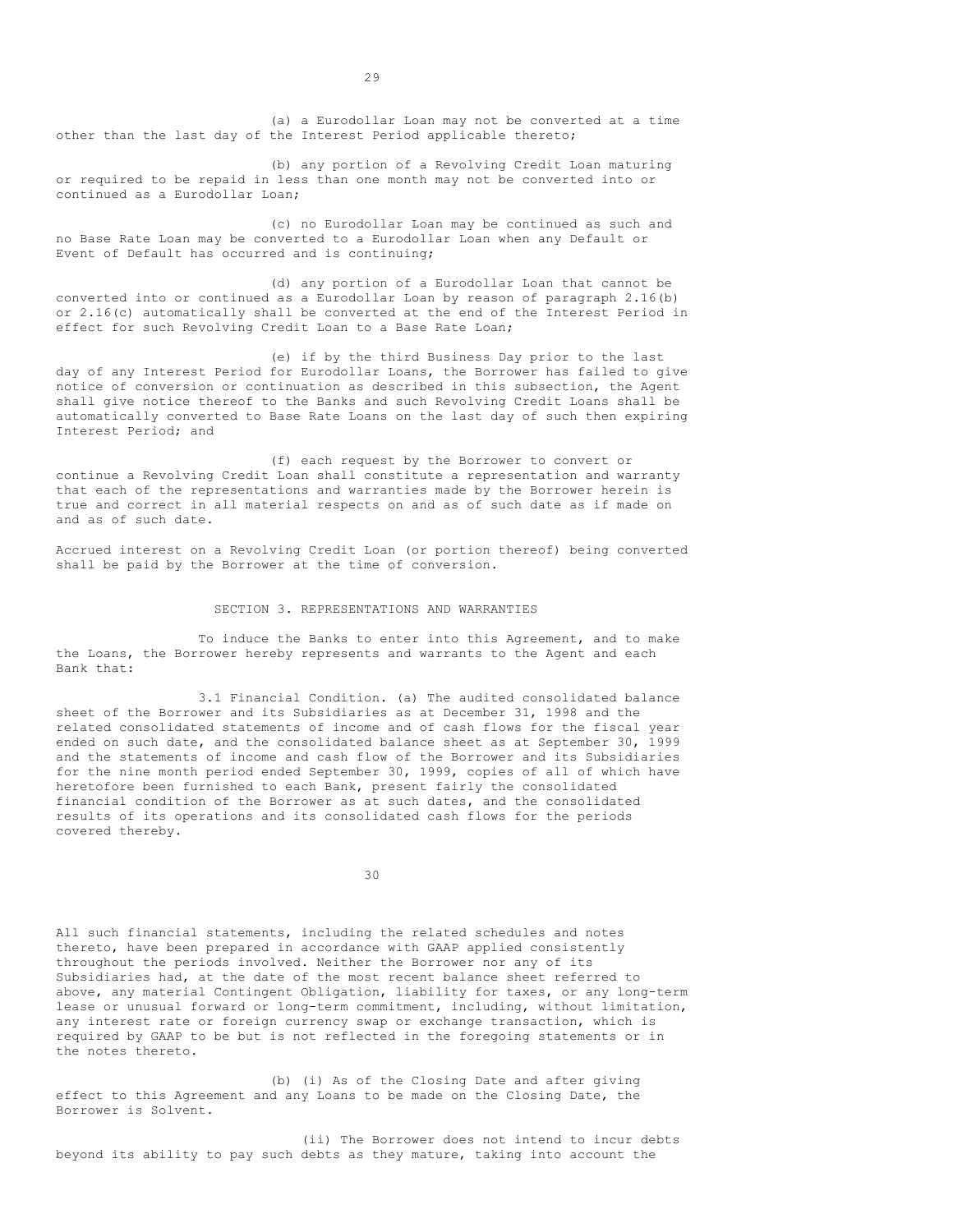timing of and amounts of cash to be received by it and the timing of the amounts of cash to be payable on or in respect of its Debt.

3.2 No Adverse Change. Since December 31, 1998, there has been no development or event which has had a Material Adverse Effect.

3.3 Existence; Compliance with Law. The Borrower (a) is duly organized, validly existing and in good standing under the laws of the jurisdiction of its organization, (b) has the corporate power and authority, and the legal right, to own and operate its property, to lease the property it operates as lessee and to conduct the business in which it is currently engaged, (c) is duly qualified as a foreign entity and in good standing under the laws of each jurisdiction where its ownership, lease or operation of property or the conduct of its business requires such qualification, except to the extent that the failure to be so qualified would not, in the aggregate, have a Material Adverse Effect and (d) is in compliance with all Requirements of Law the non-compliance with which would have a Material Adverse Effect.

3.4 Corporate Power; Authorization; Enforceable Obligations. The Borrower has the corporate power, authority, and legal right, to make, deliver and perform this Agreement, the Notes and the other Loan Documents to which it is a party and to borrow hereunder and has taken all necessary corporate action to authorize the borrowings on the terms and conditions of this Agreement and the Notes and to authorize the execution, delivery and performance of this Agreement, the Notes and the other Loan Documents to which it is a party. No consent or authorization of, filing with or other act by or in respect of, any Governmental Authority or any other Person (including stockholders and creditors of the Borrower) is required in connection with the borrowings hereunder or with the execution, delivery, performance, validity or enforceability of this Agreement, the Notes or the other Loan Documents. This Agreement has been, and each Note and other Loan Document will be, duly executed and delivered on behalf of the Borrower. This Agreement constitutes, and each Note and other Loan Document when executed and delivered will constitute, a legal, valid and binding obligation of the Borrower enforceable against the Borrower in accordance with its terms, except as enforceability may be limited by applicable bankruptcy, insolvency, fraudulent conveyance, reorganization, moratorium or similar laws affecting the enforcement of creditors' rights generally and by general equitable principles (whether enforcement is sought by proceedings in equity or at law).

31

3.5 No Legal Bar. The execution, delivery and performance of this Agreement, the Notes and the other Loan Documents by the Borrower, the borrowings hereunder and the use of the proceeds thereof will not violate any Requirement of Law or Contractual Obligation of the Borrower or of any of the Subsidiaries and will not result in, or require, the creation or imposition of any Lien on any of its or their respective properties or revenues pursuant to any such Requirement of Law or Contractual Obligation.

3.6 No Material Litigation Except as set forth on Schedule 3.6, no litigation, investigation or proceeding of or before any arbitrator or Governmental Authority is pending or, to the knowledge of the Borrower, threatened against the Borrower or against any of the properties or revenues of the Borrower or against any Plan (a) with respect to this Agreement, the Notes or the other Loan Documents or any of the transactions contemplated hereby, or (b) as to which there is a reasonable likelihood of an adverse determination and which, if adversely determined, would have a Material Adverse Effect.

3.7 No Default. The Borrower is not in default under or with respect to any of its Contractual Obligations, including without limitation, those under the Indenture in any respect which would have a Material Adverse Effect. No Event of Default has occurred and is continuing.

3.8 Taxes. The Borrower has filed or caused to be filed all tax returns which are required to be filed (or has obtained authorized extensions for such filings) and has paid all taxes shown to be due and payable on said returns or on any assessments made against it or any of its property and all other taxes, fees or other charges imposed on it or any of its property by any Governmental Authority (other than any the amount or validity of which are currently being contested in good faith by appropriate proceedings and with respect to which reserves in conformity with GAAP have been provided on the books of the Borrower, as the case may be); no material tax Lien has been filed against the Borrower, and, to the knowledge of the Borrower, no claim is being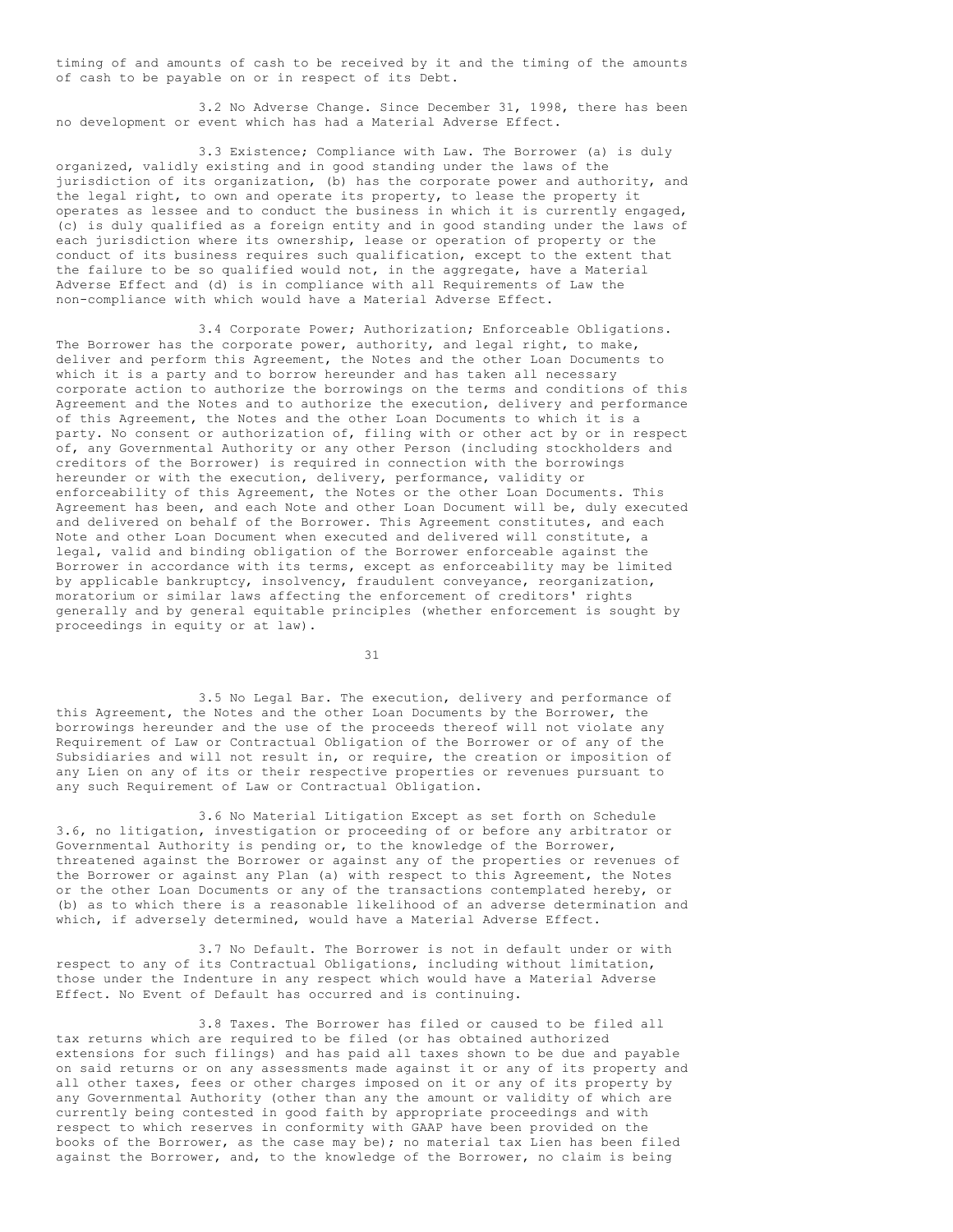asserted, with respect to any such tax, fee or other charges.

3.9 Federal Regulations No part of the proceeds of any Loans will be used for "purchasing" or "carrying" any "margin stock" within the respective meanings of each of the quoted terms under Regulation U or for any purpose which violates the provisions of Regulation U. If requested by any Bank or the Agent, the Borrower will furnish to the Agent and each Bank a statement to the foregoing effect in conformity with the requirements of FR Form U-l referred to in said Regulation U. No part of the proceeds of the Loans hereunder will be used for any purpose which violates, or which is inconsistent with, the provisions of Regulation X.

32

3.10 ERISA (a) Each Plan has complied in all respects with the applicable provisions of ERISA and the Code, except to the extent that failure to so comply would not have a Material Adverse Effect. No prohibited transaction or accumulated funding deficiency (each as defined in subsection 7(h)) or Reportable Event has occurred with respect to any Single Employer Plan which would have a Material Adverse Effect, except as disclosed on Schedule 3.10.

(b) The present value of all accrued benefits under each Single Employer Plan maintained by the Borrower or a Commonly Controlled Entity (based on those assumptions used to fund the Plans), as calculated on a termination basis, did not, as of the last annual valuation date, exceed the value of the assets of the Plans allocable to such benefits by an amount which exceeds \$1,000,000 or which would have a Material Adverse Effect.

(c) Neither the Borrower nor any Commonly Controlled Entity has had a complete or partial withdrawal from any Multiemployer Plan for which any liability remains unsatisfied which would exceed \$500,000 or which, together with liabilities referred in subsections (b) and (d) hereof, would exceed \$1,000,000 or which in either event would have a Material Adverse Effect, and neither the Borrower nor any Commonly Controlled Entity would become subject under ERISA to any liability which would exceed \$250,000 or which, together with other liabilities referred in subsections (b) and (d) hereof or this subsection (c), would exceed \$500,000 or which in either event would have a Material Adverse Effect if the Borrower or such Commonly Controlled Entity were to withdraw completely from any Multiemployer Plan as of the valuation date most closely preceding the date this representation is made or deemed made. To the best of the Borrower's knowledge, such Multiemployer Plans are neither in Reorganization as defined in Section 4241 of ERISA nor Insolvent.

(d) The present value (determined using actuarial and other assumptions which are reasonable in respect of the benefits provided and the employees participating) of the liability of the Borrower and each Commonly Controlled Entity for post-retirement benefits to be provided to their current and former employees under Plans which are welfare benefit plans (as defined in Section 3(1) of ERISA) does not, in the aggregate, exceed the assets under all such Plans allocable to such benefits by an amount (i) which exceeds the amount being recovered by the Borrower to cover such deficiency amortized over a twenty year period as part of its revenue requirement as most recently approved by the Pennsylvania Public Utility Commission or (ii) which together with liabilities referred to in subsections (b) and (c) hereof would have a Material Adverse Effect.

3.11 Investment Company Act; Public Utility Holding Company Act Except as set forth on Schedule 3.11, the Borrower is not (a) an "investment company", or a company "controlled" by an "investment company", within the meaning of the Investment Company Act of 1940, as amended; (b) a "holding company" or a "subsidiary company" of a "holding company" or an "affiliate" of either a "holding company" or a "subsidiary company" within the meaning of

33

the Public Utility Holding Company Act of 1935, as amended, or (c) subject to any other federal or state law or regulation which purports to restrict or regulate its ability to borrow money.

3.12 Purpose of Loans The proceeds of the Loans shall be used by the Borrower for refinancing existing indebtedness of the Borrower and the Borrower's general working capital purposes including the financing of Permitted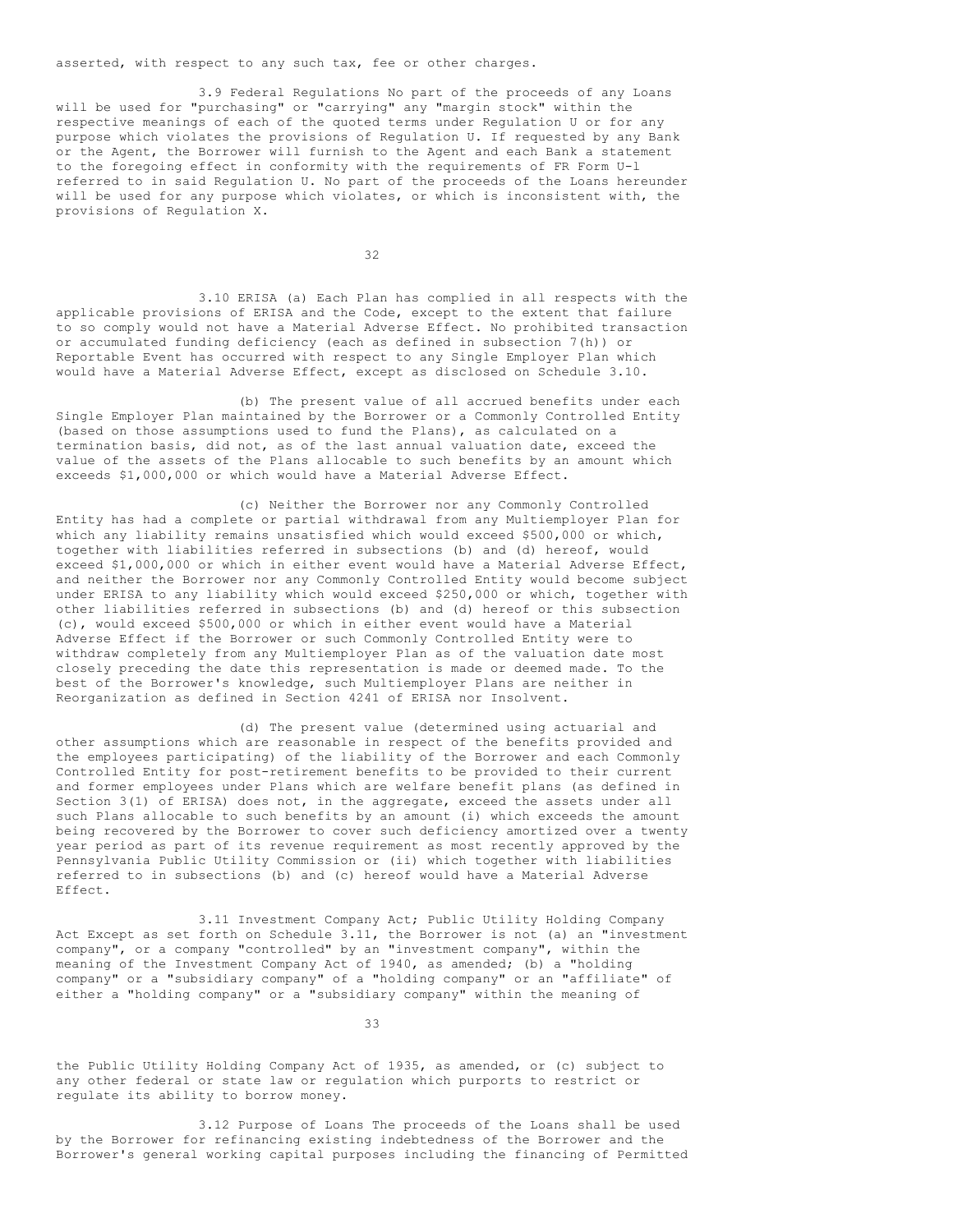Acquisitions.

3.13 Environmental Matters To the best knowledge of the Borrower, except as may be disclosed on Schedule 3.13 and except to the extent that the aggregate cost of any remediation or other expense to the Borrower as a consequence of the failure of any of the following representations to be true and correct does not exceed \$1,000,000, each of the representations and warranties set forth in paragraphs (a) through (e) of this subsection is true and correct with respect to each parcel of real property owned or operated by the Borrower (the "Properties"):

(a) the Properties do not contain, and have not previously contained, in, on, or under, including, without limitation, the soil and groundwater thereunder, any Materials of Environmental Concern in concentrations which violate Environmental Laws;

(b) the Properties and all operations and facilities at the Properties are in compliance with Environmental Laws in all material respects, and there is no Materials of Environmental Concern contamination or violation of any Environmental Law which would materially interfere with the continued operation of any of the Properties or materially impair the fair saleable value of any thereof;

(c) the Borrower has not received any written complaint, notice of violation, alleged violation, investigation or advisory action or of potential liability or of potential responsibility regarding a violation of Environmental Law or permit compliance with regard to the Properties, nor is the Borrower aware that any Governmental Authority is contemplating delivering to the Borrower any such notice;

(d) Materials of Environmental Concern have not been generated, treated, stored, disposed of, at, on or under any of the Properties, nor have any Materials of Environmental Concern been transferred from the Properties to any other location except in either case in the ordinary course of business of the Borrower and in material compliance with all Environmental Laws; and

(e) there are no governmental, administrative actions or judicial proceedings pending or contemplated under any Environmental Laws to which the Borrower or any of its Subsidiaries is or will be named as a party with respect to the Properties, nor are there any consent decrees or other decrees, consent orders, administrative orders or other orders, or other administrative or judicial requirements outstanding under any Environmental Law with respect to any of the Properties.

34

3.14 Ownership of the Borrower As of the Closing Date the Borrower is a wholly-owned Subsidiary of the Parent Company.

3.15 Patents, Trademarks, etc The Borrower has obtained and holds in full force and effects all patents, trademarks, servicemarks, trade names, copyrights or licenses therefor and other such rights, free from burdensome restrictions, which are necessary for the operation of its business as presently conducted. To the Borrower's best knowledge, no material product, process, method, substance, part or other material presently sold by or employed by the Borrower in connection with such business infringes any patent, trademark, service mark, trade name, copyright, license or other right owned by any other Person so as to have a Material Adverse Effect. There is not pending or, to the Borrower's knowledge, threatened any claim or litigation against or affecting the Borrower contesting its right to sell or use any such product, process, method, substance, part or other material.

3.16 Ownership of Property The Borrower has good and marketable fee simple title to or valid leasehold interests in all real property owned or leased by the Borrower (except in the case of certain properties not material to its business as to which its title was obtained by quit-claim or special warranty deed), and good title to all of its personal property subject to no Lien of any kind except Liens permitted hereby. The Borrower enjoys peaceful and undisturbed possession under all of its respective material leases.

3.17 Licenses, etc. The Borrower has obtained and holds in full force and effect, all franchises, licenses, permits, certificates, authorizations, qualifications, easements, rights of way and other rights,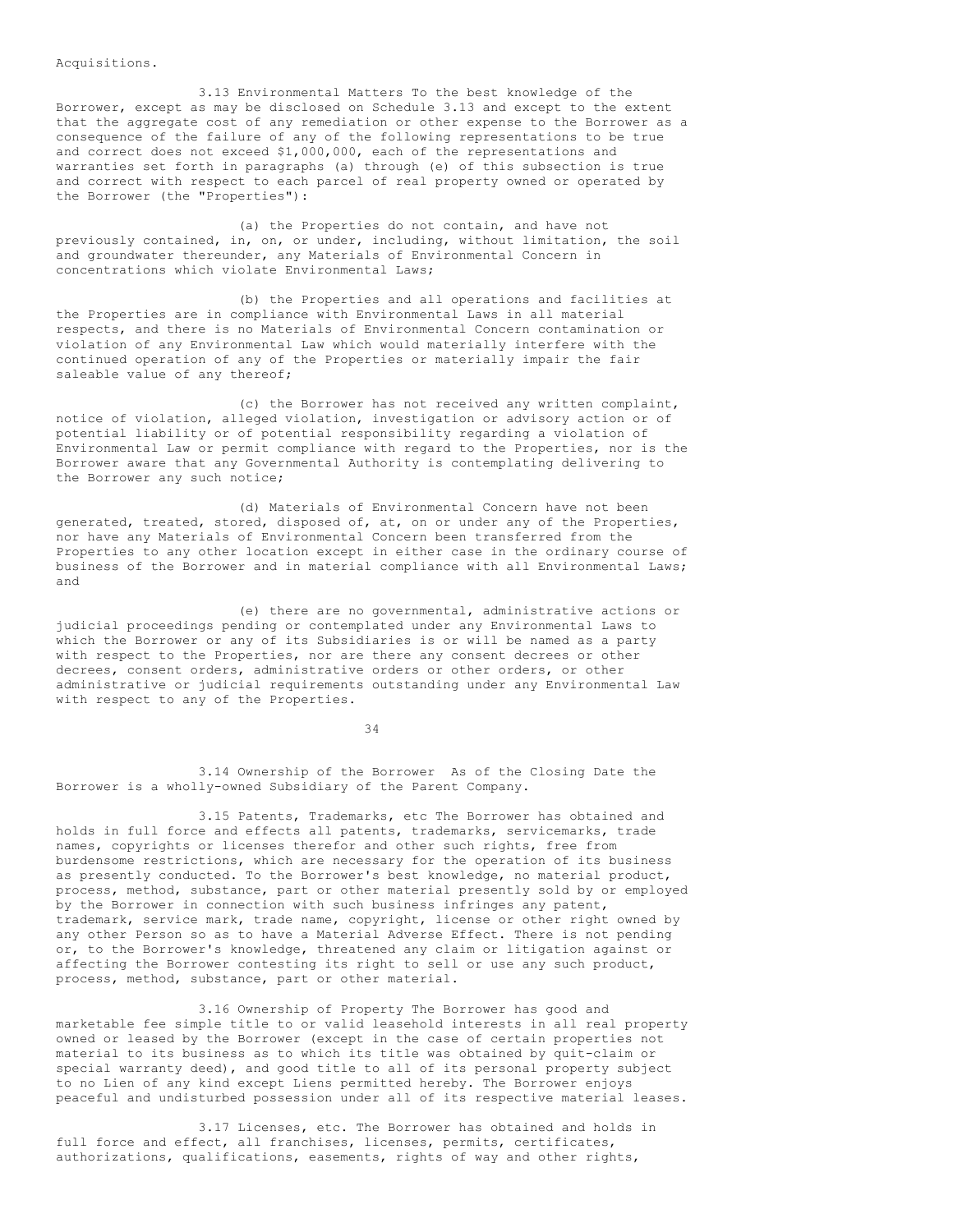consents and approvals which are necessary for the operation of its business as presently conducted.

3.18 No Burdensome Restrictions. The Borrower is not a party to any agreement or instrument or subject to any other Contractual Obligation or any charter or corporate restriction or any provision of any applicable law, rule or regulation which, to the best of the Borrower's knowledge, individually or in the aggregate, could reasonably be expected to have a Material Adverse Effect.

3.19 Labor Matters. The Borrower has not suffered any strikes, walkouts, work stoppages or other material labor difficulty within the last five years and to the best of the Borrower's knowledge, there are none now threatened.

3.20 Partnerships. Except as disclosed on Schedule 3.20, as of the Closing Date, the Borrower is not a partner in any partnership or in any joint venture.

35

3.21 No Material Misstatements. To the best of the Borrower's knowledge, no information, report, financial statement, exhibit or schedule furnished by or on behalf of the Borrower to the Agent or any Bank in connection with the negotiation of this Agreement or any Note or other Loan Document or included therein contains any misstatement of fact, or omitted or omits to state any fact necessary to make the statements therein not misleading, where such misstatement or omission would in the Borrower's judgment be material to the interests of the Banks with respect to the Borrower's performance of its obligations hereunder.

3.22 Year 2000 Compliance. The Borrower has reviewed the areas within its business and operations which could be adversely affected by, and has developed or is developing a program to address on a timely basis, the risk that certain computer applications used by the Borrower may be unable to recognize and perform properly date-sensitive functions involving dates prior to and after December 31, 1999 (the "Year 2000 Problem"). The Year 2000 Problem will not result in any Material Adverse Effect.

All of the foregoing representations and warranties shall survive the execution and delivery of the Notes and the making by the Banks of the Loans hereunder.

SECTION 4 CONDITIONS PRECEDENT; CLOSING

4.1 Conditions to Closing. The agreement of each Bank to enter into this Agreement and make its initial Loan hereunder is subject to the satisfaction, immediately prior to or concurrently with such Loans, of the following conditions precedent:

(a) Loan Documents. The Agent shall have received (i) this Agreement, executed and delivered by a duly authorized officer of the Borrower, with a counterpart for each Bank, (ii) for the account of each Bank, a Revolving Credit Note conforming to the requirements hereof and executed by a duly authorized officer of the Borrower and (iii) for the account of the Swing Line Bank, the Swing Line Note conforming to the requirements hereof and executed by a duly authorized officer of the Borrower.

(b) Corporate Proceedings of the Borrower. The Agent shall have received a copy of the resolutions or other corporate proceedings or action, in form and substance satisfactory to the Agent, taken on behalf of the Borrower authorizing (i) the execution, delivery and performance of this Agreement, the Notes and the other Loan Documents to which it is a party, and (ii) the borrowings contemplated hereunder, certified by a Responsible Officer of the Borrower as of the Closing Date, which certificate shall state that such resolutions, or other proceedings or action thereby certified have not been amended, modified, revoked or rescinded and shall be in form and substance satisfactory to the Agent.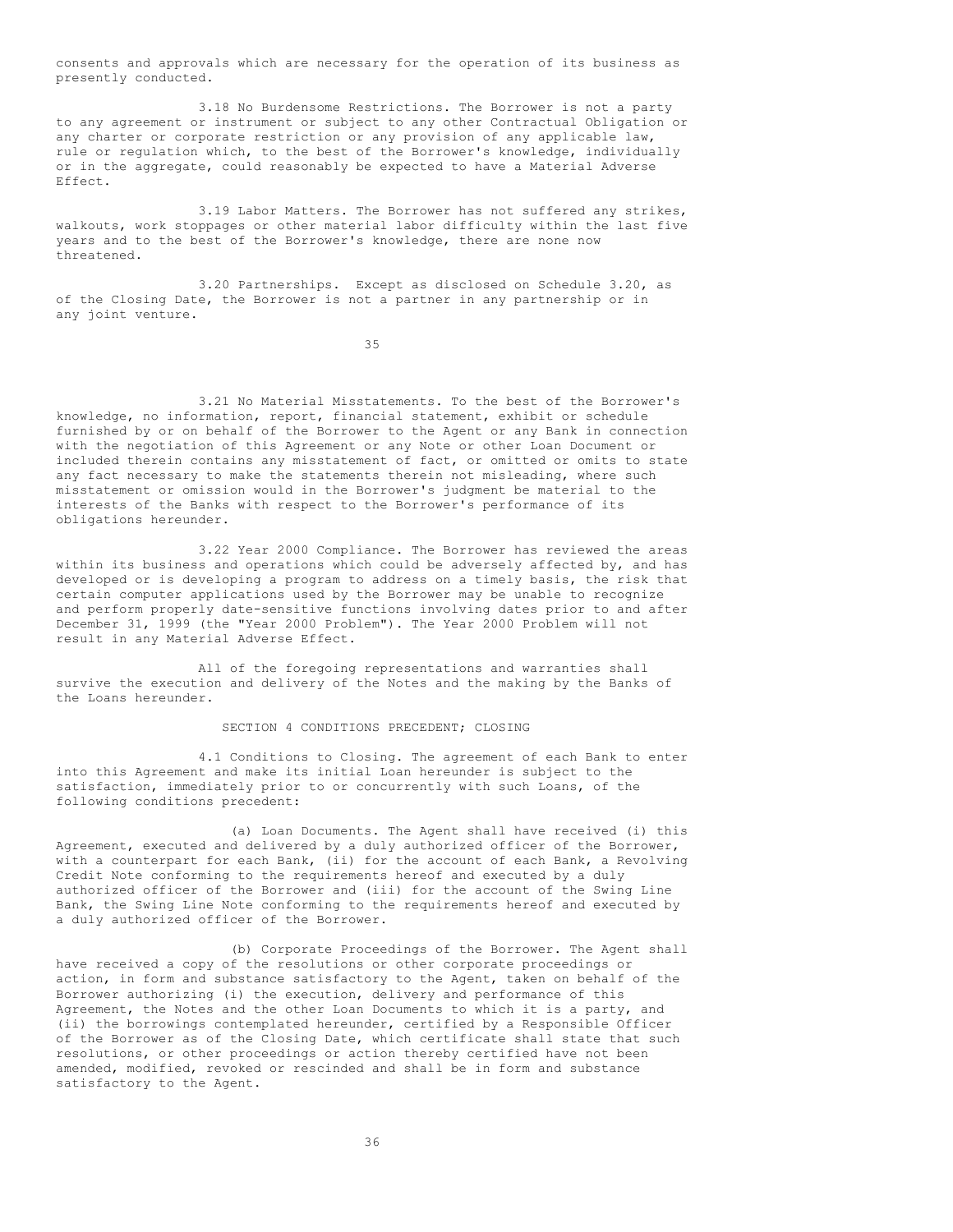(c) Representations and Warranties True; No Default. The representations and warranties of the Borrower contained in Section 3 hereof shall be true and accurate on and as of the Closing Date in all material respects with the same effect as though such representations and warranties had been made on and as of such date (except representations and warranties which relate solely to an earlier date or time, which representations and warranties shall be true and correct on and as of the specific dates or times referred to therein), and the Borrower shall have performed and complied with all covenants and conditions hereof; and no Event of Default or Default under this Agreement shall have occurred and be continuing or shall exist.

(d) Corporate Documents. The Agent shall have received, with a counterpart for each Bank, true and complete copies of (i) the articles of incorporation and bylaws of the Borrower, certified as of the Closing Date as complete and correct copies thereof by a Responsible Officer of the Borrower; and (ii) good standing certificates issued by the Secretaries of State (or the equivalent thereof) of each state in which the Borrower has been formed or is required to be qualified to transact business no earlier than thirty days prior to the Closing Date.

(e) Incumbency. The Agent shall have received a written certificate dated the Closing Date by a Responsible Officer of the Borrower as to the names and signatures of the officers of the Borrower authorized to sign this Agreement and the other Loan Documents. The Agent may conclusively rely on such certificate until it shall receive a further certificate by a Responsible Officer of the Borrower amending such prior certificate.

(f) Indenture. The Agent shall have received, with a counterpart for each Bank, true and complete copies of the Indenture and the Supplemental Indenture.

(g) Fees. The Borrower shall have paid or caused to be paid to the Agent (i) all Fees then due hereunder and (ii) all other fees and expenses due and payable hereunder on or before the Closing Date (if then invoiced), including without limitation the reasonable fees and expenses of counsel to the Agent.

(h) Legal Opinion. The Agent shall have received, with a counterpart for each Bank, the executed legal opinion of the Senior Vice President - Law and Administration of the Borrower, addressed to the Banks and satisfactory in form and substance to the Agent and its counsel covering such matters incident to the transactions contemplated by this Agreement as the Agent may reasonably require. The Borrower hereby directs such counsel to deliver such opinion, upon which the Banks and the Agent may rely.

(i) No Material Adverse Change. There shall be no material adverse change in the business, operations, Property, prospects or financial or other condition of the Borrower nor any material change in the management of the Borrower or an event which would cause or constitute a Material Adverse Effect; and there shall be delivered to the Agent for the benefit of each Bank a certificate dated the Closing Date and signed on behalf of the Borrower by a Responsible Officer to each such effect.

37

(j) No Litigation. No action, proceeding, investigation, regulation or legislation shall have been instituted, threatened or proposed before any court, governmental agency or legislative body to enjoin, restrain or prohibit, or to obtain damages in respect of this Agreement or the consummation of the transactions contemplated hereby or which, in the Agent's sole discretion, would make it inadvisable to consummate the transactions contemplated by this Agreement.

(k) Evidence of Insurance. The Borrower shall have provided to each of the Banks copies of the evidence of insurance required by subsection 5.5(b).

(l) Existing Indebtedness. The existing loans owed the Borrower pursuant to a Revolving Credit Agreement by and among the Borrower, the banks party thereto and Mellon Bank, N.A., as Agent, dated as of March 17, 1994, shall have been repaid in full or arrangements satisfactory to the Agent shall exist for the repayment thereof from the proceeds of the initial Loans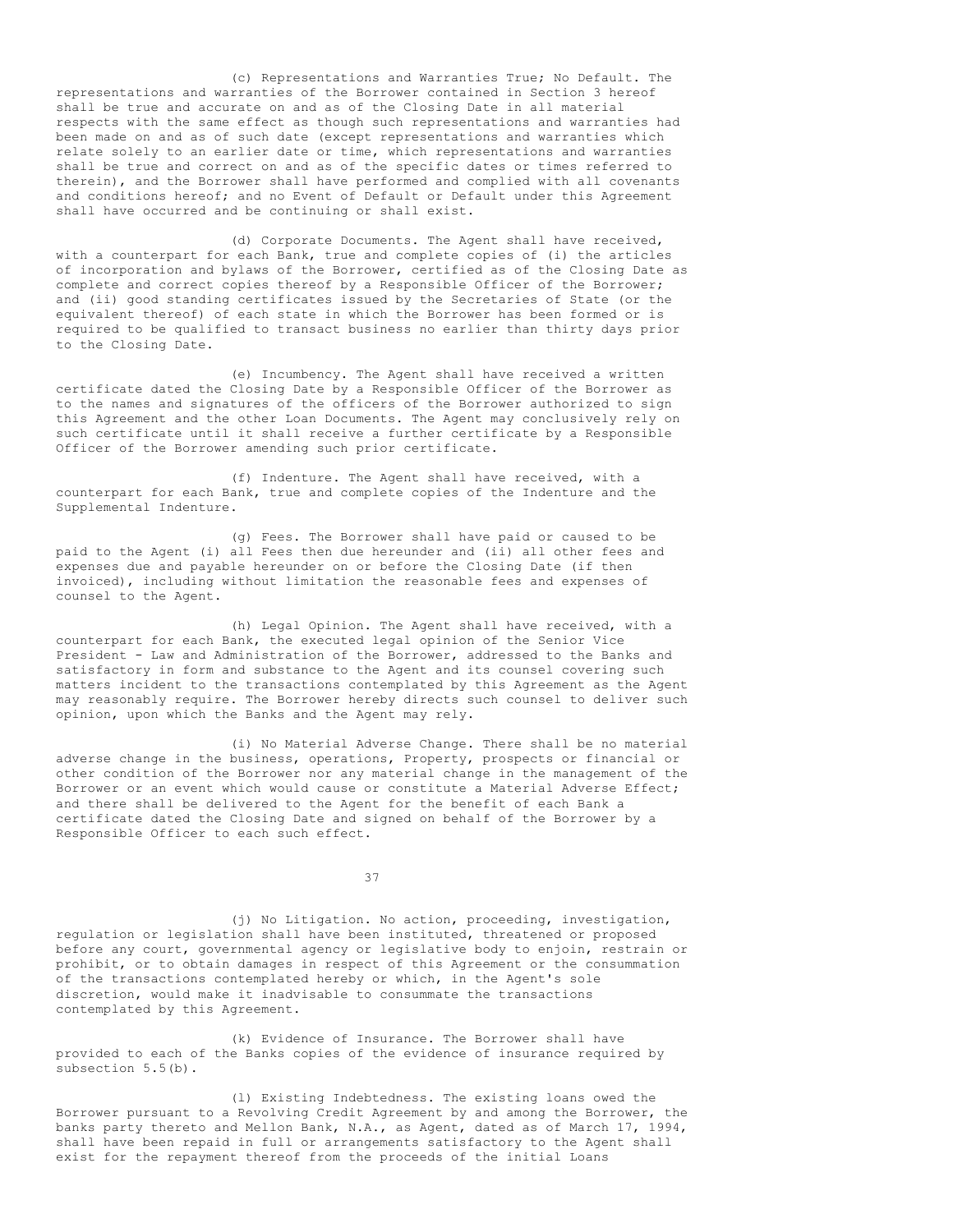hereunder, and the commitments thereunder terminated.

(m) Evidence of Regulatory Approval. The Borrower shall have provided to the Agent a copy of each and every authorization, permit, consent, and approval of and other actions by, and notice to and filing with, every Governmental Authority which is required to be obtained or made by the Borrower for the due execution, delivery and performance of this Agreement and the other Loan Documents, if any.

(n) Additional Documents. The Agent shall have received such additional documents, certificates and information as the Agent may require pursuant to the hereof or as the Agent may otherwise reasonably request.

4.2 Conditions to Each Loan. The agreement of each Bank to make any Loan requested to be made by it on any date (including, without limitation, the first such Loan hereunder) is subject to the satisfaction of the following conditions precedent:

(a) Representations and Warranties. Each of the representations and warranties made by the Borrower herein or which are contained in any certificate, document or financial or other statement furnished at any time under or in connection herewith or therewith shall be true and correct in all material respects on and as of such date as if made on and as of such date.

(b) No Default. No Default or Event of Default shall have occurred and be continuing on such date or after giving effect to the Loans requested to be made or the Letter of Credit is to be issued on such date.

(c) No Contravention of Law. The making of the Loans or the issuance of the Letter of Credit shall not contravene any Requirement of Law applicable to the Borrower or any of the Banks.

38

Each borrowing by the Borrower hereunder shall constitute a representation and warranty by the Borrower as of the date of such Loan that the conditions contained in this Section 4.2 have been satisfied.

4.3 Closing. The closing (the "Closing") of the transactions contemplated hereby shall take place at the offices of Ballard Spahr Andrews & Ingersoll, LLP, commencing at 10:00 a.m., Philadelphia time, on December 22, 1999 or such other place or date as to which the Agent, the Banks and the Borrower shall agree. The date on which the Closing shall be completed is referred to herein as the "Closing Date".

SECTION 5. AFFIRMATIVE COVENANTS

The Borrower hereby agrees that, so long as the Commitments remain in effect, any Note remains outstanding and unpaid, any Letter of Credit remains outstanding or any other amount is owing to any Bank or the Agent hereunder, the Borrower shall:

5.1 Financial Statements. Furnish to each Bank (i) within 45 days after the end of each of the first three fiscal quarters of each fiscal year a consolidated balance sheet of the Borrower and its Subsidiaries as of the end of each such fiscal quarter and statements of income for the period from the beginning of such fiscal year to the end of such fiscal quarter, and (ii) within 90 days after the end of each fiscal year a consolidated balance sheet of the Borrower and its Subsidiaries as of the end of each fiscal year and statements of income, statements of retained earnings and cash flow for such fiscal year. All financial statements will be prepared in accordance with GAAP applied on a basis consistently maintained throughout the period involved and with the prior periods, such annual financial statements to be certified by independent certified public accountants selected by the Borrower and reasonably acceptable to the Agent, without any exception or qualification arising out of the restricted or limited nature of the examination made by such accountants.

5.2 Certificates; Other Information. Furnish to each Bank:

(a) concurrently with the delivery of the financial statements referred to in subsection 5.1, a certificate on behalf of the Borrower executed by a Responsible Officer, (i) showing in detail the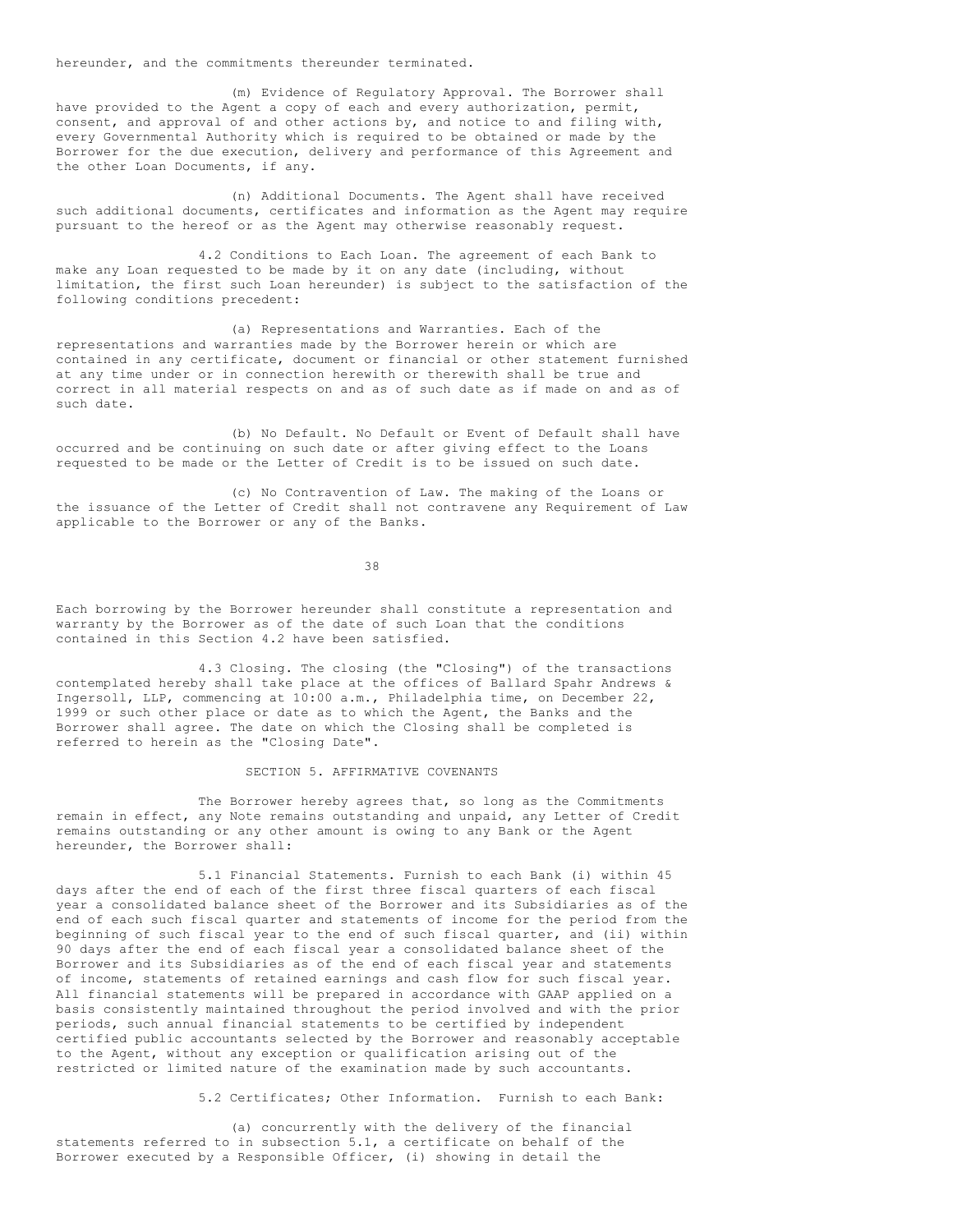calculations supporting such statements in respect of Section 6.1; and (ii) stating that, to the best of his or her knowledge, the Borrower during such period has kept, observed, performed and fulfilled each and every covenant and condition contained in this Agreement and in the Notes and the other Loan Documents applicable to it and that he or she obtained no knowledge of any Default or Event of Default except as specifically indicated;

(b) on or prior to February 15 of each fiscal year, a budgeted balance sheet, income statement and statement of cash flow for the current fiscal year; and

39

(c) promptly, such additional financial and other information as any Bank or the Agent may from time to time reasonably request.

5.3 Payment of Obligations. Pay, discharge or otherwise satisfy at or before maturity or before they become delinquent, as the case may be, all its obligations of whatever nature, except (x) in the case of indebtedness other than that described in subsection 7.1(f), when the amount or validity thereof is currently being contested in good faith by appropriate proceedings and reserves in conformity with GAAP with respect thereto have been provided on the books of the Borrower or (y) where the failure so to pay such indebtedness is in the normal course of the Borrower's business as now conducted and would not have a Material Adverse Effect.

5.4 Conduct of Business and Maintenance of Existence. Subject to Section 6.4 hereof, continue to engage in business of the same general type as now conducted by it and, except to the extent that failure to do so would not have a Material Adverse Effect, preserve, renew and keep in full force and effect its corporate existence and take all reasonable action to maintain all rights, privileges, trademarks, trade names, licenses, franchises and other authorizations necessary or desirable in the normal conduct of its business; comply with all Contractual Obligations and Requirements of Law except to the extent that failure to comply therewith would not reasonably be expected to have, in the aggregate, a Material Adverse Effect.

5.5 Maintenance of Property; Insurance. (a) Maintain in good repair, working order and condition (ordinary wear and tear excepted) in accordance with the general practice of other businesses of similar character and size, all of those properties material or necessary to its business, and from time to time make or cause to be made all appropriate repairs, renewals or replacements thereof.

(b) Insure its properties and assets against loss or damage by fire and such other insurable hazards as such assets are commonly insured (including fire, extended coverage, property damage, worker's compensation, public liability and business interruption insurance) and against other risks (including errors and omissions) in such amounts as similar properties and assets are insured by prudent companies in similar circumstances carrying on similar businesses, and with reputable and financially sound insurers, including self-insurance to the extent customary. The Borrower shall deliver at the request of the Agent from time to time a summary schedule indicating all insurance then in force with respect to the Borrower.

5.6 Inspection of Property; Books and Records; Discussions (a) Permit any of the officers or authorized employees or representatives of the Agent or any of the Banks to visit and inspect during normal business hours any of its properties and to examine and make excerpts from its books and records and discuss its business affairs, finances and accounts (including those of its Affiliates) with its officers, all in such detail and at such times and as often as any of the Banks may reasonably request, provided that each Bank shall provide the Borrower and the Agent with reasonable notice prior to any visit or inspection. In the event Required Banks desire to conduct an audit of the Borrower (to which the Borrower hereby consents), such Banks shall make a reasonable effort to conduct such audit contemporaneously with any audit to be performed by the Agent.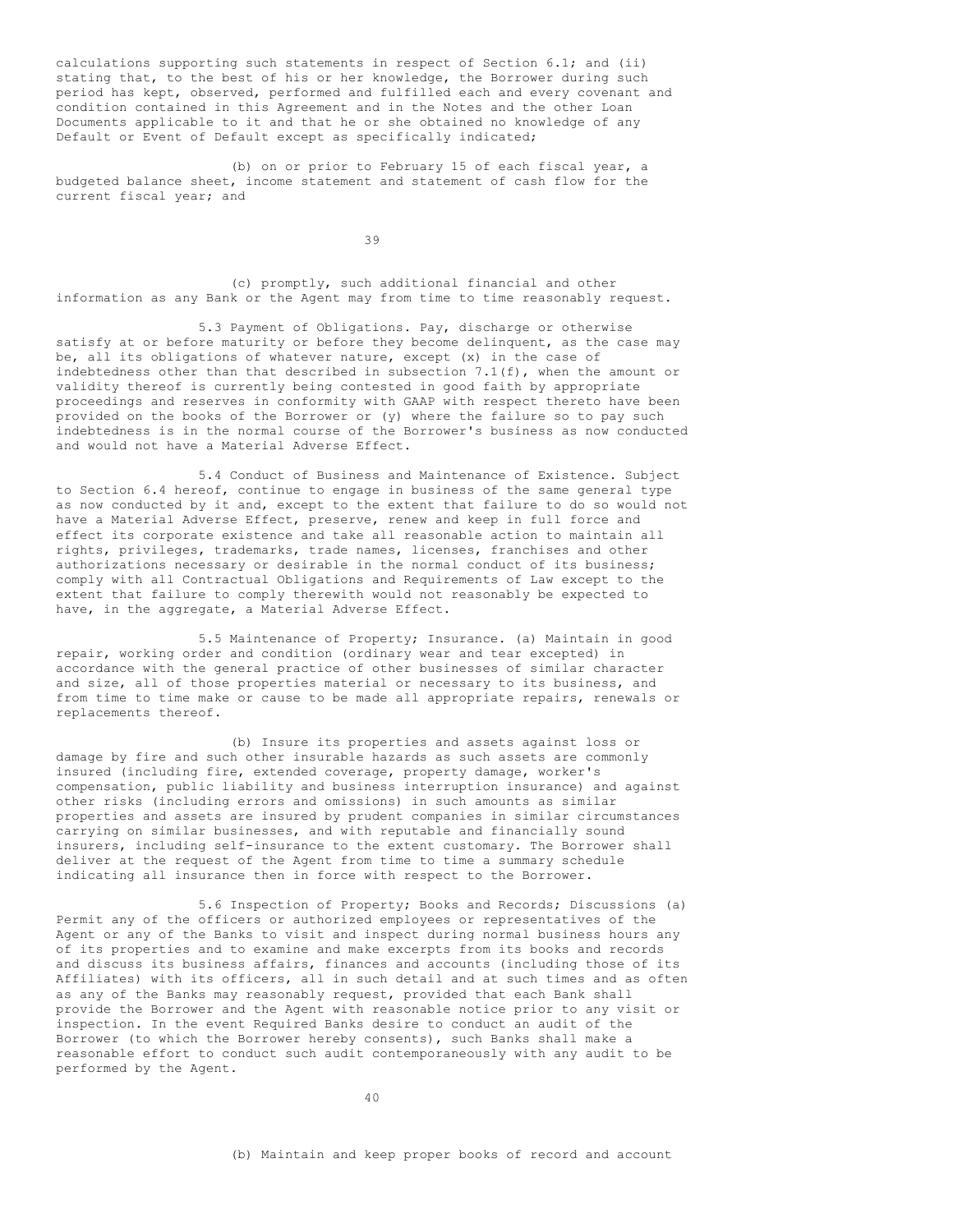which enable the Borrower and the Parent Company to issue financial statements in accordance with GAAP and as otherwise required by applicable Requirements of Law, and in which full, true and correct entries shall be made in all material respects of all its dealings and business and financial affairs.

5.7 Notices. Promptly, upon the Borrower becoming aware, give notice to the Agent and each Bank of:

(a) the occurrence of any Default or Event of Default;

(b) any (i) default or event of default under any Contractual Obligation of the Borrower, including, without limitation, the Indenture, or (ii) litigation, investigation or proceeding which may exist at any time between the Borrower and any Governmental Authority, which in either case, if not cured or if adversely determined, as the case may be, would have a Material Adverse Effect;

(c) any litigation or proceeding which, if adversely determined, would have a Material Adverse Effect;

(d) the following events, as soon as possible and in any event within 30 days after the Borrower knows or has reason to know thereof: (i) the occurrence of any Reportable Event with respect to any Single Employer Plan, or any withdrawal from, or the termination, Reorganization or Insolvency of any Multiemployer Plan which may, individually or in the aggregate, result in a liability which would have a Material Adverse Effect or (ii) the institution of proceedings or the taking of any other action by the PBGC or the Borrower or any Commonly Controlled Entity or any Multiemployer Plan with respect to the withdrawal from, or the terminating, Reorganization or Insolvency of, any Single Employer Plan in a distress termination under Section 4041(c) of ERISA or Multiemployer Plan; and

(e) an event which has had a Material Adverse Effect.

Each notice pursuant to this subsection shall be accompanied by a statement of the Borrower, executed on its behalf by a Responsible Officer, setting forth details of the occurrence referred to therein and stating what action the Borrower propose to take with respect thereto.

41

5.8 Environmental Laws (a) Comply with, and require compliance by all tenants and to the extent possible, all subtenants, if any, with, all Environmental Laws and obtain and comply with and maintain, and require that all tenants and to the extent possible, all subtenants obtain and comply with and maintain, any and all licenses, approvals, registrations or permits required by Environmental Laws except to the extent that failure to so comply or obtain or maintain such documents would not have a Material Adverse Effect.

(b) Except as set forth in Schedule 3.13, comply with all lawful and binding orders and directives of all Governmental Authorities respecting Environmental Laws except to the extent that failure to so comply would not have a Material Adverse Effect.

(c) Defend, indemnify and hold harmless the Agent and the Banks, and their respective employees, agents, officers and directors, from and against any claims, demands, penalties, fines, liabilities, settlements, damages, costs and expenses of whatever kind or nature known or unknown, contingent or otherwise, arising out of, or in any way relating to the violation of or noncompliance with any Environmental Laws applicable to the real property owned or operated by the Borrower, or any orders, requirements or demands of Governmental Authorities related thereto, including, without limitation, attorneys' and consultants' fees, investigation and laboratory fees, court costs and litigation expenses, except to the extent that any of the foregoing arise out of the negligence or willful misconduct of any of the foregoing enumerated parties.

5.9 Taxes. Pay when due all taxes, assessments and governmental charges imposed upon it or any of its properties or that it is required to withhold and pay over, except where contested in good faith and where adequate reserves have been set aside to the extent required under GAAP.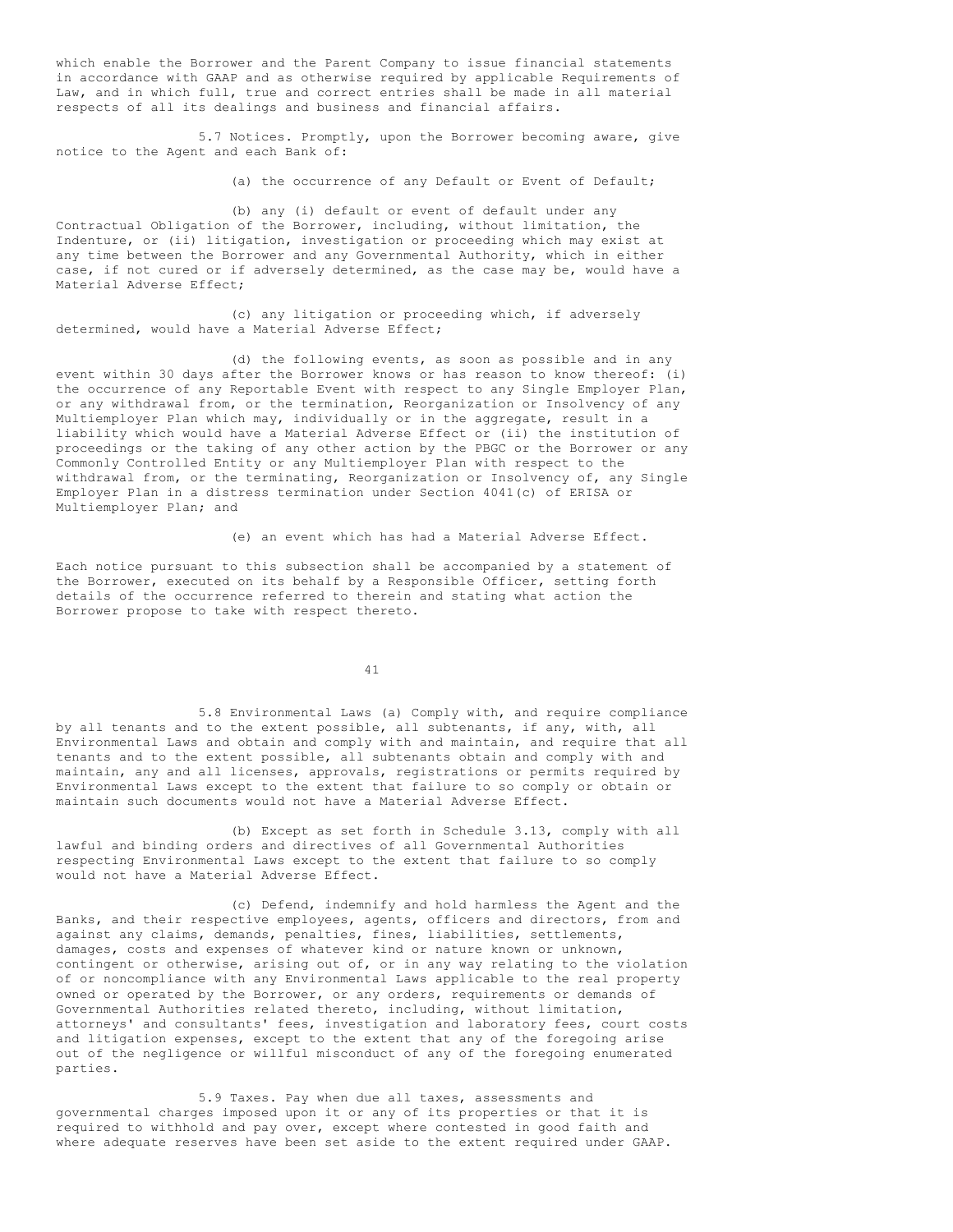5.10 Covenants of the Indenture. Comply at all times with the covenants contained in the Supplemental Indenture, as such Supplemental Indenture supplements the Indenture, without regard to any amendment of or supplement to the Indenture occurring after November 15, 1999.

5.11 Guarantees of Obligations. It is the intent of the parties hereto that all of the obligations of the Borrower hereunder shall be unconditionally guaranteed by all of its Material Subsidiaries to the maximum extent permitted under the laws of the jurisdiction of organization of any such Material Subsidiary. Accordingly, in the event that any Material Subsidiary shall be formed, acquired or come into existence after the date hereof then the Borrower will cause such Material Subsidiary to (i) execute and deliver a Guaranty Agreement in form and substance satisfactory to the Agent pursuant to which such Material Subsidiary will become a "Guarantor" hereunder, and guarantee the obligations of the Borrower hereunder and under the Notes and other Loan Documents and (ii) deliver such proof of corporate or other action, incumbency of officers, opinions of counsel and other documents as is consistent with those delivered by the Borrower pursuant to Section 4.1 on the Closing Date or as the Agent shall have reasonably requested.

42

## SECTION 6. NEGATIVE COVENANTS

The Borrower hereby agrees that, so long as the Commitments remain in effect, any Note remains outstanding and unpaid or any other amount is owing to any Bank or the Agent hereunder, the Borrower shall not directly or indirectly:

6.1 Financial Covenants.

(a) Equity to Capital Ratio. Permit as of the end of any fiscal quarter the Equity to Capital Ratio to be less than thirty eight percent (38%).

(b) Interest Coverage Ratio. Permit as of the end of any fiscal quarter the Interest Coverage Ratio to be less than 1.8 to 1.

6.2 Limitation on Debt. At any time incur, create, assume, or suffer to exist any Debt except:

(i) amounts outstanding hereunder as Loans;

(ii) Debt existing as of the date hereof described on Schedule 6.2 (including any extensions or renewals or refinancings thereof provided there is no increase in the amount thereof or other significant change in the terms thereof);

(iii) Debt issued under and secured by the Indenture;

(iv) Subordinated Debt;

(v) Debt to commercial banks under additional lines of credit in an aggregate outstanding amount of up to  $$10,000,000;$ 

(vi) unsecured indebtedness to the Parent Company in each case having a maturity not in excess of 180 days and in an aggregate amount outstanding at any one time not exceeding \$24,000,000; and

(vi) other indebtedness incurred in the ordinary course of business for the purchase of capital assets.

6.3 Limitation on Liens. Create, incur, assume or suffer to exist any Lien upon any of its property, assets or revenues, including, without limitation, the stock of its Subsidiaries, whether now owned or hereafter acquired, except for:

(a) The following, (i) if the validity or amount thereof is being contested in good faith by appropriate and lawful proceedings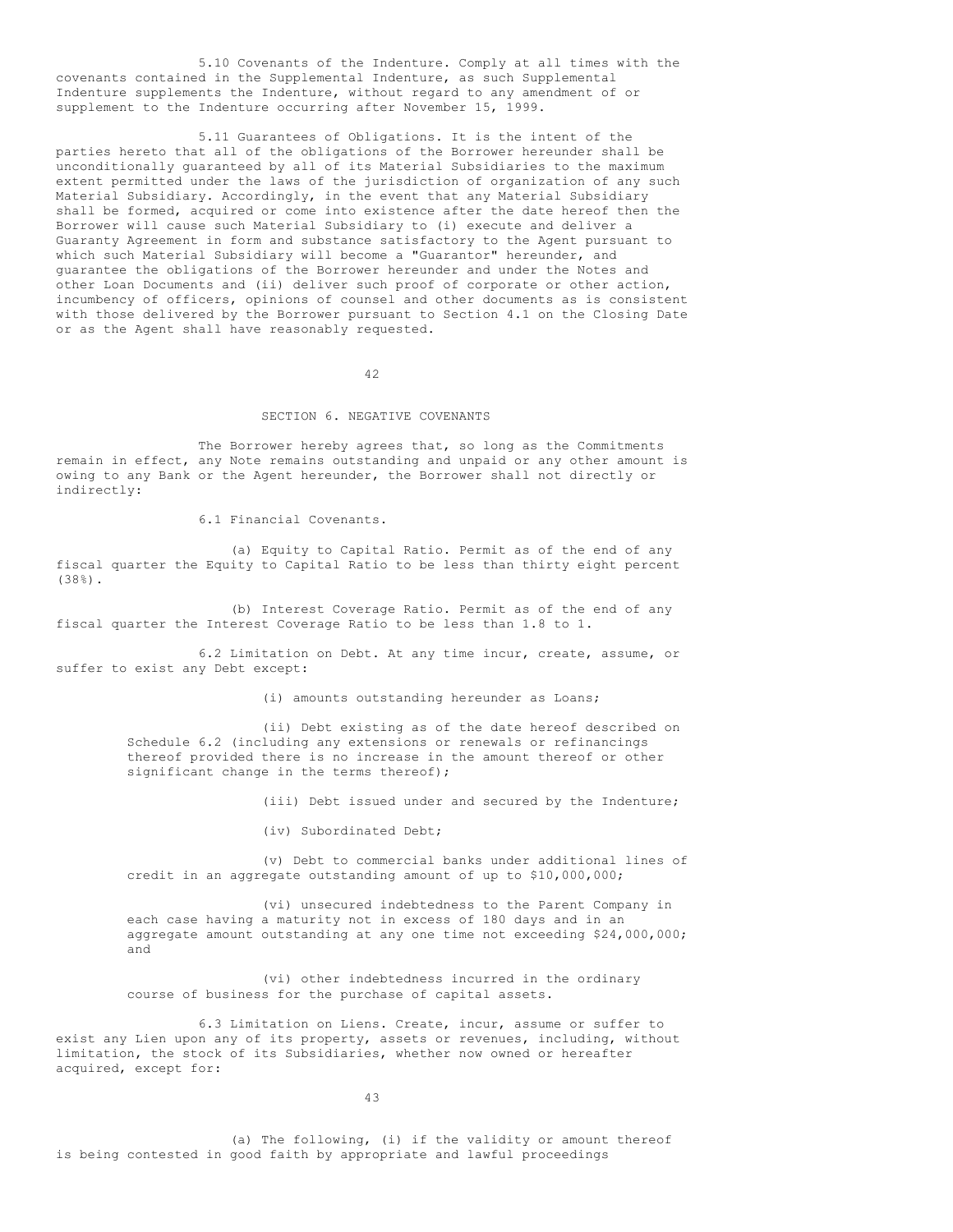diligently conducted so long as levy and execution thereon have been stayed and continue to be stayed or (ii) if a final judgment is entered and such judgment is discharged within thirty (30) days of entry, and in either case they do not materially impair the ability of the Borrower to perform its obligations hereunder or under the other Loan Documents:

> (A) Claims or Liens for taxes, assessments or charges due and payable and subject to interest or penalty, provided that the Borrower maintains such reserves or other appropriate provisions as shall be required by GAAP and pays all such taxes, assessments or charges forthwith upon the commencement of proceedings to foreclose any such Lien;

> (B) Claims, Liens or encumbrances upon, and defects of title to, real or personal property including any attachment of personal or real property or other legal process prior to adjudication of a dispute on the merits; and

(C) Claims or Liens of mechanics, materialmen, warehousemen, carriers, or other statutory nonconsensual Liens;

(b) pledges or deposits in connection with workers' compensation, unemployment insurance and other social security legislation;

(c) deposits to secure the performance of bids, trade contracts (other than for borrowed money), leases, statutory obligations, surety and appeal bonds, performance bonds and other obligations of a like nature incurred in the ordinary course of business of the Borrower;

(d) easements, rights-of-way, restrictions and other similar encumbrances incurred in the ordinary course of business which, in the aggregate, are not substantial in amount and which do not interfere with the ordinary conduct of the business of the Borrower;

(e) Liens which were in existence on the date hereof and shown on Schedule 6.3 and replacements, extensions or replacements thereof;

(f) Liens on assets acquired by the Borrower in acquisitions permitted by Section 6.6 (which liens were in existence at the time of such acquisitions);

(g) Liens upon real property, which property was acquired after the Closing Date by the Borrower, each of which Liens existed on such property before the time of its acquisition or was created to finance, refinance or refund the cost (including the cost of construction) of the respective property; provided, however, that no such Lien shall extend to or cover any accounts receivable or inventory under any circumstances or any property of the Borrower other than the respective property so acquired and improvements thereon, and the principal amount of indebtedness secured by any such Lien shall not exceed the fair market value of the respective property at the time it was acquired;

44

this Agreement;

(h) Capital Leases as and to the extent permitted under

(i) purchase money security interests on capital equipment purchased in the ordinary course of business; and

(j) the Lien of the Indenture and other Liens in connection with the issuance of industrial revenue bonds or pollution control bonds, to the extent such Liens are permitted under the Indenture.

6.4 Limitations on Fundamental Changes. Enter into any merger, consolidation or amalgamation, or liquidate, wind up or dissolve itself (or suffer any liquidation or dissolution), or convey, sell, lease, assign, transfer or otherwise dispose of, all or substantially all of its property, business or assets except:

(a) the Borrower may merge into the Parent Company, so long as the Parent Company is the surviving entity;

(b) any corporation or limited liability company (other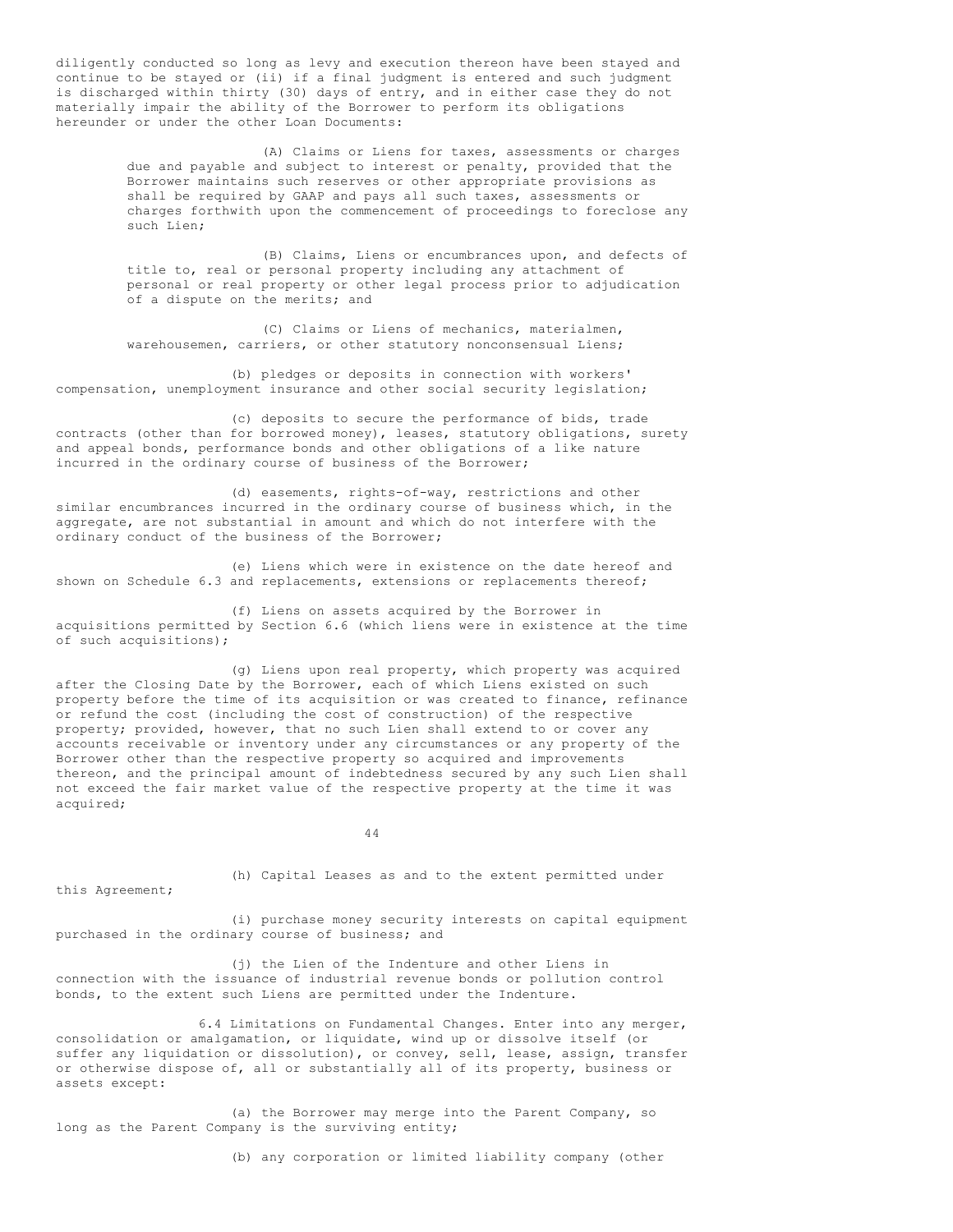than the Parent Company) may be merged or consolidated with or into the Borrower (provided that the Borrower shall be the continuing or surviving corporation); and

(c) a merger in connection with a Permitted Acquisition in accordance with Section 6.6 in which the surviving entity is the Borrower;

provided that, immediately after each such transaction and after giving effect thereto, the Borrower is in compliance with this Agreement and no Default or Event of Default shall be in existence or result from such transaction.

6.5 Limitation on Sale of Assets. Convey, sell, lease, assign, transfer or otherwise dispose of any of its property, business or assets (including, without limitation, accounts receivable and leasehold interests), whether now owned or hereafter acquired, except:

(i) obsolete or worn out property disposed of in the ordinary course of business;

(ii) the sale of inventory or other assets, or the licensing of intellectual property, in each case in the ordinary course of business;

45

(iii) any sale, transfer or lease of assets (i) which are replaced by like-kind assets or (ii) the proceeds of the sale of which are used within one-hundred and twenty (120) days of such sale to purchase like-kind assets;

(iv) any sale, transfer or lease of assets the proceeds of the sale of which are used to permanently reduce the Commitments; and

(v) in addition to the above subsections  $6.5(a)(i)$ through 6.5(a)(iv), inclusive, any such conveyances, sales, leases, assignments, transfers or other disposals, the aggregate amount of which for any fiscal year does not exceed 5% of the Borrower's Consolidated Shareholders' Equity as at the end of the immediately preceding fiscal year.

6.6 Limitations on Acquisitions. Purchase, hold or acquire beneficially any stock, other securities or evidences of indebtedness of, or make or permit any investment or acquire any interest whatsoever in, any other Person, except for Permitted Acquisitions.

6.7 Limitation on Distributions and Investments. (a) At any time make (or incur any liability to make) or pay any Distribution in respect of the Borrower (other than a Distribution payable to the Parent Company); provided, however, that as of the declaration date of any such Distribution and after giving effect to the declaration or payment of any such Distribution no Default or Event of Default would exist; or

(b) Make any Investments other than Permitted Investments.

6.8 Transactions with Affiliates. Except as expressly permitted in this Agreement, directly or indirectly enter into any transaction or arrangement whatsoever or make any payment to or otherwise deal with any Affiliate, except, as to all of the foregoing in the ordinary course of and pursuant to the reasonable requirements of the Borrower's business and upon fair and reasonable terms no less favorable to the Borrower than would be obtained in a comparable arm's length transaction with a Person not an Affiliate of the Borrower.

6.9 Sale and Leaseback. Except if reasonably contemporaneous with the Borrower's purchase, enter into any arrangement with any Person providing for the leasing by the Borrower of real or personal property which has been or is to be sold or transferred by such Borrower to such Person or to any other Person to whom funds have been or are to be advanced by such Person on the security of such property or rental obligations of such Borrower.

6.10 Fiscal Year. Permit its Fiscal Year to end on a day other than December 31.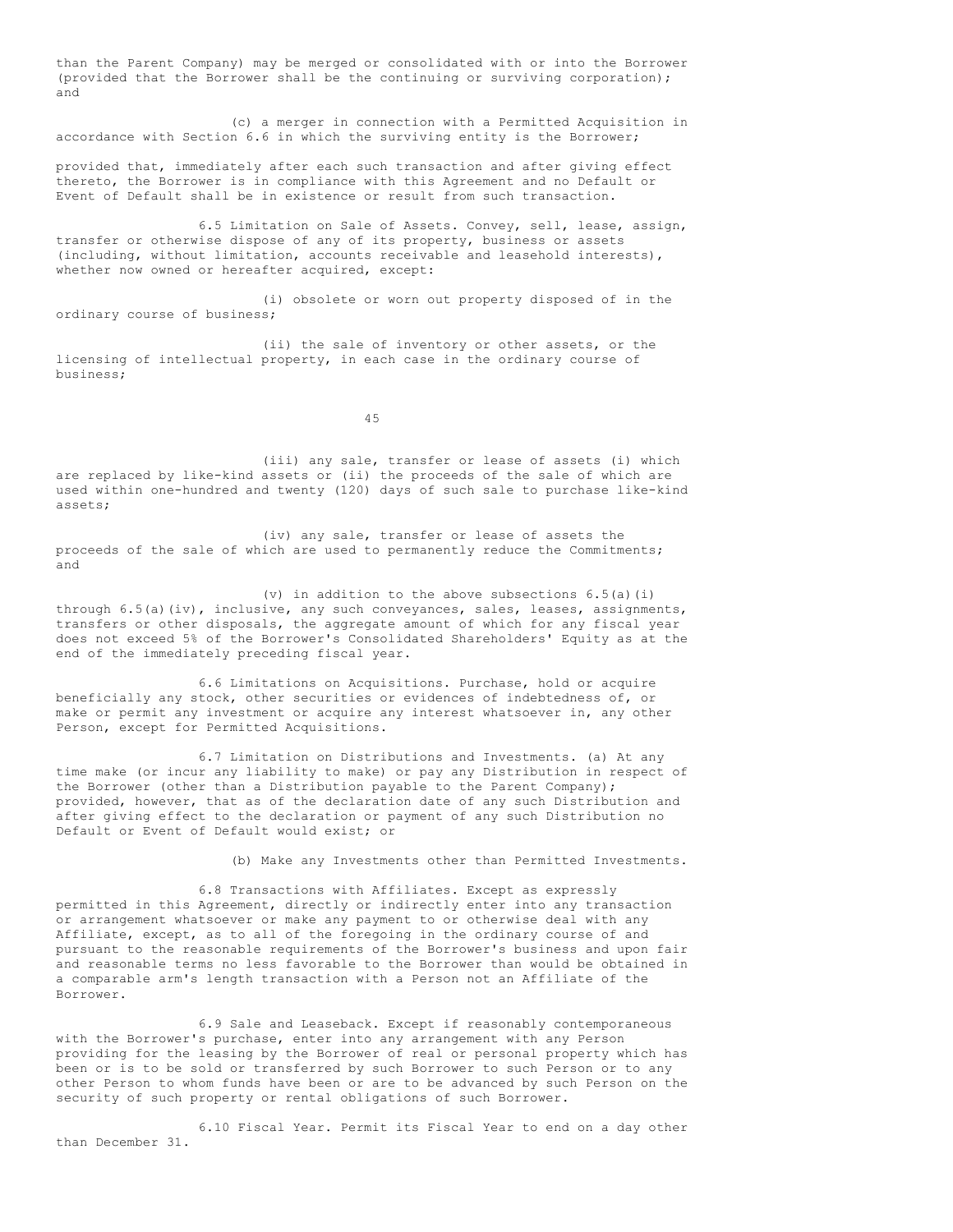6.11 Continuation of or Change in Business. Discontinue any substantial part, or change the nature of, the existing business activities of the Borrower, or engage in any business either directly or through any Subsidiary except for businesses in which the Borrower is engaged on the date of this Agreement and any business activities directly related, similar or incidental or ancillary to such existing businesses.

46

# SECTION 7 EVENTS OF DEFAULT

7.1 Events of Default If any of the following events shall occur and be continuing:

(a) The Borrower shall fail to pay when due any principal of any Note, or shall fail to pay within five (5) days after the date when due any interest, Fees or other amount payable hereunder; or

(b) Any representation or warranty made or deemed made by the Borrower or any Guarantor herein or in any other Loan Document or which is contained in any certificate, document or financial or other statement furnished at any time under or in connection with this Agreement shall prove to have been incorrect in any material respect on or as of the date made or deemed made; or

(c) The Borrower shall default in the observance or performance of any agreement contained in Section 6; or

(d) The Borrower or any Guarantor shall default in the observance or performance of any other agreement contained in this Agreement (other than as provided in paragraphs (a), (b) or (c) of this Section 7.1) or any other Loan Document, and such default shall continue unremedied for a period of thirty (30) days after notice of such default is given by the Agent; or

(e) One or more judgments or decrees shall be entered against the Borrower or any Guarantor involving in the aggregate a liability (not paid or fully covered by insurance) of \$1,000,000 or more and all such judgments or decrees shall not have been vacated, discharged, settled, satisfied or paid, or stayed or bonded pending appeal, within thirty (30) days from the entry thereof; or

(f) The Borrower shall (i) default in the payment of any amount due under any Debt of the Borrower in excess of \$1,000,000 in the aggregate (other than the Notes), beyond the period of grace, if any, provided in the instrument or agreement under which such Debt was created; or (ii) default in the observance or performance of any other agreement contained in any such Debt or in any instrument or agreement evidencing, securing or relating thereto beyond any applicable notice and grace period, or any other event shall occur the effect of which default or other event is to cause, or to permit the holder or holders or beneficiary or beneficiaries of such Debt (or a trustee or agent on behalf of such holder or holders or beneficiary or beneficiaries) to cause such Debt to become due and payable prior to its stated maturity or any such Debt is declared to be due and payable prior to its stated maturity unless such default, event or declaration referred to in this subparagraph (ii) is waived or cured to the satisfaction of such other party as demonstrated to the satisfaction of the Agent by the Borrower prior to the Agent taking any action under Section 7.2 in respect of such occurrence; or

47

(g) (i) The Borrower or any Guarantor shall commence any case, proceeding or other action (A) under any existing or future law of any jurisdiction, domestic or foreign, relating to bankruptcy, insolvency, reorganization or relief of debtors, seeking to have an order for relief entered with respect to it, or seeking to adjudicate it a bankrupt or insolvent, or seeking reorganization, arrangement, adjustment, winding-up, liquidation, dissolution, composition or other relief with respect to it or its debts, or (B) seeking appointment of a receiver, trustee, custodian or other similar official for it or for all or any substantial part of its assets, or the Borrower or any Guarantor shall make a general assignment for the benefit of its creditors; or (ii) there shall be commenced against the Borrower or any Guarantor any case, proceeding or other action of a nature referred to in clause (i) above which (A) results in the entry of an order for relief or any such adjudication or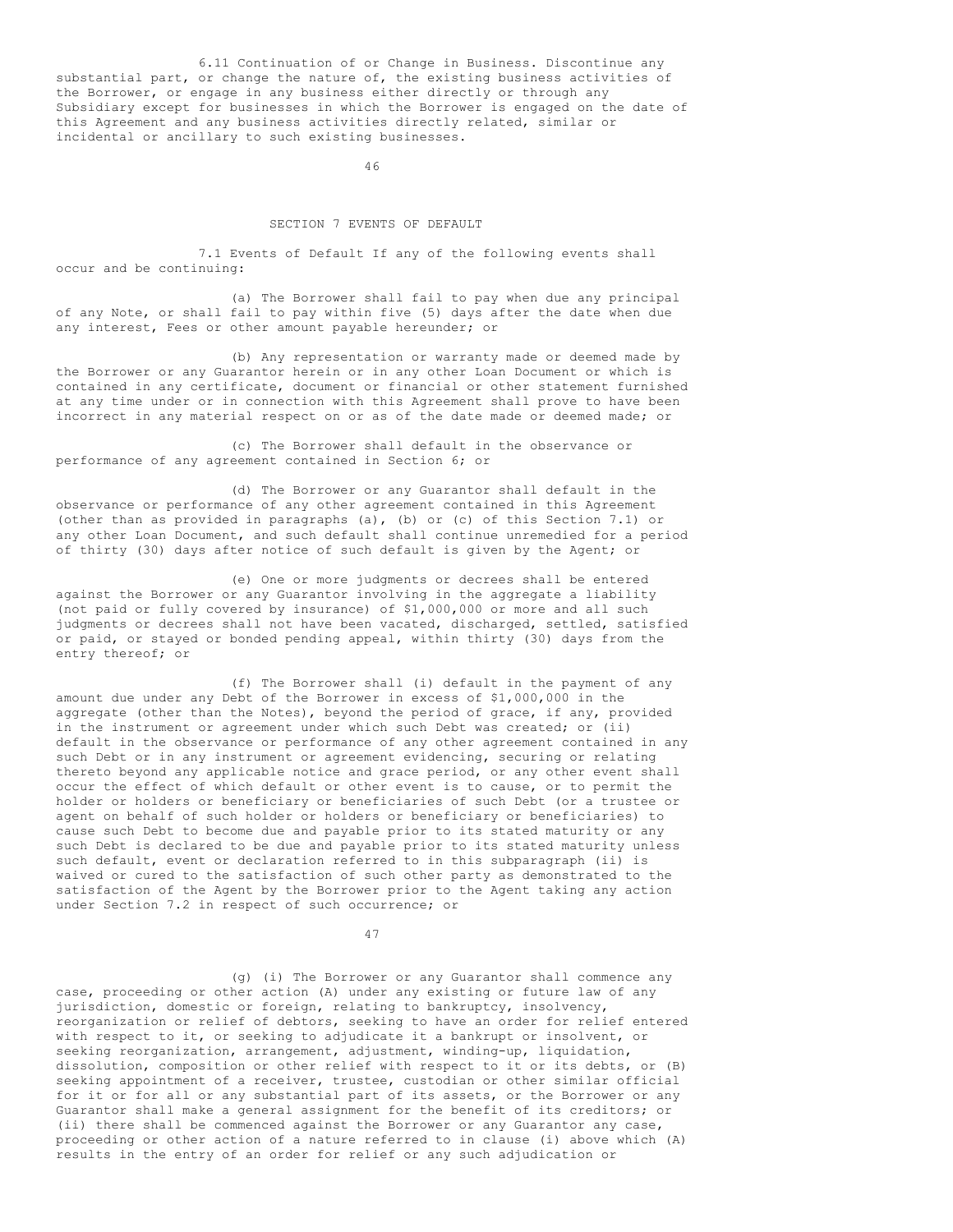appointment or (B) remains undismissed, undischarged or unbonded for a period of sixty (60) days; or (iii) there shall be commenced against the Borrower or any Guarantor any case, proceeding or other action seeking issuance of a warrant of attachment, execution, distraint or similar process on a claim in excess of \$1,000,000 against all or any substantial part of its assets which results in the entry of an order for any such relief which shall not have been vacated, discharged, or stayed or bonded pending appeal within sixty (60) days from the entry thereof; or (iv) the Borrower or any Guarantor shall take any action in furtherance of, or indicating its consent to, approval of, or acquiescence in, any of the acts set forth in clause (i), (ii), or (iii) above; or (v) the Borrower or any Guarantor shall generally not, or shall be unable to, or shall admit in writing its inability to, pay its debts as they become due; or

(h) (i) Any Person shall engage in any "prohibited transaction" (as defined in Section 406 of ERISA or Section 4975 of the Code) involving any Plan, (ii) any "accumulated funding deficiency" (as defined in Section 302 of ERISA), whether or not waived, shall exist with respect to any Plan, (iii) a Reportable Event shall occur with respect to, or proceedings shall commence to have a trustee appointed, or a trustee shall be appointed, to administer or to terminate, any Single Employer Plan, which Reportable Event or institution of proceedings is, in the reasonable opinion of the Required Banks, likely to result in the termination by action of the PBGC or any court of such Plan for purposes of Title IV of ERISA, or (iv) any Single Employer Plan shall terminate for purposes of Title IV of ERISA; and in each case in clauses (i) through (iv) above, such event or condition, together with all other such events or conditions, if any would have a Material Adverse Effect; or

48

(i) Any change in control of the Borrower shall occur (as used herein, the term "change in control" means either (A) any change in ownership of any class of stock or capital stock generally of the Borrower which would result in a change or transfer in the power to control the election of a majority of the board of directors or in other indicia of majority voting control to persons or entities other than those persons who have such majority voting control on the Closing Date or (B) a decrease in such persons' right to vote at shareholders' meetings to an aggregate level less than 51%); or

(j) Any of the Loan Documents shall cease to be legal, valid and binding agreements enforceable against the party executing the same or such party's successors and assigns (as permitted under the Loan Documents) in accordance with the respective terms thereof or shall in any way be terminated (except in accordance with its terms) or become or be declared ineffective or inoperative or shall in any way be challenged and thereby deprive or deny the Banks and the Agent the intended benefits thereof or they shall thereby cease substantially to have the rights, titles, interests, remedies, powers or privileges intended to be created thereby; or

(k) A notice of lien or assessment in excess of \$1,000,000 is filed of record with respect to all or any part of the Borrower's or any Guarantor's assets having a value of at least that amount by the United States, or any department, agency or instrumentality thereof, or by any state, county, municipal, or other governmental agency, including, without limitation, the PBGC, becomes payable and the same is not paid, vacated, bonded or stayed pending appeal within thirty (30) days after the same becomes payable; or

(l) The Borrower ceases to be Solvent; or

(m) Except as otherwise permitted in this Agreement, the Borrower ceases to conduct its business as contemplated or the Borrower is enjoined, restrained or in any way prevented by court order from conducting all or any material part of its business so as to cause or result in a Material Adverse Effect, and such injunction, restraint or other preventive order is not dismissed within thirty (30) days after the entry thereof.

7.2 Remedies (a) If an Event of Default specified under subsections 7.1 (a) through (f) or (h) through (m) shall occur and be continuing, the Banks shall be under no further obligation to make Loans hereunder, and the Agent upon the request of the Required Banks shall by written notice to the Borrower, terminate the Commitments and the Swing Line Commitment and/or declare the unpaid principal amount of the Notes then outstanding and all interest accrued thereon, any unpaid fees and all other obligations of the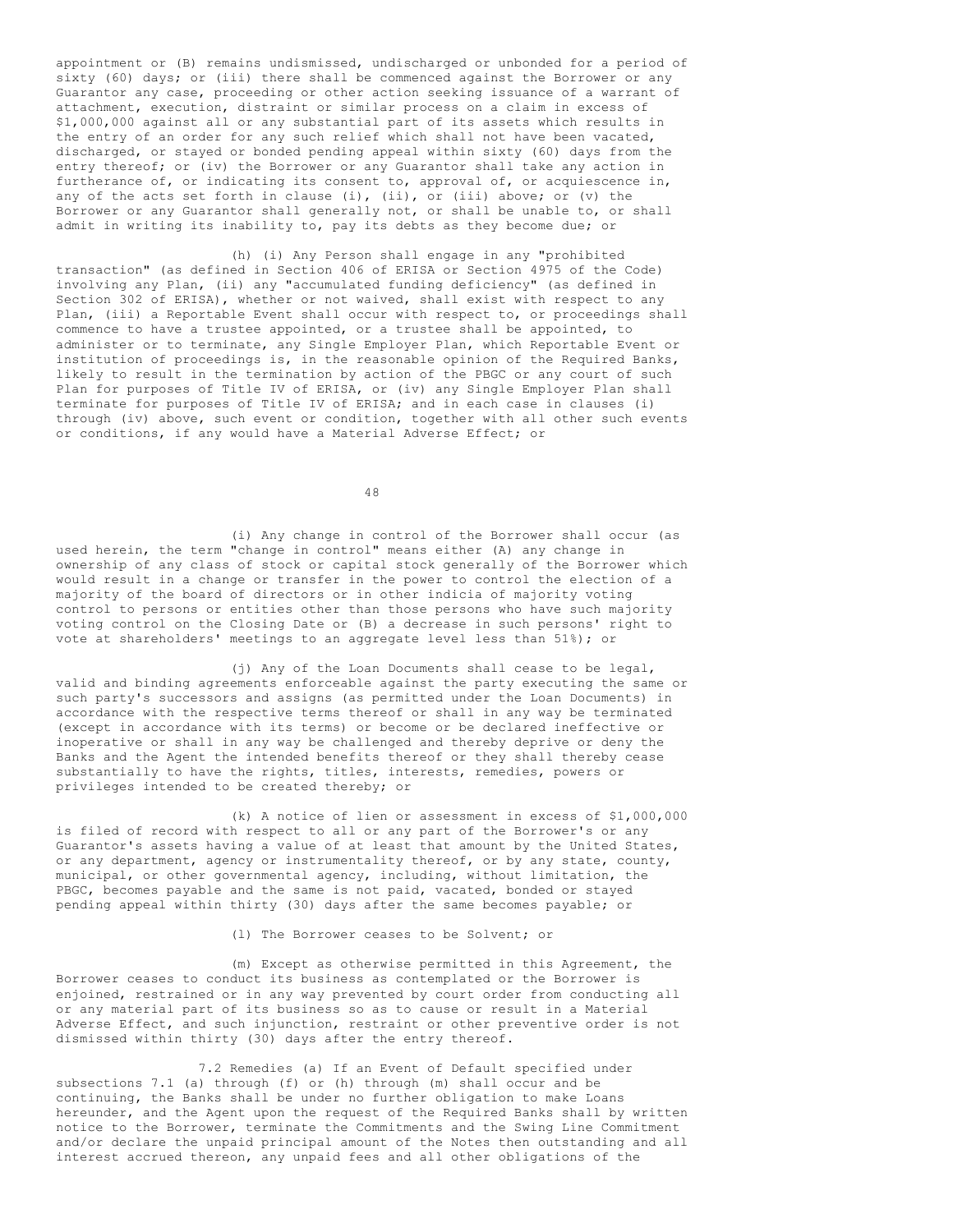Borrower to the Banks hereunder and thereunder to be forthwith due and payable, and the same shall thereupon become and be immediately due and payable to the Agent for the benefit of each Bank without presentment, demand, protest or any other notice of any kind, all of which are hereby expressly waived.

49

(b) If an Event of Default specified under subsections 7.1(g) hereof shall occur, the Commitments and the Swing Line Commitment shall immediately terminate and the Banks shall be under no further obligations to make Loans hereunder, and the unpaid principal amount of the Notes then outstanding and all interest accrued thereon, any unpaid fees and all other obligations of the Borrower to the Banks hereunder and thereunder shall be immediately due and payable, without presentment, demand, protest or notice of any kind, all of which are hereby expressly waived.

(c) If an Event of Default shall occur and be continuing, any Bank to whom any obligation is owed by the Borrower hereunder or under any other Loan Document or any participant of such Bank which has agreed in writing to be bound by the provisions of Section 9.6 hereof and any branch, subsidiary or Affiliate of such Bank or Participant shall have the right, in addition to all other rights and remedies available to it, without notice to the Borrower, to set-off against and apply to the then unpaid balance of all the Loans and all other obligations of the Borrower hereunder or under any other Loan Document any debt owing to, and any other funds held in any manner for the account of, the Borrower by such Bank or participant or by such branch, Subsidiary or Affiliate, including, without limitation, all funds in all deposit accounts (whether time or demand, general or special, provisionally credited or finally credited, or otherwise) now or hereafter maintained by the Borrower for its own account (but not including funds held in custodian or trust accounts or other accounts established solely for the benefit of parties other than the Borrower) with such Bank or Participant or such branch, Subsidiary or Affiliate. Such right shall exist whether or not any Bank or the Agent shall have made any demand under this Agreement or any other Loan Document, whether or not such debt owing to or funds held for the account of the Borrower is or are matured or unmatured and regardless of the existence or adequacy of any collateral, guaranty or any other security, right or remedy available to any Bank or the Agent.

(d) Notwithstanding any provision herein to the contrary or in the other Loan Documents, any proceeds received by the Agent from any payment made by the Borrower under this Agreement or the other Loan Documents after the Commitments and the Swing Line Commitment have been terminated, or received by the Agent from the foreclosure, sale, lease, collection upon, realization of or other disposition of any collateral which may have been provided to the Agent for the obligations of the Borrower hereunder after the Commitments and the Swing Line Commitment have been terminated (including without limitation insurance proceeds), shall be applied by the Agent as follows, unless otherwise agreed by all the Banks:

(i) first, to reimburse the Agent for out-of-pocket costs, expenses and disbursements, including without limitation reasonable attorneys' fees and legal expenses, incurred by the Agent in connection with collection of any obligations of the Borrower under any of the Loan Documents;

Loans;

(ii) second, to accrued and unpaid interest on the

outstanding;

(iii) third, to the principal amount of the Loans then

50

(iv) fourth, to fees payable under this Agreement or any of the other Loan Documents (ratably according to the respective amounts then outstanding);

(v) fifth, to the repayment of all other indebtedness then due and unpaid of the Borrower to the Banks incurred under this Agreement or any of the other Loan Documents, whether of principal, interest, fees, expenses or otherwise (ratably according to the respective amounts then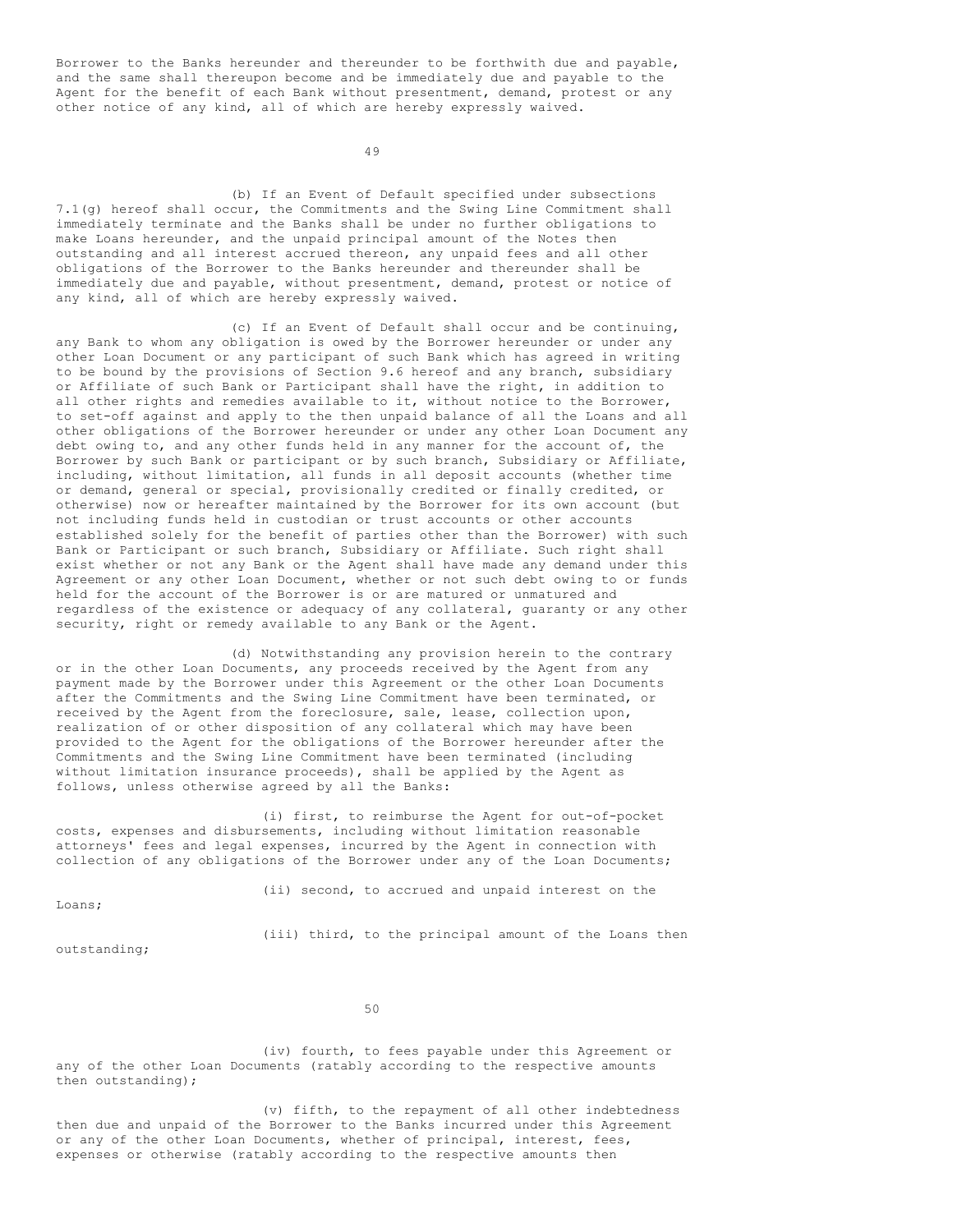(vi) the balance, if any, as required by law.

(e) Each Bank agrees that (i) if at any time it shall receive the proceeds of any collateral or any proceeds thereof or (ii) if after the Commitments and the Swing Line Commitment have been terminated it shall receive any payment on account of the Loans or any other amounts owing hereunder or under the other Loan Documents, under an Interest Rate Protection Agreement (in either case other than through application by the Agent in accordance with subsection 7.2(d)), it shall promptly turn the same over to the Agent for application in accordance with the terms of subsection 7.2(d).

(f) In addition to the other rights and remedies contained in this Agreement or in the other Loan Documents, the Loans shall, at the Required Banks' option, bear the interest rates provided in Section 2.7 hereof.

(g) In addition to all of the rights and remedies contained in this Agreement or in any of the other Loan Documents, the Agent shall have all of the rights and remedies under applicable Law, all of which rights and remedies shall be cumulative and non-exclusive, to the extent permitted by Law. The Agent may, and upon the request of the Required Banks shall, exercise all post-default rights granted to it and the Banks under the Loan Documents or applicable Law.

### SECTION 8. THE AGENT

8.1 Appointment Each Bank hereby irrevocably designates and appoints PNC as the Agent of such Bank under this Agreement. Each such Bank irrevocably authorizes the Agent, as the agent for such Bank to take such action on its behalf under the provisions of this Agreement and to exercise such powers and perform such duties as are expressly delegated to the Agent by the terms of this Agreement, together with such other powers as are reasonably incidental thereto. Notwithstanding any provision to the contrary elsewhere in this Agreement, the Agent shall not have any duties or responsibilities, except those expressly set forth herein, or any fiduciary relationship with any Bank, and no implied covenants, functions, responsibilities, duties, obligations or liabilities shall be read into this Agreement or otherwise exist against the Agent. The Agent agrees to act as the Agent on behalf of the Banks to the extent provided in this Agreement.

51

8.2 Delegation of Duties The Agent may execute any of its duties under this Agreement by or through agents or attorneys-in-fact and shall be entitled to engage and pay for the advice and services of counsel concerning all matters pertaining to such duties. The Agent shall not be responsible to the Banks for the negligence or misconduct of any agents or attorneys in-fact selected by it with reasonable care.

8.3 Exculpatory Provisions Neither the Agent nor any of its officers, directors, employees, agents, attorneys-in-fact or Affiliates shall be (i) liable for any action lawfully taken or omitted to be taken by them or such Person under or in connection with this Agreement (except for their or such Person's own gross negligence or willful misconduct) or (ii) responsible in any manner to any of the Banks for any recitals, statements, representations or warranties made by the Borrower or any officer thereof contained in this Agreement or in any certificate, report, statement or other document referred to or provided for in, or received by the Agent under or in connection with, this Agreement or for the value, validity, effectiveness, genuineness, enforceability or sufficiency of this Agreement, the Notes or the other Loan Documents or for any failure of the Borrower to perform its obligations hereunder or thereunder. The Agent shall not be under any obligation to any Bank to ascertain or to inquire as to the observance or performance of any of the agreements contained in, or conditions of, this Agreement or the other Loan Documents, or to inspect the properties, books or records of the Borrower.

8.4 Reliance by Agent The Agent shall be entitled to rely, and shall be fully protected in relying, upon any Note, writing, resolution, notice, consent, certificate, affidavit, letter, cablegram, telegram, telecopy, telex or teletype message, statement, order or other document or conversation believed by it to be genuine and correct and to have been signed, sent or made by the proper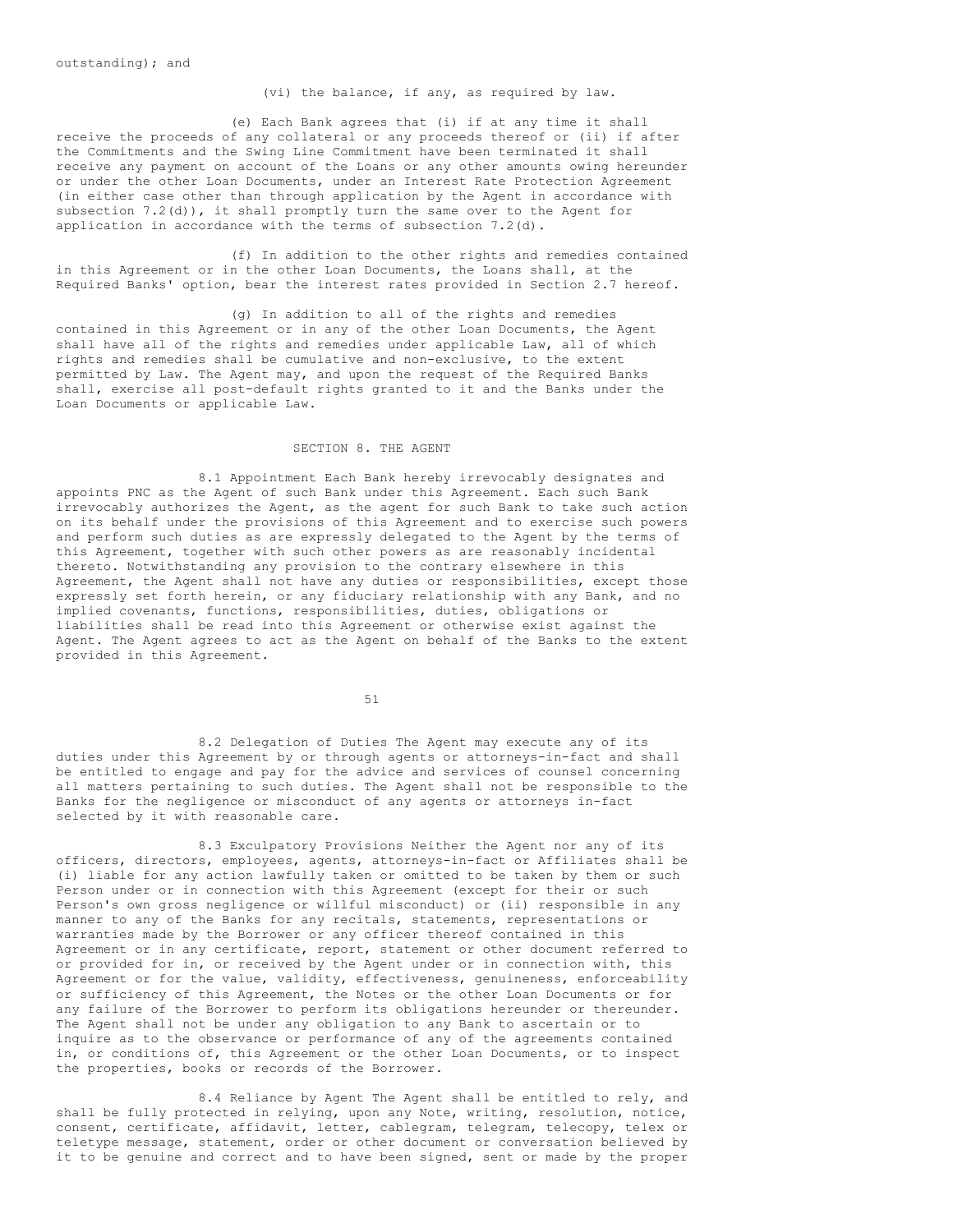Person or Persons and upon advice and statements of legal counsel (including, without limitation, counsel to the Borrower), independent accountants and other experts selected by the Agent. The Agent may deem and treat the payee of any Note as the owner thereof for all purposes unless a written notice of assignment, negotiation or transfer thereof shall have been filed with the Agent. The Agent shall be fully justified in failing or refusing to take any action under this Agreement unless it shall first receive such advice or concurrence of the Required Banks as they deem appropriate or they shall first be indemnified to its satisfaction by the Banks against any and all liability and expense which may be incurred by it by reason of taking or continuing to take any such action. The Agent shall in all cases be fully protected in acting, or in refraining from acting, under this Agreement, the Notes and the other Loan Documents in accordance with a request of the Required Banks, and such request and any action taken or failure to act pursuant thereto shall be binding upon all the Banks and all future holders of the Notes.

52

8.5 Notice of Default The Agent shall not be deemed to have knowledge or notice of the occurrence of any Default or Event of Default hereunder unless they have received notice from a Bank or the Borrower referring to this Agreement, describing such Default or Event of Default and stating that such notice is a "notice of default". In the event that the Agent receives such a notice, the Agent shall give notice thereof to the Banks. The Agent shall take such action with respect to such Default or Event of Default as shall be reasonably directed by the Required Banks; provided that unless and until the Agent shall have received such directions, the Agent may (but shall not be obligated to) take such action, or refrain from taking such action, with respect to such Default or Event of Default as it shall deem advisable in the best interests of the Banks.

8.6 Non-Reliance on Agent and Other Banks Each Bank expressly acknowledges that neither the Agent nor any of its officers, directors, employees, agents, attorneys-in-fact or Affiliates has made any representations or warranties to it and that no act by the Agent hereinafter taken, including any review of the affairs of the Borrower, shall be deemed to constitute any representation or warranty by the Agent to any Bank. Each Bank represents to the Agent that it has, independently and without reliance upon the Agent or any other Bank, and based on such documents and information as it has deemed appropriate, made its own appraisal of and investigation into the business, operations, property, financial and other condition and creditworthiness of the Borrower and made its own decision to make its Loans hereunder and enter into this Agreement. Each Bank also represents that it will, independently and without reliance upon the Agent or any other Bank, and based on such documents and information as it shall deem appropriate at the time, continue to make its own credit analysis, appraisals and decisions in taking or not taking action under this Agreement and the other Loan Documents, and to make such investigation as it deems necessary to inform itself as to the business, operations, property, financial and other condition and creditworthiness of the Borrower. Except for notices, reports and other documents expressly required to be furnished to the Banks by the Agent hereunder, the Agent shall not have any duty or responsibility to provide any Bank with any credit or other information concerning the business, operations, property, condition (financial or otherwise), prospects or creditworthiness of the Borrower which may come into the possession of the Agent or any of its officers, directors, employees, agents, attorneys-in-fact or Affiliates.

8.7 Indemnification The Banks agree to indemnify the Agent in its capacity as such (to the extent not reimbursed by the Borrower and without limiting the obligation of the Borrower to do so), ratably according to their respective Commitment Percentages, from and against any and all liabilities, obligations, losses, damages, penalties, actions, judgments, suits, costs, expenses or disbursements of any kind whatsoever which may at any time (including, without limitation, at any time following the payment of the Notes) be imposed on, incurred by or asserted against the Agent in any way relating to or arising out of this Agreement, the other Loan Documents, or any documents contemplated by or referred to herein or therein or the transactions contemplated hereby or thereby or any action taken or omitted by the Agent under or in connection with any of the foregoing; provided that no Bank shall be liable for the payment of any portion of such liabilities, obligations, losses, damages, penalties, actions, judgments, suits, costs, expenses or disbursements resulting solely from the Agent's gross negligence or willful misconduct. The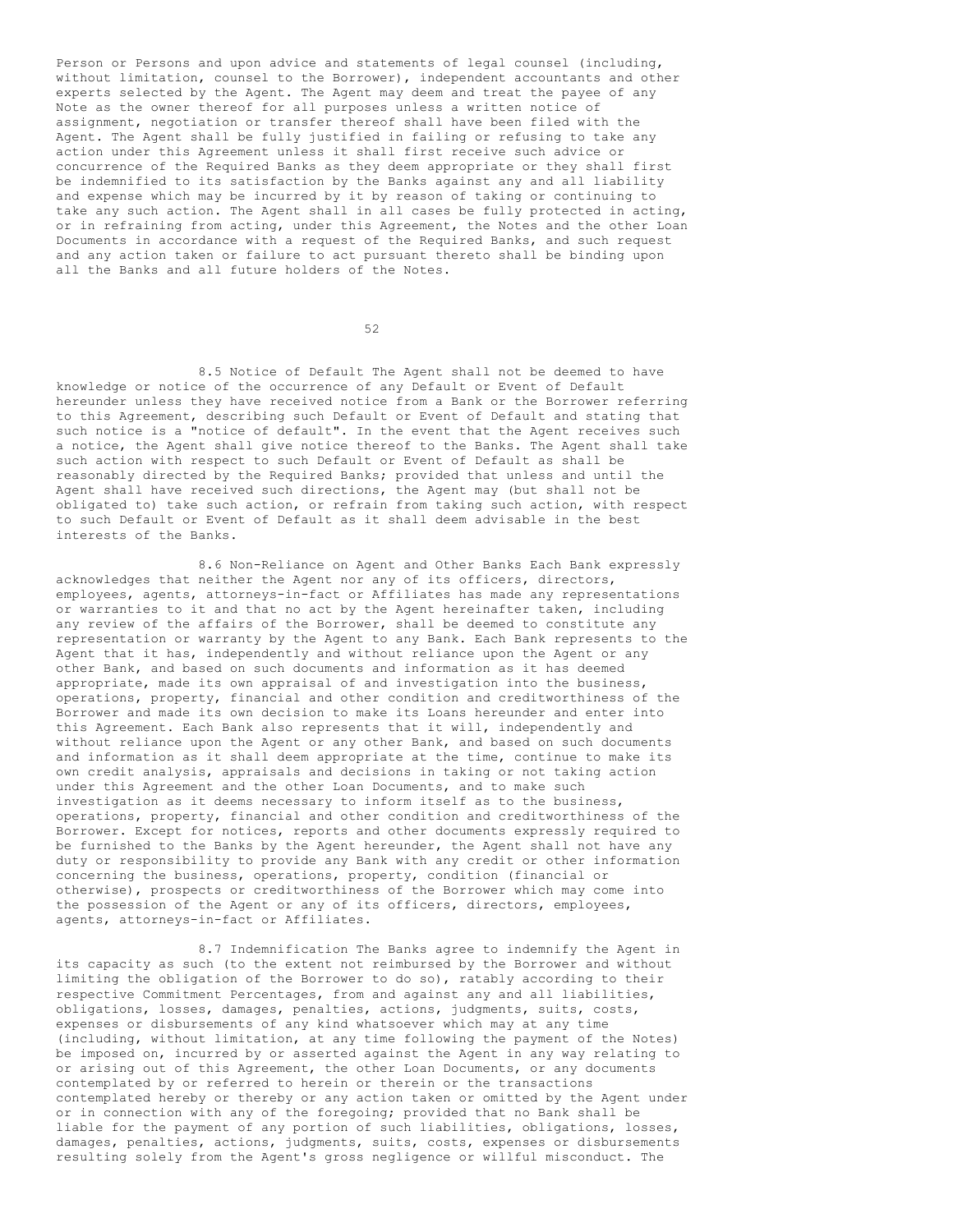agreements in this Section 8.7 shall survive the payment of the Notes and all other amounts payable hereunder.

53

8.8 Agent in its Individual Capacity. The Agent and its Affiliates may make loans to, accept deposits from and generally engage in any kind of business with the Borrower as though it was not the Agent hereunder. With respect to its Loans made or renewed by it and any Note issued to it, the Agent shall have the same rights and powers under this Agreement as any Bank and may exercise the same as though it were not the Agent, and the terms "Bank" and "Banks" shall include the Agent in its individual capacity.

8.9 Successor Agent The Agent may resign as Agent upon sixty (60) days' notice to the Banks and the Borrower. If such Agent shall resign as Agent under this Agreement, then the Required Banks shall appoint from among the Banks a successor agent for the Banks, which appointment shall be subject to the approval of the Borrower (which approval shall not be unreasonably withheld), whereupon such successor agent shall succeed to the rights, powers and duties of an Agent, and the term "Agent" shall mean such successor agent effective upon its appointment, and the former Agent's rights, powers and duties as Agent shall be terminated, without any other or further act or deed on the part of such former Agent or any of the parties to this Agreement or any holders of the Notes. After any retiring Agent's resignation as Agent, the provisions of this Section 8.9 shall inure to its benefit as to any actions taken or omitted to be taken by it while it was Agent under this Agreement.

8.10 Beneficiaries Except as expressly provided herein, the provisions of this Section 8 are solely for the benefit of the Agent and the Banks, and the Borrower shall not have any rights to rely on or enforce any of the provisions hereof. In performing their functions and duties under this Agreement the Agent shall act solely as agent of the Banks and does not assume and shall not be deemed to have assumed any obligation toward or relationship of agency or trust with or for the Borrower.

# SECTION 9. MISCELLANEOUS

9.1 Amendments and Waivers. Neither this Agreement, any Note or any other Loan Document, nor any terms hereof of thereof may be amended, supplemented or modified except in accordance with the provisions of this subsection. With the written consent of the Required Banks, the Agent and the Borrower may, from time to time, enter into written amendments, supplements or modifications hereto and to the Notes and the other Loan Documents for the purpose of adding any provisions to this Agreement or the Notes or the other Loan Documents or changing in any manner the rights of the Banks or of the Borrower hereunder or thereunder or waiving, on such terms and conditions as the Agent may specify in such instrument, any of the requirements of this Agreement or the Notes or the other Loan Documents or any Default or Event of Default and its consequences; provided, however, that no such waiver and no such amendment, supplement or modification shall directly or indirectly (a) reduce the amount or extend the maturity of any Note or any installment thereof, or reduce the rate or extend the time of payment of interest thereon, or reduce any Fees payable to any Bank hereunder, or change the duration or amount of any Bank's Commitment, in each case

54

without the consent of the Bank affected thereby or (b) amend, modify or waive any provision of this Section 9.1 or reduce the percentages specified in the definition of Required Banks or consent to the assignment or transfer by the Borrower of any of its rights and obligations under this Agreement, the Notes and the other Loan Documents, in each case without the written consent of all the Banks, (c) amend, modify or waive any provision of Section 2.2 without the written consent of the then Swing Line Bank or (d) amend, modify or waive any provision of Section 8 without the written consent of the then Agent. Any such waiver and any such amendment, supplement or modification shall apply equally to each of the Banks and shall be binding upon the Borrower, the Banks, the Agent and all future holders of the Notes. In the case of any waiver, the Borrower, the Banks and the Agent shall be restored to their former position and rights hereunder and under the outstanding Notes, and any Default or Event of Default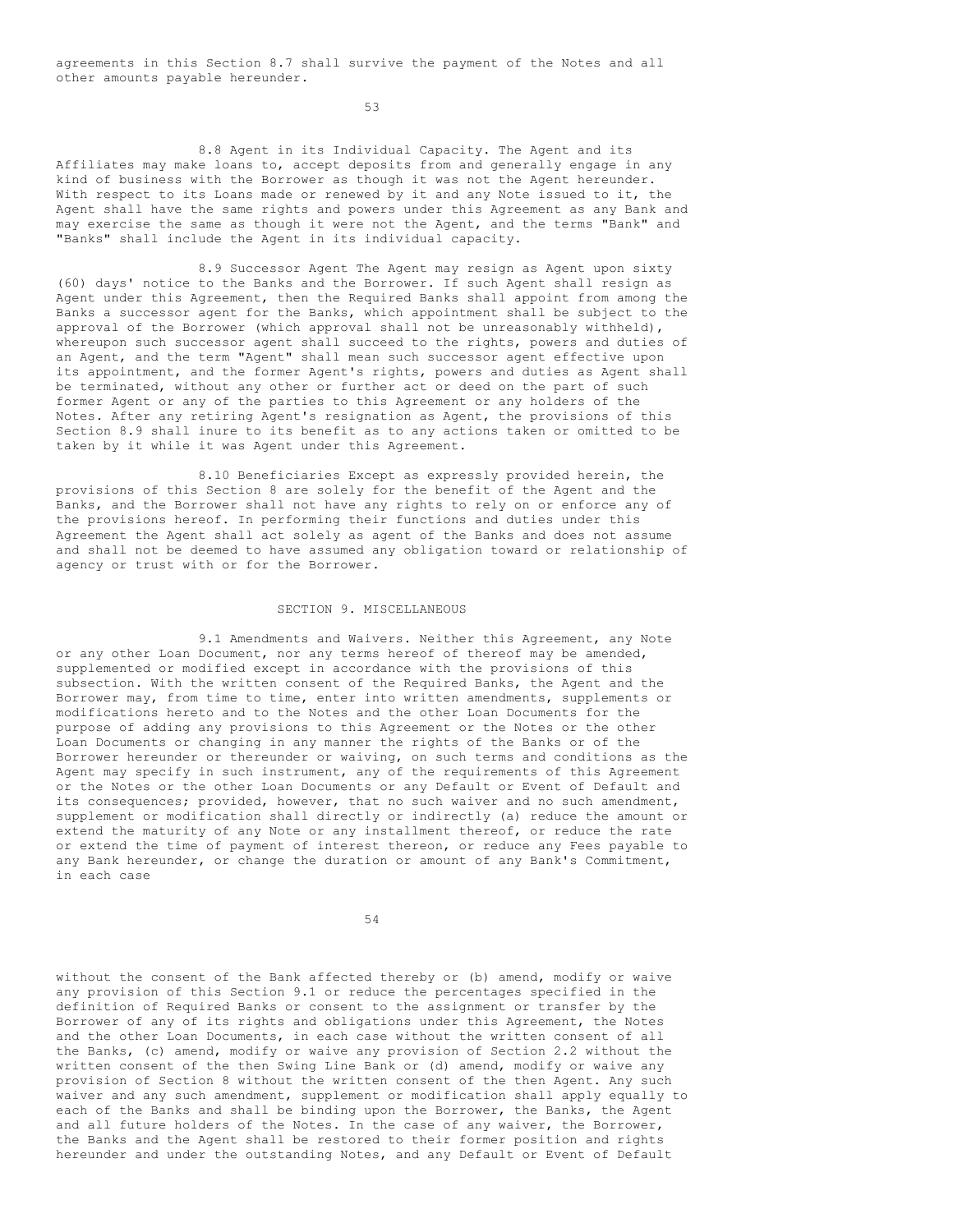waived shall be deemed to be cured and not continuing; but no such waiver shall extend to any subsequent or other Default or Event of Default, or impair any right consequent thereon.

9.2 Notices. All notices, requests and demands to or upon the respective parties hereto to be effective shall be in writing (including electronic transmission, facsimile transmission or posting on a secured web site), and, unless otherwise expressly provided herein, shall be deemed to have been duly given or made when delivered by hand, or three days after being deposited in the mail, postage prepaid, or, in the case of facsimile transmission notice, when sent during normal business hours with electronic confirmation or otherwise when received, or in the case of electronic transmission, when received and in the case of posting on a secured web site, upon receipt of (i) notice of such posting and (ii) rights to access such web site, addressed as follows in the case of the Borrower and the Agent, and as set forth in Schedule I in the case of the other parties hereto, or to such other address as may be hereafter notified by the respective parties hereto and any future holders of the Notes:

| the Borrower:   | Philadelphia Suburban Water Company<br>762 W. Lancaster Avenue<br>Bryn Mawr, PA 19010-3489<br>Attention: Kathy L. Pape,<br>Vice President and Treasurer                                                                                                                                                                                                                                                                                                         |
|-----------------|-----------------------------------------------------------------------------------------------------------------------------------------------------------------------------------------------------------------------------------------------------------------------------------------------------------------------------------------------------------------------------------------------------------------------------------------------------------------|
|                 | Facsimile: (610) 645-1141                                                                                                                                                                                                                                                                                                                                                                                                                                       |
| with a copy to: | Philadelphia Suburban Water Company<br>762 West Lancaster Avenue<br>Bryn Mawr, PA 19010<br>Attention: Roy H. Stahl<br>Senior Vice President - Law and<br>Administration<br>(provided that failure to send a copy of<br>any notice to said counsel shall in no<br>way affect, limit or invalidate any<br>notice sent to the Borrower or the<br>exercise of any of the Banks' or the<br>Agent's rights or remedies pursuant to a<br>notice sent to the Borrower.) |

55

| The Agent or the | PNC Bank, National Association  |
|------------------|---------------------------------|
| Swing Line Bank: | 1000 Westlakes Drive, Suite 200 |
|                  | Berwyn, PA 19312                |
|                  | Attention: Frank A. Pugliese    |
|                  |                                 |

Facsimile: (610) 725-5799

and

PNC Agency Services One PNC Plaza 249 Fifth Avenue 22nd Floor Pittsburgh, PA 15222 Attention: Arlene Ohler

Facsimile: (412) 762-8672

provided that any notice, request or demand to or upon the Agent, the Swing Line Bank or the Banks pursuant to Sections 2.1, 2.2, 2.8 or 2.9 shall not be effective until received.

9.3 No Waiver; Cumulative Remedies No failure to exercise and no delay in exercising, on the part of the Agent or any Bank, any right, remedy, power or privilege hereunder shall operate as a waiver thereof; nor shall any single or partial exercise of any right, remedy, power or privilege hereunder preclude any other or further exercise thereof or the exercise of any other right, remedy, power or privilege. The rights, remedies, powers and privileges herein provided are cumulative and not exclusive of any rights, remedies, powers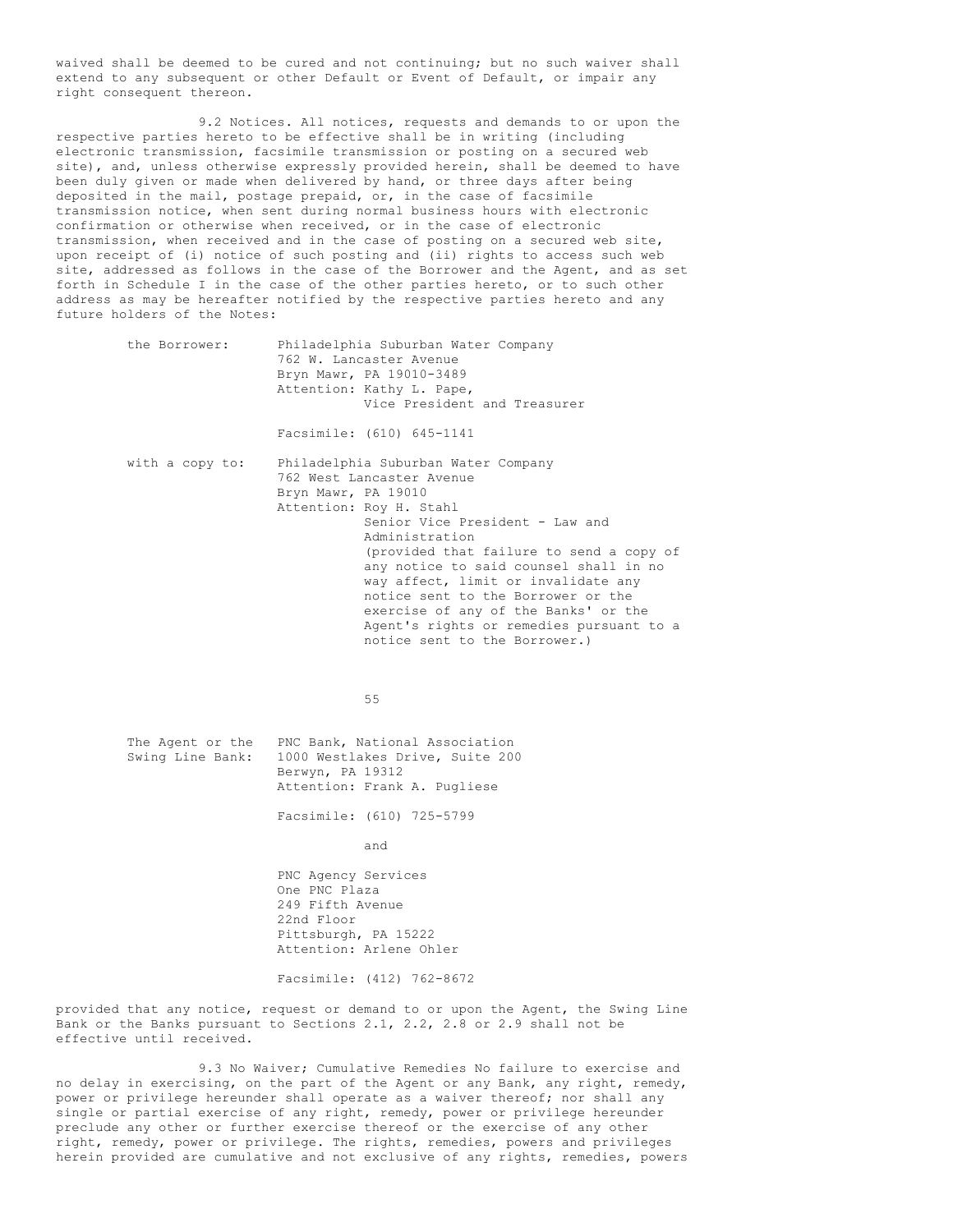9.4 Survival of Representations and Warranties All representations and warranties made hereunder and in any document, certificate or statement delivered pursuant hereto or in connection herewith shall survive the execution and delivery of this Agreement, the Notes and the other Loan Documents.

56

9.5 Payment of Expenses and Taxes. The Borrower agrees (a) to pay or reimburse the Agent for all of its reasonable out-of-pocket costs and expenses incurred in connection with any amendment, supplement or modification to this Agreement, the Notes, the other Loan Documents and any other documents prepared in connection therewith, including, without limitation, the reasonable fees and disbursements of counsel to the Agent (which counsel may or may not include employees of the Agent), (b) to pay or reimburse each Bank and the Agent for all of their costs and expenses incurred in connection with the enforcement or preservation of any rights under this Agreement, the other Loan Documents and any such other documents, including, without limitation, reasonable fees and disbursements of counsel to the Agent (which counsel may or may not include employees of the Agent) and to the several Banks, and (c) to pay, indemnify, and hold each Bank and the Agent harmless from, any and all recording and filing fees and any and all liabilities with respect to, or resulting from any delay in paying, stamp, excise and other similar taxes, if any (other than Taxes expressly excluded from the definition of Taxes in Section 2.12 and Taxes for which the Borrower has no liability under subsection 2.12(c)) which may be payable or determined to be payable in connection with the execution and delivery of, or consummation of any of the transactions contemplated by, or any amendment, supplement or modification of, or any waiver or consent under or in respect of, this Agreement, the Notes, the other Loan Documents, and any such other documents, and (d) to pay, indemnify, and hold each Bank and the Agent harmless from and against any and all other liabilities, obligations, losses, damages, penalties, actions, judgments, suits, costs, expenses or disbursements of any kind or nature whatsoever with respect to the execution, delivery, enforcement, and, incident to a Default or Event of Default, the performance and administration, of this Agreement, the Notes, the other Loan Documents and any such other documents or the transactions contemplated hereby or thereby or any action taken or omitted under or in connection with any of the foregoing (all the foregoing, collectively, the "indemnified liabilities"), provided, that the Borrower shall have no obligation hereunder to the Agent or any Bank with respect to indemnified liabilities arising from the gross negligence or willful misconduct of the Agent or any such Bank. The Borrower shall be given notice of any claim for indemnified liabilities and shall be afforded a reasonable opportunity to participate in the defense, compromise or settlement thereof. The agreements in this subsection shall survive repayment of the Notes and all other amounts payable hereunder.

9.6 Successors and Assigns (a) Whenever in this Agreement any of the parties hereto is referred to, such reference shall be deemed to include the successors and assigns of such party, and all covenants, promises and agreements by or on behalf of the Borrower, the Agent or the Banks that are contained in this Agreement shall bind and inure to the benefit of their respective successors and assigns. The Borrower may not assign or transfer any of its rights or obligations under this Agreement or the other Loan Documents without the prior written consent of each Bank.

57

(b) Each Bank may, in accordance with applicable law, assign to all or a portion of its interests, rights and obligations under this Agreement and the other Loan Documents (including all or a portion of its Commitment or the Swing Line Commitment, and the Loans at the time owing to it and the Notes held by it); provided, however, that (i) each such assignment shall be to a Bank or Affiliate thereof, or, with the consent of the Agent and, prior to the occurrence of an Event of Default, of the Borrower (which consent shall not be unreasonably withheld or delayed) to one or more banks or other financial institutions, (ii) so long as the Commitments are in effect, the amount of each such assignment (determined as of the date the Assignment and Acceptance with respect to such assignment is delivered to the Agent) shall not be less than \$5,000,000, (iii) the parties to each such assignment shall execute and deliver to the Agent an Assignment and Acceptance, together with the Note or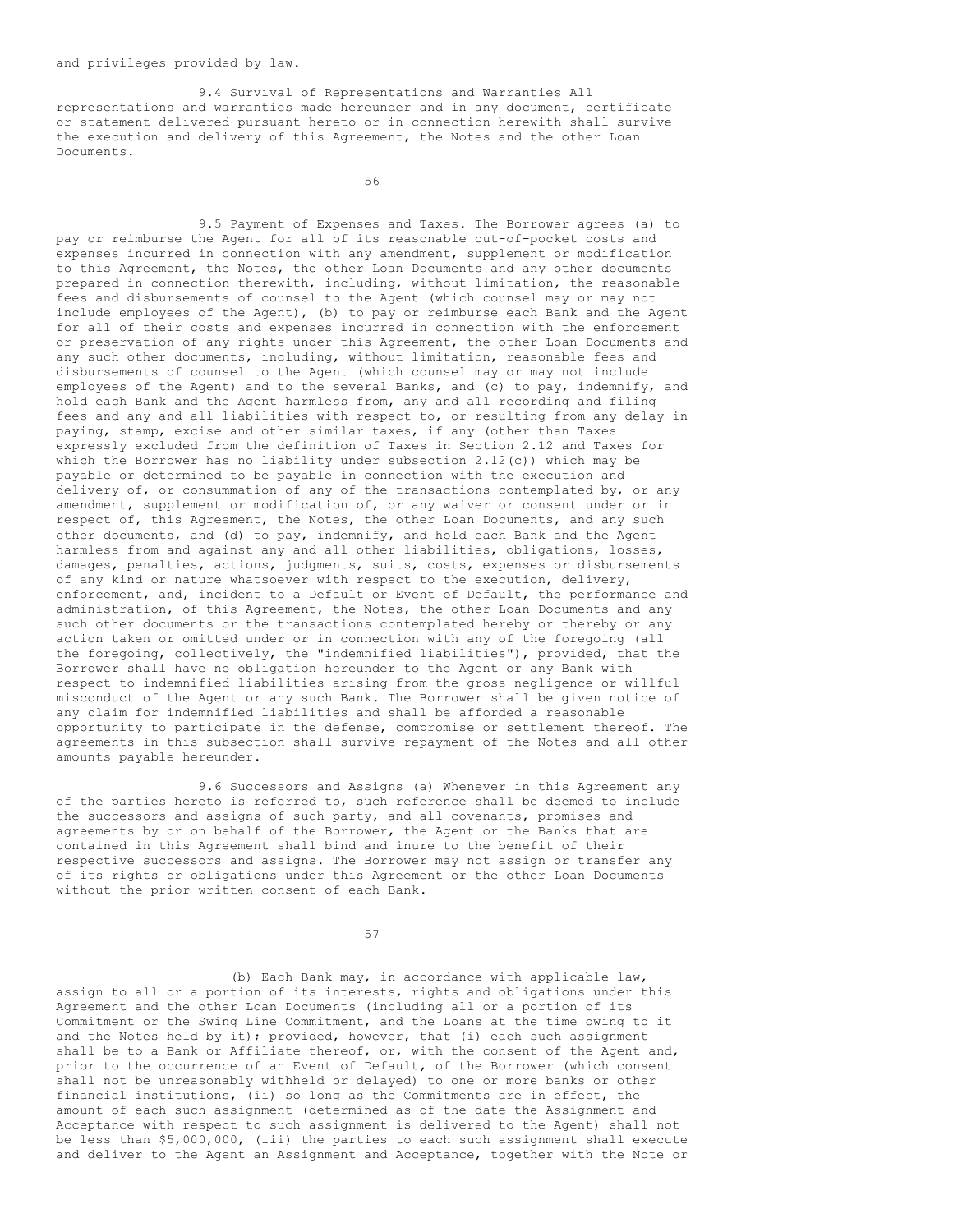Notes subject to such assignment and a processing and recordation fee of \$3,500 (except in the case of an assignment by any Bank to one of its Affiliates), (iv) any assignment of the Swing Line Commitment may be made only to a Bank which holds a Commitment hereunder and must be of the entire Swing Line Commitment and (v) each such assignment of Revolving Credit Loans and all or any portion of a Bank's Commitment shall be of a constant, and not a varying, percentage of the assigning Bank's Commitment and Revolving Credit Loans then outstanding. Upon acceptance and recording pursuant to paragraph (d) of this Section 9.6, from and after the effective date specified in each Assignment and Acceptance, which effective date shall be at least five Business Days after the execution thereof, (A) the assignee thereunder shall be a party hereto and, to the extent of the interest assigned by such Assignment and Acceptance, have the rights and obligations of a Bank under this Agreement and (B) the assigning Bank thereunder shall, to the extent of the interest assigned by such Assignment and Acceptance, be released from its obligations under this Agreement (and, in the case of an Assignment and Acceptance covering all or the remaining portion of an assigning Bank's rights and obligations under this Agreement, such Bank shall cease to be a party hereto but shall continue to be entitled to the benefits of Sections 2.11, 2.12, 2.13 and 9.5 (to the extent that such Bank's entitlement to such benefits arose out of such Bank's position as a Bank prior to the applicable assignment)). Notwithstanding any provision of this subsection 9.6, after the Commitments and the Swing Line Commitments have been terminated, any Bank may assign all or any portion of its interests, rights and obligations under this Agreement and the other Loan Documents to any Person (whether or not an entity described in clause (i) above).

(c) By executing and delivering an Assignment and Acceptance, the assigning Bank thereunder and the assignee thereunder shall be deemed to confirm to and agree with each other and the other parties hereto as follows: (i) such assigning Bank warrants that it is the legal and beneficial owner of the interest being assigned thereby, free and clear of any adverse claim, and that its Commitment and/or the Swing Line Commitment, as the case may be, and the outstanding balances of its Loans, in each case without giving effect to assignments thereof which have not become effective, are as set forth in such Assignment and Acceptance, (ii) except as set forth in (i) above, such assigning Bank makes no representation or warranty and assumes no responsibility with respect to any statements, warranties or representations made in or in connection with this Agreement or the other Loan Documents, or the execution, legality, validity, enforceability, genuineness, sufficiency or value of this Agreement or the other Loan Documents, or any other instrument or document furnished pursuant hereto or thereto, or the financial condition of the Borrower or the performance or observance by the Borrower of any of its obligations under this Agreement or any other instrument or document furnished pursuant hereto; (iii) such assignee represents and warrants that it is legally authorized to enter into such

58

Assignment and Acceptance; (iv) such assignee confirms that it has received a copy of this Agreement, together with copies of the most recent financial statements delivered pursuant to Section 5.1 and such other documents and information as it has deemed appropriate to make its own credit analysis and decision to enter into such Assignment and Acceptance; (v) such assignee will independently and without reliance upon the Agent, such assigning Bank or any other Bank and based on such documents and information as it shall deem appropriate at the time, continue to make its own credit decisions in taking or not taking action under this Agreement; (vi) such assignee appoints and authorizes the Agent to take such action as agent on its behalf and to exercise such powers under this Agreement as are delegated to the Agent by the terms hereof, together with such powers as are reasonably incidental thereto; and (vii) such assignee agrees that it will perform in accordance with their terms all the obligations which by the terms of this Agreement are required to be performed by it as a Bank.

(d) The Agent shall maintain at its offices in Philadelphia, Pennsylvania a copy of each Assignment and Acceptance and the names and addresses of the Banks, and the Commitment and/or the Swing Line Commitment of, and principal amount of the Loans owing to, each Bank pursuant to the terms hereof from time to time (the "Register"). The entries in the Register shall be conclusive in the absence of error and the Borrower, the Agent and the Banks may treat each person whose name is recorded in the Register pursuant to the terms hereof as a Bank hereunder for all purposes of this Agreement. The Register shall be available for inspection by the Borrower and any Bank, at any reasonable time and from time to time upon reasonable prior notice.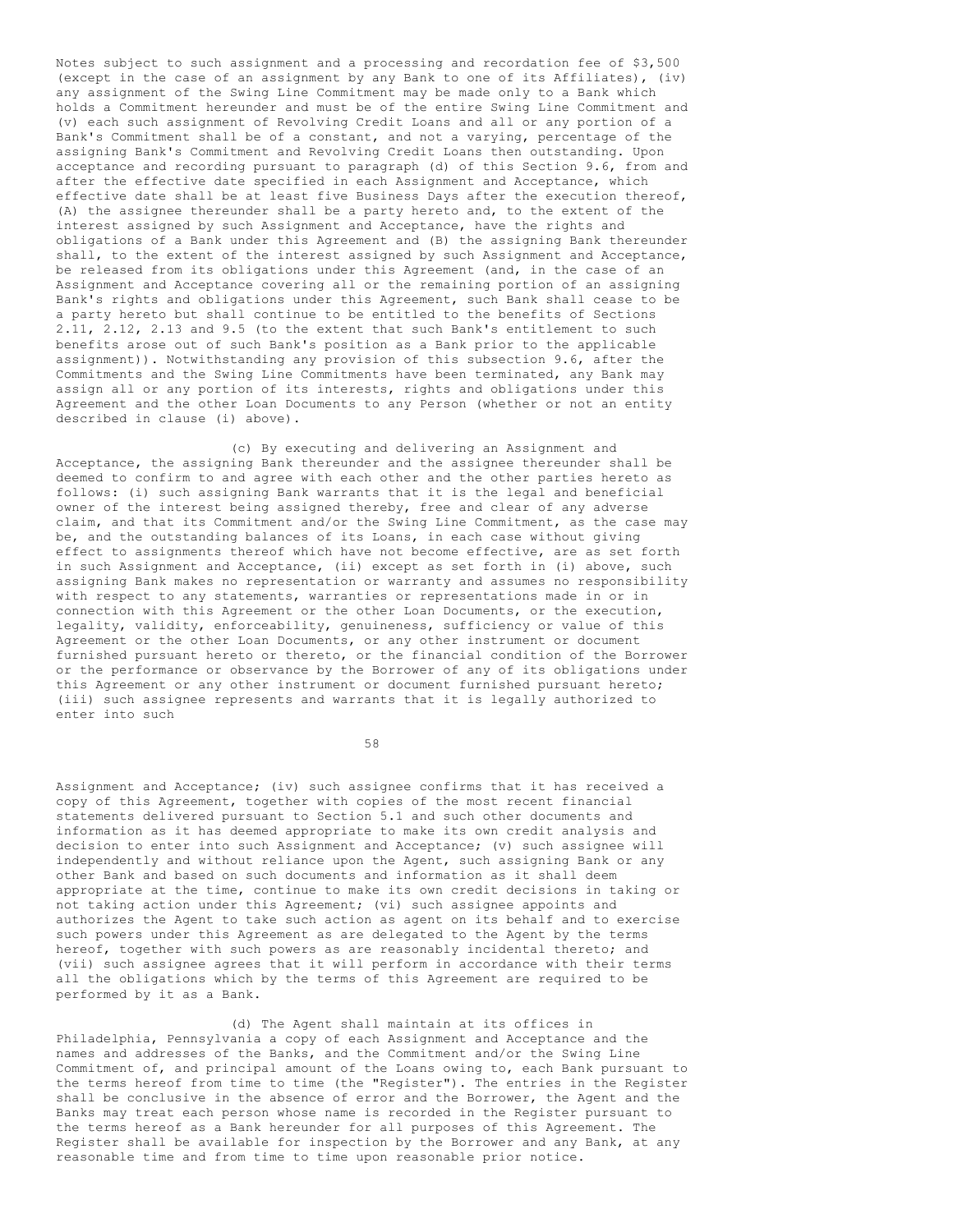(e) Upon its receipt of a duly completed Assignment and Acceptance executed by an assigning Bank and an assignee together with the Note or Notes subject to such assignment, the processing and recordation fee referred to in paragraph (b) above, the Agent shall (i) accept such Assignment and Acceptance, (ii) record the information contained therein in the Register and (iii) give prompt notice thereof to the Banks. Within five Business Days after receipt of notice, the Borrower, at its own expense, shall execute and deliver to the Agent, in exchange for the surrendered original Note(s),  $(x)$  a new Revolving Credit Note to the order of such assignee in an amount equal to the portion of the Commitment assumed by it pursuant to such Assignment and Acceptance and, if applicable, a new Swing Line Note to the order of such assignee in an amount equal to the Swing Line Commitment and, (y) if the assigning Bank has retained a Commitment, a new Revolving Credit Note to the order of such assigning Bank in a principal amount equal to the applicable Commitment retained by it. Such new Notes shall be in an aggregate principal amount equal to the aggregate principal amount of such surrendered Notes; such new Notes shall be dated the date of the surrendered Notes which they replace and shall otherwise be in substantially the form of Exhibit B-1 or Exhibit B-2 hereto, as appropriate. Canceled Notes shall be returned to the Borrower.

59

(f) Each Bank may without the consent of the Borrower or the Agent sell participations to one or more banks or other entities (each a "Participant") in all or a portion of its rights and obligations under this Agreement (including all or a portion of its Commitment or Swing Line Commitment and the Loans owing to it and the Notes held by it); provided, however, that (i) such Bank's obligations under this Agreement shall remain unchanged, (ii) such Bank shall remain solely responsible to the other parties hereto for the performance of such obligations, (iii) such Bank shall remain the holder of any such Note for all purposes under this Agreement, (iv) the Borrower, the Agent and the other Banks shall continue to deal solely and directly with such Bank in connection with such Bank's rights and obligations under this Agreement, (v) in any proceeding under the Bankruptcy Code such Bank shall be, to the extent permitted by law, the sole representative with respect to the obligations held in the name of such Bank whether for its own account or for the account of any Participant and (vi) such Bank shall retain the sole right to enforce the obligations of the Borrower relating to the Loans and to approve any amendment, modification or waiver of any provision of this Agreement or the Note or Notes held by such Bank other than any such amendment, modification or waiver with respect to any Loan or Commitment in which such Participant has an interest and which is described in subsection 9.1(a) hereof.

(g) If amounts outstanding under this Agreement and the Notes are due or unpaid, or shall have been declared or shall have become due and payable upon the occurrence of an Event of Default, each Participant shall be deemed to have the right of set-off in respect of its participating interest in amounts owing under this Agreement and any Note to the same extent as if the amount of its participating interest were owing directly to it as a Bank under this Agreement or any Note, provided that in purchasing such participation such Participant shall be deemed to have agreed to share with the Banks the proceeds thereof as provided in Section 9.8. The Borrower also agree that each Participant shall be entitled to the benefits of Sections 2.11, 2.12, 2.13 and 9.5 with respect to its participation in the Commitments and the Loans outstanding from time to time; provided, that no Participant shall be entitled to receive any greater amount pursuant to such Sections than the Bank selling the participation would have been entitled to receive in respect of the amount of the participation transferred by such Bank to such Participant had no such transfer occurred.

(h) If any Participant is organized under the laws of any jurisdiction other than the United States or any state thereof, the Bank selling the participation, concurrently with the sale of a participating interest to such Participant, shall cause such Participant (i) to represent to the Bank selling the participation (for the benefit of such Bank, the other Banks, the Agent and the Borrower) that under applicable law and treaties no taxes will be required to be withheld by the Agent, the Borrower or the Bank selling the participation with respect to any payments to be made to such Participant in respect of its participation in the Loans and (ii) to agree (for the benefit of such Bank, the other Banks, the Agent and Borrower) that it will deliver the tax forms and other documents required to be delivered pursuant to Section 2.12 and comply from time to time with all applicable U.S. laws and regulations with respect to withholding tax exemptions.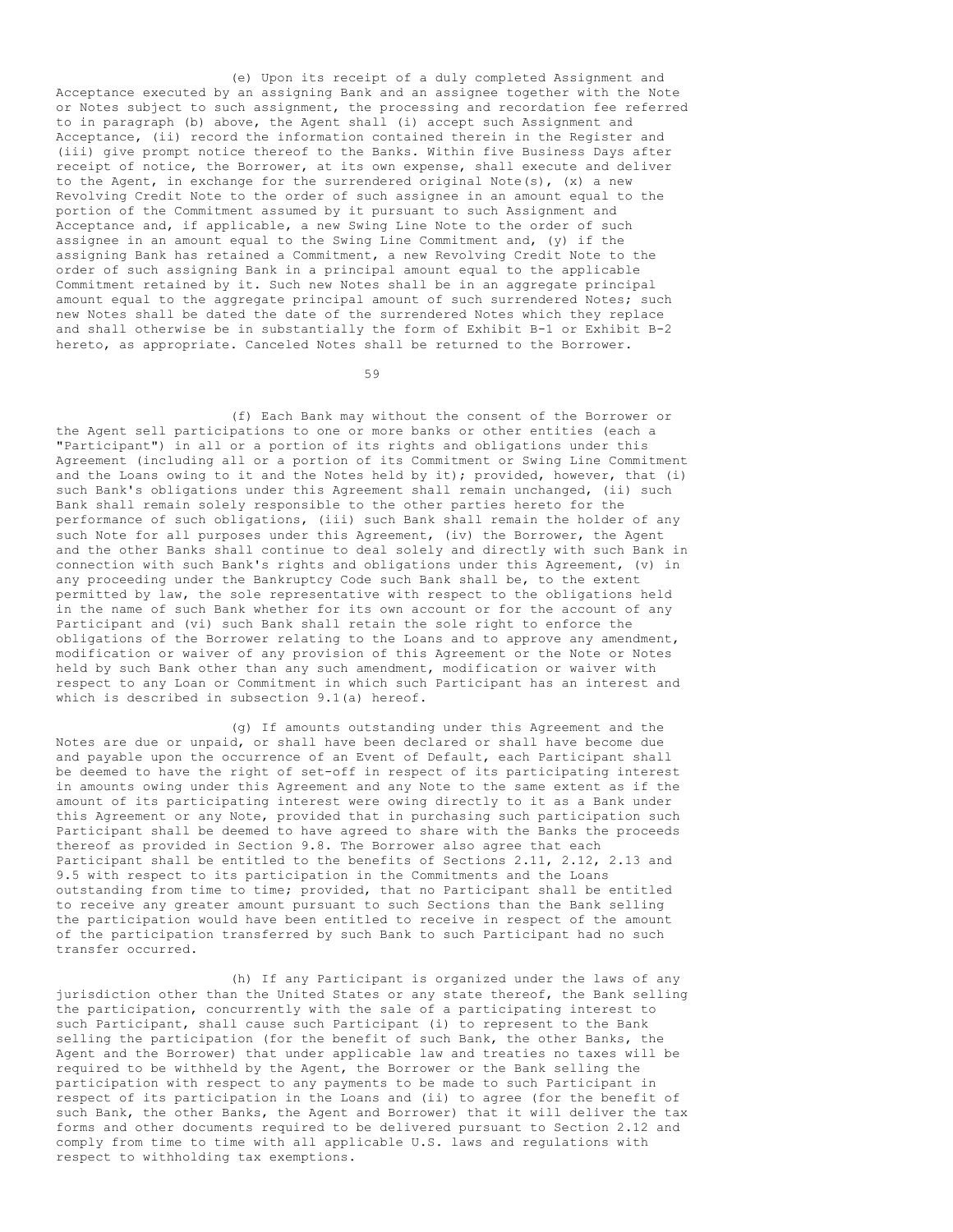(i) Any Bank may at any time assign all or any portion of its rights under this Agreement and the Notes issued to it to a Federal Reserve Bank; provided that no such assignment shall release a Bank from any of its obligations hereunder.

9.7 Confidentiality The Banks agree that they will maintain all information and financial statements provided to them or otherwise obtained by them with respect to the Borrower and its Subsidiaries confidential and that they will not disclose the same or use it for any purposes; provided that nothing herein shall prevent any Bank from disclosing any such information (a) to the Agent or any other Bank, (b) to any prospective assignee or participant in connection with any assignment or participation of Loans permitted by this Agreement, (c) to its employees, directors, agents, attorneys, accountants and other professional advisers, provided that any such person is advised by such Bank that such information is subject to the confidentiality limitations of this Section, (d) upon the request or demand of any Governmental Authority having jurisdiction over such Bank, (e) in response to any order of any court or other Governmental Authority or as may otherwise be required pursuant to any Requirement of Law, provided that the Borrower has (unless prohibited by the terms of any such order or requirement) been advised at least ten (10) days (or if such is not possible or practicable, such lesser number of days as is possible or practicable under the circumstances) prior to such disclosure of the existence of such order or requirement, (f) which has been publicly disclosed other than in breach of this Agreement, or (g) in connection with the exercise of any remedy hereunder or under the Notes.

9.8 Adjustments; Set-off (a) If any Bank (a "benefitted Bank") shall at any time receive any payment of all or part of its Loans, or interest thereon, or receive any collateral in respect thereof (whether voluntarily or involuntarily, by set-off, pursuant to events or proceedings of the nature referred to in subsection  $7(g)$ , or otherwise), in a greater proportion than any such payment to or collateral received by any other Bank, if any, in respect of such other Bank's Loans, or interest thereon, being paid in respect of Loans being repaid simultaneously therewith or Loans required hereby to be paid proportionately such benefitted Bank shall purchase for cash from the other Banks such portion of each such other Bank's Loan, or shall provide such other Banks with the benefits of any such collateral, or the proceeds thereof, as shall be necessary to cause such benefitted Bank to share the excess payment or benefits of such collateral or proceeds ratably with each of the Banks; provided, however, that if all or any portion of such excess payment or benefits is thereafter recovered from such benefitted Bank, such purchase shall be rescinded, and the purchase price and benefits returned, to the extent of such recovery, but without interest. The Borrower agrees that each Bank so purchasing a portion of another Bank's Loan may exercise all rights of payment (including, without limitation, rights of set-off) with respect to such portion as fully as if such Bank were the direct holder of such portion.

61

(b) In addition to any rights and remedies of the Banks provided by law, upon the occurrence of an Event of Default, each Bank shall have the right, without prior notice to the Borrower, any such notice being expressly waived by the Borrower to the extent permitted by applicable law, upon any amount becoming due and payable by the Borrower hereunder or under the Notes (whether at the stated maturity, by acceleration or otherwise) to set-off and appropriate and apply against such amount any and all deposits (general or special, time or demand, provisional or final), in any currency, and any other credits, indebtedness or claims, in any currency, in each case whether direct or indirect, absolute or contingent, matured or unmatured, at any time held or owing by such Bank to or for the credit or the account of the Borrower. Each Bank agrees promptly to notify the Borrower and the Agent after any such set-off and application made by such Bank, that the failure to give such notice shall not affect the validity of such set-off and application.

9.9 Counterparts. This Agreement may be executed by one or more of the parties to this Agreement on any number of separate counterparts, and all of said counterparts taken together shall be deemed to constitute one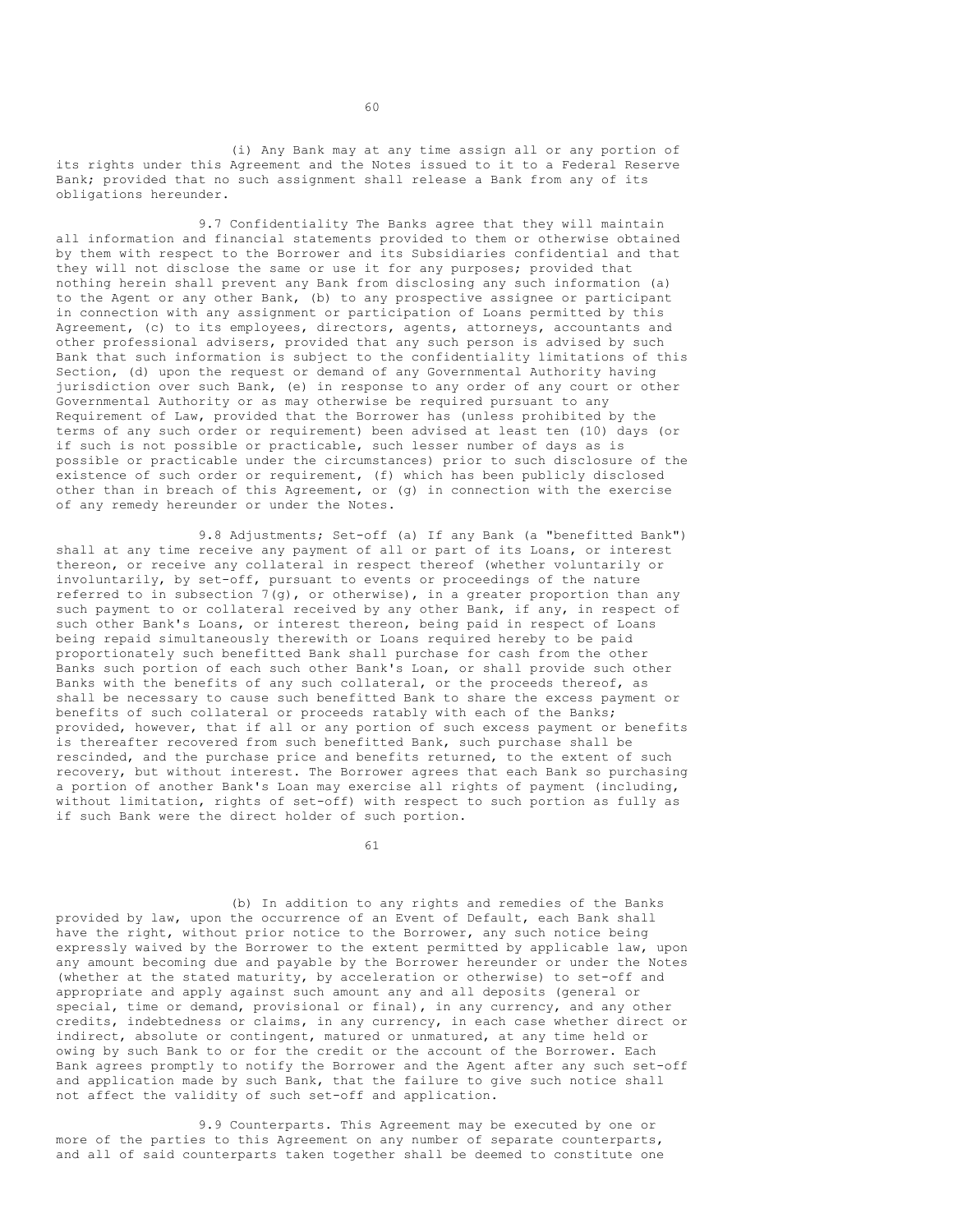and the same instrument. A set of the copies of this Agreement signed by all the parties shall be lodged with the Borrower and each of the Banks.

9.10 Severability. Any provision of this Agreement which is prohibited or unenforceable in any jurisdiction shall, as to such jurisdiction, be ineffective to the extent of such prohibition or unenforceability without invalidating the remaining provisions hereof, and any such prohibition or unenforceability in any jurisdiction shall not invalidate or render unenforceable such provision in any other jurisdiction.

9.11 Integration This Agreement represents the agreement of the Borrower, the Agent and the Banks with respect to the subject matter hereof, and there are no promises, undertakings, representations or warranties by the Agent or any Bank relative to subject matter hereof not expressly set forth or referred to herein or in the Notes or the other Loan Documents.

9.12 GOVERNING LAW THIS AGREEMENT, THE NOTES AND THE OTHER LOAN DOCUMENTS HAVE BEEN EXECUTED IN THE COMMONWEALTH OF PENNSYLVANIA AND SAID DOCUMENT AND THE RIGHTS AND OBLIGATIONS OF THE PARTIES UNDER THIS AGREEMENT, THE NOTES AND THE OTHER LOAN DOCUMENTS SHALL BE GOVERNED BY, AND CONSTRUED AND INTERPRETED IN ACCORDANCE WITH, THE LAW OF THE COMMONWEALTH OF PENNSYLVANIA.

9.13 Submission To Jurisdiction; Waivers. The Borrower hereby irrevocably and unconditionally:

(a) submits for itself and its property in any legal action or proceeding relating to this Agreement, the Notes or the other Loan Documents, or for recognition and enforcement of any judgement in respect thereof, to the non-exclusive general jurisdiction of the Courts of the Commonwealth of Pennsylvania located in Montgomery and Philadelphia Counties, the courts of the United States of America for the Eastern District of Pennsylvania, and appellate courts from any thereof;

62

(b) consents that any such action or proceeding may be brought in such courts and waives any objection that it may now or hereafter have to the venue of any such action or proceeding in any such court or that such action or proceeding was brought in an inconvenient court and agrees not to plead or claim the same;

(c) agrees that service of process in any such action or proceeding may be effected by mailing a copy thereof by registered or certified mail (or any substantially similar form of mail), postage prepaid, to the Borrower at the address set forth in Section 9.2 for the Borrower or at such other address of which the Agent shall have been notified pursuant thereto; and

(d) agrees that nothing herein shall affect the right to effect service of process in any other manner permitted by law or shall limit the right to sue in any other jurisdiction.

9.14 Acknowledgments The Borrower hereby acknowledges that:

(a) it has been advised by counsel in the negotiation, execution and delivery of this Agreement, the Notes and the other Loan Documents;

(b) neither the Agent nor any Bank has any fiduciary relationship to the Borrower, and the relationship between the Agent and the Banks, on one hand, and the Borrower, on the other hand, is solely that of debtor and creditor; and

(c) no joint venture exists among the Banks or between the Borrower and the Banks.

9.15 WAIVERS OF JURY TRIAL EACH OF THE BORROWER, THE AGENT AND THE BANKS HEREBY IRREVOCABLY AND UNCONDITIONALLY WAIVES TRIAL BY JURY IN ANY LEGAL ACTION OR PROCEEDING RELATING TO THIS AGREEMENT, THE NOTES OR THE OTHER LOAN DOCUMENTS AND FOR ANY COUNTERCLAIM THEREIN.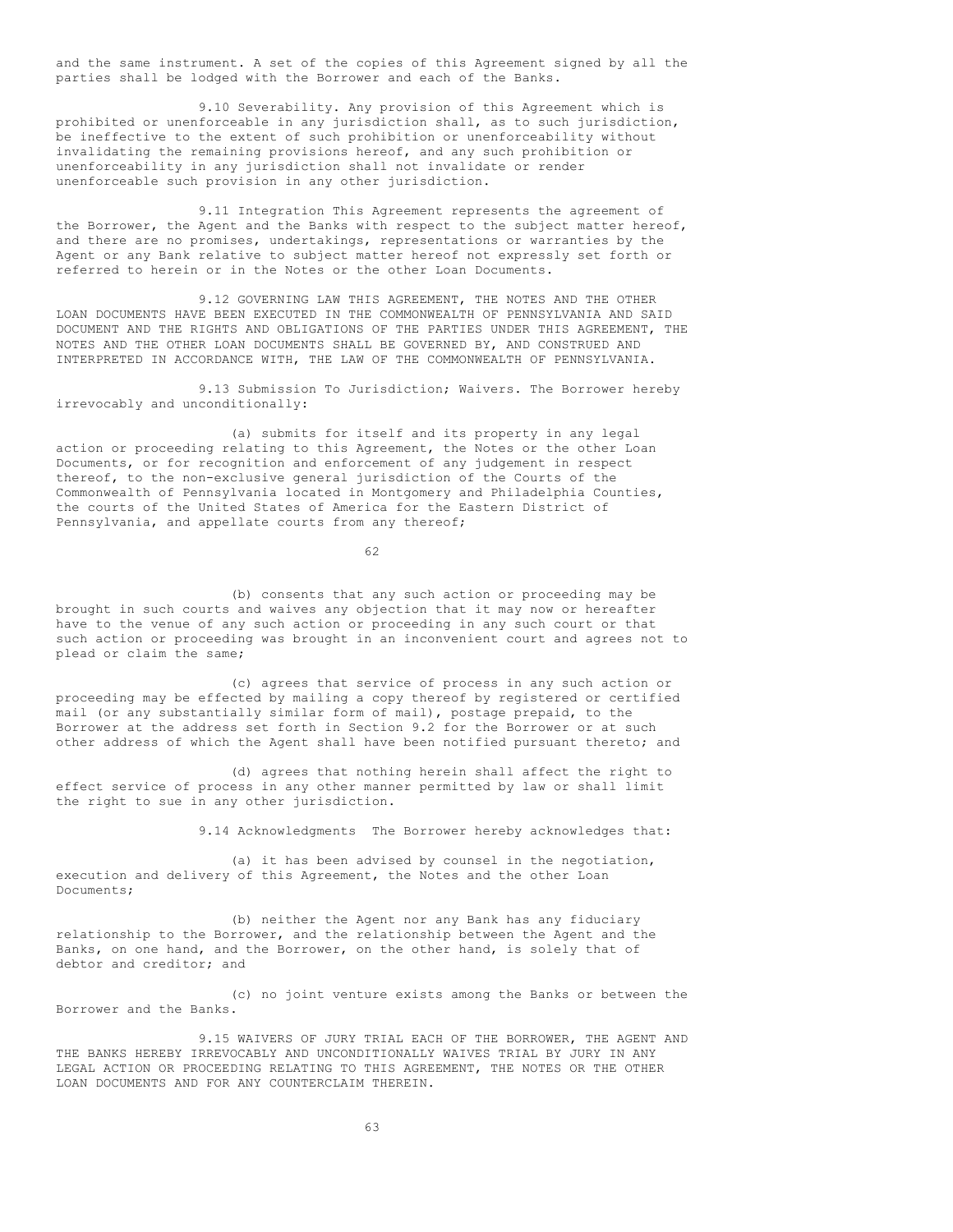IN WITNESS WHEREOF, the parties hereto have caused this Agreement to be duly executed and delivered by their proper and duly authorized officers as of the day and year first above written.

> PHILADELPHIA SUBURBAN WATER COMPANY By: /s/ Kathy L. Pape ------------------------------- Title: Vice President & Treasurer ---------------------------- PNC BANK, NATIONAL ASSOCIATION, as Agent and as a Bank By: /s/ Frank A. Pugliese ------------------------------- Title: Assistant Vice President ---------------------------- FIRST UNION NATIONAL BANK By: /s/ Joey K. Dancy ------------------------------- Title: Vice President ---------------------------- MELLON BANK, N.A. By /s/ Mark W.Torie ------------------------------- Title: Vice President

> > ----------------------------

## 64

## Schedule I

Bank and Commitment Information

| Bank                                                                                                                                                         | Commitment   | Swing Line<br>Commitment |
|--------------------------------------------------------------------------------------------------------------------------------------------------------------|--------------|--------------------------|
| PNC Bank, National Association<br>1000 Westlakes Drive, Suite 200<br>Berwyn, PA 19312<br>Attention: Frank A. Pugliese                                        | \$22,500,000 | \$2,000,000              |
| First Union National Bank<br>One First Union Center<br>301 South College Street, TW-5<br>Charlotte, NC 28288-0735<br>Attention: Michael Kolosowsky, Director | \$15,000,000 | N/A                      |
| Mellon Bank, N.A.<br>610 W. Germantown Avenue<br>Plymouth Meeting, PA 19462<br>Attention: Mark W. Torie                                                      | \$12,500,000 | N/A                      |

## Schedule 3.6

### Existing Litigation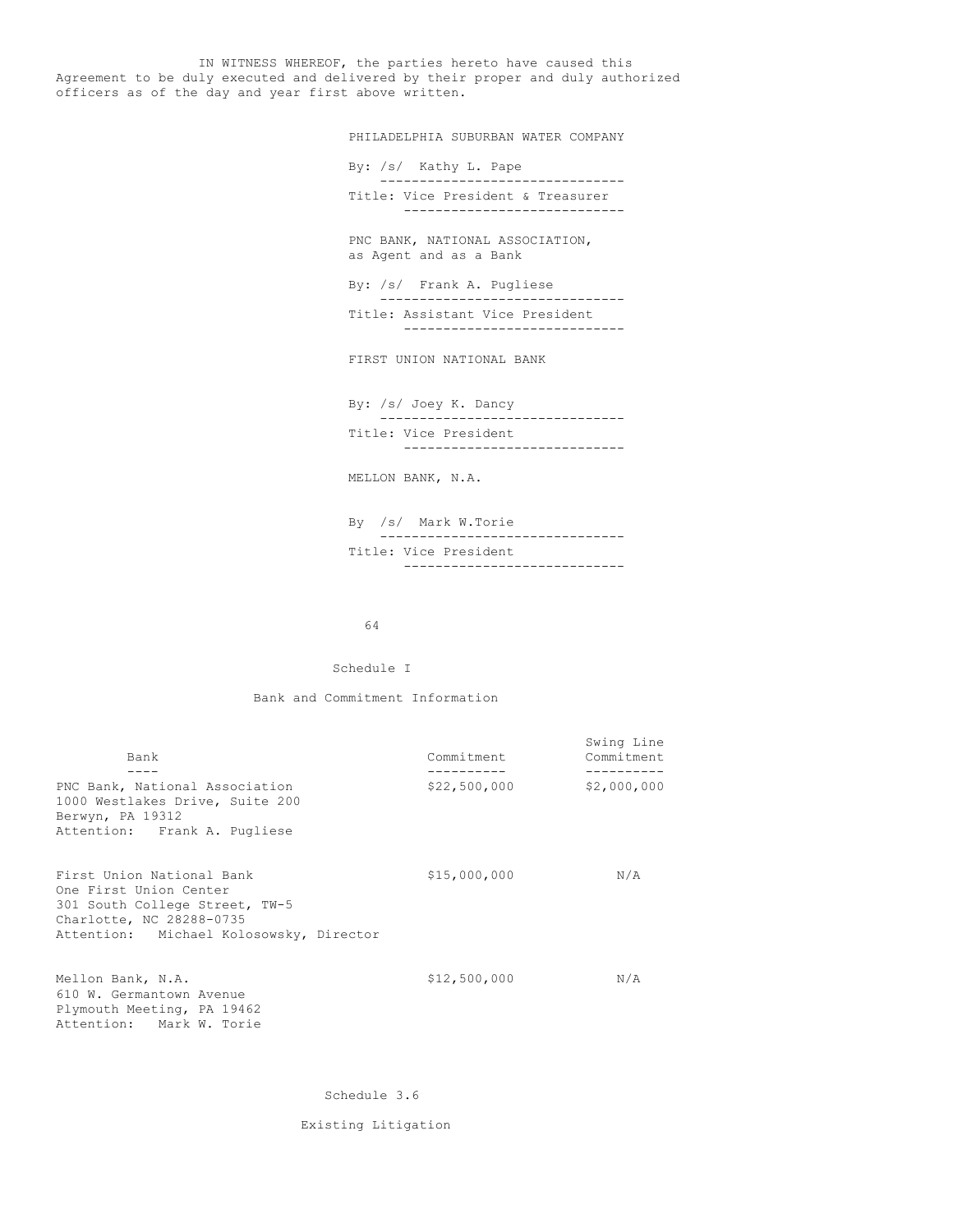None.

Schedule 3.10

ERISA Matters

None.

### Schedule 3.11

## Regulatory Approvals

The Pennsylvania Public Utility Commission regulates Borrower's issuance of debt, the maturity date of which is one year or more from the date of execution. (66 Pa. C.S.ss. 1901)

# Schedule 3.13

### Environmental Matters

- A. In its water treatment process, the Borrower uses chemicals, including chlorine, caustic soda and sodium chlorite, which are listed as hazardous substances. These chemicals are, in all materials respects, stored and used at the Borrower's plants and facilities in accordance with the Environmental Laws.
- B. The Borrower operates a central laboratory at its Bryn Mawr facility for analysis of drinking water samples. To perform required analyses, the Borrower maintains small quantities of solvents, reagents and chemical standards, some of which are listed as hazardous substances. These materials, in all material respects, are stored and used in compliance with the Environmental Laws.

## Schedule 3.20

Interests in Partnerships

None.

Schedule 6.2

## Permitted Debt

- A. Credit facility with Mellon Bank, N.A. for up to \$3,000,000 in Letters of Credit.
- B. \$1,000,000 discretionary line of credit facility between Mellon Bank, N.A. and the Borrower.
- C. Deferred taxes as are deducted from the Borrower?s Rate Base in calculating its Revenue Requirement in setting rates before the Pennsylvania Public Utility Commission.
- D. Suretyship agreements which arise from the bonding requirements under the Pennsylvania Residual Waste Regulations relating to the future closure of landfills used to dispose of water treatment plant sludge. Additional surety bonds support various licenses, permits and condemnations.
- E. Agreements for the purchase of water are maintained with Chester Water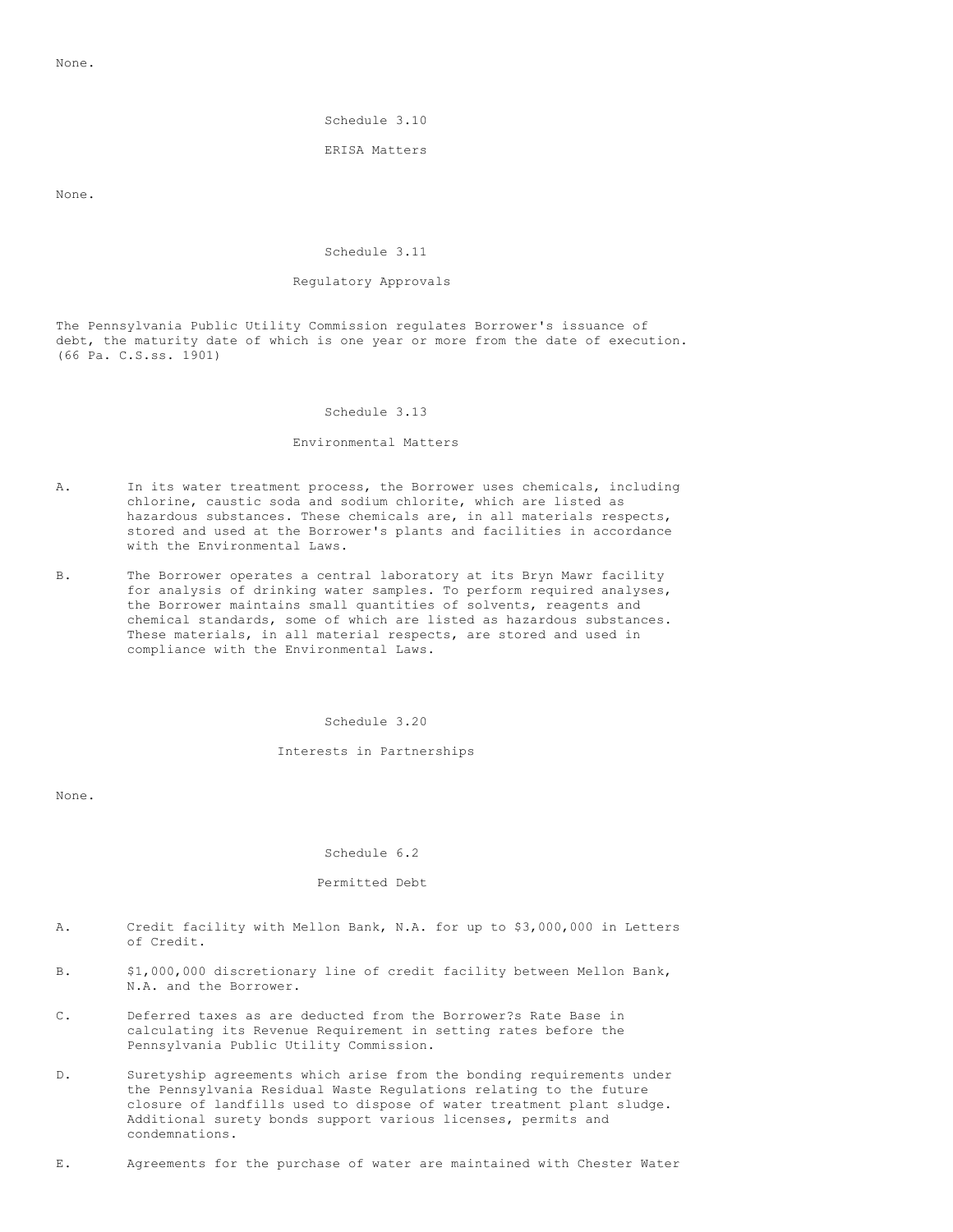Authority and Bucks County Water and Sewer Authority.

- F. In the normal course of business, after the Borrower performs excavation work in various highways in order to access water mains and other underground facilities, the Borrower is required by township and state permits to restore the excavated area.
- G. The Borrower leases motor vehicles and other equipment under operating leases that are noncancellable and expire on various dates through 2003. The Borrower leases parcels of land on which its Media treatment plant and other facilities are situated and adjacent parcels that are used for watershed protection. The operating lease is noncancellable, expires in 2045, and contains certain renewal provisions. The lease is subject to an adjustment every five years based on changes in the Consumer Price Index.

### Schedule 6.3

### Existing Liens

A. Indenture of Mortgage dated as of January 1, 1941 from the Borrower to Chase Manhattan Trust Company, National Association (successor to the Pennsylvania Company for Insurance on Lives and Granting Annuities), as amended and supplemented.

#### EXHIBIT A

FORM OF BORROWING REQUEST

PNC Bank, National Association as Agent for the Banks referred to below PNC Agency Services One PNC Plaza 249 Fifth Avenue 22nd Floor Pittsburgh, PA 15222 Attention: Arlene Ohler

# [Date]

Ladies and Gentlemen:

----------------

The undersigned, Philadelphia Suburban Water Company (the "Borrower"), refers to the Credit Agreement dated as of December \_\_, 1999 (as amended, modified, extended or restated from time to time, the "Agreement"), among the Borrower, the Banks party thereto and PNC Bank, National Association as Agent. Capitalized terms used herein and not otherwise defined herein shall have the meanings assigned to such terms in the Agreement. The Borrower hereby gives you notice pursuant to Section 2.1 of the Agreement that it requests a Borrowing under the Agreement, and in that connection sets forth below the terms on which such Borrowing is requested to be made:

| (A) | Date of Borrowing         |  |
|-----|---------------------------|--|
|     | (which is a Business Day) |  |
|     |                           |  |
| (B) | Principal Amount of       |  |
|     | Borrowing (1)             |  |
|     |                           |  |

(1) Not less than \$500,000 or a whole multiple of \$100,000 in excess thereof for a Eurodollar Borrowing nor less than \$250,000 or a whole multiple of \$50,000 in excess thereof for a Base Rate Borrowing.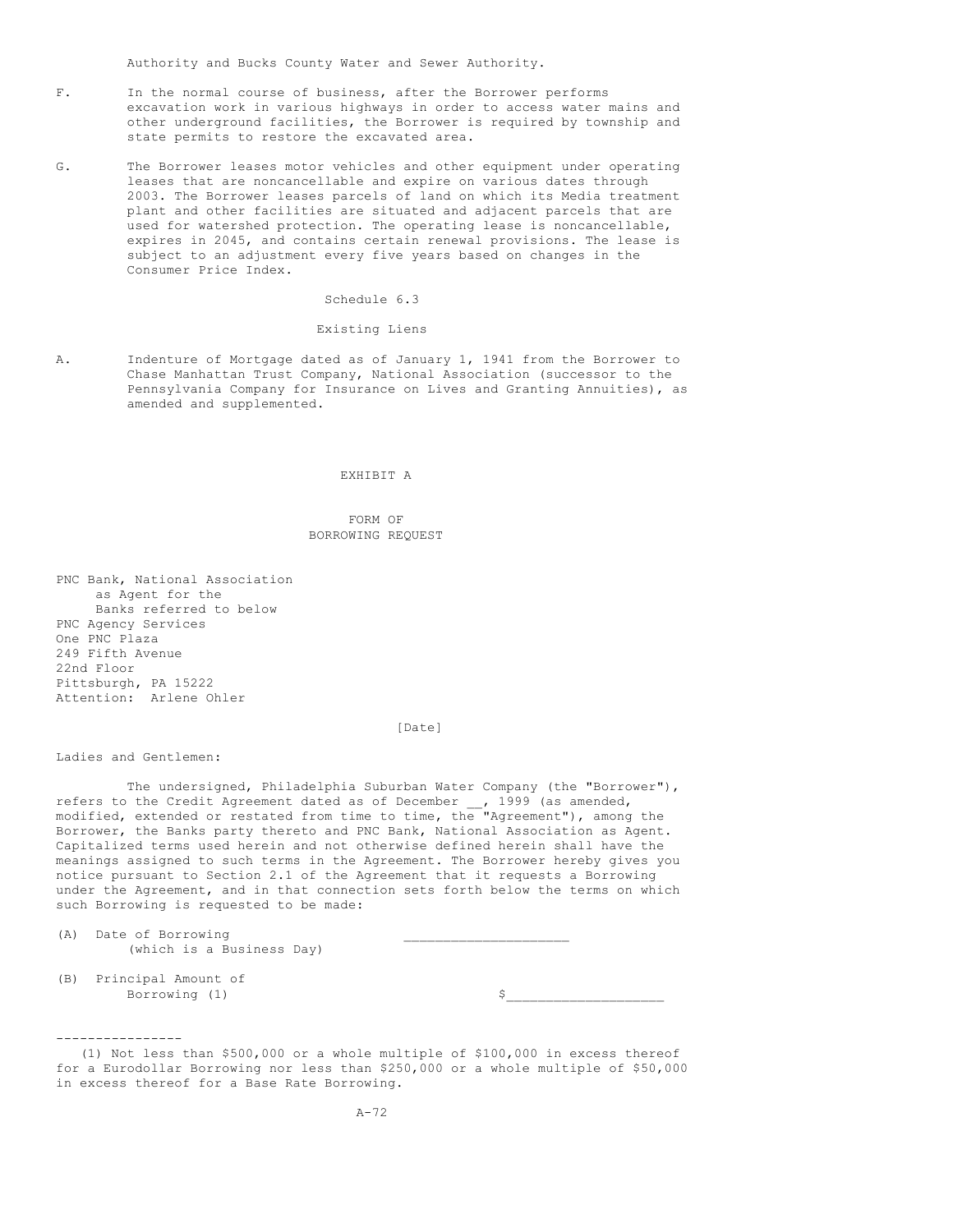(C) Interest rate basis  $(2)$ 

(D) Interest Period and the last day thereof (3)

Upon acceptance of any or all of the Revolving Credit Loans made by the Banks in response to this request, the Borrower shall be deemed to have represented and warranted that the conditions to lending specified in Section 4.2 of the Agreement have been satisfied.

Very truly yours,

PHILADELPHIA SUBURBAN WATER COMPANY

 $By:$ Title:

-------------

(2) Eurodollar Loan or Base Rate Loan.

(3) Which shall be subject to the definition of "Interest Period" and end not later than the Termination Date.

 $A-73$ 

## EXHIBIT B-1

NOTE

\$\_\_\_\_\_\_\_\_\_\_\_\_\_\_\_\_ Philadelphia, Pennsylvania December , 1999

FOR VALUE RECEIVED, the undersigned, PHILADELPHIA SUBURBAN WATER COMPANY (the "Borrower"), hereby promises to pay to the order of \_\_\_\_\_\_\_\_\_\_\_\_\_\_\_\_\_\_\_ (the "Bank"), at the office of PNC Bank, National Association (the "Agent"), at 1600 Market Street, Philadelphia, PA 19103, on the Termination Date, the lesser of the principal sum of Dollars (\$ ) and the aggregate unpaid principal amount of all Loans made by the Bank to the Borrower pursuant to Section 2.1 of the Credit Agreement dated as of December \_\_, 1999, among the Borrower, the Banks party thereto and the Agent (as amended, modified, extended or restated from time to time, the "Agreement"), in lawful money of the United States of America in same day funds, and to pay interest from the date hereof on such principal amount from time to time outstanding, in like funds, at said office, at a rate or rates per annum and payable on the dates determined pursuant to the Agreement.

The Borrower promises to pay interest, on demand, on any overdue principal and, to the extent permitted by law, overdue interest from their due dates at the rate or rates determined as set forth in the Agreement.

The Borrower hereby waives diligence, presentment, demand, protest and notice of any kind whatsoever. The nonexercise by the holder of any of its rights hereunder in any particular instance shall not constitute a waiver thereof in that or any subsequent instance.

All borrowings evidenced by this Note and all payments and prepayments of the principal hereof and interest hereon and the respective dates thereof shall be endorsed by the holder hereof on the schedule attached hereto and made a part hereof, or on a continuation thereof which shall be attached hereto and made a part hereof, or otherwise recorded by such holder in its internal records; provided, however, that the failure of the holder hereof to make such a notation or any error in such a notation shall not in any manner affect the obligations of the Borrower to make payments of principal and interest in accordance with the terms of this Note and the Agreement.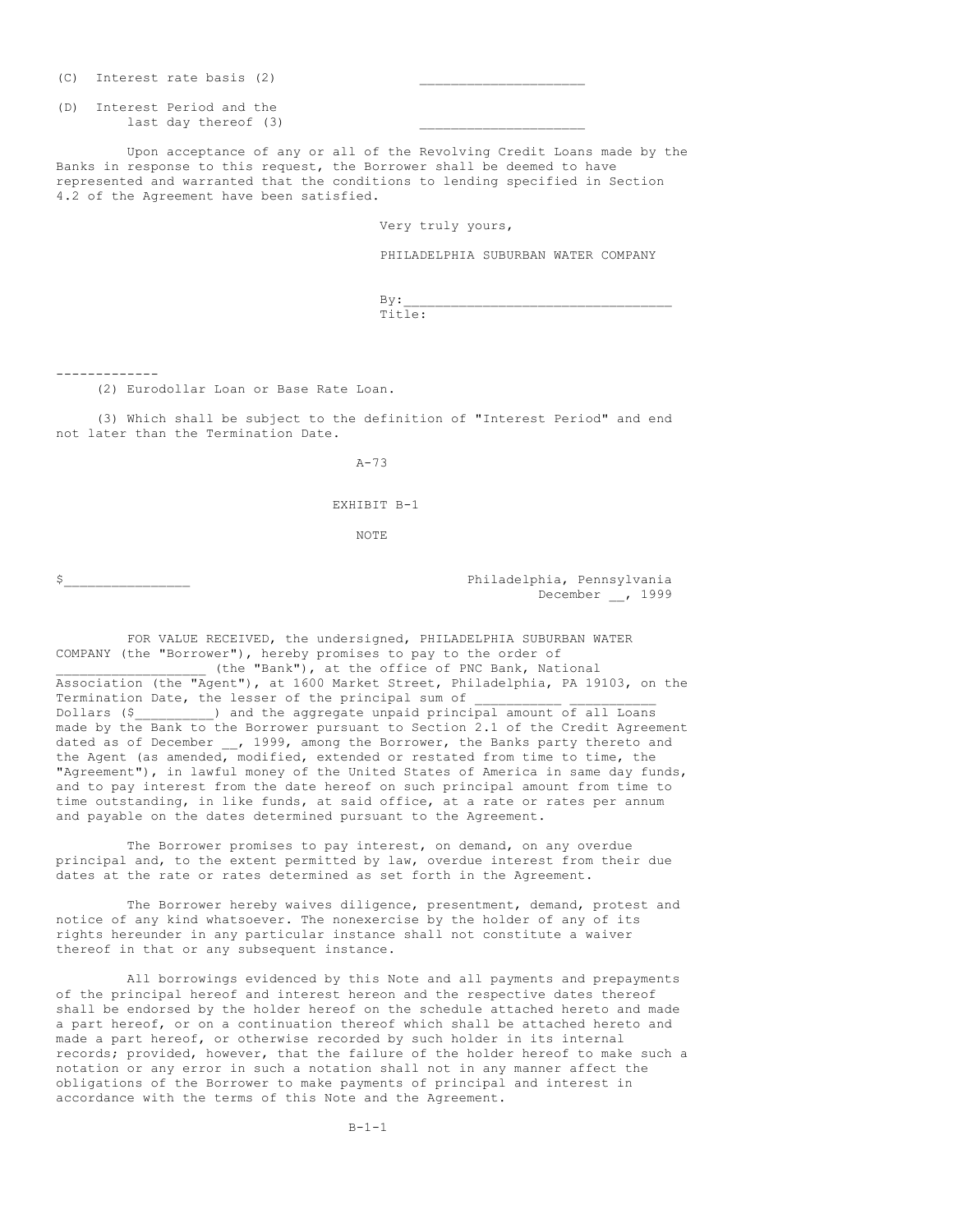This Note is one of the Notes referred to in, evidences indebtedness incurred under, and is entitled to the benefits of the Agreement. The Agreement, among other things, contains provisions for the acceleration of the maturity hereof upon the happening of certain events, for optional and mandatory prepayments of the principal hereof prior to the maturity hereof, for a higher rate of interest hereunder after an Event of Default and for the amendment or waiver of certain provisions of the Agreement, all upon the terms and conditions therein specified. This Note shall be construed in accordance with and governed by the laws of the Commonwealth of Pennsylvania and any applicable laws of the United States of America. Capitalized terms not otherwise defined herein shall have the meanings set forth in the Agreement.

PHILADELPHIA SUBURBAN WATER COMPANY

 $By:$ Name: Title:

 $B - 1 - 2$ 

#### Loans and Payments

|              |                    |          | Payments<br>-------- |                      | Unpaid<br>Principal | Name of<br>Person |          |
|--------------|--------------------|----------|----------------------|----------------------|---------------------|-------------------|----------|
|              | Amount             | Interest | Interest             |                      |                     | Balance of        | Making   |
| Date<br>____ | of Loan<br>------- | Rate     | Period<br>------     | Principal<br>------- | Interest            | Note<br>------    | Notation |

 $B - 1 - 3$ 

#### EXHIBIT B-2

### SWING LINE NOTE

\$2,000,000 Philadelphia, Pennsylvania December , 1999

FOR VALUE RECEIVED, the undersigned, PHILADELPHIA SUBURBAN WATER COMPANY (the "Borrower"), hereby promises to pay to the order of PNC BANK, NATIONAL ASSOCIATION (the "Bank"), at the office of the Agent (as hereinafter defined), at 1600 Market Street, Philadelphia, PA 19103, in accordance with the terms of the Agreement (as hereinafter defined), the lesser of the principal sum of Two Million Dollars (\$2,000,000) and the aggregate unpaid principal amount of all Swing Line Loans made by the Bank to the Borrower pursuant to Section 2.2 of the Credit Agreement dated as of December \_\_, 1999, among the Borrower, the Banks party thereto and PNC Bank, National Association, as agent for the Banks (the "Agent") (as amended, modified, extended or restated from time to time, the "Agreement"), in lawful money of the United States of America in same day funds, and to pay interest from the date hereof on such principal amount from time to time outstanding, in like funds, at said office, at a rate or rates per annum and payable on the dates determined pursuant to the Agreement.

The Borrower promises to pay interest, on demand, on any overdue principal and, to the extent permitted by law, overdue interest from their due dates at the rate or rates determined as set forth in the Agreement.

The Borrower hereby waives diligence, presentment, demand, protest and notice of any kind whatsoever. The nonexercise by the holder of any of its rights hereunder in any particular instance shall not constitute a waiver thereof in that or any subsequent instance.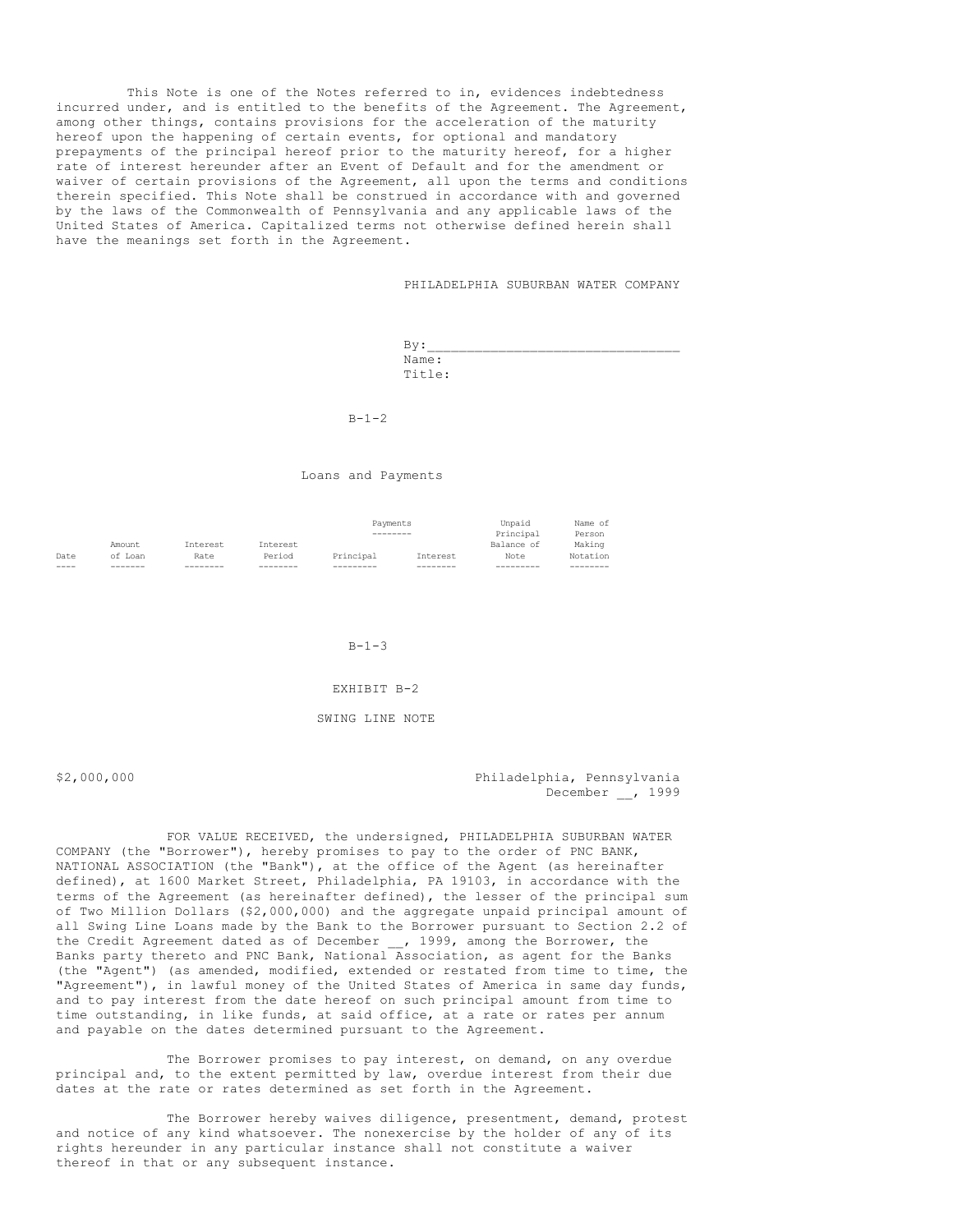All borrowings evidenced by this Swing Line Note and all payments and prepayments of the principal hereof and interest hereon and the respective dates thereof shall be endorsed by the holder hereof on the schedule attached hereto and made a part hereof, or on a continuation thereof which shall be attached hereto and made a part hereof, or otherwise recorded by such holder in its internal records; provided, however, that the failure of the holder hereof to make such a notation or any error in such a notation shall not in any manner affect the obligations of the Borrower to make payments of principal and interest in accordance with the terms of this Swing Line Note and the Agreement.

B-2-1

This Swing Line Note is the Swing Line Note referred to in, evidences indebtedness incurred under, and is entitled to the benefits of the Agreement. The Agreement, among other things, contains provisions for the acceleration of the maturity hereof upon the happening of certain events, for optional and mandatory prepayments of the principal hereof prior to the maturity hereof, for a higher rate of interest hereunder after an Event of Default and for the amendment or waiver of certain provisions of the Agreement, all upon the terms and conditions therein specified. This Swing Line Note shall be construed in accordance with and governed by the laws of the Commonwealth of Pennsylvania and any applicable laws of the United States of America. Capitalized terms not otherwise defined herein shall have the meanings set forth in the Agreement.

PHILADELPHIA SUBURBAN WATER COMPANY



### $B - 2 - 2$

#### Loans and Payments

|      |         |          |            |           | Payments | Unpaid     | Name of  |
|------|---------|----------|------------|-----------|----------|------------|----------|
|      |         |          | Swing Line | --------  |          | Principal  | Person   |
|      | Amount  | Interest | Repayment  |           |          | Balance of | Making   |
| Date | of Loan | Rate     | Date       | Principal | Interest | Note       | Notation |
| ---- | ------- |          | ------     |           |          | ----       |          |

## $B - 2 - 3$

#### EXHIBIT C

## FORM OF ASSIGNMENT AND ACCEPTANCE

Reference is made to the Credit Agreement dated as of December \_\_ , 1999 (as amended, modified, extended or restated from time to time, the "Agreement"), among Philadelphia Suburban Water Company (the "Borrower"), the banks party thereto (the "Banks") and PNC Bank, National Association, as Agent. Terms defined in the Agreement are used herein with the same meanings.

(the "Assignor") and (the "Assignee") hereby agree as follows:

The Assignor hereby sells and assigns, without recourse, to the Assignee, and the Assignee hereby purchases and assumes, without recourse, from the Assignor, effective as of the Effective Date set forth on Schedule A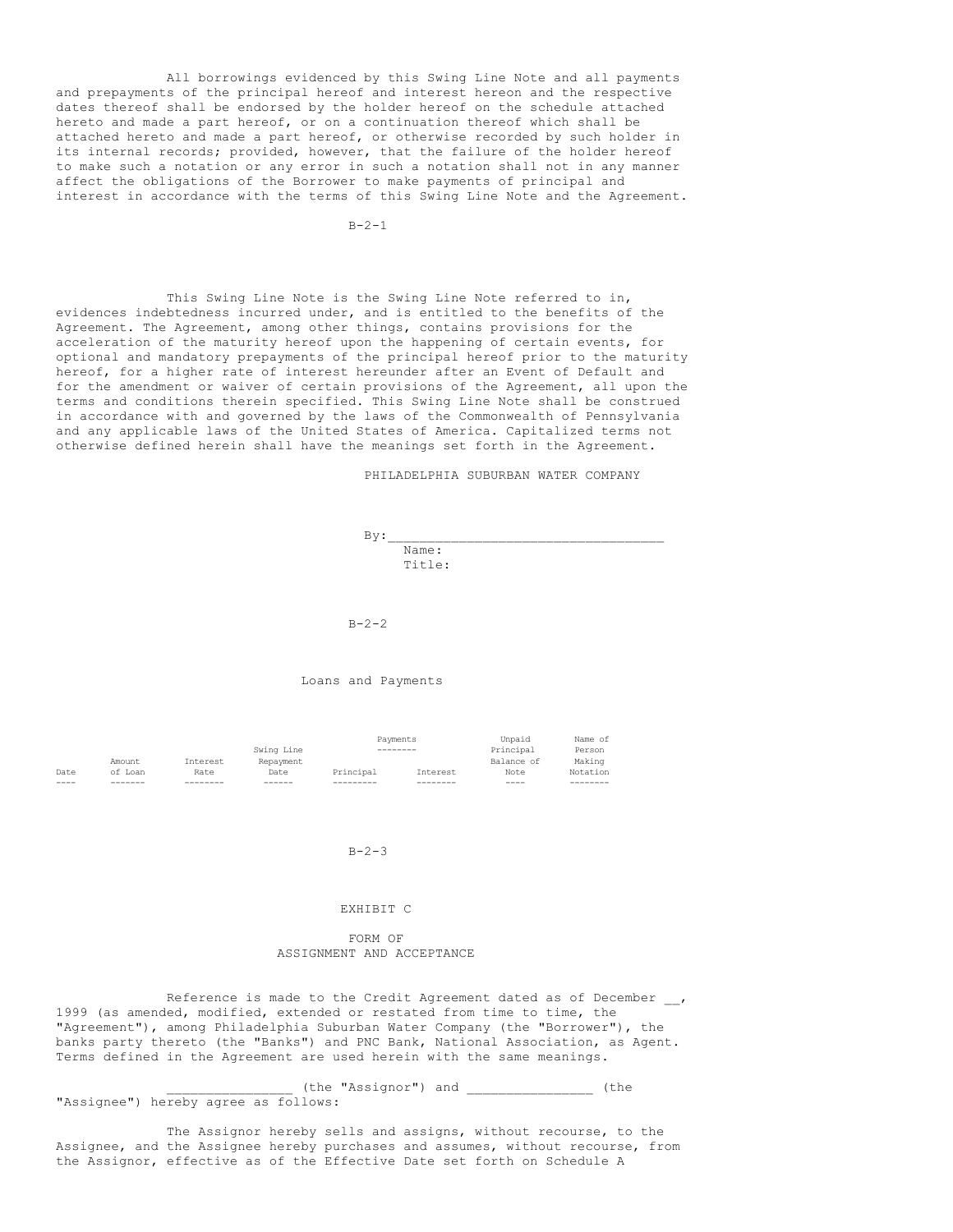attached hereto, the interests set forth on Schedule A (the "Assigned Interest") in the Assignor's rights and obligations under the Agreement, including, without limitation, the interests set forth on Schedule A in the Commitment of the Assignor on the Effective Date and the Loans owing to the Assignor which are outstanding on the Effective Date, together with unpaid interest accrued on the assigned Loans to the Effective Date and the amount, if any, set forth on Schedule A of the Fees accrued to the Effective Date for the account of the Assignor. Each of the Assignor and the Assignee hereby makes and agrees to be bound by all the representations, warranties and agreements set forth in Section 9.6(c) of the Agreement, a copy of which has been received by each such party. From and after the Effective Date (i) the Assignee shall be a party to and be bound by the provisions of the Agreement and, to the extent of the interests assigned by this Assignment and Acceptance, have the rights and obligations of a Bank thereunder and under the Agreement or any other document issued in connection therewith and (ii) the Assignor shall, to the extent of the interests assigned by this Assignment and Acceptance, relinquish its rights and be released from its obligations under this Agreement.

This Assignment and Acceptance is being delivered to the Agent together with (i) the Notes evidencing the Loans included in the Assigned Interest, (ii) if the Assignee is organized under the laws of a jurisdiction outside the United States, the forms prescribed by the Internal Revenue Service of the United States certifying as to the Assignee's exemption from withholding taxes with respect to all payments to be made to the Assignee under the Agreement or such other documents as are necessary to indicate that all such payments are subject to such tax at a rate reduced by an applicable tax treaty, all duly completed and executed by such Assignee, and (iii) a processing and recordation fee of \$3,500, if required.

This Assignment and Acceptance shall be governed by and construed in accordance with the laws of the Commonwealth of Pennsylvania.

 $C-1$ 

 $By:$ 

The terms set forth above and on Schedule A attached hereto are hereby agreed to as of the date hereof.

|                 |     |  | $\mathbf{r}$ | as Assignor            |
|-----------------|-----|--|--------------|------------------------|
|                 | Bv: |  |              |                        |
| Name:<br>Title: |     |  |              |                        |
|                 |     |  |              | and The administration |

\_\_\_\_\_\_\_\_\_\_\_\_\_\_\_, as Assignee

Name: Title:

Acknowledged:

PNC BANK, NATIONAL ASSOCIATION, as Agent

 $\mathbf{By:}$ 

Name: Title:

Consented to:

PHILADELPHIA SUBURBAN WATER COMPANY

 $By:$ 

Name:  $T_i + 1 \approx 1$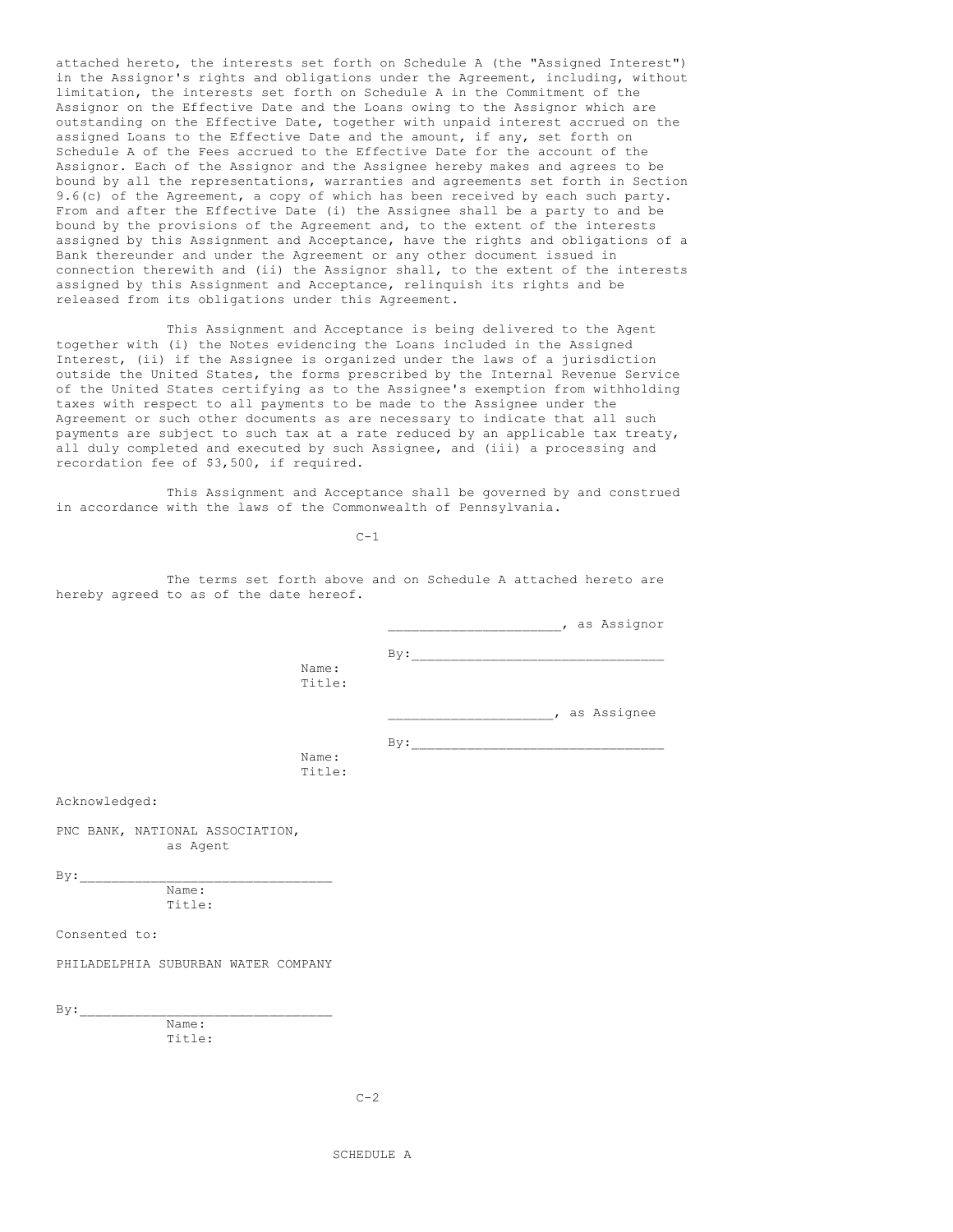Date of Assignment:

Legal Name of Assignor:

Legal Name of Assignee:

Assignee's Address for Notices:

| Attention: |  |
|------------|--|
| Telecopy:  |  |

Effective Date of Assignment (may not be fewer than 5 Business Days after the Date of Assignment) :\_\_\_\_\_

| Revolving Credit Facility | Principal Amount Assigned | Percentage of Loans and<br>Commitment Assigned |
|---------------------------|---------------------------|------------------------------------------------|
| Commitment Assigned:      |                           | 头                                              |
| Loans:                    |                           |                                                |
|                           |                           |                                                |

| Swing Loan Facility  | Principal Amount Assigned | Percentage of Loans and<br>Commitment Assigned |
|----------------------|---------------------------|------------------------------------------------|
| Commitment Assigned: |                           | 100%                                           |
| Swing Line Loans:    |                           | 100%                                           |

 $C-3$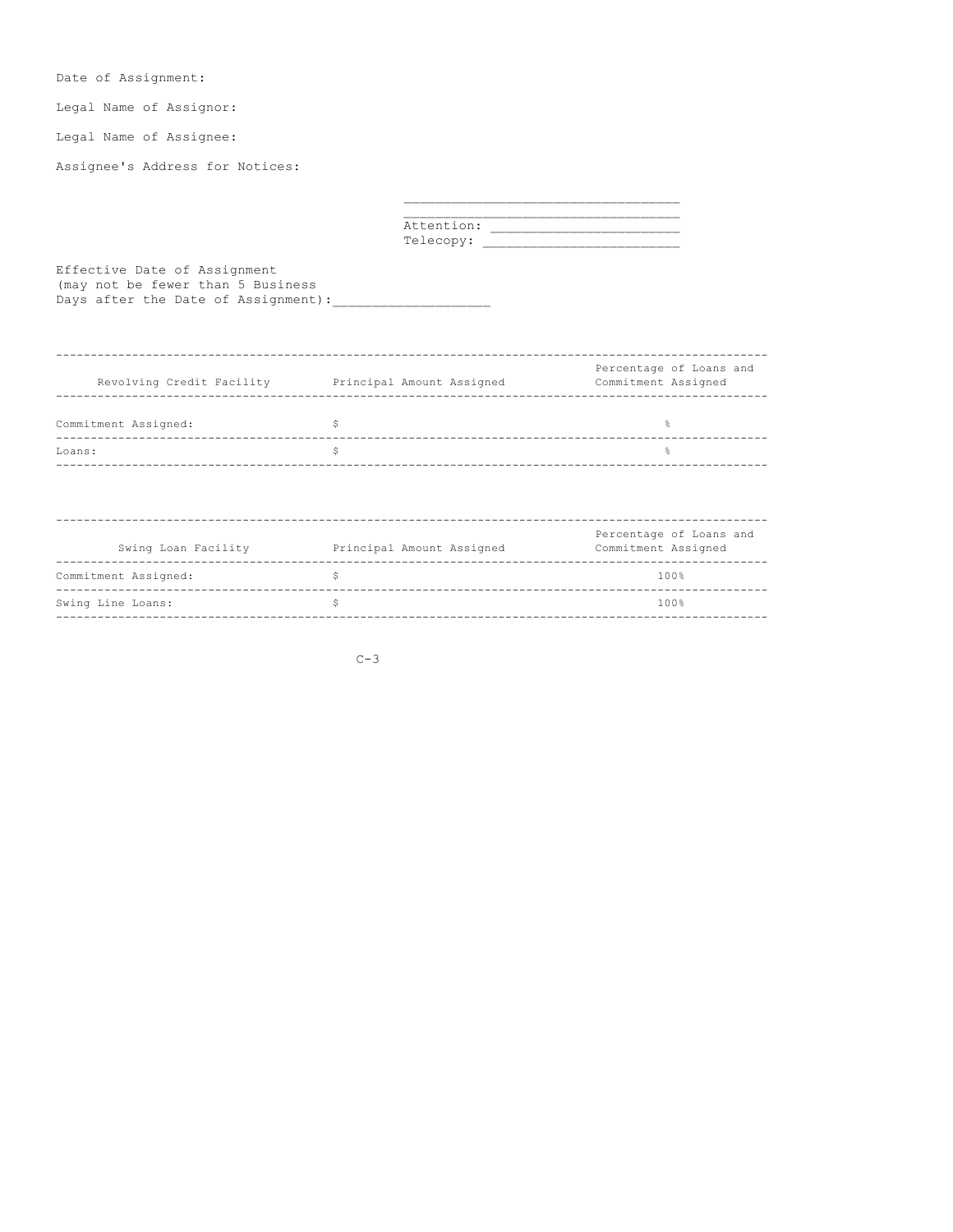## PHILADELPHIA SUBURBAN CORPORATION PHILADELPHIA SUBURBAN WATER COMPANY 2000 ANNUAL CASH INCENTIVE COMPENSATION PLAN

### BACKGROUND

- o During the first quarter of 1989, the Company and its compensation consultant conducted a feasibility study to determine whether the Company should implement an incentive compensation plan. The study was prompted by the positive experience of other investor-owned water companies and PSC's experience with incentive compensation.
- o The study included interviews with PSWC and PSC executives and an analysis of competitive compensation levels. Based on the results, the compensation consultant recommended that the Company's objectives and competitive practice supported the adoption of an annual incentive plan (the "Plan). The Company has had a cash incentive compensation plan in place since 1990 and management and the Board of Directors feel it has .<br>had a positive effect on the Company's operations, aiding employees, shareholders (higher earnings) and customers (better service and controlling expenses).
- o The Plan has two components a Management Incentive Program and an Employee Recognition ("Chairman's Award") Program.
- o The Plan is designed to provide an appropriate incentive to the officers and managers of the Company. The 2000 Management Incentive Program will cover all officers and managers of Philadelphia Suburban Corporation, and its subsidiaries, other than those employees covered under the Consumers Water Company Incentive Compensation Plan.
- o The plan is periodically reviewed by the Company's outside compensation consultant and the target bonus percentages are reviewed and approved each year as part of the compensation consultant's annual review of the Company's total compensation plan.

1

# MANAGEMENT INCENTIVE PROGRAM

### o Performance Measures

Annual incentive bonus awards are calculated by multiplying an individual's Target Bonus by a Company Rating Factor based on the Company's performance and an Individual Rating Factor based on the individual employee's performance.

> The approach of having a plan tied to the Company's income performance is appropriate as the participants' assume some of the same risks and rewards as the shareholders who are investing in the Company and making its capital construction and acquisition programs possible. Customers also benefit from the Company's employees' objectives being met as improvements in performance are accomplished by controlling costs, improving efficiencies and enhancing customer service. For these reasons, future rate relief should be lessened and less frequent, which directly benefits all customers.

-- The Company's actual after-tax net income from continuing operations relative to the annual budget will be the primary measure for the Company's performance. Each year a "Target Net Income" level will be established. Starting in 2000, portions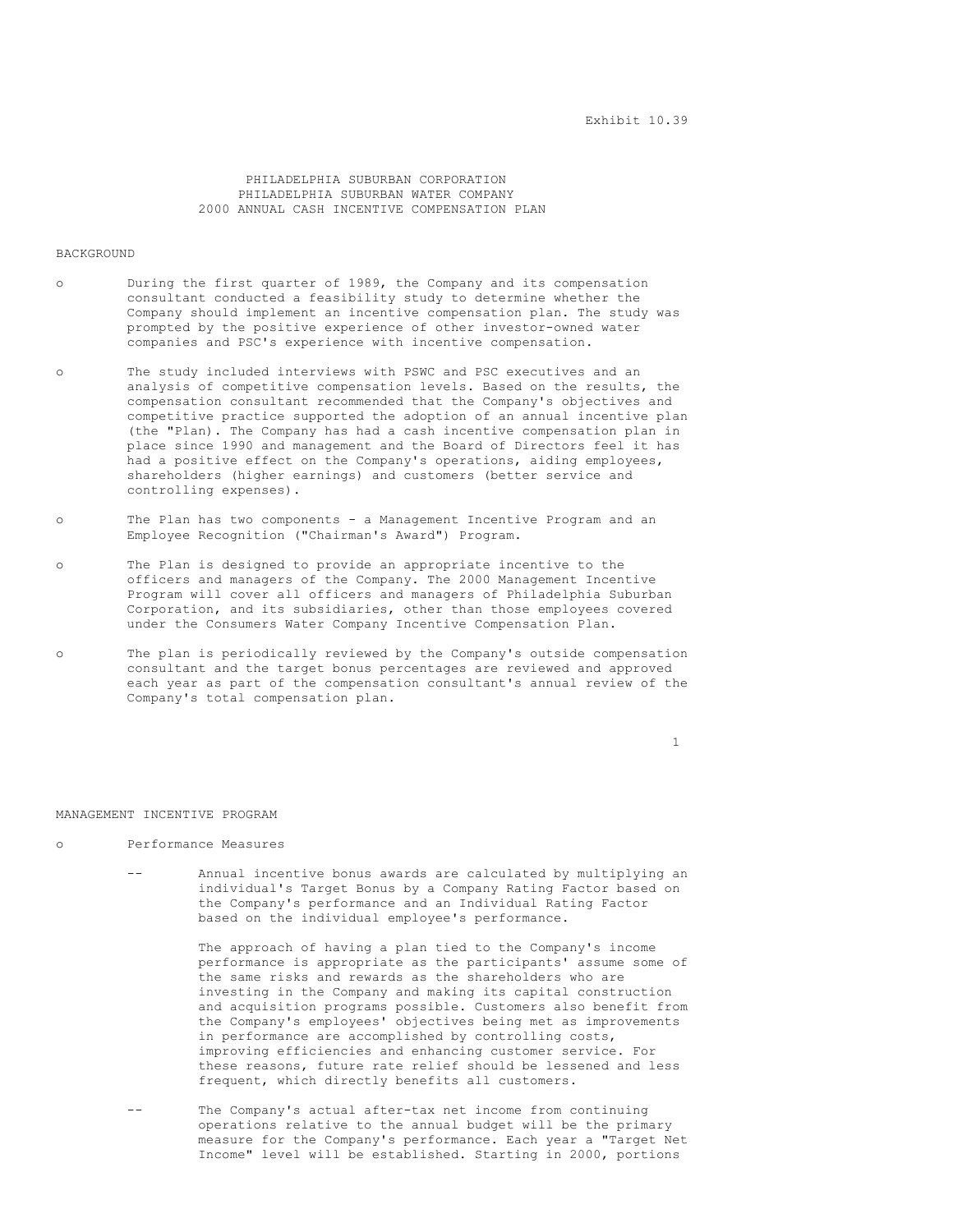of the Company Rating Factor may be allocated to the net income targets of various operating units for each participant. For purposes of the Plan, the Target Net Income may differ from the budgeted net income level. For 2000, the Target Net Income will exclude the impact of any unbudgeted extraordinary gains or losses as a result of changes in accounting principles.

- Based on a review of historic performance, the minimum or threshold level of performance is set at 90 percent of the Target Net Income. That is, no bonus awards will be made if actual net income is less than 90 percent of the Target Net Income for the year. No additional bonus will be earned for results exceeding 110 percent of the Target Net Income.
- -- Each individual's performance and achievement of his or her objectives will also be evaluated and factored into the bonus calculation (the "Individual Factor"). Performance objectives for each participant are established at the beginning of the year and are primarily directed toward controlling costs, improving efficiencies and productivity and enhancing customer service. Each objective has specific performance measures that are used to determine the level of achievement for each objective.

2

## o Participation

- -- Participation in the Management Incentive Program will be determined each year. Each participant will be assigned a "Target Bonus Percentage" ranging from 5 to 50 percent of salary depending on duties and responsibilities.
- -- Actual bonuses may range from 0, if the Company's financial results fall below the minimum threshold or the participant does not make sufficient progress toward achieving his or her objectives (i.e. performance measure points totaling less than 70 points), to 187.5 percent if performance -- both Company and individual -- is rated at the maximum.
- o Company Performance
	-
- Company performance will be measured on the following schedule:

|           | Percent of<br>2000 Plan | Company<br>Rating |
|-----------|-------------------------|-------------------|
|           |                         |                   |
| Threshold | $90\%$                  | 0 <sup>°</sup>    |
|           | 90                      | 50                |
|           | 92                      | 65                |
|           | 95                      | 80                |
|           | 96                      | 85                |
|           | 97                      | 90                |
|           | 98                      | 94                |
|           | 99                      | 97                |
| $Plan$    | 100                     | 100               |
|           | 105                     | 110               |
|           | 110                     | 125               |

- -- The actual Company Factor should be calculated by interpolation between the points shown in the table above.
- Regardless of the Company rating resulting from this Schedule, the Executive Compensation and Employee Benefits Committee retains the authority to determine the final Company Rating for purposes of this Plan.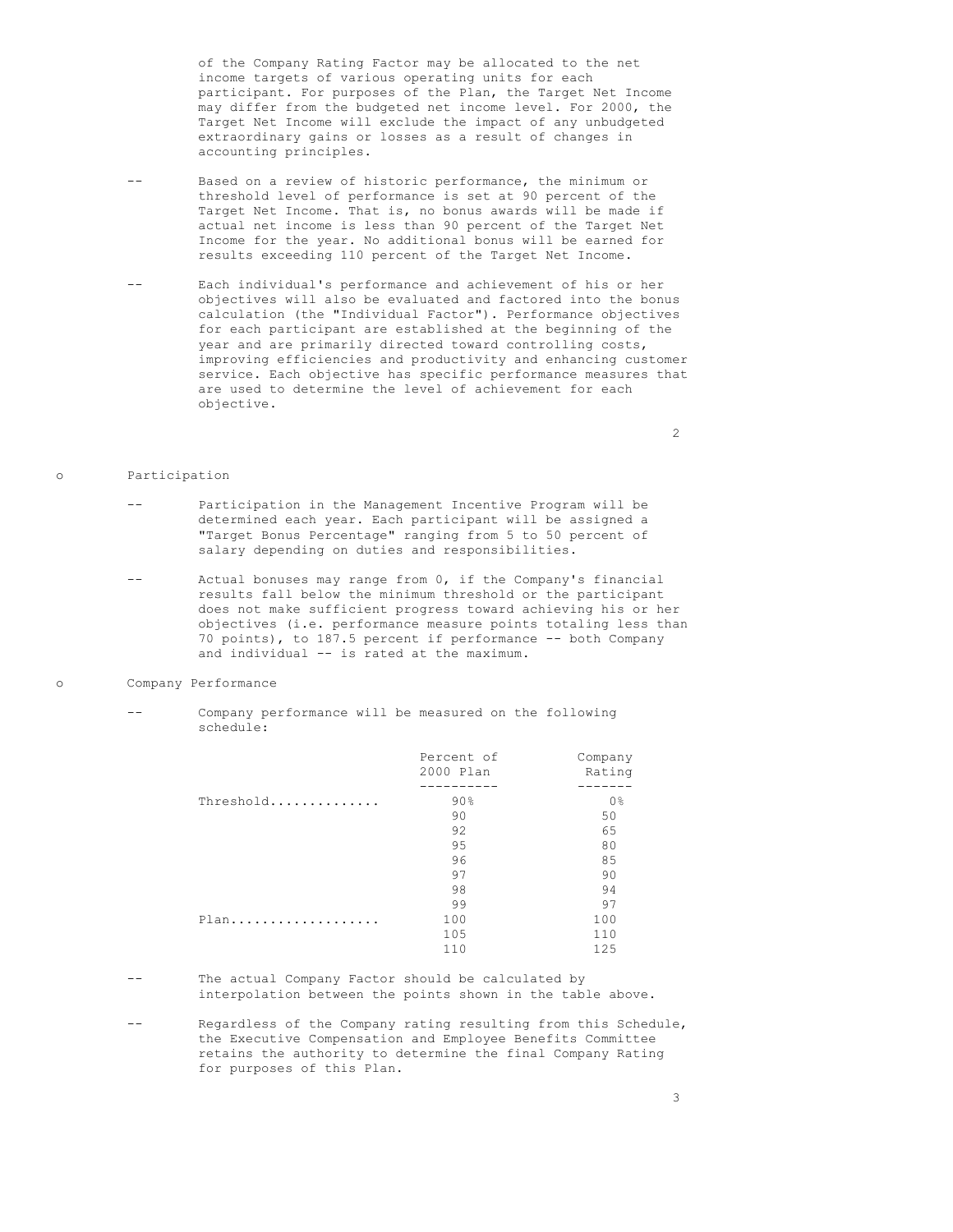## o Individual Performance

-- Individual performance will be measured on the following scale:

| Performance Measure<br>Points | Individual<br>Rating Factor |  |  |
|-------------------------------|-----------------------------|--|--|
|                               |                             |  |  |
| - 69                          | 0 <sup>°</sup>              |  |  |
| 70                            | 70%                         |  |  |
| 80                            | 80%                         |  |  |
| 90                            | 90%                         |  |  |
| 100                           | 100%                        |  |  |
| 110                           | 110%                        |  |  |

-- In addition, up to 40 additional points and additional percentage points may be awarded to a participant at the discretion of the Chief Executive Officer for exemplary performance. Individual performance points for the Chief Executive Officer are determined by the Executive Compensation and Employee Benefits Committee.

## Sample Calculations

o Example 1

| Salary            | \$70,000             |  |  |
|-------------------|----------------------|--|--|
| Target Bonus      | 10 percent (\$7,000) |  |  |
| Company Rating    | 100 percent          |  |  |
| Individual Rating | 90 percent           |  |  |

Calculation:

| Target Bonus x Rating | Company | $\mathbf{x}$ | Individual<br>Rating | $=$     | Bonus Earned |
|-----------------------|---------|--------------|----------------------|---------|--------------|
| \$7,000               | x 100%  | $\mathbf{x}$ | 90%                  | $=$ $-$ | \$6,300      |

# o Example 2

-- Using the same salary and target bonus, but assuming Company performance was less than 90 percent of Target Net Income, there would be no bonus earned.

Calculation:

 $$7,000$  x 0 x 90% = 0

4

# o Example 3

-- Similarly, if the Individual Factor is rated below 70 points, no bonus would be earned regardless of the Company Factor.

Calculation:

 $$7,000$  x 100% x 0 = 0

5

# EMPLOYEE RECOGNITION ("CHAIRMAN'S AWARD") PROGRAM

o In addition to the Management Incentive Program, the Company maintains an Employee Recognition Program known as the Chairman's Award program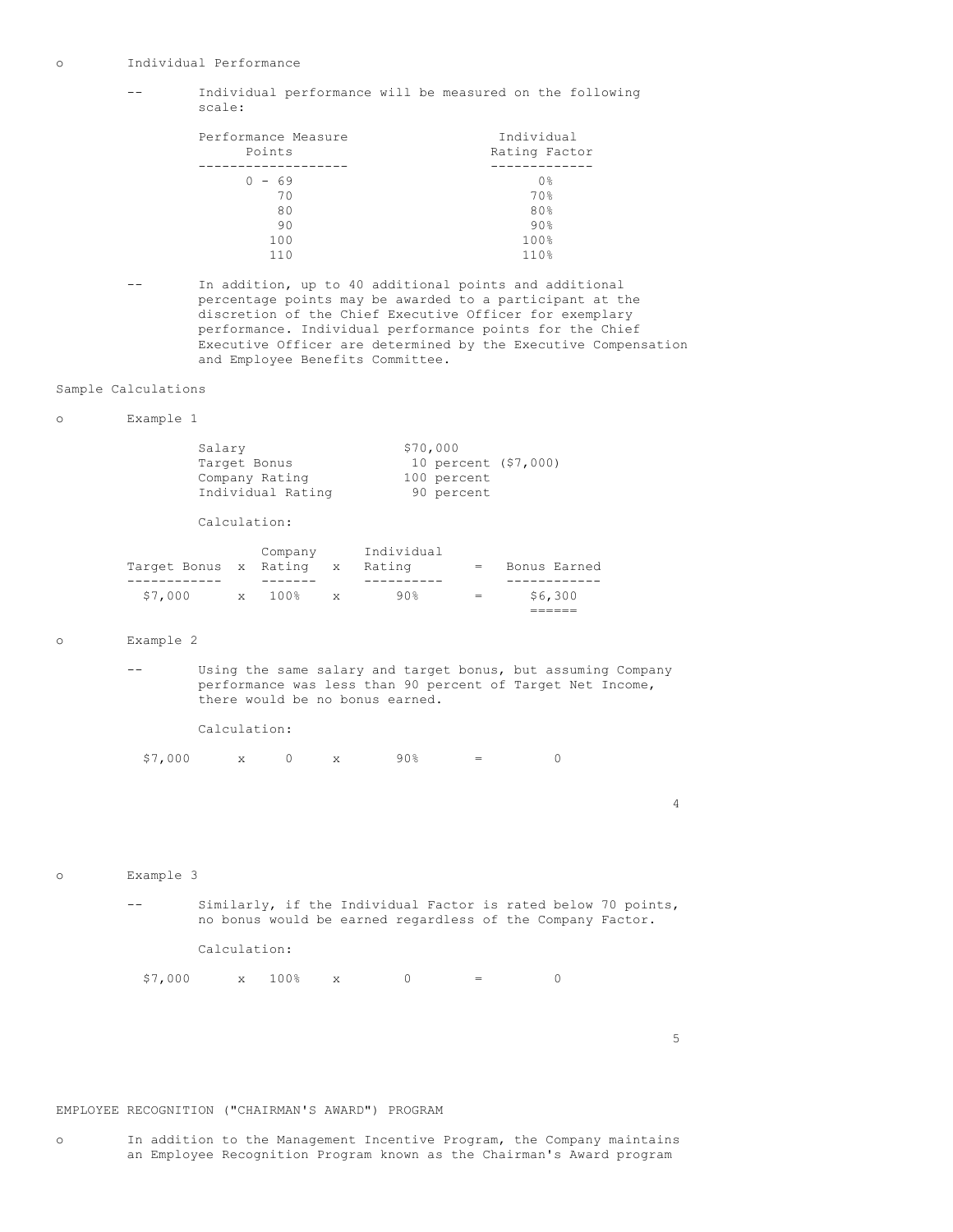to reward employees not eligible for the management bonus plan for general superior performance that contains costs, improves efficiency and productivity of the workforce and better serves our customers. Awards may also be made for a special action, or heroic deed, or for a project that positively impacts the performance or image of the Company.

- o Awards will be made from an annual pool, not to exceed \$175,000 (which represents approximately 2% of the base payroll for the non-union employees who do not participate in the Management Incentive Program), established at the beginning of the year. Unused funds will not be carried over to the next year. If financial performance warrants, management may request permission from the Executive Compensation and Employee Benefits Committee for special awards under the program.
- o Awards will be made throughout the year and through the first quarter of the following year with payment as close to the timing of the event being rewarded as possible.
- o Department Heads may nominate individuals in their unit to the applicable Vice President and document the reasons for the recommendations. The applicable Vice President will review the nominations and forward their recommendations to the Chief Executive Officer.
- o The Chief Executive Officer will determine the individuals to actually receive a bonus and the amount.

6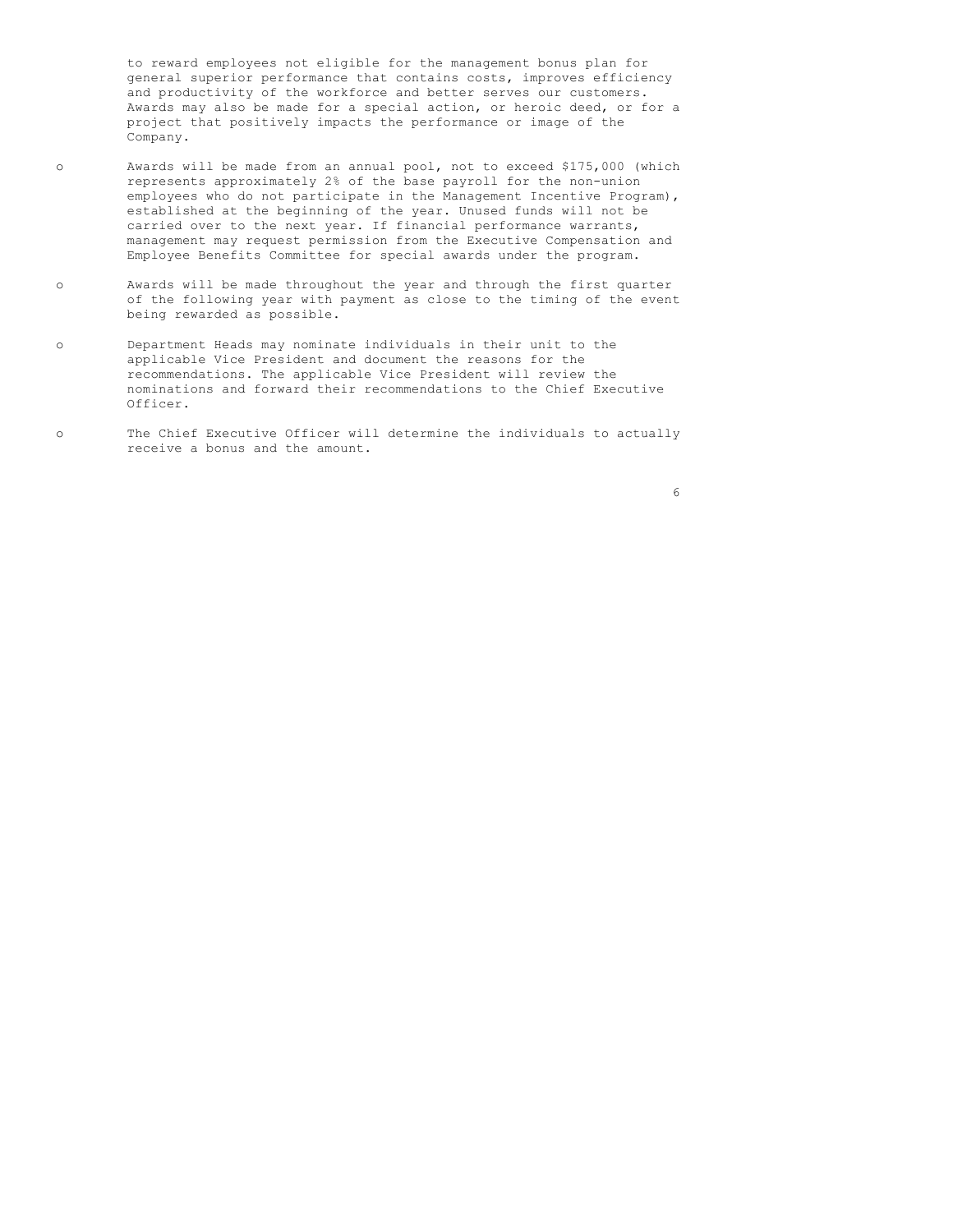#### AGREEMENT

Agreement made as of the 1st day of December, 1999, by and among Philadelphia Suburban Corporation, a Pennsylvania corporation ("PSC" or the "Company") and David P. Smeltzer (the "Executive").

WHEREAS, the Executive is presently employed by the Company, as its Senior Vice President - Finance; and

WHEREAS, the Company considers it essential to foster the employment of well-qualified, key management personnel, and, in this regard, the board of directors of the Company recognize that, as is the case with many publicly-held corporations, the possibility of a change of control of the Company may exist and that such possibility, and the uncertainty and questions which it may raise among management, may result in the departure or distraction of key management personnel to the detriment of the Company;

WHEREAS, the board of directors of the Company have determined that appropriate steps should be taken to reinforce and encourage the continued attention and dedication of key members of the Company's management to their assigned duties without distraction in the face of potentially disturbing circumstances arising from the possibility of a change of control of the Company, although no such change is now contemplated;

WHEREAS, in order to induce the Executive to remain in the employ of the Company, the Company, for which certain of the employees of the Company, such as the Executive, provide key executive services, agree that the Executive shall receive the compensation set forth in this Agreement in the event his employment with the Company is terminated subsequent to a "Change of Control" (as defined in Section 1 hereof) as a cushion against the financial and career impact on the Executive of any such Change of Control;

NOW, THEREFORE, in consideration of the foregoing and the mutual covenants and agreements hereinafter set forth and intending to be legally bound hereby, the parties hereto agree as follows:

1. Definitions. For all purposes of this Agreement, the following terms shall have the meanings specified in this Section unless the context clearly otherwise requires:

(a) "Affiliate" and "Associate" shall have the respective meanings ascribed to such terms in Rule 12b-2 of the General Rules and Regulations under the Securities Exchange Act of 1934, as amended (the "Exchange Act").

(b) "Base Compensation" shall mean the average of the total cash base salary, annual bonus and dividend equivalents (paid under the Company's Equity Compensation Plan) received by the Executive in all capacities with the Company, and its Subsidiaries or Affiliates, as reported for Federal income tax purposes on Form W-2, together with any amounts the payment of which has been deferred by the Executive under any deferred compensation plan of the Company, and its Subsidiaries or Affiliates, or otherwise, and any and all salary reduction authorized amounts under any of the benefit plans or programs of the Company, and its Subsidiaries or Affiliates, but excluding any amounts attributable to the exercise of stock options or the receipt of Restricted Stock granted to the Executive under the Company's Equity Compensation Plan and its predecessors or successors, for the three calendar years (or such number of actual full calendar years of employment, if less than three) immediately preceding the calendar year in which occurs a Change of Control or the Executive's Termination Date, whichever period produces the higher amount.

 $-2-$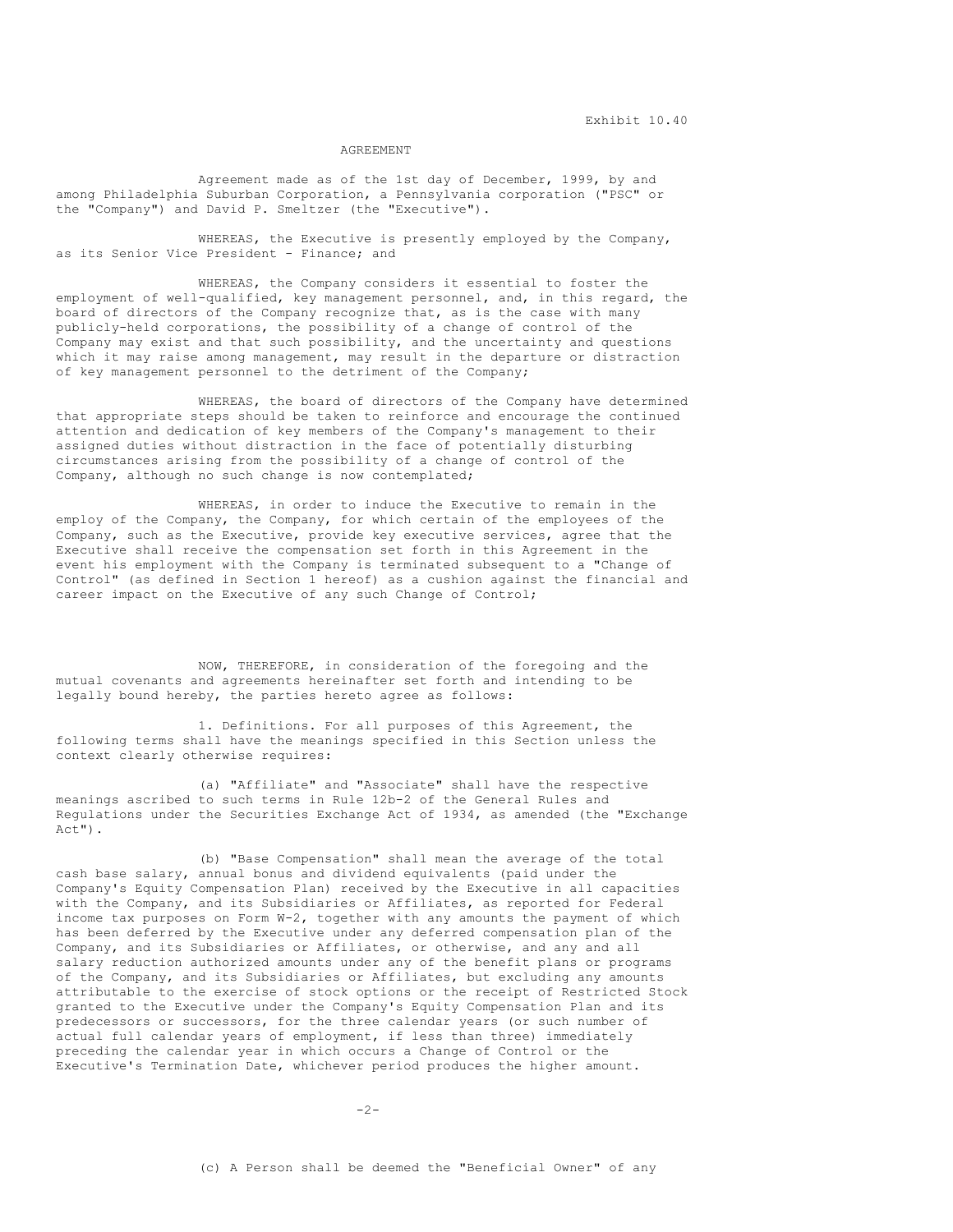securities: (i) that such Person or any of such Person's Affiliates or Associates, directly or indirectly, has the right to acquire (whether such right is exercisable immediately or only after the passage of time) pursuant to any agreement, arrangement or understanding (whether or not in writing) or upon the exercise of conversion rights, exchange rights, rights, warrants or options, or otherwise; provided, however, that a Person shall not be deemed the "Beneficial Owner" of securities tendered pursuant to a tender or exchange offer made by such Person or any of such Person's Affiliates or Associates until such tendered securities are accepted for payment, purchase or exchange; (ii) that such Person or any of such Person's Affiliates or Associates, directly or indirectly, has the right to vote or dispose of or has "beneficial ownership" of (as determined pursuant to Rule 13d-3 of the General Rules and Regulations under the Exchange Act), including without limitation pursuant to any agreement, arrangement or understanding, whether or not in writing; provided, however, that a Person shall not be deemed the "Beneficial Owner" of any security under this clause (ii) as a result of an oral or written agreement, arrangement or understanding to vote such security if such agreement, arrangement or understanding (A) arises solely from a revocable proxy given in response to a public proxy or consent solicitation made pursuant to, and in accordance with, the applicable provisions of the General Rules and Regulations under the Exchange Act, and (B) is not then reportable by such Person on Schedule 13D under the Exchange Act (or any comparable or successor report); or (iii) that are beneficially owned, directly or indirectly, by any other Person (or any Affiliate or Associate thereof) with which such Person (or any of such Person's Affiliates or Associates) has any agreement, arrangement or understanding (whether or not in writing) for the purpose of acquiring, holding, voting (except pursuant to a revocable proxy as described in the proviso to clause (ii) above) or disposing of any voting securities of PSC; provided, however, that nothing in this Section 1(c) shall cause a Person engaged in business as an underwriter of securities to be the "Beneficial Owner" of any securities acquired through such Person's participation in good faith in a firm commitment underwriting until the expiration of forty days after the date of such acquisition.

-3-

(d) "Board" shall mean the board of directors of PSC.

(e) "Change of Control" shall mean:

(i) any Person (including any individual, firm, corporation, partnership or other entity except PSC or its subsidiaries or any employee benefit plan of the PSC or its subsidiaries or of any Affiliate or Associate, any Person or entity organized, appointed or established by PSC or its subsidiaries for or pursuant to the terms of any such employee benefit plan), together with all Affiliates and Associates of such Person, shall become the Beneficial Owner in the aggregate of 20% or more of the Common Stock of PSC then outstanding;

(ii) during any twenty-four month period, individuals who at the beginning of such period constitute the Board cease for any reason to constitute a majority thereof, unless the election, or the nomination for election by PSC's shareholders, of at least seventy-five percent of the directors who were not directors at the beginning of such period was approved by a vote of at least seventy-five percent of the directors in office at the time of such election or nomination who were directors at the beginning of such period; or

 $-4-$ 

(iii) there occurs a sale of substantially all of the assets of PSC or its liquidation is approved by a majority of its shareholders or PSC is merged into or is merged with an unrelated entity such that following the merger the shareholders of PSC no longer own more than 51% of the resultant entity.

Notwithstanding anything in this Section 1(e) to the contrary, a Change of Control shall not be deemed to have taken place under clause (e)(i) above if (a) such Person becomes the beneficial owner in the aggregate of 20% or more of the Common Stock of the Company then outstanding as a result of an inadvertent acquisition by such Person if such Person, as soon as practicable, divests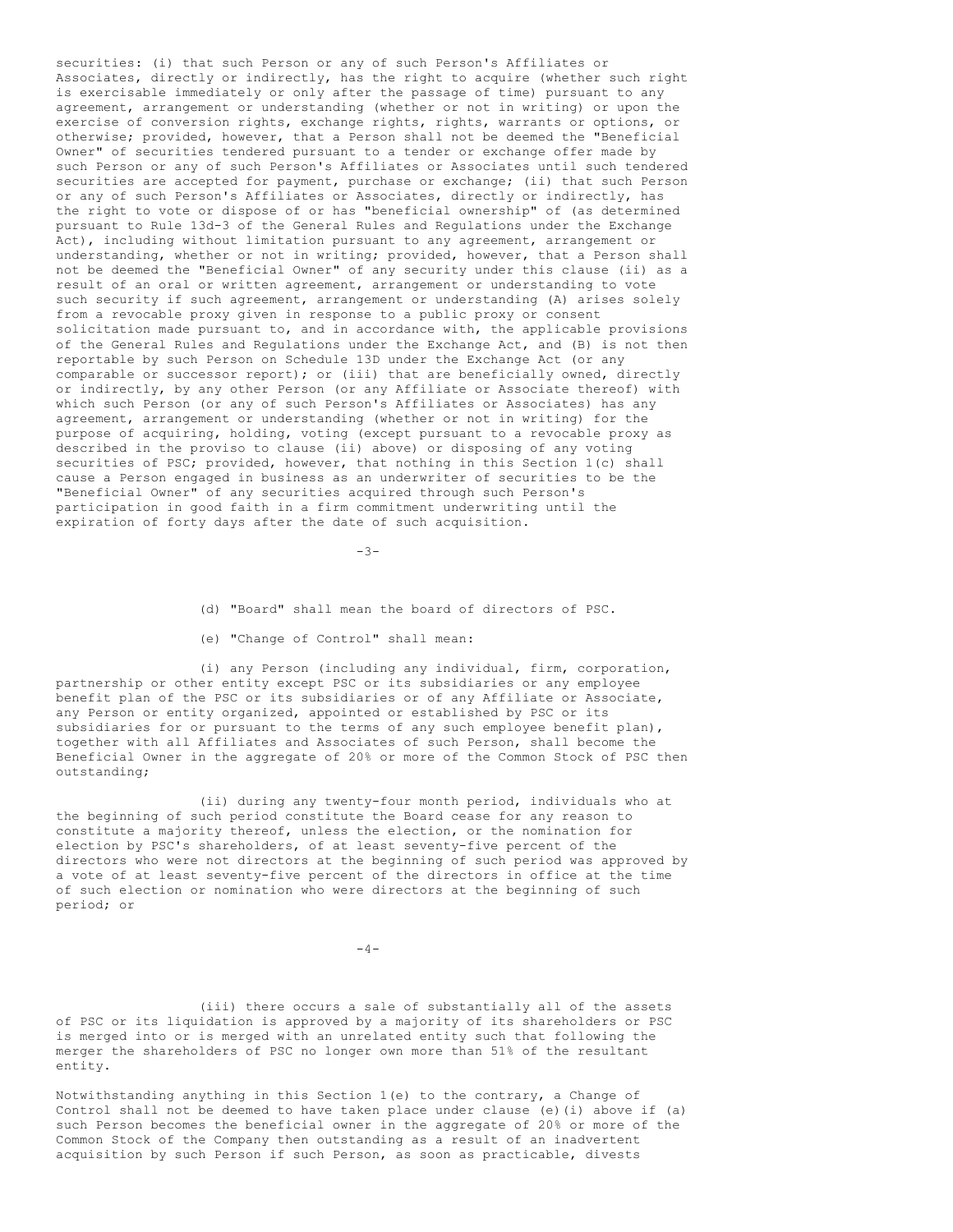itself of a sufficient amount of its Common Stock so that it no longer owns 20% or more of the Common Stock then outstanding, as determined by the Board of Directors of the Company, or (ii) the shares of Common Stock required to be counted in order to meet the 20% minimum threshold described under such clause (i) include any of the shares described in subsections (i) through (iv) of section 2543(b) of the Pennsylvania Business Corporation Law of 1988 (15 Pa.C.S.A. section 2543(b)) as in effect on the date of adoption of the Plan.

(f) "Cause" shall mean 1) misappropriation of funds, 2) habitual insobriety or substance abuse, 3) conviction of a crime involving moral turpitude, or 4) gross negligence in the performance of duties, which gross negligence has had a material adverse effect on the business, operations, assets, properties or financial condition of the Company.

-5-

(g) "Good Reason Termination" shall mean a Termination of Employment initiated by the Executive upon one or more of the following occurrences:

> (i) any failure of the Company to comply with and satisfy any of the terms of this the Agreement;

(ii) any significant involuntary reduction of the authority, duties or responsibilities held by the Executive immediately prior to the Change of Control;

(iii) any involuntary removal of the Executive from the employment grade, compensation level or officer positions which the Executive holds with the Company or, if the Executive is employed by a Subsidiary, with a Subsidiary, held by him immediately prior to the Change of Control, except in connection with promotions to higher office;

(iv) any involuntary reduction in the Executive's target level of annual and long-term compensation as in effect immediately prior to the Change of Control;

(v) any transfer of the Executive, without his express written consent, to a location which is outside the Bryn Mawr, Pennsylvania area by more than 50 miles, other than on a temporary basis (less than 6 months); or

(vi) the Executive being required to undertake business travel to an extent substantially greater than the Executive's business travel obligations immediately prior to the Change of Control.

 $-6-$ 

(h) "Normal Retirement Date" shall mean the first day of the calendar month coincident with or next following the Executive's 65th birthday.

(i) "Subsidiary" shall mean any corporation in which the Company, directly or indirectly, owns at least a 50% interest or an unincorporated entity of which the Company, directly or indirectly, owns at least 50% of the profits or capital interests.

(j) "Termination Date" shall mean the date of receipt of the Notice of Termination described in Section 2 hereof or any later date specified therein, as the case may be.

(k) "Termination of Employment" shall mean the termination of the Executive's actual employment relationship with the Company and any of it Subsidiaries that actually employs the Executive.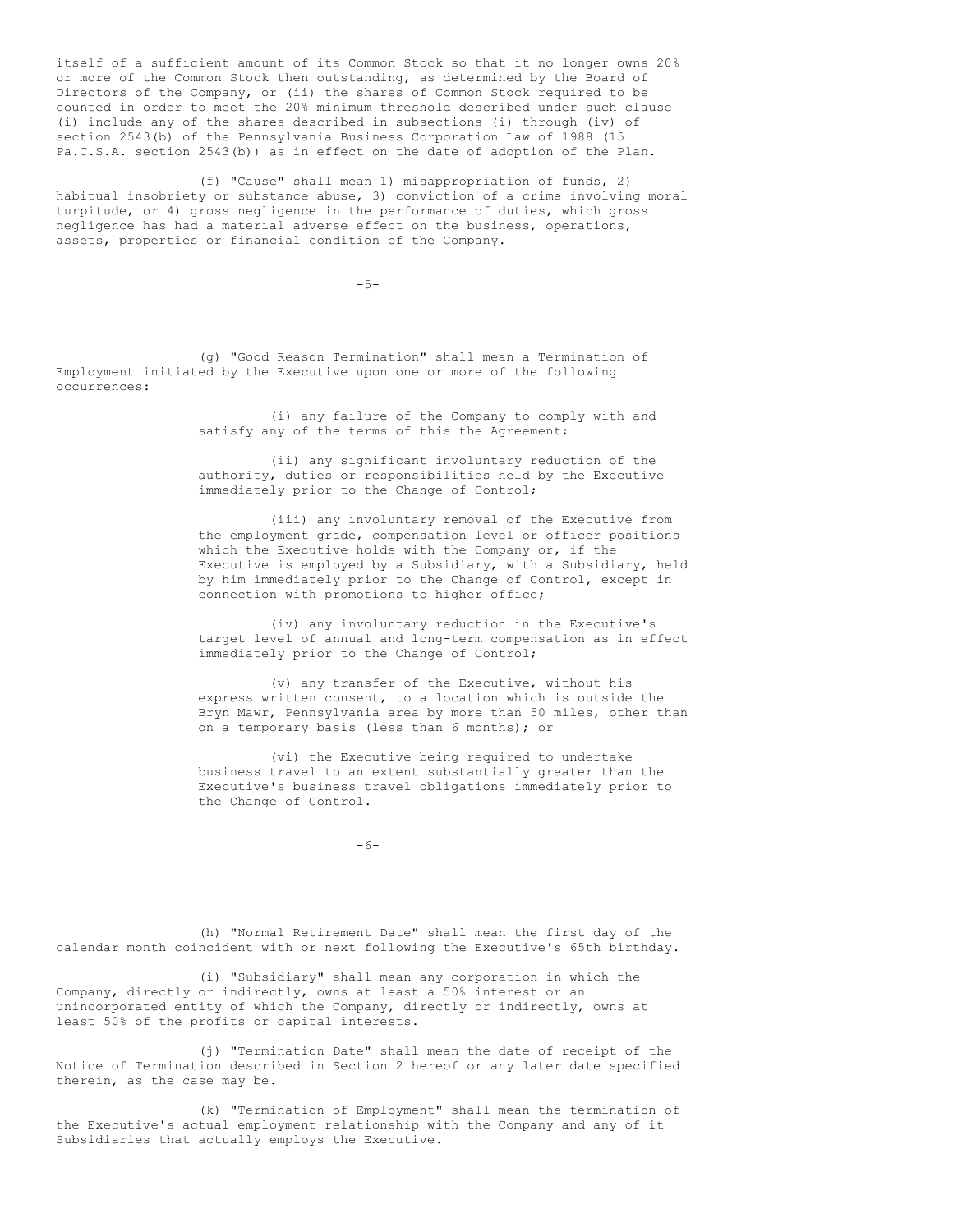2. Notice of Termination. Any Termination of Employment following a Change of Control shall be communicated by a Notice of Termination to the other party hereto given in accordance with Section 14 hereof. For purposes of this Agreement, a "Notice of Termination" means a written notice which (i) indicates the specific provision in this Agreement relied upon, (ii) briefly summarizes the facts and circumstances deemed to provide a basis for the Executive's Termination of Employment under the provision so indicated, and (iii) if the Termination Date is other than the date of receipt of such notice, specifies the Termination Date (which date shall not be more than 15 days after the giving of such notice).

3. Severance Compensation upon Termination.

(a) Subject to the provisions of Section 11 hereof, in the event of the Executive's involuntary Termination of Employment for any reason other than Cause or in the event of a Good Reason Termination, in either event within two years after a Change of Control, the Company shall pay to the Executive, upon the execution of a release in the form required by the Company of its terminating executives prior to the Change of Control, within 15 days after the Termination Date (or as soon as possible thereafter in the event that the procedures set forth in Section 11(b) hereof cannot be completed within 15 days), an amount in cash equal to two times the Executive's Base Compensation, subject to required employment taxes and deductions.

 $-7-$ 

(b) In the event the Executive's Normal Retirement Date would occur prior to 12 months after the Termination Date, the aggregate cash amount determined as set forth in (a) above shall be reduced by multiplying it by a fraction, the numerator of which shall be the number of days from the Termination Date to the Executive's Normal Retirement Date and the denominator of which shall be 365 days. In the event the Termination Date occurs after the Executive's Normal Retirement Date, no payments shall be made under this Section 3.

4. Other Payments. The payment due under Section 3 hereof shall be in addition to and not in lieu of any payments or benefits due to the Executive under any other plan, policy or program of the Company, and its Subsidiaries or Affiliates. In addition, the Executive shall be entitled to a continuation of health, dental, life and welfare benefits, excluding disability benefits, otherwise provided to senior level executives or employees generally, as the same may be amended for all such individuals from time to time, for the period of two (2) years.

5. Trust Fund. PSC sponsors an irrevocable trust fund pursuant to a trust agreement to hold assets to satisfy its obligations to the Executive under this Agreement. Funding of such trust fund shall be subject to the discretion of PSC's President, as set forth in the agreement pursuant to which the fund has been established.

 $-8-$ 

## 6. Enforcement.

(a) In the event that the Company shall fail or refuse to make payment of any amounts due the Executive under Sections 3 and 4 hereof within the respective time periods provided therein, the Company shall pay to the Executive, in addition to the payment of any other sums provided in this Agreement, interest, compounded daily, on any amount remaining unpaid from the date payment is required under Section 3 or 4, as appropriate, until paid to the Executive, at the rate from time to time announced by PNC Bank as its "prime rate" plus 1%, each change in such rate to take effect on the effective date of the change in such prime rate.

(b) It is the intent of the parties that the Executive not be required to incur any expenses associated with the enforcement of his rights under this Agreement by arbitration, litigation or other legal action because the cost and expense thereof would substantially detract from the benefits intended to be extended to the Executive hereunder. Accordingly, the Company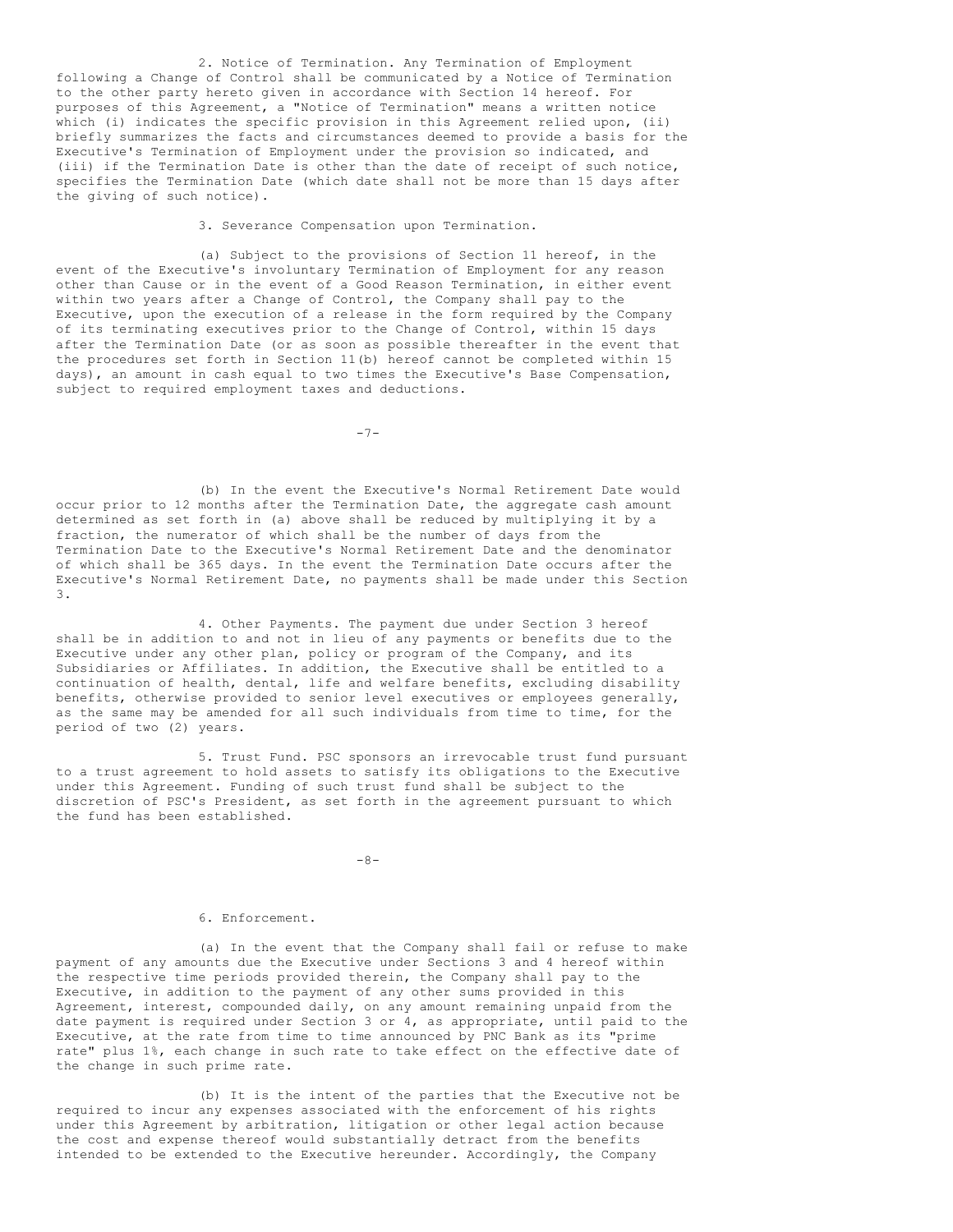shall pay the Executive on demand the amount necessary to reimburse the Executive in full for all reasonable expenses (including all attorneys' fees and legal expenses) incurred by the Executive in enforcing any of the obligations of the Company under this Agreement.

7. No Mitigation. The Executive shall not be required to mitigate the amount of any payment or benefit provided for in this Agreement by seeking other employment or otherwise, nor shall the amount of any payment or benefit provided for herein be reduced by any compensation earned by other employment or otherwise.

 $-9-$ 

8. Non-exclusivity of Rights. Nothing in this Agreement shall prevent or limit the Executive's continuing or future participation in or rights under any benefit, bonus, incentive or other plan or program provided by the Company, or any of its Subsidiaries or Affiliates, and for which the Executive may qualify.

9. No Set-Off. The Company's obligation to make the payments provided for in this Agreement and otherwise to perform its obligations hereunder shall not be affected by any circumstances, including, without limitation, any set-off, counterclaim, recoupment, defense or other right which the Company may have against the Executive or others.

10. Taxes. Any payment required under this Agreement shall be subject to all requirements of the law with regard to the withholding of taxes, filing, making of reports and the like, and the Company shall use its best efforts to satisfy promptly all such requirements.

11. Certain Reduction of Payments.

(a) Anything in this Agreement to the contrary notwithstanding, in the event that it shall be determined that any payment or distribution by the Company to or for the benefit of the Executive, whether paid or payable or distributed or distributable pursuant to the terms of this Agreement or otherwise (a "Payment"), would constitute an "excess parachute payment" within the meaning of Section 280G of the Internal Revenue Code of 1986, as amended (the "Code"), the aggregate present value of amounts payable or distributable to or for the benefit of the Executive pursuant to this Agreement (such payments or distributions pursuant to this Agreement are hereinafter referred to as "Agreement Payments") shall be reduced (but not below zero) to the Reduced Amount. The "Reduced Amount" shall be an amount expressed in present value which maximizes the aggregate present value of Agreement Payments without causing any Payment to be subject to the loss of deduction under Section 280G of the Code. For purposes of this Section 11, present value shall be determined in accordance with Section 280G(d)(4) of the Code.

 $-10-$ 

(b) All determinations to be made under this Section 11 shall be made by the Company's independent public accountant immediately prior to the Change of Control (the "Accounting Firm"), which firm shall provide its determinations and any supporting calculations both to the Company and the Executive within 10 days of the Termination Date. Any such determination by the Accounting Firm shall be binding upon the Company and the Executive. The Executive shall then have the right to determine which of the Agreement Payments shall be eliminated or reduced in order to produce the Reduced Amount in accordance with the requirements of this Section. Within five days after this determination, the Company shall pay (or cause to be paid) or distribute (or cause to be distributed) to or for the benefit of the Executive such amounts as are then due to the Executive under this Agreement.

(c) As a result of the uncertainty in the application of Section 280G of the Code at the time of the initial determination by the Accounting Firm hereunder, it is possible that Agreement Payments, as the case may be, will have been made by the Company which should not have been made ("Overpayment") or that additional Agreement Payments which have not been made by the Company could have been made ("Underpayment"), in each case, consistent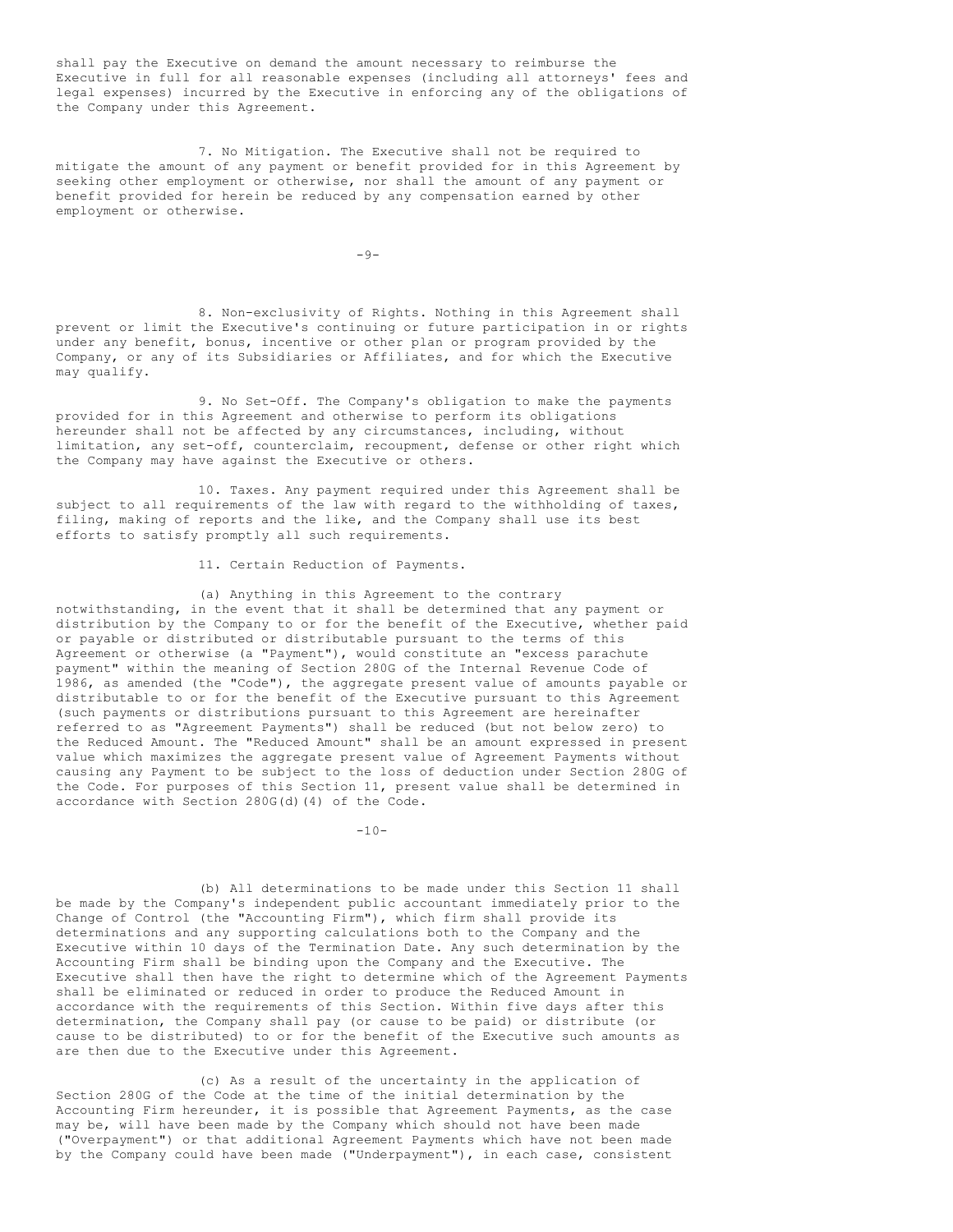with the calculations required to be made hereunder. Within two years after the Termination of Employment, the Accounting Firm shall review the determination made by it pursuant to the preceding paragraph and the Company shall cooperate and provide all information necessary for such review. In the event that the Accounting Firm determines that an Overpayment has been made, any such Overpayment shall be treated for all purposes as a loan to the Executive which the Executive shall repay to the Company together with interest from the date of payment under this Agreement at the applicable Federal rate provided for in Section 7872(f)(2) of the Code (the "Federal Rate"); provided, however, that no amount shall be payable by the Executive to the Company if and to the extent such payment would not reduce the limit on the amount that is deductible under Section 280G of the Code. In the event that the Accounting Firm determines that an Underpayment has occurred, any such Underpayment shall be promptly paid by the Company to or for the benefit of the Executive together with interest from the date of payment under this Agreement at the Federal Rate.

 $-11-$ 

(d) All of the fees and expenses of the Accounting Firm in performing the determinations referred to in subsections (b) and (c) above shall be borne solely by the Company. The Company agrees to indemnify and hold harmless the Accounting Firm of and from any and all claims, damages and expenses resulting from or relating to its determinations pursuant to subsections (b) and (c) above, except for claims, damages or expenses resulting from the gross negligence or willful misconduct of the Accounting Firm.

12. Term of Agreement. The term of this Agreement shall be indefinite until the Company notifies the Executive in writing that this Agreement will not be renewed at least sixty days prior to the proposed termination; provided, however, that (i) after a Change of Control during the term of this Agreement, this Agreement shall remain in effect until all of the obligations of the parties hereunder are satisfied or have expired, and (ii) this Agreement shall terminate if, prior to a Change of Control, the employment of the Executive with the Company and its Subsidiaries, as the case may be, shall terminate for any reason; provided, however, that if a Change of Control occurs within 18 months after (a) the Executive's termination incurred for any reason other than a voluntary resignation or retirement ( a Good Reason Termination shall not be deemed voluntary) or termination for Cause or (b) the termination of this Agreement, the Executive shall be entitled to all of the terms and conditions of this Agreement as if the Executive's termination had occurred on the date of the Change of Control.

 $-12-$ 

13. Successor Company. PSC shall require any successor or successors (whether direct or indirect, by purchase, merger or otherwise) to all or substantially all of the business and/or assets of PSC or of any of its Subsidiaries that actually employ the Executive, by agreement in form and substance satisfactory to the Executive, to acknowledge expressly that this Agreement is binding upon and enforceable against the successor or successors, in accordance with the terms hereof, and to become jointly and severally obligated with PSC to perform this Agreement in the same manner and to the same extent that PSC would be required to perform if no such succession or successions had taken place. Failure of PSC to notify the Executive in writing as to such successorship, to provide the Executive the opportunity to review and agree to the successor's assumption of this Agreement or to obtain such agreement prior to the effectiveness of any such succession shall be a breach of this Agreement. As used in this Agreement, PSC and the Company shall mean PSC and its Subsidiaries as hereinbefore defined and any such successor or successors to their business and/or assets, jointly and severally.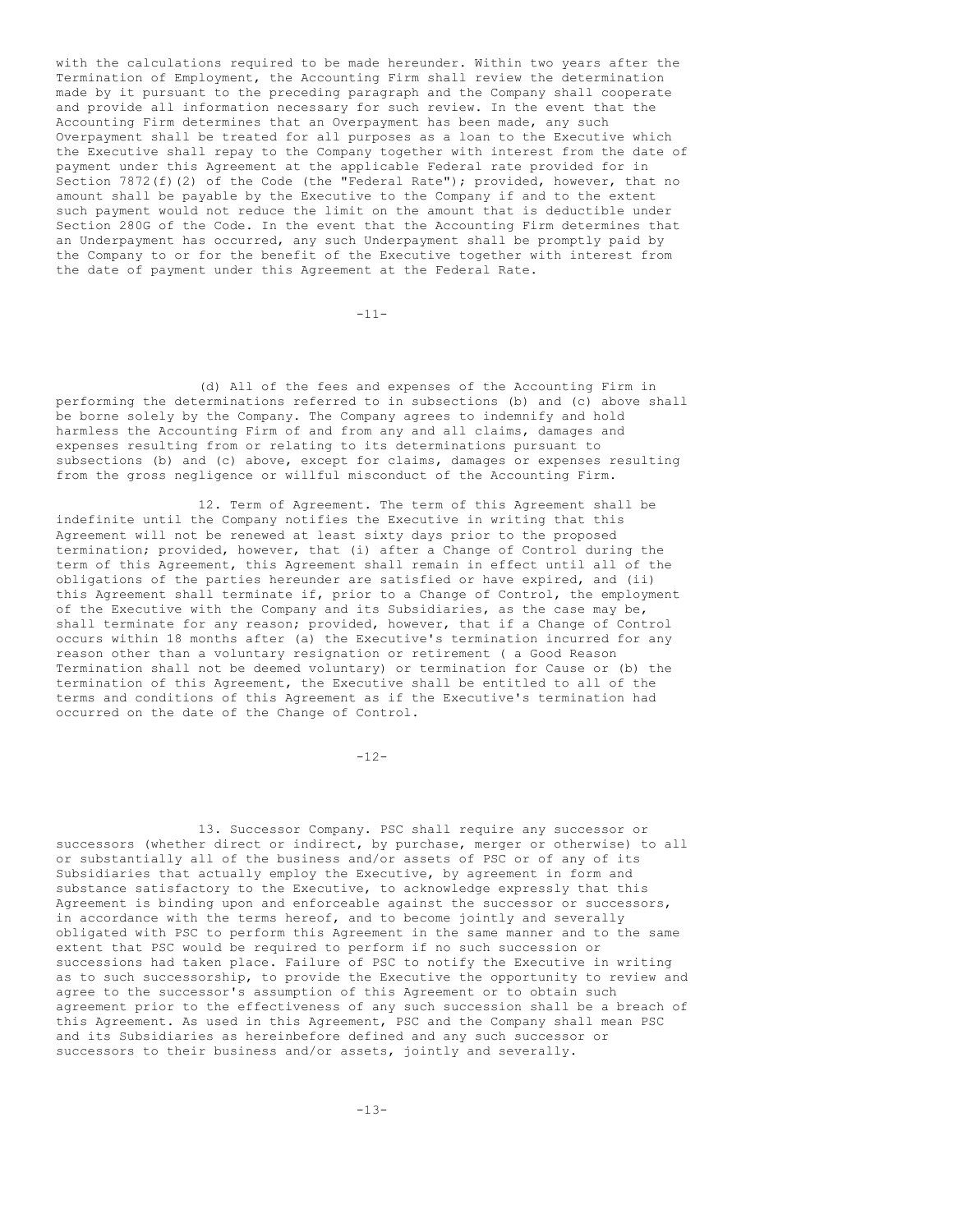14. Notice. All notices and other communications required or permitted hereunder or necessary or convenient in connection herewith shall be in writing and shall be delivered personally or mailed by registered or certified mail, return receipt requested, or by overnight express courier service, as follows:

If to PSC to:

Philadelphia Suburban Corporation 762 W. Lancaster Avenue Bryn Mawr, PA 19010-3489 Attention: President

If to the Executive, to:

Mr. David P. Smeltzer 910 Ridgeview Lane Lower Gwynedd, PA 19002

or to such other names or addresses as the Company or the Executive, as the case may be, shall designate by notice to the other party hereto in the manner specified in this Section; provided, however, that if no such notice is given by the Company following a Change of Control, notice at the last address of the Company or to any successor pursuant to Section 13 hereof shall be deemed sufficient for the purposes hereof. Any such notice shall be deemed delivered and effective when received in the case of personal delivery, five days after deposit, postage prepaid, with the U.S. Postal Service in the case of registered or certified mail, or on the next business day in the case of overnight express courier service.

 $-14-$ 

15. Governing Law. This Agreement shall be governed by and interpreted under the laws of the Commonwealth of Pennsylvania without giving effect to any conflict of laws provisions.

16. Contents of Agreement, Amendment and Assignment. This Agreement supersedes all prior agreements, sets forth the entire understanding between the parties hereto with respect to the subject matter hereof and cannot be changed, modified, extended or terminated except upon written amendment executed by the Executive and the Company's Chairman of the Company's Executive Compensation and Employee Benefits Committee, or its successor. The provisions of this Agreement may require a variance from the terms and conditions of certain compensation or bonus plans under circumstances where such plans would not provide for payment thereof in order to obtain the maximum benefits for the Executive. It is the specific intention of the parties that the provisions of this Agreement shall supersede any provisions to the contrary in such plans, and such plans shall be deemed to have been amended to correspond with this Agreement without further action by the Company or the Board.

17. No Right to Continued Employment. Nothing in this Agreement shall be construed as giving the Executive any right to be retained in the employ of the Company.

18. Successors and Assigns. All of the terms and provisions of this Agreement shall be binding upon and inure to the benefit of and be enforceable by the respective heirs, representatives, successors and assigns of the parties hereto, except that the duties and responsibilities of PSC hereunder shall not be assignable in whole or in part.

 $-15-$ 

19. Severability. If any provision of this Agreement or application thereof to anyone or under any circumstances shall be determined to be invalid or unenforceable, such invalidity or unenforceability shall not affect any other provisions or applications of this Agreement which can be given effect without the invalid or unenforceable provision or application.

20. Remedies Cumulative; No Waiver. No right conferred upon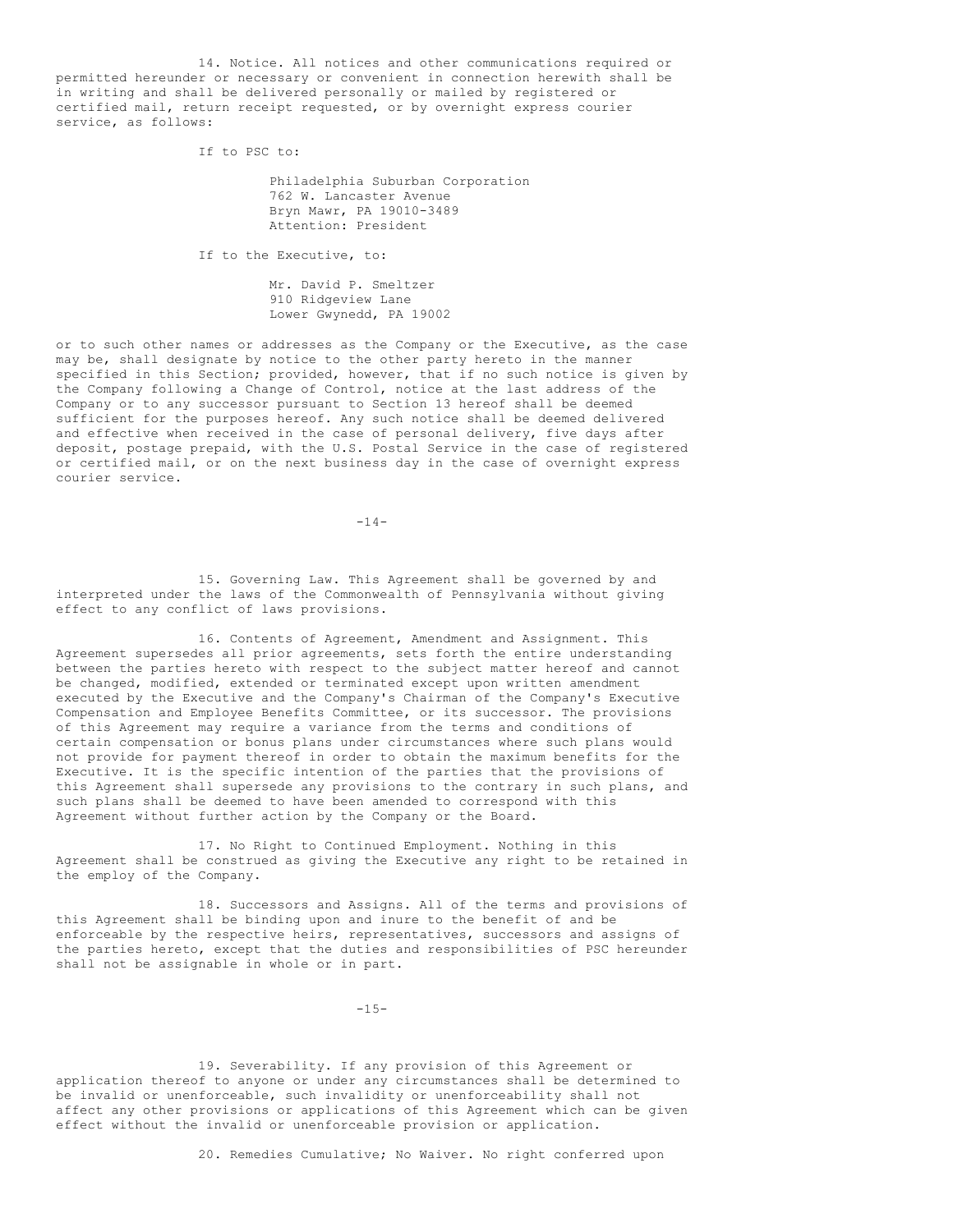the Executive by this Agreement is intended to be exclusive of any other right or remedy, and each and every such right or remedy shall be cumulative and shall be in addition to any other right or remedy given hereunder or now or hereafter existing at law or in equity. No delay or omission by the Executive in exercising any right, remedy or power hereunder or existing at law or in equity shall be construed as a waiver thereof.

21. Miscellaneous. All section headings are for convenience only. This Agreement may be executed in several counterparts, each of which is an original. It shall not be necessary in making proof of this Agreement or any counterpart hereof to produce or account for any of the other counterparts.

22. Arbitration. In the event of any dispute under the provisions of this Agreement other than a dispute in which the sole relief sought is an equitable remedy such as an injunction, the parties shall be required to have the dispute, controversy or claim settled by arbitration in Bryn Mawr, Pennsylvania, in accordance with the National Rules for the Settlement of Employment Disputes of the American Arbitration Association, before one arbitrator who shall be an executive officer or former executive officer of a publicly traded corporation, selected by the parties. Any award entered by the arbitrator shall be final, binding and nonappealable and judgment may be entered thereon by either party in accordance with applicable law in any court of competent jurisdiction. This arbitration provision shall be specifically enforceable. The arbitrator shall have no authority to modify any provision of this Agreement or to award a remedy for a dispute involving this Agreement other than a benefit specifically provided under or by virtue of the Agreement. The Company shall be responsible for all of the fees of the American Arbitration Association and the arbitrator and any expenses relating to the conduct of the arbitration (including reasonable attorneys' fees and expenses).

 $-16-$ 

IN WITNESS WHEREOF, the undersigned, intending to be legally bound, have executed this Agreement as of the date first above written.

[Seal]

ATTEST: PHILADELPHIA SUBURBAN CORPORATION

/s/ Patricia M. Mycek By /s/ Roy H. Stahl ------------------------------------ ------------------------------ Secretary

/s/ Grace J. Lennon /s/ David P. Smeltzer

------------------------------------ ------------------------------ Witness **Executive** Executive

-17-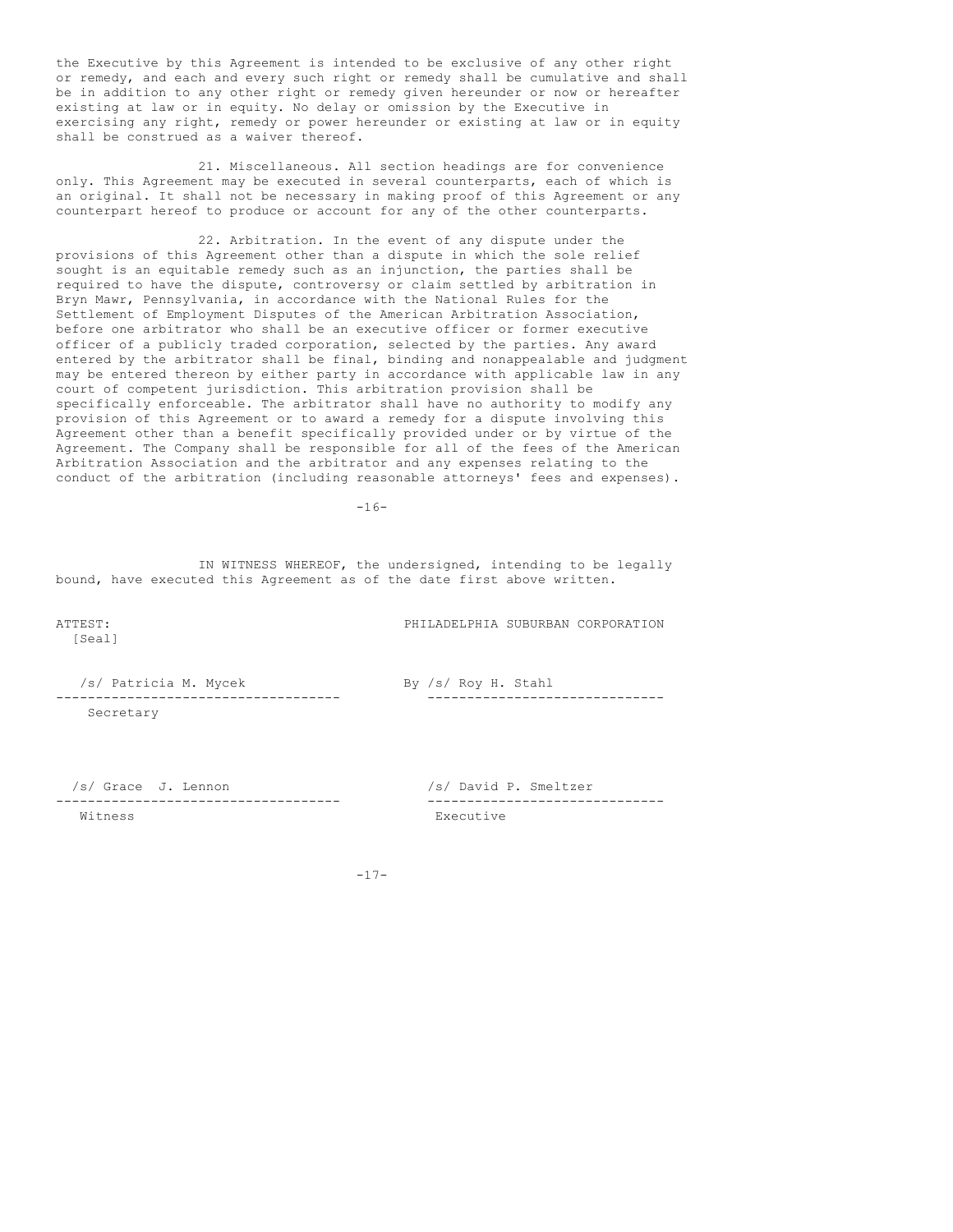FIRST MORTGAGE BONDS 1999 MEDIUM TERM NOTE SERIES

Up to U.S. \$300,000,000 Maturities from One Year to Thirty-Five Years

PLACEMENT AGENCY AGREEMENT

By and Among

PHILADELPHIA SUBURBAN WATER COMPANY as Issuer

and

AGENTS LISTED ON SCHEDULE I ATTACHED HERETO

Dated December 3, 1999

PHILADELPHIA SUBURBAN WATER COMPANY U.S. \$300,000,000 First Mortgage Bonds 1999 Medium Term Note Series

Maturities from One Year to Thirty-Five Years from Date of Issue

Placement Agency Agreement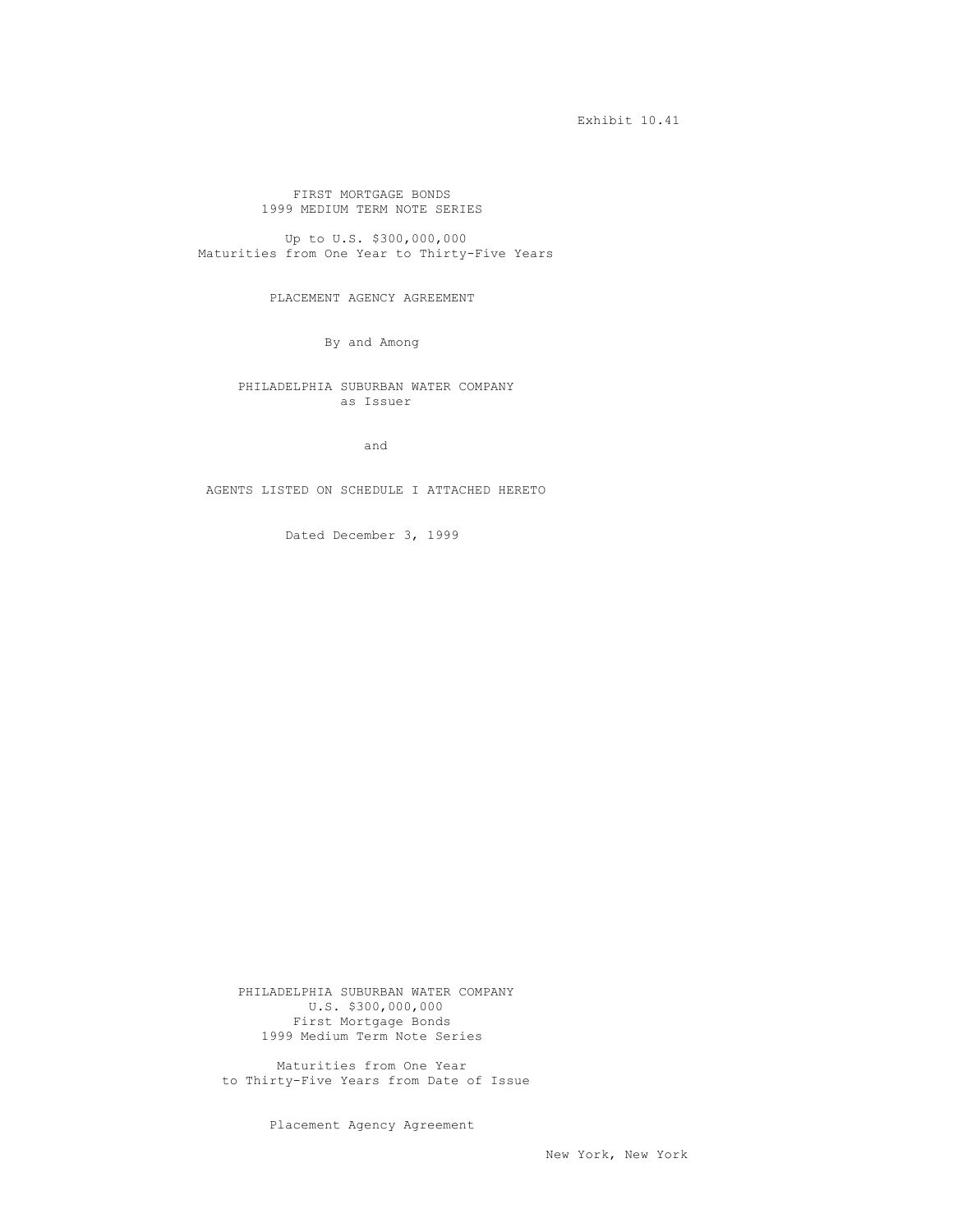To Each of the Addressees Names on Schedule I Hereto Acting Severally and Not Jointly in the Capacities of Agent and Purchaser or in Either Such Capacity

#### Gentlemen and Ladies:

Philadelphia Suburban Water Company, a corporation organized and existing under the laws of the Commonwealth of Pennsylvania (the "Issuer") which is a wholly-owned subsidiary of Philadelphia Suburban Corporation, a Pennsylvania corporation ("PSC"), confirms its agreement with you with respect to the issue and sale by the Issuer of its First Mortgage Bonds, 1999 Medium Term Note Series (the "Notes"). The Notes will be issued in one or more subseries under and secured in accordance with the Thirty-Third Supplemental Indenture dated as of November 15, 1999 (the "Supplemental Indenture") to the Indenture of Mortgage dated as of January 1, 1941 (the "Indenture of Mortgage") between the Issuer and Chase Manhattan Trust Company, National Association (as successor in interest to The Pennsylvania Company for Insurance on Lives and Granting Annuities), as Trustee (the "Trustee"). The Notes may be sold during the five year period from November 18, 1999 through November 17, 2004 (the "Offering Period"), by the Issuer in an aggregate principal amount of up to U.S. \$300,000,000.

It is understood, however, that the Issuer may from time to time, if permitted under the Indenture of Mortgage and pursuant to subsequent supplemental indentures, authorize the issuance of additional notes and that such additional notes may be sold through or to you subject to and in accordance with the terms of this Placement Agency Agreement (the "Agreement"), all as though the issuance of such additional Notes or the sale of Notes after the expiration of the Offering Period were authorized as of the date hereof. In addition, it is understood that the Issuer may from time to time during the Offering Period issue notes, bonds or other evidences of indebtedness to the extent permitted by the Indenture of Mortgage and any subsequent Supplemental Indenture.

The Notes will be offered during the Offering Period from time to time on a private placement basis without being registered under the Securities Act of 1933, as amended (the "Securities Act"), in reliance upon the exemption therefrom provided by Section 4(2) of the Securities Act. The Notes will be offered only to "Qualified Institutional Buyers" (as defined in Rule 144A under the Securities Act) pursuant to this Placement Agreement. All Notes having a common issue date, maturity date, interest rate and otherwise identical terms are referred to herein as a "Tranche". This Agreement is non-exclusive as the Notes of each Tranche may be offered through one or more Agents (hereinafter defined) pursuant to this Agreement. The Notes will be issued, and the terms thereof established, in accordance with the terms of the Indenture of Mortgage and the Supplemental Indenture, and in the case of Notes sold pursuant to Section 2(a), in accordance with the Medium Term Notes Administrative Procedures attached hereto as Exhibit A (the "Administrative Procedures"). The Notes will be payable in accordance with a Paying Agency Agreement dated December 3, 1999 (the "Paying Agency Agreement"), among the Issuer, Chase Manhattan Trust Company, National Association, as paying agent (the "Paying Agent"), the Trustee and the Agents. The Administrative Procedures set forth in Exhibit A shall remain in effect with respect to sales solicited by the Agents until changed by the Issuer, the Agents and the Paying Agent. For the purposes of this Agreement, the term "Agent" shall refer to each addressee named on Schedule I hereto acting severally and not jointly in the sole capacity as agent for the Issuer pursuant to Section 2(a) and not as principal; the term "Agents" shall refer in general terms to all addressees named on Schedule I acting in the capacity as agent to the Issuer pursuant to Section  $2(a)$ ; the term "Purchaser" shall refer to the same addressees named on Schedule I hereto acting severally and not jointly in the sole capacity as principal pursuant to Section 2(b) and not as agent; and the term "you" shall refer to each or any addressee named on Schedule I hereto acting severally and not jointly in both such capacities or in either such capacity.

1. Representations and Warranties. The Issuer represents and warrants to you as of the date hereof, and shall be deemed to represent and warrant to you at and as of each time the Issuer gives a notice requesting you to solicit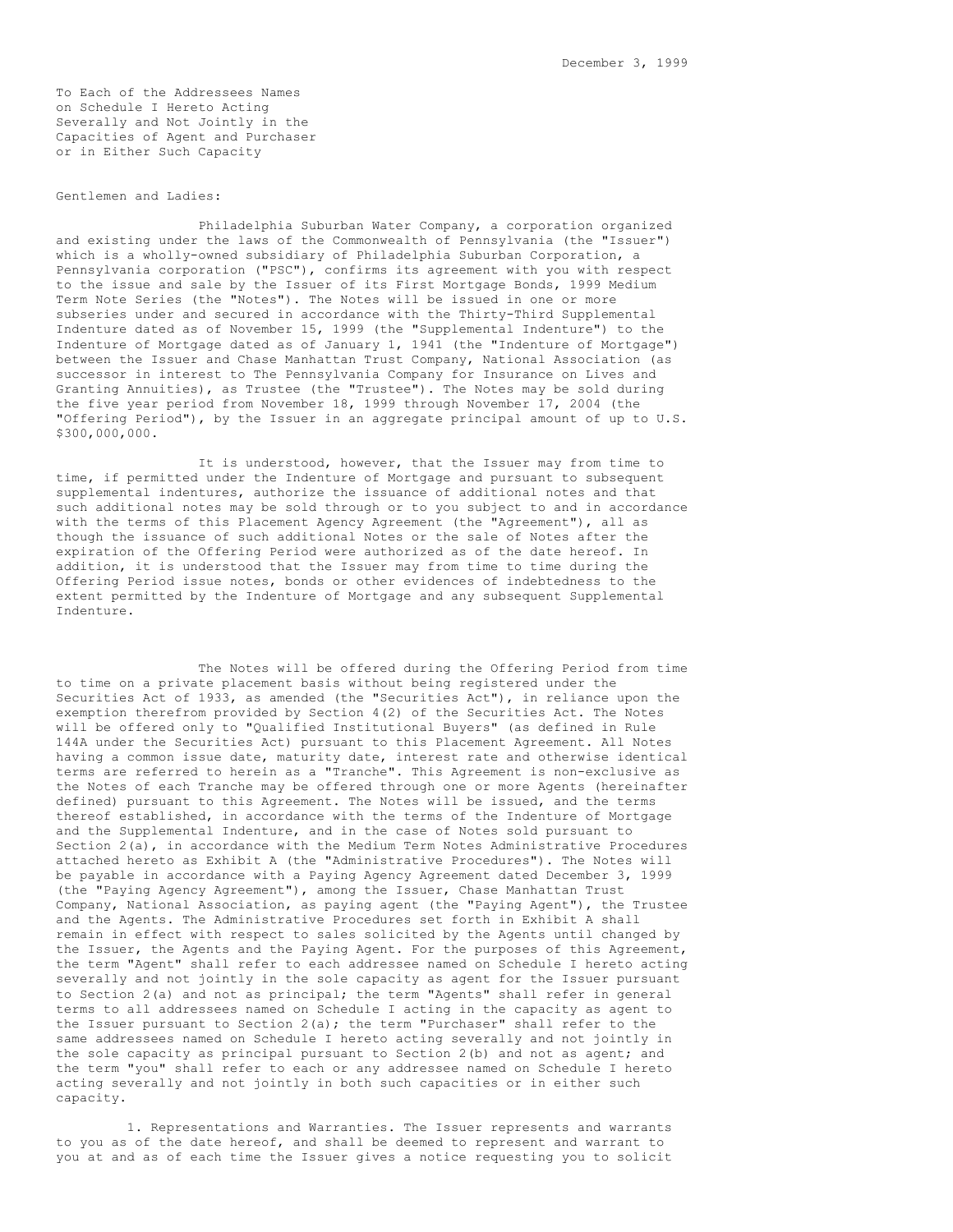offers as Agent, at and as of each acceptance of an offer by the Issuer, at and as of the date of each Terms Agreement (as defined in Section 2(b)), and upon the delivery to the purchaser (or its agent) pursuant to such offer or to the Purchaser of any Note pursuant to such Terms Agreement, as the case may be, that:

3

(a) The Issuer confirms that it has prepared a confidential Offering Memorandum (defined below) and authorizes you to distribute copies thereof in connection with the offering of Notes as provided herein. The Offering Memorandum does not and will not contain any untrue statement of a material fact or omit to state any material fact necessary to make the statements therein, in the light of the circumstances under which they were made, not misleading; provided, however, that the foregoing representation and warranty shall not apply to statements or omissions in the Offering Memorandum made in reliance upon and in conformity with information furnished to the Issuer in writing by you or on your behalf which has been furnished by a person authorized to do so, specifically for use therein. As used in this Agreement, the term "Offering Memorandum" means the confidential offering memorandum dated the same date as this Agreement relating to the Notes, as it may be amended or supplemented from time to time, including with respect to each Tranche, the related pricing supplement (each, a "Pricing Supplement"), any documents expressly incorporated by reference therein and any quarterly or annual reports of the Issuer delivered to any Agent for delivery together with the Offering Memorandum, which amendment or supplement may be in the form of a separate document that does not state that it is a supplement to the Offering Memorandum, and any reference to the terms "amend", "amendment" or "supplement" with respect to the Offering Memorandum shall refer to and include the filings with the Securities and Exchange Commission (the "Commission") of any documents expressly incorporated by reference into the Offering Memorandum after the date hereof.

(b) The financial statements and schedules included in, or as an exhibit, attachment or appendix to, the Offering Memorandum present fairly the consolidated financial condition of the Issuer as of the respective dates thereof, and the consolidated results of operations and changes in financial condition of the Issuer for the respective periods covered thereby, all in conformity with generally accepted accounting principles applied on a consistent basis throughout the entire period involved, except as otherwise disclosed in the Offering Memorandum. KPMG LLP (the "Accountants"), who have reported on the annual financial statements and schedules of the Issuer, are independent certified public accountants with respect to the Issuer and its subsidiaries within the meaning of Rule 1.01 of the Code of Professional Conduct of the American Institute of Certified Public Accountants.

4

(c) Subsequent to the respective dates as of which information is given in the Offering Memorandum, except as otherwise set forth therein, (i) there has been no material adverse change, or to the knowledge of the Issuer any development involving a prospective material adverse change, in the financial condition, earnings, business or business prospects or properties of the Issuer and its subsidiaries, considered as a single enterprise (a "Material Adverse Effect"), (ii) neither the Issuer nor any of its subsidiaries have incurred any material liabilities or obligations, direct or contingent, nor have any of them entered into any material transactions other than pursuant to this Agreement, the Supplemental Indenture and the Paying Agency Agreement and the transactions referred to herein and therein and (iii) no rating of any of the securities of the Issuer has been lowered by any "nationally recognized statistical rating organization" (as defined for purposes of Rule  $436(q)$  of the Securities Act) (each, a "Rating Agency"), nor has there been any notice given by any Rating Agency of any intended or potential decrease in any such rating or of a possible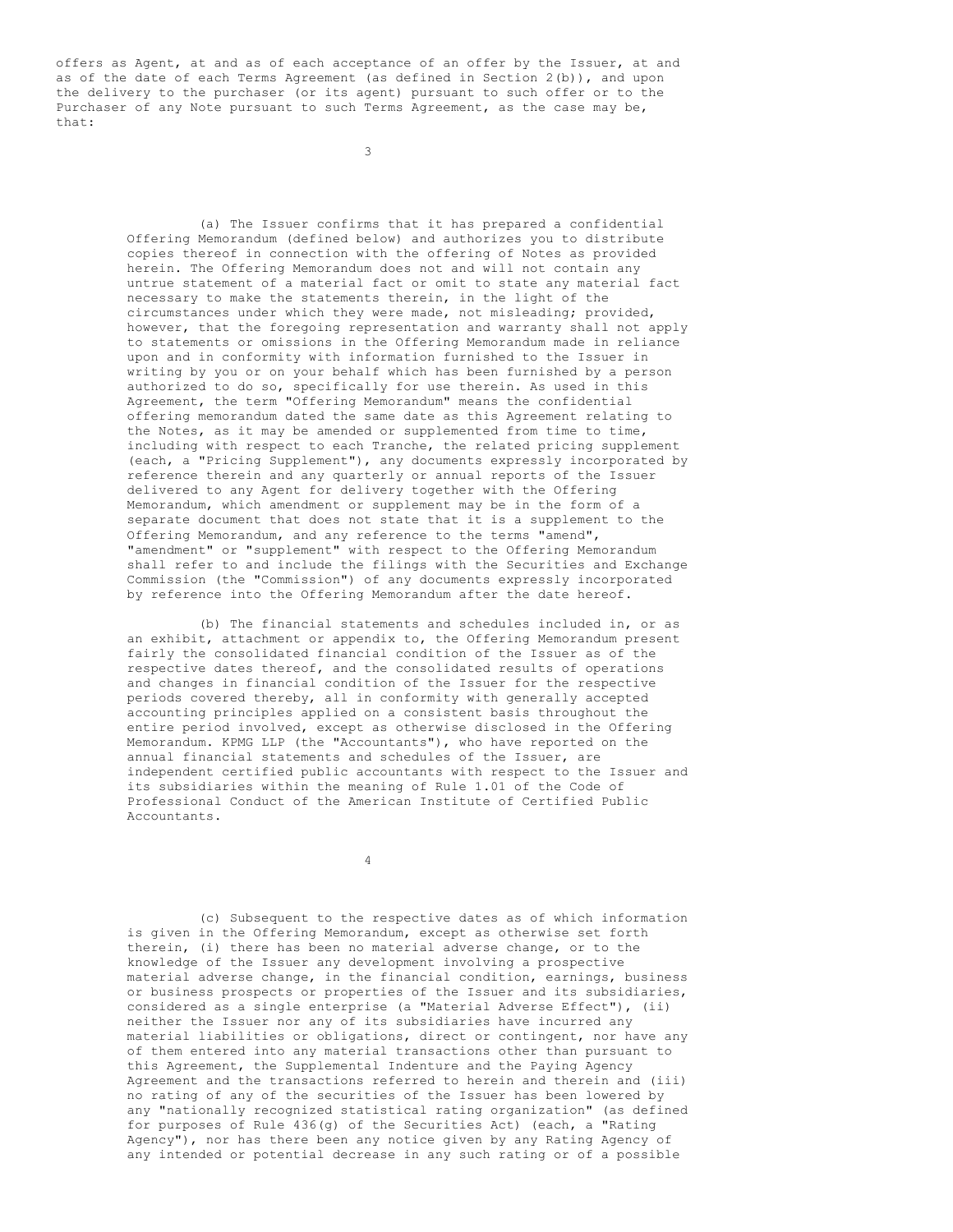change in any such rating where such notice does not indicate the direction of the possible change.

(d) The Issuer and each of its subsidiaries is a corporation organized, validly existing and in good standing under the laws of its jurisdiction of incorporation. The Issuer and each of its subsidiaries has full power and authority to conduct all the activities conducted by it, to own or lease all the assets owned or leased by it and to conduct its business as described in the Offering Memorandum. The Issuer and each of its subsidiaries is duly licensed or qualified to do business and in good standing as a foreign corporation in all jurisdictions in which the nature of the activities conducted by it or the character of the assets owned or leased by it makes such license or qualification necessary, except where the failure to so qualify or be in good standing would not have a Material Adverse Effect.

(e) Except for stock of its subsidiaries, or as disclosed in the Offering Memorandum, the Issuer does not own, directly or indirectly, any shares of stock or any other equity or long-term debt securities of any corporation or have any equity interest in any firm, partnership, joint venture, association or other entity, other than equity investments made by the Issuer for business development purposes or otherwise which are not material to the Issuer.

5

(f) The Issuer has full corporate power and authority to enter into this Agreement, the Supplemental Indenture, and the Paying Agency Agreement, to issue the Notes, and to perform its obligations under this Agreement, the Supplemental Indenture, the Paying Agency Agreement and the Notes. This Agreement, the Indenture, the Supplemental Indenture and the Paying Agency Agreement have been duly authorized, executed and delivered by the Issuer and, when authorized, executed and delivered by the other parties hereto and thereto, will constitute valid and binding agreements of the Issuer and will be enforceable against the Issuer in accordance with their terms (subject to applicable bankruptcy, insolvency, fraudulent transfer, reorganization, moratorium and other similar laws affecting creditors' rights generally from time to time in effect, and subject, as to enforceability, to general principles of equity, regardless of whether such enforceability is considered in a proceeding in equity or at law). The Supplemental Indenture and the Paying Agency Agreement conform in all material respects to the descriptions thereof in the Offering Memorandum.

(g) The execution and delivery of the Notes has been duly authorized by all necessary corporate action on the part of the Issuer; each Note, when completed, executed, authenticated and delivered in accordance with the Indenture of Mortgage and the Supplemental Indenture against payment of the consideration therefor will constitute a legal, valid and binding obligation of the Issuer, enforceable against the Issuer in accordance with the terms of such Note (subject to applicable bankruptcy, insolvency, fraudulent transfer, reorganization, moratorium and other similar laws affecting creditors' rights generally from time to time in effect, and subject, as to enforceability, to general principles of equity, regardless of whether such enforceability is considered in a proceeding in equity or at law), and will entitle its holder to the benefits of the Indenture of Mortgage and the Supplemental Indenture. Each Note will conform in all material respects to the description thereof in the Offering Memorandum.

(h) Other than the liens created by the Indenture of Mortgage as supplemented by supplemental indentures in accordance with the terms of the Indenture, including as supplemented by the Supplemental Indenture, the performance by the Issuer of this Agreement and the Paying Agency Agreement, the issuance of any Notes and the consummation of the transactions contemplated hereby and thereby will not result in the creation or imposition of any lien, charge or encumbrance upon any of the assets of the Issuer or any of its subsidiaries pursuant to the terms or provisions of, or result in a breach or violation of any of the terms or provisions of, or constitute a default under, or give any other party a right to terminate any of its obligations under, or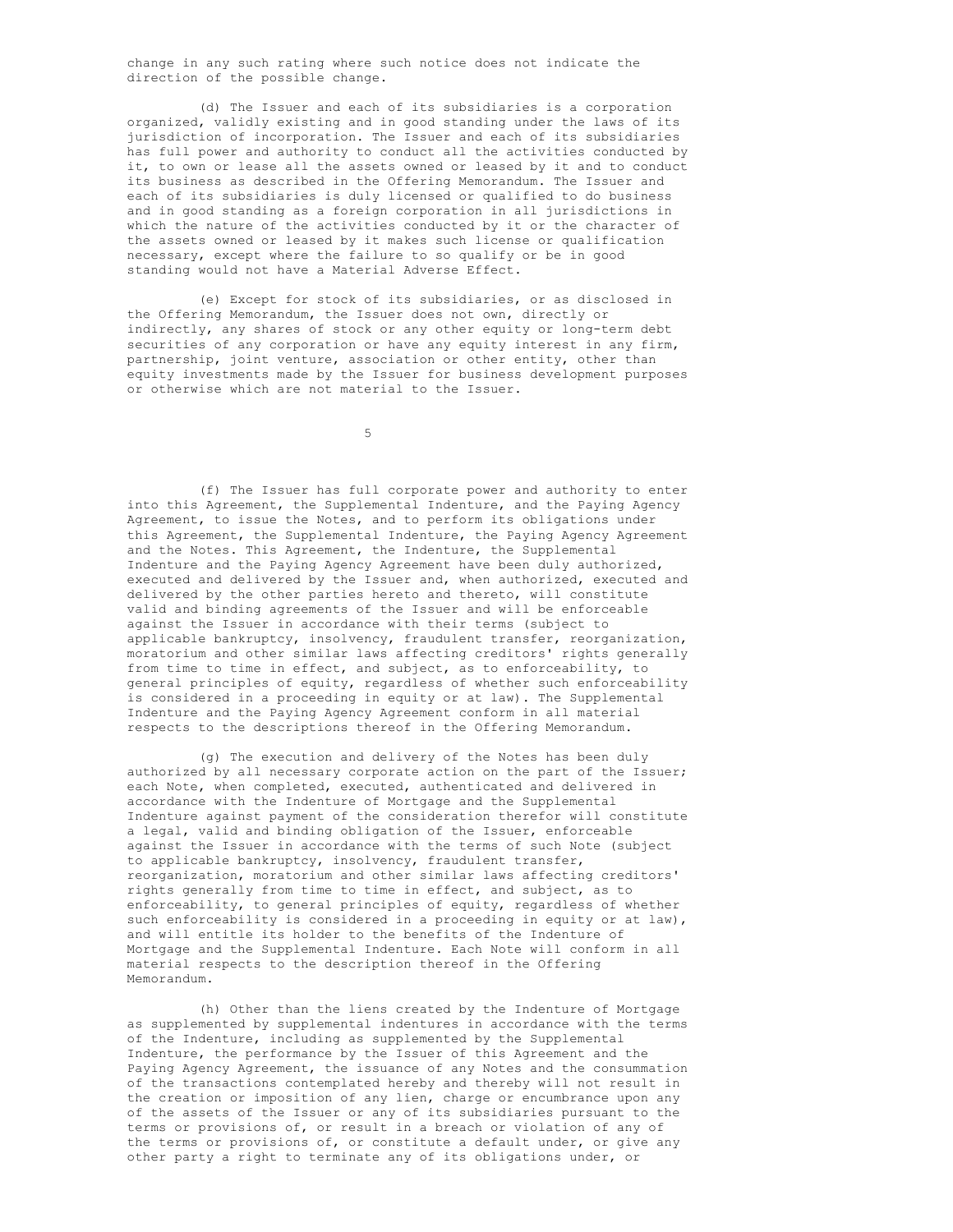result in the acceleration of any obligation under, the certificate of incorporation or by-laws of the Issuer or any of its subsidiaries, any indenture, mortgage, deed of trust, voting trust agreement, loan agreement, bond, debenture, note agreement or other evidence of indebtedness, lease, contract or other agreement or instrument to which the Issuer or any of its subsidiaries is a party or by which the Issuer or any of its subsidiaries or any of its properties is bound or affected, or violate or conflict with any judgment, ruling, decree, order, statute, rule or regulations of any court or governmental agency or body applicable to the business or properties of the Issuer or any of its subsidiaries.

6

(i) Except as set forth in or contemplated by the Offering Memorandum, there are no actions, suits or proceedings pending or threatened against or affecting the Issuer or any of its subsidiaries, or any of their respective officers or directors in their capacity as such, before or by any Federal or state court, commission, regulatory body, administrative agency or other governmental body, domestic or foreign, wherein an unfavorable ruling, decision or finding is likely that would materially and adversely affect (i) the financial condition, earnings, business or business prospects or properties of the Issuer and its subsidiaries, considered as a single enterprise, or (ii) the ability of the Issuer to perform its obligations under this Agreement, the Supplemental Indenture, the Paying Agency Agreement and the Notes. There are no such actions, suits or proceedings pending or, to the knowledge of the Issuer, threatened, relating to the Notes, their offering, or the Offering Memorandum.

(j) In each of the following cases except for such exceptions which would not have a Material Adverse Effect and do not interfere with the conduct of the business of the Company, the Issuer and each of its subsidiaries has (i) all governmental licenses, permits, consents, orders, approvals and other authorizations (collectively, "Approvals") necessary to carry on its business as described in the Offering Memorandum, (ii) complied with all laws, regulations and orders applicable to it or its business, and (iii) performed all its obligations required to be performed by it, and is not in default under any material contract or other instrument to which it is a party or by which its property is bound or affected. To the best knowledge of the Issuer, no other party under any material contract or other instrument to which it is a party is in default in any respect thereunder that would have a Material Adverse Effect. Neither the Issuer nor any of its subsidiaries is in violation of any provision of its certificate of incorporation or by-laws.

7

(k) The Issuer and each of its subsidiaries has good and marketable title to all properties and assets described in the Offering Memorandum as owned by it, free and clear of all liens, charges, encumbrances or restrictions, except such as are described in the Offering Memorandum or are not material to the business of the Issuer or its subsidiaries. The Issuer and each of its subsidiaries has valid, subsisting and enforceable leases for the properties described in the Offering Memorandum as leased by it, with such exceptions as are not material and do not materially interfere with the use made and proposed to be made of such properties by the Issuer and such subsidiaries.

(l) No consent, approval, authorization or other order of, or any filing with, any government, governmental or other administrative agency or body is required in connection with the execution and delivery by the Issuer of this Agreement, the Supplemental Indenture and the Paying Agency Agreement, the solicitation of offers to purchase Notes, the issuance of any Note or the performance by the Issuer of any of its obligations hereunder or thereunder, except such as may be required under the blue sky laws of any jurisdiction in connection with the offering and sale of the Notes or as required by the Pennsylvania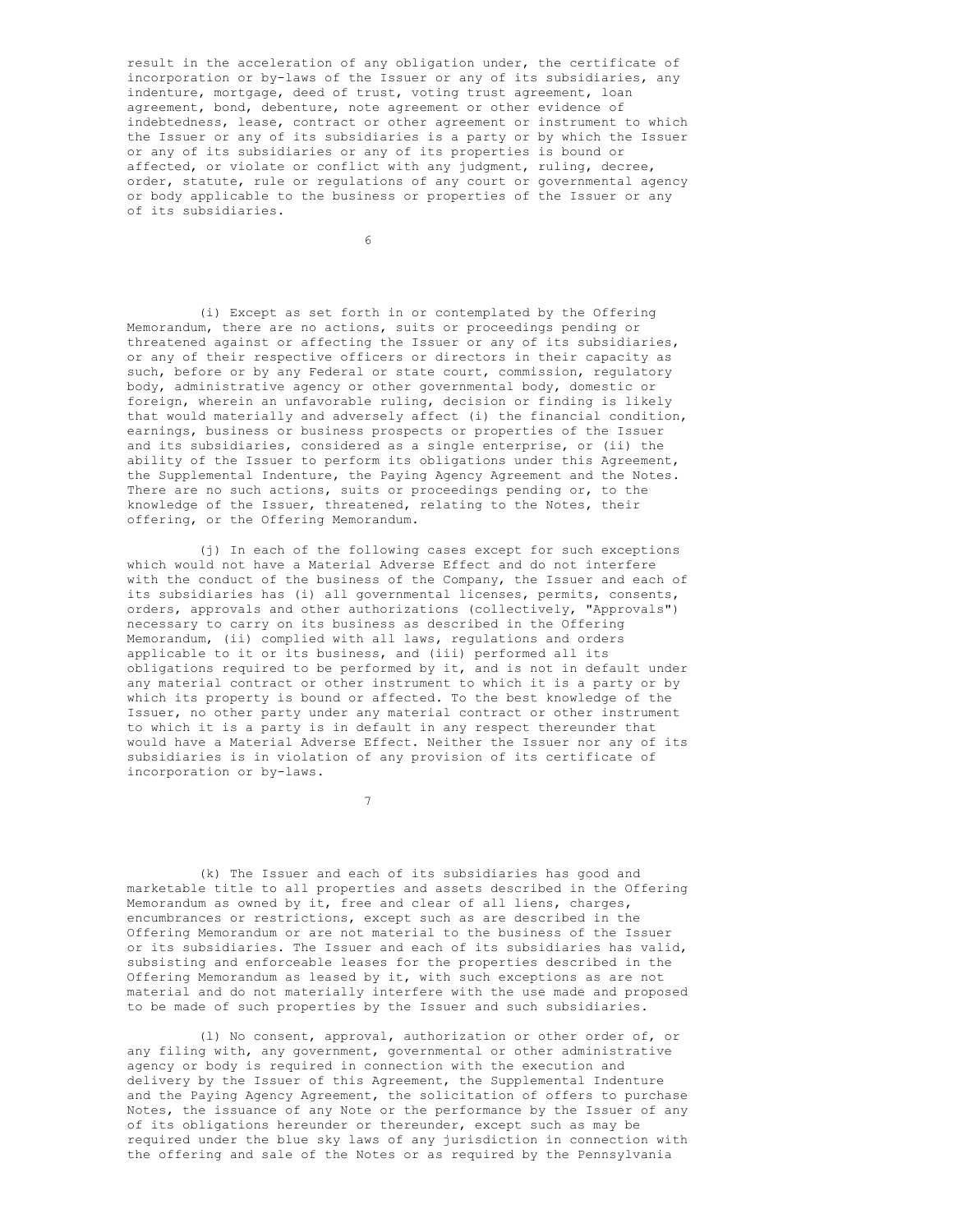Public Utility Commission. All necessary approvals have been obtained from the Pennsylvania Public Utility Commission to authorize the issuance and sale of the Notes and such approvals remain in full force and effect on the date hereof.

(m) The Notes satisfy the requirements set forth in paragraph (d)(3) of Rule 144A ("Rule 144A") under the Securities Act.

(n) Neither the Issuer nor any affiliate (which, for purposes of this Agreement, shall have the meaning given in Rule 501(b) under the Securities Act) of the Issuer has directly or indirectly, (i) sold, offered for sale, solicited offers to buy or otherwise negotiated in respect of, any of the Notes or, within the six-month period prior to the date hereof, any other debt security of the same class as the Notes which is or will be integrated with any sale of the Notes in a manner that would require the registration of the Notes under the Securities Act or (ii) engaged or will engage in any form of general solicitation or general advertising (within the meaning of Rule 502(c) under the Securities Act) in connection with the offering of the Notes.

8

(o) Assuming (A) compliance by you with the offering and transfer procedures and restrictions described in the Offering Memorandum and under Rule 144A and Section 4(2) of the Securities Act, (B) the accuracy of the acknowledgments, representations, warranties and agreements made in accordance with this Agreement and the Offering Memorandum by you and the purchasers to whom you initially offer, sell or resell the Notes and (C) purchasers to whom you initially offer, sell or resell the Notes receive a copy of the Offering Memorandum prior to such sale or resale, the offer, sale and delivery of the Notes in the manner contemplated by this Agreement and the Offering Memorandum will be exempt from the registration requirements of the Securities Act by reason of Section 4(2) thereof, and the initial resale of the Notes in the manner contemplated by this Agreement will be exempt from the registration requirements of the Securities Act by reason of Rule 144A thereunder or Section 4(2) thereunder, as the case may be, and the Notes are not required to be issued pursuant to an indenture that qualifies under the Trust Indenture Act of 1939, as amended.

(p) Each Note will be an unconditional and direct debt obligation of the Issuer and will rank pari passu with other senior secured existing and future obligations of the Issuer.

(q) The Issuer is not an "investment company" within the meaning of the Investment Company Act of 1940, as amended.

(r) Neither the Issuer nor any agent thereof acting on behalf of the Issuer has taken or will take any action that is reasonably likely to cause this Agreement or the issuance or sale of the Notes to violate Regulation T, Regulation U or Regulation X (collectively, the "Margin Rules") of the Board of Governors of the Federal Reserve System.

(s) The Issuer is in material compliance with all applicable Federal, state and local environmental laws and regulations, including, without limitation, those applicable to safe drinking water, emissions to the environment, waste management and waste disposal (collectively, the "Environmental Laws"), except for such noncompliance as is not reasonably likely to have a Material Adverse Effect, or as disclosed in the Offering Memorandum, and, to the knowledge of the Issuer, there are no circumstances that would prevent, interfere with or materially increase the cost of such compliance in the future.

(t) Except as disclosed in the Offering Memorandum, there is no claim under any Environmental Law, including common law, pending or threatened against the Issuer (an "Environmental Claim") which would be reasonably likely to have a Material Adverse Effect and, to the knowledge of the Issuer, under applicable law, there are not past or present actions, activities, circumstances, events or incidents, including, without limitation, releases of any material into the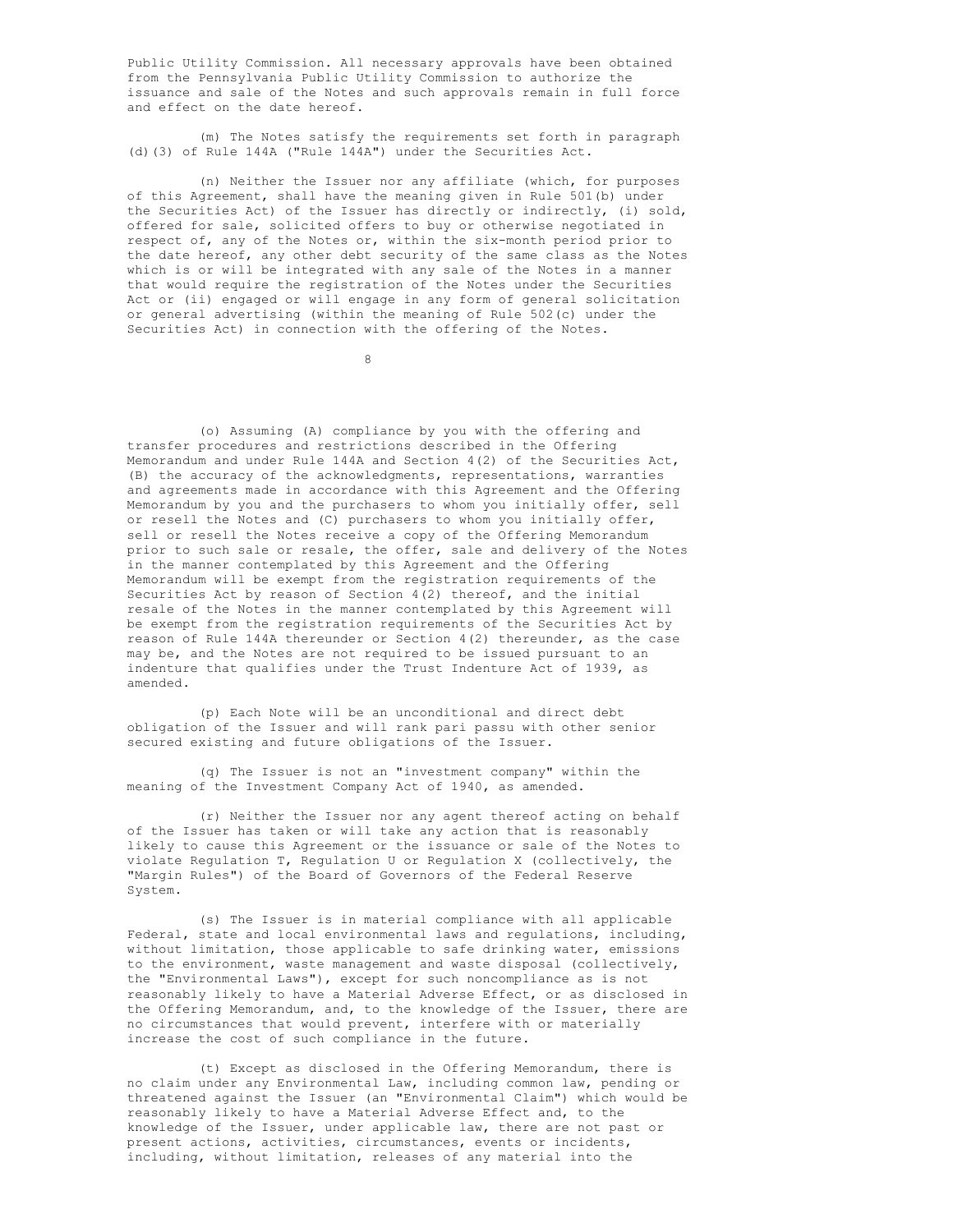environment, that are reasonably likely to form the basis of any Environmental Claim against the Issuer which would be reasonably likely to have a Material Adverse Effect.

9

(u) No statement, representation, warranty or covenant made by the Issuer in this Agreement, or made in any certificate or document required by this Agreement to be delivered to any Agent was or will be, when made, inaccurate, untrue or incorrect.

2. Appointment of an Agent; Solicitation by an Agent of Offers to Purchase; Sales of Notes to a Purchaser.

> (a) (i) The Issuer shall deliver a Request for Bids with respect to a Tranche to each Agent via electronic transmission substantially in the form attached as Exhibit H hereto prior to 10:00 a.m. on any Business Day. Each Agent interested in submitting a bid for a particular Tranche shall submit such bid to the Issuer by 2:00 p.m. on the date of receipt of the Request for Bids or such later deadline as may be specified in writing by the Issuer. The Issuer, in its sole discretion and subject to its right to reject any and all bids for any reason, shall select one or more Agents to participate in offering of each Tranche. Subject to the terms and conditions set forth herein, Agents are to be appointed, in accordance with the terms of a Notice or Notices of Appointment (in the form attached as Exhibit I hereto) executed by the Issuer, to act as the Issuer's agent to accept offers for the purchase of Notes from the Issuer. The appointment by the Issuer of an Agent shall not authorize such Agent to take any action on behalf of the Issuer other than as set forth in this Agreement and the Administrative Procedures. Other than Section 4(a)(v) of this Agreement, this Agreement shall not in any way restrict or limit the Issuer from selling, offering to sell or accepting offers to sell any debt securities other than the Notes.

> (ii) On the basis of the representations and warranties and subject to the terms and conditions, set forth herein, upon appointment pursuant to Notice of Appointment each Agent agrees, as agent of the Issuer, to use its reasonable efforts (commensurate with those efforts customarily made in offerings of a similar nature) to place the Notes on behalf of the Issuer upon the terms and conditions described in the Notice of Appointment, the Offering Memorandum and in the Administrative Procedures. In soliciting offers as agent, each Agent is acting solely as agent of the Issuer and not as principal. Each Agent shall use its reasonable efforts to assist the Issuer in obtaining performance by each purchaser whose offer to purchase Notes has been solicited by such Agent and accepted by the Issuer, however such Agent shall not have any liability to the Issuer in the event any such purchase is not consummated for any reason; provided that the foregoing shall not operate to release the Agent from any liability it may otherwise have as a result of its failure to perform its obligations under this Agreement. Except as provided in Section 2(b), under no circumstances will any Agent be obligated to purchase any Notes for its own account. It is understood and agreed, however, that any Agent may purchase Notes for its own account as Purchaser pursuant to Section 2(b) or otherwise as may be agreed or permitted by the Issuer and such Agent.

> > 10

(iii) The Issuer reserves the right, in its sole discretion, to instruct the Agents to suspend at any time, for any period of time or permanently, the solicitation of offers to purchase Notes. Within one business day of receipt of instructions to that effect from the Issuer, each Agent will forthwith suspend solicitation of offers to purchase Notes from the Issuer until such time as the Issuer has advised it that such solicitation may be resumed.

(iv) The Issuer agrees to pay each Agent a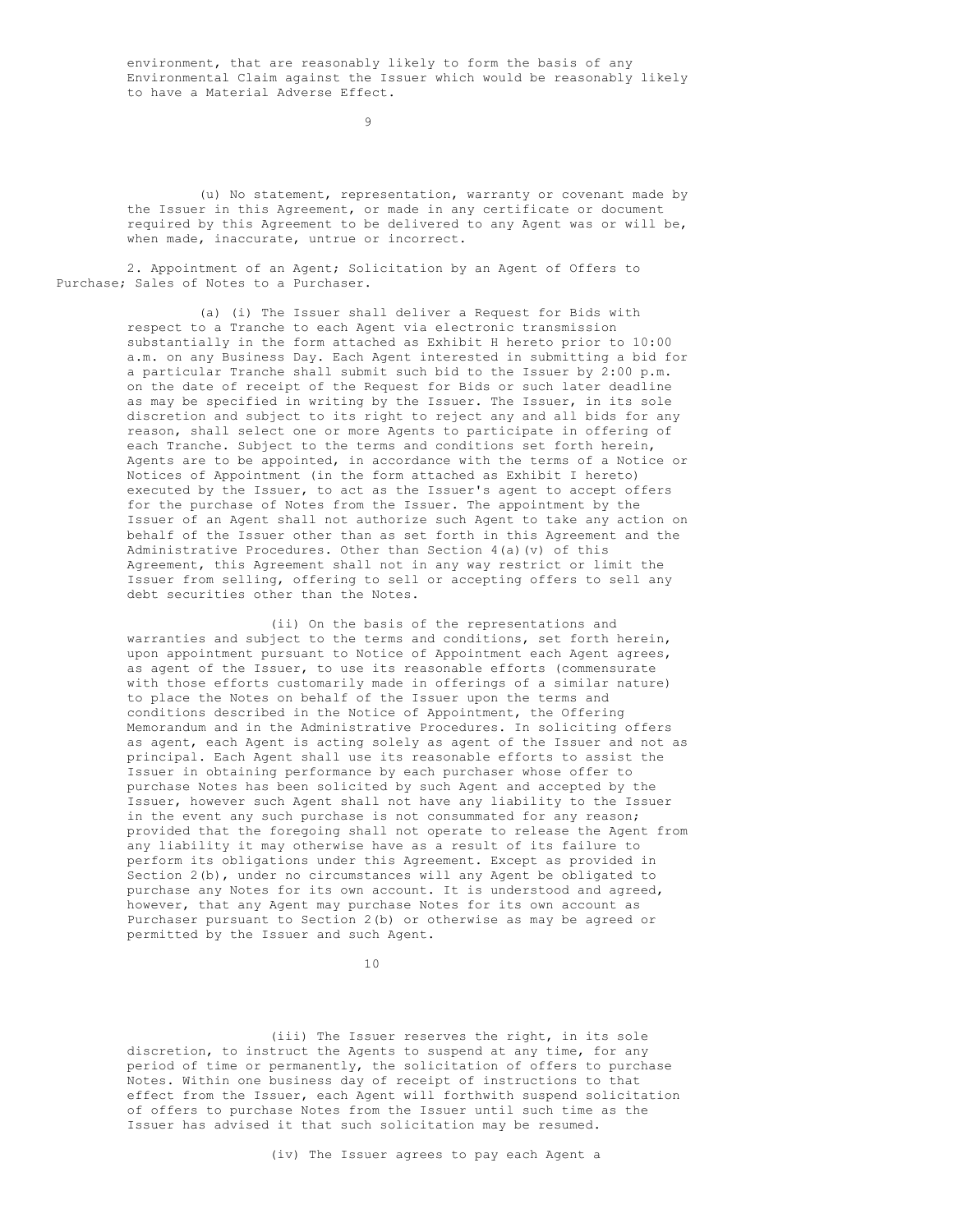commission, upon closing, with respect to each sale of Notes by the Issuer as a result of a solicitation made by such Agent, including any sale for the account of any affiliate of such Agent, in an amount equal to that percentage of the aggregate principal amount of the Notes sold by the Issuer specified on Schedule II hereto for Notes with the relevant term. Such commission shall be payable as specified in the Administrative Procedures.

(v) Subject to the provisions of this Agreement, the Notice of Appointment and the Administrative Procedures, offers for the purchase of Notes may be solicited by the Agent, as agent for the Issuer, at such time and in such amounts as the Agent and the Issuer deem advisable. The Issuer may, subject to Sections 4(a)(v) and 4(a)(xviii) of this Agreement, from time to time offer other debt obligations for sale on its own behalf directly to purchasers otherwise than through an Agent, in which case no commission would be payable with respect to such sale, provided such direct sales are made in compliance with all applicable law. As long as this Agreement shall be in effect, the Issuer shall not solicit or accept offers to purchase Notes through any agent other than Agents named on Schedule I hereto; provided, however, that the Issuer may amend Schedule I hereto from time to time to appoint additional Agents provided that the Issuer (i) has appointed such agent as an additional Agent hereunder on the same terms and conditions as provided herein for the Agents, and (ii) has caused such additional agent to execute this Agreement.

11

(vi) Each Agent may, in the exercise of its reasonable discretion, reject any offer to purchase Notes received by it as agent of the Issuer and not communicate such offer to the Issuer. Each Agent shall communicate to the Issuer, orally or in writing, each such offer that it does not reject and, if such Agent or any of its affiliates shall be the offeror, shall advise the Issuer of that fact. The Issuer shall have sole and absolute discretion to accept any offer, and may reject any offer to purchase Notes in whole or, if permitted by the terms of such offer, in part.

(vii) If the Issuer shall default in its obligations to deliver Notes to a purchaser whose offer it has accepted, the Issuer shall hold you harmless against any loss, claim or damage arising from or as a result of such default by the Issuer (except to the extent that such default by the Issuer shall result from the failure by you to perform your obligations hereunder).

(b) (i) Subject to the terms and conditions stated herein, whenever the Issuer and any one (or more) of you jointly determine that the Issuer shall sell Notes directly to any one (or more) of you as the Purchaser, each such sale of Notes shall be made in accordance with the terms of this Agreement and, unless specifically waived by the Purchaser, a supplemental agreement relating thereto between the Issuer and the Purchaser. Each such supplemental agreement (which shall be substantially in the form of Exhibit B) is herein referred to as a "Terms Agreement". A Purchaser's commitment to purchase Notes pursuant to any Terms Agreement shall be deemed to have been made on the basis of the representations and warranties of the Issuer contained herein or therein (if any) and shall be subject to the terms and conditions set forth herein and in such Terms Agreement. Unless the context otherwise requires, each reference contained herein to "this Agreement" shall be deemed to include any applicable Terms Agreement between any one (or more) of you and the Issuer. Each Terms Agreement shall describe the Notes to be purchased by the Purchaser pursuant thereto, specify the principal amount of such Notes, the price to be paid to the Issuer for such Notes specified by reference to the principal amount of the Notes and the discount to the Purchaser from the principal amount thereof, the rate at which interest will be paid on such Notes, the date of issuance of such Notes (the "Closing Date"), the place of delivery of the Notes and payment therefor, the method of payment, any modification of, or addition to, the requirements for the delivery of the opinions of counsel set forth in Section 6(a)(ii), the certificates from the Issuer or its officers and the letter from the Issuer's independent certified public accountants, and such other terms and conditions as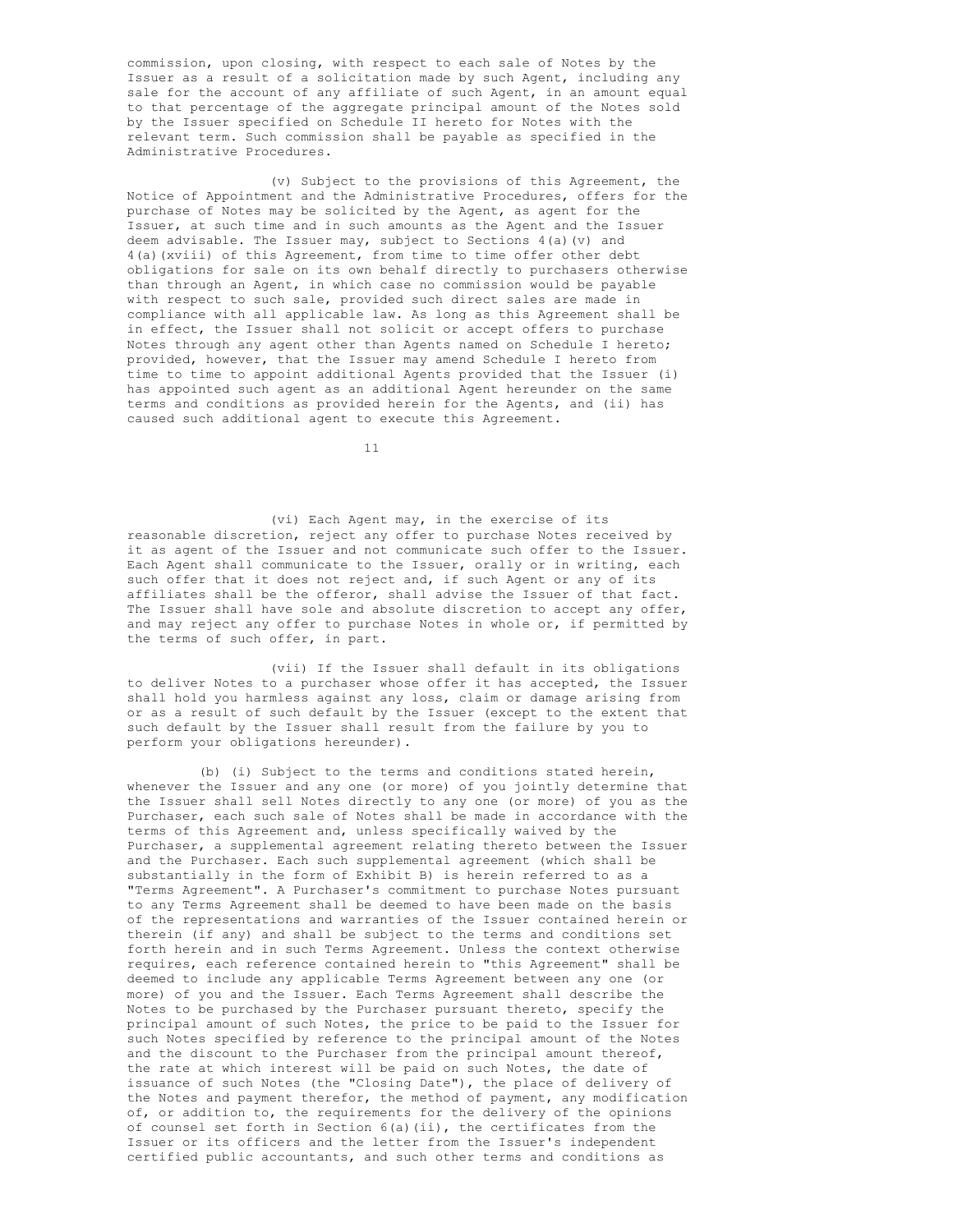may be specified therein from time to time. The discount to the Purchaser with respect to any Notes sold pursuant to this Section 2(b) shall be equal to that percentage of the principal amount thereof specified in Schedule II hereto for Notes with the relevant term, unless a higher percentage is specified in the applicable Terms Agreement.

12

(ii) The settlement details for Notes sold to a Purchaser pursuant to any Terms Agreement shall be agreed to between the Issuer and such Purchaser in the respective Terms Agreement. If there is no such Terms Agreement, the settlement details specified in the Administrative Procedures shall apply with the Purchaser filling the roles specified therein of the Agent and the beneficial owner.

(iii) Nothing contained in this Agreement shall obligate an Agent to enter into a Terms Agreement with the Issuer or to otherwise agree to purchase Notes for its own account.

3. Offering and Sale of Notes. Each party hereto agrees to perform the respective duties and obligations specifically provided to be performed by it in the Administrative Procedures.

4. Agreements.

(a) The Issuer agrees with you that:

(i) If information that is material to an investment in a Note is not otherwise contained in the Offering Memorandum, or if at any time an event occurs as a result of which the Offering Memorandum as then amended or supplemented would include an untrue statement of a material fact or omit to state any material fact necessary in order to make the statements therein, in the light of the circumstances under which they were made, not misleading, or if it is necessary at such time to amend or supplement the Offering Memorandum to comply with any applicable law, the Issuer promptly will prepare an amendment or supplement which will correct such statement or omission or effect such compliance, and will not effect any amendment or supplement to the Offering Memorandum without your consent, which consent shall not be unreasonably withheld; provided, however, that the foregoing consent requirement shall not apply to periodic and other filings with the Commission by the Issuer under the federal securities laws including, without limitation, Current Reports on Form 8-K, Quarterly Reports on Form 10-Q, or Annual Reports on Form 10-K under the Securities Exchange Act of 1934, as amended (the "Exchange Act") ("Federal Securities Filings"). Neither your consent to, nor your delivery of, any such amendment or supplement shall constitute a waiver of any of the conditions set forth in Section 5 hereto.

13

(ii) The Issuer shall furnish to you such information and documents relating to the business, operations and affairs of the Issuer, the Offering Memorandum and any amendments thereof or supplements thereto, the Notes, the Supplemental Indenture, this Agreement, any Terms Agreement, the Administrative Procedures, the Paying Agency Agreement and the performance by the parties hereto of their respective obligations hereunder and thereunder as you may from time to time and at any time prior to the termination of this Agreement reasonably request in connection with soliciting offers to purchase Notes. The Issuer shall notify you promptly (1) if at any time any event occurs which constitutes (or after notice or lapse of time or both would constitute) a default or an event of default under the Notes, the Supplemental Indenture, the Paying Agency Agreement, this Agreement or any agreement evidencing additional indebtedness of the Issuer or (2) of any material adverse change, or to the knowledge of the Issuer any development involving a prospective material adverse change, in the financial condition, earnings, business or business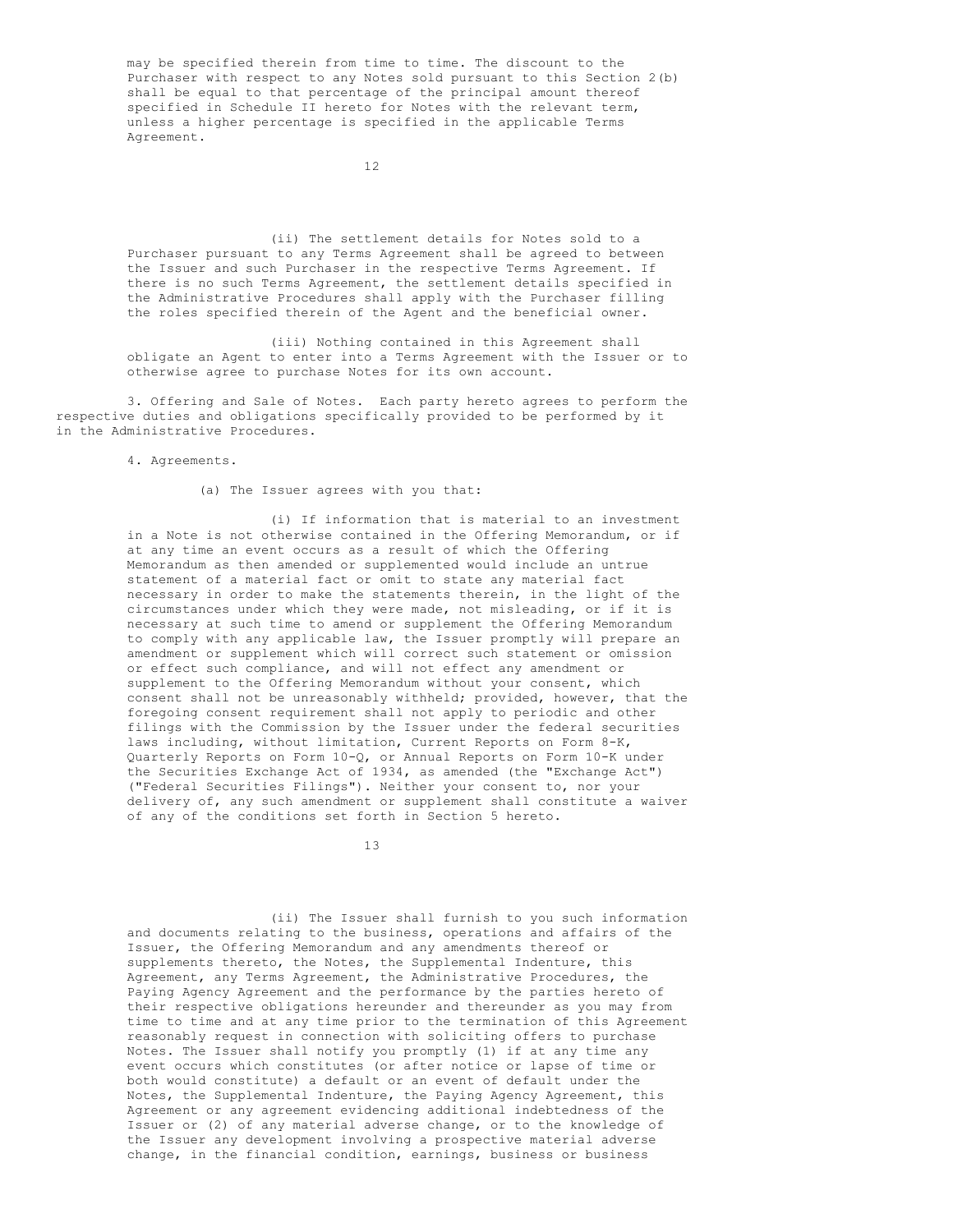prospects or properties of the Issuer and its subsidiaries considered as a single enterprise.

(iii) The Issuer shall, whether or not any sale of Notes is consummated, (1) pay, or reimburse if paid by any Agent, all reasonable costs and expenses incident to the performance of its obligations under this Agreement and any Terms Agreement, including, but not limited to, the cost of preparation, printing or other production and delivery of the Offering Memorandum, all amendments thereof and supplements thereto, the Supplemental Indenture, the Paying Agency Agreement, this Agreement, any Terms Agreement and all other documents relating to the offering of Notes pursuant hereto and thereto, the cost of preparing, printing, packaging and delivering the Notes, the fees and disbursements of counsel to and accountants for the Issuer, the fees and disbursements of the Trustee, the fees and disbursements of the Paying Agent, and the fees of any Rating Agency, (2) reimburse you on a quarterly basis for all reasonable out-of-pocket expenses incurred by you in connection with this Agreement and the transactions contemplated hereby and (3) pay the reasonable fees and expenses of your counsel incurred in connection with this Agreement and the transactions contemplated hereby.

14

(iv) On each date of settlement for any Tranche of Notes (a "Settlement Date"), or if at any time that the Offering Memorandum is amended or supplemented (excluding an amendment or supplement solely by reason of the incorporation of documents by reference), in the reasonable judgement of the Agent the information disclosed in such amendment or supplement is of such a nature that an officer's certificate and an opinion of counsel need be furnished, the Issuer shall deliver or cause to be delivered promptly to you an officer's certificate, an opinion of counsel and an opinion of its Senior Vice President-Law and Administration or General Counsel, dated the Settlement Date or the date of such amendment or supplement, as the case may be, in form reasonably satisfactory to the Agent, of the same tenor as the certificate and opinions referred to in Sections 5(a)(ii) and (iii), but modified to relate to the Offering Memorandum, this Agreement and the Paying Agency Agreement, each as then in effect.

(v) Unless otherwise specified in any Terms Agreement, the Issuer shall not, without the prior consent of the Purchaser thereunder, issue or announce the proposed issuance of any of its debt securities (including Notes), which are denominated in the same currency as, and have similar maturities, similar interest rates and other terms (including in respect of the method of computing interest) substantially similar to those of, the Notes being purchased pursuant to such Terms Agreement, during the period commencing on the date on which the Issuer accepts an offer to purchase any Note in accordance with such Terms Agreement and terminating on the Closing Date for the sale of such Note.

(vi) The Issuer shall furnish to you without charge, from time to time, as many copies of the following as you may reasonably request: (A) the Offering Memorandum and any amendment or supplement that has been prepared with respect thereto, (B) any Pricing Supplement, and (C) any financial statements and other periodic reports that the Issuer may furnish generally to holders of its debt securities.

15

(vii) The Issuer shall furnish to you in written form all quarterly financial statement information for the first three fiscal quarterly periods of the Issuer promptly upon publication of such quarterly information and, within two months of the end of each such quarterly period, cause the Offering Memorandum to be supplemented to include such financial information and corresponding information for the comparable period of the preceding fiscal year, as well as such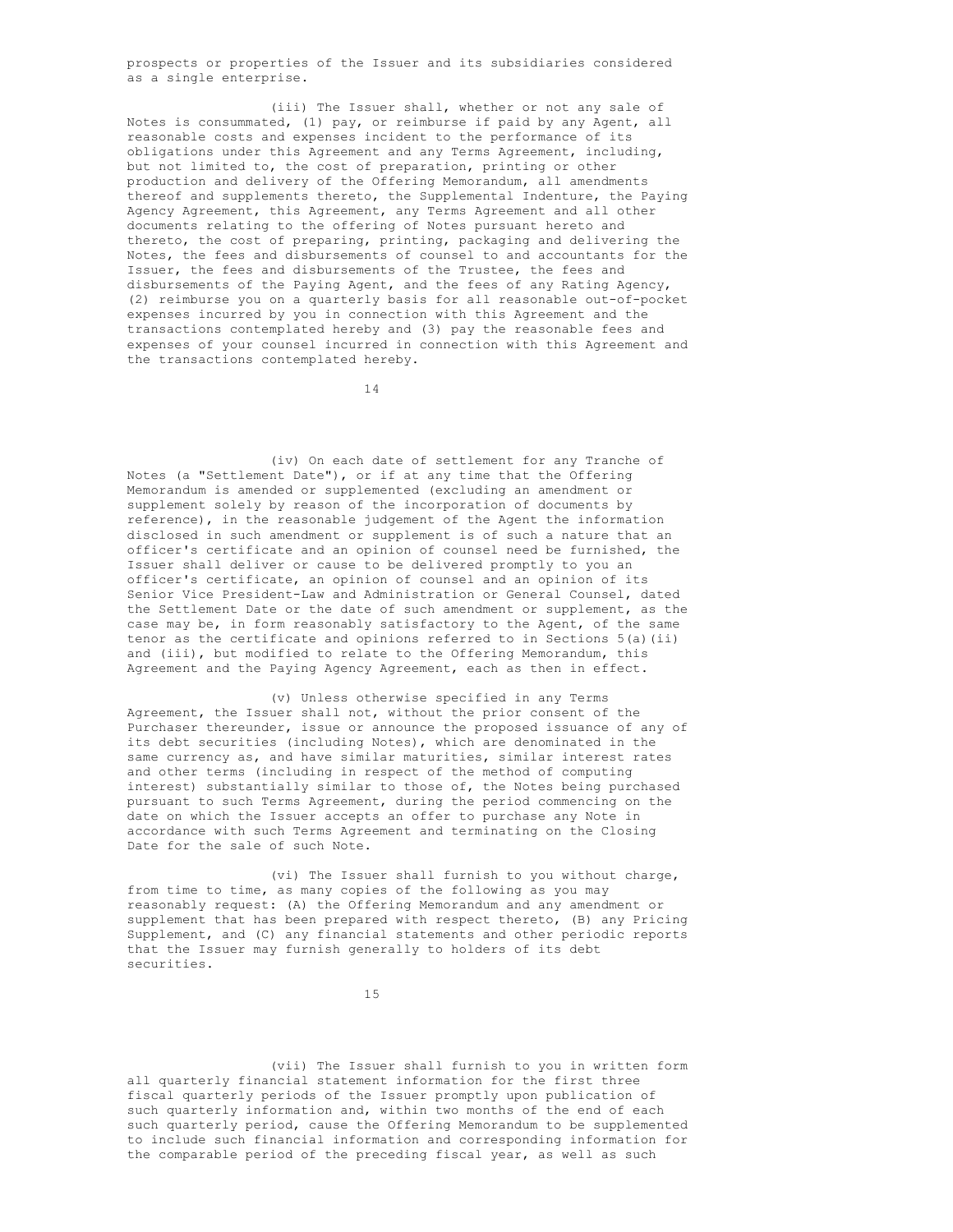other information and explanations as shall be necessary for an understanding of such financial information, which supplement may be in the form of a separate quarterly report, or a report filed by the Issuer under the Exchange Act.

(viii) The Issuer shall furnish to you the audited consolidated financial statements updating the audited consolidated financial statements and the financial information included in the Offering Memorandum for each corresponding fiscal year as promptly as practicable after the publication of such financial statements, but in any event not later than four months after the end of such fiscal year, and cause the Offering Memorandum to be supplemented to include such audited financial statements and the accountants' report with respect thereto, as well as such other information and explanations as shall be necessary for an understanding of such financial statements, which supplement may be in the form of a separate annual report or report filed by the Issuer under the Exchange Act.

(ix) The Issuer shall (1) furnish to you copies of any proposed supplement or amendment to the Offering Memorandum (including any document incorporated by reference therein) in advance of using such supplement or amendment, such copies, to the extent practicable, to be furnished to you five business days in advance of using such supplement or amendment, except for Federal Securities Filings, copies of which filings the Issuer will cause to be delivered to the Agent by facsimile or other means of delivery, on or prior to the date of filing with the Commission, and (2) permit you to review and comment as to the form and content thereof and, subject to the proviso in Section 4(a)(i), shall not use any such amendment or supplement to which you have reasonably objected in good faith; provided, however, that an amendment or supplement prepared to set forth terms and conditions of any Notes, including any Pricing Supplement, need not be furnished to or reviewed by those of you who are not named therein, who shall not have solicited offers for such Notes and who are not to be Purchasers of such Notes. Any Agent who shall have an objection in good faith to such proposed amendment or supplement may immediately terminate this Agreement as to such Agent by notice to the Issuer. At the request of any Agent so terminating, the Issuer shall promptly amend and supplement the Offering Memorandum and Schedule I hereto to indicate those firms that remain Agents.

16

(x) The Issuer shall not offer or sell any securities under circumstances which would require the registration of any of the Notes under the Securities Act.

(xi) The Issuer will take appropriate steps to ensure that the aggregate principal amount of Notes issued during the Offering Period does not exceed U.S. \$300,000,000, will not issue any Notes if such issuance would cause such limit to be exceeded, will promptly notify you in the event that at any time such limit has been reached and will promptly notify you if such limit is increased pursuant to this Agreement.

(xii) The Issuer shall not, without having given prior written notice to you, consent to any amendment of the Paying Agency Agreement. The Issuer shall promptly notify you of any resignation or removal of the Paying Agent and the appointment of any successor thereto.

(xiii) For so long as any of the Notes are outstanding, the Issuer will provide to any holder of Notes that are "restricted securities" within the meaning of Rule 144(a)(3) under the Securities Act, and to any prospective purchaser of such Notes designated by a holder thereof, upon the request of such holder or prospective purchaser in connection with a transfer or proposed transfer pursuant to Rule 144A, any information required to be provided to such holder or prospective purchaser to comply with the conditions set forth in Rule 144A as in effect as of the date the Notes of the corresponding Tranche shall have been first issued (together with any such information added by an amendment to Rule 144A after such date, to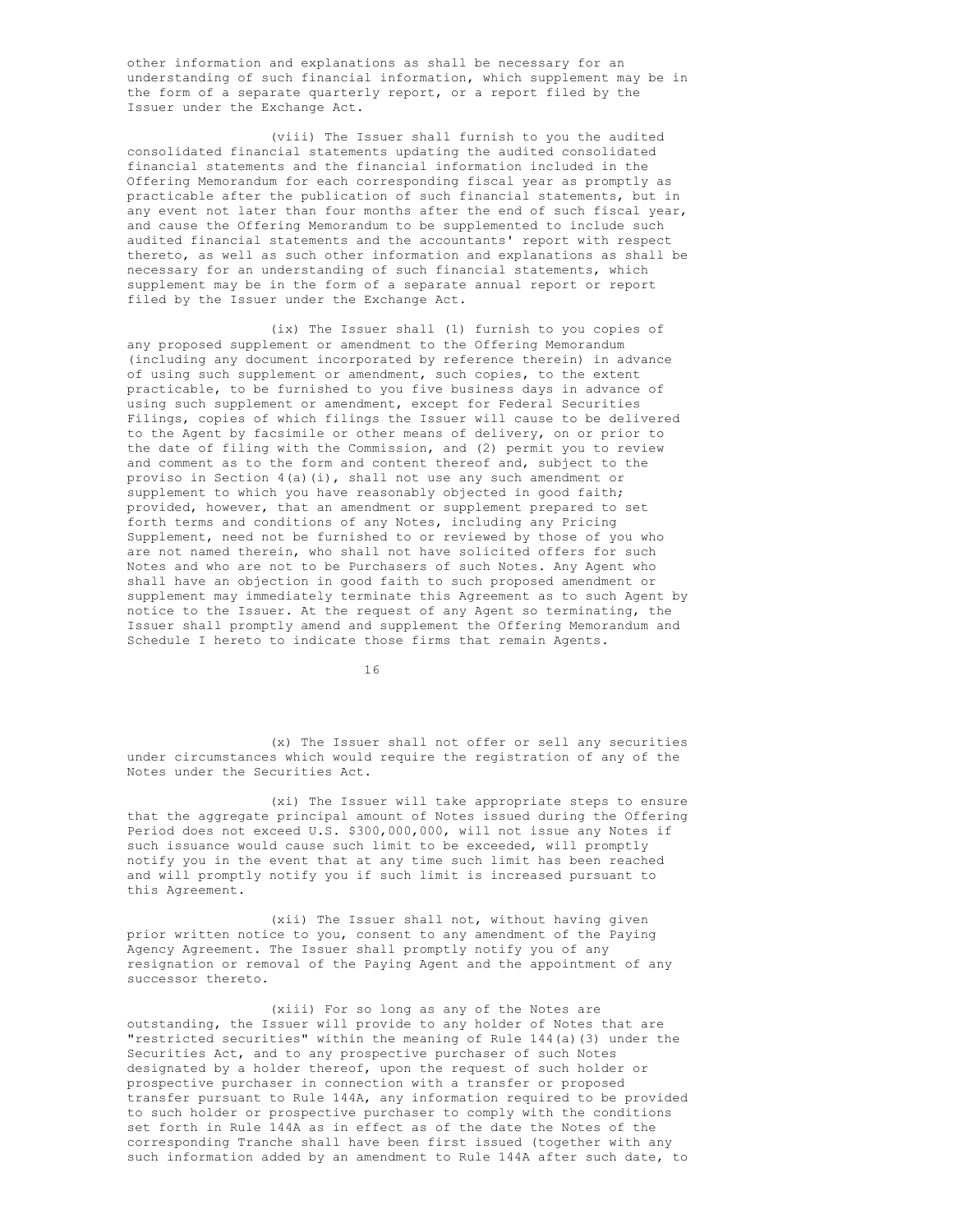the extent such information can be provided without unreasonable additional expense to the Issuer).

(xiv) You shall not be liable or responsible to the Issuer for any losses, damages or liabilities suffered or incurred by the Issuer, including any losses, damages or liabilities under the Securities Act, arising from or relating to any resale or transfer of a Note by a holder (other than yourself) in any manner that does not comply with the applicable restrictions on resale and transfer or the procedures required for resale and transfer set forth herein, in the Offering Memorandum and in the Notes; provided that each of you, severally and not jointly, shall remain liable for the performance of your own obligations under this Agreement.

17

(xv) The Issuer will at all times ensure that all approvals, authorizations, consents or other orders of, and all filings with, any governmental or other administrative agency or body will be, prior to the time required (taking into account any permitted extensions), obtained or made (1) so that the Issuer may lawfully perform its obligations under the Notes, the Supplemental Indenture, this Agreement, the Administrative Procedures and the Paying Agency Agreement and (2) so that performance of such obligations will, in all respects material to the Issuer and its subsidiaries considered as a single enterprise, or material to the Issuer's ability to perform its obligations under the Notes, the Supplemental Indenture, this Agreement, the Administrative Procedures and the Paying Agency Agreement, comply with any laws, decrees, regulations, judgments or orders of any court, government, governmental authority or agency to which the Issuer or any of its subsidiaries or any of their respective properties or assets is subject.

(xvi) During the Offering Period, the Issuer will send to you a copy of every notice of a meeting of the holders of the Notes (or any of them) that is sent by the Issuer or the Trustee to such holders at the same time it is sent to such holders and will promptly notify you immediately upon its becoming aware that a meeting of the holders of the Notes (or any of them) has been convened by any of such holders.

(xvii) During the Offering Period, the Issuer shall promptly notify you of any lowering in the ratings of any of the Issuer's securities by any Rating Agency, or of any notice given by any Rating Agency of any intended or possible decrease in any such rating or of any possible change in any such rating where such notice does not indicate the direction of the possible change.

(xviii) During the six-month period preceding and the six-month period following the issue date of any Note, neither the Issuer nor any affiliate of the Issuer will directly or indirectly, sell, offer for sale, solicit offers to buy or otherwise negotiate in respect of, any of the Notes or any other security (as defined in the Securities Act) which will be integrated with such sale of Notes in a manner that would require the registration of the Notes under the Securities Act.

18

(xix) Until the expiration of two years after the issuance of each Tranche of Notes, the Issuer will not, and will cause its affiliates not to resell any Notes which are "restricted securities" (as such term is defined under Rule 144(a)(3) of the Act) whether as beneficial owner or otherwise (except as agent acting as a securities broker on behalf of and for the account of customers in the ordinary course of business in unsolicited broker's transactions).

(xx) The Issuer will apply the net proceeds from the offering and sale of the Notes in the manner set forth in the Offering Memorandum under "Use of Proceeds".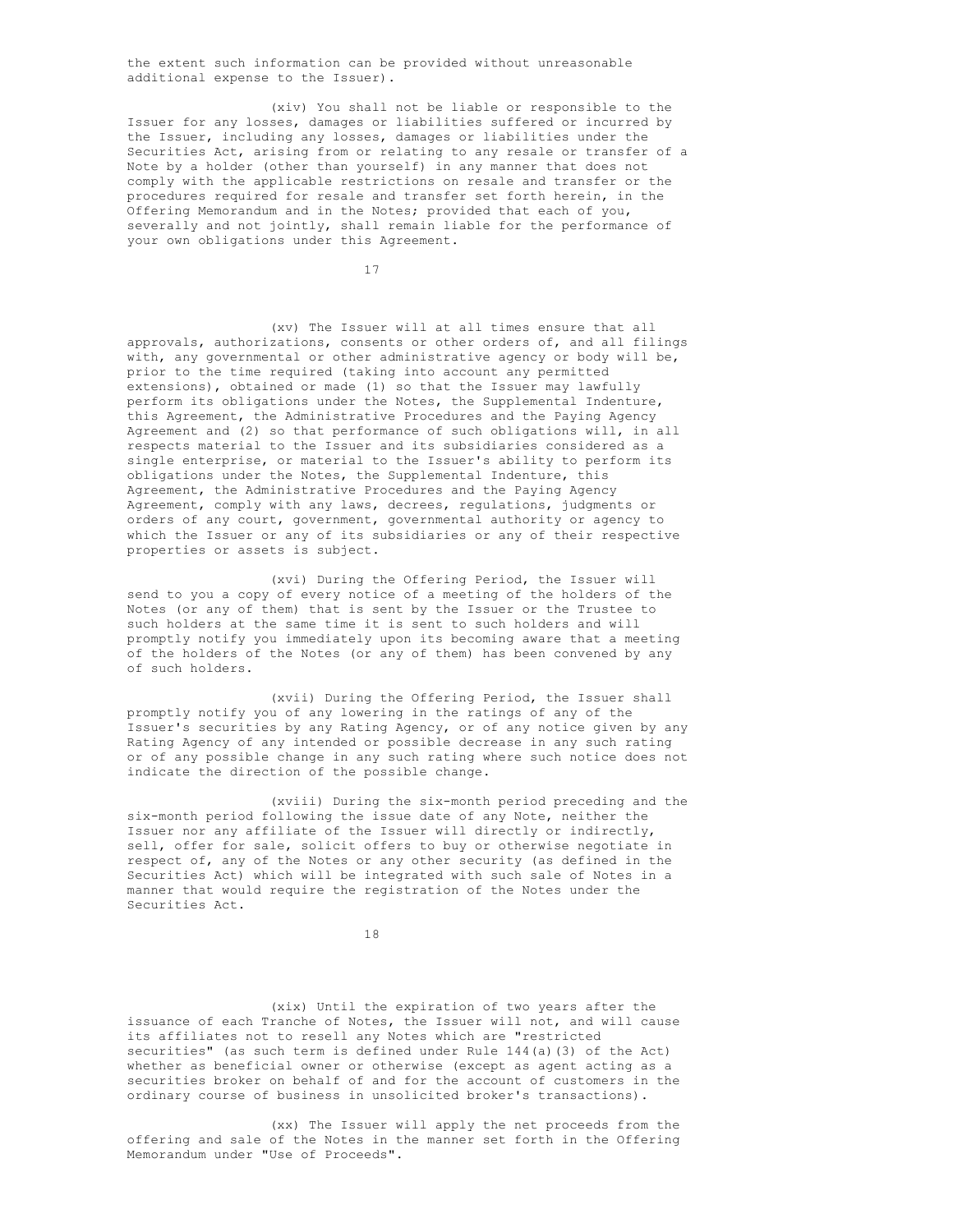(b) The obligations of the Issuer under Sections  $4(a)(i)$ , (ii), (iv), (vi), (vii), (viii) and (ix) shall be suspended during any period of time during which the Issuer shall have suspended the solicitation of offers to purchase Notes by written notice to each Agent; provided, however, that such obligations of the Issuer shall remain in effect (i) for a period of two years following the date of notice of such suspension if such Agent shall own any Notes with the intention of reselling them as contemplated by Section 2(b) or (ii) if the Issuer has accepted an offer to purchase Notes solicited by such Agent pursuant to this Agreement and the settlement for such sale shall not have occurred. At least one week prior to the end of any such period during which solicitations shall have been suspended, the Issuer shall notify you of any event or change contemplated by Section 4(a)(i) or by the last sentence of Section 4(a)(ii) of which the Issuer would have been obligated to notify you, and shall provide you all written information, documents and supplements referred to in Sections  $4(a)(ii)$ ,  $(iv)$ ,  $(vii)$ ,  $(viii)$  and  $(ix)$  that the Issuer would have been obligated to deliver to you, had the Issuer not so suspended the solicitation of offers.

5. Conditions to the Obligations of the Agent.

(a) The obligations of each Agent to solicit offers to purchase any Notes shall be subject to the accuracy of the representations and warranties on the part of the Issuer contained herein as of the date hereof and as of each time the Issuer gives a notice requesting any Agent to solicit offers as Agent, at and as of each acceptance of an offer by the Issuer and upon delivery of any Note to the purchaser (or its agent) pursuant to such offer, to the accuracy of the statements of the Issuer made in any certificates delivered pursuant to the provisions hereof as of the respective dates of such certificates, to the performance and observance by the Issuer of all covenants and agreements herein contained on its part to be performed and observed and to the following additional conditions precedent:

19

(i) The Issuer shall have obtained all authorizations, consents and approvals of any court or governmental or other regulatory agency or body required in connection with the issuance and sale of the Notes and the performance of its obligations hereunder and under the Notes, the Notice of Appointment, the Supplemental Indenture and the Paying Agency Agreement.

(ii) The Issuer shall have furnished to you an accurate certificate dated as of the date thereof, signed by the Chief Executive Officer or the Chief Financial Officer of the Issuer, in form and substance satisfactory to you, to the effect that, to the best of his or her knowledge after reasonable inquiry:

> (1) the representations and warranties of the Issuer in this Agreement are true and correct in all material respects on and as of the date of the certificate and the Issuer has performed in all material respects all its obligations and satisfied all the conditions on its part to be satisfied at or prior to the date of the certificate;

> (2) since the date of the most recent financial statements included in the current Offering Memorandum, there has been no material adverse change, or to the knowledge of the Issuer any development involving a prospective material adverse change, in the financial condition, earnings, business or business prospects or properties of the Issuer and its subsidiaries, considered as a single enterprise, except as set forth in the Offering Memorandum; and

> (3) the Offering Memorandum (other than statements made therein in reliance upon and in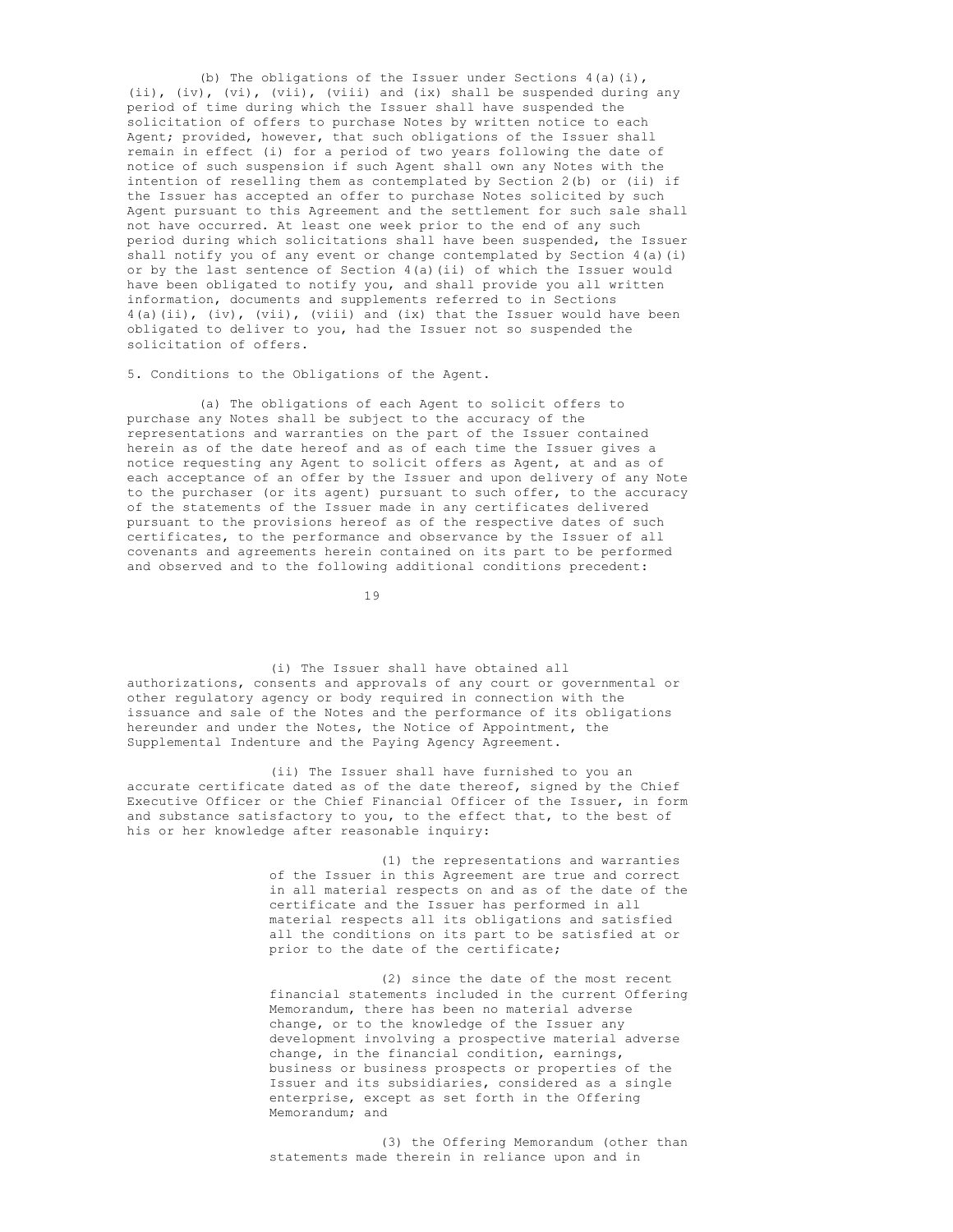conformity with information furnished to the Issuer in writing by any Agent specifically for use therein, as to which no representation shall be made) does not contain any untrue statement of a material fact or omit to state any material fact necessary to make the statements therein, in light of the circumstances under which they were made, not misleading.

(iii) (A) The Issuer shall have furnished to each Agent the opinion of Dilworth Paxson LLP, counsel to the Issuer, substantially in the form of Exhibit C hereto, which may be subject to any assumptions, qualifications and limitations that are reasonably acceptable to each Agent.

20

(B) The Issuer shall have furnished to each Agent and to Dilworth Paxson LLP the opinion of the Senior Vice President-Law and Administration or General Counsel of the Issuer substantially in the form of Exhibit D hereto, which may be subject to any assumptions, qualifications and limitations that are reasonably acceptable to each Agent.

(iv) Each Agent shall have received from Chase Manhattan Trust Company National Association, as Trustee under the Indenture of Mortgage and the Supplemental Indenture, a certificate substantially in the form of Exhibit E hereto, which may be subject to any assumptions, qualifications and limitations that are reasonably acceptable to each Agent.

(v) Each Agent shall have received from your counsel such opinion with respect to the proposed issue and sale of the Notes and other related matters as the Agent may reasonably require.

(vi) KPMG LLP, independent accountants for the Issuer, shall have furnished to the Agent an executed copy of a letter in the form attached hereto as Exhibit F.

(vii) The Issuer shall have furnished to each Agent such further information, certificates and documents as any Agent may reasonably request.

(viii) The documents required to be delivered by this Section 5 shall be delivered at, or transmitted by telecopy (with an undertaking promptly to forward the original copies thereof) to, the offices of Dilworth Paxson LLP, counsel for the Issuer, 3200 Mellon Bank Center, 1735 Market Street, Philadelphia, PA 19103, at 4:00 P.M., Philadelphia time, on the date thereof, and an original of each such document will be sent to you.

(b) Each of the conditions precedent in clauses (i) through (viii) above shall be satisfied on each Settlement Date unless waived by the Agent or Agents appointed for the relevant Tranche, at the sole discretion of such Agent or Agents. Each of the items listed in clauses (ii), (iii) and (iv) above shall be dated the applicable Settlement Date. The items listed in clause (vi) shall be dated the applicable Settlement Date, if the Company shall have prepared updated quarterly or annual financial statements since the date of the last such letter delivered to you.

21

6. Conditions to the Obligations of a Purchaser.

(a) The obligations of any Purchaser to purchase any Notes shall be subject to the accuracy of the representations and warranties on the part of the Issuer contained herein or in the corresponding Terms Agreement, if any, at and as of the date of the corresponding Terms Agreement and upon the delivery to any Purchaser of any Note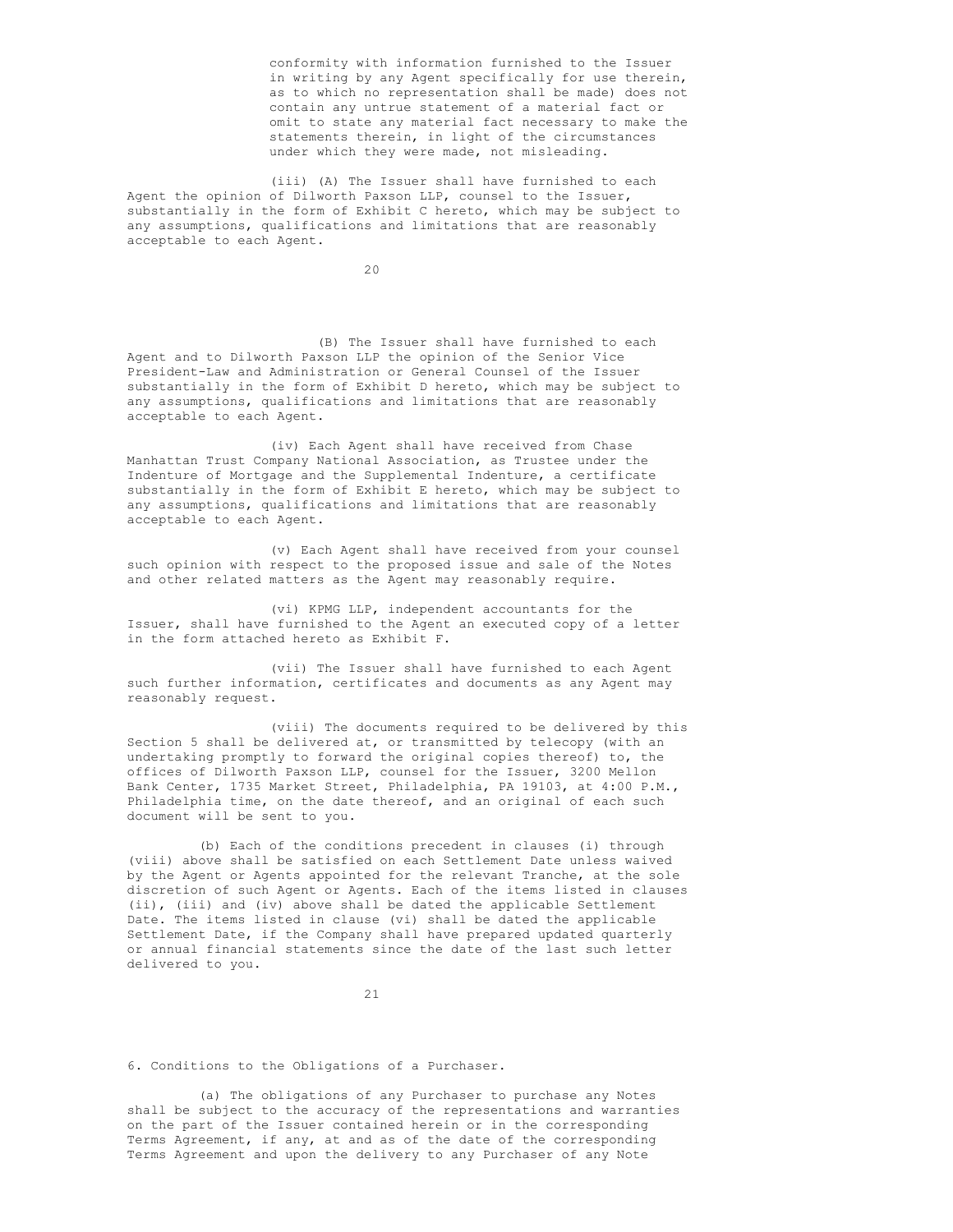pursuant to such Terms Agreement, to the performance and observance by the Issuer of all covenants and agreements herein or therein contained on its part to be performed and observed and to the following additional conditions precedent:

(i) The Issuer shall have obtained all authorizations, consents and approvals of any court or governmental or other regulatory agency or body required in connection with the issuance and sale of the Notes and the performance of its obligations hereunder and under the Notes, the Notice of Appointment, the Supplemental Indenture and the Paying Agency Agreement.

(ii) To the extent provided by such Terms Agreement, the Purchaser shall have received, appropriately updated, (1) a certificate of the Issuer dated as of the Closing Date to the effect set forth in Section 5(a)(ii), (2) the opinion of Dilworth Paxson LLP dated the Closing Date to the effect set forth in Section 5(a)(iii)(A), (3) the opinion of the Senior Vice President-Law and Administration or General Counsel, dated the Closing Date to the effect set forth in Section  $5(a)$ (iii)(B), (4) the Trustee's certificate dated the Closing Date to the effect set forth in Section 5(a)(iv), (5) the opinion of your counsel dated the Closing Date to the effect set forth in Section 5(a)(v) and (6) the letter of KPMG LLP dated the Closing Date to the effect set forth in Section 5(a)(vi).

(iii) Prior to the Closing Date, the Issuer shall have furnished to the Purchaser such further information, certificates and documents as the Purchaser may reasonably request.

(b) If any of the conditions specified in this Section 6 shall not have been fulfilled in all material respects when and as provided in this Agreement and any Terms Agreement, or if any other event occurs which permits cancellation under this Agreement, such Terms Agreement and all obligations of the Purchaser thereunder and with respect to the Notes subject thereto may be canceled at, or at any time prior to, the respective Closing Date by the Purchaser. Notice of such cancellation shall be given to the Issuer in writing or by telephone, promptly confirmed in writing, which confirmation may be made by telex or telecopy.

22

7. Conditions to all Purchases. The consummation of the sale of any Note pursuant to this Agreement shall be subject to the further condition that, at the date of issuance thereof, in the reasonable judgment of the Purchaser or the Agent that obtained the offer, (a) each condition set forth in Section 5 or 6, as applicable, shall have been satisfied and (b) subsequent to the respective dates as of which information is given in the Offering Memorandum (current as of the date of such agreement to purchase a Note), except as set forth therein or contemplated thereby, there shall not have occurred any material adverse change, or to the knowledge of the Issuer any development involving a prospective material adverse change, in or affecting the financial condition, earnings, business or business prospects or properties of the Issuer and its subsidiaries, considered as a single enterprise, the effect of which makes it impracticable or inadvisable to market the Notes or to proceed with completion of the sale and payment for such Notes.

8. Restrictions on Offers and Sales of the Notes. Each party hereto represents, warrants and agrees, severally and not jointly, as follows:

> (a) It will solicit offers to purchase Notes only from, and it will offer and sell Notes only to, (i) institutional purchasers that are, or that it reasonably believes are, "qualified institutional buyers" as such term is defined in paragraph (a)(1) of Rule 144A ("QIBs") or (ii) any Agent. If it is an Agent, any resales or transfers of Notes through, or arranged by, such Agent similarly will be made only to QIBS. Neither it, its affiliates, nor any person acting on its or their behalf (except that no representation is made with respect to any other party to this Agreement) has engaged or will engage in any form of general solicitation or general advertising (within the meaning of Rule 502(c) under the Securities Act) in the United States with respect to the Notes.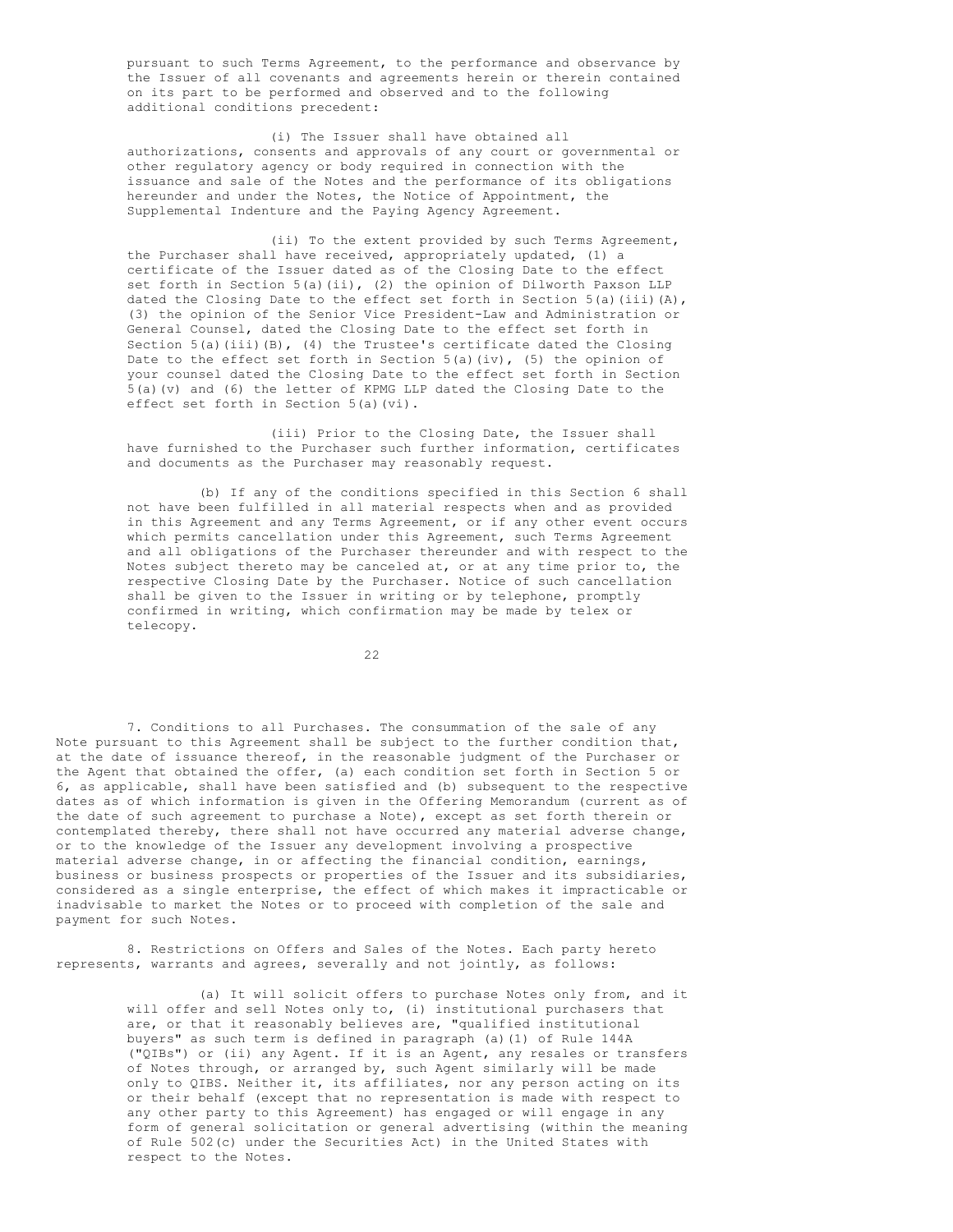(b) It will make reasonable inquiry to determine whether a purchaser is purchasing for such purchaser's own account as a QIB or for the account of others and not with a view to, or for sale in connection with, the public distribution thereof in any transaction that would be in violation of Federal or state securities laws and, in the case of any purchaser acting on behalf of one or more third parties, it shall make reasonable inquiry to determine that each such third party is a QIB and that the amount being purchased on behalf of each such third party is not less than the authorized minimum denomination of such Notes; provided that the Issuer shall have no duty to make any such inquiry in connection with sales to any Agent or pursuant to offers transmitted to it by any Agent.

23

#### 9. Indemnification and Contribution.

(a) The Issuer agrees to indemnify and hold harmless each Agent and each person who controls any Agent within the meaning of either the Securities Act or Section 20 of the Exchange Act against any and all losses, claims, damages or liabilities, joint or several, to which any such person may become subject under the law of any jurisdiction insofar as such losses, claims, damages or liabilities (or actions in respect thereof) arise out of or are based upon any untrue statement of a material fact contained in the Offering Memorandum, in any amendment thereof or supplement thereto or in any information provided by the Issuer and furnished to any purchaser of the Notes pursuant to Section 4(a)(xiii), or arise out of or are based upon the omission to state therein a material fact required to be stated therein or necessary to make the statements therein not misleading, and agrees to reimburse each such indemnified party, as incurred, for any legal or other expenses reasonably incurred by it in connection with investigating or defending any such loss, claim, damage, liability or action; provided, however, that (i) the Issuer will not be liable in any such case to the extent that any such loss, claim, damage or liability arises out of or is based upon any such untrue statement or omission made in the Offering Memorandum or in any amendment thereof or supplement thereto in reliance upon and in conformity with written information furnished to the Issuer by the person seeking indemnification, or on behalf of another person authorized to do so, specifically for use in connection with the preparation thereof. This indemnity will be in addition to any liability which the Issuer may otherwise have.

(b) Each Agent, severally and not jointly, agrees to indemnify and hold harmless the Issuer and each person who controls the Issuer within the meaning of either the Securities Act or the Exchange Act, to the same extent as the foregoing indemnity from the Issuer, but only with reference to written information relating to the indemnifying party furnished to the Issuer by it, or on its behalf by a person authorized to do so, specifically for use, in the preparation of the Offering Memorandum or any amendment thereof or supplement thereto. This indemnity will be in addition to any liability which any Agent may otherwise have.

24

(c) Promptly after receipt by an indemnified party under this Section 9 of notice of the commencement of any action, such indemnified party will, if a claim in respect thereof is to be made against the indemnifying party under this Section 9, notify the indemnifying party in writing of the commencement thereof; however, the omission so to notify the indemnifying party (i) will not relieve it from any liability under paragraph (a) or (b) above unless and to the extent it did not otherwise learn of such action and such failure results in the forfeiture by the indemnifying party of any substantial rights and defenses and (ii) will not, in any event, relieve the indemnifying party from any obligations to any indemnified party other than the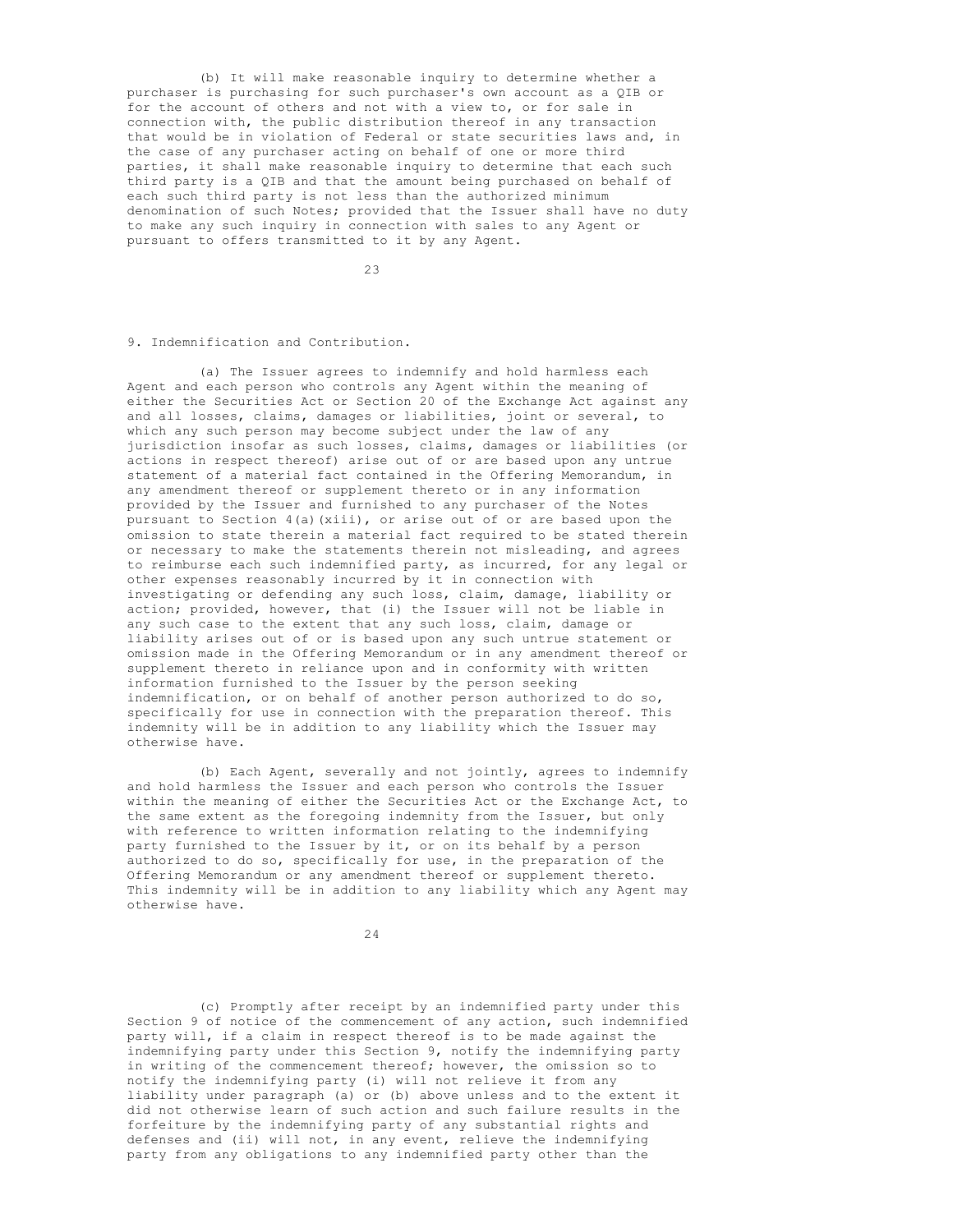indemnification obligation provided in paragraph (a) or (b) above. In case any such action is brought against any indemnified party, and it notifies the indemnifying party of the commencement thereof, the indemnifying party will be entitled to participate therein, and to the extent that it may elect by written notice delivered to the indemnified party promptly after receiving the aforesaid notice from such indemnified party, to assume the defense thereof, with counsel satisfactory to such indemnified party; provided, however, that if the defendants in any such action include both the indemnified party and the indemnifying party and the indemnified party shall have reasonably concluded that there may be legal defenses available to it and/or other indemnified parties which are different from or additional to those available to the indemnifying party, the indemnified party or parties shall have the right to select separate counsel to assert such legal defenses and to otherwise participate in the defense of such action on behalf of such indemnified party or parties. Upon receipt of notice from the indemnifying party to such indemnified party of its election so to assume the defense of such action and approval by the indemnified party of counsel (which approval shall not be unreasonably withheld), the indemnifying party will not be liable to such indemnified party under this Section 9 for any legal or other expenses subsequently incurred by such indemnified party in connection with the defense thereof unless (i) the indemnified party shall have employed separate counsel in connection with the assertion of legal defenses in accordance with the proviso to the next preceding sentence (it being understood, however, that the indemnifying party shall not be liable for the expenses of more than one separate counsel (in addition to any local counsel), representing the indemnified parties under paragraph (a) of this Section 9 who are parties to such action), (ii) the indemnifying party shall not have employed counsel satisfactory to the indemnified party to represent the indemnified party within a reasonable time after notice of commencement of the action or (iii) the indemnifying party has authorized the employment of counsel for the indemnified party at the expense of the indemnifying party; and except that, if clause (i) or (iii) is applicable, such liability shall be only in respect of the counsel referred to in such clause (i) or (iii). The indemnifying party shall not be liable for any settlement of any action or claim effected without its consent, which consent shall not be unreasonably withheld.

25

(d) In order to provide for just and equitable contribution in circumstances in which the indemnification provided for in this Section 9 is due in accordance with its terms but is for any reason held by a court to be unavailable on grounds of policy or otherwise, the Issuer and each Agent shall contribute to the aggregate losses, claims, damages and liabilities (including legal or other expenses reasonably incurred in connection with investigating or defending same) to which the Issuer and any Agent may be subject in such proportion so that each Agent is responsible only for that portion represented by the percentage that the aggregate commissions received by each such Agent pursuant to Section 2 in connection with the Notes from which such losses, claims, damages and liabilities arise (or, in the case of Notes sold to a Purchaser, the discount to such Purchaser), bears to the aggregate principal amount of such Notes sold, and the Issuer is responsible for the balance; provided, however, that in no case shall any Agent be responsible for any amount in excess of the commissions received by each such Agent in connection with the Notes from which such losses, claims, damages and liabilities arise (or, in the case of Notes sold to the Purchaser, the discount to such Purchaser). For purposes of this Section 9, each person who controls any Agent within the meaning of either the Securities Act or the Exchange Act shall have the same rights to contribution as such Agent and each person who controls the Issuer within the meaning of either the Securities Act or the Exchange Act shall have the same rights to contribution as the Issuer, subject in each case to the proviso to the preceding sentence. No person guilty of fraudulent misrepresentation (within the meaning of Section 11(f) of the Securities Act) shall be entitled to contribution hereunder from any person who was not guilty of such fraudulent misrepresentation. Any party entitled to contribution will, promptly after receipt of notice of commencement of any action, suit or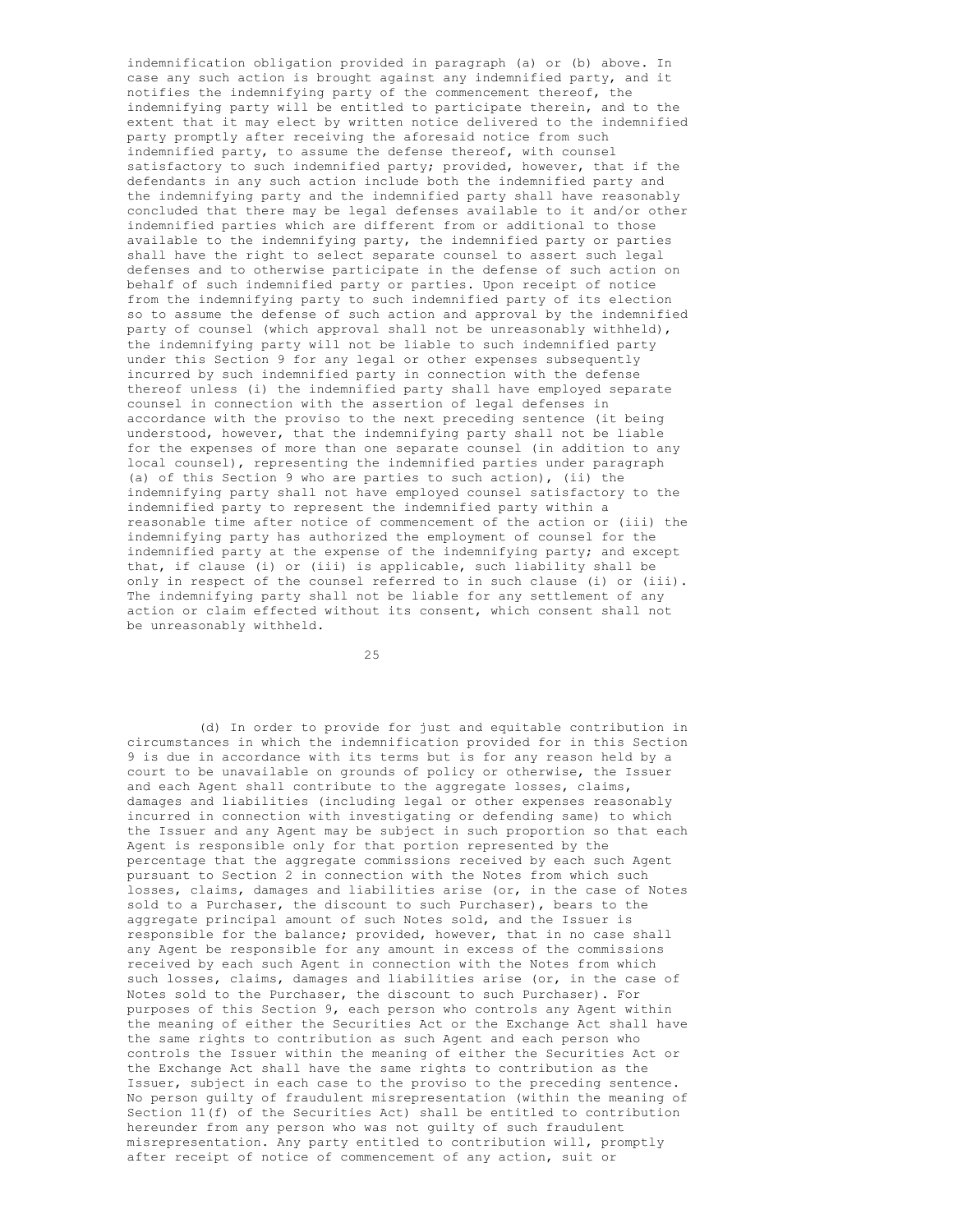proceeding against such party in respect of which a claim or contribution may be made against another party or parties under this paragraph (d), notify such party or parties from whom contribution may be sought (which obligation to give notice shall be deemed to be satisfied by the delivery of notice pursuant to paragraph (c) of this Section 9), but the omission so to notify such party or parties shall not relieve the party or parties from whom contribution may be sought from any other obligation it or they may have hereunder or otherwise than under this paragraph (d).

26

10. Termination.

(a) This Agreement will continue in effect until terminated as provided in this Section 10 or Section 4(a)(ix). This Agreement may be terminated by the Issuer as to any Agent or, in the case of any Agent by such Agent, by giving at least 30 days' written notice of such termination to the other parties hereto, at which time the Issuer shall cause Schedule I hereto to be amended. Notwithstanding any such termination, the rights and liabilities of each party under Sections  $2(a)(iv)$  and (vii), Sections  $4(a)(iii)$ , (xiv) and (xvi), Sections  $8(a)$ and (b) (with respect to resales and transfers of Notes), Section 9, Section 11 and any Terms Agreement executed prior to the date of termination hereof shall survive any termination of this Agreement, in whole or in part. In addition, if any termination shall occur either (i) at a time when any Purchaser shall own any Notes, purchased under this Agreement from the Issuer, with the intention of reselling them or (ii) after the Issuer has accepted an offer to purchase Notes and prior to the related settlement, all agreements, terms and conditions relating to the purchase and sale of such Notes shall also remain in effect.

(b) Each agreement to purchase Notes pursuant to a solicitation by an Agent hereunder, and each agreement by a Purchaser to purchase Notes hereunder, shall be subject to termination in the absolute discretion of such Agent or the Purchaser (as the case may be), by notice given to the Issuer prior to delivery of any payment for Notes to be purchased, if prior to such time (i) trading in any securities issued by the Issuer or by PSC shall have been suspended or halted on any exchange (whether U.S. or foreign), or trading in securities generally on the New York Stock Exchange shall have been suspended or limited or minimum or maximum prices shall have been generally established on such Exchange, or additional material government restrictions, not in force on the date of this Agreement or the date of any Terms Agreement with respect to such Notes, shall have been imposed upon trading in securities generally by such Exchange or by order of the Commission or any court or other governmental authority, (ii) a general banking moratorium shall have been declared by either U.S. Federal or New York State authorities, (iii) there shall have been a lowering in the ratings of any of the Issuer's securities by any Rating Agency or a notice given by any Rating Agency of any intended or potential decrease in any such rating or of any possible change in any such rating where such notice does not indicate the direction of the possible change, or (iv) there shall have occurred any material adverse changes in the financial markets, any outbreak of hostilities or escalation thereof or other calamity or crisis in national or international political, financial or economic conditions that makes it in the reasonable judgment of such Agent or Purchaser (as the case may be) impracticable or inadvisable to market the Notes or to proceed with completion of the sale of and payment for such Notes.

11. Representations and Indemnities to Survive. The respective agreements, representations, warranties, indemnities and other statements of the Issuer or its officers and of the Agent set forth in or made pursuant to this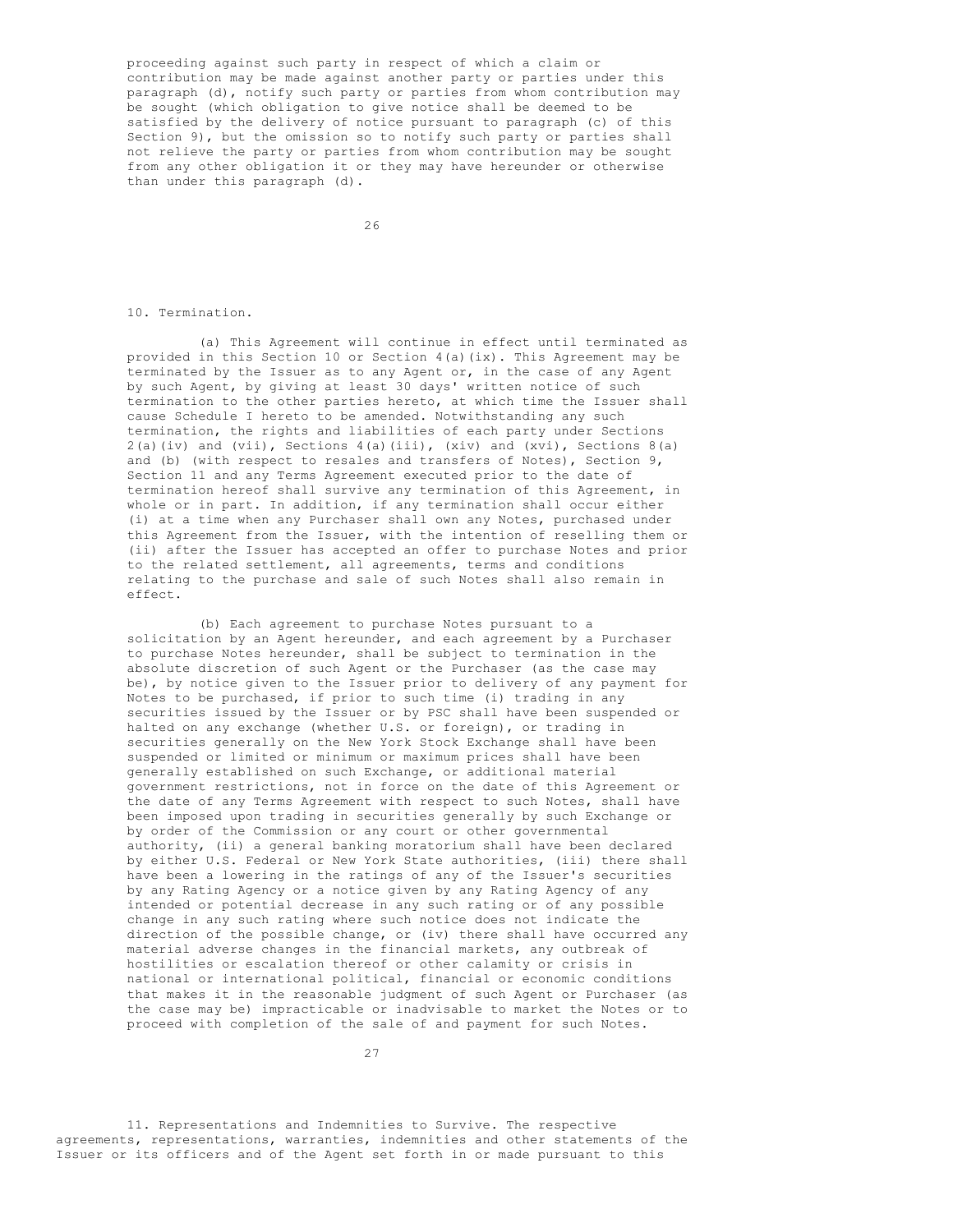Agreement will remain in full force and effect, regardless of any investigation made by or on behalf of any Agent or by or on behalf of the Issuer or any of the controlling persons referred to in Section 9, and will survive delivery of and payment for the Notes.

12. Increases in the Amount of the Notes; Extension of Offering Period. The aggregate principal amount of Notes that may be sold by the Issuer may be increased, or the Offering Period may be extended, if permitted under the Indenture of Mortgage and pursuant to the laws of the Commonwealth of Pennsylvania, pursuant to (x) a subsequent supplemental indenture to the Indenture of Mortgage and (y) an amendment to this Agreement in the form attached hereto as Exhibit G executed by the Issuer and the Agent named in Schedule I hereto. Upon the execution and delivery of any such amendment, to the extent agreed upon by the Issuer and the Agent, the Issuer shall deliver to such Agent, appropriately updated, (a) a certificate of the Issuer dated as of the date of such amendment to the effect set forth in Section 5(a)(ii), (b) the opinion of Dilworth Paxson LLP dated the date of such amendment to the effect set forth in Section 5(a)(iii)(A), (c) the opinion of its Senior Vice President-Law and Administration or General Counsel, dated the Closing Date to the effect set forth in Section 5(a)(iii)(B), (d) the certificate of the Trustee dated the date of such amendment to the effect set forth in Section 5(a)(iv), and (e) the letter of KPMG LLP dated the date of such amendment to the effect set forth in Section 5(a)(vi), and the Issuer shall furnish to you such further information, certificates and documents as you may reasonably request.

13. Notices. All communications hereunder will be in writing, and effective only on receipt, or (but only where specifically provided in the Administrative Procedures) by telephone and, if sent to the Agent, will be mailed, delivered, telecopied and confirmed or telexed and confirmed to the Agent, at the address(es) specified in Schedule I hereto; or, if sent to the Issuer, will be mailed, delivered, telecopied and confirmed or telexed and confirmed to it at 762 Lancaster Avenue, Bryn Mawr, PA 19010, Attention: Treasurer, (telephone: (215) 527-8000; telecopy: (215) 645-1141).

28

14. Successors. This Agreement will inure to the benefit of and be binding upon the parties hereto and their respective successors and the controlling persons referred to in Section 9, and no other person will have any right or obligation hereunder.

15. Applicable Law. THIS AGREEMENT WILL BE GOVERNED BY AND CONSTRUED IN ACCORDANCE WITH THE LAWS OF THE Commonwealth of Pennsylvania (EXCLUDING LAWS GOVERNING CONFLICTS OF LAW).

16. Counterparts. This Agreement may be signed in counterparts with the same effect as if the signatures thereto and hereto were upon the same instrument.

29

If the foregoing is in accordance with your understanding of our agreement, please sign and return to us the enclosed duplicate hereof, whereupon this letter and your acceptance shall represent a binding agreement between the Issuer and you.

Very truly yours,

PHILADELPHIA SUBURBAN WATER COMPANY,

By: /s/ Kathy L. Pape

------------------------- Name: Kathy L. Pape Title: Vice President and Treasurer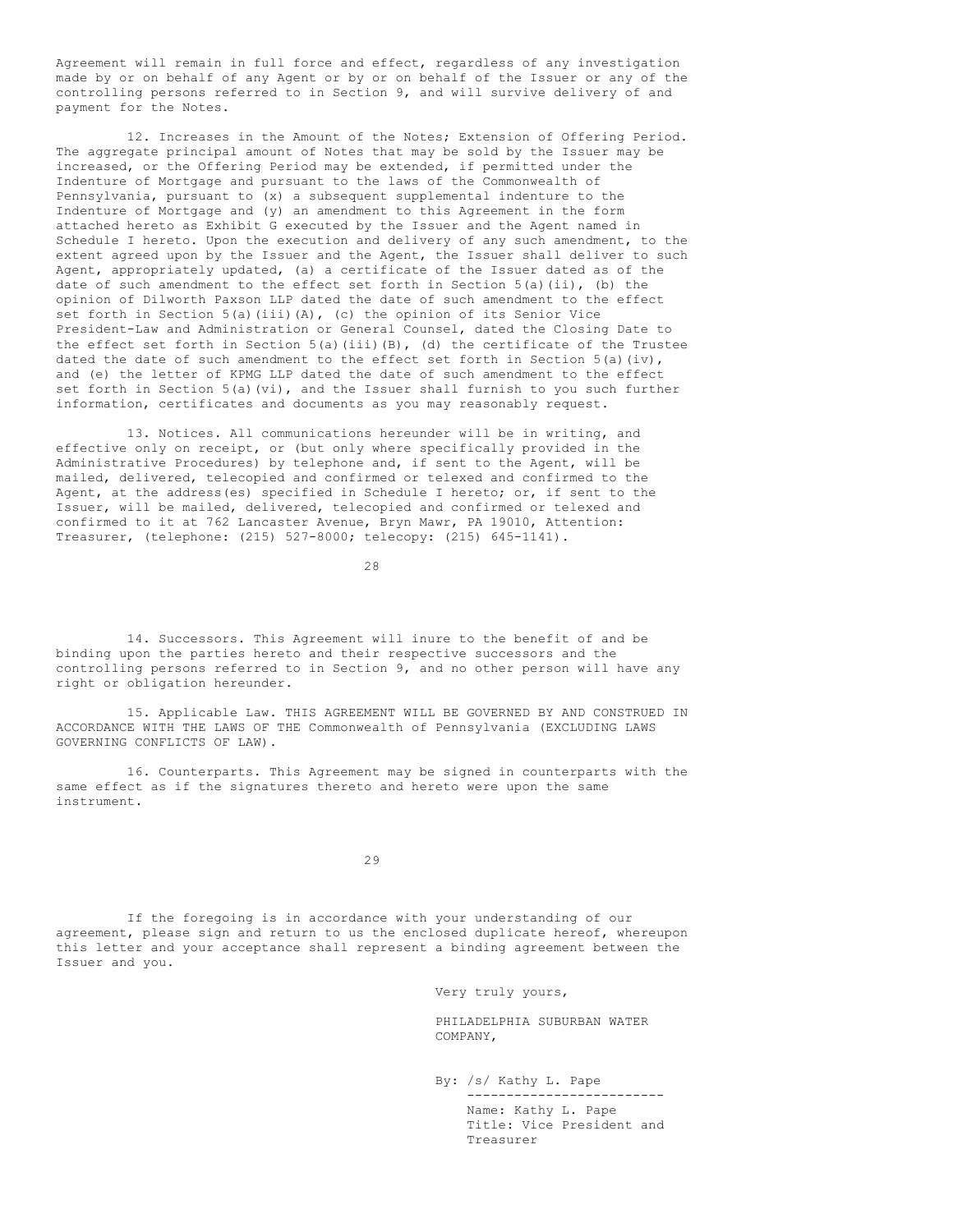[confirmations and acceptances on following pages]

30

The foregoing Placement Agency Agreement is hereby confirmed and accepted as of the date hereof.

A.G. Edwards & Sons

By: /s/ Lester H. Krone ---------------------------- Lester H. Krone: Managing Director Investment Banking

Janney Montgomery Scott, Inc.

By: /s/ Anthony J. Spatacco, Jr. ---------------------------- Anthony J. Spatacco, Jr. Vice President

First Union Securities, Inc.

By: /s/ William Ingram ---------------------------- William Ingram Managing Director

PaineWebber Incorporated

By: /s/ David Zahka ---------------------------- Name: David Zahka Title: Senior Vice President

PNC Capital Markets, Inc.

By: /s/ Robert W. Thomas ---------------------------- Name: Robert W. Thomas Title: Managing Director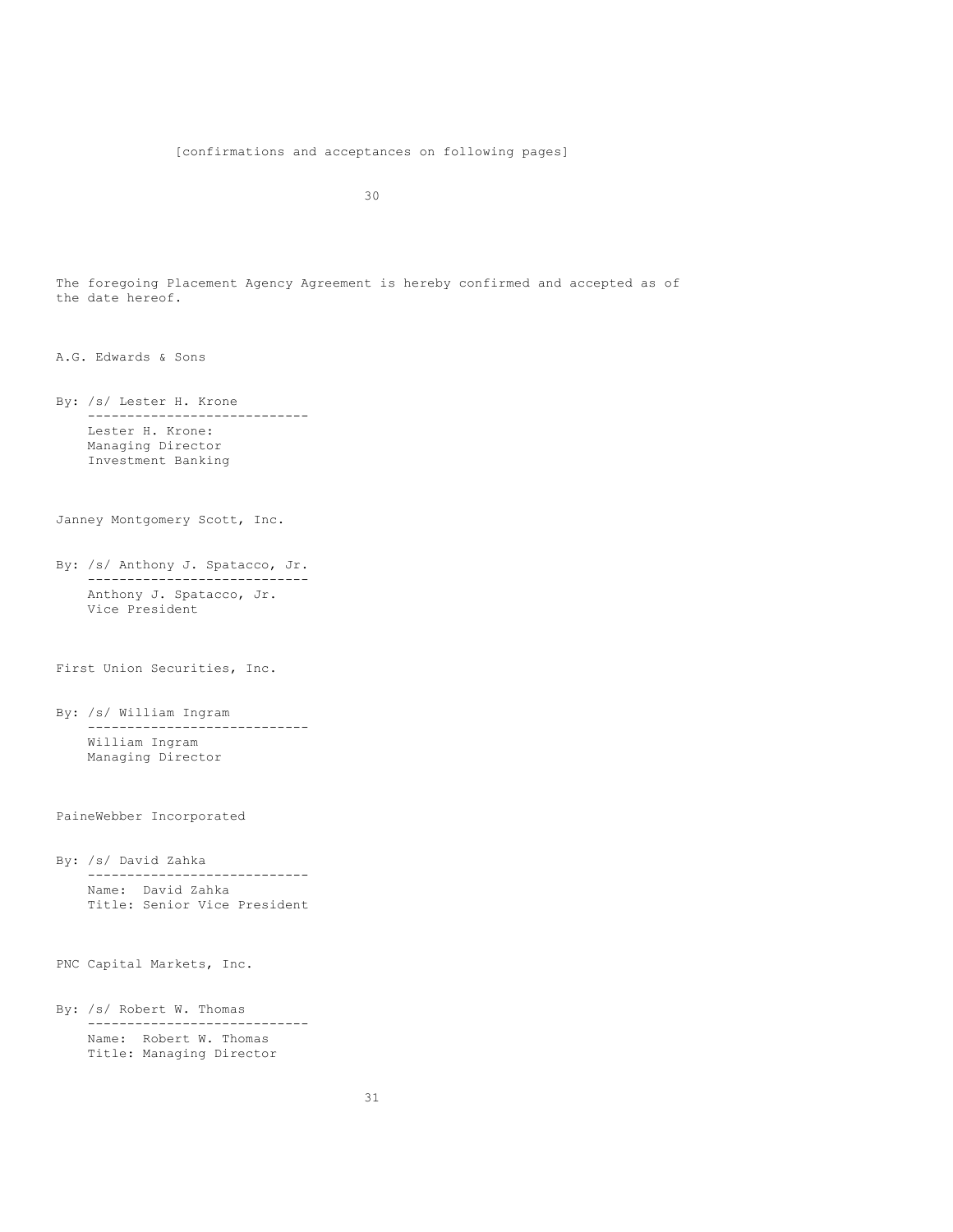Merrill, Lynch, Pierce, Fenner & Smith Incorporated

By: /s/ Scott Primrose ---------------------------- Name: Scott Primrose Title: Authorized Signatory

32

INDEX OF DEFINITIONS

| Term                       | Section                |  |  |
|----------------------------|------------------------|--|--|
|                            |                        |  |  |
| Accountants                | 1(b)                   |  |  |
| Administrative Procedures  | Introductory Paragraph |  |  |
| Agent                      | Introductory Paragraph |  |  |
| Agreement                  | Introductory Paragraph |  |  |
| Closing Date               | 2(b) (i)               |  |  |
| Commission                 | 1(a)                   |  |  |
| Exchange Act               | 4(a)(i)                |  |  |
| Federal Securities Filings | 4(a)(i)                |  |  |
| Issuer                     | Introductory Paragraph |  |  |
| Material Adverse Effect    | 1(c)                   |  |  |
| Notes                      | Introductory Paragraph |  |  |
| Notice of Appointment      | 2(a)(i)                |  |  |
| Offering Memorandum        | 1(a)                   |  |  |
| Offering Period            | Introductory Paragraph |  |  |
| Paying Agency Agreement    | Introductory Paragraph |  |  |
| Pricing Supplement         | 1(a)                   |  |  |
| <b>PSC</b>                 | Introductory Paragraph |  |  |
| Purchaser                  | Introductory Paragraph |  |  |
| OIBs                       | 8(a)                   |  |  |
| Rating Agency              | 1(c)                   |  |  |
| Request for Bids           | 2(a)(i)                |  |  |
| Rulleq 144A                | 1(m)                   |  |  |
| Securities Act             | Introductory Paragraph |  |  |
| Settlement Date            | $4(a)$ (iv) (A)        |  |  |
| Terms Agreement            | 2(b) (i)               |  |  |
| Tranche                    | Introductory Paragraph |  |  |
| You                        | Introductory Paragraph |  |  |

33

SCHEDULE I

Placement Agents:

A.G. Edwards & Sons 1 North Jefferson St. Louis, MO 63103

| Phone: | $(314)$ 955-2358 |
|--------|------------------|
| Fax:   | $(314)$ 955-7387 |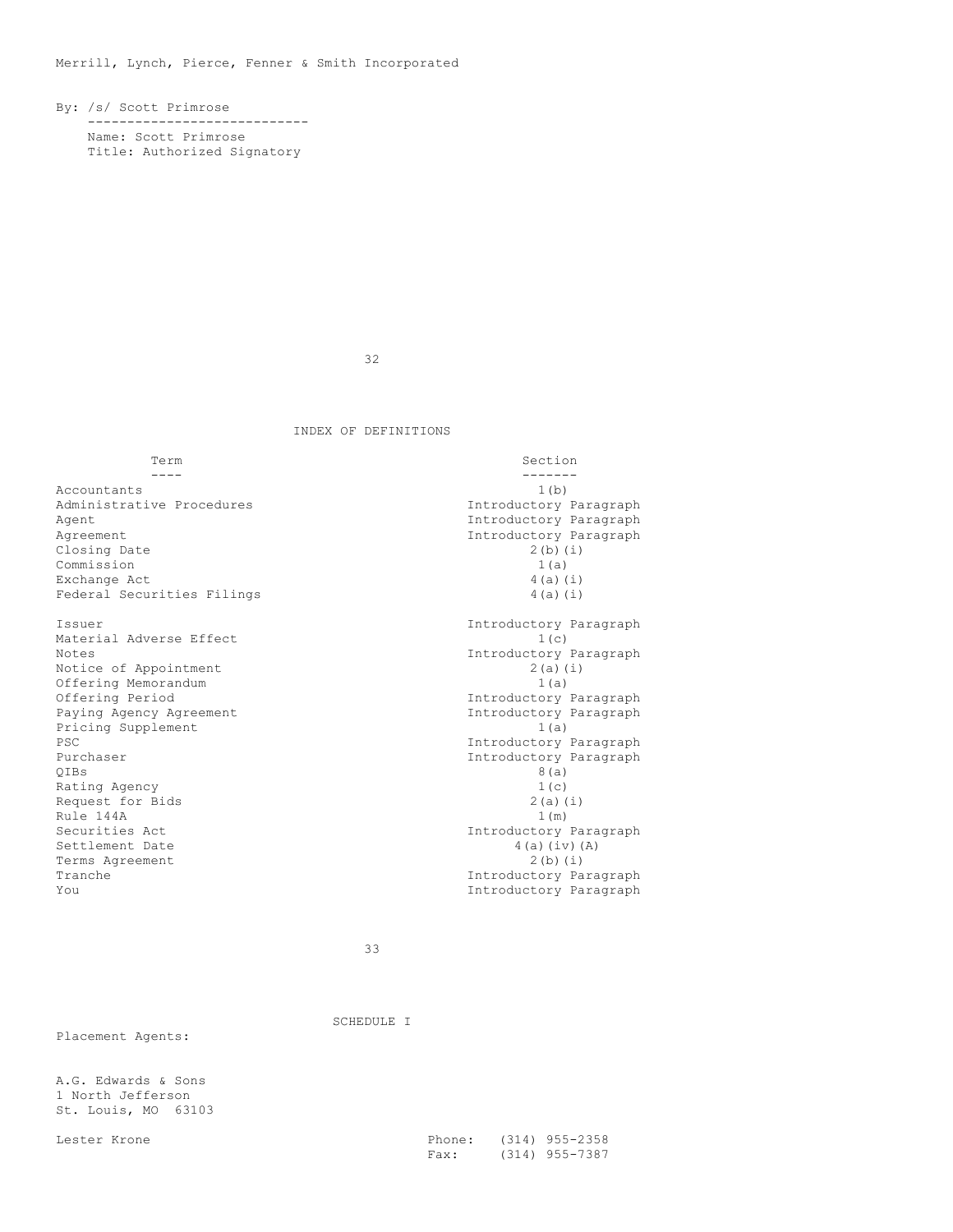| Janney Montgomery Scott, Inc.<br>Times Bldg., Suite 400<br>Suburban Square<br>Ardmore, PA 19003-2415           |                                              |                  |
|----------------------------------------------------------------------------------------------------------------|----------------------------------------------|------------------|
| Anthony Spatacco                                                                                               | Phone: (610) 896-2800<br>Fax: (610) 896-9943 |                  |
| PaineWebber Incorporated<br>1285 Avenue of the Americas<br>New York, NY 10019                                  |                                              |                  |
| David Zahka                                                                                                    | Phone: (212) 713-2960<br>Fax: (212) 247-0371 |                  |
| First Union Securities, Inc.<br>One First Union Center<br>301 South College Street<br>Charlotte, NC 28288-0735 |                                              |                  |
| Jim Williams                                                                                                   |                                              |                  |
| PNC Capital Markets, Inc<br>One PNC Plaza<br>249 Fifth Avenue<br>26th Floor, Pittsburgh PA 15222               |                                              |                  |
| Robert Thomas                                                                                                  |                                              |                  |
| Merrill Lynch & Co.<br>World Financial Center<br>North Tower<br>New York, NY 10281-1311                        |                                              |                  |
| Timothy Sheerer                                                                                                | Phone: (212) 449-1727<br>Fax:                | $(212)$ 449-0599 |

34

# SCHEDULE II

The Issuer agrees to pay each Agent a commission equal to the following percentage of the principal amount of each Note sold by the Agent, and to pay the Purchaser a commission in the form of a discount to the purchase price equal to the following percentage of the principal amount of each Note purchased by a Purchaser under Section 2(b):

| Term                                       | Commission Rate |
|--------------------------------------------|-----------------|
|                                            |                 |
| From 9 months to less than 1 year          | .125%           |
| From 1 year to less than 18 months         | .150%           |
| From 18 months to less than 2 years        | .200%           |
| From 2 years to less than 3 years          | .250%           |
| From 3 years to less than 4 years          | .350%           |
| From 4 years to less than 5 years          | .450%           |
| From 5 years to less than 6 years          | .500%           |
| From 6 years to less than 7 years          | .550%           |
| From 7 years to less than 10 years         | .600%           |
| From 10 years to less than 15 years        | .625%           |
| From 15 years to less than 20 years        | .700%           |
| From 20 years up to and including 35 years | .750%           |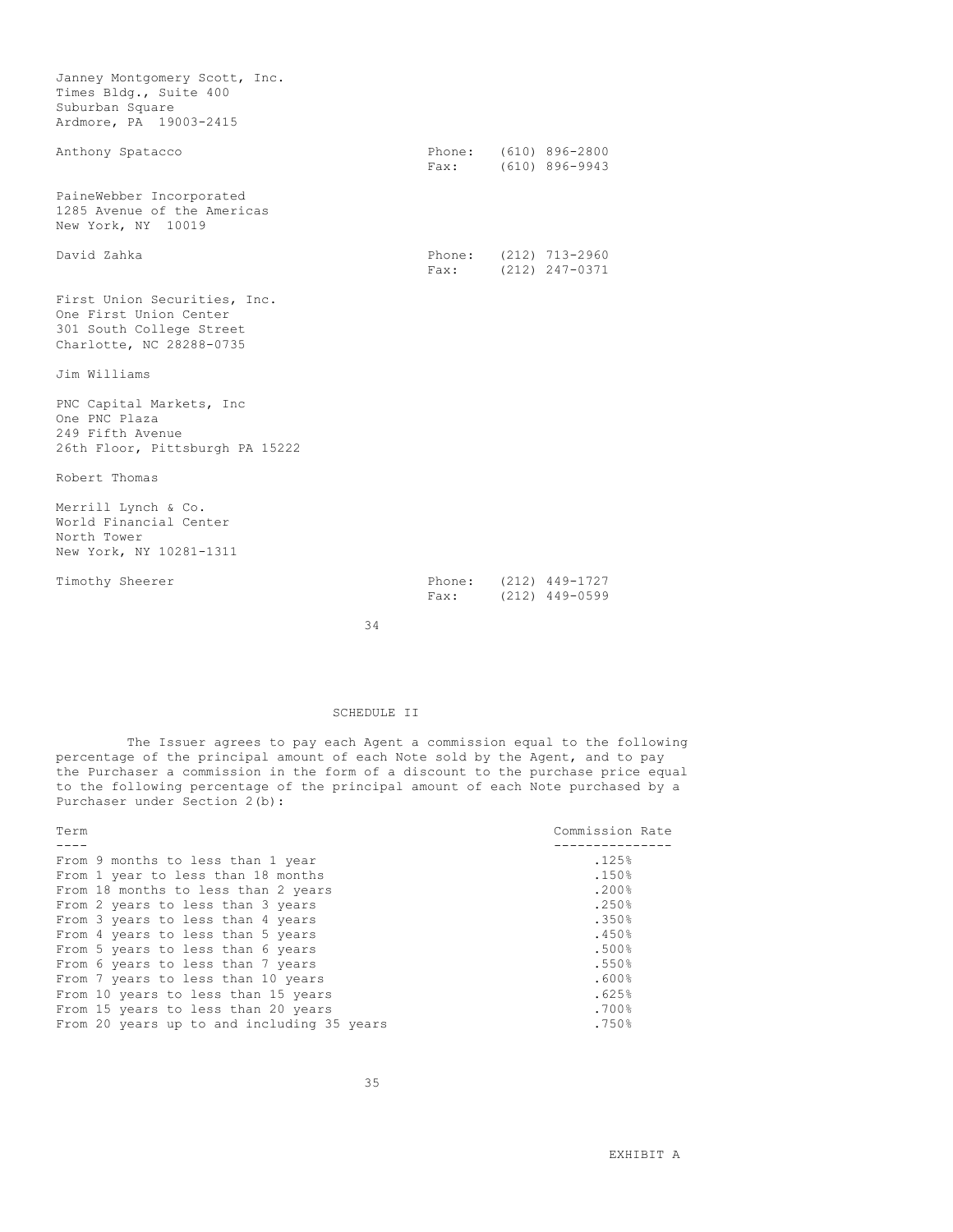## MEDIUM TERM NOTE ADMINISTRATIVE PROCEDURES

December 3, 1999

First Mortgage Bonds, 1999 Medium Term Notes Series (the "Notes"), due from one year to thirty-five years, are to be offered on a continuing basis during the five year period from November 18, 1999 through November 17, 2004. The Agent or Agents listed on Schedule I to the Placement Agency Agreement (collectively, the "Agent) have agreed to use reasonable efforts to solicit offers to purchase Notes in fully registered form. The Agent may also purchase Notes as principal for resale, but no Agent will be obligated to purchase Notes for its own account. One or more of the Agents may participate in the placement or purchase of the Notes of each Tranche upon their receipt of a Notice of Appointment from the Issuer for said Tranche.

The Notes are being sold pursuant to a Placement Agency Agreement between the Issuer and the Agent dated as of the date hereof (the "Placement Agency Agreement"). The Notes will be issued under and secured in accordance with the Thirty-Third Supplemental Indenture dated as of November 15, 1999 (the "Supplemental Indenture") to the Indenture of Mortgage dated as of January 1, 1941 (the Indenture of Mortgage") between the Issuer and Chase Manhattan Trust Company, National Association (as successor trustee to The Pennsylvania Company for Insurance on Lives and Granting Annuities), as Trustee (the "Trustee").

All Notes shall be represented by Global Securities (as defined hereinafter) registered in the name of Cede & Co., as nominee of The Depository Trust Company ("DTC"), and beneficial ownership of such Notes will be represented and maintained in book-entry form on the books of DTC (the "Book-Entry Notes"). An owner of a Book-Entry Note will not be entitled to receive a certificate representing such Note. However, if DTC is at any time unwilling or unable to continue as depositary and a successor depositary is not appointed by the Issuer within 90 days, the Issuer will issue Notes in definitive registered form (the "Certificated Notes") in exchange for the Global Security or Securities representing such Notes. In addition, the Issuer may at any time and in its sole discretion determine not to have some of or all the Notes represented by one or more Global Securities and, in such event, will issue certificated Notes in exchange for all of the Global Securities representing such Notes. In any such instance, an owner of a beneficial interest in a Global Security will be entitled to physical delivery of Certificated Notes represented by such Global Security equal in amount to that represented by such beneficial interest and to have such Certificated Notes registered in its name.

The procedures to be followed during, and the specific terms of, the solicitation of offers by each Agent and the sale as a result thereof by the Issuer are explained below. Administrative and record-keeping responsibilities will be handled for the Issuer by its Treasurer. The Issuer will advise each Agent and the Trustee in writing of those persons handling administrative responsibilities with whom the Agent and the Trustee are to communicate regarding offers to purchase Notes and the details of their delivery. The Issuer will promptly advise each Agent and the Trustee in writing if any such person shall cease to handle such responsibilities or of the authorization of any additional person to handle such responsibilities.

Administrative procedures and specific terms of the offering are explained below. Book-Entry Notes will be issued in accordance with the administrative procedures set forth in Part I hereof, as adjusted in accordance with changes in DTC's operating requirements, and Certificated Notes will be issued in accordance with the administrative procedures set forth in Part II hereof. Capitalized terms not defined herein shall have the meanings assigned in the Placement Agency Agreement or, if not defined therein, in the Supplemental Indenture or the Offering Memorandum. To the extent the procedures set forth below conflict with the provisions of the Notes, the Indenture of Mortgage, the Supplemental Indenture, DTC's operating requirements or the Placement Agency Agreement, the relevant provisions of the Notes, the Indenture of Mortgage, the Supplemental Indenture, DTC's operating requirements and the Placement Agency Agreement shall control.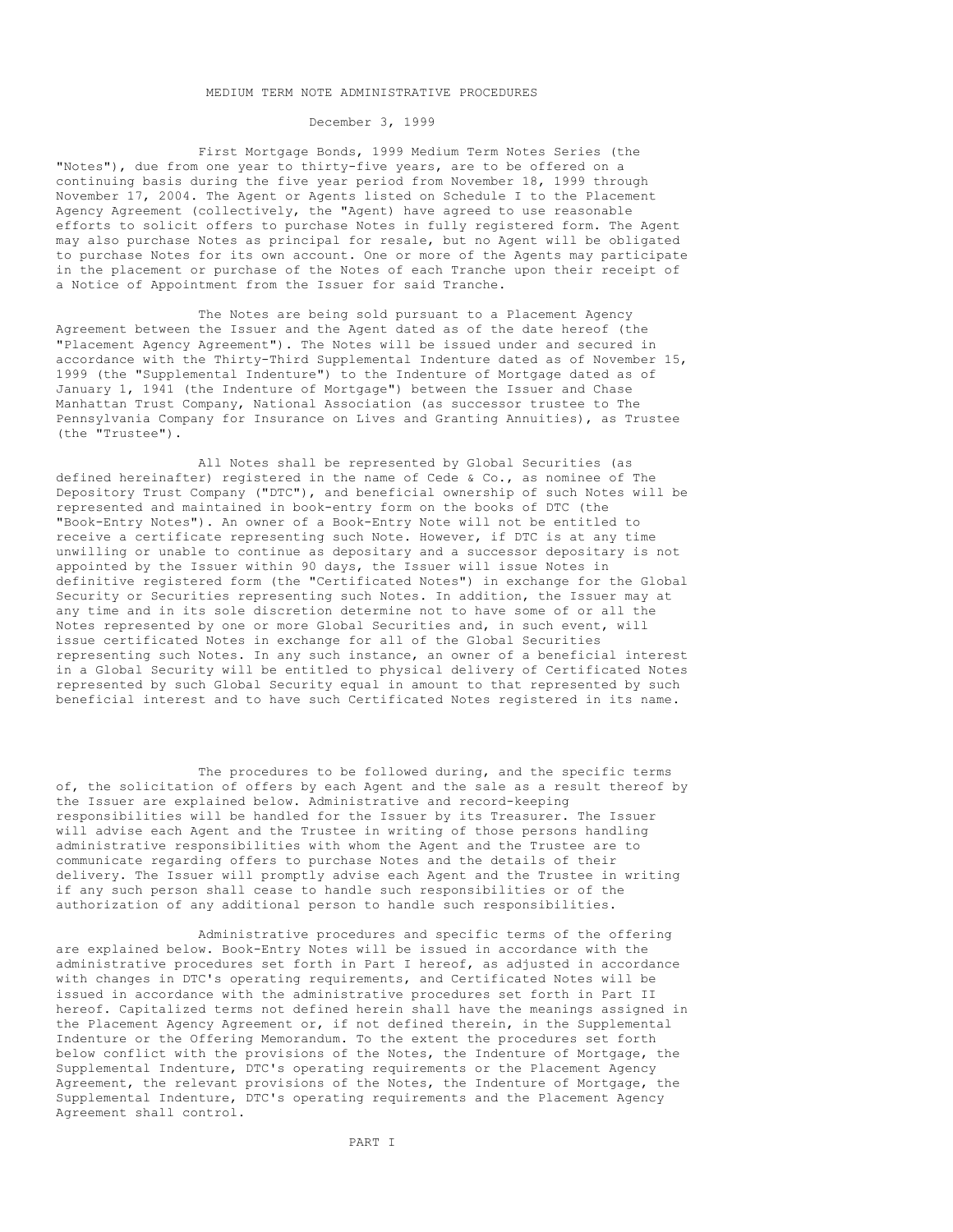### Administrative Procedures for Book-Entry Notes

In connection with the qualification of the Book-Entry Notes for eligibility in the book-entry system maintained by DTC, the Trustee will perform the custodial, document control and administrative functions assigned to it as described below, unless certain duties are otherwise designated to a duly authorized paying agent, in accordance with its respective obligations under a Letter of Representations from the Issuer and the Trustee to DTC dated as of the date hereof and a Medium Term Note Certificate Agreement between The Chase Manhattan Bank and DTC dated as of December 2, 1988, as amended, and its obligations as a participant in DTC, including DTC's Same-Day Funds Settlement system ("SDFS").

 $\mathfrak{D}$ 

Issuance: On any date of settlement (as defined under "Settlement" below) for one or more Notes, the Issuer will issue a single global security in fully registered form without coupons (a "Global Security") representing all such Notes that have the same rank (senior or subordinated), original issue date, original issue discount provisions, if any, Interest Payment Dates, Record Dates, Interest Payment Period, redemption provisions, if any, tender provisions, if any, Maturity Date, and interest rate (collectively, the "Terms"). Each Global Security will be dated and issued as of the date of its authentication by the Trustee. Each Global Security will bear an original issue date, which will be (i) with respect to an original Global Security (or any portion thereof), the original issue date specified in such Global Security and (ii) following a consolidation of Global Securities, with respect to the Global Security resulting from such consolidation, the most recent Interest Payment Date to which interest has been paid or duly provided for on the predecessor Global Securities, regardless of the date of authentication of such resulting Global Security. No Global Security will represent any Certificated Note.

Identification The Issuer has arranged with the CUSIP<br>Numbers: Service Bureau of Standard & Poor's (f) Service Bureau of Standard & Poor's (the "CUSIP Service Bureau") for the reservation of one series of CUSIP numbers, which consists of approximately 900 CUSIP numbers and relates to Global Securities representing Book-Entry Notes. The Issuer has obtained from the CUSIP Service Bureau a written list of such reserved CUSIP numbers, which the Issuer shall deliver to the Trustee and DTC. The Issuer will assign CUSIP numbers to Global Securities as described below under Settlement Procedure "B". DTC will notify the CUSIP Service Bureau periodically of the CUSIP numbers that the Issuer has assigned to Global Securities. At any time when fewer than 100 of the reserved CUSIP numbers remain unassigned to Global Securities for either series, if it deems necessary, the Issuer will reserve additional CUSIP numbers for assignment to Global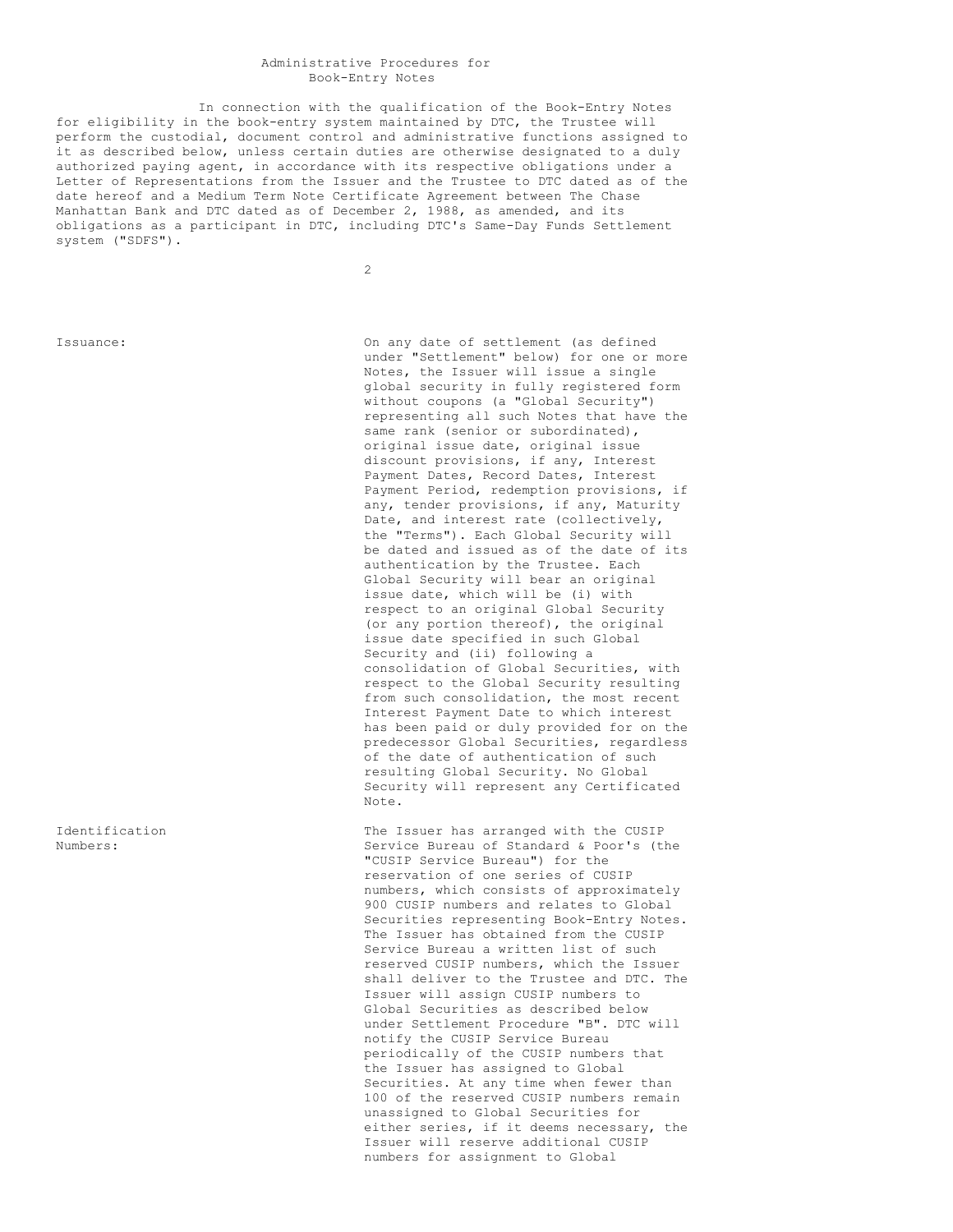Securities. Upon obtaining such additional CUSIP numbers, the Issuer shall deliver a list of such additional CUSIP numbers to the Trustee and DTC.

3

Registration: Global Securities will be issued only in fully registered form without coupons. Each Global Security will be registered in the name of Cede & Co., as nominee for DTC, on the securities register for the Notes maintained under the Indenture of Mortgage. The beneficial owner of a Book-Entry Note (or one or more indirect participants in DTC designated by such owner) will designate one or more participants in DTC (with respect to such Book-Entry Note, the "Participants") to act as agent or agents for such owner in connection with the book-entry system maintained by DTC, and DTC will record in book-entry form, in accordance with instructions provided by such Participants, a credit balance with respect to such beneficial owner in such Book-Entry Note in the account of such Participants. The ownership interest of such beneficial owner (or such Participant) in such Book-Entry Note will be recorded through the records of such Participants or through the separate records of such Participants and one or more indirect participants in DTC.

Transfers: Transfers of a Book-Entry Note will be accomplished by book entries made by DTC and, in turn, by Participants (and, in certain cases, one or more indirect participants in DTC) acting on behalf of beneficial transferors and transferees of such Note.

Exchanges: The Trustee may deliver to DTC and the CUSIP Service Bureau at any time a written notice of consolidation (a copy of which shall be attached to the resulting Global Security described below) specifying (i) the CUSIP numbers of two or more Outstanding Global Securities that represent fixed rate Notes having the same Terms and for which interest has been paid to the same date, (ii) a date, occurring at least thirty (30) days after such written notice is delivered and at least thirty (30) days before the next Interest Payment Date for such Book-Entry Notes, on which such Global Securities shall be exchanged for a single replacement Global Security and (iii) the single CUSIP number to be assigned to such replacement Global

4

Security (which shall be the CUSIP number previously assigned to the Global Security with the earliest date of issuance). Upon receipt of such a notice, DTC will send to its Participants (including the Trustee) a written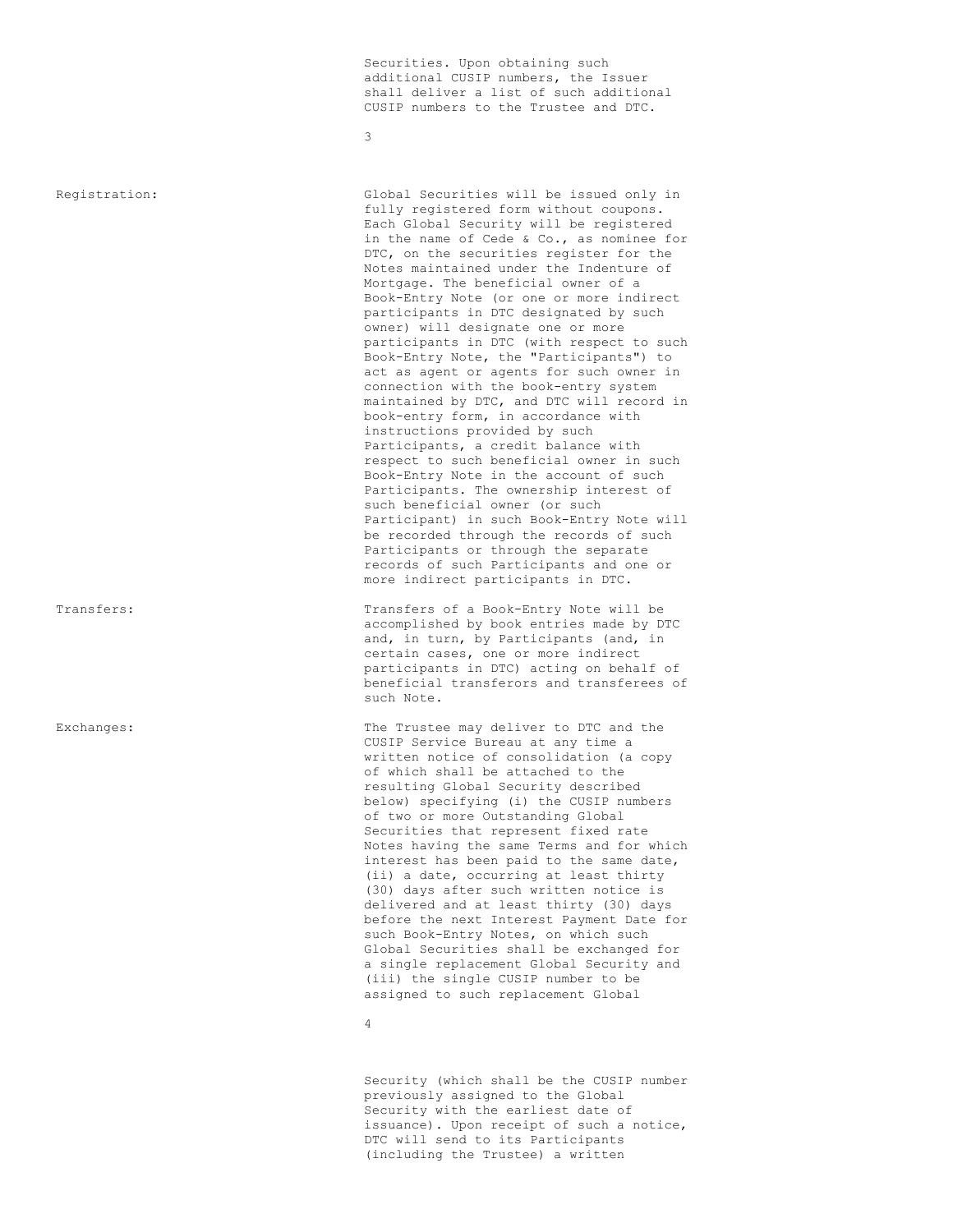reorganization notice to the effect that such exchange will occur on such date. Prior to the specified exchange date, the Trustee will deliver to the CUSIP Service Bureau a written notice setting forth such exchange date and such single CUSIP number and stating that, as of such exchange date, the CUSIP numbers of the individual Global Securities not assigned to the replacement Global Security will no longer be valid. On the specified exchange date, the Trustee will exchange such Global Securities for a single Global Security bearing the single CUSIP number and the CUSIP numbers of the individual Global Securities not assigned will, in accordance with CUSIP Service Bureau procedures, be retired and not reassigned. Each Book-Entry Note will mature on a date not less than one year nor more than thirty-five years after the settlement date for such Note.

Denomination: Book-Entry Notes will be issued in a minimum principal amount of \$100,000 or an integral multiple of \$1,000 in excess thereof. Global Securities will be denominated in principal amounts not in excess of \$150,000,000. If one or more Book Entry Notes having an aggregate principal amount in excess of \$150,000,000 would, but for the preceding sentence, be represented by a single Global Security, then one Global Security will be authenticated and issued to represent each \$150,000,000 principal amount of such Book-Entry or Notes and an additional Global Security will be authenticated and issued to represent any remaining principal amount of such Book-Entry Note or Notes. In such a case, each of the Global Securities representing such Book-Entry Note or Notes shall be assigned the same CUSIP number.

5

Interest: General. Interest, if any, on each Book-Entry Note will accrue from the original issue date for the first interest period or the last date to which interest has been paid, if any, for each subsequent interest period, on the Global Security representing such Book-Entry Note,and will be calculated and paid in the manner described in such Book-Entry Note and in the Offering Memorandum (as defined in the Placement Agency Agreement), as supplemented by the applicable Pricing Supplement thereto. Unless otherwise specified therein, eachpayment of interest on a Book-Entry Note will include interest accrued up to but excluding the Interest Payment Date or up to but excluding the Maturity Date. Interest payable upon Maturity of a Book-Entry Note will be payable to the Person to whom the principal of such Note is payable. Standard & Poor's Corporation will use the information received in the pending deposit message described under Settlement Procedure "C" below in order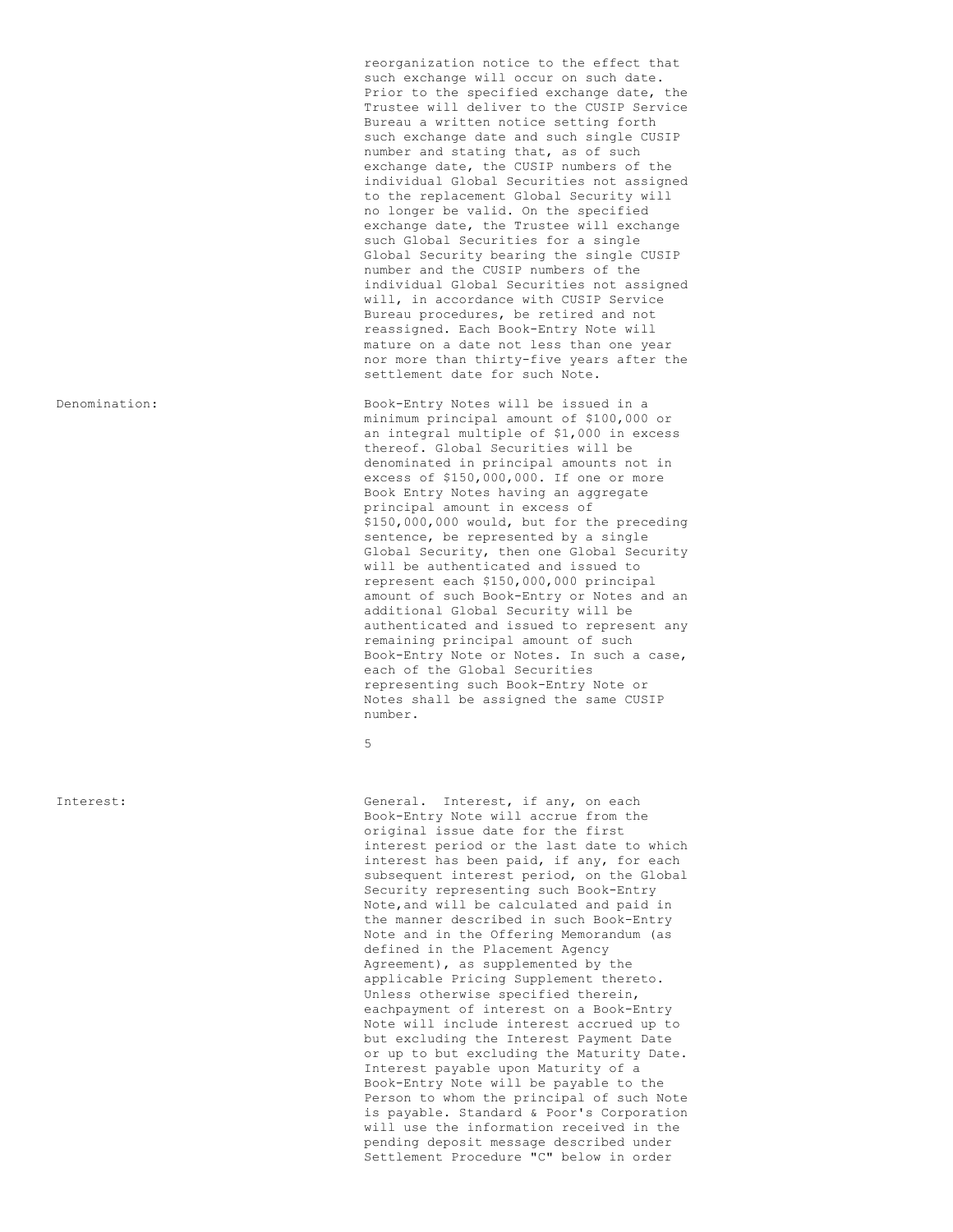to include the amount of any interest payable and certain other information regarding the related Global Security in the appropriate (daily or weekly) bond report published by Standard & Poor's Corporation.

Record Dates. The Record Date with respect to any Interest Payment Date shall be the December 15 or June 15 immediately preceding such Interest Payment Date, whether or not such date shall be a Business Day.

Interest Payment Dates. Interest payments will be made semiannually on January 1 and July 1 of each year and at Maturity or earlier redemption or Tender; provided, however, that in the case of a Book-Entry Note issued between a Record Date and an Interest Payment Date, or on an Interest Payment Date, the first interest payment will be made on the Interest Payment Date following the next succeeding Record Date. If any Interest Payment Date for a Book-Entry Note is not a Business Day, the payment due on such day shall be made on the next succeeding Business Day and no interest shall accrue on such payment for the period from and after such Interest Payment Date.

6

Calculation of Interest: Book-Entry Notes. Interest on Book-Entry Notes (including interest for partial periods) will be calculated on the basis of a 360-day year of twelve 30-day months.

Payments of Principal and Interest: Payment of Interest Only. Promptly after each Record Date, the Trustee will deliver to the Issuer and DTC a written notice setting forth, by CUSIP number, the amount of interest to be paid on each Global Security on the following Interest Payment Date (other than an Interest Payment Date coinciding with Maturity or earlier redemption or Tender of such Global Security) and the total of such amounts. DTC will confirm the amount payable on each Global Security on such Interest Payment Date by reference to the appropriate (daily or weekly) bond reports published by Standard & Poor's Corporation. The Issuer will pay to the Trustee, as paying agent, the total amount of interest due on such Interest Payment Date (other than at Maturity or earlier redemption or Tender of such Global Security), and the Trustee will pay such amount to DTC, at the times and in the manner set forth below under "Manner of Payment".

> Payments at Maturity. On or about the last Business Day of each month, the Trustee will deliver to the Issuer and DTC a written list of principal, premium (if any) and interest to be paid on each Global Security maturing (on a Maturity or Redemption Date or otherwise) in the following month. The Trustee, the Issuer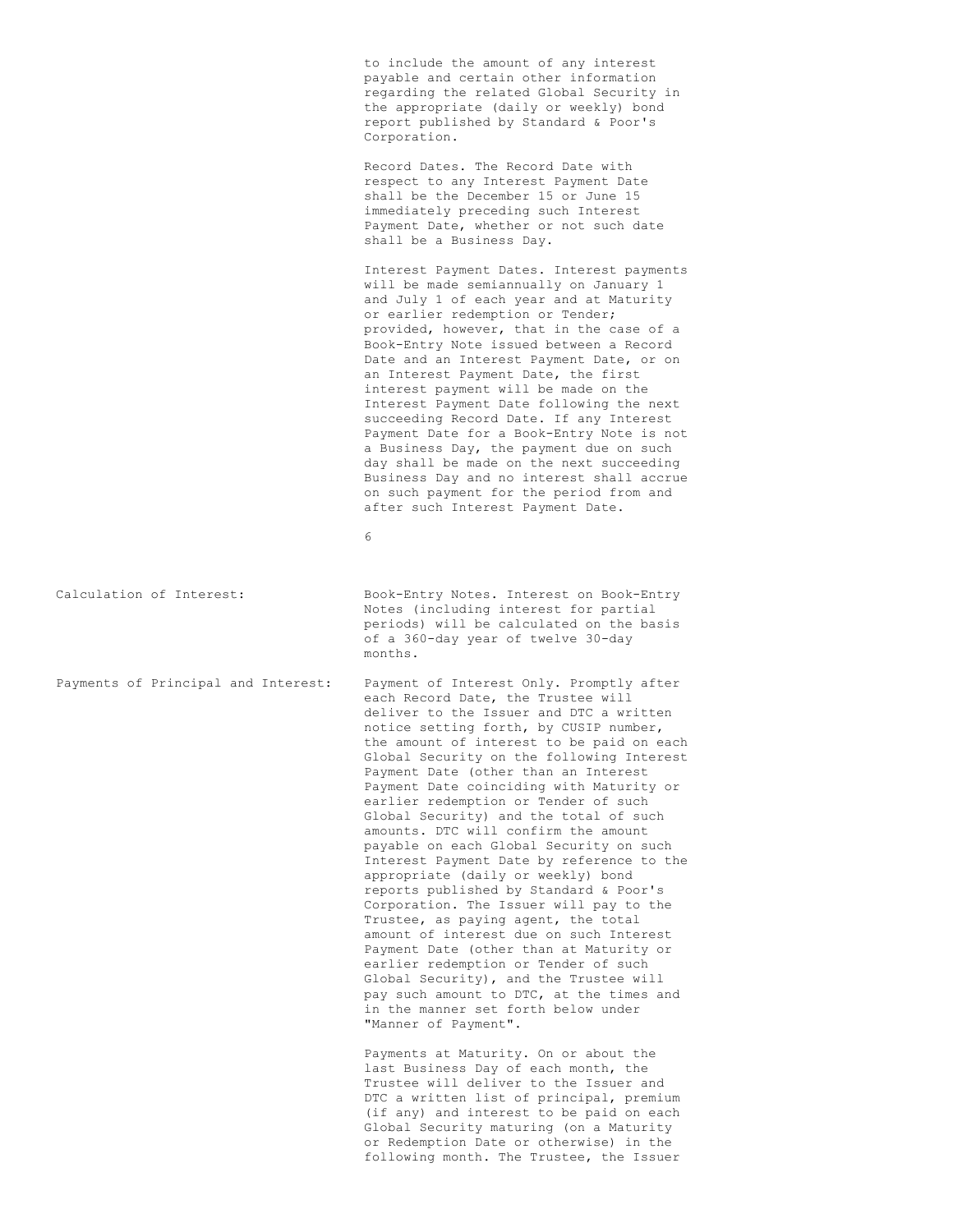and DTC will confirm the amounts of such principal, premium (if any) and interest payments with respect to each such Global Security on or about the fifth Business Day preceding the Maturity of such Global Security. On or before the Maturity Date, the Issuer will pay to the Trustee, as paying agent, the principal amount of such Global Security, together with any

7

premium and interest due at such Maturity. The Trustee will pay such amount to DTC at the times and in the manner set forth below under "Manner of Payment". If any Maturity of a Global Security representing Book Entry Notes is not a Business Day, the payment due on such day shall be made on the next succeeding Business Day and no interest shall accrue on such payment for the period from and after such Maturity. Promptly after payment to DTC of the principal, premium (if any) and interest due at Maturity, earlier redemption or Tender of such Global Security (the "Cancelled Security"), the Trustee will cancel such Global Security (the "Cancelled Security") in accordance with the Indenture of Mortgage and so advise the Issuer; provided, however, if such Global Security is not being redeemed or tendered in its entirety, the Trustee shall authenticate a new Global Security in an amount equal to the principal portion of the Cancelled Security not paid. On the first Business Day of each month, the Trustee will deliver to the Issuer a written statement indicating the total principal amount of Outstanding Global Securities as of the immediately preceding Business Day.

Manner of Payment. The total amount of any principal, premium (if any) and interest due on Global Securities on any Interest Payment Date or at Maturity shall be paid by the Issuer to the Trustee in immediately available funds no later than 9:30 a.m. (New York City time) on such date. The Issuer will make such payment on such Global Securities by wire transfer of funds available for immediate use to the Trustee. The Issuer will confirm any such instructions in writing to the Trustee. Prior to 10:00 a.m. (New York City time) on the date of Maturity or as soon as possible thereafter, the Trustee will pay, from funds received from the Issuer, by separate wire transfer (using Fed wire message entry instructions in a form previously specified by DTC) to an account at the Federal Reserve Bank of New York previously specified by DTC, in funds available for immediate use by DTC, each payment of principal (together with any premium and interest thereon) due on a Global Security on such date. On each Interest Payment Date (other than at Maturity), interest payments shall be made to DTC, in funds available for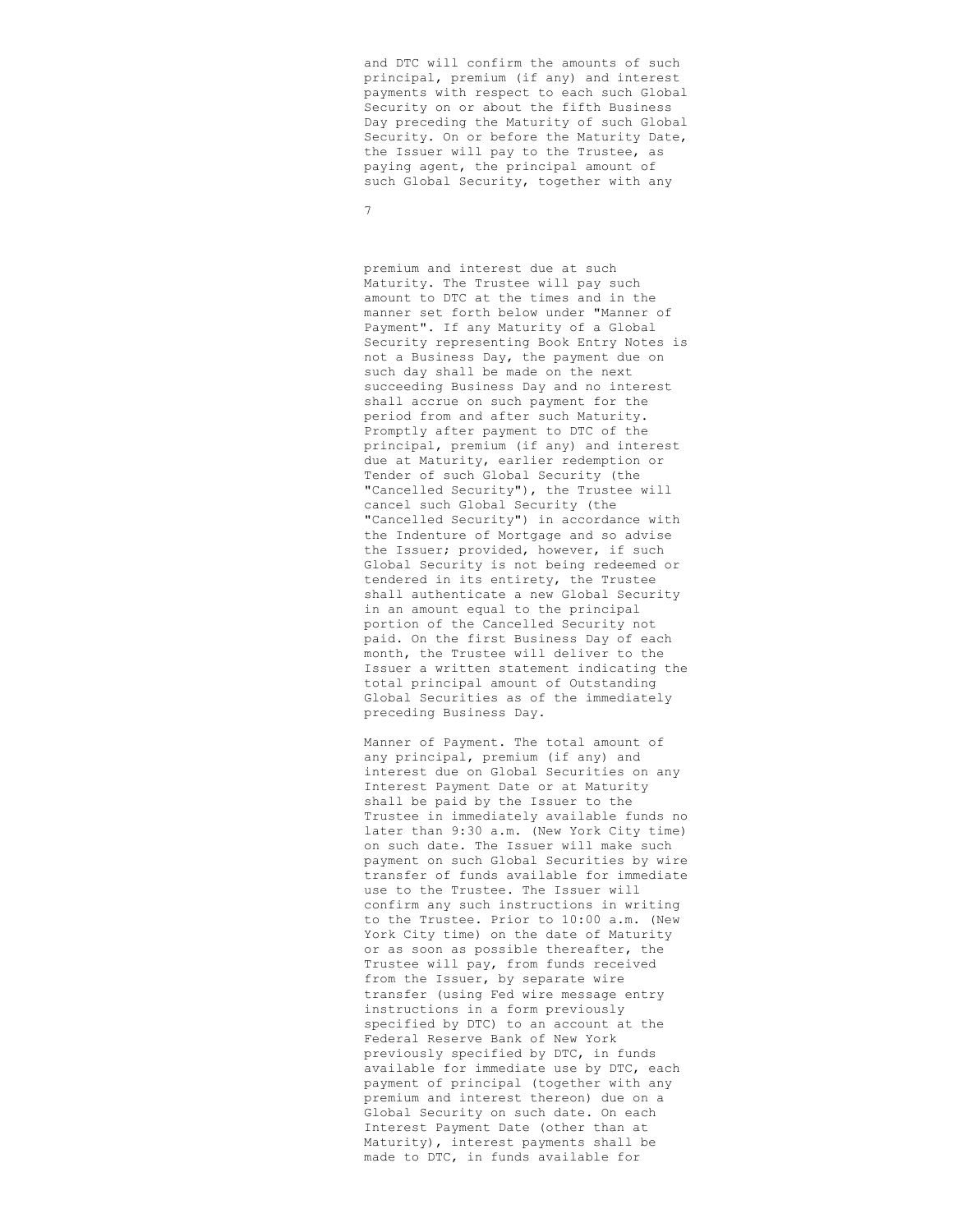and DTC. On each such date, DTC will pay, in accordance with its SDFS operating procedures then in effect, such amounts in funds available for immediate use to the respective Participants in whose names the Book-Entry Notes represented by such Global Securities are recorded in the book-entry system maintained by DTC. Neither the Issuer (as issuer or as paying agent) nor the Trustee shall have any direct responsibility or liability for the payment by DTC to such Participants of the principal of and interest on the Book-Entry Notes. 8 Withholding Taxes. The amount of any taxes required under applicable law to be withheld from any interest payment on a Book-Entry Note will be determined and withheld by the Participant, indirect participant in DTC or other Person responsible for forwarding payments and materials directly to the beneficial owner of such Note. Procedure for Rate Setting and The Issuer and the Agent will discuss<br>Posting: from time to time the aggregate princ. from time to time the aggregate principal amount of, the issuance price of, and the interest rates to be borne by, Book-Entry Notes that may be sold as a result of the solicitation of orders by the Agent. If the Issuer decides to set prices of, and rates borne by, any Book-Entry Notes in respect of which the Agent is to solicit orders (the setting of such prices and rates to be referred to herein as "posting")or if the Issuer decides to change prices or rates previously posted by it, it will promptly advise the Agent of the prices and rates to be posted. Acceptance and Rejection of Orders: Unless otherwise instructed by the Issuer, each Agent will advise the Issuer promptly by telephone of all orders to purchase Book-Entry Notes received by such Agent, other than those rejected by it in whole or in part in the reasonable exercise of its discretion. The Issuer has the right to accept orders to purchase Book-Entry Notes and may reject any such orders in whole or in part. 9 Preparation of Pricing Supplement: If any order to purchase a Book-Entry Note is accepted by or on behalf of the Issuer, the Issuer, with the approval of the Presenting Agent (defined below) will prepare a supplement (a "Pricing Supplement") reflecting the terms of such Book-Entry Note and will supply at least ten copies thereof (and additional copies if requested) to the Agents which presented the order (the "Presenting Agent") at the address set forth on Schedule I to the Placement Agency Agreement, and one copy thereof to the

immediate use by DTC, in accordance with existing arrangements between the Trustee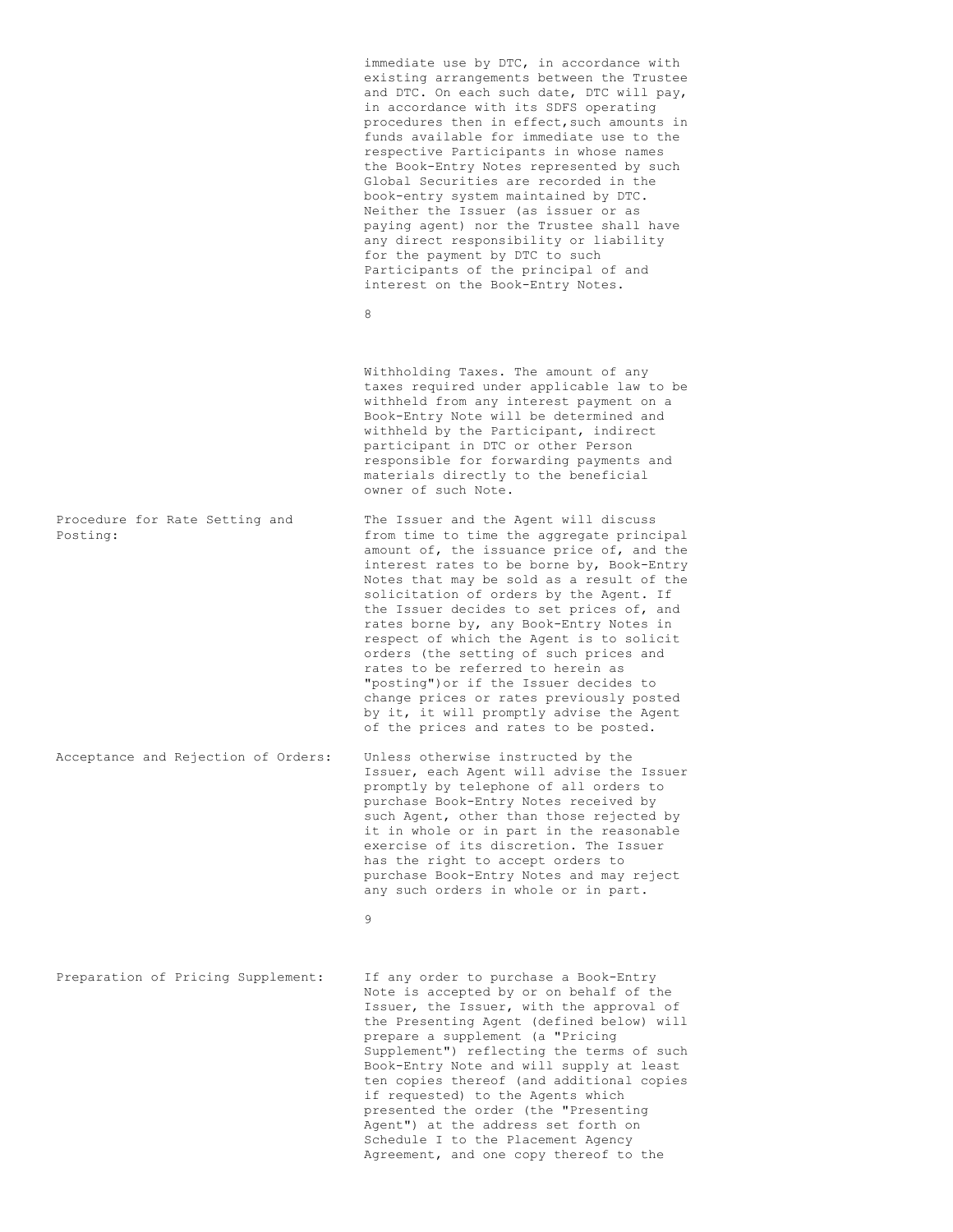courier or telecopy to arrive no later than 11:00 a.m., New York City time, on the Business Day following the date of acceptance. The Presenting Agent will cause an Offering Memorandum and Pricing Supplement to be delivered to the purchaser of such Book-Entry Note. Outdated Pricing Supplements (other than those retained for files), will be destroyed. Suspension of Solicitation The Issuer may instruct each Agent to suspend at any time, for any period of time or permanently, the solicitation of orders to purchase Book-Entry Notes. Upon receipt of such instructions, each Agent will forthwith suspend solicitation until such time as the Issuer has advised them that such solicitation may be resumed. In the event that at the time the Issuer suspends solicitation of purchases there shall be any orders outstanding for settlement, the Issuer will promptly advise each Agent and the Trustee whether such orders may be settled and whether copies of the Offering Memorandum as in effect at the time of the suspension, together with the appropriate Pricing Supplement, may be delivered in connection with the settlement of such orders. The Issuer will have the sole responsibility for such decision and for any arrangements that may be made in the event that the Issuer determines that such orders may not be settled or that copies of such Offering Memorandum or Pricing Supplement may not be so delivered. 10 Procedure For Rate Changes: When the Issuer has determined to change the interest rates of Book Entry Notes being offered, it will promptly advise each Agent and each Agent will forthwith suspend solicitation of orders. Each Agent will telephone the Issuer with recommendations as to the changed interest rates. At such time as the Issuer has advised the Agent of the new interest rates, the Agent may resume solicitation of orders. Until such time only "indications of interest" may be recorded. Delivery of Offering Memorandum: A copy of the Offering Memorandum and Pricing Supplement relating to a Book-Entry Note must accompany or precede the earliest of any written offer of such Book-Entry Note, confirmation of the purchase of such Book-Entry Note and payment for such Book-Entry Note by its purchaser. If notice of a change in the terms of the Book-Entry Notes is received by the Agent between the time an order for a Book-Entry Note is placed and the time written confirmation thereof is sent

Trustee, to be delivered by overnight

by the Presenting Agent to a customer or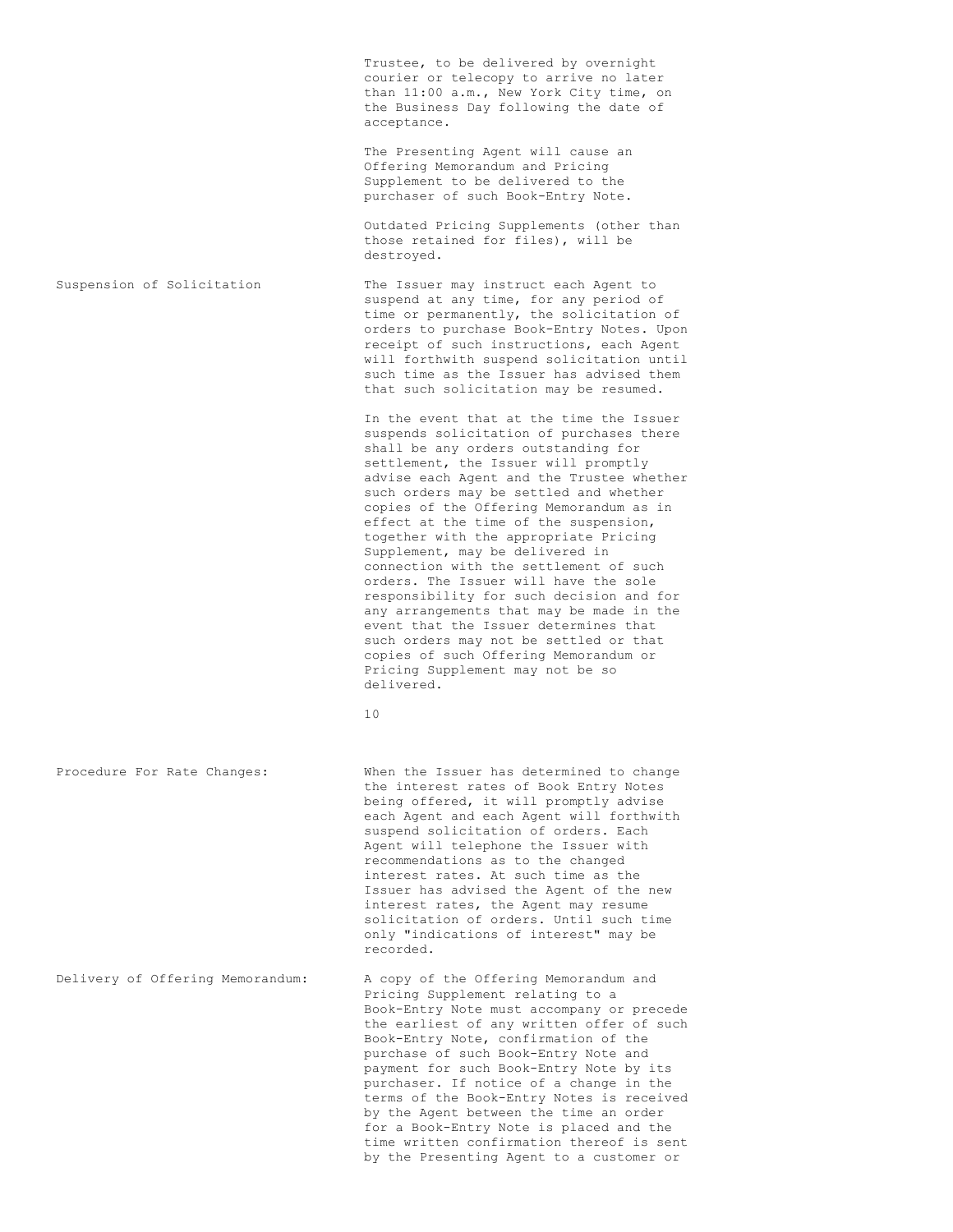his agent, such confirmation shall be accompanied by an Offering Memorandum and Pricing Supplement setting forth the terms in effect when the order was placed. Subject to "Suspension of Solicitation" above, the Presenting Agent will deliver an Offering Memorandum and Pricing Supplement as herein described with respect to each Book Entry Note sold by it. The Issuer will make such delivery if such Book-Entry Note is sold directly by the Issuer to a purchaser (other than an Agent).

Confirmation: For each order to purchase a Book Entry Note solicited by any Agent and accepted by or on behalf of the Issuer, the Presenting Agent will issue a confirmation to the purchaser, with a copy to the Issuer, setting forth the details set forth above and delivery and payment instructions.

11

available funds in payment for a Book-Entry Note and the authentication and issuance of the Global Security representing such Book-Entry Note shall constitute "settlement" with respect to such Book-Entry Note. All orders accepted by the Issuer will be settled on the tenth Business Day following the date of sale of such Book-Entry Note pursuant to the timetable for settlement set forth below unless the Issuer and the purchaser agree to settlement on another day which shall be no earlier than one Business Day following the date of sale.

Settlement Procedures: Procedures with regard to each Book-Entry Note sold by the Issuer through any Agent, as agent, shall be as follows:

- A. The Presenting Agent will advise the Issuer by telephone of the following settlement information:
	- 1. Principal amount.
	- 2. Maturity Date.
	- 3. The interest rate.
	- 4. Interest Payment Dates and the Interest Payment Period.
	- 5. Redemption or repayment provisions, if any.
	- 6. Optional Tender Provisions, if any
	- 7. Settlement date.
	- 8. Price.
	- 9. The Presenting Agent's DTC participant account number and commission, determined as provided in Section 2

Settlement: The receipt by the Issuer of immediately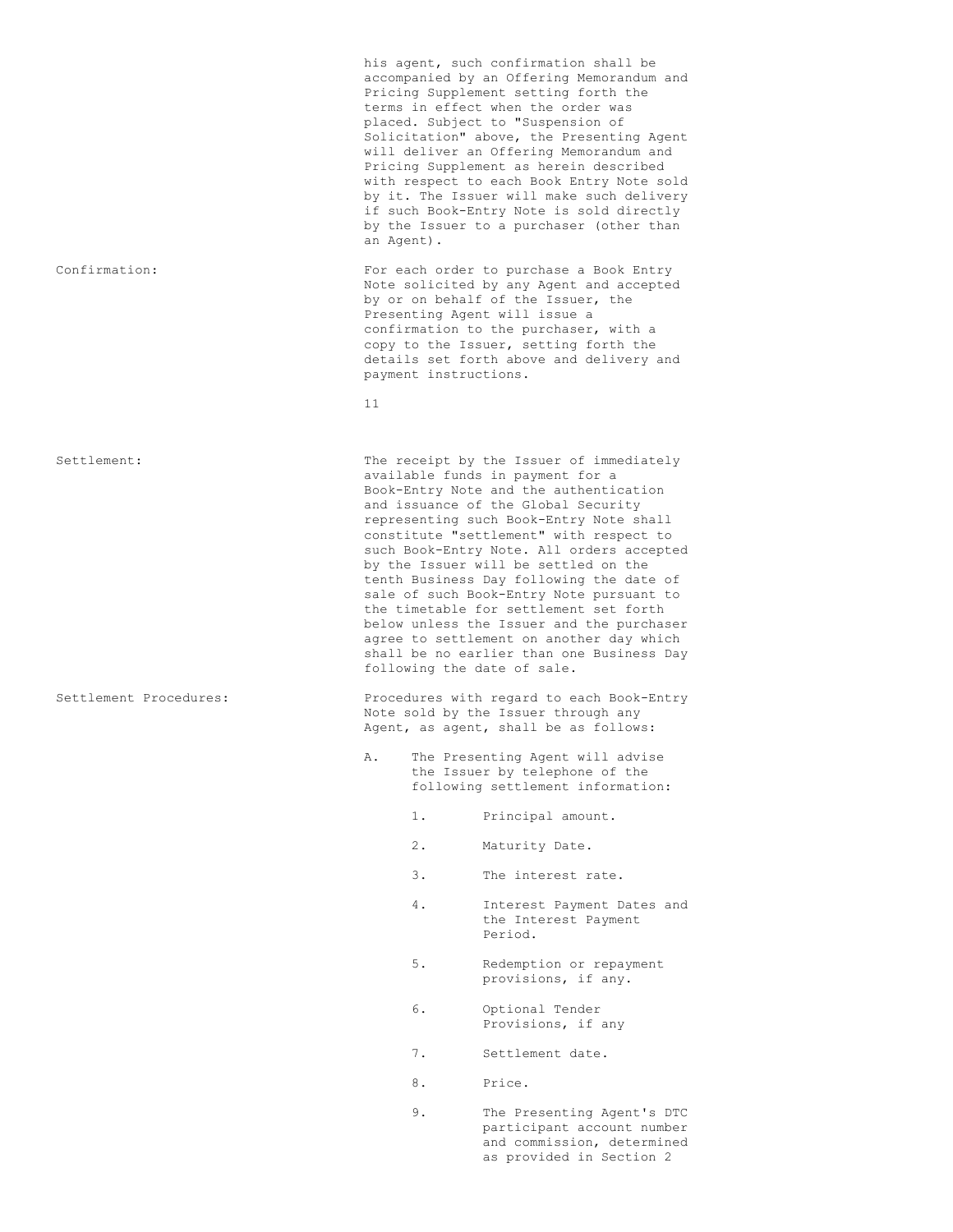of the Placement Agency Agreement.

- 10. Whether such Book-Entry Note is issued at an original issue discount ("OID") and, if so, the total amount of OID, the yield to maturity and the initial accrual period OID.
- 12
- B. The Issuer will assign a CUSIP number to the Global Security representing such Book-Entry Note and then advise the Trustee and the Presenting Agent by telephone (confirmed in writing at any time on the same date) or electronic transmission of the information set forth in Settlement Procedure "A" above, such CUSIP number and the name of the Presenting Agent.
- C. The Trustee will enter a pending deposit message through DTC's Participant Terminal System providing the settlement information to DTC specified in the Letter of Representations from the Issuer and the Trustee to DTC dated as of the date hereof.
- D. To the extent the Issuer has not already done so, the Issuer will deliver to the Trustee a Global Security in a form that has been approved by the Issuer, the Agent and the Trustee.
- E. The Trustee will complete such Global Security, stamp the appropriate legend, as instructed by DTC, if not already set forth thereon, and authenticate the Global Security representing such Book-Entry Note in accordance with the terms of the written order of the Issuer then in effect.
- F. DTC will credit such Book-Entry Note to the Trustee's participant account at DTC.
- 13
- G. Upon delivery of the pending deposit message referenced in "C" above, an SDFS deliver order through DTC's Participant Terminal System will be created instructing DTC to debit such Book-Entry Note to the Trustee's participant account and credit such Book-Entry Note to the Presenting Agent's participant account and debit the Presenting Agent's settlement account and credit the Trustee's settlement account for an amount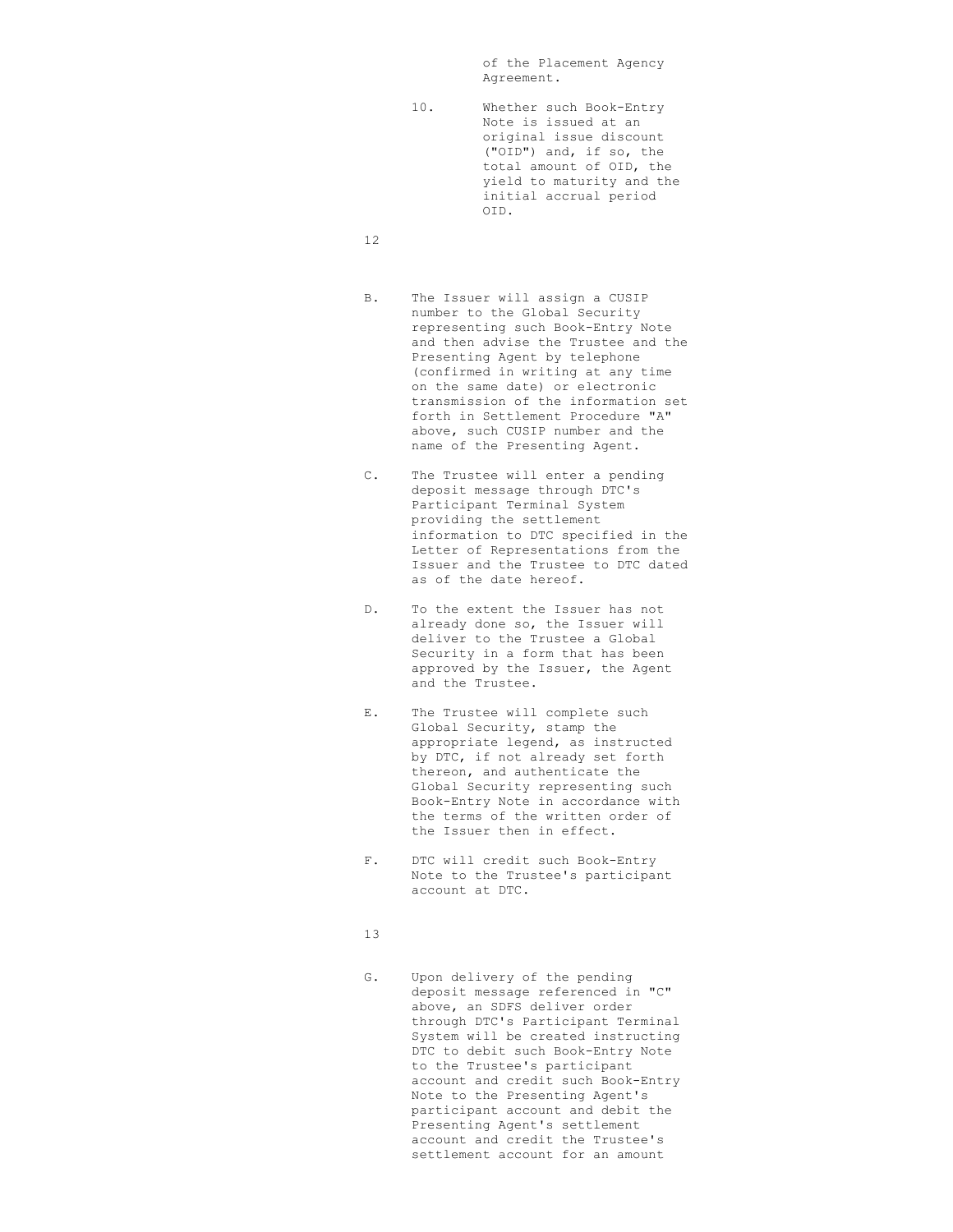equal to the price of such Book-Entry Note less the Presenting Agent's commission. The entry of such a pending deposit message by the Trustee shall constitute a representation and warranty by the Trustee to DTC that (i) the Global Security representing such Book-Entry Note has been issued and authenticated and (ii) the Trustee is holding such Global Security pursuant to the Medium Term Note Certificate Agreement between The Chase Manhattan Bank and DTC.

- H. The Presenting Agent will enter :an SDFS deliver order through DTC's Participant Terminal System instructing DTC (i) to debit such Book-Entry Note to the Presenting Agent's participant account and credit such Book-Entry Note to the participant accounts of the Participants with respect to such Book-Entry Note and (ii) to debit the settlement accounts of such Participants and credit the settlement account of the Presenting Agent for an amount equal to the price of such Book-Entry Note.
- I. Transfers of funds in accordance with SDFS deliver orders described in Settlement Procedures "G" and "H" will be settled in accordance with SDFS operating procedures in effect on the settlement date.
- J. The Trustee will, upon receipt of funds from the Agent in accordance with Settlement Procedure "G", credit to an account of the Issuer maintained at Mellon Bank, N.A., funds available for immediate use in the amount transferred to the Trustee in accordance with Settlement Procedure "G". However, the Trustee shall not credit the account of the Issuer unless and until the Trustee has confirmed receipt of the funds in the appropriate amount transferred in accordance with Settlement Procedure "G".
- 14
- K. The Presenting Agent will confirm the purchase of such Book-Entry Note to the purchaser either by transmitting to the Participants with respect to such Book-Entry Note a confirmation order or orders through DTC's institutional delivery system or by mailing a written confirmation to such purchaser.

Settlement Procedures Timetable: For orders of Book-Entry Notes solicited by any Agent and accepted by the Issuer for settlement on the Business Day after the sale date, Settlement Procedures "A"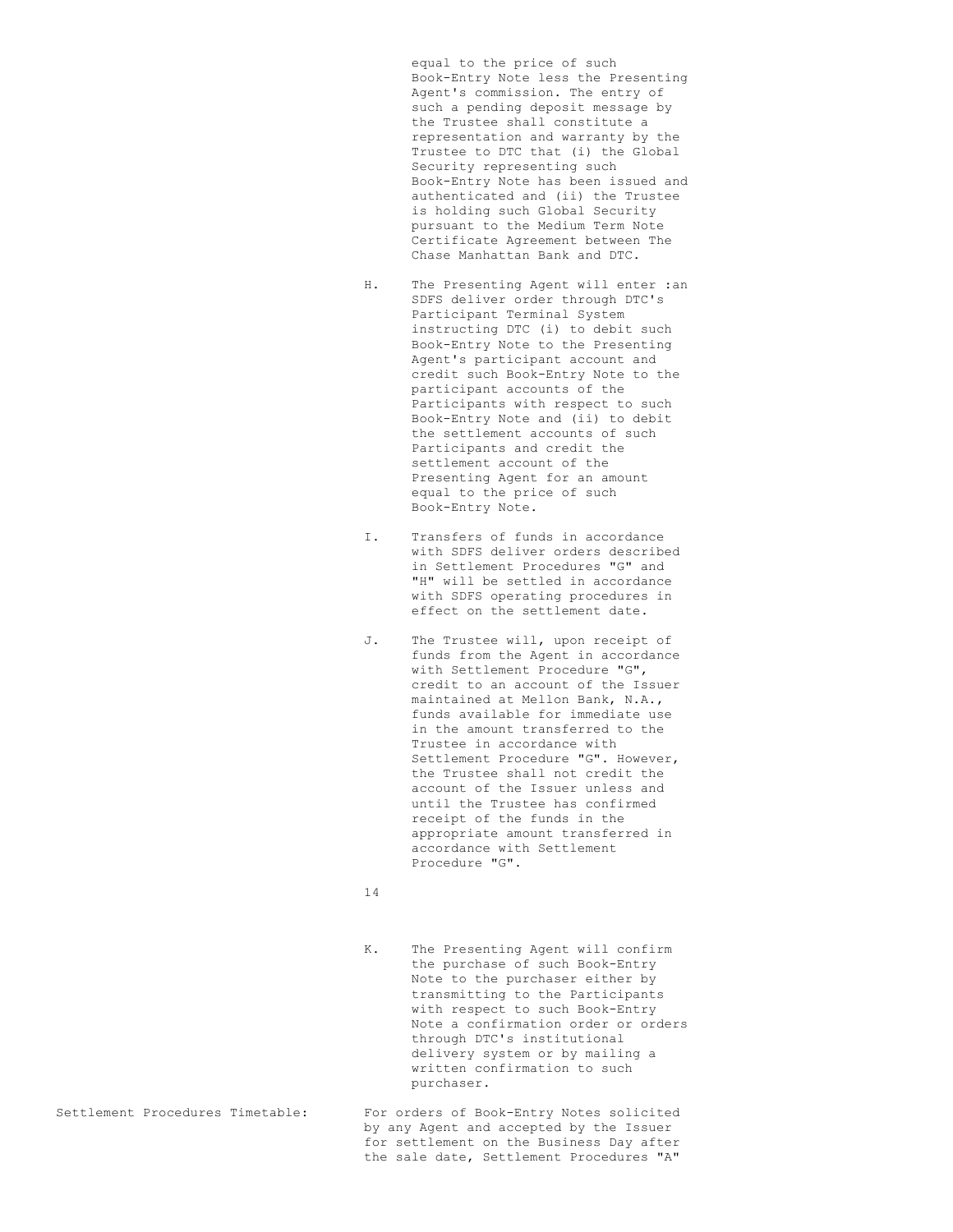through "K" set forth above shall be completed as soon as possible but not later than the respective times (New York City time) set forth below:

| Settlement<br>Procedure | Time                                                     |
|-------------------------|----------------------------------------------------------|
| A                       | 11:00 a.m. on the sale date                              |
| B                       | 12:00 Noon on the sale date                              |
| C                       | 12:00 Noon on the Business<br>Day before settlement date |
| D                       | 3:00 p.m. on the day before<br>settlement                |
| F.                      | 9:00 a.m. on settlement date                             |
| F                       | 10:00 a.m. on settlement date                            |
| $G-H$                   | 2:00 p.m. on settlement date                             |
| T.                      | 4:30 p.m. on settlement date                             |
| $J-K$                   | 5:00 p.m. on settlement date                             |

If a sale is to be settled more than one Business Day after the sale date, Settlement Procedures "A", "B" and "C" shall be completed as soon as practicable but no later than 11:00 a.m. and 12:00 Noon on the first Business Day after the sale date and no later than 2:00 p.m. on the Business Day before the settlement date, respectively. Settlement Procedure "I" is subject to extension in accordance with any extension of Fed wire closing deadlines and in the other events specified in SDFS operating procedures in effect on the settlement date.

15

If settlement of a Book-Entry Note is rescheduled or canceled, the Trustee, to the extent it has received written notice of such rescheduling or cancellation, will deliver to DTC, through DTC's Participant Terminal System, a cancellation, message to such effect by no later than 2:00 p.m. on the Business Day immediately preceding the scheduled settlement date.

Failure to Settle:  $\qquad \qquad$  If the Trustee has not entered an SDFS deliver order with respect to a Book-Entry Note pursuant to Settlement Procedure "G", then, upon written request (which may be by telecopy) of the Issuer, the Trustee shall deliver to DTC, through DTC's Participant Terminal System, as soon as practicable, a withdrawal message instructing DTC to debit such Book Entry Note to the Trustee's participant account. DTC will process the withdrawal message, provided that the Trustee's participant account contains a principal amount of the Global Security representing such Book-Entry Note that is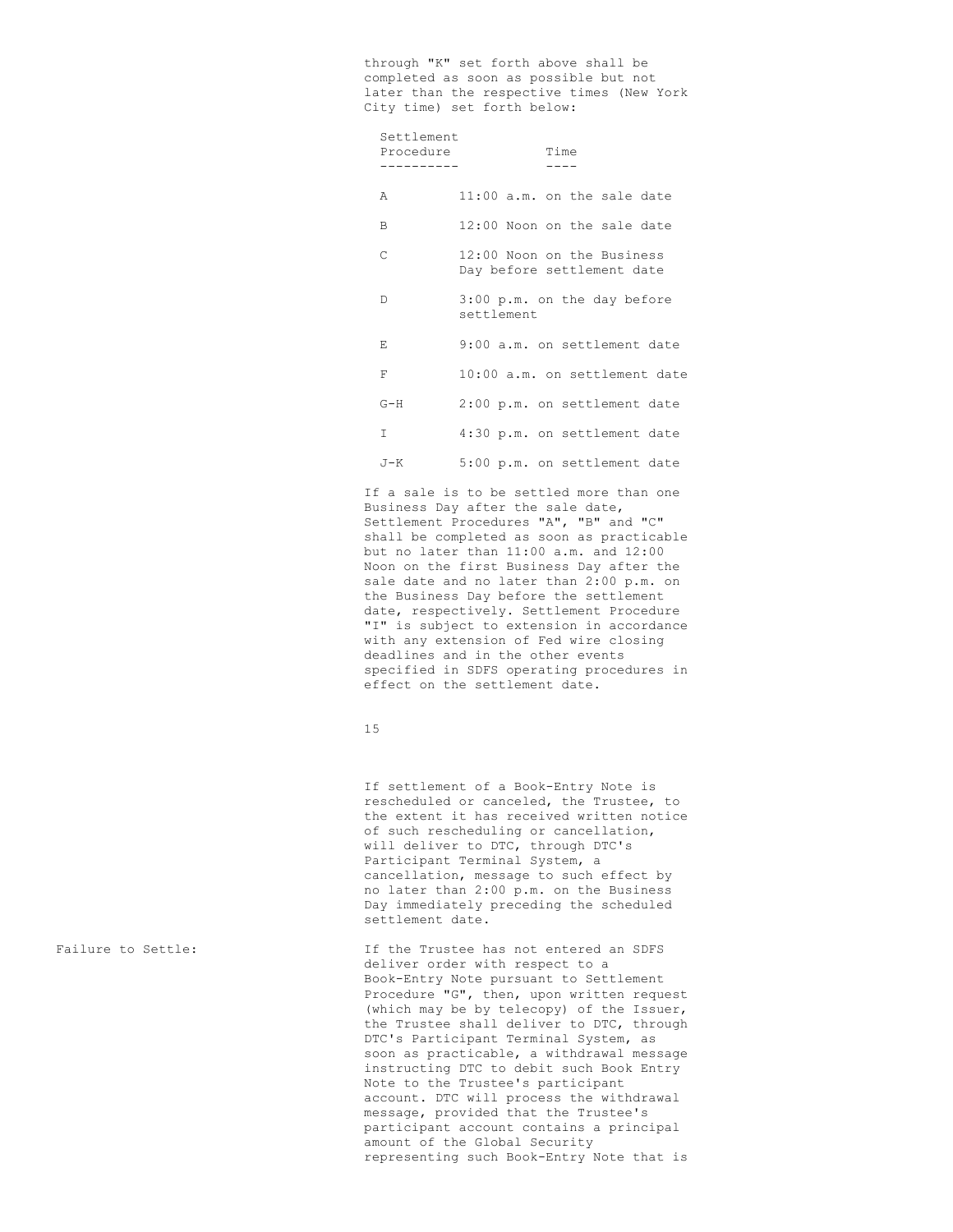at least equal to the principal amount to be debited. If a withdrawal message is processed with respect to all the Book-Entry Notes represented by a Global Security, the Trustee will cancel such Global Security in accordance with the Indenture of Mortgage and so advise the Issuer, and will make appropriate entries in its records. The CUSIP number assigned to such Global Security shall, in accordance with CUSIP Service Bureau procedures, be canceled and not immediately reassigned. If a withdrawal message is processed with respect to one or more, but not all, of the Book-Entry Notes represented by a Global Security, the Trustee will exchange such Book-Entry Note for two Global Securities, one of which shall represent such Book Entry Notes and shall be canceled immediately after issuance and the other of which shall represent the other Book-Entry Notes previously represented by the surrendered Global Security and shall bear the CUSIP number of the surrendered Global Security.

16

If the purchase price for any Book Entry Note is not timely paid to the Participants with respect to such Note by the beneficial purchaser thereof (or a Person, including an indirect participant in DTC, acting on behalf of such purchaser), such Participants and, in turn, the Presenting Agent may enter SDFS deliver orders through DTC's Participant Terminal System debiting such Note to such Presenting Agent's participant account and crediting such Note free to the participant account of the Trustee and shall notify the Trustee and the Issuer thereof. Thereafter, the Trustee (i) will promptly notify the Issuer thereof, once the Trustee has confirmed that such Note has been credited to its participant account, and the Issuer shall immediately transfer by Fed wire (in immediately available funds) to such Agent an amount equal to the price of such Note which was previously credited to the account of the Issuer maintained at Mellon Bank, N.A., or wire transferred at the Issuer's direction in accordance with Settlement Procedure J and (ii) the Trustee will deliver the withdrawal message and take the related actions described in the preceding paragraph. If such failure shall have occurred for any reason other than a default by the Presenting Agent in the performance of its obligations hereunder and under the Placement Agency Agreement, then the Issuer will reimburse the Presenting Agent or the Trustee, as applicable, on an equitable basis for the loss of the use of the funds during the period when they were credited to the account of the Issuer.

Notwithstanding the foregoing, upon any failure to settle with respect to a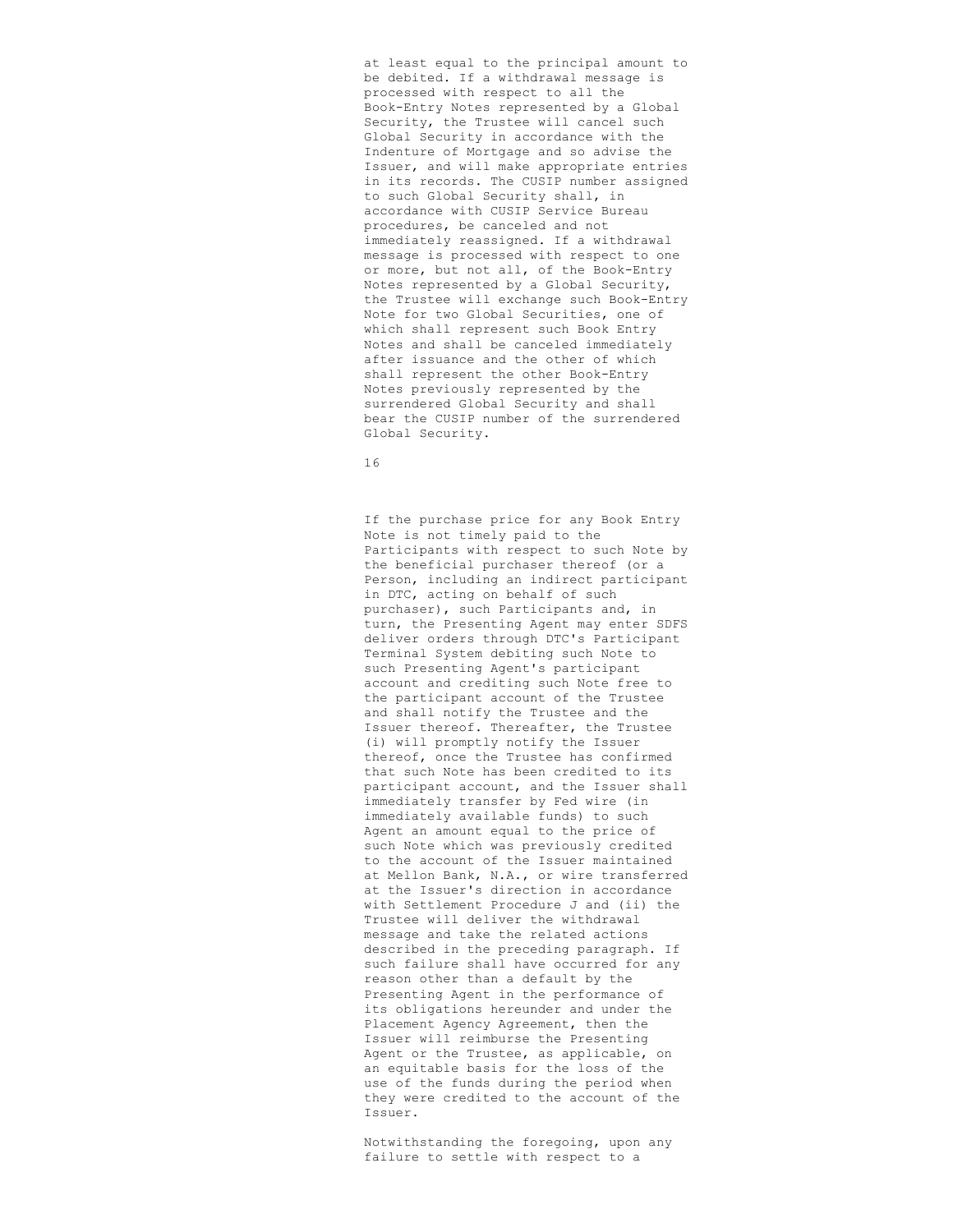|                                          | Book-Entry Note, DTC may take any actions<br>in accordance with its SDFS operating<br>procedures then in effect. In the event<br>of a failure to settle with respect to<br>one or more, but not all, of the<br>Book-Entry Notes to have been represented<br>by a Global Security, the Trustee will<br>provide, in accordance with Settlement<br>Procedure "E", for the authentication and<br>issuance of a Global Security<br>representing the other Book-Entry Notes<br>to have been represented by such Global<br>Security and will make appropriate<br>entries in its records. |
|------------------------------------------|-----------------------------------------------------------------------------------------------------------------------------------------------------------------------------------------------------------------------------------------------------------------------------------------------------------------------------------------------------------------------------------------------------------------------------------------------------------------------------------------------------------------------------------------------------------------------------------|
|                                          | 17                                                                                                                                                                                                                                                                                                                                                                                                                                                                                                                                                                                |
| Trustee Not to Risk Funds:               | Nothing herein shall be deemed to require<br>the Trustee to risk or expend its own<br>funds in connection with any payment to<br>the Issuer, DTC, the Agent or the<br>purchaser, it being understood by all<br>parties that payments made by the Trustee<br>to the Issuer, DTC, the Agent or the<br>purchaser shall be made only to the<br>extent that funds are provided to the<br>Trustee for such purpose.                                                                                                                                                                     |
| Authenticity of Signatures:              | The Issuer will cause the Trustee to<br>furnish the Agent from time to time with<br>the specimen signatures of each of the<br>Trustee's officers, employees or agents<br>who have been authorized by the Trustee<br>to authenticate Book-Entry Notes, but no<br>Agent will have any obligation or<br>liability to the Issuer or the Trustee in<br>respect of the authenticity of the<br>signature of any officer, employee or<br>agent of the Issuer or the Trustee on any<br>Book-Entry Note.                                                                                    |
| Payment of Expenses:                     | Each Agent shall forward to the Issuer,<br>on a monthly basis, a statement of the<br>out-of-pocket expenses incurred by such<br>Agent during that month that are<br>reimbursable to it pursuant to the terms<br>of the Placement Agency Agreement. The<br>Issuer will remit payment to each Agent<br>currently on a monthly basis.                                                                                                                                                                                                                                                |
| Advertising Costs:                       | The Issuer will determine with the Agent<br>the amount of advertising that may be<br>appropriate in soliciting offers to<br>purchase the Book-Entry Notes.<br>Advertising expenses will be paid by the<br>Issuer.                                                                                                                                                                                                                                                                                                                                                                 |
| Periodic Statements from the<br>Trustee: | Periodically, upon written request, the<br>Trustee will send to the Issuer a<br>statement setting forth the principal<br>amount of Book-Entry Notes outstanding as<br>of that date and setting forth a brief<br>description of any sales of Book-Entry<br>Notes of which the Issuer has advised the<br>Trustee but which have not yet been<br>settled.                                                                                                                                                                                                                            |
| Restrictions on Transfers:               | No Note may be resold or transferred in<br>any manner that does not comply with the<br>applicable restrictions on resale or<br>transfer or the procedures required for<br>resale or transfer set forth in the                                                                                                                                                                                                                                                                                                                                                                     |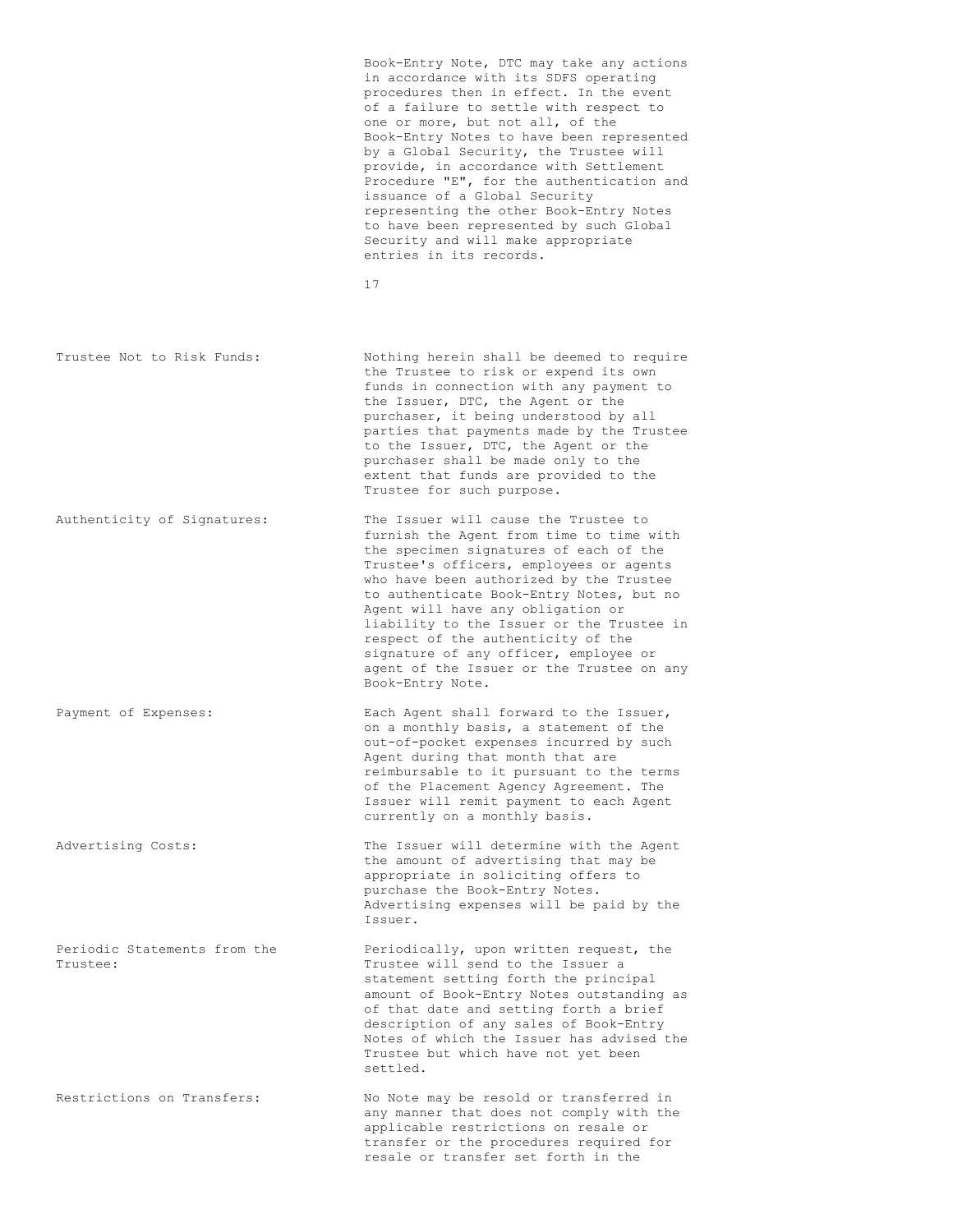Offering Memorandum, the Placement Agency Agreement and on the Note certificate.

18

Business Day:  $\hbox{As used herein, "Business Day" means any}$ day other than a Saturday or Sunday or a day on which the Trustee or banks in New York, New York are generally authorized or obligated by law or executive order to close.

> minimum of \$100,000 or any amount in excess thereof that is an integral

multiple of \$1,000.

# PART II

Administrative Procedures for Certificated Notes

The Trustee will serve as registrar and transfer agent, authenticating agent and paying agent in connection with the Certificated Notes, unless a different paying agent is duly appointed by the Issuer to carry out certain duties.

| Issuance:                | Each Certificated Note will be dated and<br>issued as of the date of its<br>authentication by the Trustee. Each<br>Certificated Note will bear an Original<br>Issue Date, which will be (i) with<br>respect to an original Certificated Note<br>(or any portion thereof), its original<br>issuance date (which will be the<br>settlement date) and (ii) with respect to<br>any Certificated Note (or portion<br>thereof) issued subsequently upon<br>transfer or exchange of a Certificated<br>Note or in lieu of a destroyed, lost or<br>stolen Certificated Note, the Original<br>Issue Date of the predecessor<br>Certificated Note, regardless of the date<br>of authentication of such subsequently<br>issued Certificated Note. |
|--------------------------|---------------------------------------------------------------------------------------------------------------------------------------------------------------------------------------------------------------------------------------------------------------------------------------------------------------------------------------------------------------------------------------------------------------------------------------------------------------------------------------------------------------------------------------------------------------------------------------------------------------------------------------------------------------------------------------------------------------------------------------|
| Registration:            | Certificated Notes will be issued only in<br>fully registered form without coupons.                                                                                                                                                                                                                                                                                                                                                                                                                                                                                                                                                                                                                                                   |
| Transfers and Exchanges: | A Certificated Note may be presented for<br>transfer or exchange at the office<br>designated by the Trustee located in<br>Dallas, Texas or at such other office as<br>the Issuer may designate. Certificated<br>Notes will be exchangeable for other<br>Certificated Notes having identical terms<br>but different authorized denominations<br>without service charge. Certificated<br>Notes will not be exchangeable for<br>Book-Entry Notes.                                                                                                                                                                                                                                                                                        |
|                          | 19                                                                                                                                                                                                                                                                                                                                                                                                                                                                                                                                                                                                                                                                                                                                    |
| Maturities:              | Each Certificated Note will mature on a<br>date not less than one year nor more than<br>thirty-five years after the Original<br>Issue Date (the settlement date) for such<br>Note.                                                                                                                                                                                                                                                                                                                                                                                                                                                                                                                                                    |
| Denominations:           | The denomination of any Certificated Note<br>denominated in U.S. dollars will be a                                                                                                                                                                                                                                                                                                                                                                                                                                                                                                                                                                                                                                                    |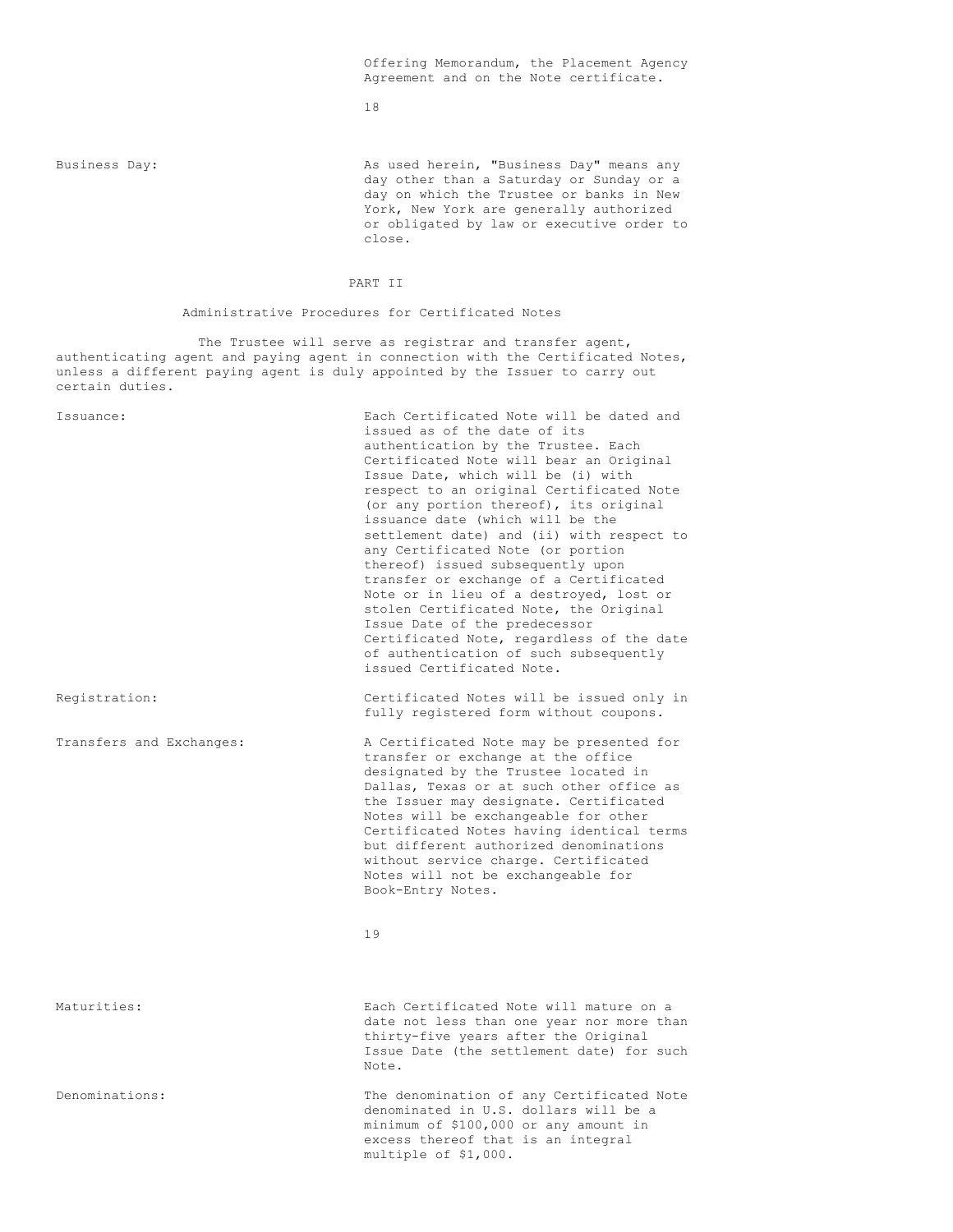Interest: The General. Interest, if any, on each Certificated Note will accrue from the Original Issue Date for the first interest period or the last date to which interest has been paid, if any, for each subsequent interest period, and will be calculated and paid in the manner described in such Note and in the Offering Memorandum, as supplemented by the applicable Pricing Supplement. Unless otherwise specified therein, each payment of interest on a Certificated Note will include interest accrued up to but excluding the Interest Payment Date or up to but excluding the Maturity Date.

> Record Dates. The Record Date with respect to any Interest Payment Date shall be the December 15 or June 15 immediately preceding such Interest Payment Date, whether or not such date shall be a Business Day.

Interest Payment. Unless otherwise specified pursuant to Settlement Procedure "A" below, interest payments will be made semiannually on on January 1 and July 1 of each year and at Maturity, or earlier redemption or Tender; provided, however, that in the case of a Certificated Note issued between a Record Date and an Interest Payment Date, or on an Interest Payment Date, the first interest payment will be made on the Interest Payment Date following the next succeeding Record Date. If any Interest Payment Date for, or the Maturity of, a Certificated Note is not a Business Day, the payment due on such day shall be made on the next succeeding Business Day and no interest shall accrue on such payment for the period from and after such Interest Payment Date or Maturity, as the case may be.

 $20$ 

Calculation Interest on Certificated Notes (including of Interest: interest for partial periods) will be calculated on the basis of a 360 day year of twelve 30-day months.

Payments of  $\sim$  No later than 11:00 a.m. on the due date<br>Principal and Interest:  $\sim$  for any payment of principal, premium (i for any payment of principal, premium (if any) or interest on each Certificated Note, the Issuer will pay to the Trustee, as paying agent, the amount of principal, premium (if any) and/or interest then due. The Trustee will pay the principal amount of each Certificated Note at Maturity or earlier redemption or Tender upon presentation of such Certificated Note to the Trustee. Such payment, together with payment of any premium and interest due at Maturity or earlier redemption or Tender of such Certificated Note, will be paid to an account at a bank in New York, New York (or other bank consented to by the Issuer) as the registered holder of the Notes shall designate to the Trustee not less than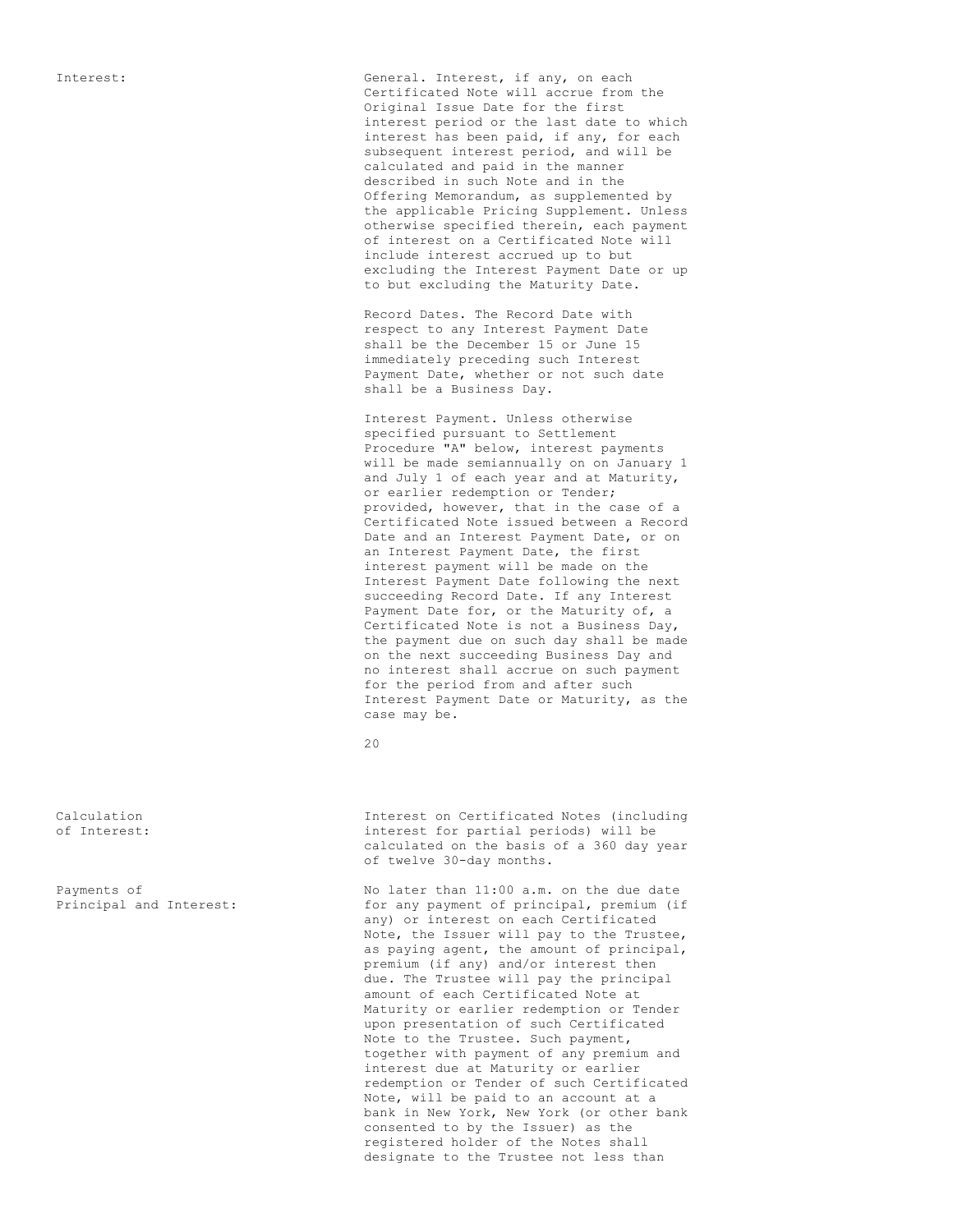ten (10) days prior to the Record Date for such payment, in funds available for immediate use by the Trustee and in turn by the Holder of such Certificated Note. Certificated Notes presented and surrendered to the Trustee at Maturity or earlier redemption or Tender for payment will be cancelled by the Trustee in accordance with the Indenture of Mortgage. All interest payments on a Certificated Note (other than interest due at Maturity or earlier redemption or Tender) and any other payments for which appropriate instructions for payment shall not have been received by the Trustee not less than ten (10) days prior to the Record Date for such payment will be made by check drawn on the Trustee or another Person appointed by the Trustee mailed by the Trustee to the Person entitled thereto as provided in such Note; provided, however, that the holder

21

of \$10,000,000 or more of Certificated Notes with similar tenor and terms will be entitled to receive payment by wire transfer in U.S. dollars upon receipt of written instructions by the Trustee not less than ten (10) days prior to the Record Date for such payment. Within five Business Days after each Record Date, the Trustee will furnish the Issuer with a list of interest payments to be made on the following Interest Payment Date for each group of Certificated Notes bearing interest at a particular rate and in total for all Certificated Notes. Interest at Maturity or earlier redemption or Tender will be payable to the Person to whom the payment of principal is payable. The Trustee will provide, on or about the last Business Day of each month, to the Issuer lists of principal and interest, to the extent ascertainable, to be paid on Certificated Notes maturing (on a Maturity or Redemption Date or otherwise) in the next succeeding month.

The Issuer will be responsible for withholding taxes on interest paid on Certificated Notes as required by applicable law.

Procedure for Rate Setting and The Issuer and the Agent will discuss Posting: from time to time the aggregate principle amount of, the issuance price of, and the interest rates to be borne by, Notes that may be sold as a result of the solicitation of orders by any Agent. If the Issuer decides to set prices of, and rates borne by, any Notes in respect of which any Agent are to solicit orders (the setting of such prices and rates to be referred to herein as "posting") or if the Issuer decides to change prices or rates previously posted by it, it will promptly advise each Agent of the prices and rates to be posted.

Acceptance and Rejection of Orders: Unless otherwise instructed by the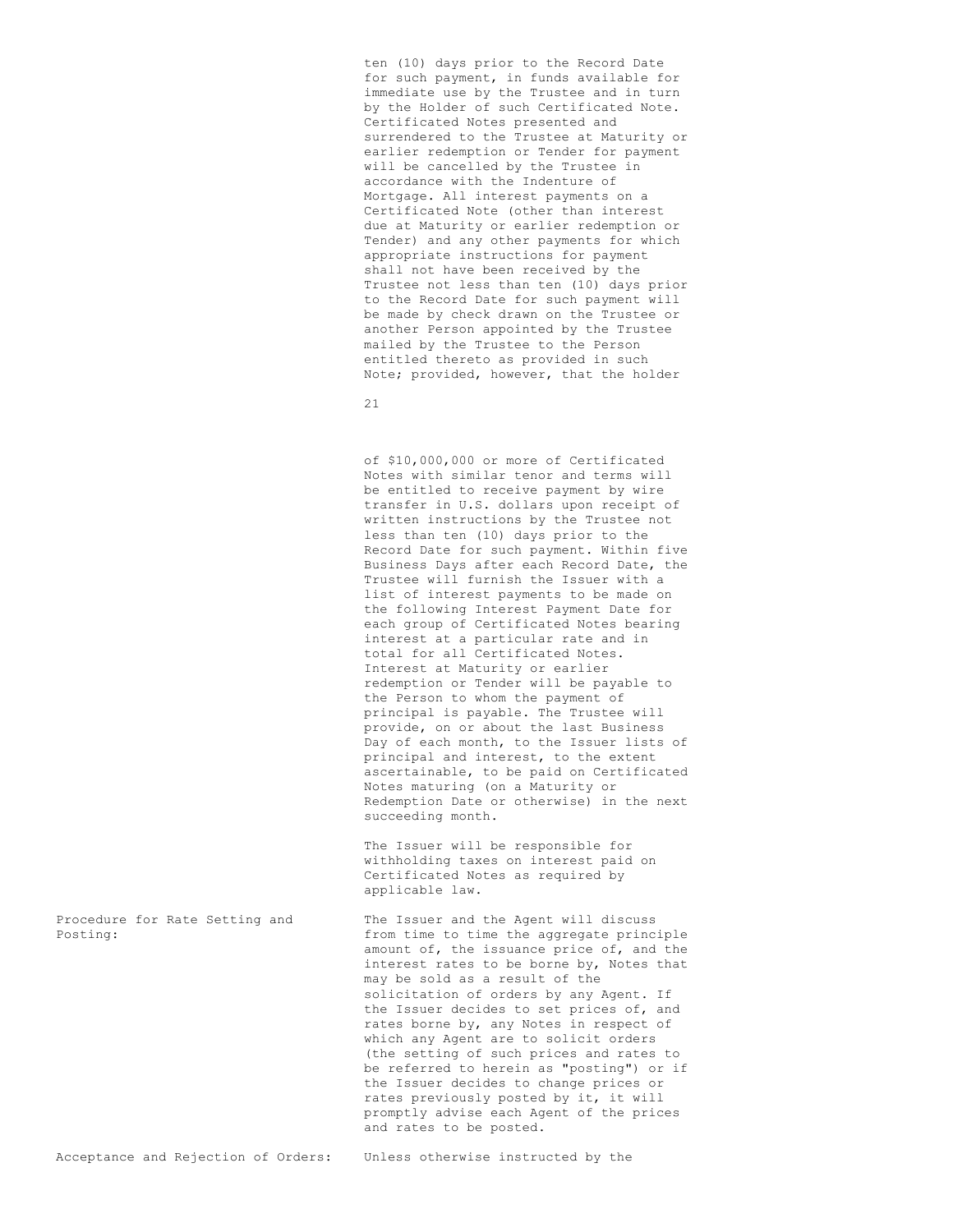Issuer, each Agent will advise the Issuer promptly by telephone of all orders to purchase Certificated Notes received by such Agent, other than those rejected by it in whole or in part in the reasonable exercise of its discretion and, if such Agent or any of its affiliates shall be the offeror, shall advise the Issuer of that fact. Unless otherwise agreed by the Issuer and each Agent, the Issuer has the sole right to accept orders to purchase Certificated Notes and may reject any such orders in whole or in part. The Issuer will forthwith advise such Presenting Agent of the acceptance or rejection of any offer received through such Agent who shall then so advise the offeror.

22

Preparation of Pricing Supplement: If any order to purchase a Certificated Note is accepted by or on behalf of the Issuer, and if so required by Section 4(a)(i) of the Placement Agency Agreement, the Issuer, with the approval of the Presenting Agent, will prepare a Pricing Supplement reflecting the terms of such Certificated Note and will supply at least ten copies thereof (and additional copies if requested) to the Presenting Agent at the address set forth on Schedule I to the Placement Agency Agreement, and one copy thereof to the Trustee, to be delivered by overnight courier or telecopy to arrive no late than 11:00 a.m., New York City time, on the Business Day following the sale date. The Presenting Agent will cause an Offering Memorandum and Pricing Supplement to be delivered to the purchaser of such Certificated Note. Outdated Pricing Supplements (other than those-retained for files), will be destroyed. Suspension of Solicitation: Subject to the Issuer's representations, warranties and covenants contained in the Placement Agency Agreement, the Issuer

may instruct the Agent to suspend at any time for any period of time or permanently, the solicitation of orders to purchase Certificated Notes. Upon receipt of such instructions, each Agent will forthwith suspend solicitation until such time as the Issuer has advised each Agent that such solicitation may be resumed.

In the event that at the time the Issuer suspends solicitation of Purchases there shall be any orders outstanding for settlement, the Issuer will promptly advise each Agent and the Trustee whether such orders may be settled and whether copies of the Offering Memorandum as in effect at the time of the suspension, together with the appropriate Pricing Supplement, may be delivered in connection with the settlement of such orders. The Issuer will have the sole responsibility for such decision and for any arrangements that may be made in the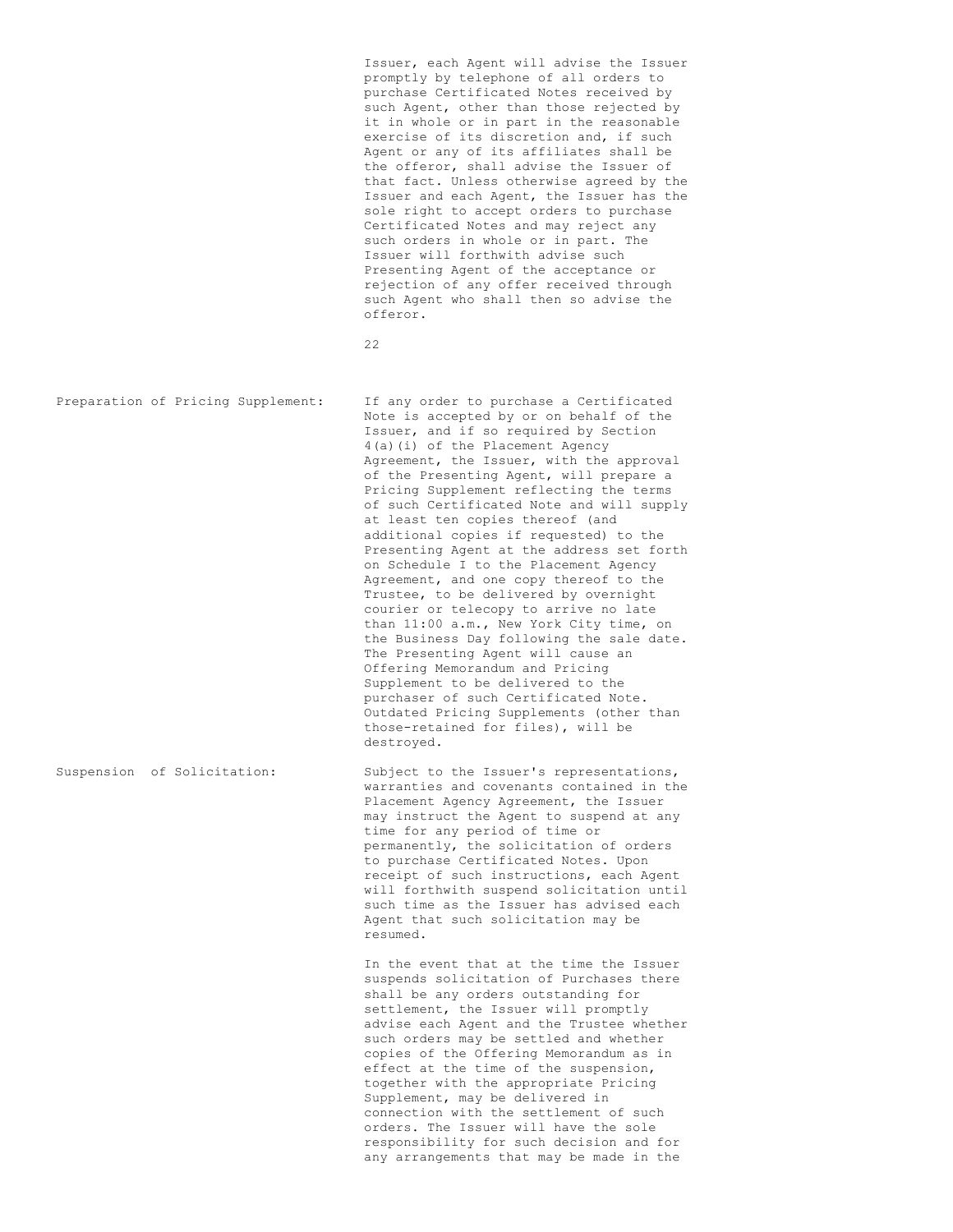event that the Issuer determines that such orders may not be settled or that copies of such Offering Memorandum may not be so delivered. No such suspension shall excuse any failure by the Issuer to fulfill a contractual obligation to deliver any Certificated Notes.

23

Procedure for Rate Changes: When the Issuer has determined to change the interest rates of Certificated Notes being offered, it will promptly advise the Agent and each Agent will forthwith suspend solicitation of orders. Each Agent will telephone the Issuer with recommendations as to the changed interest rates. At such time as the Issuer has advised the Agent of the new interest rates, the Agent may resume solicitation of orders. Until such time only "indications of interest" may be recorded. Delivery of Offering Memorandum: A copy of the Offering Memorandum and any Pricing Supplement relating to a

> of such Certificated Note, confirmation of the purchase of such Certificated Note and payment for such Certificated Note by its purchaser. If notice of a change in the terms of the Certificated Notes is received by the Agent between the time an order for a Certificated Note is placed and the time written confirmation thereof is sent by the Presenting Agent to a customer or his agent, such confirmation shall be accompanied by an Offering Memorandum and Pricing Supplement setting forth the terms in effect when the order was placed. Subject to "Suspension of Solicitation" above, the Presenting Agent will deliver an Offering Memorandum and Pricing Supplement as herein described with respect to each Certificated Note sold by it. The Issuer will make such delivery if such Certificated Note is sold directly by the Issuer to a purchaser (other than any Agent).

Certificated Note must accompany or precede the earliest of any written offer

Confirmation: For each order to purchase a Certificated Note solicited by any Agent and accepted by or on behalf of the Issuer, the Presenting Agent will issue a confirmation to the purchaser, with a copy to the Issuer, setting forth the information specified in paragraph A under "Settlement Procedures" and delivery and payment instructions.

Settlement: The receipt by the Issuer of immediately available funds in exchange for an authenticated Certificated Note delivered to the Presenting Agent and the Presenting Agent's delivery of such Certificated Note against receipt of immediately available funds shall, with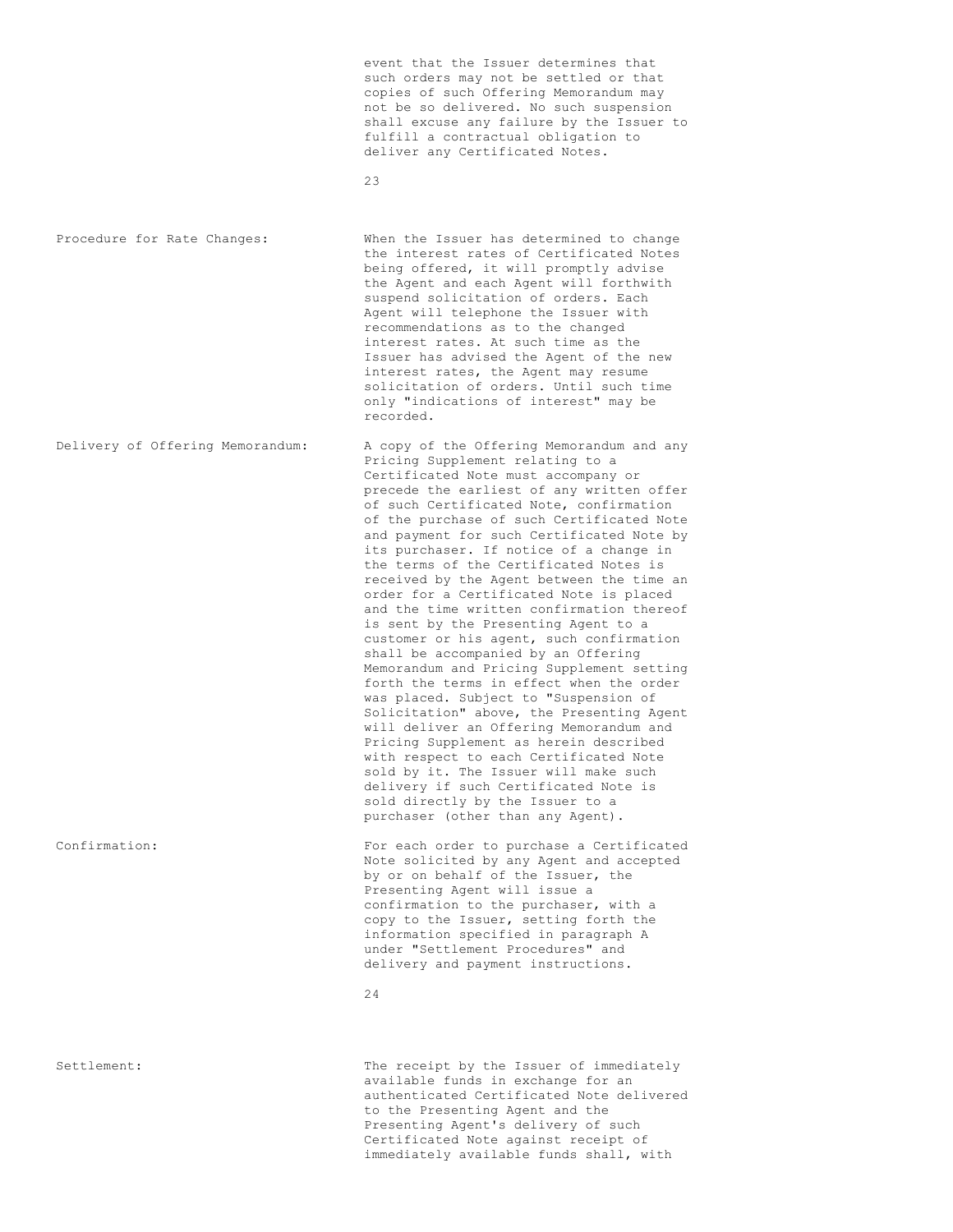respect to such Certificated Note, constitute "settlement". All orders accepted by the Issuer will be settled on the tenth Business Day following the date of sale pursuant to the timetable for settlement set forth below, unless the Issuer and the Purchaser agree to settlement on another day which shall be no earlier than one Business Day following the date of sale.

Settlement Procedures: Settlement Procedures with regard to each Certificated Note sold by the Issuer through any Agent, as agent, shall be as follows:

- A. The Presenting Agent will advise the Issuer by telephone of the following settlement information:
	- 1. Name in which such Certificated Note is to be registered ("Registered Owner").
	- 2. Address of the Registered Owner and address for payment of principal and interest.
	- 3. Taxpayer identification number of the Registered Owner (if available).
	- 4. Rank (senior or subordinated).
	- 5 Principal amount.
	- 6. Maturity Date.
- 25
- 7. Interest Payment Dates and the Interest Payment Period.
- 8. Redemption or repayment provisions, if any.
- 9. Optional Tender Provisions, if any.
- 10. The settlement date.
- 11. Price (including currency).
- 12. Presenting Agent's commission, determined as provided in Section 2 of the Placement Agency Agreement.
- 13. Whether such Certificated Note is issued at an original issue discount ("OID"), and, if so, the total amount of OID, the yield to maturity and the initial accrual period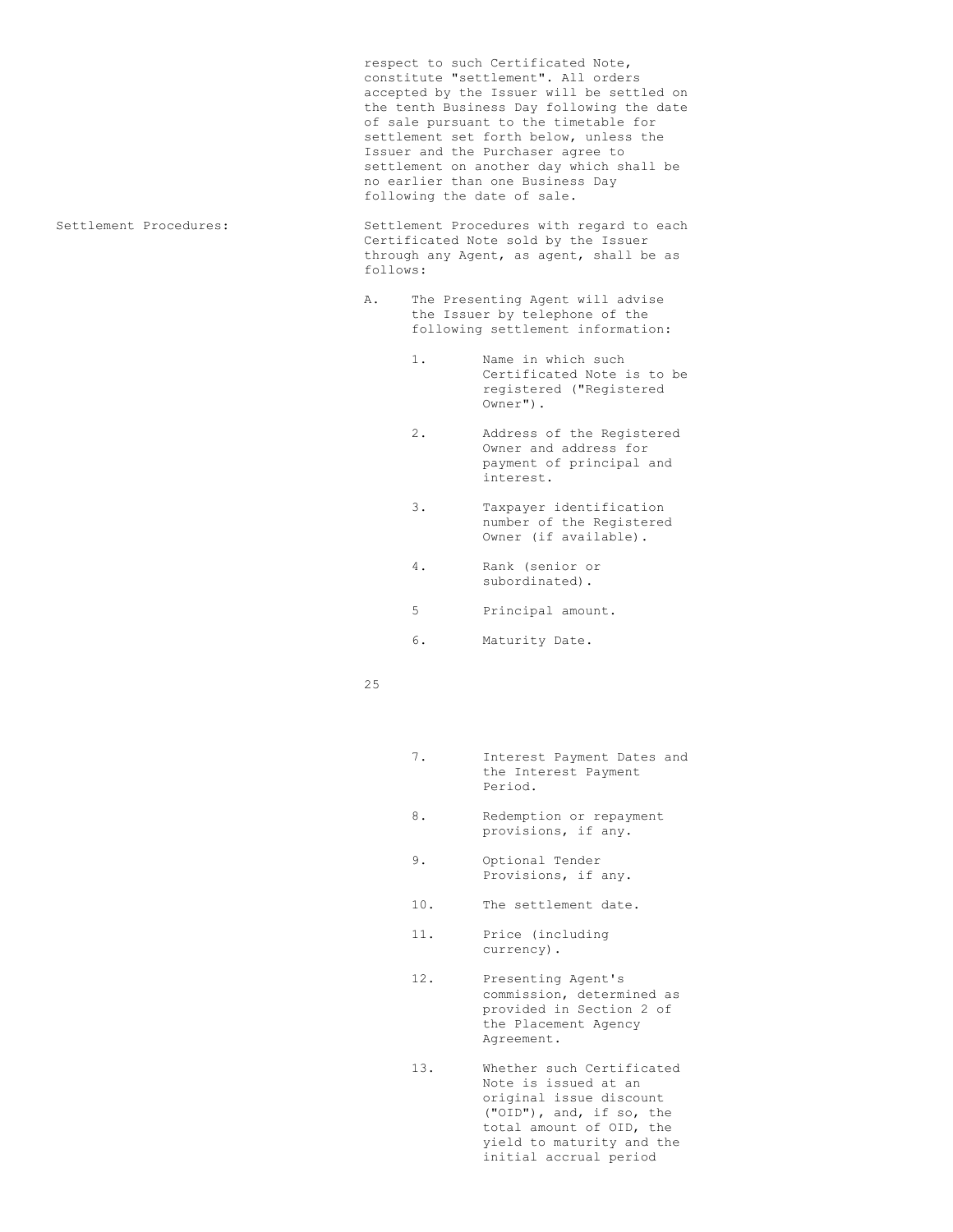- C. The Issuer will deliver to the Trustee an original Certificated Note with customer confirmation in triplicate in forms that have been approved by Issuer, the Agent and the Trustee.
- D. The Trustee will complete such Certificated Note and will authenticate such Certificated Note and deliver it (with the confirmation) and two copies thereof (clearly marked as such) to the Presenting Agent, and the Presenting Agent will acknowledge receipt of the Note by stamping or otherwise marking the first copy and returning it to the Trustee. Such delivery will be made only against such acknowledgment of receipt. In the event that the instructions given by the Presenting Agent for payment to the account of the Issuer are revoked, the Issuer will as promptly as possible wire transfer to the account of the Presenting Agent an amount of immediately available funds equal to the amount of such payment made.
- 26
- E. The Presenting Agent will deliver such Certificated Note (with the confirmation) to the customer against payment in immediately payable funds. The Presenting Agent will obtain the acknowledgement of receipt of such Certificated Note by retaining the second copy thereof.
- F. Upon verification by the Presenting Agent that a Note has been prepared and properly authenticated by the Trustee and registered in the name of the purchaser in the proper principal amount, payment will be made to the Issuer by the Presenting Agent the same day in immediately available funds. Such payment shall be made only upon prior receipt by the Presenting Agent of immediately available funds from or on behalf of the purchaser unless the Presenting Agent decides, at its option, exercised in its sole discretion, to advance its own funds for such payment against subsequent receipt of funds from the purchaser. The Presenting Agent shall immediately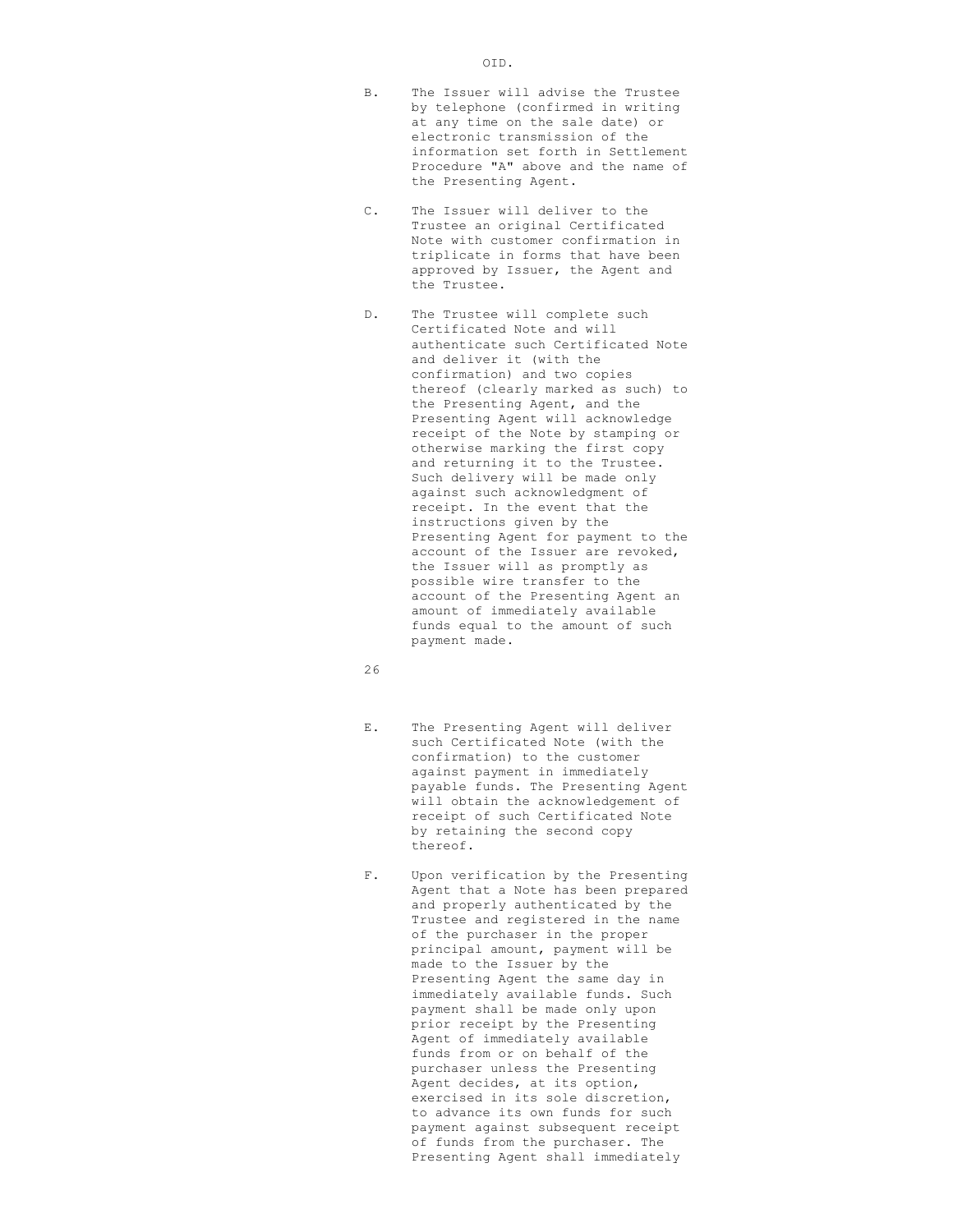notify the Issuer of its decision to advance its own funds for payment against subsequent receipt of funds from a purchaser.

G. The Trustee will send a third copy of the Certificated Note (clearly marked as such) to the Issuer by first-class mail.

### Settlement Procedures Timetable: For orders of Certificated Notes

solicited by any Agent, as agent, and accepted by the Issuer, Settlement Procedures "A" through "G" set forth above shall be -completed on or before the respective times (New York City time) set forth below:

27

| Settlement<br>Procedure | Time                                        |
|-------------------------|---------------------------------------------|
|                         |                                             |
| A                       | $2:00$ p.m. on the day<br>before settlement |
| $B-C$                   | $3:00$ p.m. on the day<br>before settlement |
| D                       | $2:15$ p.m. on settlement<br>date           |
| F.                      | 3:00 p.m. on settlement<br>date             |
| $F-G$                   | 5:00 p.m. on settlement<br>date             |

Failure to Settle:  $\qquad \qquad$  If a purchaser fails to accept delivery of and make payment for any Certificated Note, the Presenting Agent will notify the Issuer and the Trustee by telephone and return such Certificated Note to the Trustee. Upon receipt of such notice, the Issuer will immediately wire transfer to the account of the Presenting Agent an amount equal to the amount previously credited to the account of Issuer in respect of such Certificated Note. Such wire transfer will be made on the settlement date, if possible, and in any event not later than the Business Day following the settlement date. If the failure shall have occurred for any reason other than a default by the Presenting Agent in the performance of its obligations hereunder and under the Placement Agency Agreement, then the Issuer will reimburse the Presenting Agent on an equitable basis for its loss of the use of the funds during the period when they were credited to the account of the Issuer. Immediately upon receipt of the Certificated Note in respect of which such failure occurred, the Trustee will cancel such Certificated Note in accordance with the Indenture of Mortgage, as supplemented, and so advise the Issuer and will make appropriate entries in its records.

Trustee Not to Risk Funds: Nothing herein shall be deemed to require the Trustee to risk or expend its own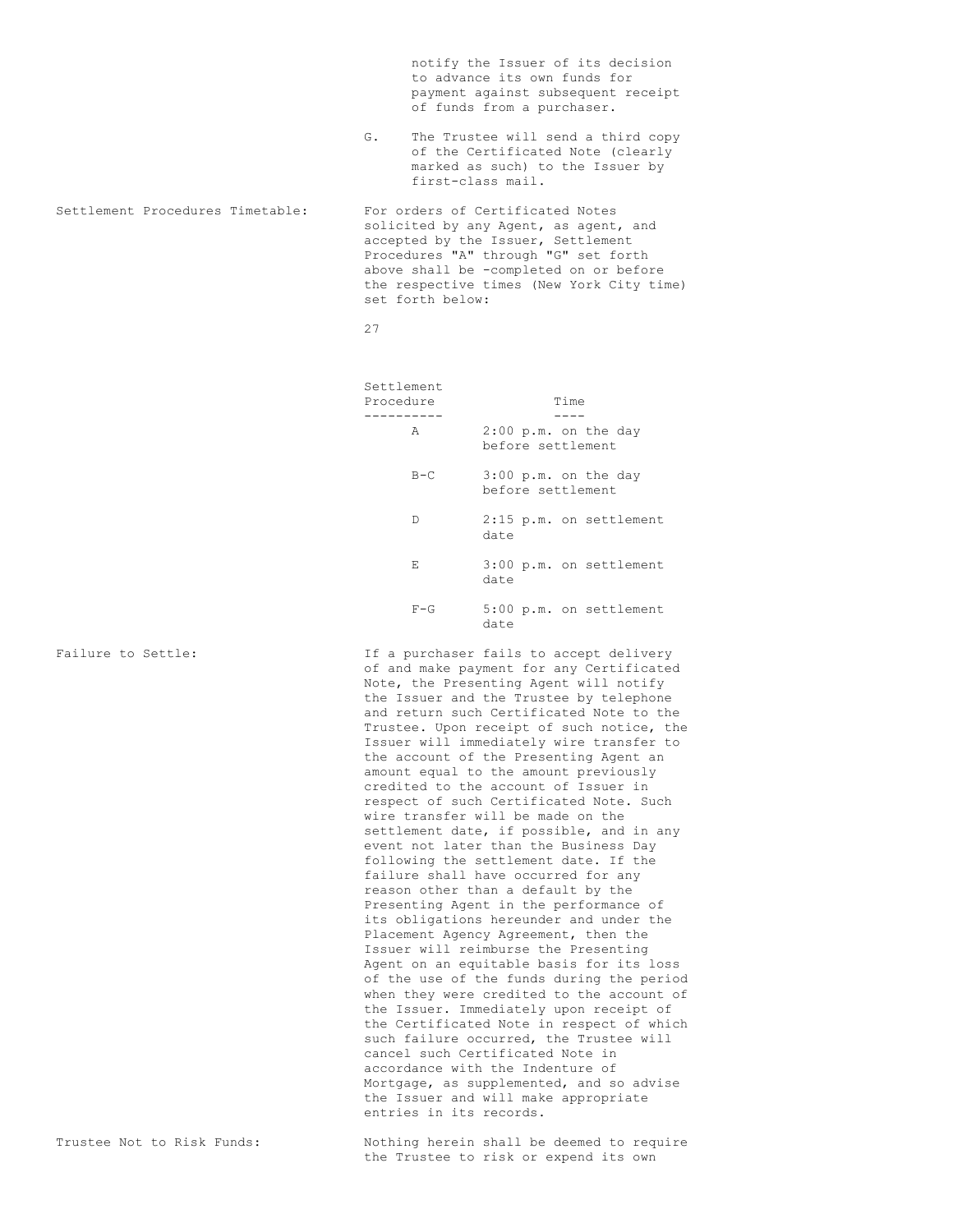funds in connection with any payment to the Issuer, the Agent or the purchaser, it being understood by all parties that payments made by the Trustee to the Issuer, the Agent or the purchaser shall be made only to the extent that funds are provided to the Trustee for such purpose. 28 Authenticity of Signatures: The Issuer will cause the Trustee to furnish the Agent from time to time with the specimen signatures of each of the Trustee's officers, employees or agents who has been authorized by the Trustee to authenticate Certificated Notes, but no Agent will have any obligation or liability to the Issuer or the Trustee in respect of the authenticity of the signature of any officer, employee or agent of the Issuer or the Trustee on any Certificated Note. Payment of Expenses: Each Agent shall forward to the Issuer, on a monthly basis, a statement of the out-of-pocket expenses incurred by such Agent during that month that are reimbursable to it pursuant to the terms of the Placement Agency Agreement. The Issuer will remit payment to each Agent currently on a monthly basis. Advertising Costs: The Issuer will determine with the Agent the amount of advertising that may be appropriate in soliciting orders to purchase the Certificated Notes. Advertising expenses will be paid by the Issuer. Periodic Statements from the Periodically, upon written request, the Trustee: Trustee will send to the Issuer a statement setting forth the principal amount of Certificated Notes outstanding as of that date and setting forth a brief description of any sales of Certificated Notes of which the Issuer has advised the Trustee but which have not yet been settled. Restrictions of Transfer: No Note may be resold or transferred in any manner that does not comply with the applicable restrictions on resale or transfer or the procedures required for resale or transfer set forth on the Note certificate. Business Day: The Management of the Mass used herein, "Business Day" means any day other than a Saturday or Sunday or a day on which the Trustee or banks in New York, New York are generally authorized or obligated by law or executive order to close.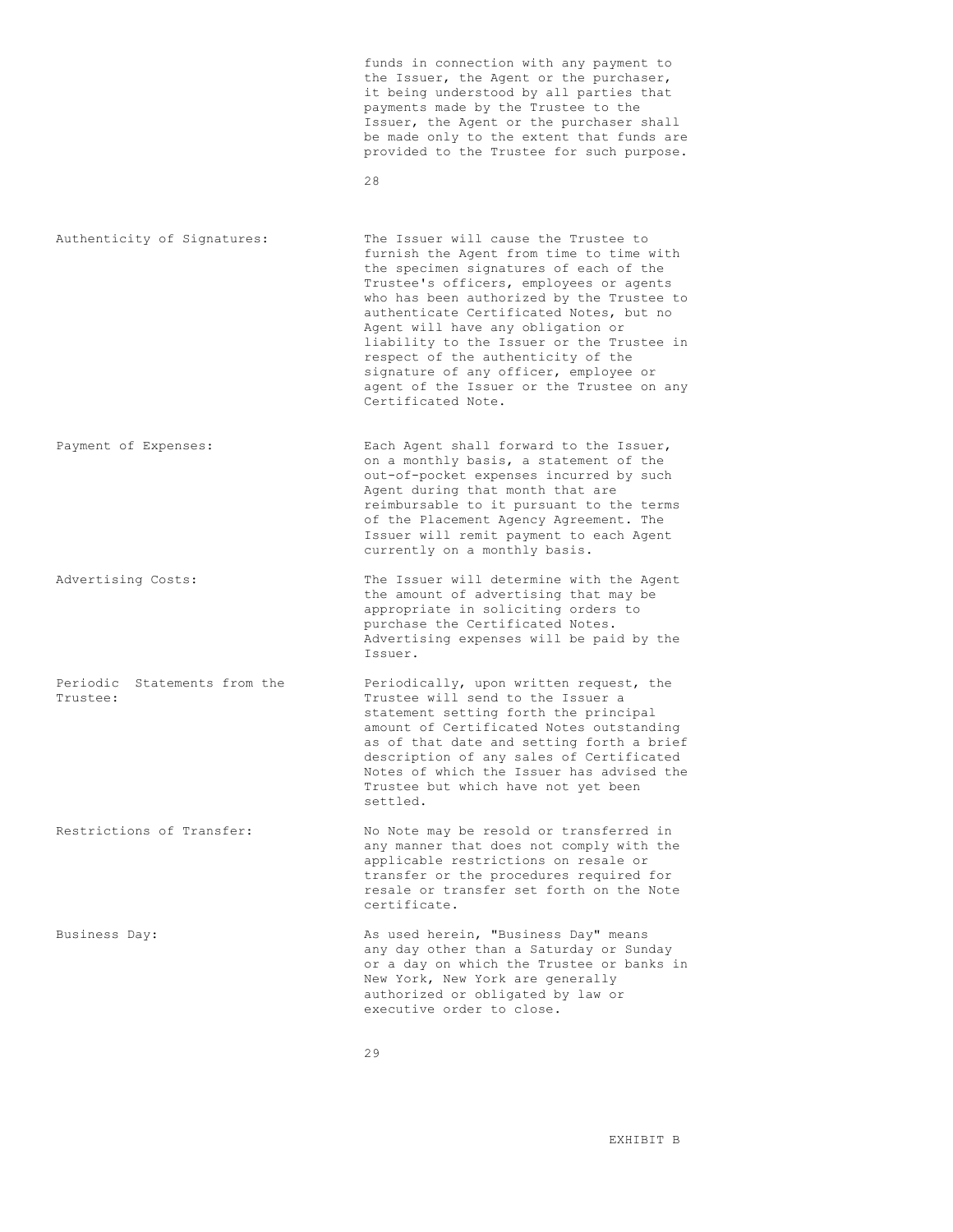[Date]

# To: PHILADELPHIA SUBURBAN WATER COMPANY

Subject in all respects to the terms and conditions of the Placement Agency Agreement (the "Agreement") dated December 3, 1999 between the Placement Agents and you, the undersigned agrees to purchase the following Notes of Philadelphia Suburban Water Company:

> Principal Amount: Interest Rate: Maturity Date: Discount to the Purchaser: \_\_\_& of Principal Amount Purchase Price: Commission: Agent DTC No.: CUSIP No.: Closing Date and Time: Initial Redemption Date: Initial Redemption Percentage: Annual Redemption Reduction Percentage: Optional Tender Date Requirements to deliver the documents specified in Section 6(a)(ii) of the Agreement: Certificate contemplated by clause (1): [Required/Not Required] Opinion contemplated by clause (2): [Required/Not Required] Opinion contemplated by clause (3): [Required/Not Required] Certificate contemplated by clause (4): [Required/Not Required] Opinion contemplated by clause (5): [Required/Not Required] Letter contemplated by clause (6): [Required/Not Required] Period during which additional Notes may not be sold if not period between trade date and Closing Date as specified in Section 4(a)(v) of the Agreement:

Other Provisions:

 $\overline{By}$ 

 $\mathcal{L}_\text{max}$ Name: Title:

 $\mathcal{L}_\text{max}$ 

Accepted:

PHILADELPHIA SUBURBAN WATER COMPANY

by\_\_\_\_\_\_\_\_\_\_\_\_\_\_\_\_\_\_\_\_\_\_\_\_\_\_\_\_

Name: Title: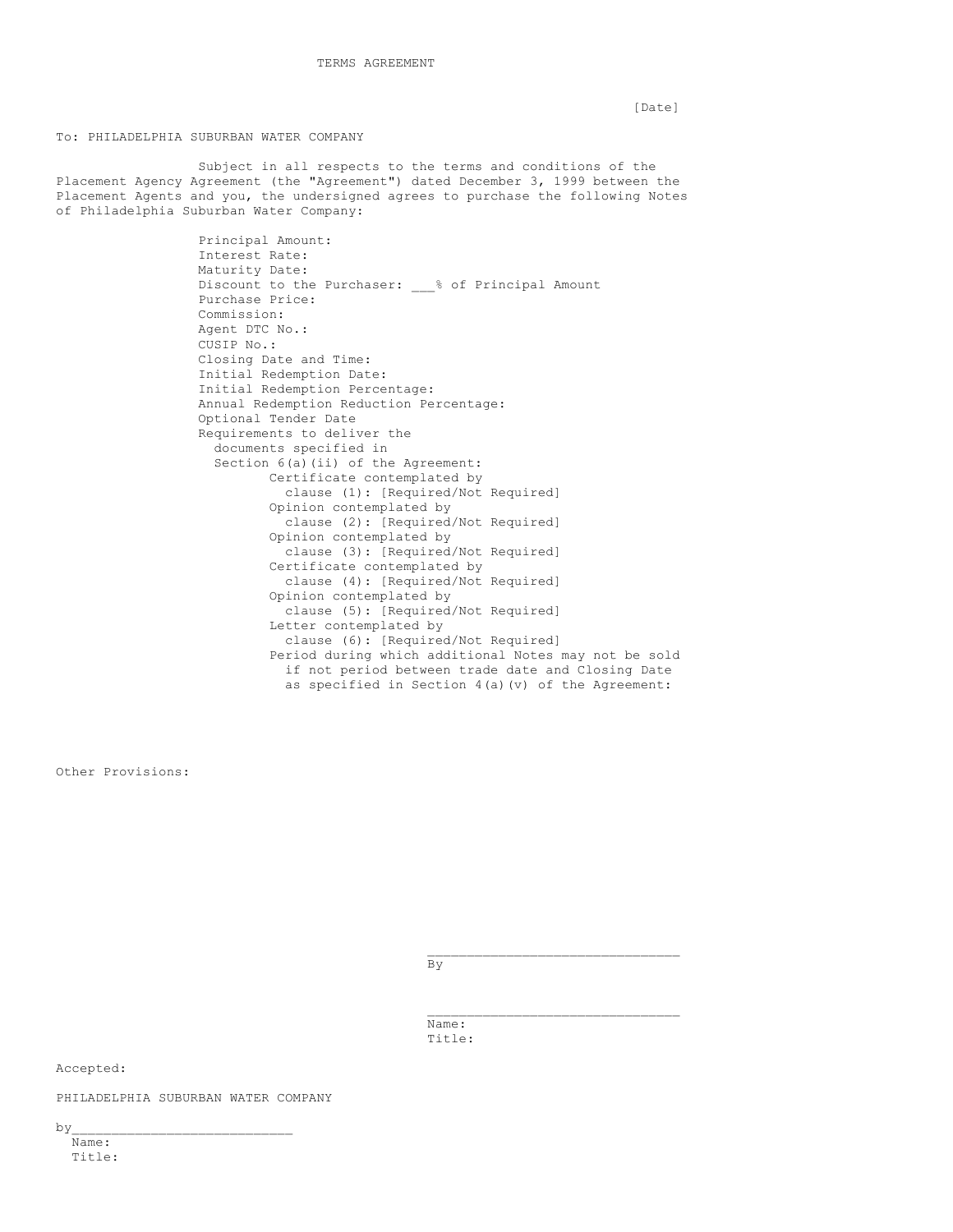EXHIBIT C

(215) 575-7000

 $, 20$ 

To each of the Addressees on Schedule 1 of the Placement Agency Agreement Acting Severally and Not Jointly in the Capacities of Agent or Purchaser or in Either such Capacity

> Re: Philadelphia Suburban Water Company \$300,000,000 First Mortgage Bonds, 1999 Medium Term Note Series, Subseries \_

Ladies and Gentlemen:

We have acted as special counsel to Philadelphia Suburban Water Company, a Pennsylvania corporation (the "Company"), in connection with the transactions contemplated by (i) the Placement Agency Agreement dated December 3, 1999 (the "Placement Agency Agreement") between the Company and the Agents identified therein (the "Agents"); (ii) the Paying Agency Agreement dated December 3, 1999 (the "Paying Agency Agreement"), among the Company, Chase Manhattan Trust Company, National Association, as paying agent and the Agents; (iii) the Indenture of Mortgage dated as of January 1, 1941 (the "Original Indenture"), between the Company, and Chase Manhattan Trust Company, National Association (as successor in interest to The Philadelphia Company for Insurance on Lives and Exacting Annuities), as trustee (the "Trustee"), as amended and supplemented by thirty-three supplements thereto (the Original Indenture, as so amended and supplemented, the "Indenture"); (iv) the Thirty-Third Supplemental Indenture dated as of November 15, 1999 (the "Thirty-Third Supplemental Indenture") between the Company and the Trustee; (v) the First Mortgage Bonds, 1999 Medium Term Note Series to be issued in one or more subseries pursuant to the Thirty-Third Supplemental Indenture (the "Notes"); (vi) the Confidential Offering Memorandum, dated December 3, 1999 relating to the offering of the Notes, including the exhibits thereto (the "Offering Memorandum") and including any quarterly or annual reports, if any, incorporated therein by reference (such quarterly and annual reports referred to as "Incorporated Documents") and (vii) the issuance of \$\_\_\_,000,000 aggregate principal amount of the Company's First Mortgage Bonds, 1999 Medium Term Note Series, Subseries \_\_ (the "Global Bond"). This opinion is being rendered to you pursuant to Section  $4(a)(iv)(A)$  of the Placement Agency Agreement. Unless otherwise specified, capitalized terms not otherwise defined herein shall have the meanings specified in the Placement Agency Agreement, the Original Indenture or the Thirty-Third Supplemental Indenture.

2

In connection with this opinion, we have examined the following documents:

- (a) the Placement Agency Agreement;
- (b) the Paying Agency Agreement;
- (c) the Indenture (including the Thirty-Third Supplemental Indenture);

2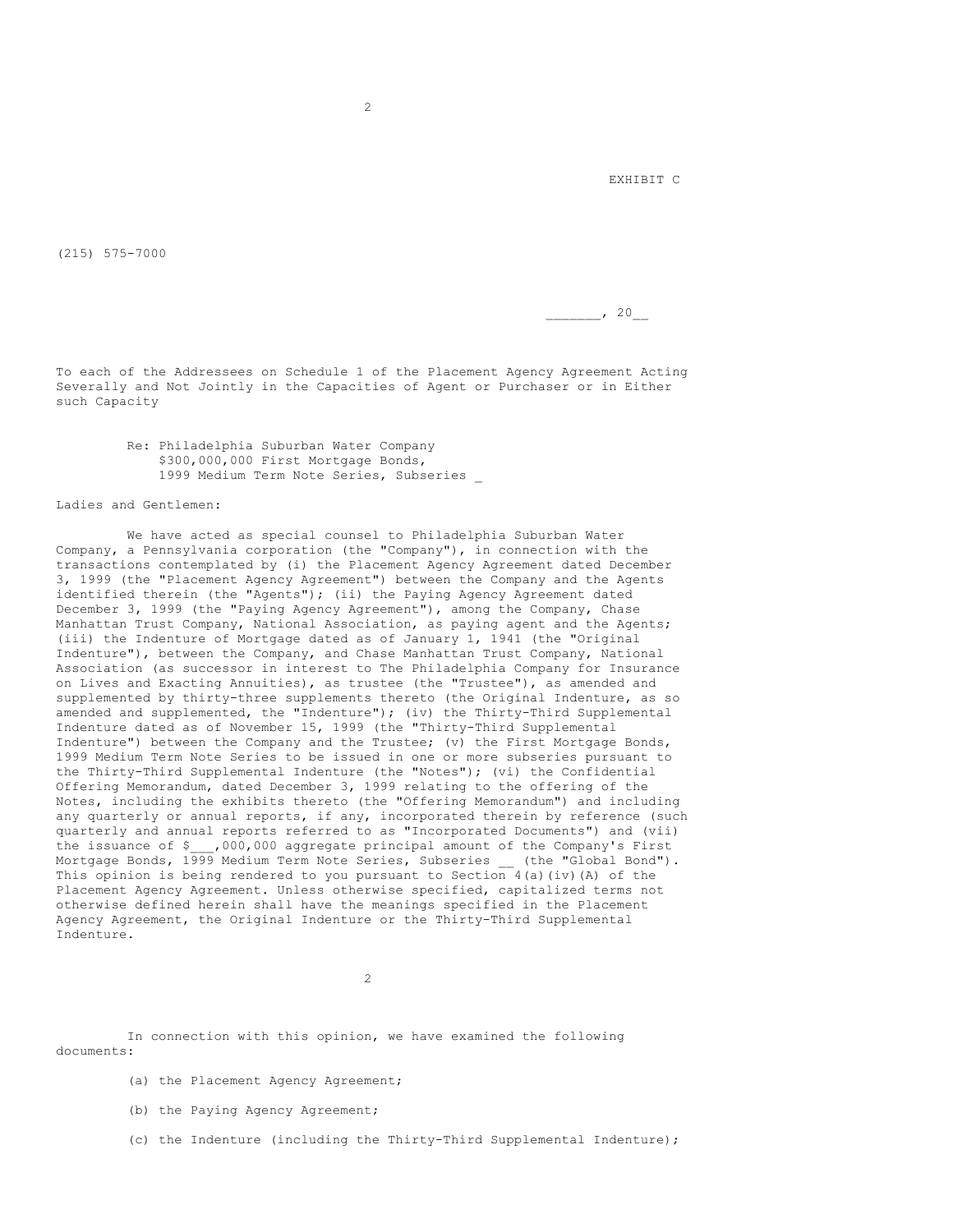(d) the Global Bond;

(e) the Offering Memorandum;

(f) a copy of the Articles of Incorporation of the Company, as amended and restated and now in effect;

(g) a copy of the Bylaws of the Company as now in effect;

(h) the Securities Certificate relating to the issuance and sale of the Notes, filed by the Company with the Pennsylvania Public Utility Commission (the "PUC") pursuant to the provisions of Chapter 19 of the Pennsylvania Public Utility Code and a copy of the Order of the PUC dated November 18, 1999 registering said Securities Certificate, and certified by the Secretary of the PUC;

(i) evidence satisfactory to us of the due recordation of the Original Indenture and the Thirty-Third Supplemental Indenture in the Counties of Berks, Bucks, Chester, Delaware and Montgomery in the Commonwealth of Pennsylvania;

(j) the resolutions of the Executive Committee of the Board of Directors of the Company dated October 15, 1999 authorizing the issuance of up to \$300,000,000 aggregate principal amount of Notes and the execution of the Thirty-Third Supplemental Indenture, the Placement Agency Agreement and the Paying Agency Agreement;

3

(k) the certificates of the Company and other documents delivered at the Closing and in connection with the issuance of the Global Bond; and

(l) public records and other publicly available documents.

In rendering the opinions set forth below, we have assumed the genuineness of all signatures on documents and instruments examined by us (except signatures of the Company on the Placement Agency Agreement, the Thirty-Third Supplemental Indenture, the Paying Agency Agreement and the Global Bond) and that all documents submitted to us as copies conform with the originals thereof. We have also relied, to the extent we have deemed such reliance to be necessary and proper, on the factual matters contained in certificates of public officials and officers of the Company.

To the extent any opinion below is made to our knowledge, such knowledge shall mean the actual knowledge of attorneys within our firm who have provided substantive representation to the Company, based solely upon such limited investigation and inquiry as is set forth herein, and does not include matters of which such attorneys could be deemed to have constructive knowledge.

Based upon the foregoing and such other examination of fact and law as we have deemed necessary for purposes of this opinion, and subject to the assumptions and qualifications set forth herein, we are of the opinion that:

1. The Company is duly incorporated and subsisting under the laws of the Commonwealth of Pennsylvania. The Company has full corporate power and authority to conduct all the activities conducted by it, to own or lease all the assets owned or leased by it and to conduct its business as described in the Offering Memorandum.

2. The Company, on December 3, 1999, had full corporate power and authority to enter into the Placement Agency Agreement and the Paying Agency Agreement, to issue an aggregate principal amount of \$300,000,000 of the Notes, and to perform its obligations under the Placement Agency Agreement, the Paying Agency Agreement and the Notes. The Placement Agency Agreement was duly authorized, executed and delivered by the Company and, assuming the due authorization, execution and delivery by the other parties thereto, did, on the date of execution and delivery thereof, and does, on the date hereof, constitute a legal, valid and binding agreement of the Company. The Paying Agency Agreement was duly authorized, executed and delivered by the Company and, assuming the due authorization, execution and delivery by the other parties thereto, did, on the date of execution and delivery thereof, and does, on the date hereof, constitute a legal, valid and binding agreement of the Company and is enforceable against the Company in accordance with its terms (subject to applicable bankruptcy,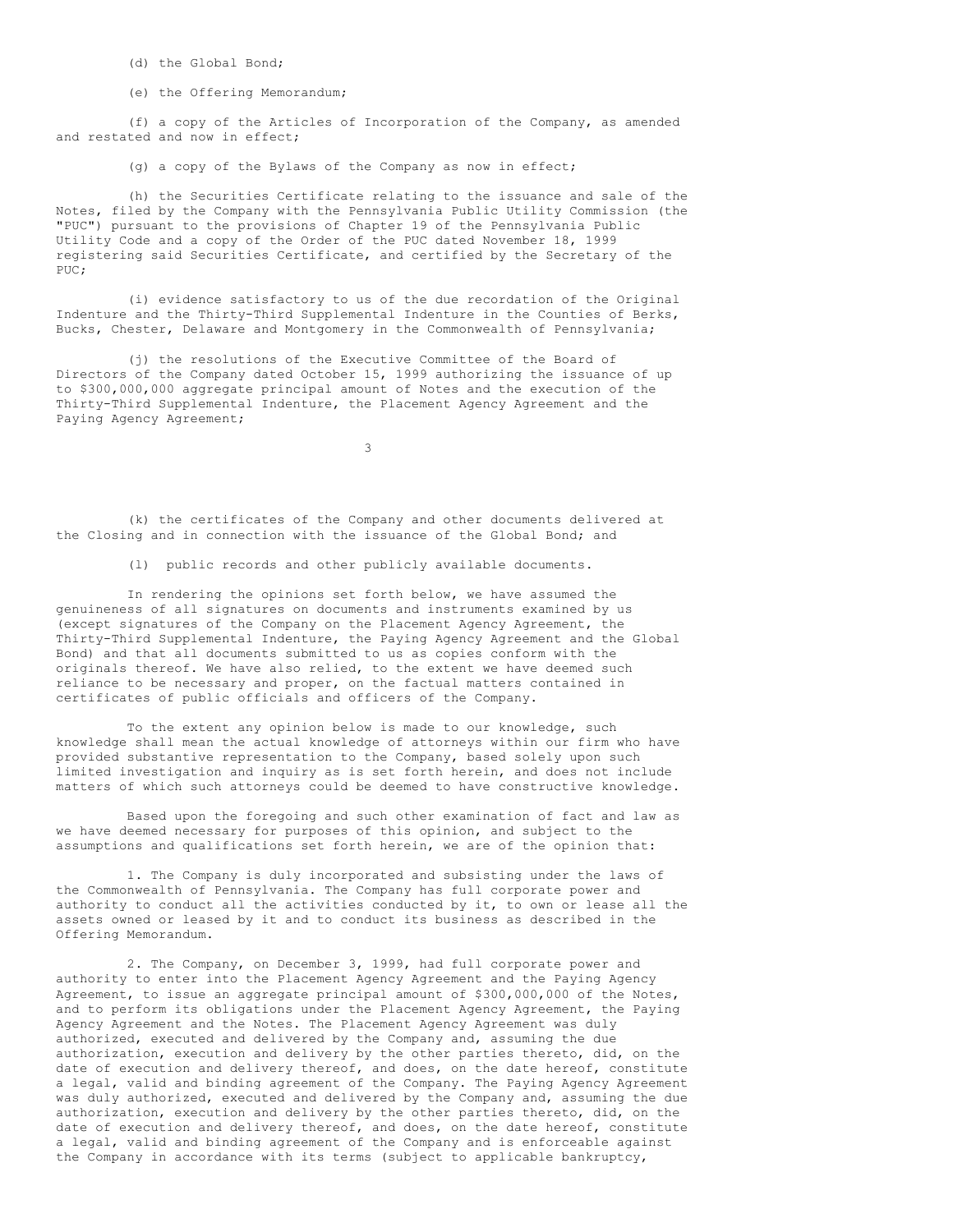insolvency, fraudulent transfer, reorganization, moratorium or other similar laws relating to creditors' rights generally from time to time in effect, and subject, as to enforceability, to general principles of equity, regardless of whether such enforceability is considered in a proceeding in equity or at law).

4

3. An aggregate principal amount of \$300,000,000 of the Notes was duly authorized for issuance and sale pursuant to the Indenture (including the Thirty-Third Supplemental Indenture) and the Placement Agency Agreement, and the Global Bond when executed by the Company and authenticated by the Trustee and delivered pursuant to the provisions of the Indenture (including the Thirty-Third Supplemental Indenture) and the Placement Agency Agreement against payment of the consideration therefor specified in the Placement Agency Agreement, will constitute the legal, valid and binding obligations of the Company, entitled to the benefits and security of the Indenture (including, without limitation, the Thirty-Third Supplemental Indenture) in accordance with its terms, secured thereby equally and ratably with all First Mortgage Bonds of the Company outstanding under the Indenture, and enforceable against the Company in accordance with its terms (subject to applicable bankruptcy, insolvency, fraudulent transfer, reorganization, moratorium or other similar laws relating to creditors' rights generally from time to time in effect, and subject, as to enforceability, to general principles of equity, regardless of whether such enforceability is considered in a proceeding in equity or at law).

4. The Company had full corporate power and authority to enter into the Thirty-Third Supplemental Indenture on the date of execution and delivery thereof. The Thirty-Third Supplemental Indenture was duly authorized, executed and delivered by the Company and, assuming the due authorization, execution and delivery by the other parties thereto, the Indenture, as supplemented by the Thirty-Third Supplemental Indenture, did, on the date of execution and delivery thereof and does, on the date hereof constitute a legal, valid and binding obligation of the Company enforceable against the Company in accordance with its terms (subject to applicable bankruptcy, insolvency, fraudulent transfer, reorganization, moratorium or other similar laws relating to creditors' rights generally from time to time in effect, and subject, as to enforceability, to general principles of equity, regardless of whether such enforceability is considered in a proceeding in equity or at law). The Original Indenture and the Thirty-Third Supplemental Indenture were properly recorded in the Counties of Berks, Bucks, Chester, Delaware and Montgomery in the Commonwealth of Pennsylvania and such recordations are the only recordations and filings necessary in order to establish, preserve, protect and perfect the lien of the Indenture on all real estate and fixed property of the Company (excluding easements and other similar rights) described in the Indenture as subject to the lien thereof. The Indenture creates the valid, binding and direct lien which it purports to create upon the interest of the Company in the real estate and fixed property of the Company specifically described therein as subject to the lien thereof.

5

5. The execution, delivery and performance of the Thirty-Third Supplemental Indenture, the Placement Agency Agreement, the Paying Agency Agreement and the Notes and the consummation of the transactions contemplated thereby did not, on the date of execution and delivery thereof, does not, on the date hereof, and will not (with or without the giving of notice or lapse of time) conflict with or result in a breach of or default under the Articles of Incorporation or Bylaws of the Company or the Indenture.

6. The Indenture (including, without limitation, the Thirty-Third Supplemental Indenture) and the Global Bond conform in all material respects as to legal matters to the descriptions thereof in the Offering Memorandum. The descriptions in the Offering Memorandum (but not including Incorporated Documents) of statutes, regulations or legal or governmental proceedings accurately summarize the information purported to be summarized therein.

7. The authorization, execution and delivery of the Thirty-Third Supplemental Indenture and the issuance and sale of the Global Bond is not, under the circumstances described in the Placement Agency Agreement, subject to the provisions of the Public Utility Holding Company Act of 1935 in any respect,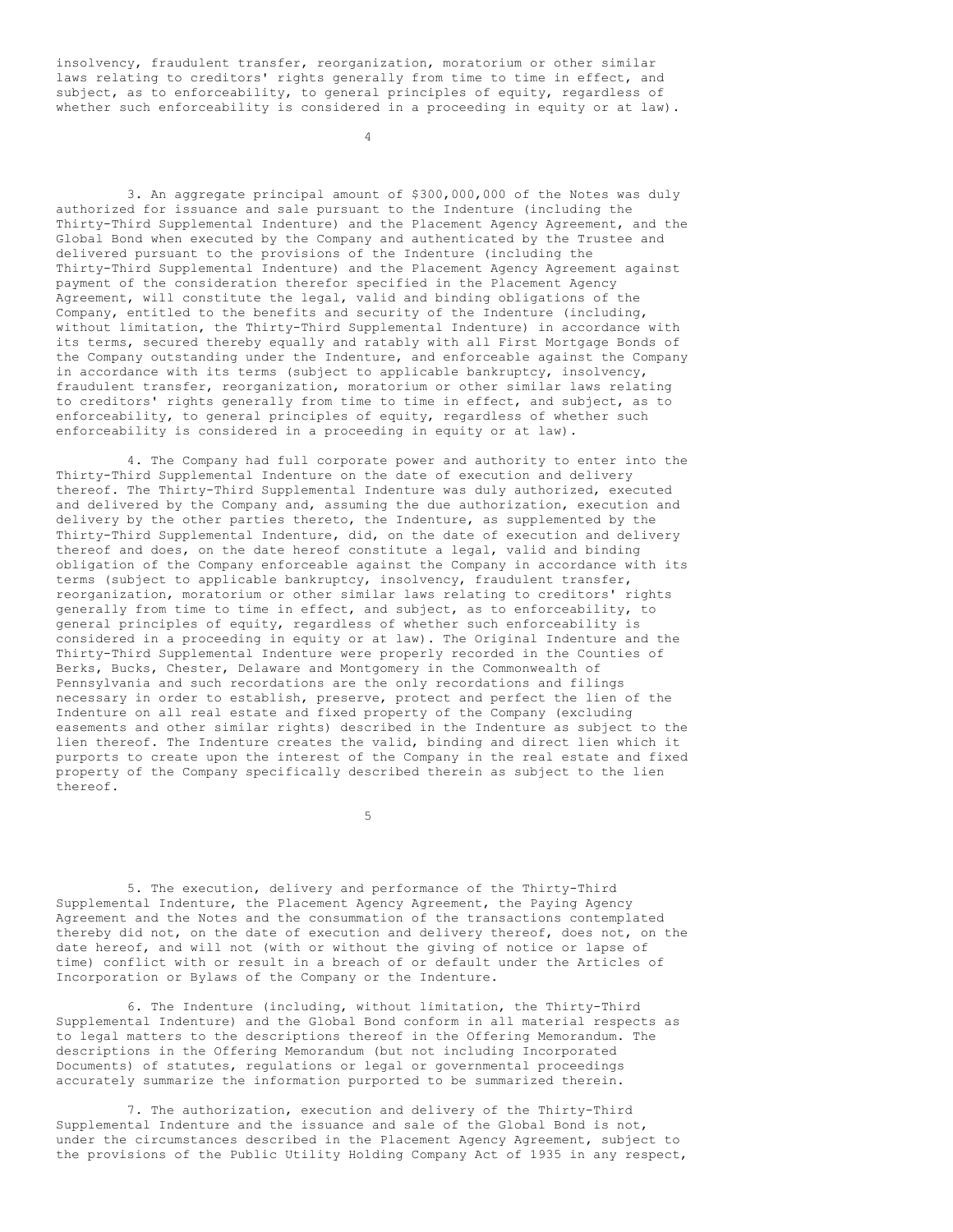and, as to the Thirty-Third Supplemental Indenture did not and, as to the Global Bonds, does not require that (a) a declaration with respect thereto shall have become effective under Section 7 of the Public Utility Holding Company Act of 1935 or (b) other authorization or approval of the Securities and Exchange Commission shall have become effective under the provisions of said Act.

8. To the best of our knowledge, there are no actions, suits or proceedings, pending or threatened, relating to the Notes, their offering, or the Offering Memorandum.

9. The PUC has entered an Order dated November 18, 1999 (the "PUC Order"), registering the Securities Certificate filed by the Company with respect to the issuance and sale of the Notes, which order, on the date hereof, is in effect and is final and nonappealable. Except for the PUC Order and the recording of the Thirty-Third Supplemental Indenture as described in paragraph 4 hereof, no other consent, approval, authorization or order of, or any filing with, any government, governmental or other administrative agency or body is required as of the date hereof in connection with the execution and delivery by the Company of the Placement Agency Agreement, the Paying Agency Agreement and the Thirty-Third Supplemental Indenture, the solicitation of offers for the Global Bond, the issuance of the Global Bond or the performance by the Company of any of its obligations thereunder, except such as may be required under the blue sky laws of any jurisdiction in connection with the issuance and sale of the Global Bond.

6

10. The Global Bond may be offered, issued, sold and delivered to the Agents and the first subsequent purchaser(s), in the manner contemplated by the Placement Agency Agreement, the Thirty-Third Supplemental Indenture and the Offering Memorandum without registration thereof under the Securities Act of 1933, as amended, and without qualification of an indenture in respect of the Notes under the Trust Indenture Act of 1939, as amended, it being understood that no opinion is expressed as to any subsequent resale of any Notes by any Person or any other person. In rendering this opinion, we have assumed that the first subsequent purchaser(s) is a Qualified Institutional Buyer or an offeree that you reasonably believe is a Qualified Institutional Buyer, and we have further assumed the accuracy of (i) your representations in the Placement Agreement and (ii) those of the Company in the Placement Agreement regarding the absence of any general solicitation in connection with the sale of the Notes.

11. Upon the issuance of the Global Bond and the payment of the consideration therefor, the Trustee will have a valid and perfected security interest, for the benefit of the Trustee and the holders of the Global Bond, to secure the full and punctual performance of the Global Bond and all obligations of the Company under the Indenture (including the Thirty-Third Supplemental Indenture), in all real estate and fixed property (excluding easements and other similar rights) specifically described in the Indenture (other than properties released from the Indenture in accordance with the terms thereof).

12. We have not independently verified the accuracy, completeness or fairness of the statements made or included in the Offering Memorandum and take no responsibility therefor, except to the extent referred to in paragraph 6 hereof and in this paragraph. In the course of the preparation by the Company of the Offering Memorandum, we participated in conferences with certain officers and employees of the Company, examined the Offering Memorandum and made certain inquiries in connection with the preparation of the Offering Memorandum. We took no part in the preparation of any of the Incorporated Documents and we did not conduct any independent investigation or make any inquiries with regard to the Incorporated Documents and the information contained therein. Subject to the foregoing, we have no reason to believe that the Offering Memorandum contains any untrue statement of a material fact or omits to state any material fact necessary in order to make the statements therein, in light of the circumstances under which they were made, not misleading (it being understood that we express no opinion with respect to the financial statements and the notes thereto, schedules and other financial, statistical data or operating information included or incorporated by reference therein).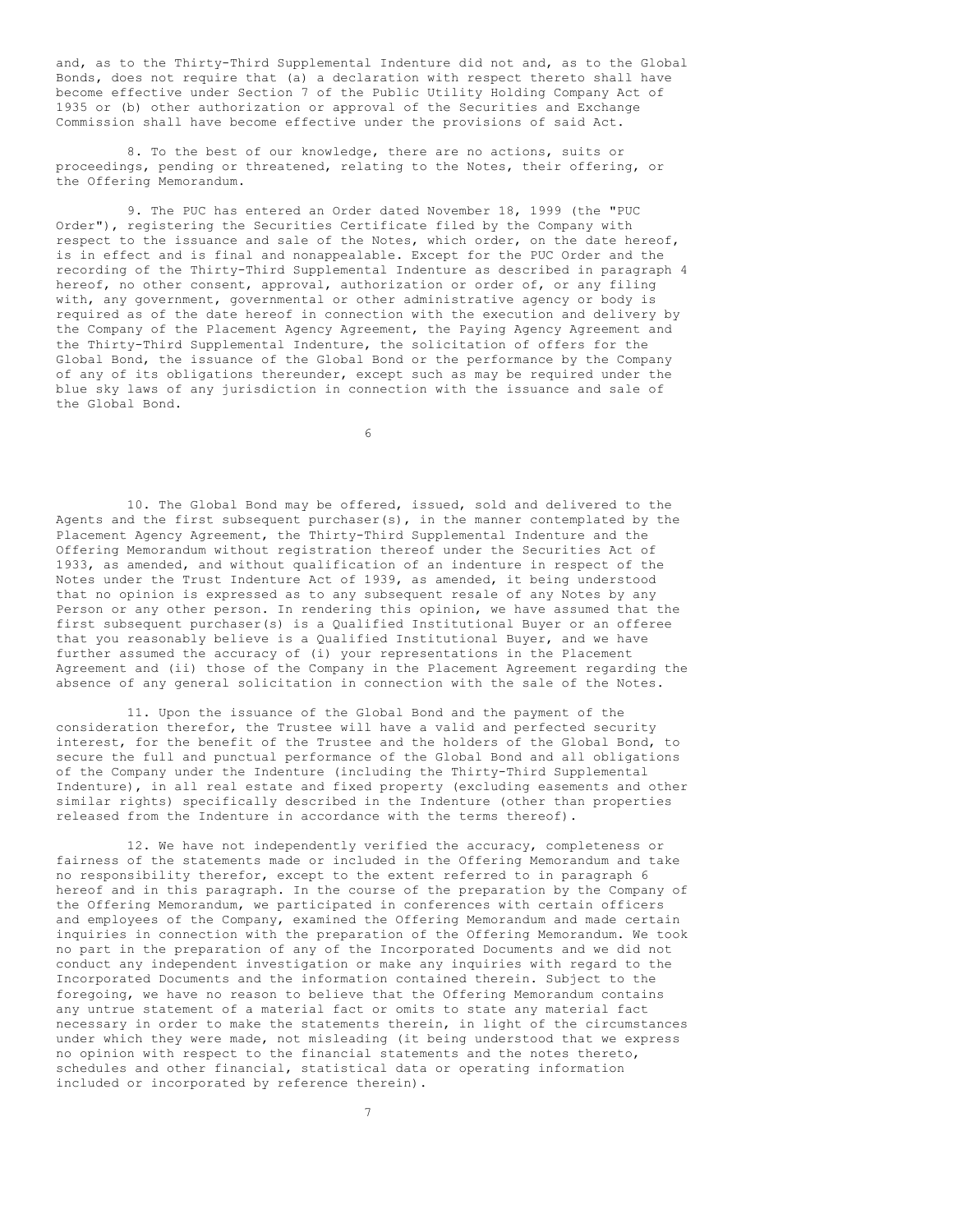The foregoing opinions are subject to the following qualifications:

a. We express no opinion as to the adequacy of any notice with respect to the disposition of any collateral. We also express no opinion as to the effectiveness or enforceability of provisions relating to waivers of notice or waivers of other rights, severability, prepayment fees or penalties, choice of law, or any provisions which release or limit the Company's liability or relate to cumulative remedies or, to the extent they purport to or would have the effect of compensating the Company in amounts in excess of any actual loss suffered by the Company, provisions relating to the payment of a default rate of interest.

b. We express no opinion as to the enforceability with respect to any provisions in the Indenture executed by the Company purporting to waive the effect of applicable laws and remedies and any provisions releasing any party from, or requiring indemnification for, liability for gross negligence, recklessness or wilful misconduct.

c. Any requirements in the Indenture specifying that provisions of the Indenture may only be waived in writing may not be enforced to the extent that an oral agreement or an implied agreement by trade practice or course of conduct has been created modifying any provision of the Indenture.

d. This opinion is limited to the matters set forth herein, no opinion may be inferred or implied beyond the matters expressly stated herein, and our statements contained in the opinion portion of this letter must be read in conjunction with the assumptions, limitations, exceptions and qualifications set forth in this letter.

8

e. The opinions herein are expressed as of the date hereof only and not as of some future date. We undertake no responsibility to advise you of any change in law or new laws, regulations or judicial decisions in the future. Nor do we assume any obligation to update or supplement this opinion to reflect any facts or circumstances which may hereafter come to our attention. References to "laws," "regulations" and "judicial decisions" herein shall include only officially published federal laws and regulations of the United States of America and the officially published laws and regulations of the Commonwealth of Pennsylvania.

Our opinions expressed above are limited to the laws of the Commonwealth of Pennsylvania and the federal law of the United States of America.

This opinion is furnished by us solely for your benefit and the purchasers of the Global Bond and may not be relied upon by any other person without the express written consent of our firm.

Very truly yours,

9

EXHIBIT D

[Letterhead of PSWC]

\_\_\_\_\_\_\_\_\_\_\_\_\_, 1999

To Each of the Addresses Named on Schedule I of the Placement Agency Agreement Acting Severally and Not Jointly in the Capacities of Agent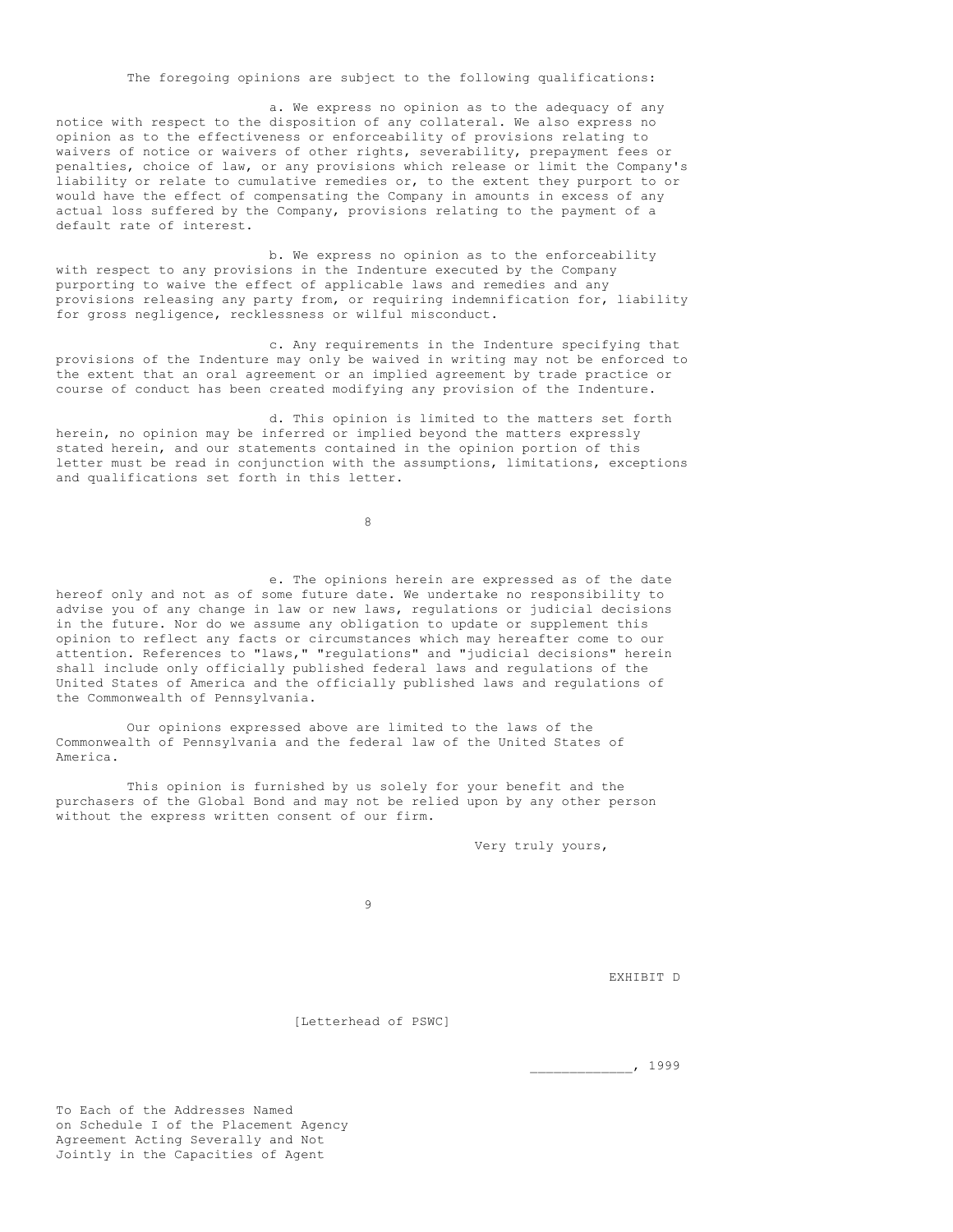and Purchaser or in Either Such Capacity

Dilworth Paxson LLP 1735 Market Street 3200 Mellon Bank Center Philadelphia, PA 19103

> RE: \$300,000,000 First Mortgage Bonds, 1998 Medium Term Note Series ("Notes") --------------------------------------

Ladies and Gentlemen:

I am Senior Vice President-Law and Administration for Philadelphia Suburban Water Company (the "Company").

Pursuant to Section 5(a)(iii)(B) of the Placement Agency Agreement between you and the Company of December 3, 1999 relating to the \$300,000,000 First Mortgage Bonds, 1999 Medium Term Note Series, I have been asked to render an opinion to you regarding certain matters involving the Company.

In my opinion:

(i) To the best of my knowledge, the Company has all governmental licenses, permits, consents, orders, approvals and other authorizations necessary to carry on its business as described in the Confidential Offering Memorandum dated December 3, 1999 with respect to the Notes, except where the failure to do so would not have a material adverse effect on the financial condition of the Company.

(ii) Except as set forth in the Confidential Offering Memorandum, there are no actions, suits or proceedings pending (and of which the Company has received notice) or, to the best of my knowledge, threatened against or affecting the Company or any of its officers in their capacity as such, before or by any Federal or state court, commission, regulatory body, administrative agency or other governmental body, domestic or foreign, wherein an unfavorable ruling, decision or finding is likely that would materially and adversely affect (i) the financial condition of the Company, or (ii) the ability of the Company to perform its obligations under the Placement Agency Agreement, the Paying Agency Agreement, the Original Indenture (as supplemented by the Thirty-Third Supplemental Indenture) or the Notes.

(iii) The Company (a) is not in violation of its Articles of Incorporation, by-laws or other charter documents, (b) to the best of my knowledge, is not in default in the performance of any obligation, agreement or condition contained in any indenture, mortgage, deed of trust, voting trust agreement, loan agreement, note, debenture, note agreement or other evidence of indebtedness, lease, contract or other agreement or instrument known to me to which the Company is a party or by which it or its properties is bound or affected where such default would likely have a material adverse effect on the financial condition of the Company, and (c) to the best of my knowledge the Company is not in violation of any judgment, ruling, decree, order, franchise, license or permit known to me or any statute, rule or regulation of any court or other governmental agency or body applicable to the business or properties of the Company, where such violation would likely have a material adverse effect on the financial condition of the Company.

(iv) The execution, delivery and performance of the Placement Agency Agreement, the Thirty-Third Supplemental Indenture, the Paying Agency Agreement and the consummation of the transactions therein contemplated will not, of themselves, or upon notice, lapse of time, or both, conflict with or result in a breach of any of the terms, conditions, or provisions of, or constitute a default under, or result in the creation or imposition of any lien, charge or encumbrance upon any of the property or assets of the Company (except as contemplated by the Indenture) pursuant to the terms of the charter or bylaws of the Company, or, to the best of my knowledge, any indenture, mortgage, deed of trust or other agreement or instrument known to me to which the Company is a party or by which the Company may be bound and, to the best of my knowledge, will not materially violate any judgment, ruling, decree, order, franchise, license or permit known to me or any statute, rule or regulation of any court or other governmental agency or body applicable to the business or properties of the Company.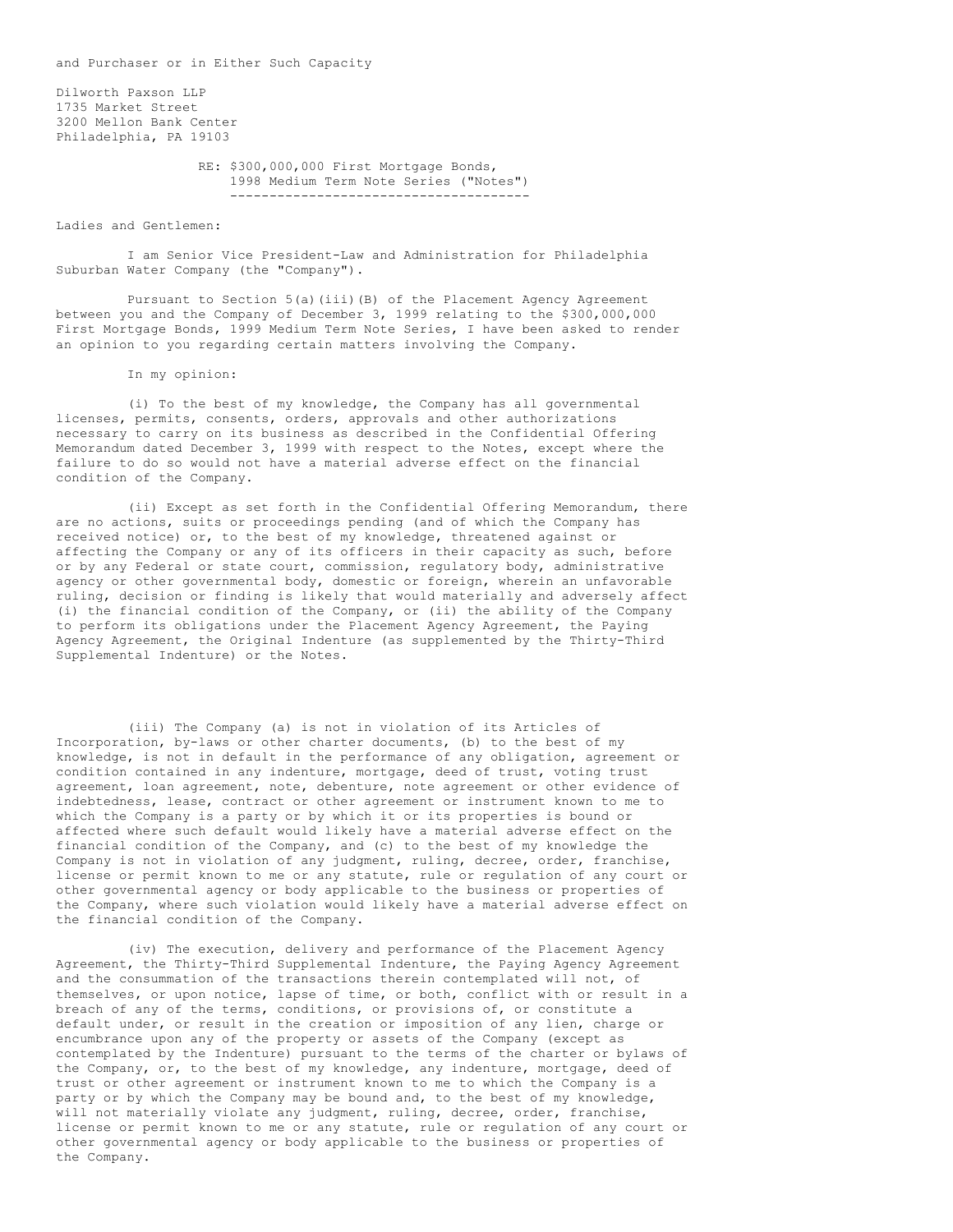(v) Each of the Indenture of Mortgage dated as of January 1, 1941 (the "Original Indenture"), between the Company and The Philadelphia Company for Insurance on Lives and Exacting Annuities (now Chase Manhattan Trust Company, National Association, as successor in interest), as trustee (the "Trustee") and the thirty-three indentures supplemental thereto, including the Thirty-Third Supplemental Indenture dated as of November 15, 1999 between the Company and the Trustee (the Original Indenture as so supplemented and amended, the "Indenture") was duly authorized, executed and delivered by the Company and the Indenture constitutes a legal, valid and binding obligation of the Company, enforceable against the Company in accordance with its terms (subject to applicable bankruptcy, insolvency, fraudulent transfer, reorganization, moratorium or other similar laws relating to creditors' rights generally from time to time in effect, and subject, as to enforceability, to general principles of equity, regardless of whether such enforceability is considered in a proceeding in equity or at law).

The information set forth herein is as of the date set forth above and the Company and I disclaim any undertaking to provide any updates or changes which thereafter may be brought to our attention.

This opinion is solely for your benefit and may not be relied upon by any other person or for any other purpose.

Very truly yours,

Roy H. Stahl

/sw

3

EXHIBIT E

### TRUSTEE'S CERTIFICATE

The undersigned, Chase Manhattan Trust Company, National Association (hereinafter referred to as the "Bank"), does hereby certify that:

1. It is Trustee under the Indenture of Mortgage dated as of January 1, 1941, of Philadelphia Suburban Water Company (the "Company"), as supplemented and amended by thirty two supplemental indentures and by a Thirty-Third Supplemental Indenture dated as of November 15, 1999 (the "Thirty-Third Supplemental Indenture") between the Company and the Bank relating to the authentication and delivery of a global bond representing the aggregate principal amount of \$\_\_\_\_\_\_\_\_\_\_ of the Company's First Mortgage Bonds, 1999 Medium Term Note Series (Subseries " ") (the "Global Bond")

2. The Thirty-Third Supplemental Indenture has been duly executed on behalf of the Bank by\_\_\_\_\_\_\_\_\_\_, its Vice President; the corporate seal of the Bank has been duly affixed thereto and attested by, its and the Thirty-Third Supplemental Indenture has been duly delivered on behalf of the Bank.

3. The Bank, as Trustee, has:

a. pursuant to Section 5 of Article I of the ThirtyThird Supplemental Indenture, authenticated the Global Bond, which consist of a fully registered Bond as set forth in Exhibit "A" hereto, in the aggregate principal amount of \$ , bearing the interest rate and maturity date as set forth in Section I of Article 1 of the Thirty-Third Supplemental Indenture, by the execution of the Trustee's Certificate of Authentication thereon by , its  $\overline{\phantom{a}}$  ; and

b. registered said Global Bond in the name of Cede & Co, nominee of the Depository Trust Company ("DTC"), as the registered owner of the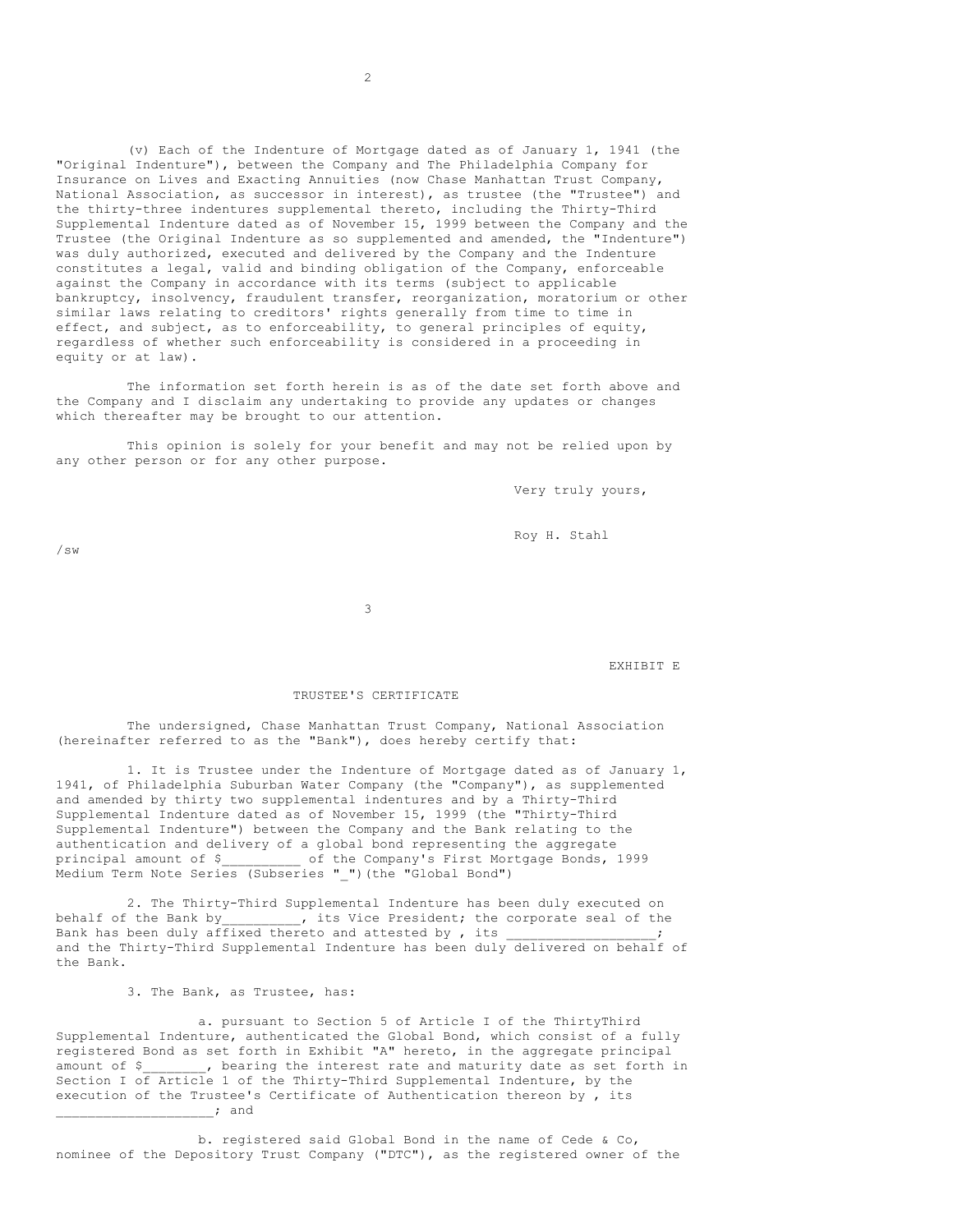Global Bond, which Global Bond is to be held by The Chase Manhattan Bank as so authenticated and registered on behalf of DTC pursuant to the Medium Term Note Certificate Agreement dated as of December 2, 1988.

4. Set forth below, opposite the names and titles of the above mentioned officers of the Bank, are specimens of their respective signatures.

 $\mathcal{L}_\text{max}$  $\mathcal{L}_\text{max}$ 

Name Title Specimen Signatures ---- ----- -------------------

5. and were, at the time of the acts referred to in paragraph 2 above, and are at the date hereof, duly elected or appointed, qualified and acting officers of the Bank, holding the offices indicated above and were duly authorized to perform such acts, and the signatures appearing on the Thirty-Third Supplemental Indenture are their genuine signatures; and was at the time of the acts referred to in paragraph 3(a) above, and is at the date hereof, a duly elected or appointed, qualified and acting Corporate Trust Officer of the Bank duly authorized to perform such acts, and the signature appearing on said Bonds is her genuine signature.

6. Attached hereto as Exhibit "B" is a true and correct copy of resolutions as adopted by the Board of Directors of the Bank which, at the date hereof, are still in full force and effect, giving requisite authority to such officers to execute and deliver the Thirty-Third Supplemental Indenture and to authenticate the Bonds.

IN WITNESS WHEREOF, Chase Manhattan Trust Company, National Association has caused this Trustee's Certificate to be executed by its duly authorized officer, this day of ,

> Chase Manhattan Trust Company, National Association

> > Title:

2

EXHIBIT "A"

| $\frac{1}{2}$ | $------$   | -------   | $- - - -$ | ---------- |  |
|---------------|------------|-----------|-----------|------------|--|
| No.           | Owner      | Amount    | Rate      |            |  |
| Cert.         | Registered | Principal | Interest  | Date       |  |
|               |            |           |           | Maturity   |  |

R-1 Cede & Co., as nominee of the Depository Trust Company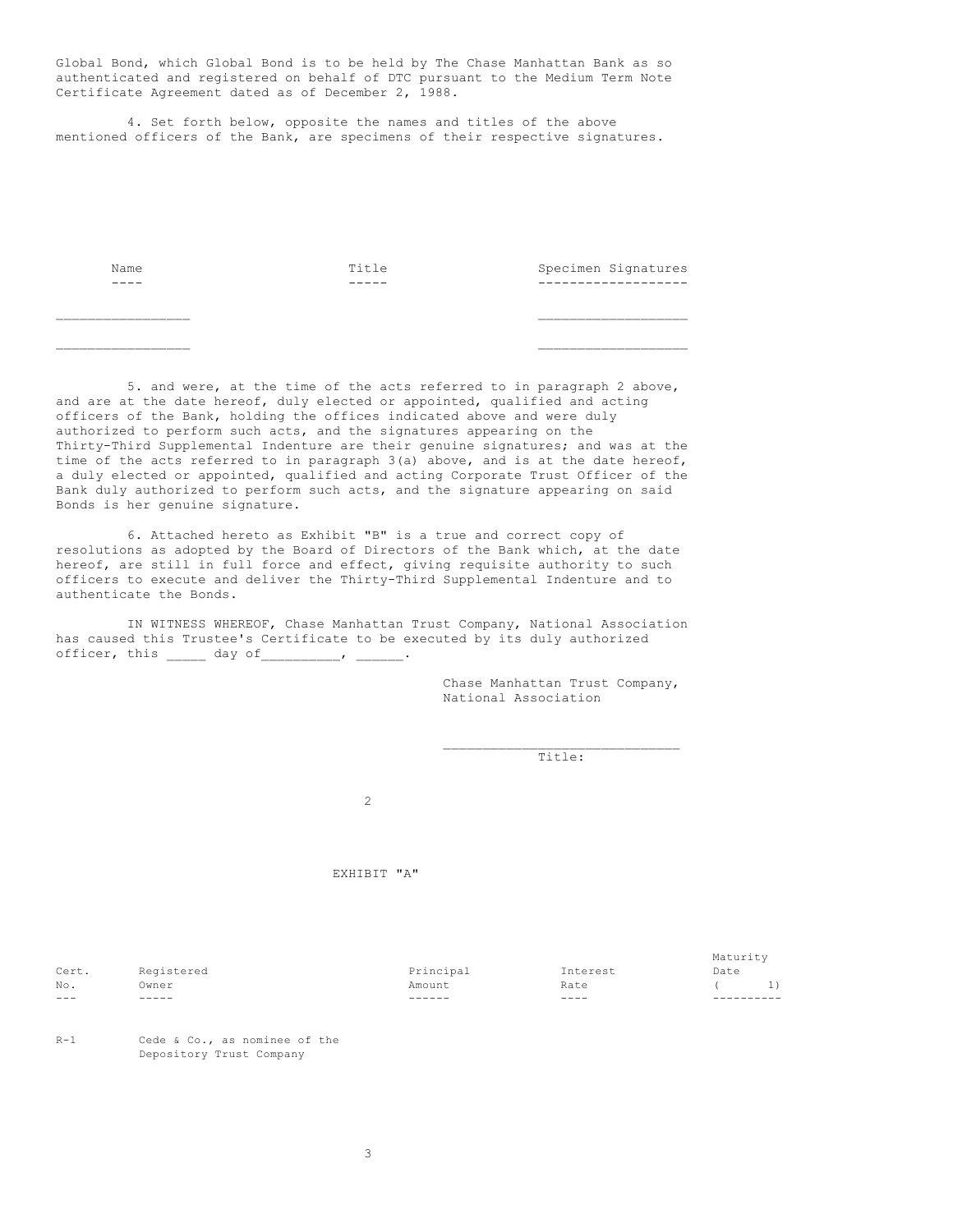EXHIBIT F

Form of KPMG LLP Letter

EXHIBIT G

#### PHILADELPHIA SUBURBAN WATER COMPANY

U.S. \$

First Mortgage Bonds 1999 Medium Term Note Series

Maturities From One Year to Thirty-Five Years From Date of Issue

Amendment to Placement Agency Agreement

New York, New York [Date]

To Each of the Addressees Named on Schedule I of the Placement Agency Agreement Acting Severally and Not Jointly in the Capacities of Agent and Purchaser or in Either Such Capacity

Ladies and Gentlemen:

The Placement Agency Agreement dated December 3, 1999 (the "Agreement"), between you and Philadelphia Suburban Water Company, a corporation organized and existing under the laws of the Commonwealth of Pennsylvania (the "Issuer"), is hereby amended to increase the aggregate principal amount of Notes (as defined in the Agreement) at any time outstanding to up to U.S. \$ .

[The documents referred to in the second sentence of Section 12 of the Agreement shall be delivered simultaneously herewith.]

In all other respects the Agreement shall remain in full force and effect.

This amendment to the Agreement may be executed in counterparts, and the executed counterparts shall together constitute a single instrument.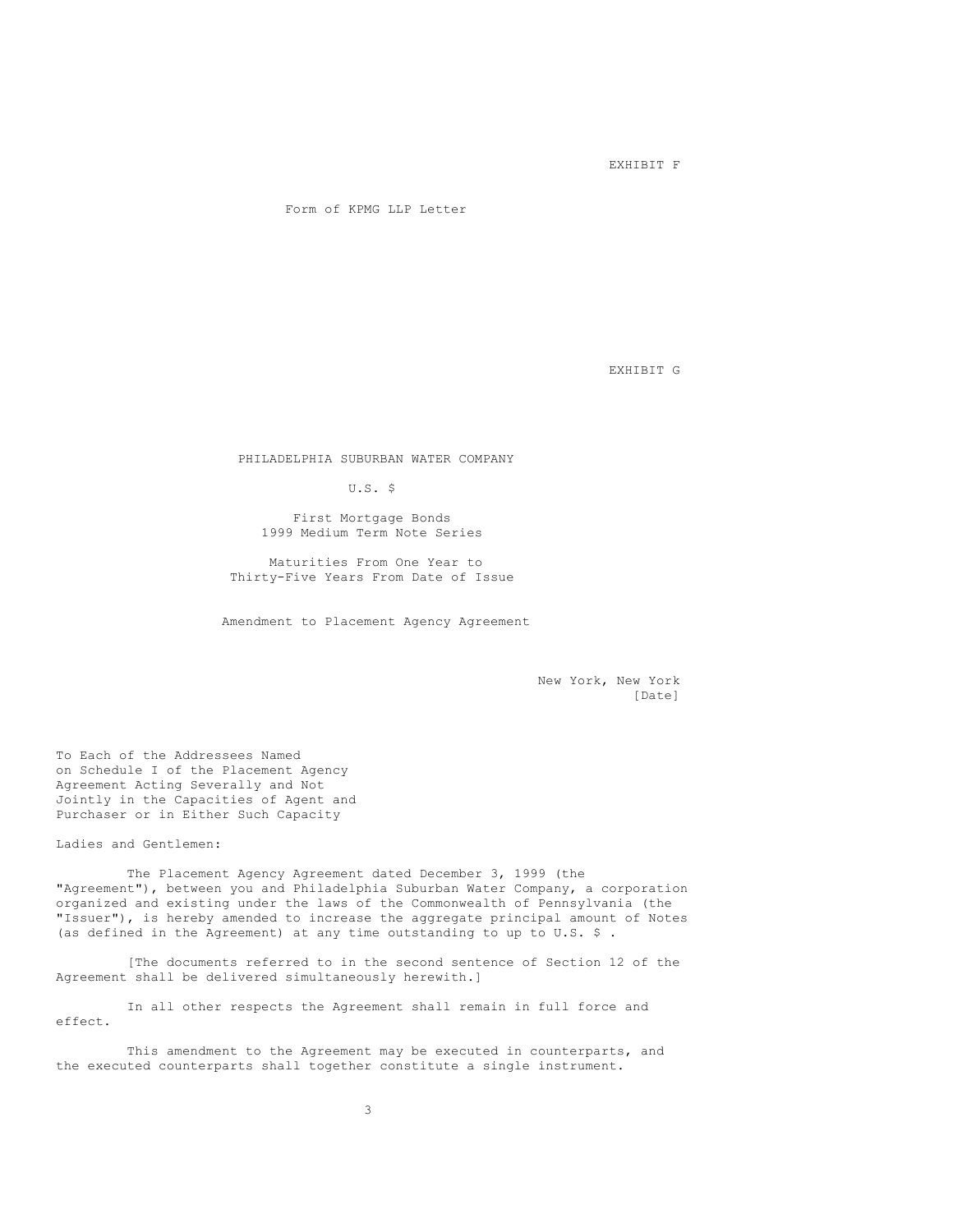If the foregoing is in accordance with your understanding of our agreement, please sign and return to us the enclosed duplicate hereof, whereupon this letter shall represent a binding agreement between the Issuer and each of you. This letter shall not constitute a binding agreement unless and until it is executed by the Issuer and each of you.

Very truly yours,

PHILADELPHIA SUBURBAN WATER COMPANY,

by \_\_\_\_\_\_\_\_\_\_\_\_\_\_\_\_\_\_\_\_\_\_\_\_\_ Name: Title:

The foregoing Agreement is hereby confirmed and accepted as of the date hereof.

 $by$ 

Name: Title:

4

EXHIBIT H

PHILADELPHIA SUBURBAN WATER COMPANY FIRST MORTGAGE BONDS 1999 MEDIUM TERM NOTE SERIES

#### REQUEST FOR BIDS

Pursuant to Paragraph 2(a)(i) of the Placement Agency Agreement between PSWC ("PSWC") and the agents listed on Schedule I attached thereto dated December 3, 1999 (the "Agreement"), PSWC is requesting bids for Subseries of the above-referenced notes (the "Subseries") to be issued by PSWC on or about \_\_\_\_\_\_\_\_, \_\_\_\_, subject to the terms set forth in the Agreement including Exhibit A thereto.

The Subseries is to be structured based on the following:

|                  | Principal Amount of Notes \$ |  |  |  |
|------------------|------------------------------|--|--|--|
| $\overline{2}$ . | Maturity                     |  |  |  |
|                  | [Optional Tender Provision   |  |  |  |

PHILADELPHIA SUBURBAN WATER COMPANY

DATE: \_\_\_\_\_\_\_\_\_\_\_\_ BY:\_\_\_\_\_\_\_\_\_\_\_\_\_\_\_\_\_\_\_\_\_

TITLE:\_\_\_\_\_\_\_\_\_\_\_\_\_\_\_\_\_\_

3

PHILADELPHIA SUBURBAN WATER COMPANY FIRST MORTGAGE BONDS 1999 MEDIUM TERM NOTE SERIES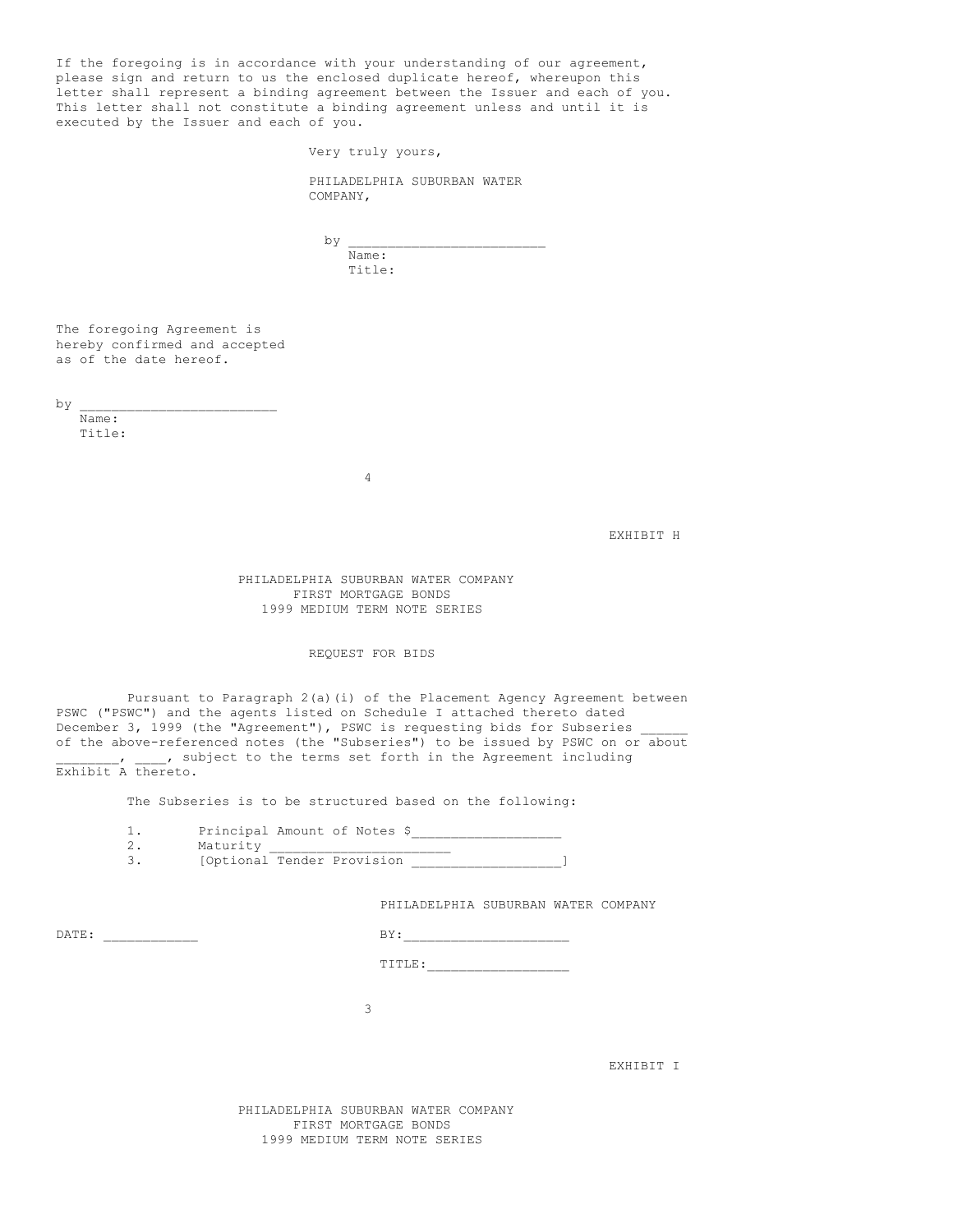## NOTICE OF APPOINTMENT

Pursuant to Paragraph 2 of the Placement Agency Agreement between PSWC ("PSWC") and the Agents listed on Schedule I attached thereto dated December 3, 1999 (the "Agreement"), the same set of the set of the set of the set of the set of the set of the set of the s Placement Agent for the issuance of \$\_\_\_\_\_\_\_\_\_\_\_ of Subseries \_\_\_\_\_\_ of the above-referenced notes to be issued by PSWC on or about  $\qquad \qquad$ , ove-referenced notes to be issued by PSWC on or about \_\_\_\_\_\_\_\_\_\_\_\_\_\_\_\_\_\_\_\_\_\_\_\_\_\_<br>\_\_, subject to the terms set forth on the attached Exhibit A [to be furnished by Issuer at issuance of Notice of Appointment] and further subject to the terms and conditions of the Agreement.

PHILADELPHIA SUBURBAN WATER COMPANY

DATE:\_\_\_\_\_\_\_\_\_\_\_\_\_\_ BY:\_\_\_\_\_\_\_\_\_\_\_\_\_\_\_\_\_\_\_\_\_\_\_\_\_\_\_\_\_\_\_\_

TITLE:\_\_\_\_\_\_\_\_\_\_\_\_\_\_\_\_\_\_\_\_\_\_\_\_\_\_\_\_\_

4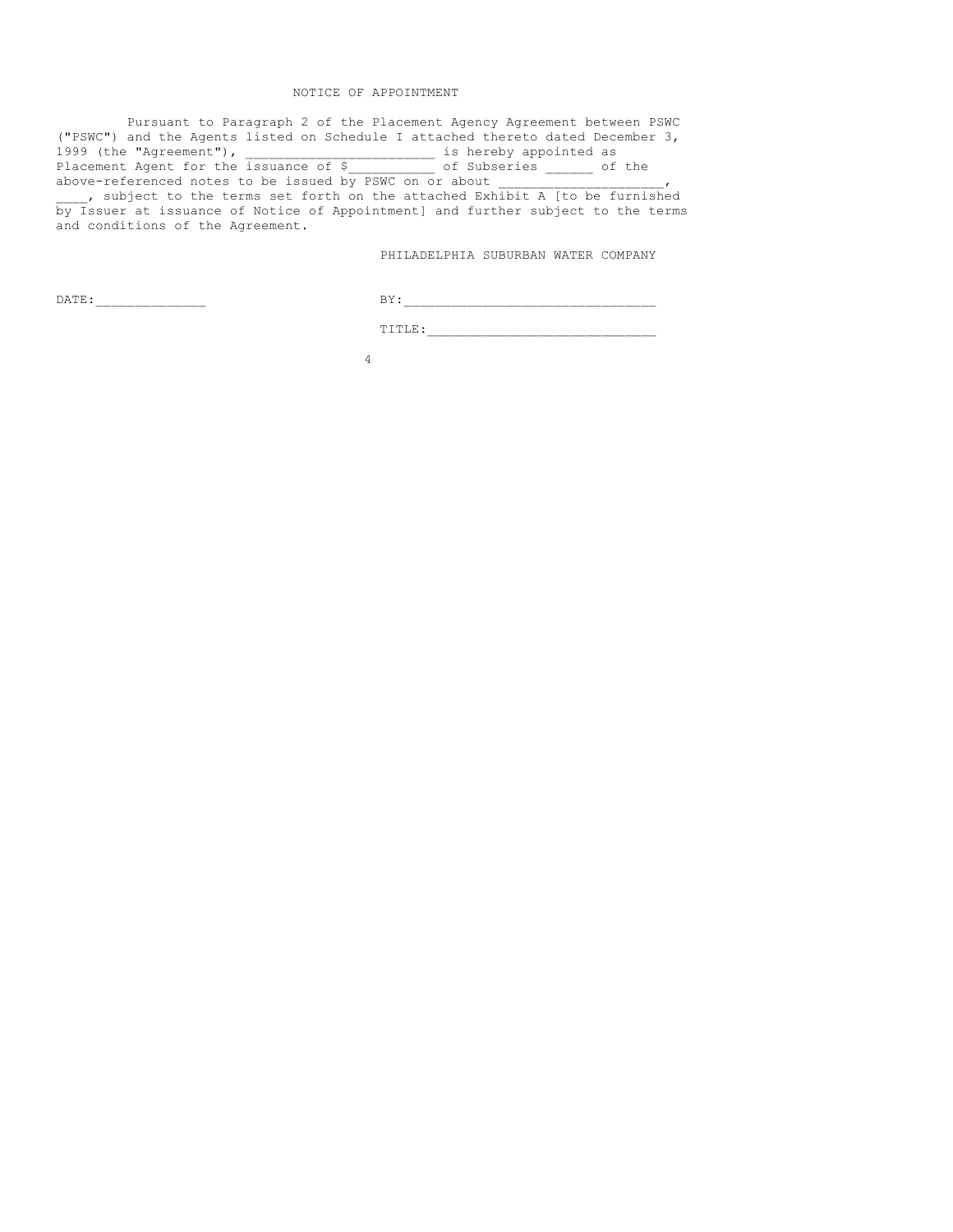#### Philadelphia Suburban Corporation and Subsidiaries

Selected Portions of Annual Report to Shareholers for the year ended December 31, 1999

PHILADELPHIA SUBURBAN CORPORATION AND SUBSIDIARIES

## MANAGEMENT'S DISCUSSION AND ANALYSIS OF FINANCIAL CONDITION AND RESULTS OF OPERATIONS (In thousands of dollars, except per share amounts)

### FORWARD-LOOKING STATEMENTS

This report by Philadelphia Suburban Corporation ("we" or "us") contains, in addition to historical information, forward-looking statements within the meaning of the Private Securities Litigation Reform Act of 1995. These forward-looking statements address, among other things, our use of cash; projected capital expenditures; liquidity; as well as information contained elsewhere in this report where statements are preceded by, followed by or include the words "believes," "expects," "anticipates," "plans" or similar expressions. These statements are based on a number of assumptions concerning future events, and are subject to a number of uncertainties and other factors, many of which are outside our control. Actual results may differ materially from such statements for a number of reasons, including the effects of regulation, abnormal weather, changes in capital requirements and funding, and acquisitions. We undertake no obligation to update or revise forward-looking statements, whether as a result of new information, future events or otherwise.

#### GENERAL INFORMATION

Philadelphia Suburban Corporation is the holding company for regulated utilities providing water or wastewater services to approximately 1.8 million people in Pennsylvania, Ohio, Illinois, New Jersey and Maine. Our two primary subsidiaries are Philadelphia Suburban Water Company ("PSW"), a regulated public utility that provides water or wastewater services to about 1 million residents in the suburban areas west and north of the City of Philadelphia, and Consumers Water Company ("CWC"), a holding company for several regulated public utility companies that provide water or wastewater service to about 800,000 residents in various communities in Pennsylvania, Ohio, Illinois, New Jersey and Maine. We are among the largest investor-owned water utilities in the United States based on the number of customers. In addition, PSW and CWC provide water service to approximately 25,000 people through operating and maintenance contracts with municipal authorities and other parties in proximity to the operating company's service territories.

On March 10, 1999, we completed a merger (the "Merger") with CWC. We issued 13,014,015 shares of Common Stock in exchange for all of the outstanding shares of CWC and CWC became our wholly-owned subsidiary. CWC owns 100% of the voting stock of four water companies, and at least 96% of the voting stock of three water companies, operating in Pennsylvania, Ohio, Illinois, New Jersey and Maine. CWC's subsidiaries operate 27 divisions in these five states, providing water service to approximately 800,000 people. The Merger was accounted for under the pooling-of-interests method of accounting. Accordingly, this report has been restated to include the accounts and results of CWC as if the Merger had been completed as of the beginning of the earliest period presented.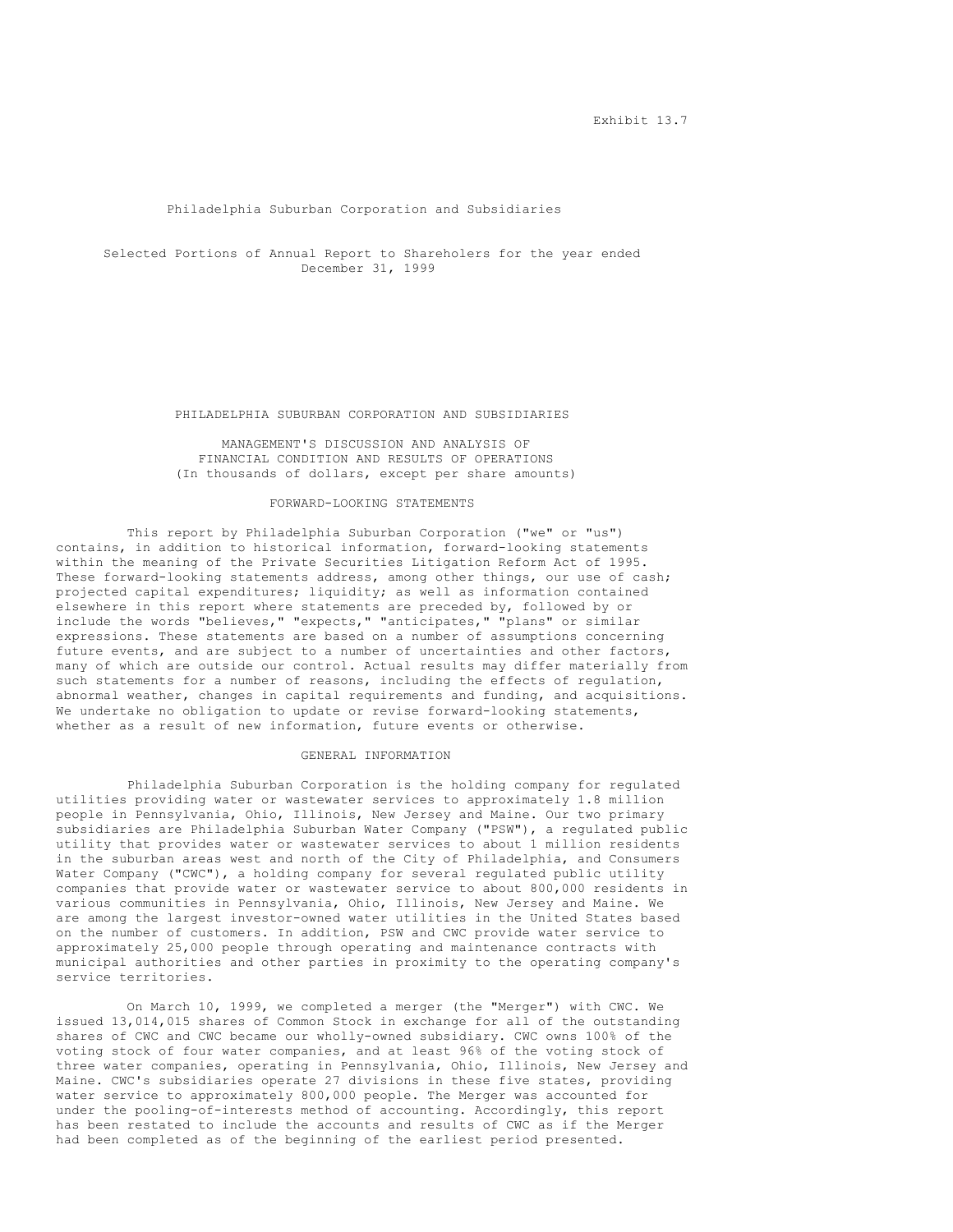Subsidiaries of PSW and CWC provide wastewater services (primarily residential) to approximately 28,000 people in Pennsylvania, Illinois and New Jersey. During 1999 and each of the previous four years, the operating revenues associated with wastewater services have been less than 3% of our operating revenues.

1

## PHILADELPHIA SUBURBAN CORPORATION AND SUBSIDIARIES

# MANAGEMENT'S DISCUSSION AND ANALYSIS OF FINANCIAL CONDITION AND RESULTS OF OPERATIONS (continued) (In thousands of dollars, except per share amounts)

Following are our selected five-year financial statistics:

| Years ended December 31,                                                                | 1999   | 1998  | 1997            | 1996                                              | 1995        |
|-----------------------------------------------------------------------------------------|--------|-------|-----------------|---------------------------------------------------|-------------|
| Operating revenues (c)                                                                  |        |       |                 | \$257,326 \$250,771 \$235,852 \$215,971 \$208,100 |             |
| Throme from continuing operations 5 36,384 5 45,015 5 35,210 5 29,204 5 29,887          |        |       |                 |                                                   |             |
| Income from continuing operations<br>before income taxes and<br>non-recurring items (a) |        |       |                 | \$73,036 \$68,453 \$57,642 \$48,554 \$49,087      |             |
| Operating Statistics                                                                    |        |       |                 |                                                   |             |
| Operating revenues                                                                      | 100.0% |       |                 | $100.0%$ $100.0%$ $100.0%$                        | 100.0%      |
| Costs and expenses:                                                                     |        |       |                 |                                                   |             |
| Operations and maintenance                                                              | 38.4%  | 39.9% | 40.9%           | 43.0%                                             | 43.8%       |
| Depreciation and amortization                                                           | 12.4%  | 11.8% | 11.9%           | 11.7%                                             | 10.5%       |
| Taxes other than income taxes                                                           | 8.5%   | 8.7%  | 9.1%            | 9.3%                                              | 8.8%        |
| Interest expense (b)                                                                    | 13.1%  | 12.8% | 14.1%           | 14.0%                                             | 13.9%       |
| Allowance for funds used during<br>construction                                         |        |       |                 | $(0.8)$ $(0.5)$ $(0.5)$ $(0.4)$ $(0.6)$ $(0.6)$   |             |
| Total costs and expenses                                                                | 71.6%  |       | $72.7%$ $75.6%$ |                                                   | 77.5% 76.4% |
| Income from continuing operations<br>before income taxes and<br>non-recurring items (a) |        |       |                 | $28.4\%$ 27.3 24.4 24.4 22.5 23.6 23.6            |             |
| Effective tax rates (c)                                                                 | 42.2%  | 40.1% | 38.9%           | 39.9%                                             | 39.8%       |

(a) Non-recurring items include the 1999 charges of \$8,596 (\$10,121 pre-tax) for transaction costs and restructuring costs related to the Merger with Consumers Water Company, the 1998 gain of \$3,903 (\$6,680 pre-tax) on the sale of Consumer Water Company's New Hampshire system and the 1995 gain of \$363 (\$586 pre-tax) on the sale of a division of Consumers Maine Water Company.

(b) Includes dividends on preferred stock of subsidiary and minority interest.

(c) Continuing operations only.

2

# PHILADELPHIA SUBURBAN CORPORATION AND SUBSIDIARIES

MANAGEMENT'S DISCUSSION AND ANALYSIS OF FINANCIAL CONDITION AND RESULTS OF OPERATIONS (continued) (In thousands of dollars, except per share amounts)

Following are our selected five-year operating and sales statistics:

Years ended December 31, 1999 1998 1997 1996 1995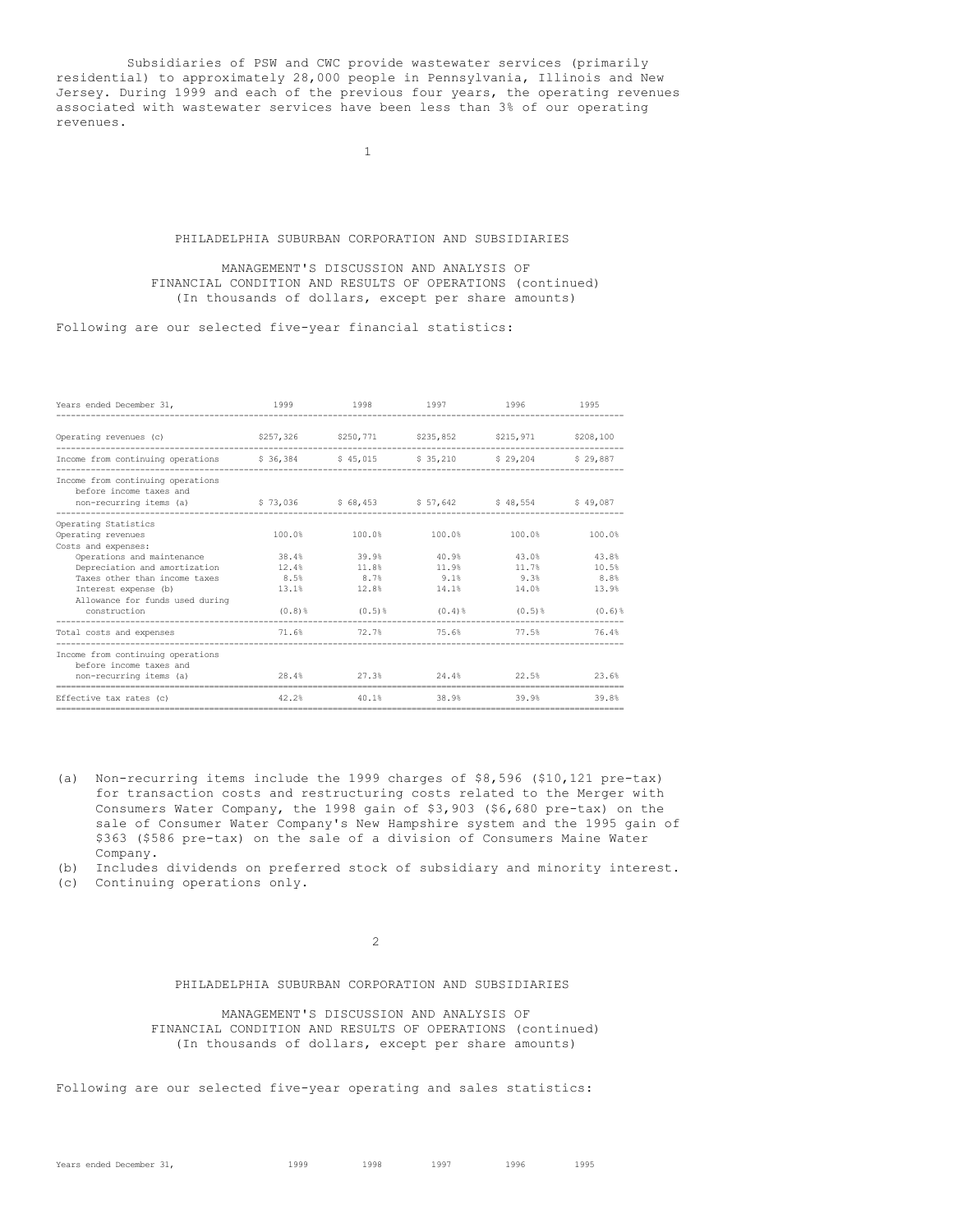| Metered       | Residential         | 497.937        | 478,160        | 473,309        | 467,210        | 445,496        |
|---------------|---------------------|----------------|----------------|----------------|----------------|----------------|
| water         | Commercial          | 29,241         | 27.612         | 26,369         | 26,003         | 24,493         |
| customers     | Industrial<br>Other | 1,430<br>9,067 | 1,327<br>8,277 | 1,386<br>7.574 | 1,387<br>7,305 | 1,237<br>6,328 |
|               | Total               | 537,675        | 515,376        | 508,638        | 501,905        | 477.554        |
| Revenues from | Residential         | \$154.881      | \$156,523      | \$148,323      | \$135,848      | \$132.419      |
| water sales   | Commercial          | 45,192         | 44,894         | 40,439         | 38,238         | 35,457         |
|               | Industrial          | 13,944         | 13,970         | 12,818         | 12,396         | 11,618         |
|               | Other               | 31,999         | 25,672         | 25,132         | 23,612         | 21,947         |
|               | Total               | \$246.016      | \$241.059      | \$226,712      | \$210,094      | \$201.441      |
|               |                     |                |                |                |                |                |

# RESULTS OF OPERATIONS

Our income from continuing operations has grown at an annual compound rate of approximately 7.5% during the five-year period ended December 31, 1999. Exclusive of the 1999 CWC merger transaction costs and related restructuring costs of \$8,596 (\$10,121 pre-tax), income from continuing operations grew at an annual compound rate of 12.2% during the past five years.

During this same period, operating revenues grew at a compound rate of 6.4% and total expenses, exclusive of income taxes, merger transaction costs and the related restructuring costs, grew at a compound rate of 4.6%.

#### Operating Revenues

The growth in revenues over the past five years is a result of increases in the customer base and in water rates. The number of customers increased at an annual compound rate of 3.1% in the past five years primarily as a result of acquisitions of local water systems. Acquisitions made during the five-year period ended December 31, 1999 have provided water revenues of approximately \$20,106 in 1999, \$19,293 in 1998 and \$12,047 in 1997. Excluding the effect of acquisitions, our customer base increased at a five-year annual compound rate of 0.8%. Rate increases implemented during the past three years have provided additional operating revenues of approximately \$1,700 in 1999, \$13,300 in 1998 and \$4,700 in 1997. In April 1998, CWC's New Hampshire system was sold under a condemnation statute. The operating revenues associated with the New Hampshire system were \$1,600 in 1998 and \$6,500 in 1997. In addition to water and wastewater revenues, operating revenues include the net gains on sales of properties of \$780 in 1999, \$53 in 1998 and \$690 in 1997, and other non-regulated revenues associated with operating and management contracts, rental income, data processing service fees and sales of timber of \$5,295 in 1999, \$4,904 in 1998 and \$4,072 in 1997.

Economic Regulation - Our water and wastewater utility operations are subject to regulation by their respective state regulatory commissions, which have broad administrative power and authority to regulate rates and charges, determine franchise areas and conditions of service, approve acquisitions and authorize the issuance of securities. The profitability of our utility operations is influenced to a great extent by the timeliness and adequacy of rate allowances in the various states in which we operate. Accordingly, we maintain a rate case management capability to ensure that the tariffs of the utility operations reflect, to the extent practicable, current costs of operations, capital, taxes, energy, materials and compliance with environmental regulations. In assessing our rate case strategy, we consider the amount of utility plant additions and replacements made since the previous rate decision, the

3

### PHILADELPHIA SUBURBAN CORPORATION AND SUBSIDIARIES

MANAGEMENT'S DISCUSSION AND ANALYSIS OF FINANCIAL CONDITION AND RESULTS OF OPERATIONS (continued) (In thousands of dollars, except per share amounts)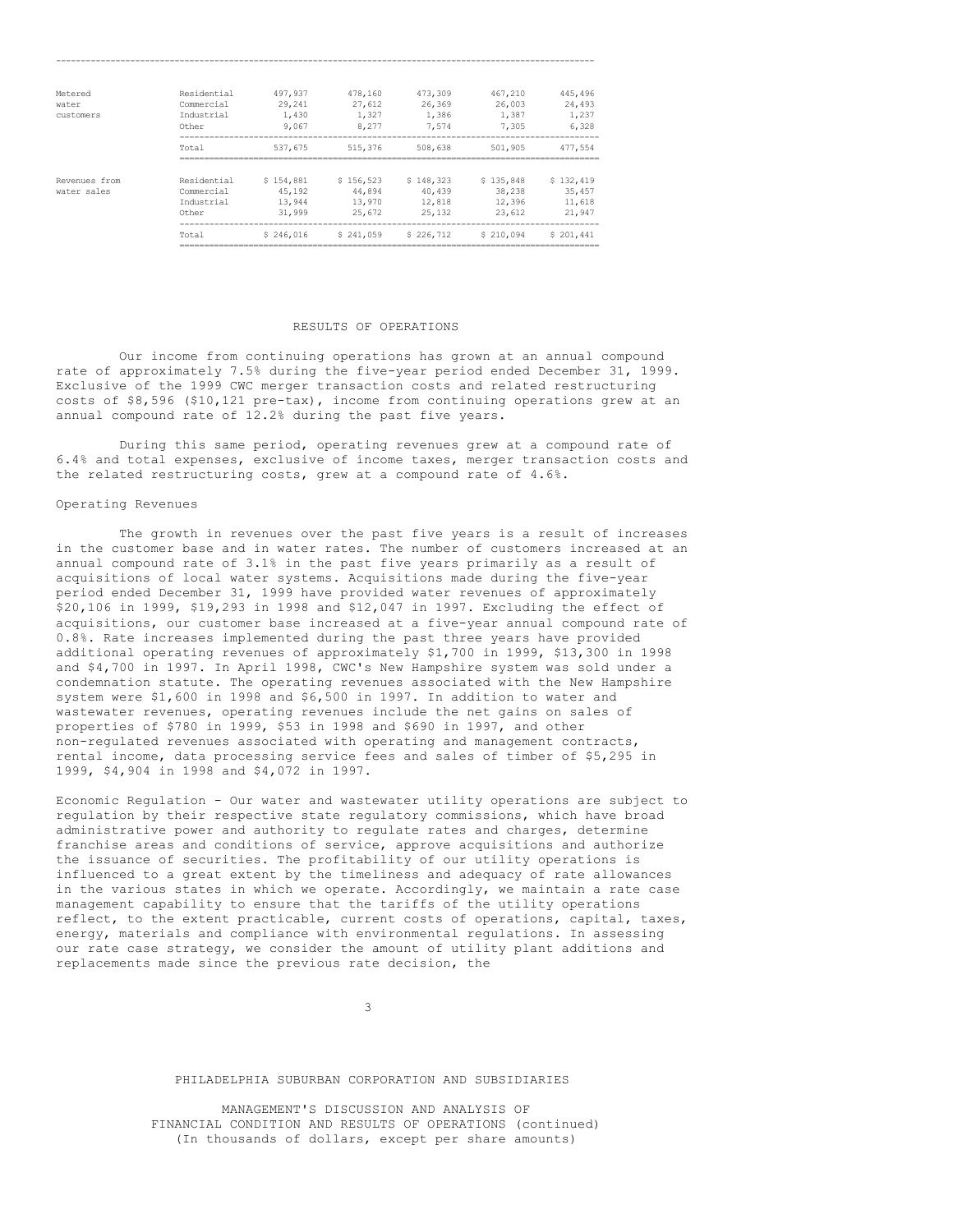changes in the cost of capital and changes in the capital structure. Based on these assessments, our utility operations periodically file rate increase requests with their respective state regulatory commissions. The rates for some divisions of CWC's Ohio subsidiary can be fixed by negotiated agreements with the municipalities that are served by those divisions in lieu of regulatory approval from the Public Utility Commission of Ohio. Currently, two of the four regulated divisions in Ohio are operating under such rate ordinances.

In October 1999, PSW, in conjunction with CWC's Pennsylvania subsidiaries, filed an application with the Pennsylvania Public Utility Commission ("PAPUC") requesting a \$28,000 or 15.5% increase in annual revenues. The application is currently pending before the PAPUC and a final determination is anticipated by July 2000. In October 1997, the PAPUC approved a rate settlement reached between PSW and the parties actively litigating the rate application PSW filed in April 1997. The settlement was designed to increase PSW's annual revenues by \$9,300 or 7.3% over the level in effect at the time of the filing. The rates in effect at the time of the filing included a 1% or \$1,300 Distribution System Improvement Charge ("DSIC"). Consequently, the settlement resulted in a total base rate increase of \$10,600 or 8.3%.

The CWC operating subsidiaries were allowed annual rate increases of \$390 for 1999, \$3,334 for 1998 and \$2,769 for 1997, represented by two, five, and four rate decisions. Revenues from these increases realized in the year of grant were approximately \$308 in 1999, \$1,969 in 1998, and \$489 in 1997.

Distribution System Improvement Charge - In 1996, the PAPUC approved the Distribution System Improvement Charge ("DSIC"). The DSIC is a mechanism that allows Pennsylvania water utilities to add a surcharge to their water bills. This surcharge offsets the additional depreciation and capital costs associated with certain non-revenue producing, non-expense reducing capital expenditures related to replacing and rehabilitating distribution systems. Prior to the DSIC mechanism, water utilities absorbed all of the depreciation and capital costs of these projects between base rate increases without the benefit of additional revenues. The gap between the time that a capital project is completed and the recovery of its costs in base rates is known as regulatory lag. The DSIC mechanism is intended to substantially reduce regulatory lag that often acted as a disincentive to water utilities in rehabilitating their distribution systems.

The DSIC is adjusted quarterly based on additional qualified capital expenditures made in the previous quarter. However, the DSIC may not exceed 5% of the base rates in effect. The DSIC is reset to zero when new base rates that reflect the costs of those additions become effective or when a utility's earnings exceed a PUC benchmark. The DSIC in the first quarter of 2000 has been set at 5% and is expected to continue at 5% until new base rates become effective. The DSIC provided revenues of \$4,140 in 1999, \$229 in 1998 and \$1,104 in 1997.

In May 1999, the Illinois legislature passed a bill to establish a DSIC mechanism in Illinois. The Illinois Commerce Commission is analyzing the mechanism currently and considering approval of the DSIC for use by Illinois water utilities beginning in 2001.

Rate Surcharges - In addition to its base rates and DSIC, PSW and CWC's Pennsylvania subsidiaries have utilized a surcharge or credit on their bills to reflect certain changes in Pennsylvania State taxes until such time as the tax changes are incorporated into base rates. Operating revenues were increased by rate surcharges in 1999 by \$1,306, and rate credits reduced operating revenues in 1998 by \$117.

Sendout - "Sendout" represents the quantity of treated water delivered to our distribution systems. We use sendout as an indicator of customer demand. Weather conditions tend to impact water consumption, particularly during the late spring and summer months when nonessential and recreational use of water is at its highest. Consequently, a higher proportion of annual operating revenues is realized in the second and third quarters. However, it is difficult to correlate weather and water consumption, since conservation and even day-to-day variations in weather patterns can have a significant effect. Conservation efforts, construction codes which require the use of low flow plumbing fixtures as well as mandated water use restrictions in response to drought conditions also affect water consumption.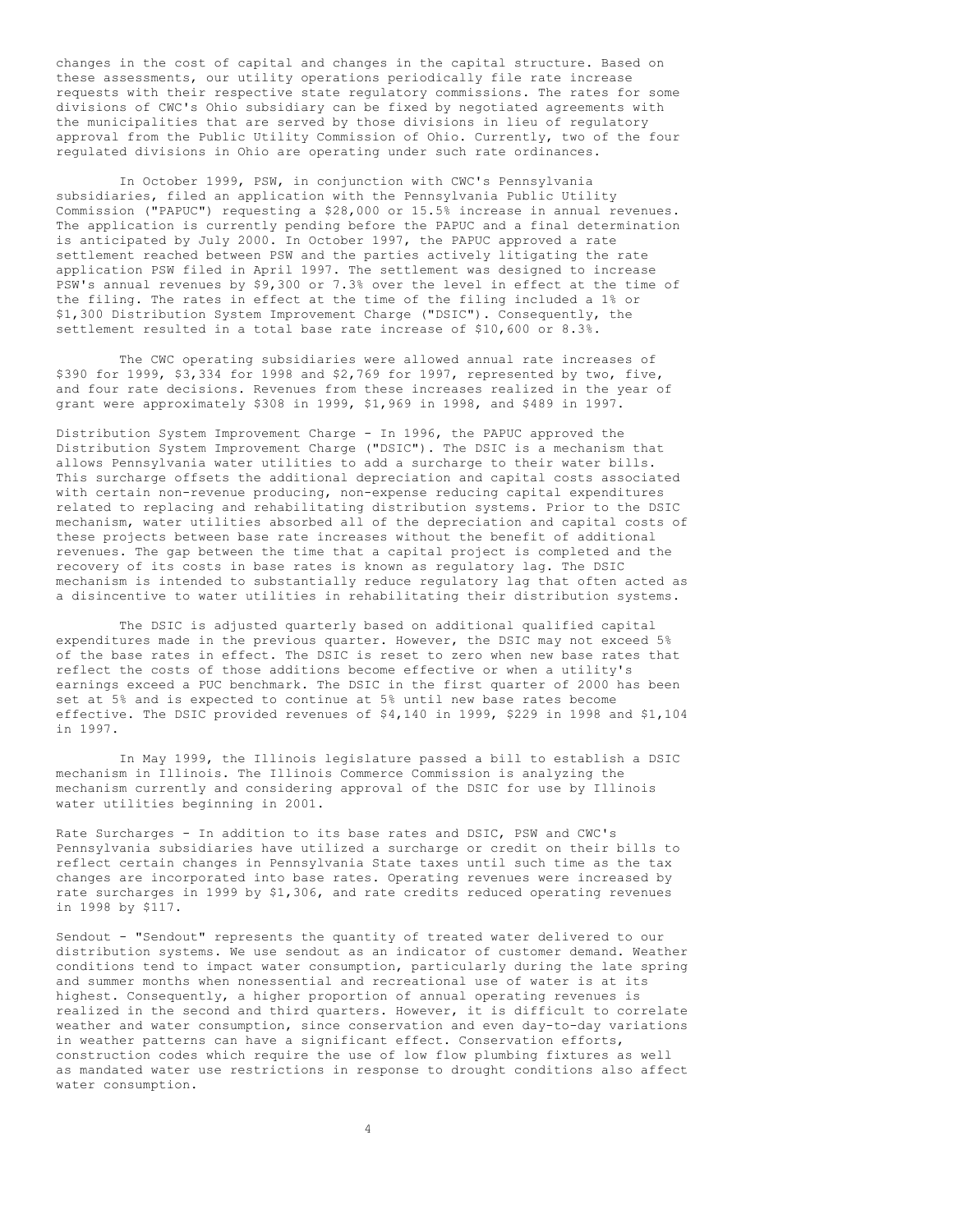# PHILADELPHIA SUBURBAN CORPORATION AND SUBSIDIARIES

MANAGEMENT'S DISCUSSION AND ANALYSIS OF FINANCIAL CONDITION AND RESULTS OF OPERATIONS (continued) (In thousands of dollars, except per share amounts)

Our water customers are located in the following states: 66% in Pennsylvania, 15% in Ohio, 10% in Illinois, 6% in New Jersey and 3% in Maine. In June 1999, the Pennsylvania Department of Environmental Protection declared a drought warning for most of the counties in Pennsylvania, including the counties served by PSW and CWC's Pennsylvania subsidiaries. A drought warning calls for voluntary restrictions on water use, particularly non-essential uses of water. In July 1999, the Governor of Pennsylvania issued a drought emergency order for the counties that were previously under the drought warning. The drought emergency imposes a mandatory ban on all nonessential water usage. On September 30, 1999, the drought emergency order was lifted for nearly all Pennsylvania counties, including those served by our water companies. While portions of Pennsylvania, particularly those dependent on ground water, experienced water shortages, our water supplies remained adequate. As a result of these actions, water consumption and water revenues in these areas declined to levels below those experienced in 1998. As a result of the drought emergency order being lifted, water revenues began to return to normal levels during the fourth quarter of 1999. In addition, CWC's New Jersey subsidiary experienced a similar drought emergency during most of the third quarter of 1999.

There have been other water use restrictions during the past three years, however, because these warnings were issued at times other than the summer months, when nonessential and recreational use of water has traditionally declined, the restrictions did not have a significant impact on operating revenues. Throughout the restriction periods, we had sufficient quantities of raw water and maintained adequate storage levels of treated water.

### Operations and Maintenance

Operations and maintenance expenses totaled \$98,758 in 1999, \$100,139 in 1998 and \$96,571 in 1997. Most elements of operating costs are subject to the effects of inflation, as well as the effects of changes in the number of customers served, in water consumption and the degree of water treatment required due to variations in the quality of the raw water. The principal elements of operating costs are labor, electricity, chemicals and maintenance expenses. Electricity and chemical expenses vary in relationship to water consumption, raw water quality, and to a lesser extent the deregulated electric market in some of the states in which we operate. Maintenance expenses are sensitive to extreme cold weather, which can cause water mains to rupture.

Operations and maintenance expenses decreased in 1999 as compared to 1998 by \$1,381 or 1.4% due to a reduction in general corporate expenses due to the closing of CWC's corporate office in March 1999, savings from reduced electric costs as a result of electric deregulation in Pennsylvania, elimination of \$590 of operations and maintenance expenses associated with CWC's New Hampshire operations which was sold in April 1998, offset in part by labor wage increases and increased maintenance and production costs. Increased maintenance expenses resulted from a higher number of main breaks experienced in 1999. The increased wages reflect normal merit increases.

Operations and maintenance expenses increased in 1998 over 1997 by \$3,568 or 3.7% primarily as a result of higher production costs resulting from the increased volume of water sold and increased wages and administrative expenses, partially offset by the elimination of \$1,788 of operations and maintenance expenses associated with the CWC's New Hampshire operations which was sold in April 1998. The increased wages reflect normal merit increases.

# Depreciation and Amortization

Depreciation expense was \$30,612 in 1999, \$27,189 in 1998 and \$25,581 in 1997, and has increased principally as a result of the significant capital expenditures made to expand and improve the utility facilities, and as a result of acquisitions of water systems. A portion of the 1998 increase also resulted from accelerated depreciation rates granted in a rate case due to a major treatment plant replacement.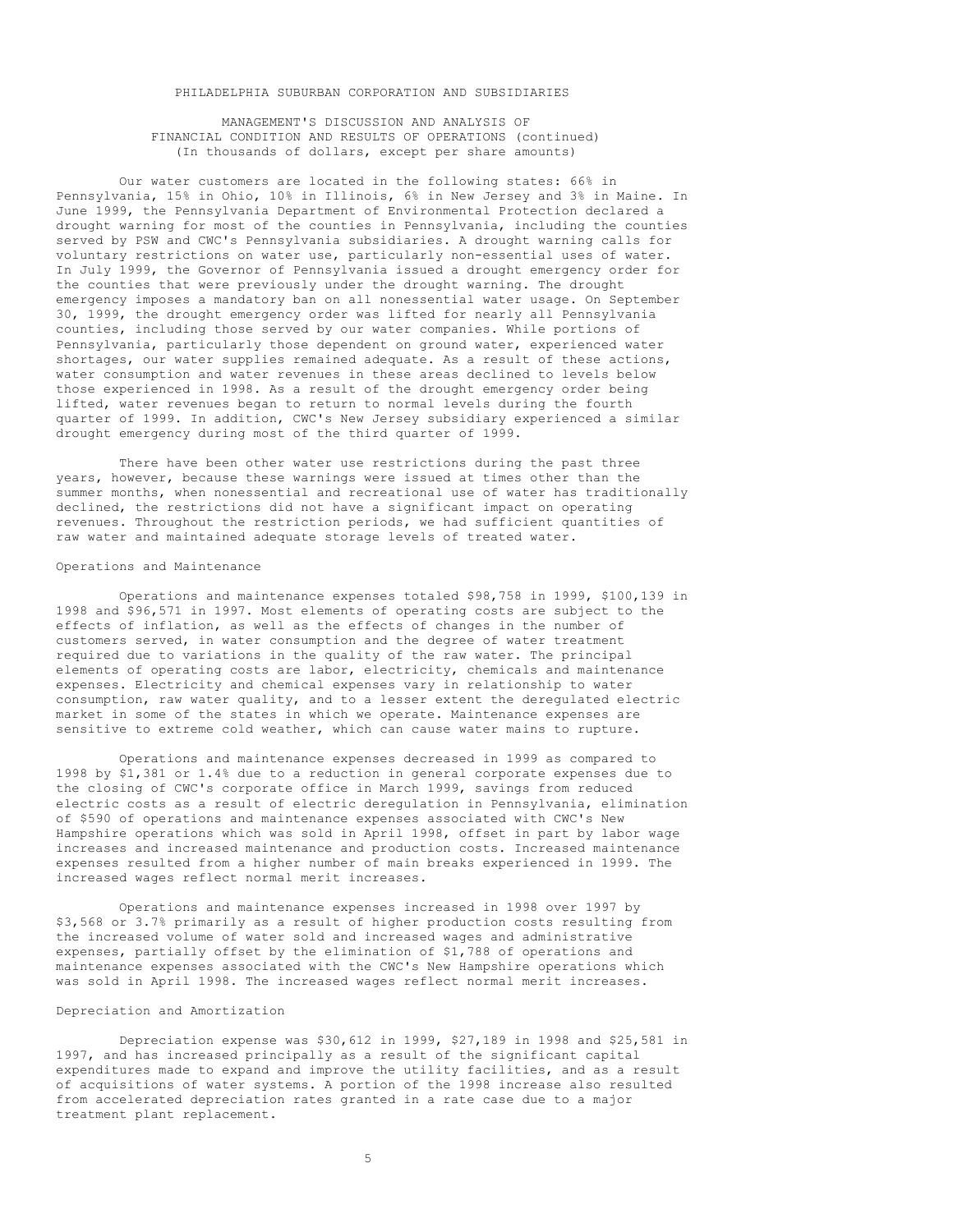#### PHILADELPHIA SUBURBAN CORPORATION AND SUBSIDIARIES

## MANAGEMENT'S DISCUSSION AND ANALYSIS OF FINANCIAL CONDITION AND RESULTS OF OPERATIONS (continued) (In thousands of dollars, except per share amounts)

Amortization was \$1,291 in 1999, \$2,275 in 1998 and \$2,396 in 1997. The decrease in 1999 is due to the completion of the amortization in 1998 of the costs associated with and the other costs being recovered in PSW's 1997 rate filing. The decrease in 1998 is due to the reduced amortization associated with CWC's New Hampshire operations which was sold in April 1998. Expenses associated with filing rate cases are deferred and amortized over periods that generally range from one to three years.

#### Taxes Other than Income Taxes

Taxes other than income taxes decreased by approximately 0.4% in 1999 as compared to 1998, and increased 2.7% in 1998 over the previous year. The decrease in 1999 is associated with a decrease in the Pennsylvania Public Utility Realty Tax ("PURTA") and due to \$285 of other taxes associated with CWC's New Hampshire operations which was sold in April 1998. The decreased PURTA is a result of a change in the method by which the tax is calculated in 1999. The increase in 1998 over 1997 was due to an increase in the base on which the PURTA, local real estate taxes and the Pennsylvania Capital Stock Tax are calculated, partially offset by \$665 of other taxes associated with CWC's New Hampshire operations which was sold in April 1998. The increase in the taxable base for the PURTA and local real estate taxes is due to the capital expenditures and the acquisitions. In addition, the effective PURTA tax rate increased in 1998 by 24%. The effective PURTA tax rate increased due to an additional tax assessment to offset a statewide deficit in the collection of this tax. The increase in the Capital Stock Tax is due to increases in common equity.

#### Restructuring costs

During 1999, we recorded a charge of \$3,787 for restructuring costs that includes severance of \$2,940 and exit costs associated with the closing of CWC's corporate office.

## Interest Expense, net

Net interest expense was \$33,698 in 1999, \$31,888 in 1998 and \$32,664 in 1997. Interest expense increased in 1999 over 1998 primarily as a result of higher levels of borrowing in order to finance capital expenditures and the acquisition of other water systems, offset in part by a reduction in debt associated with Consumers New Hampshire operations. Interest expense decreased in 1998 as compared to 1997 due to a reduction in debt associated with Consumers New Hampshire operations and lower interest rates on borrowings, offset in part by a higher level of debt in order to finance acquisitions and other capital expenditures.

#### Dividends on Preferred Stock of Subsidiary and Minority Interest

Dividends on preferred stock of subsidiary were \$0 in 1999, \$70 in 1998 and \$515 in 1997. The change in dividends in 1999 and 1998 over the preceding year is due to a reduction in the number of shares of preferred stock outstanding during these periods.

### Allowance for Funds Used During Construction

The allowance for funds used during construction ("AFUDC") was \$1,995 in 1999, \$1,245 in 1998 and \$937 in 1997 and has varied over the years as a result of increases in the average balance of utility plant construction work in progress ("CWIP"), to which AFUDC is applied, and to changes in the AFUDC rate. The average balance of CWIP, to which AFUDC is applied, increased due to the increased level of capital expenditures in 1999, 1998 and 1997, particularly due to the construction of a \$35,000 water treatment plant at one of CWC's Pennsylvania subsidiaries. Construction commenced on this facility in December 1997 and is expected to be completed in the second quarter of 2000.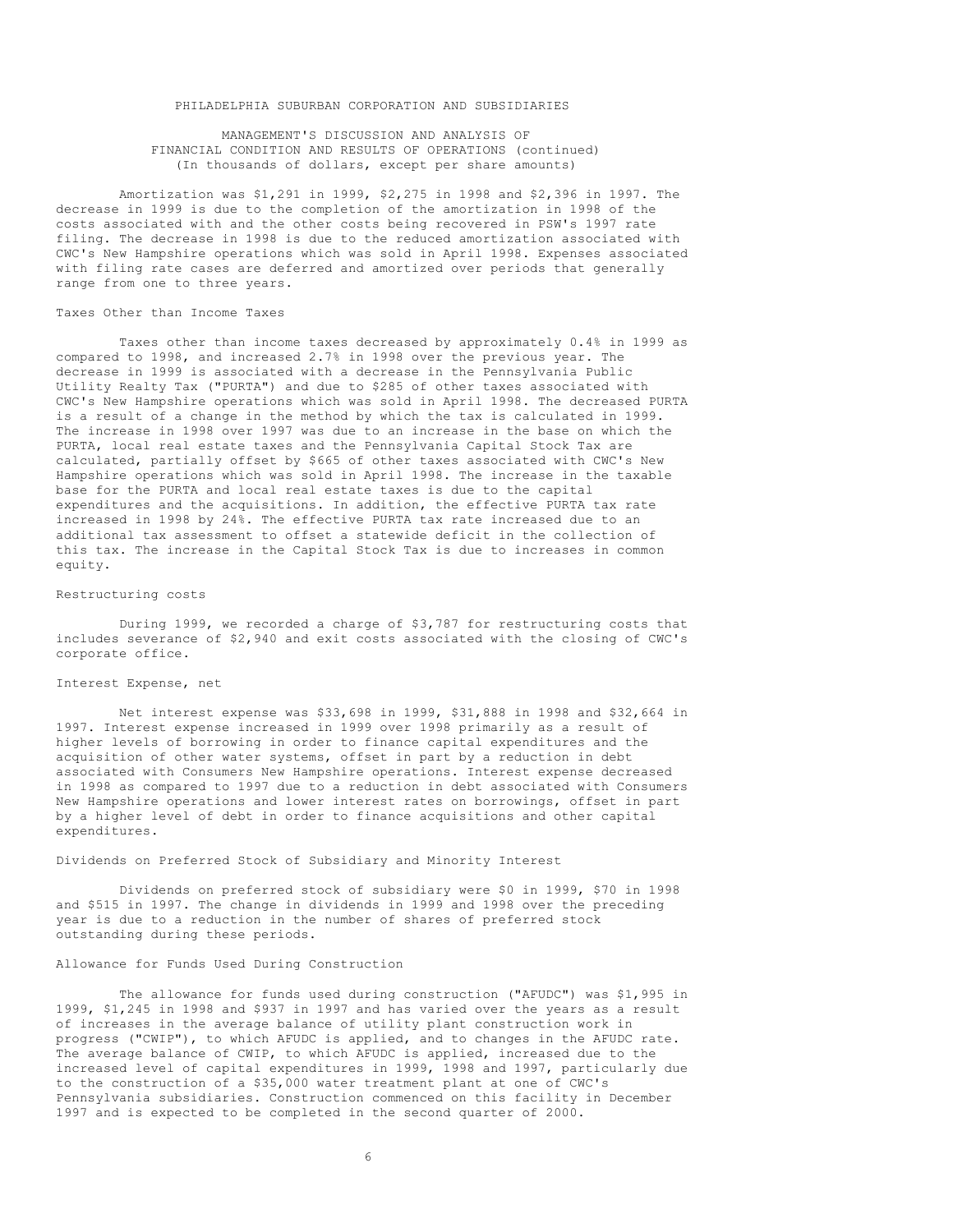#### PHILADELPHIA SUBURBAN CORPORATION AND SUBSIDIARIES

MANAGEMENT'S DISCUSSION AND ANALYSIS OF FINANCIAL CONDITION AND RESULTS OF OPERATIONS (continued) (In thousands of dollars, except per share amounts)

#### Merger transaction costs

During the first quarter of 1999, we recorded a charge of \$6,334 for transaction costs associated with the Merger of Consumers Water Company consummated on March 10, 1999. The charge represents the fees for investment bankers, attorneys, accountants and other administrative charges.

### Gain on Sale of New Hampshire System

In April 1998, CWC's New Hampshire subsidiary sold its utility assets to the Town of Hudson under the New Hampshire condemnation statute for \$33,728, net of certain closing costs. The sale generated a gain of \$6,680 (\$3,903 net of taxes, or \$0.10 per share), and was recorded in the second quarter of 1998. This system had approximately 8,200 customers and operating revenues of \$1,600 in 1998 prior to the sale and \$6,500 in 1997. The interest savings associated with paying off the outstanding borrowings under the revolving credit agreements with the proceeds from this sale, principally offset the reduction of the New Hampshire system's normal contribution to income.

#### Income Taxes

Our effective income tax rate was 42.2% in 1999 as compared to 40.1% in 1998 and 38.9% in 1997. The effective tax rate increased in 1999 due to the estimated non-deductible portion of the \$6,334 of merger transaction costs recorded in 1999. Exclusive of the merger transaction costs and related tax benefits of \$200, the 1999 effective tax rate would have been 38.6%. The changes in the effective tax rates in 1999 and 1998 are due to differences between tax deductible expenses and book expenses.

#### Discontinued Operations

In 1997, the Board of Directors of CWC announced its intention to dispose of its technical services company, Consumers Applied Technologies, Inc. ("CAT"). A reserve for estimated losses and certain future costs was established in 1997 of \$2,350, net of tax benefits of \$1,211. CWC had been unable to sell CAT as an on-going business and is proceeding with its liquidation. CAT's operations were substantially shutdown during 1997. The operating results of CAT prior to the date of discontinuance are shown under discontinued operations on the accompanying consolidated statements of income and comprehensive income. Operating revenues for CAT for 1998 and 1997 were \$393 and \$4,573.

#### Summary

Operating income was \$101,045 in 1999, \$99,238 in 1998 and \$89,959 in 1997 and income from continuing operations was \$36,384 in 1999, \$45,015 in 1998 and \$35,210 in 1997. Our operating results have been effected by the following non-operating items in 1999 and 1998. Operating income and income from continuing operations for 1999 includes the charge for restructuring costs related to the CWC Merger of \$3,787 (\$2,462 after tax or \$0.06 per share). Income from continuing operations for 1999 includes the charge for \$6,334 (\$6,134 after tax or \$0.15 per share) of merger transaction costs associated with the CWC Merger. Income from continuing operations for 1998 includes a net gain of \$6,680 (\$3,903 after tax or \$0.10 per share) on the sale of CWC's New Hampshire operations. Diluted income per share from continuing operations was \$0.88 in 1999, \$1.10 in 1998 and \$0.90 in 1997. Diluted income per share from operations, exclusive of the aforementioned non-recurring items, was \$1.09 in 1999, \$1.00 in 1998 and \$0.90 in 1997. The changes in the per share income in 1999 and 1998 over the previous years were due to the aforementioned changes in income and impacted by a 1.1% and 4.7% increase in the average number of common shares outstanding during 1999 and 1998.

Although we have experienced increased income in the recent past, continued adequate rate increases reflecting increased operating costs and new capital investments are important to the future realization of improved profitability.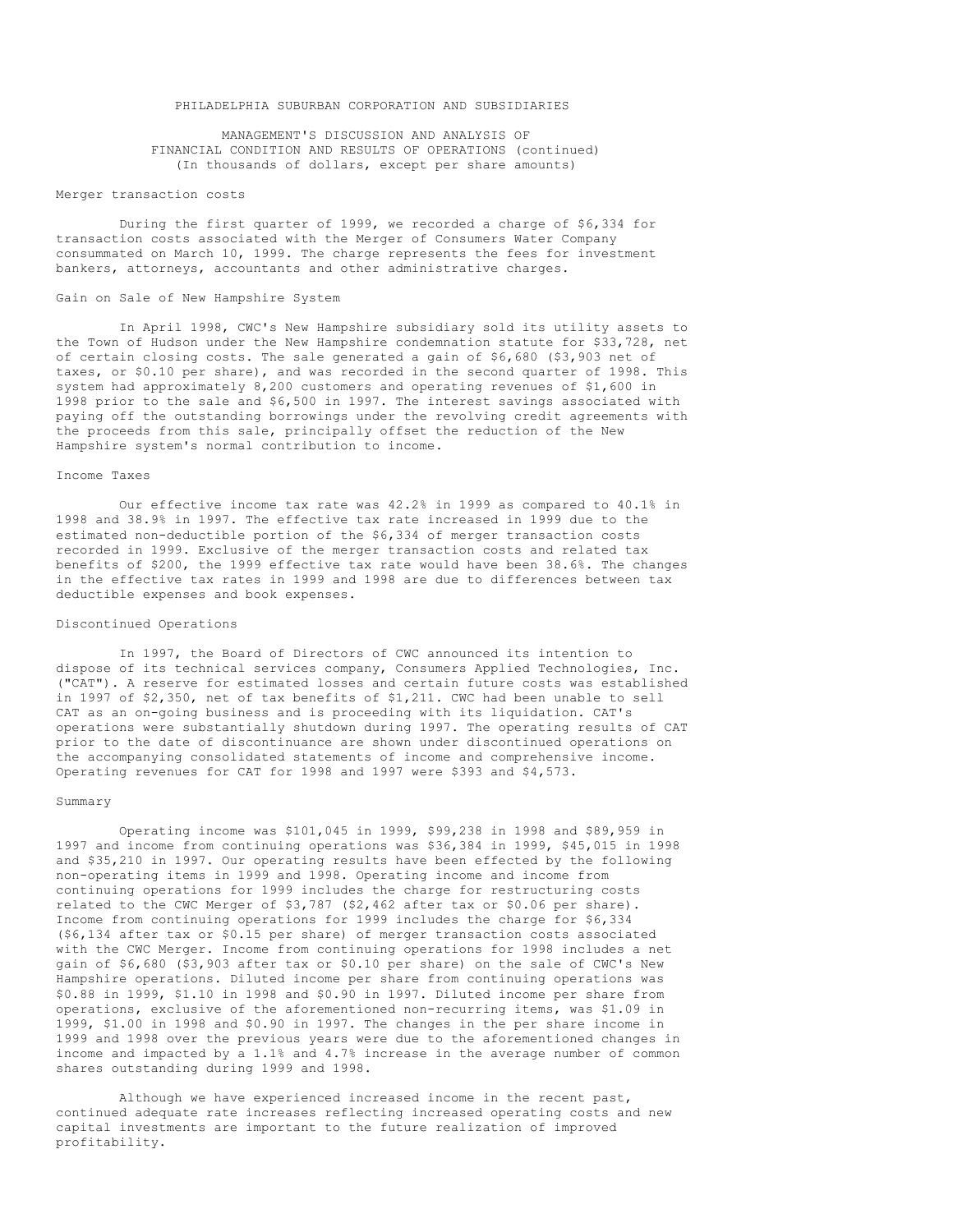## PHILADELPHIA SUBURBAN CORPORATION AND SUBSIDIARIES

MANAGEMENT'S DISCUSSION AND ANALYSIS OF FINANCIAL CONDITION AND RESULTS OF OPERATIONS (continued) (In thousands of dollars, except per share amounts)

### Fourth Quarter Results

Net income available to common stock for the fourth quarter of 1999 increased over the same period in 1998 by \$990 to \$9,594 primarily as a result of a \$930 increase in operating revenues, a \$129 decrease in operations and maintenance expenses and a decrease in income tax expense, offset partially by increases in depreciation and interest expense. The increase in operating revenues was a result of an increase in water rates, primarily from the DSIC, and additional revenues from acquisitions, offset in part by a decrease in water consumption. Operations and maintenance expenses decreased primarily due to a reduction in general corporate expenses related to the closing of CWC's corporate office and reduced production costs, offset partially by increased wages and maintenance expenses. Income tax expense decreased due to expenses deductible for taxes but not included as book expenses. Depreciation increased due to utility plant additions and the water system acquisitions made since the fourth quarter of 1998. Interest expense increased in the fourth quarter primarily as a result of higher borrowing levels and increased interest rates.

#### Effects of Inflation

As a regulated enterprise, our rates are established to provide recovery of costs and a return on its investment. Recovery of the effects of inflation through higher water rates is dependent upon receiving adequate and timely rate increases. However, rate increases are not retroactive and often lag increases in costs caused by inflation. During periods of moderate to low inflation, as has been experienced for the past several years, the effects of inflation on our operating results are not significant.

### FINANCIAL CONDITION

Cash Flow and Capital Expenditures

Net operating cash flow, dividends paid on common stock and capital expenditures, including allowances for funds used during construction, for the five years ended December 31, 1999 were as follows:

|                                      | Net Operating<br>Cash Flow                     | Common<br>Dividends                            | Capital<br>Expenditures                        |  |
|--------------------------------------|------------------------------------------------|------------------------------------------------|------------------------------------------------|--|
| 1995<br>1996<br>1997<br>1998<br>1999 | 53,217<br>56,274<br>71,252<br>84,362<br>74,103 | 23,452<br>25,137<br>26,752<br>29,349<br>29,217 | 73,369<br>66,130<br>67,378<br>87,973<br>96,383 |  |
|                                      | \$339,208                                      | \$133,907                                      | \$391,233                                      |  |

Included in capital expenditures for the five-year period are: expenditures for the modernization and replacement of existing treatment plants; new water mains and customer service lines; rehabilitation of existing water mains, hydrants and customer service lines; water meters; and the construction of a divisional operations center. During this five-year period, we received \$34,750 of customer advances and contributions in aid of construction to finance new water mains. In addition, during this period, we have made sinking fund contributions and retired debt in the amount of \$92,518, and retired \$11,460 of preferred stock, and have refunded \$19,383 of customer advances for construction. Despite an annual increase in the common dividends declared and paid on our common stock over the past five years, the total common dividends paid in 1999 declined as compared to 1998 due to the exchange of the Consumers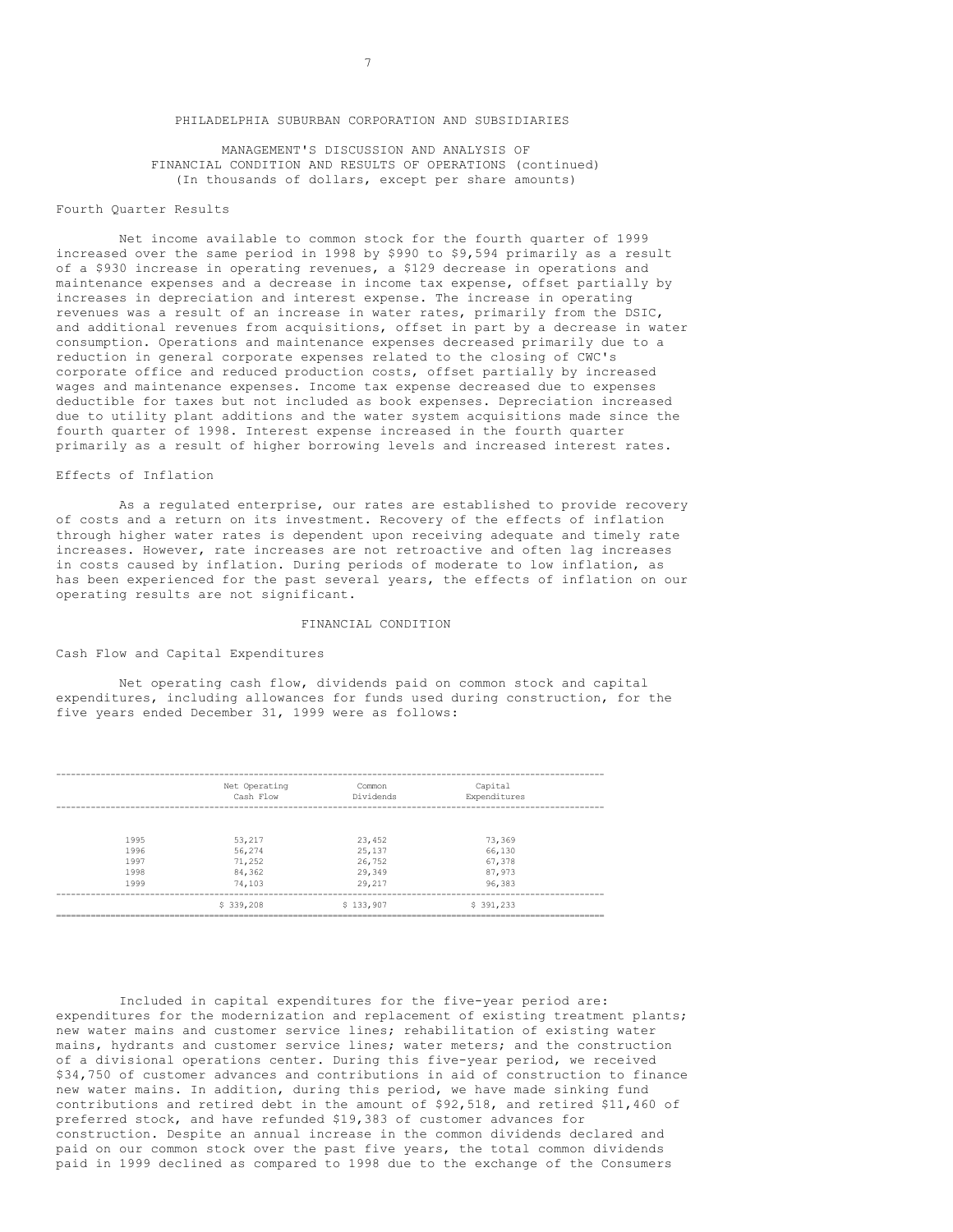### PHILADELPHIA SUBURBAN CORPORATION AND SUBSIDIARIES

MANAGEMENT'S DISCUSSION AND ANALYSIS OF FINANCIAL CONDITION AND RESULTS OF OPERATIONS (continued) (In thousands of dollars, except per share amounts)

During the past five years, we have also expended \$140,751 related to the acquisitions of utility systems, primarily water utilities and some wastewater utilities. In addition in March 1999, we completed the Merger with Consumers Water Company. On the date of the Merger, we issued 13,014,015 shares of Common Stock in exchange for all of the outstanding shares of CWC. In 1998, CWC's New Hampshire operations were sold under the New Hampshire condemnation statute for \$33,728, net of certain closing costs, which was used to pay down long-term debt.

Since net operating cash flow plus advances and contributions in aid of construction have not been sufficient to fully fund cash requirements, we issued approximately \$254,000 of First Mortgage Bonds and obtained other short-term borrowings during the past five years. In February 1998, we sold 1,250,000 shares of common stock in a public offering for net proceeds of \$25,840. The proceeds of this offering were used to make a \$19,000 equity contribution to PSW and to repay short-term debt.

We have a Dividend Reinvestment and Direct Stock Purchase Plan ("Plan") that replaced the Customer Stock Purchase Plan and the Dividend Reinvestment and Optional Stock Purchase Plan in December 1997. Under the direct stock purchase portion of the Plan, shares are sold throughout the year and the shares are obtained by our transfer agent in the open market instead of issuing original issue shares of stock, as was done under the previous plan. The dividend reinvestment portion of the Plan offers a 5% discount on the purchase of original issue shares of common stock with reinvested dividends. As of the December 1999 dividend payment, holders of 18.3% of the common shares outstanding participated in the dividend reinvestment portion of the Plan. During the past five years, we have sold 2,118,460 original issue shares of common stock for net proceeds of \$29,279 through the dividend reinvestment program. During the past five years, and before its replacement in December 1997, we have sold 1,356,154 original issue shares of common stock for net proceeds of \$15,755 through the former Customer Stock Purchase Plan. Proceeds from these plans were used to invest in PSW, to relieve PSW of the need to pay a dividend to us, to repay short-term debt, and for general corporate purposes.

The Board of Directors has authorized us to purchase our common stock, from time to time, in the open market or through privately negotiated transactions. We purchased 81,400 shares in 1999, 151,406 shares in 1998 and 152,000 shares in 1997 at a net cost of \$1,771 in 1999, \$3,333 in 1998 and \$2,284 in 1997. As of December 31, 1999, 395,339 shares remain available for purchase. Funding for future stock purchases, if any, is not expected to have a material impact on our financial position.

Our planned 2000 capital program, exclusive of the costs of new mains financed by advances and contributions in aid of construction, is estimated to be \$110,602 of which \$34,265 is for DSIC qualified projects. PSW has increased its capital spending for infrastructure rehabilitation in response to the DSIC. Should the DSIC be discontinued for any reason, which is not anticipated, PSW would likely reduce its capital program significantly. The 2000 capital program of PSW and CWC, along with \$12,194 of sinking fund obligations and debt maturities is expected to be financed through internally-generated funds, the revolving credit facilities, our equity investments and the issuance of new long-term debt.

We continue to hold acquisition discussions with several water systems. The cash needed for acquisitions is expected to be funded initially with short-term debt with subsequent repayment from the proceeds of long-term debt or our equity investments.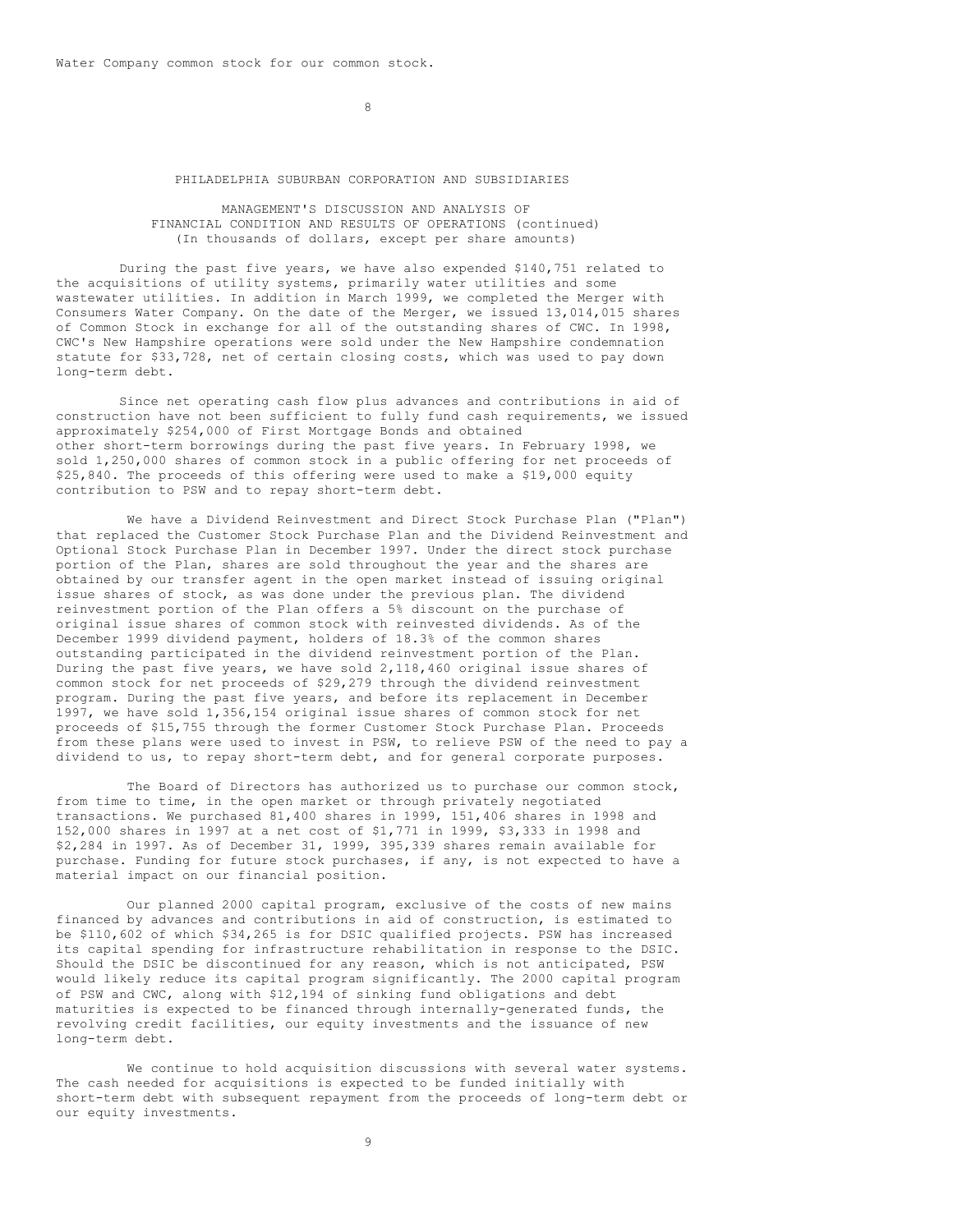## PHILADELPHIA SUBURBAN CORPORATION AND SUBSIDIARIES

MANAGEMENT'S DISCUSSION AND ANALYSIS OF FINANCIAL CONDITION AND RESULTS OF OPERATIONS (continued) (In thousands of dollars, except per share amounts)

Future utility construction in the period 2001 through 2004, including recurring programs, such as the ongoing replacement of water meters, the rehabilitation of water mains and additional transmission mains to meet customer demands, exclusive of the costs of new mains financed by advances and contributions in aid of construction, is estimated to require aggregate expenditures of approximately \$400,000. We anticipate that less than one-half of these expenditures will require external financing including the additional issuance of Common Stock through our dividend reinvestment plan and possible future public equity offerings. We expect to refinance \$91,375 of debt maturities during this period as they become due with new issues of long-term debt. The estimates discussed above do not include any amounts for possible future acquisitions of water systems or the financing necessary to support them.

The ability to finance our future construction programs, as well as our acquisition activities, depends on our ability to attract the necessary external financing and maintain or increase internally-generated funds. Rate orders permitting compensatory rates of return on invested capital and timely rate adjustments will be required by PSW and the CWC operating subsidiaries to achieve an adequate level of earnings to enable it to secure the capital it will need and to maintain satisfactory debt coverage ratios.

10

### PHILADELPHIA SUBURBAN CORPORATION AND SUBSIDIARIES

MANAGEMENT'S DISCUSSION AND ANALYSIS OF FINANCIAL CONDITION AND RESULTS OF OPERATIONS (continued) (In thousands of dollars, except per share amounts)

## Capitalization

The following table summarizes our capitalization during the past five years:

| December 31,                   | 1999   | 1998   | 1997   | 1996   | 1995   |
|--------------------------------|--------|--------|--------|--------|--------|
|                                |        |        |        |        |        |
| Long-term debt*                | 53.8%  | 51.9%  | 56.9%  | 57.9%  | 56.5%  |
| Preferred stock*               | 0.2%   | 0.4%   | 1.0%   | 1.3%   | 1.1%   |
| Common stockholders' equity ** | 46.0%  | 47.7%  | 42.1%  | 40.8%  | 42.4%  |
|                                | 100.0% | 100.0% | 100.0% | 100.0% | 100.0% |
|                                |        |        |        |        |        |

\*Includes current portion.

\*\* Excludes minority interest.

The changes in the capitalization ratios primarily result from the issuance of common stock over the past five years and the issuance of debt to finance our acquisitions and capital program. It is our goal to maintain an equity ratio adequate to support PSW's current Standard and Poors debt rating of "AA-" and to support CWC's current debt rating of an NAIC (National Association of Insurance Commissioners) "2".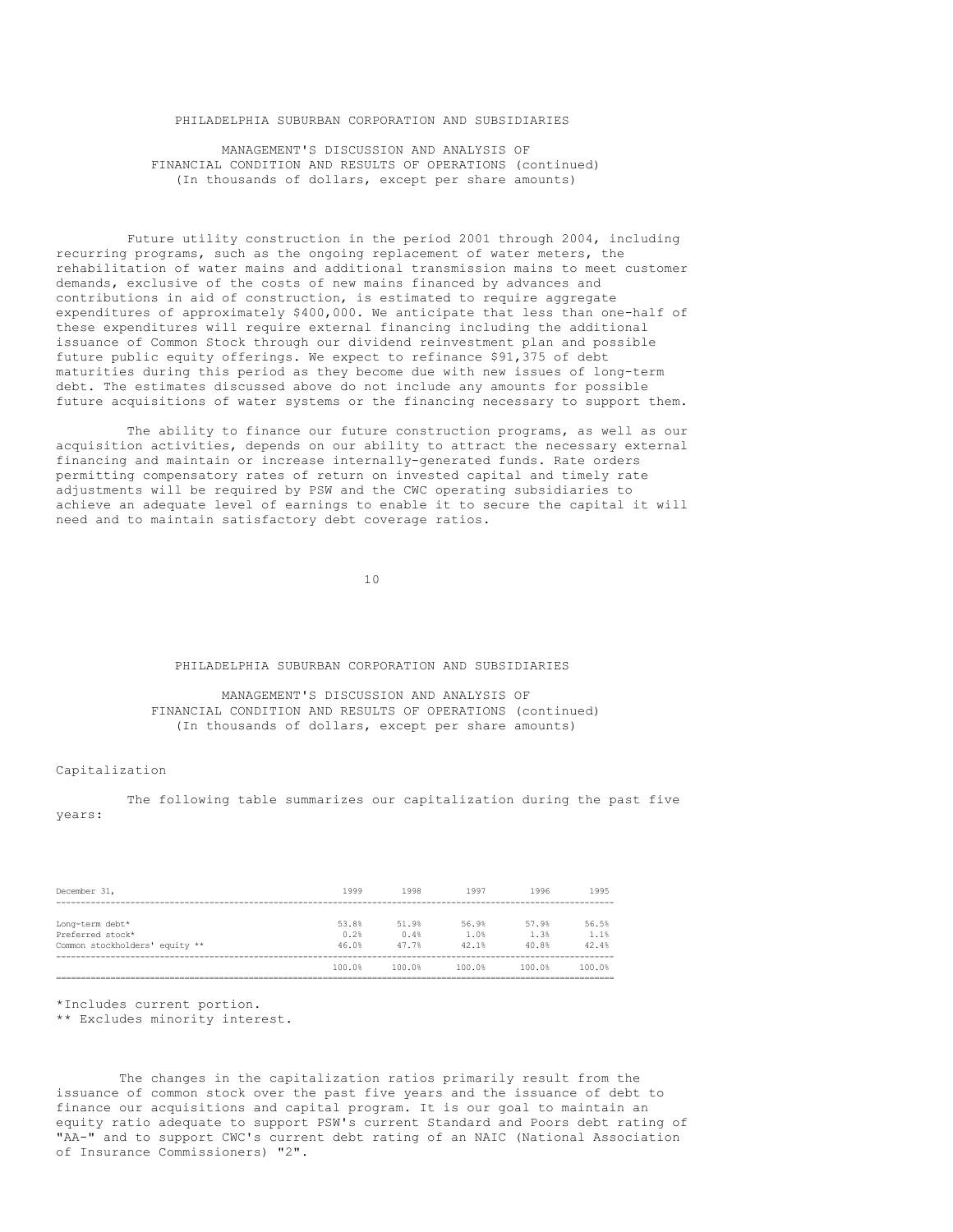## Dividends on Common Stock

We have paid common dividends consecutively for 55 years. In 1999, our Board of Directors authorized an increase of 5.9% in the dividend rate over the amount we previously paid. As a result of this authorization, beginning with the dividend payment in September, the annual dividend rate increased to \$0.72 per share. We presently intend to pay quarterly cash dividends in the future, on March 1, June 1, September 1 and December 1, subject to our earnings and financial condition, regulatory requirements and such other factors as our Board of Directors may deem relevant. During the past five years, after restatement for the pooling, our common dividends paid have averaged 76.2% of income from continuing operations.

# YEAR 2000

We actively pursued a Year 2000 Program (the "Program"). The objective of the Program was to provide reasonable assurance that our critical systems and processes that impact our ability to deliver water to our customers would not experience significant interruptions that would interfere with such water service or result in a material business impairment that would have an adverse impact on our operations, liquidity or financial condition as a result of the Year 2000 issue. For purposes of the Program, the Year 2000 issue was defined as whether information technology accurately processes date and time data from, into and between the twentieth and twenty-first centuries, and the years 1999 and 2000 and leap year calculations. To date, our water treatment plants and other mission critical systems have not been impacted by the Year 2000 issue, and there have been no water service interruptions as a result of a Year 2000 issue. We continue to monitor the Year 2000 issue but do not anticipate that we will experience a material business impairment or have a material adverse impact on our operations, liquidity or financial condition as a result of the Year 2000 issue.

11

### PHILADELPHIA SUBURBAN CORPORATION AND SUBSIDIARIES

MANAGEMENT'S DISCUSSION AND ANALYSIS OF FINANCIAL CONDITION AND RESULTS OF OPERATIONS (continued) (In thousands of dollars, except per share amounts)

## IMPACT OF RECENT ACCOUNTING PRONOUNCEMENTS

In March 1998, the American Institute of Certified Public Accountants issued Statement of Position 98-1 ("SOP 98-1"), "Accounting for the Costs of Computer Software Developed or Obtained for Internal Use." We adopted this statement on January 1, 1999 as required. The adoption of SOP 98-1 did not affect results from operations, financial condition or long-term liquidity.

In April 1998, the American Institute of Certified Public Accountants issued Statement of Position 98-5 ("SOP 98-5"), "Reporting on the Costs of Start-Up Activities." We adopted this statement on January 1, 1999 as required. The adoption of SOP 98-5 did not affect results from operations, financial condition or long-term liquidity.

In June 1998, the Financial Accounting Standards Board ("FASB") issued Statement of Financial Accounting Standards ("SFAS") No. 133, "Accounting for Derivative Instruments and Hedging Activities," and in June 1999 amended this standard by issuing SFAS No. 137, "Accounting for Derivative Instruments and Hedging Activities - Deferral of the Effective Date of FASB Statement No. 133." SFAS No. 133 establishes accounting and reporting standards for derivative instruments and for hedging activities. SFAS No. 133 requires that an entity recognize all derivatives as either assets or liabilities in the statement of financial position and measure those instruments at fair value. SFAS No. 137 changed the timing of the implementation of SFAS No. 133. We plan to adopt these statements in 2001 as required. As of December 31, 1999, we had no derivative instruments or hedging activities.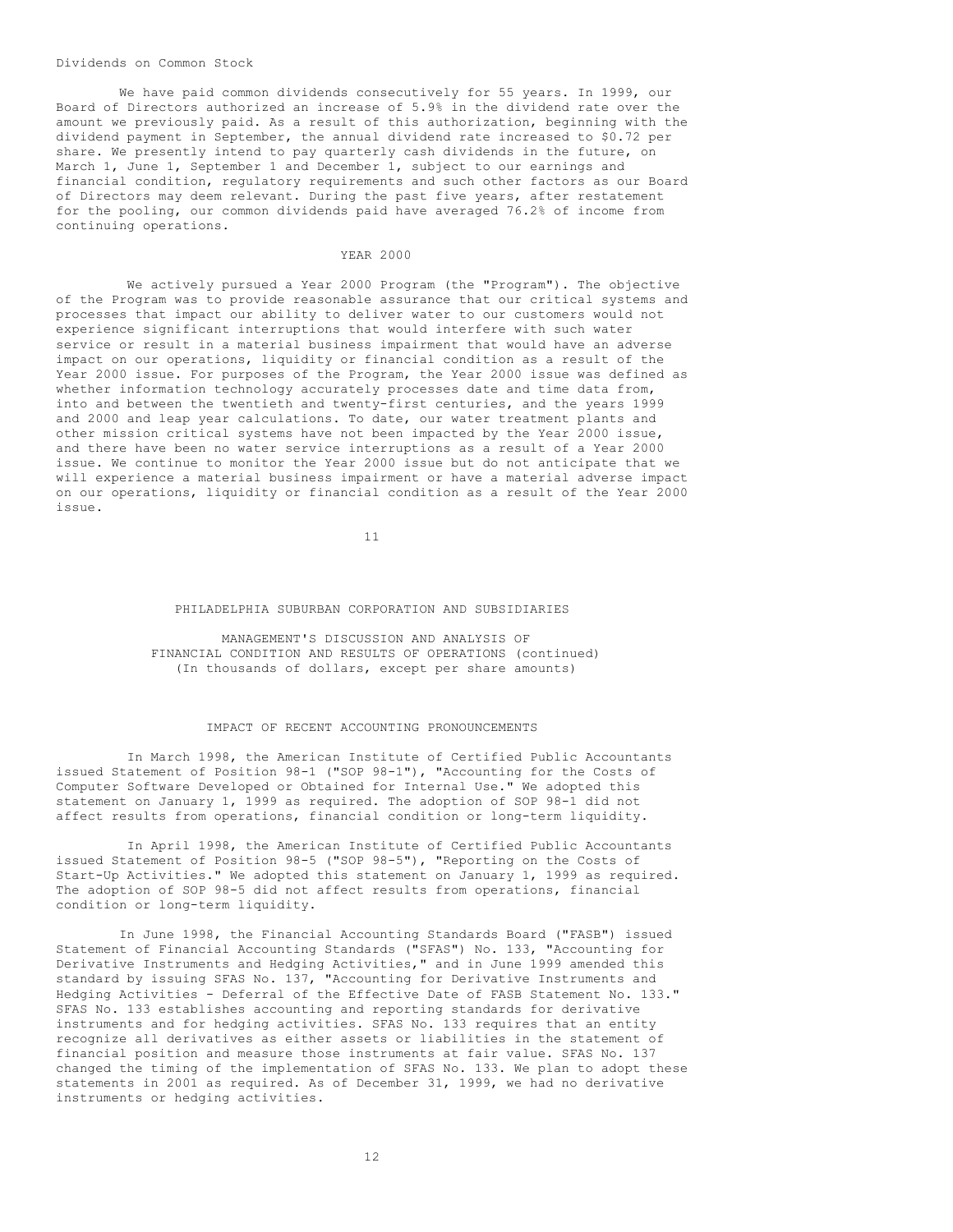### MANAGEMENT'S REPORT

The consolidated financial statements and related information for the years ended December 31, 1999, 1998 and 1997 were prepared by management in accordance with generally accepted accounting principles and include management's best estimates and judgments, as required. Financial information included in other sections of this annual report is consistent with that in the consolidated financial statements.

The Company has an internal accounting control structure designed to provide reasonable assurance that assets are safeguarded and that transactions are properly authorized and recorded in accordance with established policies and procedures. The internal control structure is supported by the selection and training of qualified personnel, the delegation of management authority and responsibility and dissemination of policies and procedures.

The Company's independent auditors, KPMG LLP, provide an independent review of management's reporting of results of operations and financial condition. KPMG has audited the financial statements by conducting tests as they deemed appropriate and their report follows.

The Board of Directors through the Audit Committee selects the Company's independent auditors and reviews the scope and results of their audits. The Audit Committee also reviews the adequacy of the Company's internal control structure and other significant matters. The Audit Committee is comprised of three outside Directors who meet periodically with management and the independent auditors. The Audit Committee held two meetings in 1999.

Nicholas DeBenedictis David P. Smeltzer

President

Nicholas DeBenedictis David P. Smeltzer Chairman & Senior Vice President - Finance

13

INDEPENDENT AUDITORS' REPORT

The Stockholders and Board of Directors Philadelphia Suburban Corporation:

We have audited the accompanying consolidated balance sheets and statements of capitalization of Philadelphia Suburban Corporation and subsidiaries as of December 31, 1999 and 1998, and the related consolidated statements of income and comprehensive income, and cash flow for each of the years in the three-year period ended December 31, 1999. These consolidated financial statements are the responsibility of the Company's management. Our responsibility is to express an opinion on these consolidated financial statements based on our audits.

We conducted our audits in accordance with generally accepted auditing standards. Those standards require that we plan and perform the audit to obtain reasonable assurance about whether the financial statements are free of material misstatement. An audit includes examining, on a test basis, evidence supporting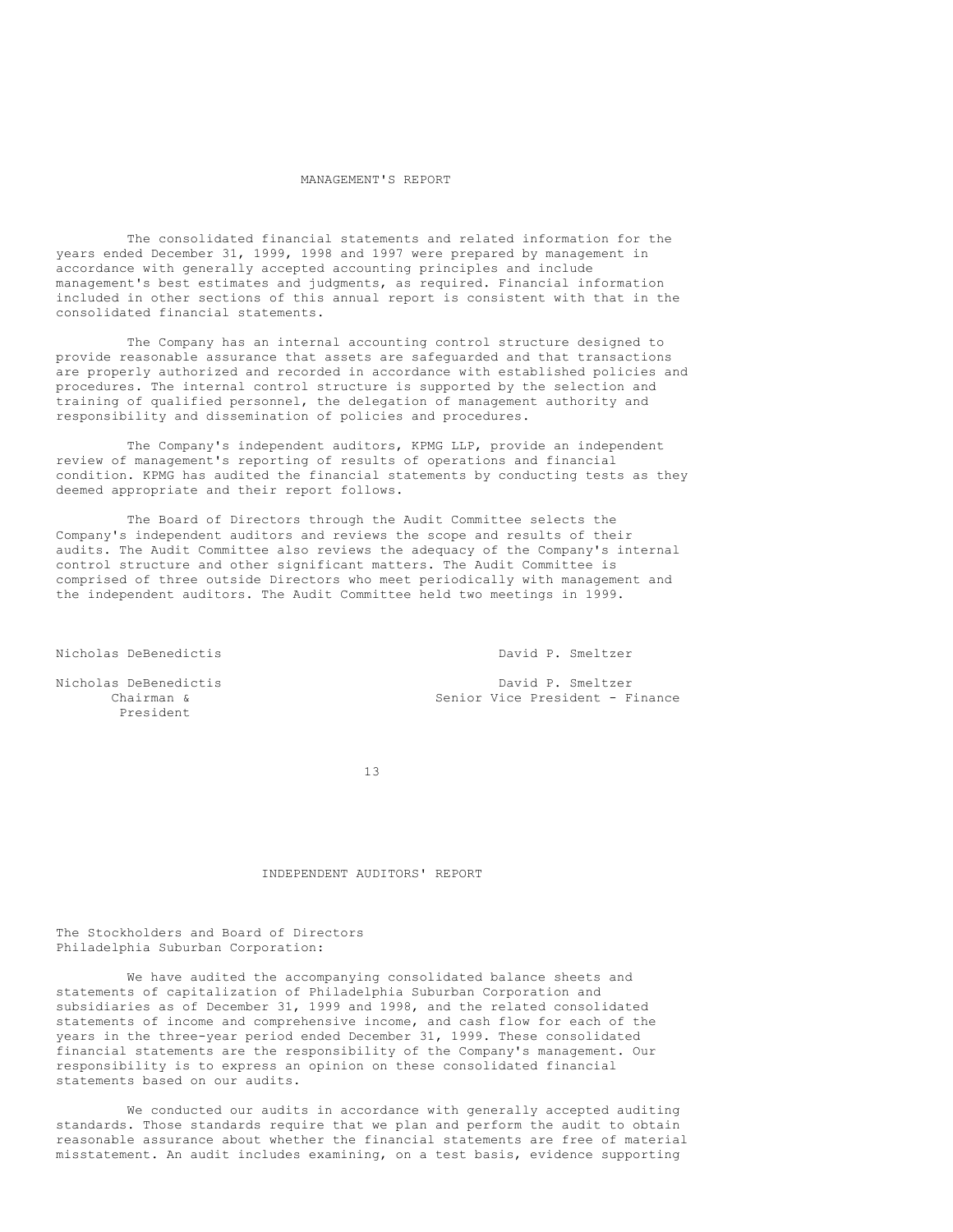the amounts and disclosures in the financial statements. An audit also includes assessing the accounting principles used and significant estimates made by management, as well as evaluating the overall financial statement presentation. We believe that our audits provide a reasonable basis for our opinion.

In our opinion, the consolidated financial statements referred to above present fairly, in all material respects, the financial position of Philadelphia Suburban Corporation and subsidiaries as of December 31, 1999 and 1998, and the results of their operations and their cash flows for each of the years in the three-year period ended December 31, 1999, in conformity with generally accepted accounting principles.

KPMG LLP

Philadelphia, Pennsylvania January 31, 2000

14

# PHILADELPHIA SUBURBAN CORPORATION AND SUBSIDIARIES CONSOLIDATED STATEMENTS OF INCOME AND COMPREHENSIVE INCOME (In thousands, except per share amounts) Years ended December 31, 1999, 1998 and 1997

| \$257,326 \$250,771<br>Operating revenues<br>Costs and expenses:<br>98,758 100,139<br>Operations and maintenance<br>30,612<br>$27,189$<br>$2,275$<br>Depreciation<br>Amortization<br>1,291<br>Taxes other than income taxes<br>21,833<br>21,930<br>Restructuring costs<br>3,787<br>156,281 151,533 145,893<br>101,045 99,238<br>Operating income       | 1997            |
|--------------------------------------------------------------------------------------------------------------------------------------------------------------------------------------------------------------------------------------------------------------------------------------------------------------------------------------------------------|-----------------|
|                                                                                                                                                                                                                                                                                                                                                        |                 |
|                                                                                                                                                                                                                                                                                                                                                        | \$235,852       |
|                                                                                                                                                                                                                                                                                                                                                        |                 |
|                                                                                                                                                                                                                                                                                                                                                        | 96,571          |
|                                                                                                                                                                                                                                                                                                                                                        | 25,581          |
|                                                                                                                                                                                                                                                                                                                                                        | 2,396           |
|                                                                                                                                                                                                                                                                                                                                                        | 21,345          |
|                                                                                                                                                                                                                                                                                                                                                        | $\sim 10^{-10}$ |
|                                                                                                                                                                                                                                                                                                                                                        |                 |
|                                                                                                                                                                                                                                                                                                                                                        | 89,959          |
| Other expense (income):                                                                                                                                                                                                                                                                                                                                |                 |
| Interest expense, net<br>33,698<br>31,888                                                                                                                                                                                                                                                                                                              | 32,664          |
| Dividends on preferred stock of subsidiary and                                                                                                                                                                                                                                                                                                         |                 |
| 93<br>minority interest<br>142                                                                                                                                                                                                                                                                                                                         | 590             |
| $(1, 995)$ $(1, 245)$ (937)<br>Allowance for funds used during construction                                                                                                                                                                                                                                                                            |                 |
| 6,334<br>Merger transaction costs                                                                                                                                                                                                                                                                                                                      |                 |
| Gain on sale of New Hampshire system<br>(6, 680)                                                                                                                                                                                                                                                                                                       |                 |
| Income from continuing operations before income taxes<br>62,915 75,133 57,642                                                                                                                                                                                                                                                                          |                 |
| Provision for income taxes                                                                                                                                                                                                                                                                                                                             |                 |
| 36,384 45,015 35,210<br>Income from continuing operations                                                                                                                                                                                                                                                                                              |                 |
| Discontinued operations:                                                                                                                                                                                                                                                                                                                               |                 |
|                                                                                                                                                                                                                                                                                                                                                        | 387             |
| Loss from operations, net of tax                                                                                                                                                                                                                                                                                                                       |                 |
| Loss on disposal of discontinued operations, net of tax                                                                                                                                                                                                                                                                                                | 2,350           |
| 36,384 45,015<br>Net income                                                                                                                                                                                                                                                                                                                            | 32,473          |
| 195<br>Dividends on preferred stock<br>109                                                                                                                                                                                                                                                                                                             | 195             |
|                                                                                                                                                                                                                                                                                                                                                        |                 |
| \$ 36,275 \$ 44,820 \$ 32,278<br>Net income available to common stock                                                                                                                                                                                                                                                                                  |                 |
|                                                                                                                                                                                                                                                                                                                                                        |                 |
| \$ 36,384 \$ 45,015 \$ 32,473<br>Net income                                                                                                                                                                                                                                                                                                            |                 |
| 2,020<br>Other comprehensive income, net of tax                                                                                                                                                                                                                                                                                                        |                 |
| Comprehensive income<br>\$ 38,404 \$ 45,015 \$ 32,473                                                                                                                                                                                                                                                                                                  |                 |
|                                                                                                                                                                                                                                                                                                                                                        |                 |
| Basic net income (loss) per common share:                                                                                                                                                                                                                                                                                                              |                 |
| \$0.89<br>Continuing operations<br>$\frac{1}{2}$ $\frac{1}{2}$ $\frac{1}{2}$ $\frac{1}{2}$ $\frac{1}{2}$ $\frac{1}{2}$ $\frac{1}{2}$ $\frac{1}{2}$ $\frac{1}{2}$ $\frac{1}{2}$ $\frac{1}{2}$ $\frac{1}{2}$ $\frac{1}{2}$ $\frac{1}{2}$ $\frac{1}{2}$ $\frac{1}{2}$ $\frac{1}{2}$ $\frac{1}{2}$ $\frac{1}{2}$ $\frac{1}{2}$ $\frac{1}{2}$ $\frac{1}{2}$ | $S \t 0.91$     |
| Discontinued operations                                                                                                                                                                                                                                                                                                                                | (0.07)          |
| \$0.89<br>Total<br>\$1.11                                                                                                                                                                                                                                                                                                                              |                 |
| Diluted net income (loss) per common share:                                                                                                                                                                                                                                                                                                            | $S \t 0.84$     |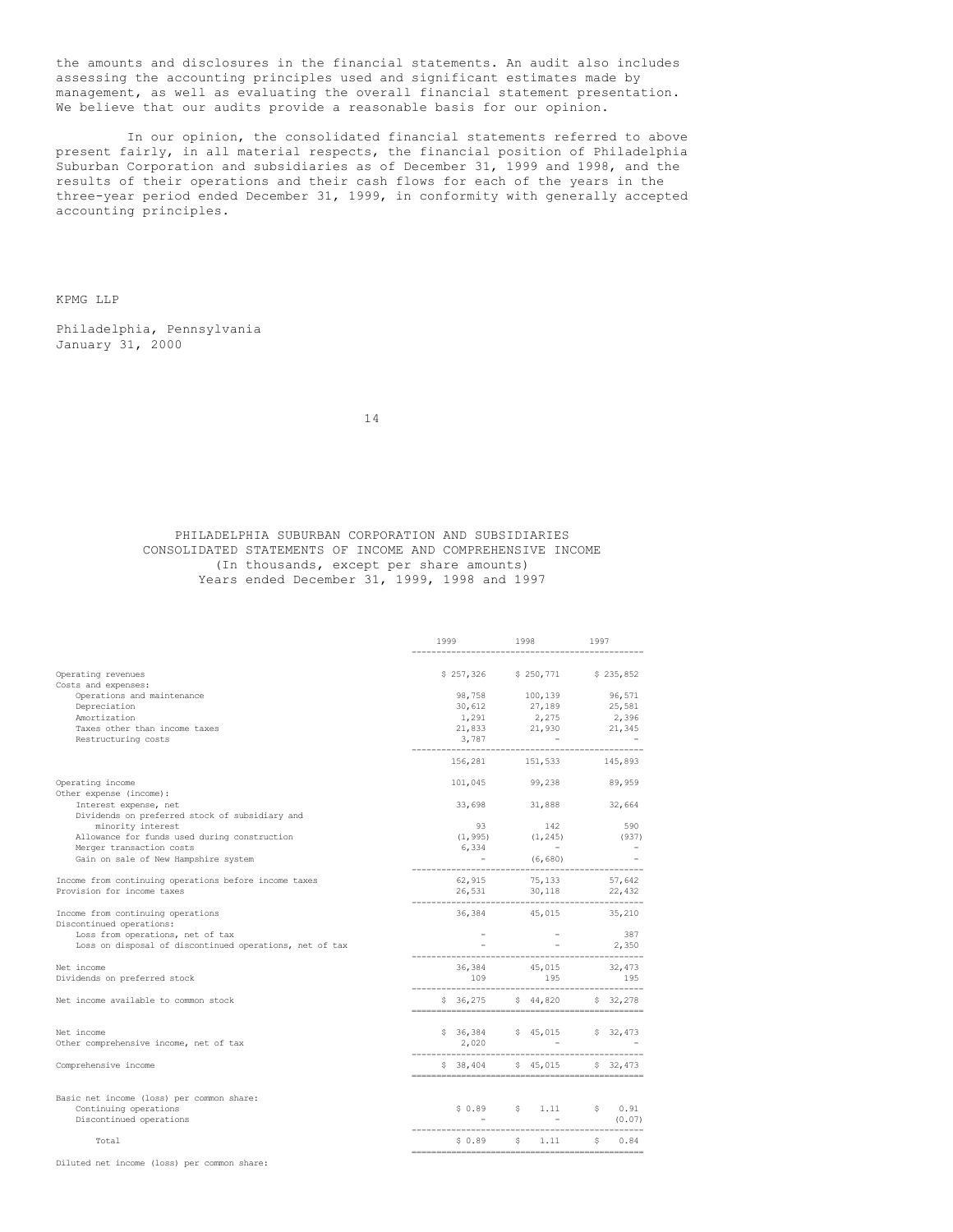| Continuing operations<br>Discontinued operations              | \$0.88<br>- | S.<br>1.10<br>$\overline{\phantom{0}}$ | S.<br>0.90<br>(0.07) |
|---------------------------------------------------------------|-------------|----------------------------------------|----------------------|
| Total                                                         | \$0.88      | S.<br>1.10                             | S<br>0.83            |
| Average common shares outstanding during the period:<br>Basic | 40,864      | 40,362                                 | 38,650               |
| Diluted                                                       | 41,305      | 40,854                                 | 39,018               |
|                                                               |             |                                        |                      |

See accompanying notes to consolidated financial statements.

15

# PHILADELPHIA SUBURBAN CORPORATION AND SUBSIDIARIES CONSOLIDATED BALANCE SHEETS (In thousands of dollars, except per share amounts) December 31, 1999 and 1998

|                                                                                     | 1999                                            | 1998                      |
|-------------------------------------------------------------------------------------|-------------------------------------------------|---------------------------|
| Assets                                                                              | -------------------------------                 |                           |
| Property, plant and equipment, at cost                                              |                                                 | $$1,393,027$ $$1,248,621$ |
| Less accumulated depreciation                                                       | 257,663                                         | 232,427                   |
| Net property, plant and equipment                                                   | ________________________________                | 1, 135, 364 1, 016, 194   |
| Current assets:                                                                     |                                                 |                           |
| Cash and cash equivalents                                                           | 4,658                                           | 8,247                     |
| Accounts receivable and unbilled revenues, net                                      | 44,399                                          | 40,768                    |
| Inventory, materials and supplies                                                   | 3,948<br>6,520                                  | 3,857<br>7,026            |
| Prepayments and other current assets                                                | -----------------------------------             |                           |
| Total current assets                                                                | 59,525<br>------------------------------------  | 59,898                    |
| Regulatory assets                                                                   | 58,287                                          | 57,697                    |
| Deferred charges and other assets, net                                              | 27,629                                          | 22,944                    |
|                                                                                     | \$1,280,805 \$1,156,733                         |                           |
| Liabilities and Stockholders' Equity                                                | ===================================             |                           |
| Stockholders' equity:                                                               |                                                 |                           |
| 6.05% Series B cumulative preferred stock                                           |                                                 | $$1,760$ $$3,220$         |
| Common stock at \$.50 par value, authorized 100,000,000 shares,                     |                                                 |                           |
| issued 41,627,644 and 41,235,603 in 1999 and 1998<br>Capital in excess of par value | 20,814<br>251,440                               | 20,617<br>244,457         |
| Retained earnings                                                                   | 101,533                                         | 91,683                    |
| Minority interest                                                                   | 2,604                                           | 2,589                     |
| Treasury stock, 615,038 and 533,292 shares in 1999 and 1998                         | (11, 270)                                       | (9, 478)                  |
| Accumulated other comprehensive income                                              | 2,020<br>------------------------------------   |                           |
| Total stockholders' equity                                                          | ---------------------------------               | 368,901 353,088           |
| Long-term debt, excluding current portion                                           |                                                 | 413,752 374,374           |
| Commitments                                                                         | $\sim$ $-$                                      | $\sim$                    |
| Current liabilities:                                                                |                                                 |                           |
| Current portion of long-term debt                                                   | 12,194                                          | 2,981                     |
| Loans payable                                                                       | 103,069                                         | 63,550                    |
| Accounts payable                                                                    | 24,286                                          | 25,248                    |
| Accrued interest<br>Accrued taxes                                                   | 8,994<br>12,689                                 | 8,406<br>14,382           |
| Other accrued liabilities                                                           | 22,581                                          | 20,462                    |
| Total current liabilities                                                           | 183,813                                         | 135,029                   |
|                                                                                     | ----------------------------------              |                           |
| Deferred credits and other liabilities:                                             |                                                 |                           |
| Deferred income taxes and investment tax credits                                    |                                                 | $136,528$ $126,809$       |
| Customers' advances for construction<br>Other                                       | 59,494<br>8,434                                 | 57,781<br>8,735           |
|                                                                                     |                                                 |                           |
| Total deferred credits and other liabilities                                        | 204,456<br>------------------------------------ | 193,325                   |
| Contributions in aid of construction                                                | 109,883                                         | 100,917                   |
|                                                                                     | ------------------------------------            | \$1,280,805 \$1,156,733   |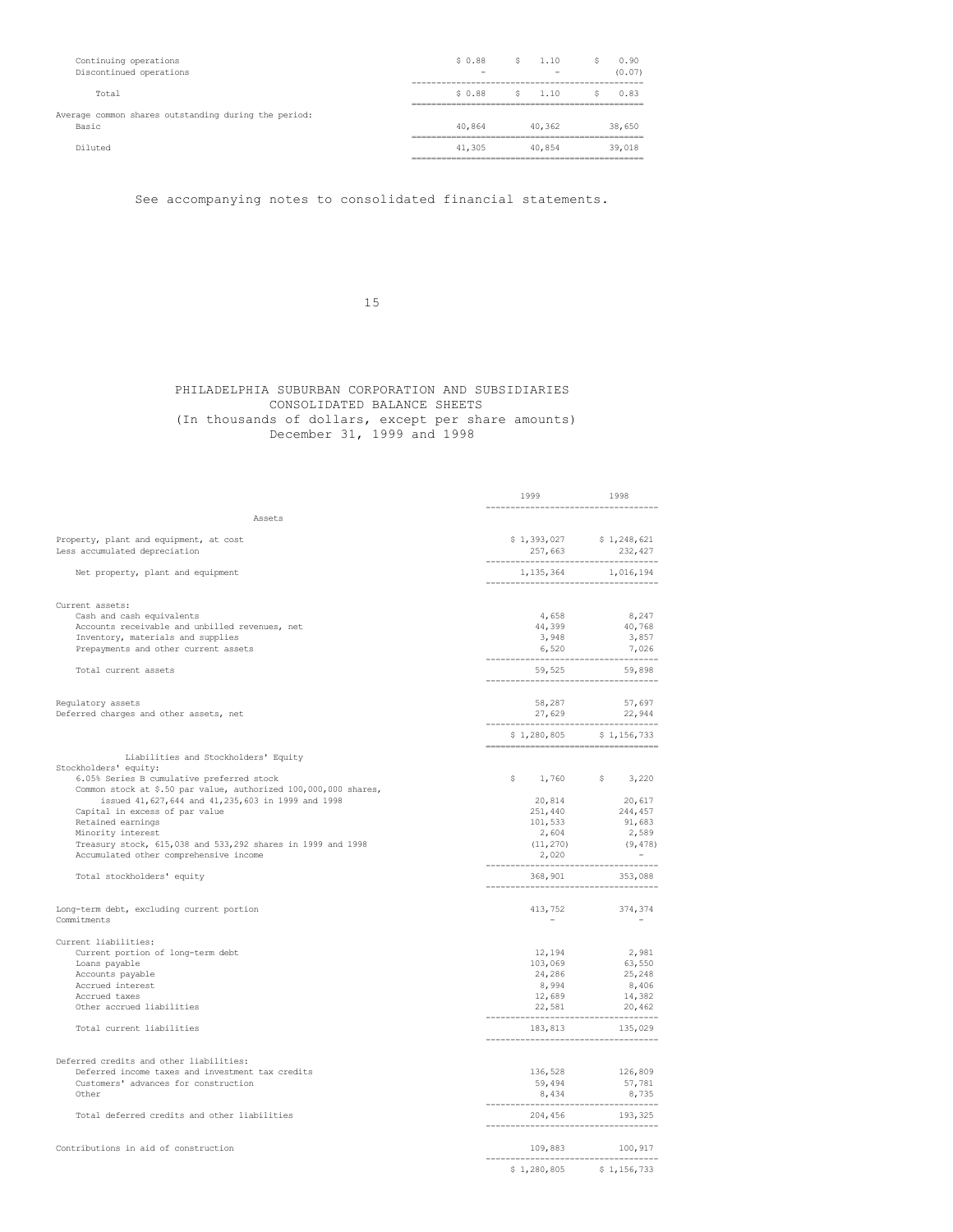16

===================================

# PHILADELPHIA SUBURBAN CORPORATION AND SUBSIDIARIES CONSOLIDATED STATEMENTS OF CAPITALIZATION (In thousands of dollars, except per share amounts) December 31, 1999 and 1998

| Stockholders' equity:<br>6.05% Series B cumulative preferred stock<br>Common stock, \$.50 par value<br>Capital in excess of par value<br>Retained earnings<br>Minority interest<br>Treasury stock<br>Accumulated other comprehensive income<br>Total stockholders' equity<br>Long-term debt:<br>First Mortgage Bonds secured by utility plant:<br>Interest Rate Range | $$1,760$ $$3,220$<br>20,814 20,617<br>251,440 244,457<br>$101,533$<br>2,604<br>$(11, 270)$ $(9, 478)$<br>2,020 | 20,617<br>91,683<br>2,589 |
|-----------------------------------------------------------------------------------------------------------------------------------------------------------------------------------------------------------------------------------------------------------------------------------------------------------------------------------------------------------------------|----------------------------------------------------------------------------------------------------------------|---------------------------|
|                                                                                                                                                                                                                                                                                                                                                                       |                                                                                                                |                           |
|                                                                                                                                                                                                                                                                                                                                                                       |                                                                                                                |                           |
|                                                                                                                                                                                                                                                                                                                                                                       |                                                                                                                |                           |
|                                                                                                                                                                                                                                                                                                                                                                       |                                                                                                                |                           |
|                                                                                                                                                                                                                                                                                                                                                                       |                                                                                                                |                           |
|                                                                                                                                                                                                                                                                                                                                                                       |                                                                                                                |                           |
|                                                                                                                                                                                                                                                                                                                                                                       |                                                                                                                |                           |
|                                                                                                                                                                                                                                                                                                                                                                       |                                                                                                                |                           |
|                                                                                                                                                                                                                                                                                                                                                                       | -------------------------------                                                                                |                           |
|                                                                                                                                                                                                                                                                                                                                                                       | 368,901 353,088                                                                                                |                           |
|                                                                                                                                                                                                                                                                                                                                                                       |                                                                                                                |                           |
|                                                                                                                                                                                                                                                                                                                                                                       |                                                                                                                |                           |
|                                                                                                                                                                                                                                                                                                                                                                       |                                                                                                                |                           |
| 0.00% to 2.49%                                                                                                                                                                                                                                                                                                                                                        | 858                                                                                                            | 949                       |
| 2.50% to 4.99%                                                                                                                                                                                                                                                                                                                                                        | 824                                                                                                            | $\sim$ $ \sim$            |
| 5.00% to 5.49%                                                                                                                                                                                                                                                                                                                                                        | 2,200                                                                                                          | $\sim$ $-$                |
| 5.50% to 5.99%                                                                                                                                                                                                                                                                                                                                                        | 31,545                                                                                                         | 21,945<br>87,210          |
| 6.00% to 6.49%                                                                                                                                                                                                                                                                                                                                                        | 127,210                                                                                                        |                           |
| 6.50% to 6.99%                                                                                                                                                                                                                                                                                                                                                        | 55,200                                                                                                         | 55,200                    |
| 7.00% to 7.49%                                                                                                                                                                                                                                                                                                                                                        | 38,000                                                                                                         | 40,001                    |
| 7.50% to 7.99%                                                                                                                                                                                                                                                                                                                                                        | 23,000                                                                                                         | 23,000                    |
| 8.00% to 8.49%                                                                                                                                                                                                                                                                                                                                                        | 16,500 16,500                                                                                                  |                           |
| 8.50% to 8.99%                                                                                                                                                                                                                                                                                                                                                        | 9,003                                                                                                          | 9,011                     |
| 9.00% to 9.49%                                                                                                                                                                                                                                                                                                                                                        | 53,695 53,776                                                                                                  |                           |
| 9.50% to 9.99%                                                                                                                                                                                                                                                                                                                                                        | 51,220 51,820                                                                                                  |                           |
| 10.00% to 10.55%                                                                                                                                                                                                                                                                                                                                                      | 6,000 6,000<br>-----------                                                                                     |                           |
| Total First Mortgage Bonds                                                                                                                                                                                                                                                                                                                                            | 415,255 365,412<br>9,200 10,400                                                                                |                           |
| Notes payable to banks under revolving credit agreements, due June 2000                                                                                                                                                                                                                                                                                               |                                                                                                                |                           |
| Installment note payable, 9%, due in equal annual payments through 2013                                                                                                                                                                                                                                                                                               | 1,491 1,543<br>--------------------------------                                                                |                           |
|                                                                                                                                                                                                                                                                                                                                                                       | 425,946 377,355                                                                                                |                           |
| Current portion of long-term debt                                                                                                                                                                                                                                                                                                                                     | 12,194                                                                                                         | 2,981                     |
| Long-term debt, excluding current portion                                                                                                                                                                                                                                                                                                                             |                                                                                                                |                           |
| \$782,653 \$727,462<br>Total capitalization<br>--------------------------------                                                                                                                                                                                                                                                                                       |                                                                                                                |                           |

See accompanying notes to consolidated financial statements.

PHILADELPHIA SUBURBAN CORPORATION AND SUBSIDIARIES CONSOLIDATED CASH FLOW STATEMENTS (In thousands of dollars) Years ended December 31, 1999, 1998 and 1997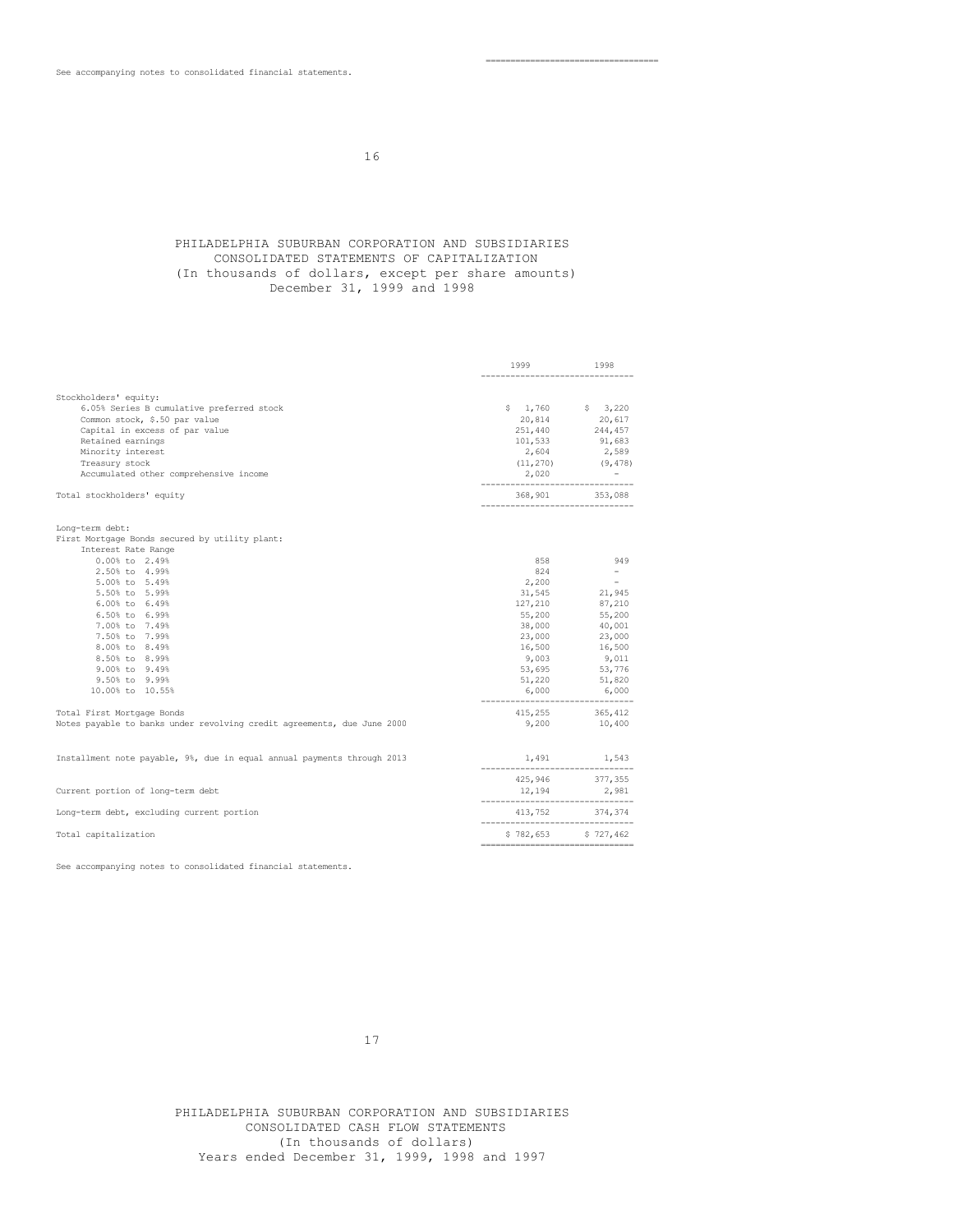|                                                                                                          | 1999                              | 1998                                                                                                                                              | 1997                             |
|----------------------------------------------------------------------------------------------------------|-----------------------------------|---------------------------------------------------------------------------------------------------------------------------------------------------|----------------------------------|
|                                                                                                          |                                   |                                                                                                                                                   |                                  |
| Cash flows from operating activities:                                                                    |                                   |                                                                                                                                                   |                                  |
| Net income                                                                                               |                                   | \$36,384 \$45,015 \$32,473                                                                                                                        |                                  |
| Adjustments to reconcile net income to net cash                                                          |                                   |                                                                                                                                                   |                                  |
| flows from operating activities:                                                                         |                                   |                                                                                                                                                   |                                  |
| Depreciation and amortization                                                                            |                                   | $29,464$<br>$27,977$<br>$6,342$<br>$9,957$<br>$5,883$                                                                                             |                                  |
| Deferred income taxes                                                                                    |                                   |                                                                                                                                                   |                                  |
| Gain on sale of New Hampshire system                                                                     | the company of the                | $(6, 680)$<br>$(3, 623)$                                                                                                                          | $\sim 100$ km s $^{-1}$          |
| Net increase in receivables, inventory and prepayments<br>Net increase in payables, accrued interest and | (3, 073)                          |                                                                                                                                                   | (933)                            |
| other accrued liabilities                                                                                | 444                               | 11,216 4,801                                                                                                                                      |                                  |
| Other                                                                                                    |                                   |                                                                                                                                                   |                                  |
|                                                                                                          |                                   | $\begin{array}{cccc} 1,600 & & & & (2,476) & & & & (1,483) \\ 503 & & & 1,489 & & & 184 \end{array}$                                              |                                  |
| Net cash flows from discontinued operations<br>Net loss from discontinued operations                     |                                   |                                                                                                                                                   | $-2,350$                         |
|                                                                                                          |                                   |                                                                                                                                                   |                                  |
| Net cash flows from operating activities                                                                 |                                   | 74,103 84,362 71,252                                                                                                                              |                                  |
| Cash flows from investing activities:                                                                    |                                   |                                                                                                                                                   |                                  |
| Property, plant and equipment additions, including allowance for                                         |                                   |                                                                                                                                                   |                                  |
| funds used during construction of \$1,995, \$1,245 and \$937                                             |                                   | $(96, 383)$ $(87, 973)$ $(67, 378)$                                                                                                               |                                  |
| Acquisitions of water and wastewater systems                                                             |                                   | $(39, 164)$ $(24, 498)$ $(1, 226)$                                                                                                                |                                  |
| Proceeds from sale of New Hampshire system                                                               | <b>Contract Contract Contract</b> | 33,728                                                                                                                                            | $\sim 10^{11}$ m $^{-1}$         |
| Other                                                                                                    |                                   | $(5,069)$ (899) 125                                                                                                                               |                                  |
| Net cash flows used in investing activities                                                              |                                   | $(140, 616)$ $(79, 642)$ $(68, 479)$                                                                                                              |                                  |
|                                                                                                          |                                   |                                                                                                                                                   |                                  |
| Cash flows from financing activities:                                                                    |                                   |                                                                                                                                                   |                                  |
| Customers' advances and contributions in aid of construction                                             |                                   |                                                                                                                                                   |                                  |
| Repayments of customers' advances                                                                        |                                   | $\begin{array}{lllllll} 5,345 & 3,902 & 8,069 \\ (4,077) & (3,062) & (4,215) \\ 39,519 & (4,615) & 6,316 \\ 54,412 & 33,395 & 29,631 \end{array}$ |                                  |
| Net proceeds (repayments) of short-term debt                                                             |                                   |                                                                                                                                                   |                                  |
| Proceeds from long-term debt                                                                             |                                   |                                                                                                                                                   |                                  |
| Repayments of long-term debt                                                                             |                                   | $(6, 733)$ $(24, 918)$ $(25, 997)$<br>$(1, 460)$ $(4, 214)$ $(1, 438)$                                                                            |                                  |
| Redemption of preferred stock                                                                            |                                   |                                                                                                                                                   |                                  |
| Proceeds from issuing common stock                                                                       | 7,061                             |                                                                                                                                                   | 32,589 14,258<br>(3,334) (2,287) |
| Repurchase of common stock                                                                               | (1, 773)                          |                                                                                                                                                   |                                  |
| Dividends paid on preferred stock<br>Dividends paid on common stock                                      |                                   | (117) (195) (195)<br>(29,217) (29,349) (26,752)                                                                                                   |                                  |
| Other                                                                                                    | (36)                              | $(46)$ (82)                                                                                                                                       |                                  |
|                                                                                                          |                                   |                                                                                                                                                   |                                  |
| Net cash flows from (used in) financing activities                                                       | $62,924$ 153 (2,692)              |                                                                                                                                                   |                                  |
| Net increase (decrease) in cash and cash equivalents                                                     |                                   | $(3, 589)$ 4,873                                                                                                                                  | 81                               |
| Cash and cash equivalents at beginning of year                                                           |                                   | 8,247 3,374 3,293                                                                                                                                 |                                  |
| Cash and cash equivalents at end of year                                                                 |                                   | \$4,658 \$8,247 \$3,374                                                                                                                           |                                  |

See Summary of Significant Accounting Policies-Customers' Advances for Construction, Merger with Consumers Water Company, Acquisitions and Water Sale Agreements, Income Taxes and Employee Stock and Incentive Plans footnotes for description of non-cash activities.

===============================================

See accompanying notes to consolidated financial statements.

18

# PHILADELPHIA SUBURBAN CORPORATION AND SUBSIDIARIES

Notes to Consolidated Financial Statements (In thousands of dollars, except per share amounts)

# Summary of Significant Accounting Policies

Basis of Presentation - On March 10, 1999, Philadelphia Suburban Corporation (the "Company") completed a merger (the "Merger") with Consumers Water Company ("CWC"). On the date of the Merger, the Company issued 13,014,015 shares of Common Stock in exchange for all of the outstanding shares of CWC and CWC became a wholly-owned subsidiary of the Company. The Merger has been accounted for as a pooling-of-interests under Accounting Principles Board Opinion No. 16. Accordingly, the Company's consolidated financial statements and footnotes presented in this report have been restated to include the accounts and results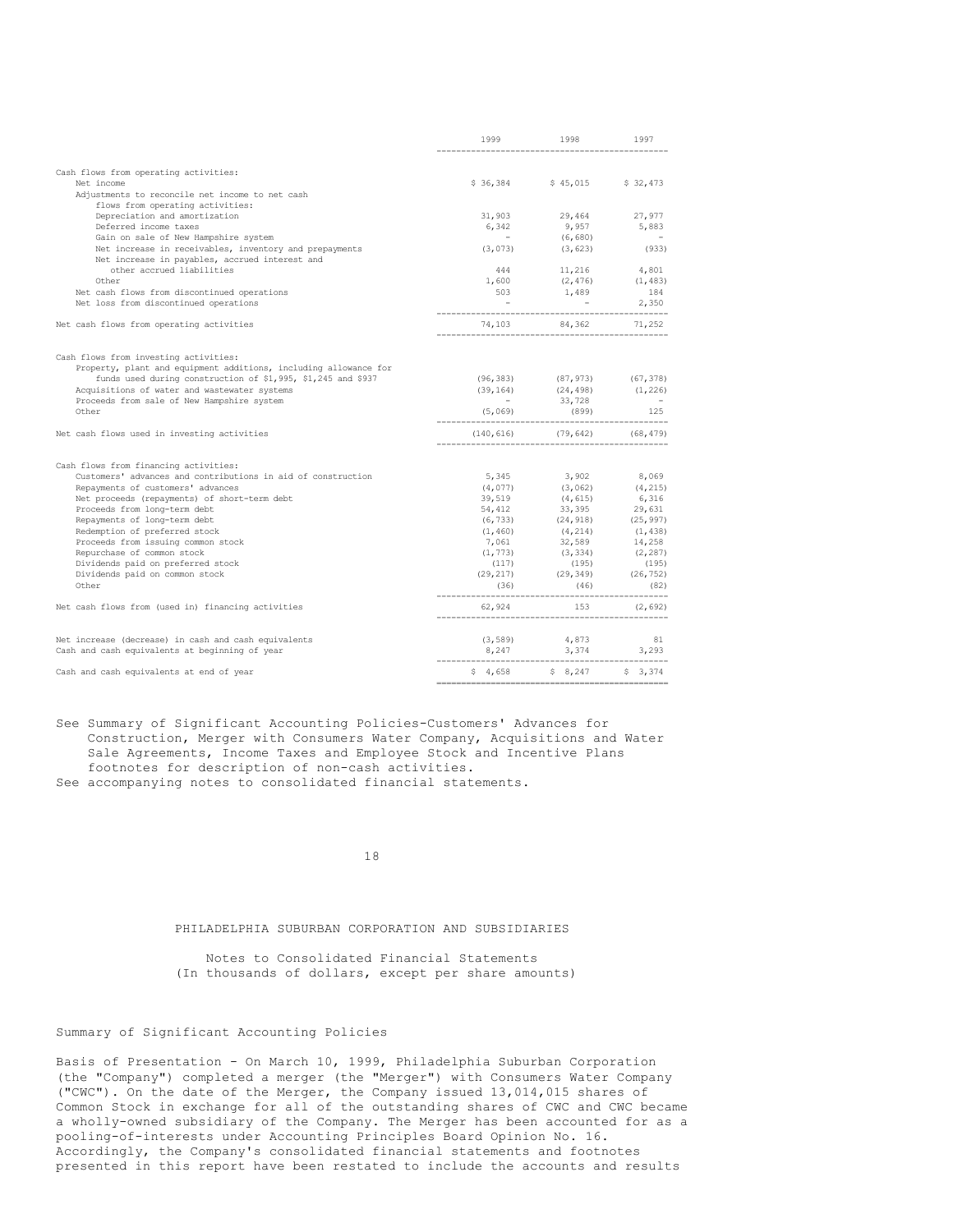of CWC as if the Merger had been completed as of the beginning of the earliest period presented.

Nature of Operations - The business of the Company is conducted primarily through its wholly-owned subsidiary Philadelphia Suburban Water Company ("PSW") and the seven operating companies of CWC. PSW is a regulated public utility which supplies water to approximately 319,000 customers. The service territory of PSW covers an area located west and north of the City of Philadelphia. CWC owns 100% of the voting stock of four water companies and at least 96% of the voting stock of three water companies. These water companies are regulated utilities providing water and wastewater service in 27 operating divisions to approximately 230,000 customers in Pennsylvania, Ohio, Illinois, New Jersey and Maine. In addition, the Company provides water service to approximately  $8,500$ customers through operating and maintenance contracts in Pennsylvania, Illinois and Maine.

The customers of PSW and CWC's operating subsidiaries are residential, commercial and industrial in nature. The regulated public utilities are subject to regulation by the public utility commissions of the states in which they operate. The respective public utility commissions have jurisdiction with respect to rates, service, accounting procedures, issuance of securities, acquisitions and other matters.

Consolidation - The consolidated financial statements include the accounts of the Company and its subsidiaries as of December 31, 1999. All material intercompany accounts and transactions have been eliminated.

Recognition of Revenues - Revenues include amounts billed to customers on a cycle basis and unbilled amounts based on estimated usage from the latest billing to the end of the accounting period. Non-utility revenues are recognized when services are performed.

Property, Plant and Equipment and Depreciation - Property, plant and equipment consist primarily of utility plant. The cost of additions includes contracted cost, direct labor and fringe benefits, materials, overheads and, for certain utility plant, allowance for funds used during construction. Water systems acquired are recorded at estimated original cost of utility plant when first devoted to utility service and the applicable depreciation is recorded to accumulated depreciation. The difference between the estimated original cost, less applicable accumulated depreciation, and the purchase price is recorded as an acquisition adjustment within utility plant. At December 31, 1999, utility plant includes a net credit acquisition adjustment of \$8,403, which is being amortized over 20 to 40 years. Consistent with the Company's rate settlements, \$575 was amortized during 1999, \$565 was amortized during 1998 and \$534 was amortized during 1997.

Utility expenditures for maintenance and repairs, including minor renewals and betterments, are charged to operating expenses in accordance with the system of accounts prescribed by the public utility commissions of the states in which the company operates. The cost of new units of property and betterments are capitalized. When units of utility property are replaced, retired or abandoned, the recorded value thereof is credited to the asset account and such value, together with the net cost of removal, is charged to accumulated depreciation.

The straight-line remaining life method is used to compute depreciation on utility plant. Generally, the straight-line method is used with respect to transportation and mechanical equipment, office equipment and laboratory equipment.

19

## PHILADELPHIA SUBURBAN CORPORATION AND SUBSIDIARIES

Notes to Consolidated Financial Statements (continued) (In thousands of dollars, except per share amounts)

In accordance with the requirements of Statement of Financial Accounting Standards ("SFAS") No. 121, "Accounting for the Impairment of Long-lived Assets and for Long-lived Assets to Be Disposed Of", the long-lived assets of the Company, which consist primarily of Utility Plant in Service and regulatory assets, have been reviewed for impairment. There has been no change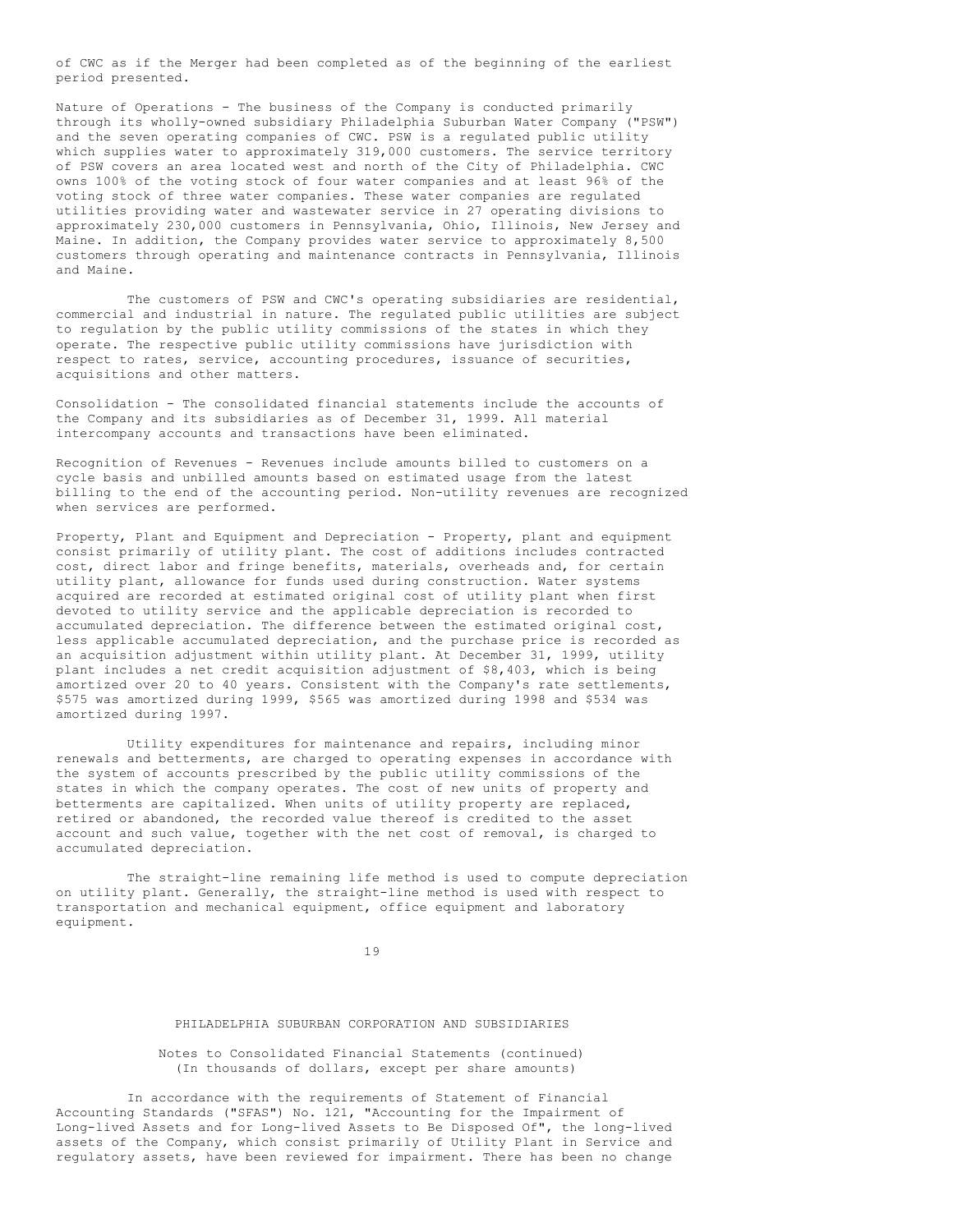in circumstances or events that have occurred that require adjustments to the carrying values of these assets.

Allowance for Funds Used During Construction - The allowance for funds used during construction ("AFUDC") is a non-cash credit which represents the estimated cost of funds used to finance the construction of utility plant. In general, AFUDC is applied to construction projects requiring more than one month to complete. No AFUDC is applied to projects funded by customer advances for construction or contributions in aid of construction. AFUDC includes the net cost of borrowed funds and a rate of return on other funds when used, and is recovered through water rates as the utility plant is depreciated. The amount of AFUDC related to equity funds was \$57 in 1999. There was no AFUDC related to equity funds in 1998 or 1997.

Cash Equivalents - The Company considers all highly liquid investments with an original maturity of three months or less to be cash equivalents.

Deferred Charges and Other Assets - Deferred charges and other assets consist of financing expenses, rate case expenses, other costs and marketable securities.

Deferred bond issuance expenses are amortized by the straight-line method over the life of the related issues. Call premiums related to the early redemption of long-term debt, along with the unamortized balance of the related issuance expense, are deferred and amortized over the life of the long-term debt used to fund the redemption.

Expenses associated with filing for rate increases are deferred and amortized over periods that generally range from one to three years. Other costs, for which the Company has received or expects to receive prospective rate recovery, are deferred and amortized over the period of rate recovery.

Marketable securities are considered "available-for-sale" and accordingly, are carried on the balance sheet at fair market value. Unrecognized gains are included in other comprehensive income.

Income Taxes - The Company accounts for certain income and expense items in different time periods for financial reporting than for tax reporting purposes. Deferred income taxes are provided on the temporary differences between the tax basis of the assets and liabilities and the amounts at which they are carried in the consolidated financial statements. The income tax effect of temporary differences not allowed currently in rates is recorded as deferred taxes with an offsetting regulatory asset or liability. These deferred income taxes are based on the enacted tax rates expected to be in effect when such temporary differences are projected to reverse.

Customers' Advances for Construction - Water mains or, in some instances, cash advances to reimburse the Company its costs to construct water mains, are contributed to the Company by customers, real estate developers and builders in order to extend water service to their properties. The value of these contributions is recorded as Customers' Advances for Construction. The Company makes refunds on these advances over a specific period of time based on operating revenues related to the main or as new customers are connected to and take service from the main. After all refunds are made, any remaining balance is transferred to Contributions in Aid of Construction. Non-cash property, in the form of water mains, has been received, generally from developers, as advances or contributions of \$10,069, \$8,774 and \$6,080 in 1999, 1998 and 1997.

Contributions in Aid of Construction - Contributions in aid of construction include direct non-refundable contributions and the portion of customers' advances for construction that become non-refundable.

Inventories, Materials and Supplies - Inventories are stated at cost, not in excess of market value. Cost is determined using the first-in, first-out method and the average cost method.

 $20$ 

# PHILADELPHIA SUBURBAN CORPORATION AND SUBSIDIARIES

Notes to Consolidated Financial Statements (continued) (In thousands of dollars, except per share amounts)

Stock-Based Compensation - The Company adopted SFAS No. 123, "Accounting for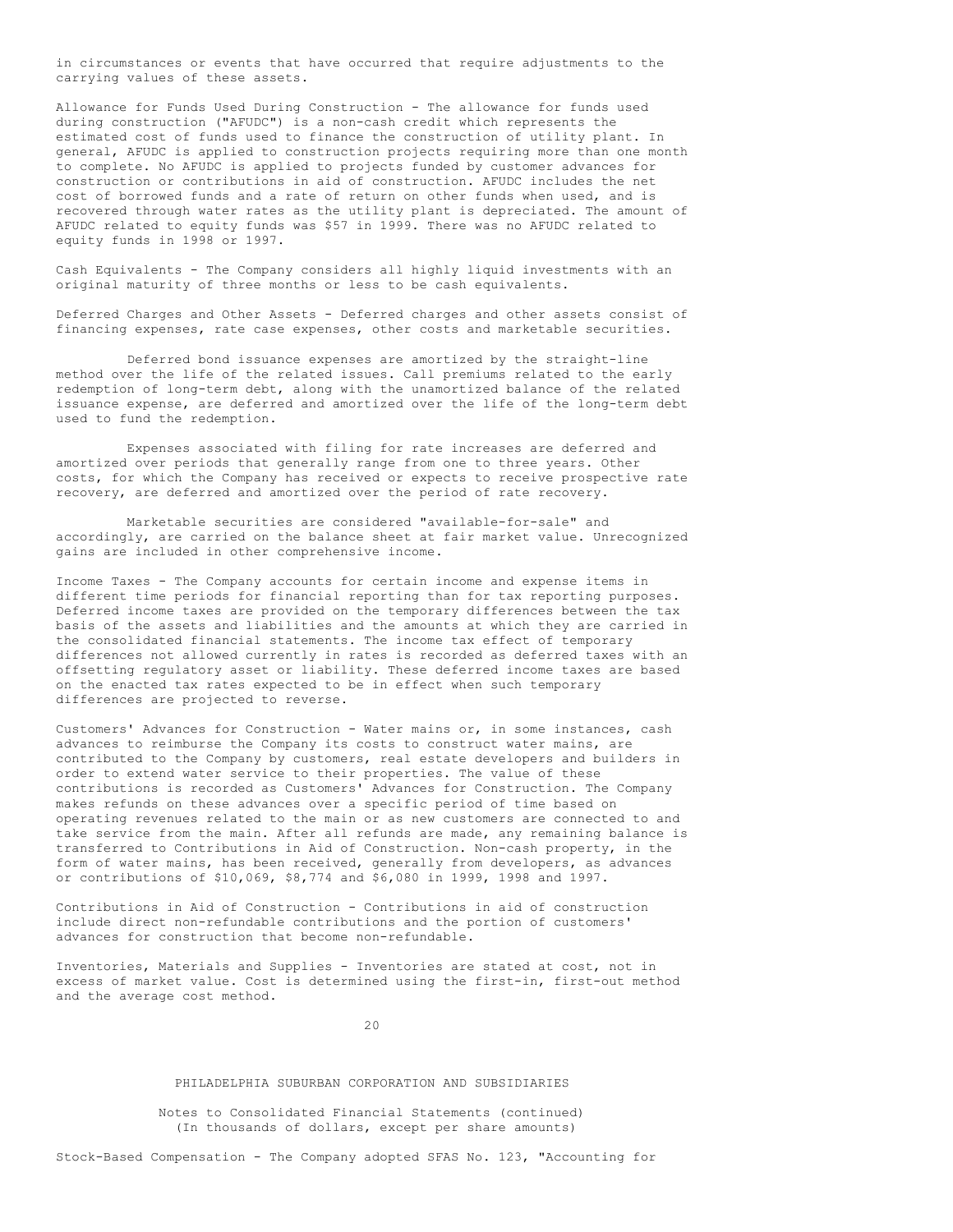Stock-Based Compensation", electing the provision of the statement allowing it to continue its practice of not recognizing compensation expense related to granting of stock options to the extent that the option price of the underlying stock was equal to, or greater than, the market price on the date of option grant. Disclosure of the impact on the results of operations, had the Company elected to recognize compensation expense, is provided in the Employee Stock and Incentive Plans footnote as required by the Statement.

Use of Estimates in Preparation of Consolidated Financial Statements - The preparation of consolidated financial statements in conformity with generally accepted accounting principles requires management to make estimates and assumptions that affect the reported amounts of assets and liabilities and disclosure of contingent assets and liabilities at the date of the financial statements and the reported amounts of revenues and expenses during the reporting period. Actual results could differ from those estimates.

Reclassifications - Certain prior year amounts have been reclassified to conform with current year's presentation.

Merger with Consumers Water Company

On March 10, 1999, the Company completed a merger ("the Merger") with CWC. Pursuant to the merger agreement, the Company issued 13,014,015 shares of Common Stock in exchange for all of the outstanding stock of CWC. CWC common shareholders received 1.432 shares of the Company's Common Stock for each CWC common share and CWC preferred shareholders received 5.649 shares of the Company's Common Stock for each CWC preferred share. As a result of the Merger, CWC became a wholly-owned subsidiary of the Company. CWC's seven water companies serve approximately 230,000 customers in service territories covering parts of Pennsylvania, Ohio, Illinois, New Jersey and Maine. The results of operations previously reported by PSC and CWC are as follows (certain amounts previously reported have been reclassified to conform to the current presentation):

|                                                | Years Ended December 31, |                     |  |  |
|------------------------------------------------|--------------------------|---------------------|--|--|
|                                                | 1998                     | 1997                |  |  |
| Operating Revenues<br><b>PSC</b><br><b>CWC</b> | \$150,977<br>98,469      | \$136,171<br>98,339 |  |  |
| Combined                                       | \$249,446                | \$234,510           |  |  |
| Net income<br><b>PSC</b><br><b>CWC</b>         | \$<br>28,819<br>16,251   | \$23,188<br>9,339   |  |  |
| Combined                                       | \$<br>45,070             | 32,527<br>\$        |  |  |

During 1999, the Company recorded a charge of \$6,334 (\$6,134, after tax benefits of \$200) for merger transaction costs consisting primarily of fees for investment bankers, attorneys, accountants and other administrative charges. In addition, the Company recorded a restructuring reserve of \$3,787 (\$2,462, after tax benefits of \$1,325) in 1999 that includes severance of \$2,940 and exit costs associated with the closing of CWC's corporate office. Through December 31, 1999, the initial reserve has been reduced principally by cash payments of \$3,434 and the balance is anticipated to be paid during the second quarter of 2000. The merger transaction costs have been reported in Other expenses and the restructuring costs have been reported as Costs and expenses in the Consolidated Statements of Income and Comprehensive Income.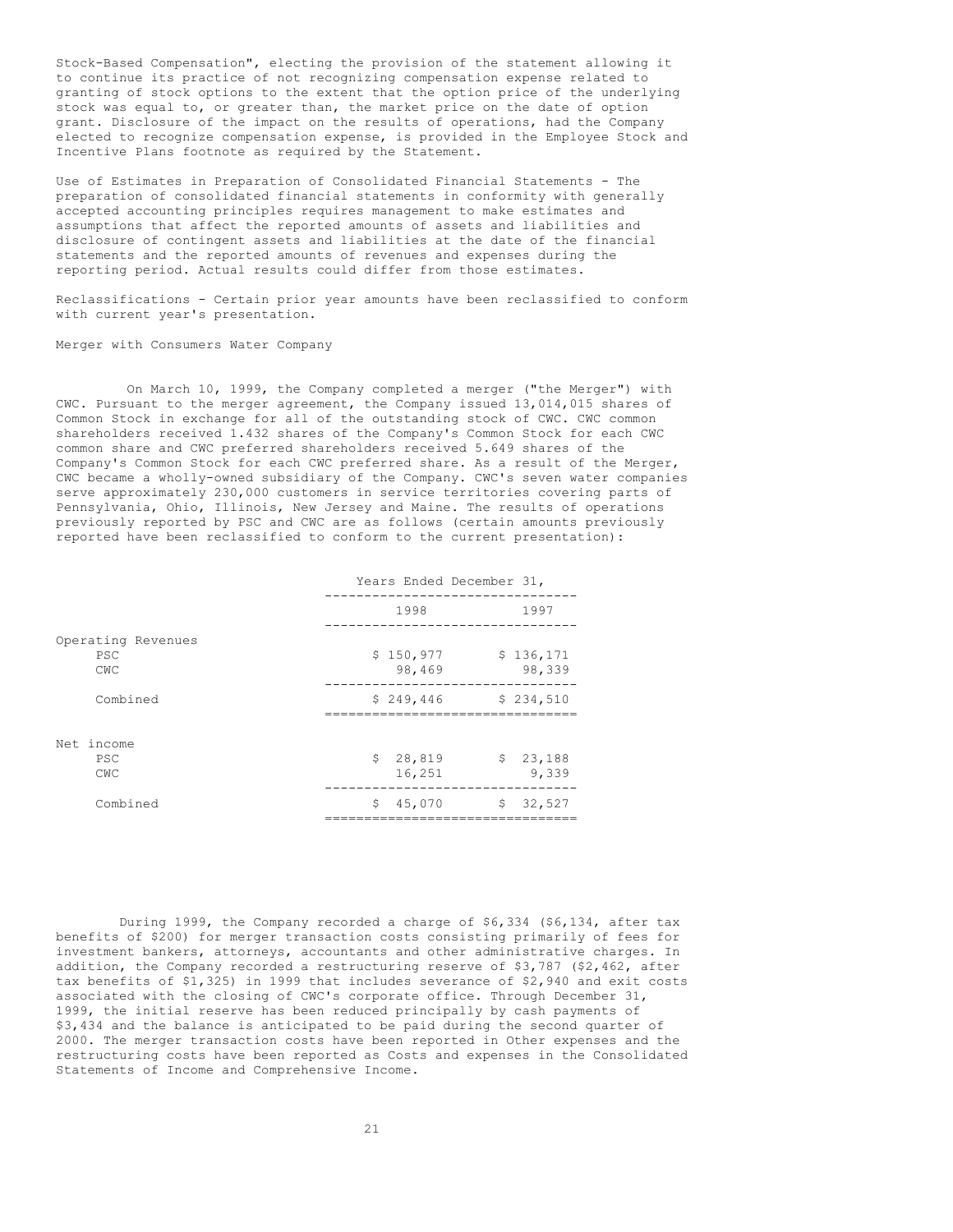Notes to Consolidated Financial Statements (continued) (In thousands of dollars, except per share amounts)

Acquisitions and Water Sale Agreements

During 1999, exclusive of the Merger, 16 acquisitions or other growth ventures were completed in the five states in which the Company operates. These transactions have added 17,250 customers to the Company's customer base. The largest of these transactions was the acquisition of the water utility assets of Bensalem Township in December 1999, which has added 14,945 customers. The total purchase price for the systems acquired in 1999 was \$39,164 in cash. The increase in annual revenues resulting from the acquired systems approximate \$4,900 (unaudited) and operating revenues included in the consolidated financial statements during the period owned by the Company were \$559.

During 1998, five water system acquisitions were completed and two long-term water sale agreements were obtained in Pennsylvania and New Jersey. These transactions have added 9,007 customers to the Company's customer base. The total purchase price of \$25,380 for the five water systems acquired in 1998 was \$24,498 in cash and the issuance of 42,000 shares of the Company's common stock. Operating revenues included in the consolidated financial statements related to the systems acquired and new water sale agreements obtained in 1998 were \$4,685 in 1999 and \$4,627 in 1998.

During 1997, one wastewater and three water system acquisitions were completed by PSW. The total purchase price for the systems acquired in 1997 was \$1,226. Operating revenues included in the consolidated financial statements related to the systems acquired in 1997 were \$363 in 1999, \$367 in 1998 and \$175 in 1997.

### Disposition

In April 1998, CWC's New Hampshire subsidiary sold its utility assets to the Town of Hudson under the New Hampshire condemnation statute for \$33,728, net of certain closing costs. The sale generated a gain of \$6,680 (\$3,903 net of taxes, or \$0.10 per share), and was recorded in the second quarter of 1998. This system had approximately 8,200 customers and operating revenues of \$1,600 in 1998 prior to the sale and \$6,500 in 1997.

 $22$ 

### PHILADELPHIA SUBURBAN CORPORATION AND SUBSIDIARIES

Notes to Consolidated Financial Statements (continued) (In thousands of dollars, except per share amounts)

Property, Plant and Equipment

|                                                                                                         | December 31,                   |                                |  |
|---------------------------------------------------------------------------------------------------------|--------------------------------|--------------------------------|--|
|                                                                                                         | 1999                           | 1998                           |  |
| Utility plant and equipment<br>Utility construction work in progress<br>Non-utility plant and equipment | \$1,340,361<br>49,271<br>3,395 | \$1,213,330<br>31,327<br>3,964 |  |
| Total property, plant and equipment                                                                     | \$1,393,027                    | \$1,248,621                    |  |

Depreciation is computed based on estimated useful lives of 2 to 110 years for utility plant and 3 to 10 years for both utility transportation and mechanical equipment and all non-utility plant, office equipment and laboratory equipment.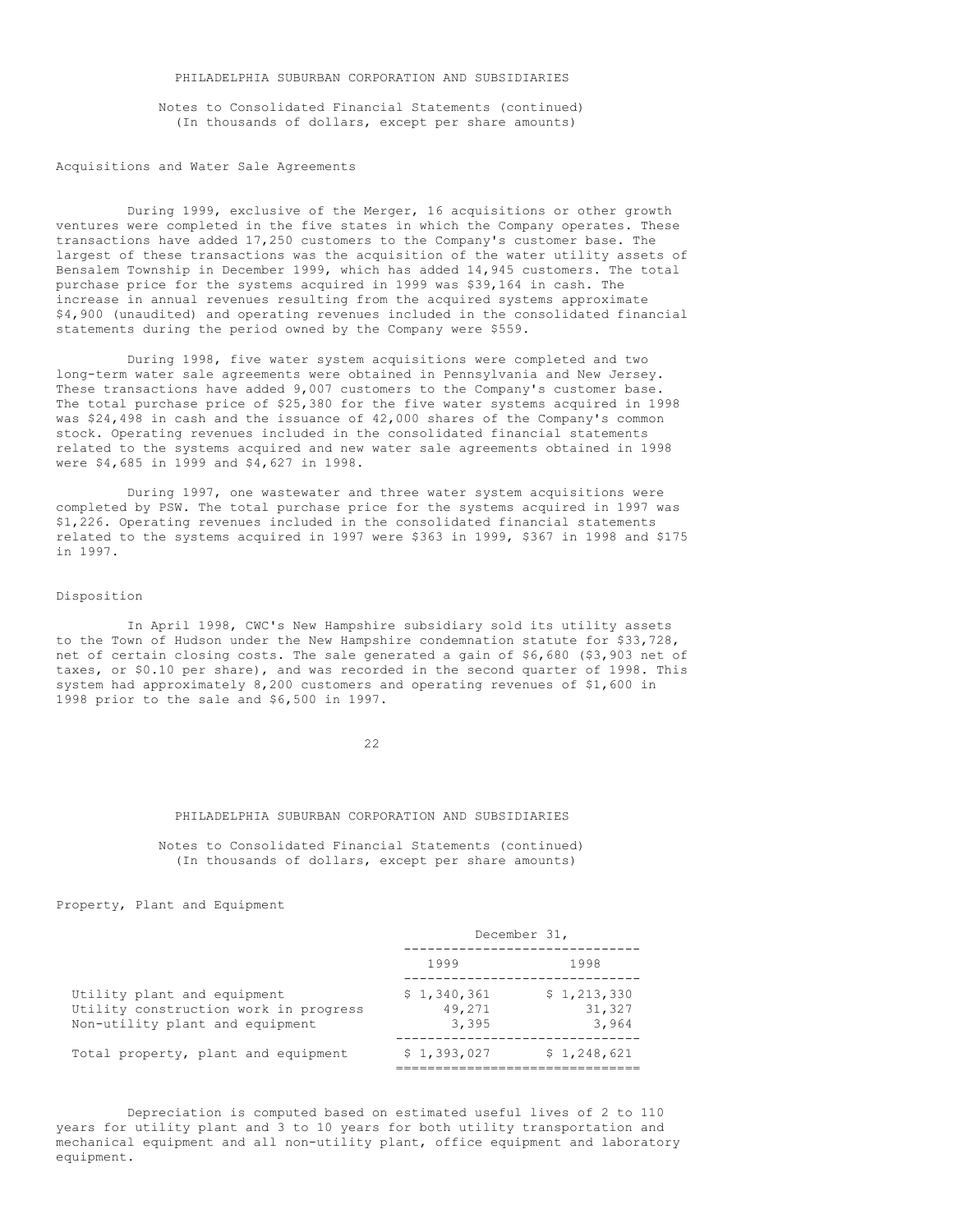|                                                         | December 31,                |                             |  |
|---------------------------------------------------------|-----------------------------|-----------------------------|--|
|                                                         | 1999                        | 1998                        |  |
| Billed water revenue<br>Unbilled water revenue<br>Other | \$23,953<br>20,747<br>1,007 | \$21,666<br>19,398<br>1,140 |  |
| Less allowance for doubtful accounts                    | 45,707<br>1,308             | 42,204<br>1,436             |  |
| Net accounts receivable                                 | \$44,399                    | \$40,768                    |  |

The Company's customers are located in the following states: 66% in Pennsylvania, 14% in Ohio, 11% in Illinois, 6% in New Jersey and 3% in Maine. PSW's customers are located in southeastern Pennsylvania and accounted for 58% of the customers served. No single customer accounted for more than one percent of the Company's operating revenues.

### Regulatory Asset

The regulatory asset represents costs that are excluded from the Company's rate base but are expected to be fully recovered in future rates. The two components of this asset are deferred income taxes and postretirement benefits other than pensions. Items giving rise to deferred state income taxes, as well as a portion of deferred Federal income taxes related to certain differences between tax and book depreciation expense, are recognized in the rate setting process on a cash or flow-through basis and will be recovered as they reverse. The portion of the asset related to postretirement benefits other than pensions represents costs that were deferred between the time that the accrual method of accounting for these benefits was adopted in 1993 and the recognition of the accrual method in the Company's rates as prescribed in subsequent rate filings. Amortization of the amount deferred for postretirement benefits other than pensions began in 1994 and is currently being recovered in rates.

|                                                             | December 31,      |                   |  |
|-------------------------------------------------------------|-------------------|-------------------|--|
|                                                             | 1999              | 1998              |  |
| Income taxes<br>Postretirement benefits other than pensions | \$56,467<br>1,820 | \$55,437<br>2,260 |  |
|                                                             | \$58,287          | \$57,697          |  |

23

# PHILADELPHIA SUBURBAN CORPORATION AND SUBSIDIARIES

Notes to Consolidated Financial Statements (continued) (In thousands of dollars, except per share amounts)

Income Taxes

Total income tax expense is allocated as follows:

|  |                                   |                               | Years Ended December 31, |      |
|--|-----------------------------------|-------------------------------|--------------------------|------|
|  |                                   | 1999                          | 1998                     | 1997 |
|  | Income from continuing operations | $$26,531$ $$30,118$ $$22,432$ |                          |      |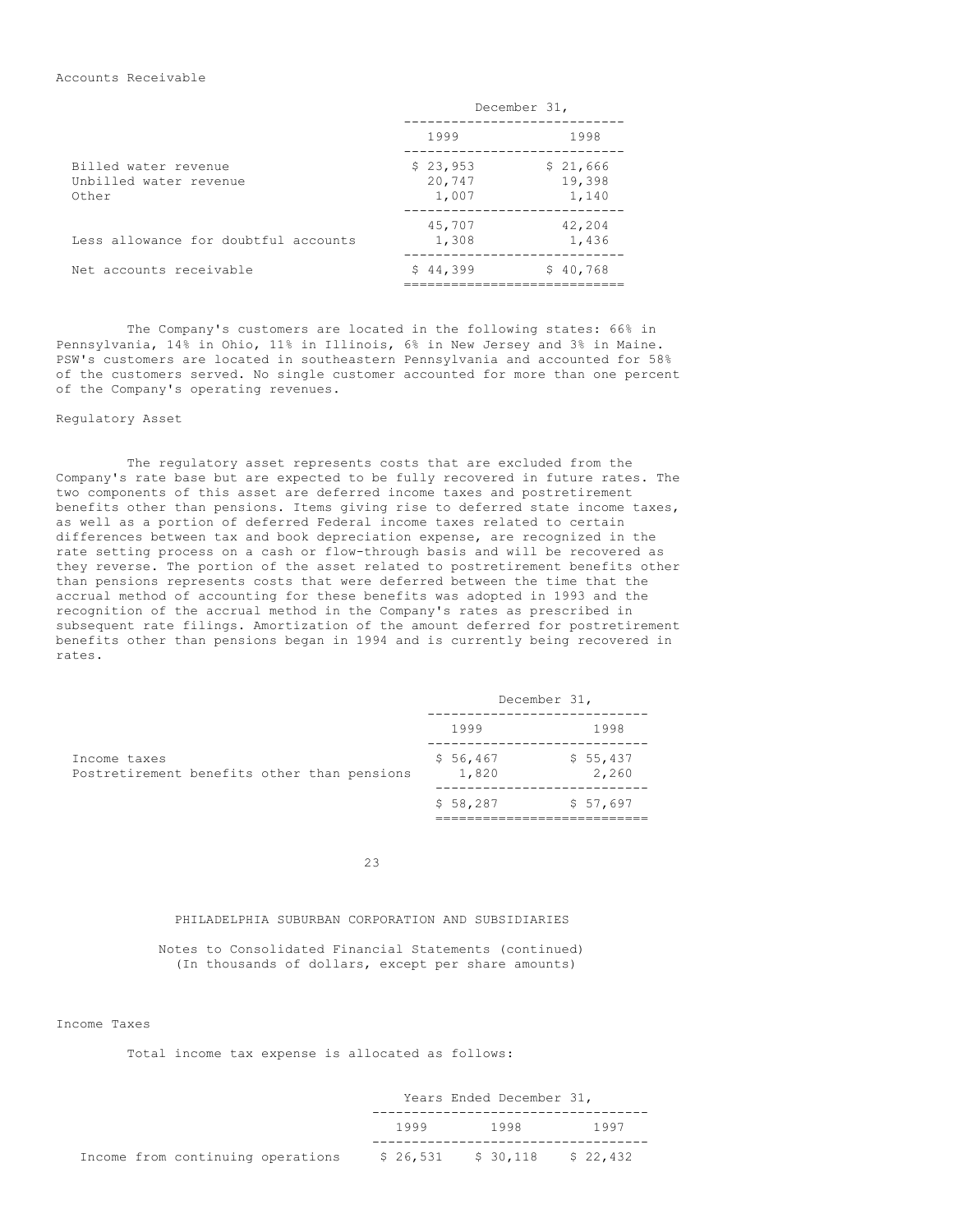| Common stockholders' equity related<br>to stock option activity which<br>reduces taxable income<br>Discontinued operations | (205) | (402)               | (401)<br>(1, 455) |
|----------------------------------------------------------------------------------------------------------------------------|-------|---------------------|-------------------|
|                                                                                                                            |       | $$26.326$ $$29.716$ | \$ 20,576         |

Income tax expense attributable to income from continuing operations consists of:

| Years Ended December 31,                                 |  |  |  |  |  |  |
|----------------------------------------------------------|--|--|--|--|--|--|
| 1999 1998<br>1997                                        |  |  |  |  |  |  |
|                                                          |  |  |  |  |  |  |
| $$15,233$ $$14,837$ $$13,480$<br>3,695<br>5,583<br>3,087 |  |  |  |  |  |  |
| 18,928 20,420<br>16,567                                  |  |  |  |  |  |  |
|                                                          |  |  |  |  |  |  |
| 6,862<br>8,453<br>5,086<br>741<br>1,245<br>779           |  |  |  |  |  |  |
| 7,603<br>9,698<br>5,865                                  |  |  |  |  |  |  |
| $$26,531 \t$30,118 \t$22,432$                            |  |  |  |  |  |  |
|                                                          |  |  |  |  |  |  |

The significant components of deferred income tax expense are as follows:

|                                                                                                                                   | Years Ended December 31, |                                      |       |  |
|-----------------------------------------------------------------------------------------------------------------------------------|--------------------------|--------------------------------------|-------|--|
|                                                                                                                                   |                          | 1999 1998 1997                       |       |  |
| Excess of tax over financial statement<br>depreciation                                                                            |                          | $$5,377$ $$10,325$ $$6,488$          |       |  |
| Amortization of deferred investment tax<br>credits                                                                                |                          | $(216)$ (660)                        | (290) |  |
| Current year investment tax credits<br>deferred                                                                                   | 118                      | 20                                   | 35    |  |
| Differences in basis of fixed assets due<br>to variations in tax and book accounting<br>methods that reverse through depreciation |                          | 2,123 1,762                          | 786   |  |
| Pension, deferred compensation and other                                                                                          |                          |                                      |       |  |
| postretirement benefits                                                                                                           |                          | $(58)$ $(752)$ $(184)$               |       |  |
| Customers' advances for construction, net<br>Other, net                                                                           | 806                      | 321<br>$(547)$ $(1, 318)$ $(1, 743)$ | 773   |  |
| Total deferred income tax expense                                                                                                 |                          | $$7,603$ $$9,698$ $$5,865$           |       |  |

The statutory Federal tax rate is 35% and the state corporate net income tax rates range from 7.18% to 11.50% for all years presented.

PHILADELPHIA SUBURBAN CORPORATION AND SUBSIDIARIES

Notes to Consolidated Financial Statements (continued) (In thousands of dollars, except per share amounts)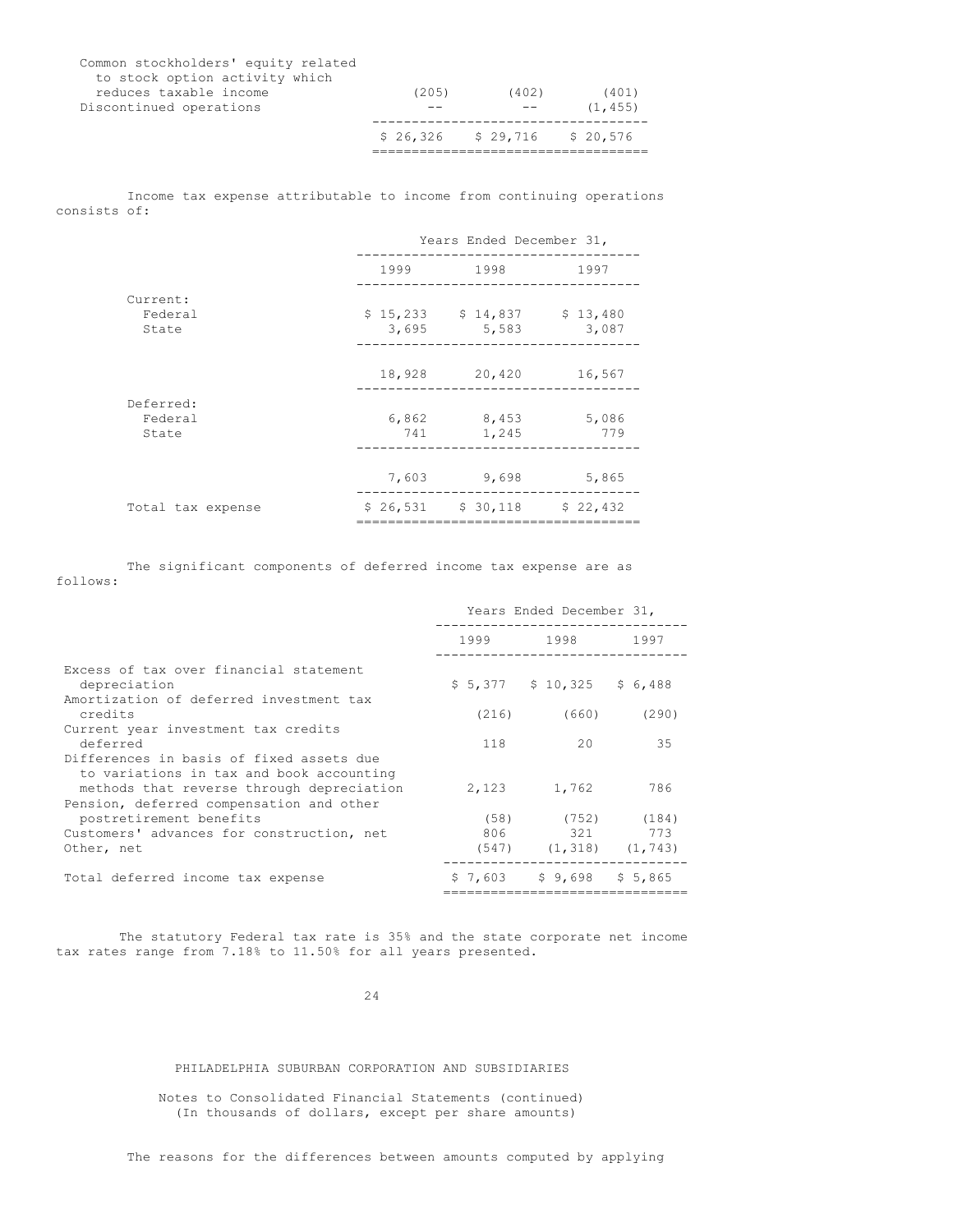# the statutory Federal income tax rate to income from continuing operations before Federal tax and the actual Federal tax expense are as follows:

|                                                  | Years Ended December 31, |          |                |  |  |
|--------------------------------------------------|--------------------------|----------|----------------|--|--|
|                                                  | 1999                     | 1998     | 1997           |  |  |
|                                                  |                          |          |                |  |  |
| Computed Federal tax expense at statutory rate   | \$20,390                 | \$23,839 | \$18,753       |  |  |
| Increase in tax expense for depreciation expense |                          |          |                |  |  |
| to be recovered in future rates                  | 387                      | 1,091    | 162            |  |  |
| Merger transaction costs                         | 2,017                    |          |                |  |  |
| Charitable contribution                          | (479)                    |          |                |  |  |
| Gain on sale of land                             | 83                       |          |                |  |  |
| Amortization of deferred investment tax credits  | (279)                    | (658)    | (292)          |  |  |
| Prior year rate reductions                       | (313)                    | (655)    | (147)          |  |  |
| Preferred stock dividend                         | 32                       | 147      | 272            |  |  |
| Difference in statutory rate                     |                          | (240)    | (186)          |  |  |
| Other, net                                       | 257                      | (234)    | $\overline{4}$ |  |  |
| Actual Federal tax expense                       | \$22,095                 | \$23,290 | \$18,566       |  |  |
|                                                  |                          |          |                |  |  |

The tax effects of temporary differences between book and tax accounting that give rise to the deferred tax assets and deferred tax liabilities are as follows:

|                                                                                                                       | December 31,                |                     |  |
|-----------------------------------------------------------------------------------------------------------------------|-----------------------------|---------------------|--|
|                                                                                                                       |                             | 1999 1998           |  |
| Deferred tax assets:                                                                                                  |                             |                     |  |
| Customers' advances for construction<br>Costs expensed for book not deducted<br>for tax, principally accrued expenses |                             | $$19,896$ $$21,527$ |  |
| and bad debt reserves                                                                                                 |                             | 4,952 3,244         |  |
| Alternative minimum tax                                                                                               |                             | 1,464 1,464         |  |
| Other                                                                                                                 |                             | 292 187             |  |
| Total gross deferred tax assets                                                                                       |                             | 26,604 26,422       |  |
| Deferred tax liabilities:<br>Utility plant, principally due to<br>depreciation and differences in the basis           |                             |                     |  |
| of fixed assets due to variation in tax                                                                               |                             |                     |  |
| and book accounting                                                                                                   |                             | 129,083 122,922     |  |
| Deferred taxes associated with the gross-up<br>of revenues necessary to recover, in rates,                            |                             |                     |  |
| the effect of temporary differences                                                                                   |                             | 24,793 22,236       |  |
| Deferred investment tax credit                                                                                        |                             | 7,823 8,073         |  |
| Unrealized gain on marketable securities                                                                              | 1,433                       |                     |  |
| Total gross deferred tax liabilities                                                                                  |                             | 163, 132 153, 231   |  |
| Net deferred tax liability                                                                                            | --------------------------- | \$136,528 \$126,809 |  |

The Company made income tax payments of \$20,313, \$15,746 and \$14,131 in 1999, 1998 and 1997, respectively. The Company's Federal income tax returns for all years through 1995 have been closed.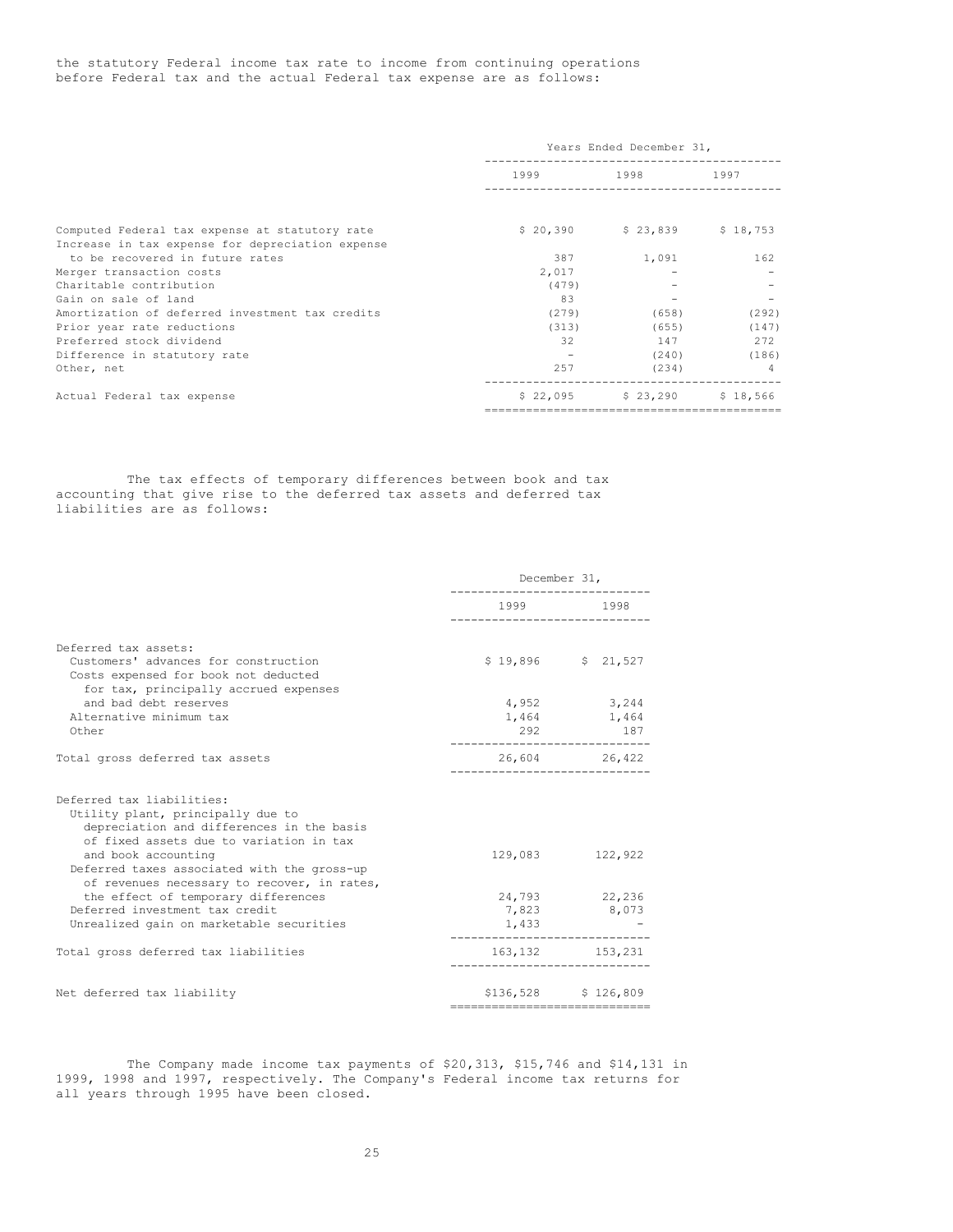Notes to Consolidated Financial Statements (continued) (In thousands of dollars, except per share amounts)

## Commitments

PSW maintains agreements with the Chester Water Authority and the Bucks County Water and Sewer Authority for the purchase of water to supplement its water supply, particularly during periods of peak demand. The agreements stipulate purchases of minimum quantities of water to the year 2017. As a result of the December 1999 Bensalem acquisition, the estimated annual commitments related to such purchases will increase to approximately \$5,338 through 2004. PSW purchased approximately \$3,172, \$3,012 and \$2,978 of water under these agreements during the years ended December 31, 1999, 1998 and 1997, respectively.

The Company leases motor vehicles, buildings and other equipment under operating leases that are noncancelable. During the next five years, \$2,556 of future minimum lease payments are due: \$1,129 in 2000, \$853 in 2001, \$378 in 2002 and \$186 in 2003 and \$10 in 2004. PSW leases parcels of land on which its Media treatment plant and other facilities are situated and adjacent parcels that are used for watershed protection. The operating lease is noncancelable, expires in 2045 and contains certain renewal provisions. The lease is subject to an adjustment every five years based on changes in the Consumer Price Index. During each of the next five years, \$292 of lease payments for land, subject to the aforesaid adjustment, are due.

Rent expense was \$1,894, \$2,270 and \$2,166 for the years ended December 31, 1999, 1998 and 1997, respectively.

## Long-term Debt and Loans Payable

The Consolidated Statements of Capitalization provides a summary of long-term debt and loans outstanding as of December 31, 1999 and 1998. The supplemental indentures with respect to certain issues of the First Mortgage Bonds restrict the ability of PSW and CWC to declare dividends, in cash or property, or repurchase or otherwise acquire PSW's and CWC's stock. As of December 31, 1999, approximately \$146,000 of PSW's and \$59,000 of CWC's retained earnings were free of these restrictions. Certain supplemental indentures also prohibit PSW and CWC from making loans to or purchasing the stock of the Company.

#### 26

### PHILADELPHIA SUBURBAN CORPORATION AND SUBSIDIARIES

## Notes to Consolidated Financial Statements (continued) (In thousands of dollars, except per share amounts)

Annual sinking fund payments are required for certain issues of First Mortgage Bonds by the supplemental indentures. Excluding amounts due under the revolving credit agreements, the Company's future sinking fund payments and debt maturities are as follows:

| Interest Rate Range |   | 2000  | 2001     |   | 2002   | 2003                     |   | 2004   | Thereafter |
|---------------------|---|-------|----------|---|--------|--------------------------|---|--------|------------|
|                     |   |       |          |   |        |                          |   |        |            |
| $0.00%$ to<br>2.49% | s | 84    | \$<br>70 | S | 83     | \$<br>84                 | S | 75     | \$<br>462  |
| 2.50% to<br>4.99%   |   | 10    | 10       |   | 10     | 10                       |   | 10     | 774        |
| 5.00% to<br>5.49%   |   | -     |          |   |        |                          |   |        | 2,200      |
| 5.50% to<br>5.99%   |   | 400   | 400      |   | 400    | 10,000                   |   | 10,000 | 10,345     |
| $6.00%$ to<br>6.49% |   | -     | -        |   | 10,000 |                          |   | 15,000 | 102,210    |
| $6.50%$ to<br>6.99% |   |       |          |   | -      | 10,400                   |   | 400    | 44,400     |
| 7.00% to<br>7.49%   |   | 2,000 | 2,000    |   | 2,000  | 12,000                   |   | 12,000 | 8,000      |
| 7.50% to<br>7.99%   |   | -     |          |   |        |                          |   | -      | 23,000     |
| 8.00% to<br>8.49%   |   |       |          |   |        |                          |   | -      | 16,500     |
| 8.50% to<br>8.99%   |   | 3     | -        |   | -      | $\overline{\phantom{0}}$ |   | -      | 9,000      |
| $9.00%$ to<br>9.49% |   | 137   | 142      |   | 548    | 554                      |   | 561    | 53,244     |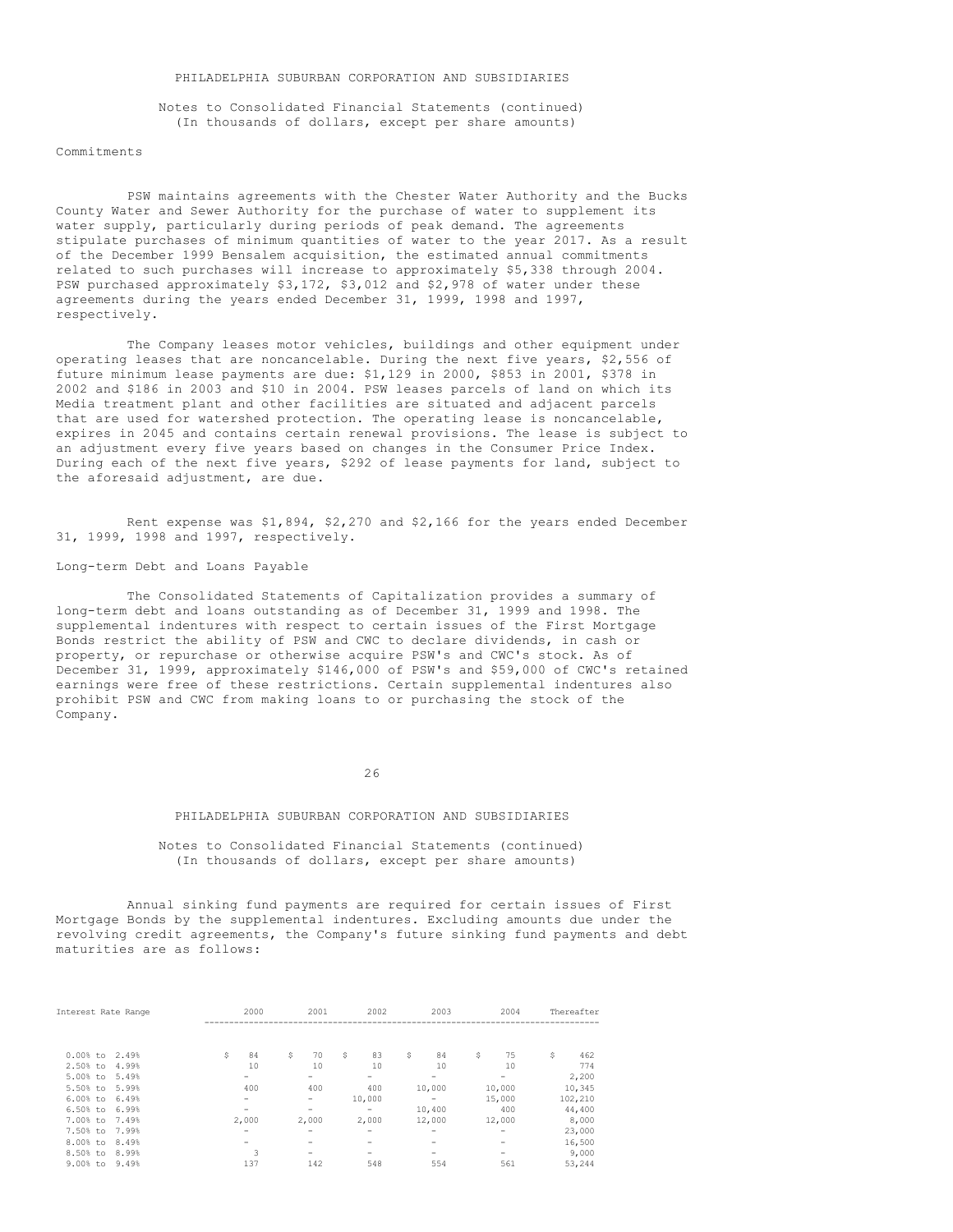| 9.50% to 9.99%   | 360     | 1,155                    | 1,154              | 1,155     | 1,154     | 46,242     |
|------------------|---------|--------------------------|--------------------|-----------|-----------|------------|
| 10.00% to 10.55% | -       | $\overline{\phantom{a}}$ | -                  | -         | -         | 6,000      |
| Total            | \$2.994 |                          | \$ 3,777 \$ 14,195 | \$ 34,203 | \$ 39,200 | \$ 322,377 |

In December 1999, PSW established a five-year \$300,000 medium-term note program providing for the issuance of long-term debt with maturities ranging between one and 35 years at fixed rates of interest, as determined at the time of issuance. This program replaced a similar program that expired in June 1999. The notes issued under this program are secured by the Thirty-Third Supplement to the trust indenture relating to PSW's First Mortgage Bonds. During 1999, First Mortgage Bond issuances through these programs were as follows: \$10,000 in January 1999, 5.85% Series due 2004; and \$15,000 in April 1999, 6.00% Series due 2004. In January 1998, PSW issued First Mortgage Bonds through the program as follows: \$10,000 6.14% Series due 2008 and \$10,000 5.8% Series due 2003. In January 2000, PSW issued First Mortgage Bonds through the program of \$15,000 7.40% Series due 2005. The proceeds from these issuances were used to fund acquisitions, to reduce the balance of PSW's revolving credit facility and for PSW's ongoing capital program.

In June 1999, CWC's Maine subsidiary issued a First Mortgage Bond of \$2,200 5.05% Series due 2024. In August 1999, CWC's Maine subsidiary issued a First Mortgage Bond of \$824 2.68% Series due 2019. Proceeds from these issues were used to reduce the balance of its short-term debt. In October 1999, PSW issued \$25,000 in First Mortgage Bonds 6.00% Series due 2029 as security for an equal amount of Bonds issued by the Delaware County Industrial Development Authority. The proceeds from these bonds are restricted to funding the costs of certain capital projects.

In April 1998, CWC's New Hampshire subsidiary sold its utility assets and used the proceeds to retire \$6,000 of First Mortgage Bonds 8.00% Series due 2004, \$2,000 of First Mortgage Bonds 10.55% Series due 2007, \$2,000 of First Mortgage Bonds 10.54% Series due 2009 and \$2,000 of First Mortgage Bonds 9.96% Series due 2009. During 1998, CWC's Ohio subsidiary retired \$1,215 of First Mortgage Bonds 8.75% Series due 2003.

 $27$ 

### PHILADELPHIA SUBURBAN CORPORATION AND SUBSIDIARIES

Notes to Consolidated Financial Statements (continued) (In thousands of dollars, except per share amounts)

In December 1999, PSW replaced its expiring revolving credit facility with a new \$50,000 revolving credit agreement due December 2000 with three banks. As of December 31, 1999 and 1998, funds borrowed under the PSW revolving credit agreements of \$50,000 and \$38,935, respectively, have been classified as loans payable. CWC has a \$20,000 revolving credit facility, which expires in June 2000, and has been classified as current portion of long-term debt. Prior to their expiration in June 1999, CWC had other revolving credit facilities available. Interest under these facilities is based, at the borrower's option, on the prime rate, an adjusted federal funds rate, an adjusted London Interbank Offered Rate corresponding to the interest period selected, an adjusted Euro-Rate corresponding to the interest period selected or at rates offered by the banks. These agreements restrict the total amount of short-term borrowings of PSW and CWC. A commitment fee ranging from 1/4 to 1/10 of 1% is charged on the unused portion of the revolving credit agreements. The average cost of borrowing under these facilities was 5.6% and 6.0%, and the average borrowing was \$47,037 and \$40,701, during 1999 and 1998, respectively. The maximum amount outstanding at the end of any one month was \$59,600 in 1999 and \$52,875 in 1998.

At December 31, 1999 and 1998, the Company had combined short-term lines of credit of \$116,000 and \$105,300, respectively. Funds borrowed under these lines are classified as loans payable and are used to provide working capital. The average borrowing under the lines was \$36,809 and \$21,684 during 1999 and 1998, respectively. The maximum amount outstanding at the end of any one month was \$53,069 in 1999 and \$27,990 in 1998. Interest under the lines is based at the Company's option, depending on the line, on the prime rate, an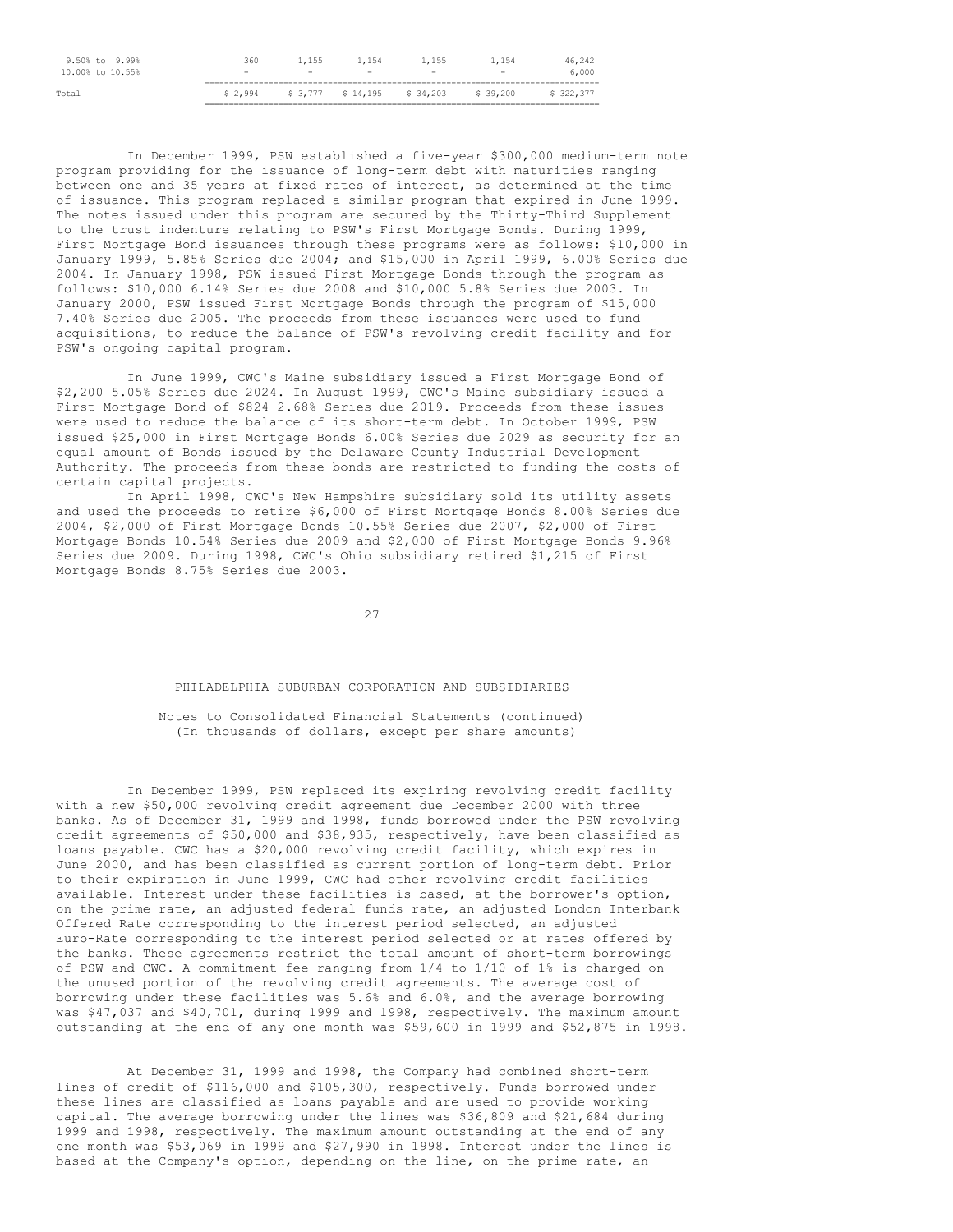adjusted Euro-Rate, an adjusted federal funds rate or at rates offered by the banks. The average cost of borrowings under all lines during 1999 and 1998 was 6.0% and 6.5%, respectively.

The total amount of interest paid on all borrowings, net of amounts capitalized, was \$31,036, \$30,711 and \$31,970 in 1999, 1998 and 1997, respectively. The pro forma weighted cost of long-term debt at both December 31, 1999 and 1998 was 7.4%.

Preferred Stock of Subsidiaries

The Company's subsidiaries have the following preferred stock (\$100 par value) as of December 31, 1999:

|                                  | Cumulative<br>Dividend<br>Rate | Current<br>Call Price<br>Per Share | Shares<br>Authorized | Shares<br>Outstanding |
|----------------------------------|--------------------------------|------------------------------------|----------------------|-----------------------|
| Consumers Pennsylvania -         |                                |                                    |                      |                       |
| Shenango Valley Division         | 5.00%                          | \$110                              | 10,000               | 9,925                 |
| Consumers Illinois Water Company | 5.50%                          | 107                                | 5,000                | 3,575                 |
| Consumers Maine Water Company    | 5.00%                          | 105                                | 4,000                | 2,739                 |
| PSW                              | $\overline{\phantom{a}}$       | None                               | 1,000,000            |                       |

PSW is authorized to issue preferred stock with mandatory redemption requirements, with stated par value, in one or more series. In 1991, PSW issued 100,000 shares of 8.66% Series 1 Cumulative Preferred Stock, at par value of \$100 per share in a private placement. The remaining shares of this issue were called by PSW and retired in 1998.

28

PHILADELPHIA SUBURBAN CORPORATION AND SUBSIDIARIES

Notes to Consolidated Financial Statements (continued) (In thousands of dollars, except per share amounts)

Fair Value of Financial Instruments

The carrying amount of current assets and liabilities that are considered financial instruments approximates their fair value as of the dates presented. The carrying amount and estimated fair value of the Company's long-term debt as of December 31, 1999 is \$425,946 and \$415,653, respectively. The fair value of long-term debt has been determined by discounting the future cash flows using current market interest rates for similar financial instruments of the same duration.

The Company's customers' advances for construction and related tax deposits have a carrying value of \$59,494 at December 31, 1999. Their relative fair values cannot be accurately estimated since future refund payments depend on several variables, including new customer connections, customer consumption levels and future rate increases. Portions of these non-interest bearing instruments are payable annually through 2020 and amounts not paid by the contract expiration dates become non-refundable. The fair value of these amounts would, however, be less than their carrying value due to the non-interest bearing feature.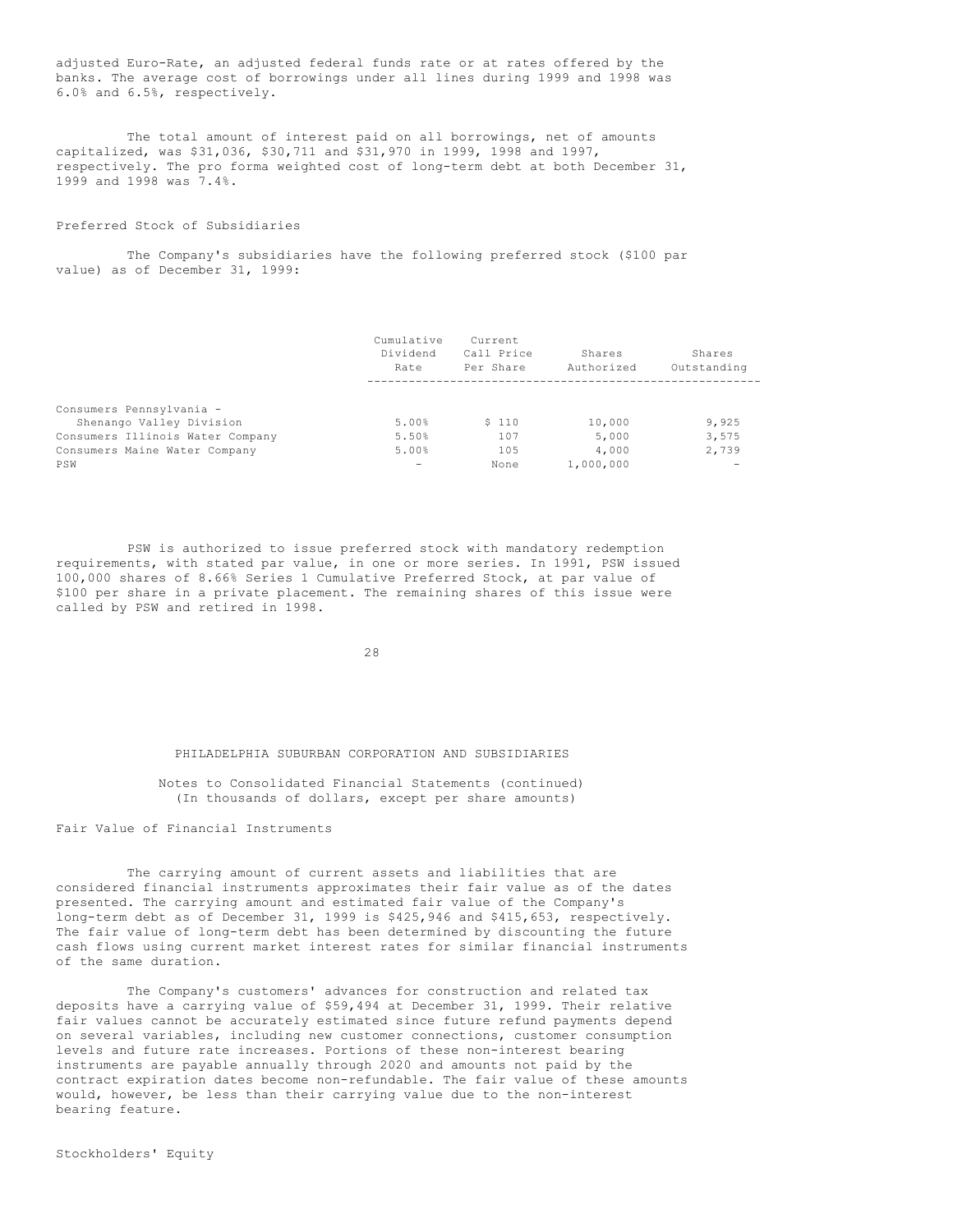At December 31, 1999, the Company had 1,770,819 shares of Series Preferred Stock with a \$1.00 par value authorized, of which 100,000 shares are designated as Series A Preferred Stock. During 1996, the Company designated 32,200 shares as Series B Preferred Stock, \$1.00 par value. The Series A Preferred Stock, as well as the undesignated shares of Series Preferred Stock, remains unissued. In 1996, the Company issued all of the 6.05% Series B Preferred Stock in connection with an acquisition. The Series B Preferred Stock is recorded on the balance sheet at its liquidation value of \$100 per share. Dividends on the Series B Preferred Stock are cumulative and payable quarterly. PSC may not pay dividends on common stock unless provision has been made for payment of the preferred dividends. Under the provisions of this issue, the holders may redeem the shares, in whole or in part, at the liquidation value beginning December 1, 1998 and the Company may redeem up to 20% of this issue each year beginning December 1, 2001 and, at the holders' option, this redemption may be made in cash or through the issuance of debt with a five year maturity at an interest rate of 6.05%. As of December 31, 1999, all dividends have been provided for. In January 1999, 14,600 shares were redeemed in cash at the liquidation value of \$100 per share.

At December 31, 1999, the Company had 100,000,000 shares of common stock authorized; par value \$0.50. Shares outstanding at December 31, 1999, 1998 and 1997 were 41,012,606, 40,702,311, and 39,111,642 respectively. Treasury shares held at December 31, 1999, 1998 and 1997 were 615,038, 533,292, and 376,510 respectively.

29

### PHILADELPHIA SUBURBAN CORPORATION AND SUBSIDIARIES

## Notes to Consolidated Financial Statements (continued) (In thousands of dollars, except per share amounts)

The following table summarizes the activity of common stockholders' equity:

|                              | Common<br>stock |          | Capital in<br>Treasury excess of<br>stock par value | Retained<br>earnings                 | Accumulated<br>Other<br>Comprehensive<br>Income | Total     |
|------------------------------|-----------------|----------|-----------------------------------------------------|--------------------------------------|-------------------------------------------------|-----------|
|                              |                 |          |                                                     |                                      |                                                 |           |
| Balance at December 31, 1996 | \$16,013        |          | $$(3, 647)$ $$200, 629$                             | \$70,869                             | S.                                              | \$283,864 |
| Net income                   |                 |          |                                                     | 32,278                               |                                                 | 32,278    |
| Dividends                    |                 |          |                                                     | (26, 877)                            |                                                 | (26, 877) |
| Stock split                  | 3.276           |          | (3, 276)                                            |                                      |                                                 |           |
| Sale of stock                | 346             | 506      | 11,029                                              |                                      |                                                 | 11,881    |
| Repurchase of stock          |                 | (2, 829) |                                                     |                                      |                                                 | (2, 829)  |
| Equity Compensation Plan     | $\sim$ 1        |          | 50                                                  |                                      |                                                 | 51        |
| Exercise of stock options    | 108             |          | 2,750                                               |                                      |                                                 | 2,858     |
| Balance at December 31, 1997 | 19,744          |          | $(5, 970)$ 211, 182 76, 270                         |                                      | $\overline{\phantom{0}}$                        | 301,226   |
| Net income                   |                 |          |                                                     | 44,820                               |                                                 | 44,820    |
| Dividends                    |                 |          |                                                     | (29.407)                             |                                                 | (29, 407) |
| Sale of stock                | 761             | 293      | 30,495                                              |                                      |                                                 | 31,549    |
| Repurchase of stock          | $\sim$          | (3, 801) | $\sim$ $\sim$                                       |                                      |                                                 | (3, 801)  |
| Equity Compensation Plan     | 12              |          | 491                                                 |                                      |                                                 | 503       |
| Exercise of stock options    | 100             |          | 2.289                                               |                                      |                                                 | 2,389     |
| Balance at December 31, 1998 | 20,617          | (9, 478) | 244,457                                             | 91,683                               |                                                 | 347.279   |
| Net income                   |                 |          |                                                     | 36.275                               |                                                 | 36,275    |
| Other comprehensive income   |                 |          |                                                     | $\overline{\phantom{a}}$             | 2.020                                           | 2,020     |
| Dividends                    |                 |          |                                                     | (26, 425)                            |                                                 | (26, 425) |
| Sale of stock                | 114             | 354      | 4,807                                               |                                      |                                                 | 5,275     |
| Repurchase of stock          |                 | (2, 146) | $\sim$                                              |                                      |                                                 | (2, 146)  |
| Equity Compensation Plan     | 2               |          | 98                                                  |                                      |                                                 | 100       |
| Exercise of stock options    | 81              |          | 2.078                                               |                                      |                                                 | 2,159     |
| Balance at December 31, 1999 | \$20.814        |          |                                                     | $$(11, 270)$ $$251, 440$ $$101, 533$ | \$2.020                                         | \$364.537 |

The Company reports comprehensive income in accordance with SFAS No. 130, "Reporting Comprehensive Income." Accordingly, the Company's accumulated other comprehensive income for unrealized gains on securities is reported in the Stockholders' Equity section of the Consolidated Balance Sheets and the related other comprehensive income is reported in the Consoldiated Statements of Income and Comprehensive Income.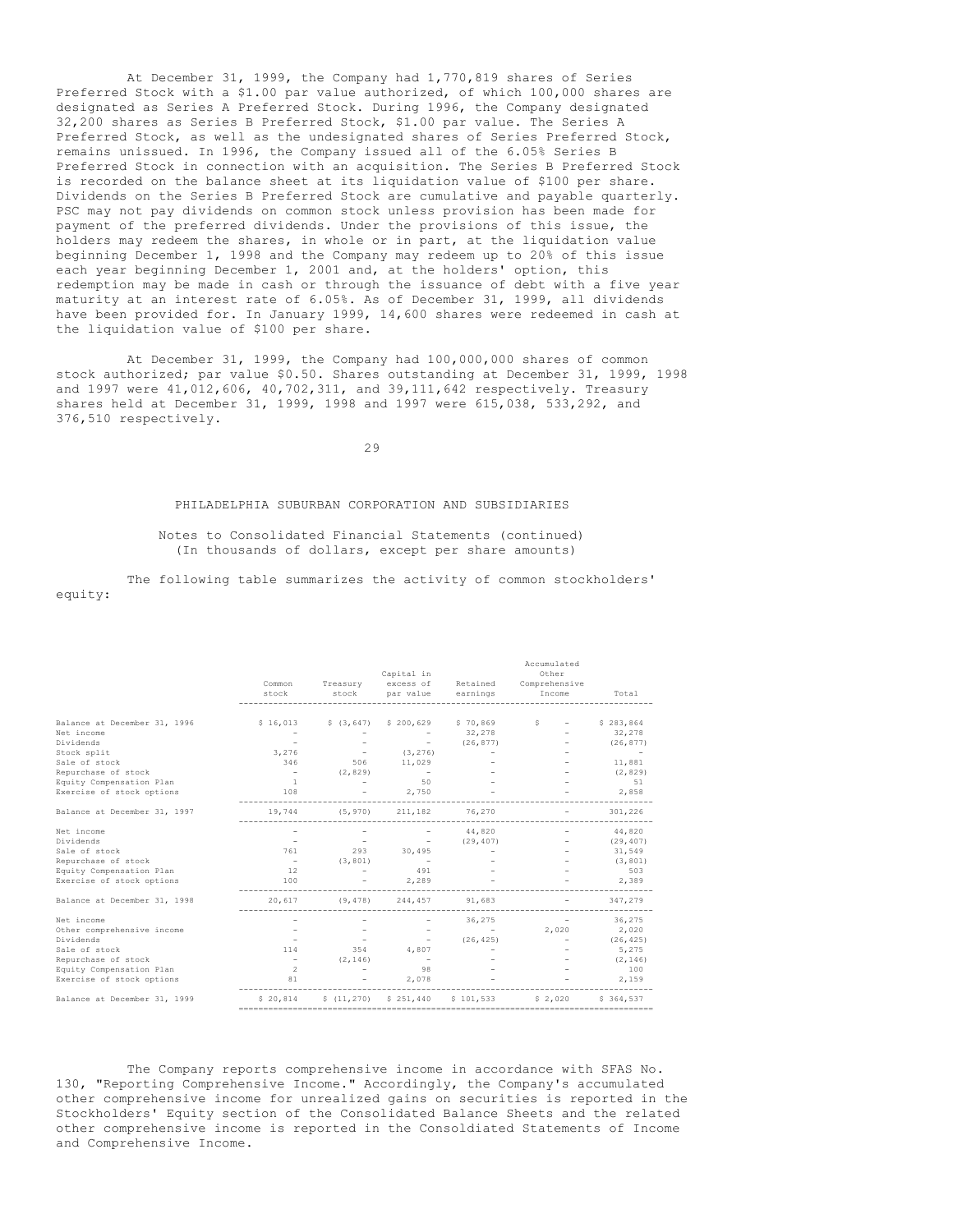In December 1999, the Company filed a shelf registration statement with the Securities and Exchange Commission for the offering and sale of up to approximately \$42,000 of common stock and \$50,000 of preferred stock, all of which was unused. The Company expects to offer from time to time, these shares for acquisitions. The precise amount and timing of the application of such proceeds will depend upon our funding requirements and the availability and cost of other funds.

In February 1998, the Company issued 1,250,000 shares of common stock through a public offering, providing net proceeds of \$25,840 which were used to repay short term debt and to make a \$19,000 equity contribution to PSW. PSW used the contribution from the Company to reduce the balance of its revolving credit loan.

In December 1997, the Company adopted a Dividend Reinvestment and Direct Stock Purchase Plan ("Plan") that replaced the Customer Stock Purchase Plan and the Dividend Reinvestment and Optional Stock Purchase Plan.

30

### PHILADELPHIA SUBURBAN CORPORATION AND SUBSIDIARIES

## Notes to Consolidated Financial Statements (continued) (In thousands of dollars, except per share amounts)

Under the Plan, reinvested dividends continue to be used to purchase original issue shares of common stock at a five percent discount from the current market value. Under the direct stock purchase program, shares are purchased by investors throughout the year, instead of during limited subscription periods, at market price and the shares are purchased by the Company's transfer agent in the open-market at least weekly. The plans that were replaced sold original issue shares exclusively. During 1999 and 1998, under the dividend reinvestment portion of the Plan, 229,476 and 204,316 original issue shares of common stock were sold providing the Company with proceeds of \$5,044 and \$4,197, respectively. During 1997, under the former plans, 792,717 original issue shares of common stock were sold providing the Company with \$11,242 of additional capital, after expenses.

The Board of Directors has authorized the Company to purchase its common stock, from time to time, in the open market or through privately negotiated transactions. During 1999, 1998 and 1997, 81,400, 151,406, and 152,000 shares have been purchased at a net cost of \$1,771, \$3,333, and \$2,284, respectively. As of December 31, 1999, 395,339 shares remain available for purchase by the Company.

Net Income per Common Share and Equity per Common Share

Basic net income per share is based on the weighted average number of common shares outstanding. Diluted net income per share is based on the weighted average number of common shares outstanding and potentially dilutive shares. The dilutive effect of employee stock options is included in the computation of Diluted net income per share. The following table summarizes the shares, in thousands, used in computing Basic and Diluted net income per share:

|                                                                                                                           | Years ended December 31, |               |               |  |
|---------------------------------------------------------------------------------------------------------------------------|--------------------------|---------------|---------------|--|
|                                                                                                                           | 1999                     | 1998          | 1997          |  |
| Average common shares outstanding during<br>the period for Basic computation<br>Dilutive effect of employee stock options | 40.864<br>441            | 40.362<br>492 | 38,650<br>368 |  |
| Average common shares outstanding during<br>the period for Diluted computation                                            | 41,305                   | 40,854        | 39,018        |  |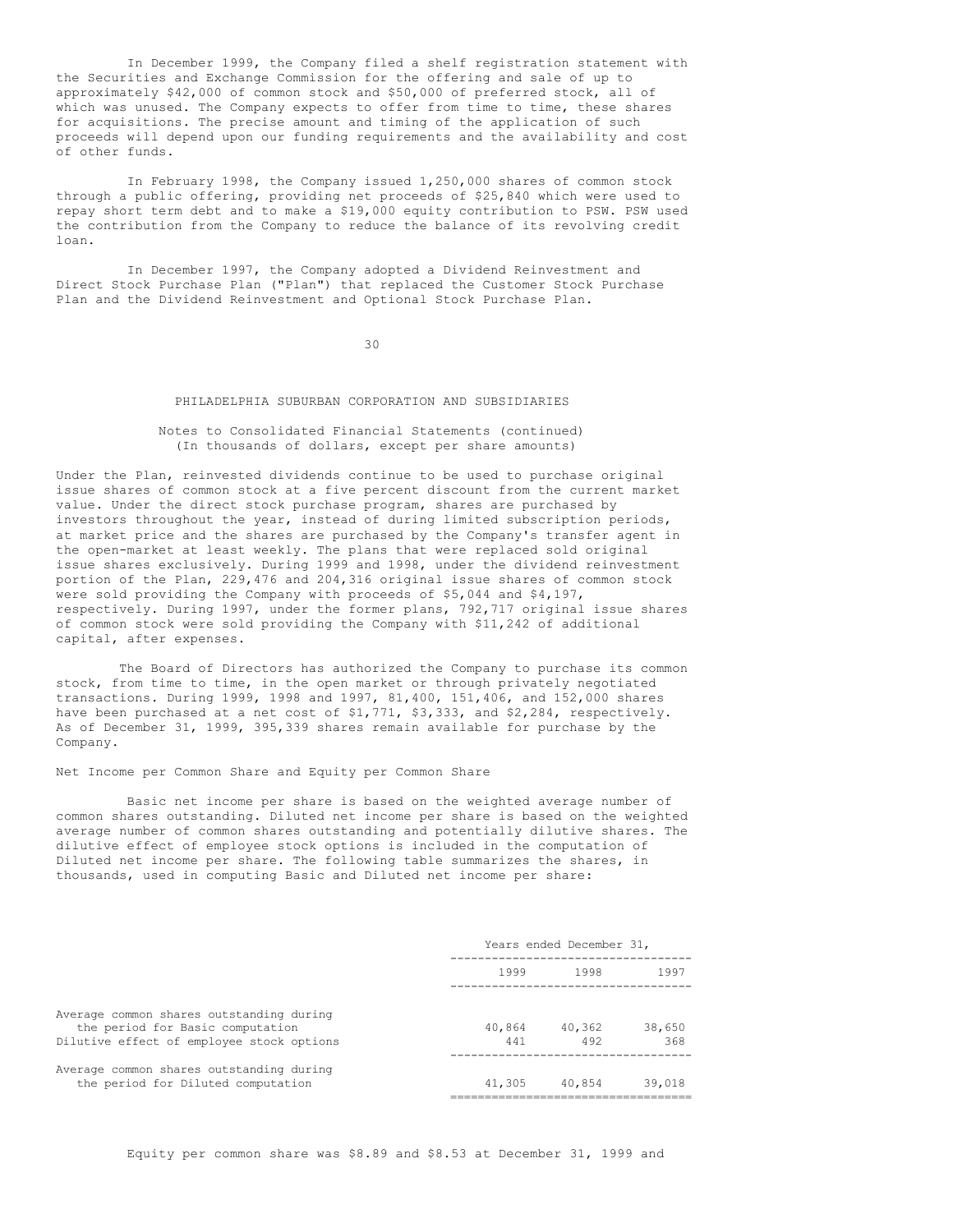1998, respectively. These amounts were computed by dividing common stockholders'equity by the number of shares of common stock outstanding at the end of each year.

31

### PHILADELPHIA SUBURBAN CORPORATION AND SUBSIDIARIES

## Notes to Consolidated Financial Statements (continued) (In thousands of dollars, except per share amounts)

### Shareholder Rights Plan

The Company has a Shareholder Rights Plan designed to protect the Company's shareholders in the event of an unsolicited unfair offer to acquire the Company. Each outstanding common share is entitled to one Right which is evidenced by the common share certificate. In the event that any person acquires 20% or more of the outstanding common shares or commences a tender or exchange offer which, if consummated, would result in a person or corporation owning at least 20% of the outstanding common shares of the Company, the Rights will begin to trade independently from the common shares and, if certain circumstances occur, including the acquisition by a person of 20% or more of the outstanding common shares, each Right would then entitle its holder to purchase a number of common shares of the Company at a substantial discount. If the Company is involved in a merger or other business combination at any time after the Rights become exercisable, the Rights will entitle the holder to acquire a certain number of shares of common stock of the acquiring company at a substantial discount. The Rights are redeemable by the Company at a redemption price of \$.01 per Right at any time before the Rights become exercisable. The Rights will expire on March 1, 2008, unless previously redeemed.

## Employee Stock and Incentive Plans

Under the 1994 Equity Compensation Plan ("1994 Plan"), as amended and restated effective March 3, 1998, the Company may grant qualified and non-qualified stock options to officers, key employees and consultants. Officers and key employees may also be granted dividend equivalents and restricted stock. Restricted stock may also be granted to non-employee members of the Board of Directors ("Board"). In November 1998, the Shareholders authorized an increase to the number of shares from 1,900,000 shares to 2,900,000 shares of common stock for issuance under the 1994 Plan. The maximum number of shares that may be subject to grants under the 1994 Plan to any one individual in any one year is 100,000. Awards under this plan are made by the Board of Directors or a committee of the Board.

Options under the 1994 plan, as well as the earlier 1988 Stock Option Plan were issued at the market price of the stock on the day of the grant. Options are exercisable in installments ranging from 20% to 50% annually, starting one year from the date of the grant and expire either 5 or 10 years from the date of the grant.

32

# PHILADELPHIA SUBURBAN CORPORATION AND SUBSIDIARIES

## Notes to Consolidated Financial Statements (continued) (In thousands of dollars, except per share amounts)

The following table summarizes stock option transactions for the two plans:

As of or For the Years Ended December 31,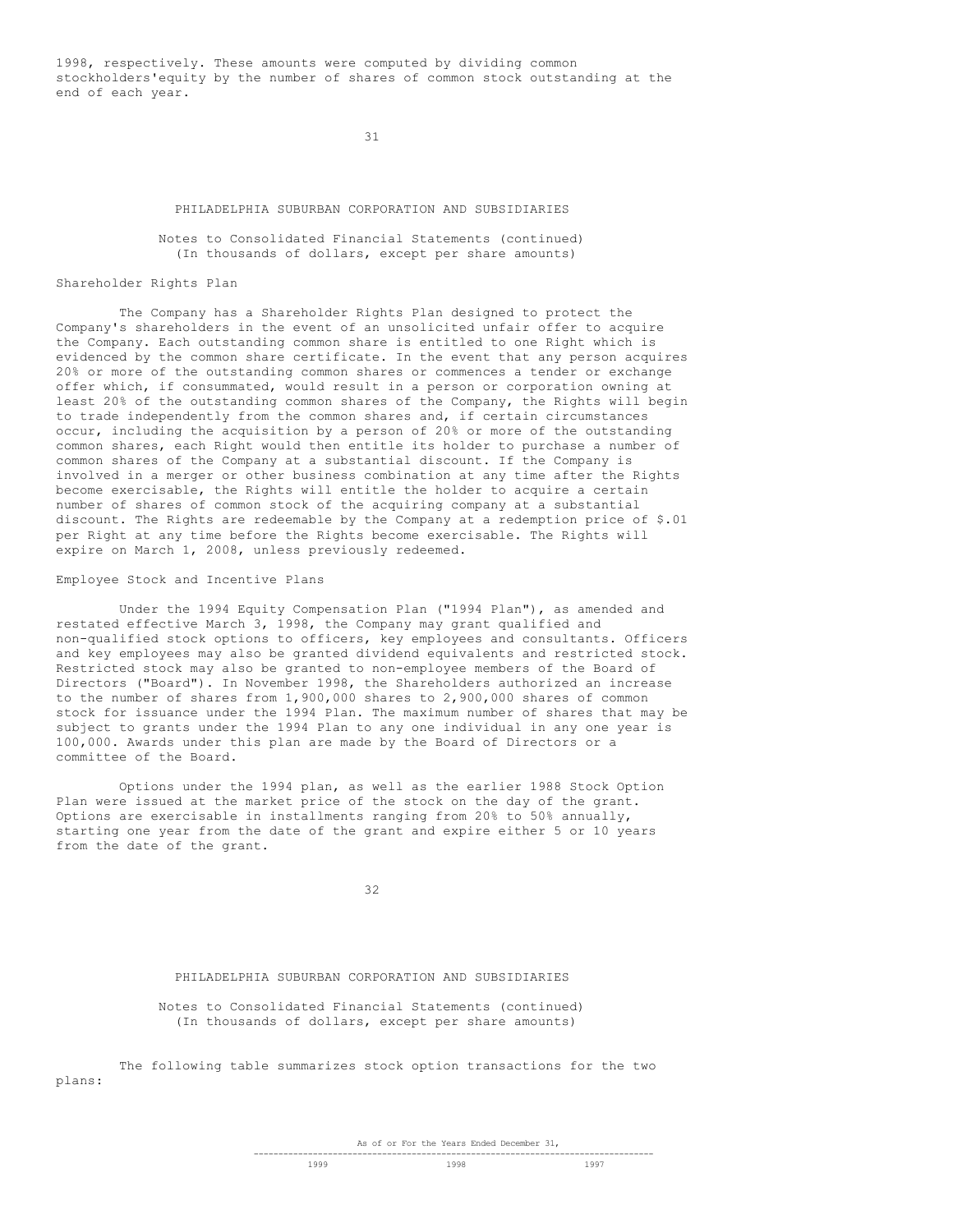|                                                                                  | Weighted<br>Average<br>Exercise                |                                    |                                                 | Weighted<br>Average<br>Exercise   |                                                 | Weighted<br>Average<br>Exercise  |
|----------------------------------------------------------------------------------|------------------------------------------------|------------------------------------|-------------------------------------------------|-----------------------------------|-------------------------------------------------|----------------------------------|
|                                                                                  | Shares                                         | Price                              | Shares                                          | Price                             | Shares                                          | Price                            |
| Options:<br>Outstanding, beginning of year<br>Granted<br>Terminated<br>Exercised | 1,133,907<br>302,500<br>(7, 557)<br>(145, 526) | \$13.75<br>21.43<br>20.50<br>11.17 | 1,107,614<br>263,500<br>(36, 710)<br>(200, 497) | \$11.03<br>22.13<br>12.54<br>9.94 | 1,202,541<br>263,333<br>(62, 904)<br>(295, 356) | \$9.53<br>15.14<br>11.43<br>8.48 |
| Outstanding, end of year                                                         | 1,283,324                                      | \$15.81                            | 1,133,907                                       | \$13.75                           | 1,107,614                                       | \$11.03                          |
| Exercisable, end of year                                                         | 724,832                                        | \$12.05                            | 607,535                                         | \$10.04                           | 547,858                                         | \$9.44                           |

Options exercised during 1999 ranged in price from \$8.56 per share to \$22.13 per share. At December 31, 1999, 1,299,326 options under the 1994 Plan were still available for grant. The following table summarizes the price ranges of the options outstanding and options exercisable as of December 31, 1999:

|                                                                           |                               | Options Outstanding                              |                                          | Options Exercisable          |                                          |  |
|---------------------------------------------------------------------------|-------------------------------|--------------------------------------------------|------------------------------------------|------------------------------|------------------------------------------|--|
|                                                                           | Shares                        | Weighted<br>Average<br>Remaining<br>Life (years) | Weighted<br>Average<br>Exercise<br>Price | Shares                       | Weighted<br>Average<br>Exercise<br>Price |  |
| Range of prices:<br>$$6.59 - 11.99$<br>$$12.00 -16.99$<br>$$17.00 -22.13$ | 480,390<br>244,938<br>557,996 | 4.6<br>6.9<br>8.7                                | \$9.33<br>14.97<br>21.75                 | 480,390<br>159,946<br>84,496 | \$9.33<br>14.89<br>22.13                 |  |
|                                                                           | 1,283,324                     | 6.8                                              | \$15.81                                  | 724,832                      | \$12.05                                  |  |

33

# PHILADELPHIA SUBURBAN CORPORATION AND SUBSIDIARIES

## Notes to Consolidated Financial Statements (continued) (In thousands of dollars, except per share amounts)

Under SFAS No. 123, "Accounting for Stock-Based Compensation", the Company elects to continue to apply the provisions of APB Opinion No. 25 and to provide the pro forma disclosure provisions of this statement. Accordingly, no compensation cost has been recognized in the financial statements for stock options that have been granted. Had the Company determined compensation cost based on the fair value at the grant date for its stock options under SFAS No. 123, the Company's net income available to common stock and Basic and Diluted net income per share would have been reduced to the pro forma amounts indicated below:

|                                       | Years Ended December 31, |          |  |          |   |          |
|---------------------------------------|--------------------------|----------|--|----------|---|----------|
|                                       |                          | 1999     |  | 1998     |   | 1997     |
| Net income available to common stock: |                          |          |  |          |   |          |
| As reported                           |                          | \$36,275 |  | \$44,820 |   | \$32,278 |
| Proforma                              |                          | 35,398   |  | 44,277   |   | 31,989   |
| Basic net income per share:           |                          |          |  |          |   |          |
| As reported                           | S                        | 0.89     |  | \$1.11   | S | 0.84     |
| Proforma                              |                          | 0.87     |  | 1.10     |   | 0.83     |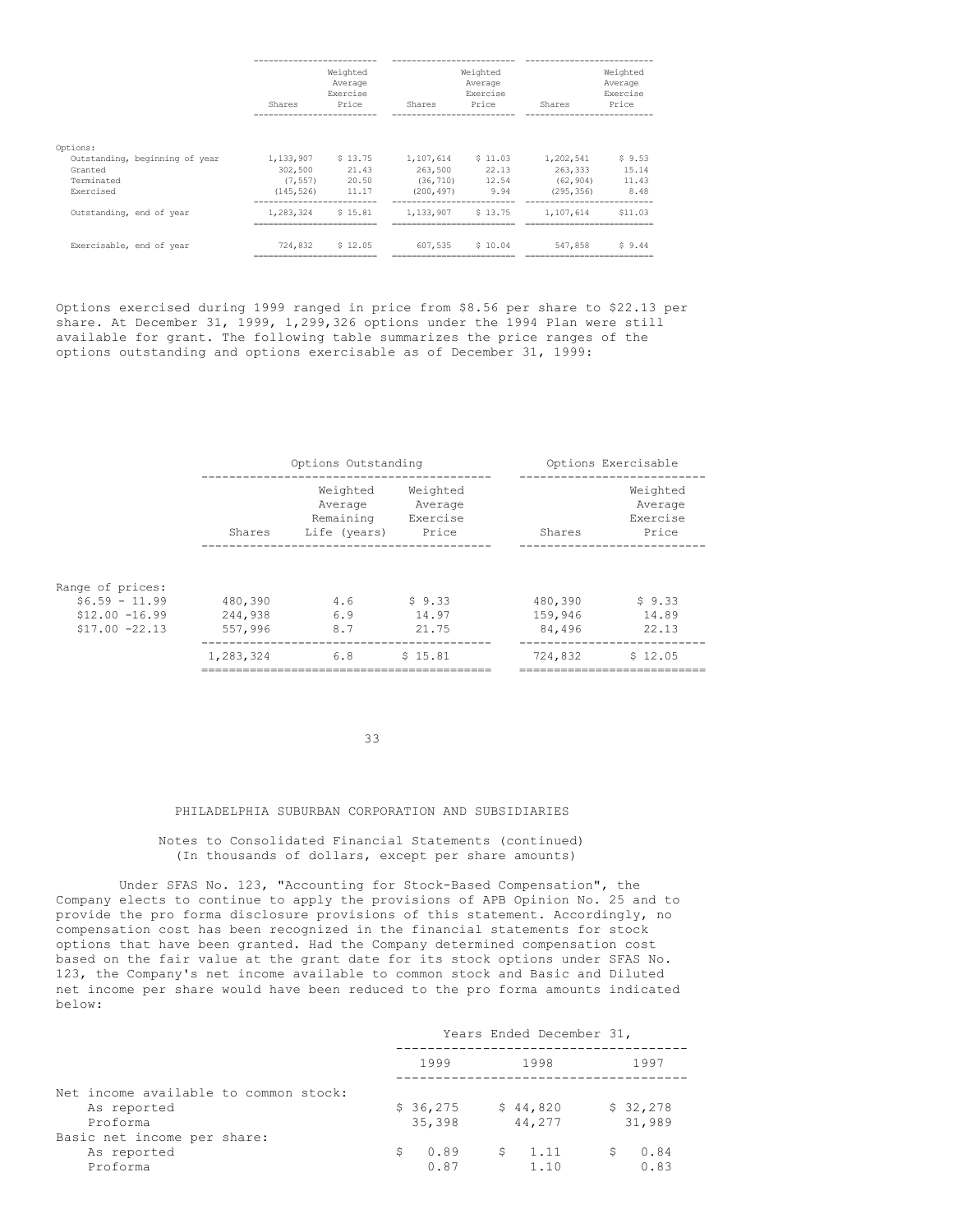| Diluted net income per share: |         |         |         |
|-------------------------------|---------|---------|---------|
| As reported                   | \$ 0.88 | \$ 1.10 | \$ 0.83 |
| Proforma                      | 0.86    | 1.08    | 0.82    |

The per share weighted-average fair value at the date of grant for stock options granted during 1999, 1998 and 1997 was \$5.35, \$5.32, and \$2.90 per option, respectively. The fair value of options at the date of grant was estimated using the Black-Scholes option-pricing model with the following weighted average assumptions:

|                       | 1999  | 1998  | 1997  |
|-----------------------|-------|-------|-------|
| Expected life (years) | 10    | 10    | 10    |
| Interest rate         | 5.4%  | 5.6%  | 6.6%  |
| Volatility            | 20.9% | 16.9% | 13.8% |
| Dividend vield        | 3.2%  | 2.9%  | 4.0%  |

Restricted stock awards provide the grantee with the rights of a shareholder, including the right to receive dividends and to vote such shares, but not the right to sell or otherwise transfer the shares during the restriction period. During 1999, 1998 and 1997, 4,400, 23,600 and 3,600 shares of restricted stock were granted with a restriction period ranging from six to 36 months. The value of restricted stock awards, which are "compensatory", is equal to the fair market value of the stock on the date of the grant less payments made by the grantee and is amortized ratably over the restriction period.

### Pension Plans and Other Postretirement Benefits

The Company has defined benefit pension plans that cover its full-time employees. Retirement benefits under the plans are generally based on the employee's total years of service and compensation during the last five years of employment. The Company's policy is to fund these plans annually at a level which is deductible for income tax purposes and which provides assets sufficient to meet its pension obligations. To offset certain limitations imposed by the Internal Revenue Code with respect to payments under qualified plans, the Company has a non-qualified Excess Benefit Plan for Salaried Employees in order to prevent certain employees from being penalized by these limitations. The Company also has non-qualified Supplemental Executive Retirement Plans for current and retired employees. The net pension costs and obligations of the qualified and non-qualified plans are included in the tables which follow.

In addition to providing pension benefits, the Company offers certain Postretirement Benefits other than Pensions ("PBOPs") to employees retiring with a minimum level of service. These PBOPs include continuation of medical and prescription drug benefits for all eligible retirees and a life insurance policy for eligible union retirees. The Company funds its gross PBOP cost through various trust accounts.

34

## PHILADELPHIA SUBURBAN CORPORATION AND SUBSIDIARIES

Notes to Consolidated Financial Statements (continued) (In thousands of dollars, except per share amounts)

The Company's pension expense includes the following components:

|                                               | Years Ended December 31, |         |         |  |  |
|-----------------------------------------------|--------------------------|---------|---------|--|--|
|                                               | 1999                     | 1998    | 1997    |  |  |
|                                               |                          |         |         |  |  |
| Benefits earned during the year               | \$ 3,232                 | \$2,949 | \$2,522 |  |  |
| Interest cost on projected benefit obligation | 7,214                    | 6,771   | 6,327   |  |  |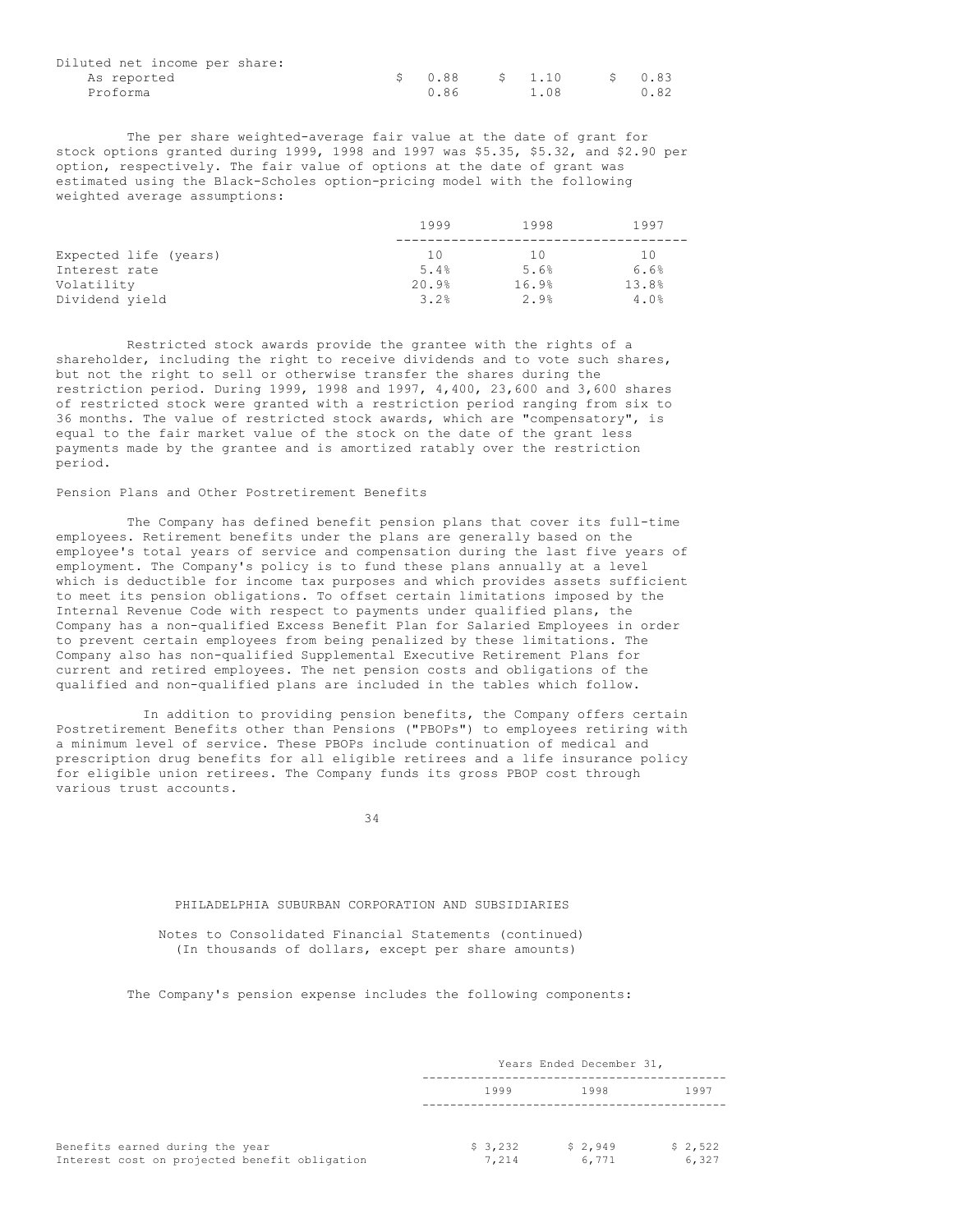| Expected return on plan assets | (10, 304) | (9,049) | (7, 859)                 |
|--------------------------------|-----------|---------|--------------------------|
| Net amortization and deferral  | (105)     | (38)    | (2)                      |
| Capitalized costs              | (47)      | (48)    | (113)                    |
| Rate-regulated adjustment      | 430       | (134)   | (552)                    |
| Special termination benefits   | 716       | 56      | $\overline{\phantom{0}}$ |
| Net pension cost               | \$1,136   | S 507   | \$323                    |
|                                |           |         |                          |

The rate-regulated adjustment set forth above is required in order to reflect pension expense for the Company in accordance with the method used in establishing water rates. During 1999 and 1998, the Company instituted early retirement and restructuring programs. These actions resulted in additional termination benefits of \$716 in 1999 and \$56 in 1998.

The Company's costs for postretirement benefits other than pensions includes the following components:

| Years Ended December 31, |       |                                                                                                              |  |  |
|--------------------------|-------|--------------------------------------------------------------------------------------------------------------|--|--|
|                          |       | 1997                                                                                                         |  |  |
|                          |       |                                                                                                              |  |  |
|                          |       | S.<br>485                                                                                                    |  |  |
|                          |       | 1,173                                                                                                        |  |  |
| (699)                    | (475) | (272)                                                                                                        |  |  |
| 628                      | 643   | 638                                                                                                          |  |  |
| 209                      |       |                                                                                                              |  |  |
| 208                      | 2.57  | 161                                                                                                          |  |  |
|                          |       |                                                                                                              |  |  |
|                          |       | (435)                                                                                                        |  |  |
|                          |       |                                                                                                              |  |  |
|                          | S.    | 1999 1998<br>645 \$ 575<br>1,249 1,229<br>2,240 2,229 2,185<br>$(464)$ $(454)$<br>$$1,776$ $$1,775$ $$1,750$ |  |  |

35

### PHILADELPHIA SUBURBAN CORPORATION AND SUBSIDIARIES

## Notes to Consolidated Financial Statements (continued) (In thousands of dollars, except per share amounts)

The changes in the benefit obligation and fair value of plan assets, the funded status of the plans and the assumptions used in the measurement of the company's benefit obligation are as follows:

|                                                  | Pension Benefits   |                   | Other<br>Postretirement Benefits |                 |  |
|--------------------------------------------------|--------------------|-------------------|----------------------------------|-----------------|--|
|                                                  | 1999               | 1998              |                                  | 1998            |  |
| Change in benefit obligation:                    |                    |                   |                                  |                 |  |
| Benefit obligation at January 1,<br>Service cost | \$106,047<br>3.123 | \$93,373<br>2.949 | \$19.015<br>649                  | \$16,207<br>575 |  |
| Interest cost                                    | 7,202              | 6.771             | 1,252                            | 1,229           |  |
| Plan amendments                                  | -                  | 804               | -                                | 928             |  |
| Special termination benefits                     | 689                | 56                | 28                               |                 |  |
| Change in measurement date                       | 2,024              | -                 | 181                              |                 |  |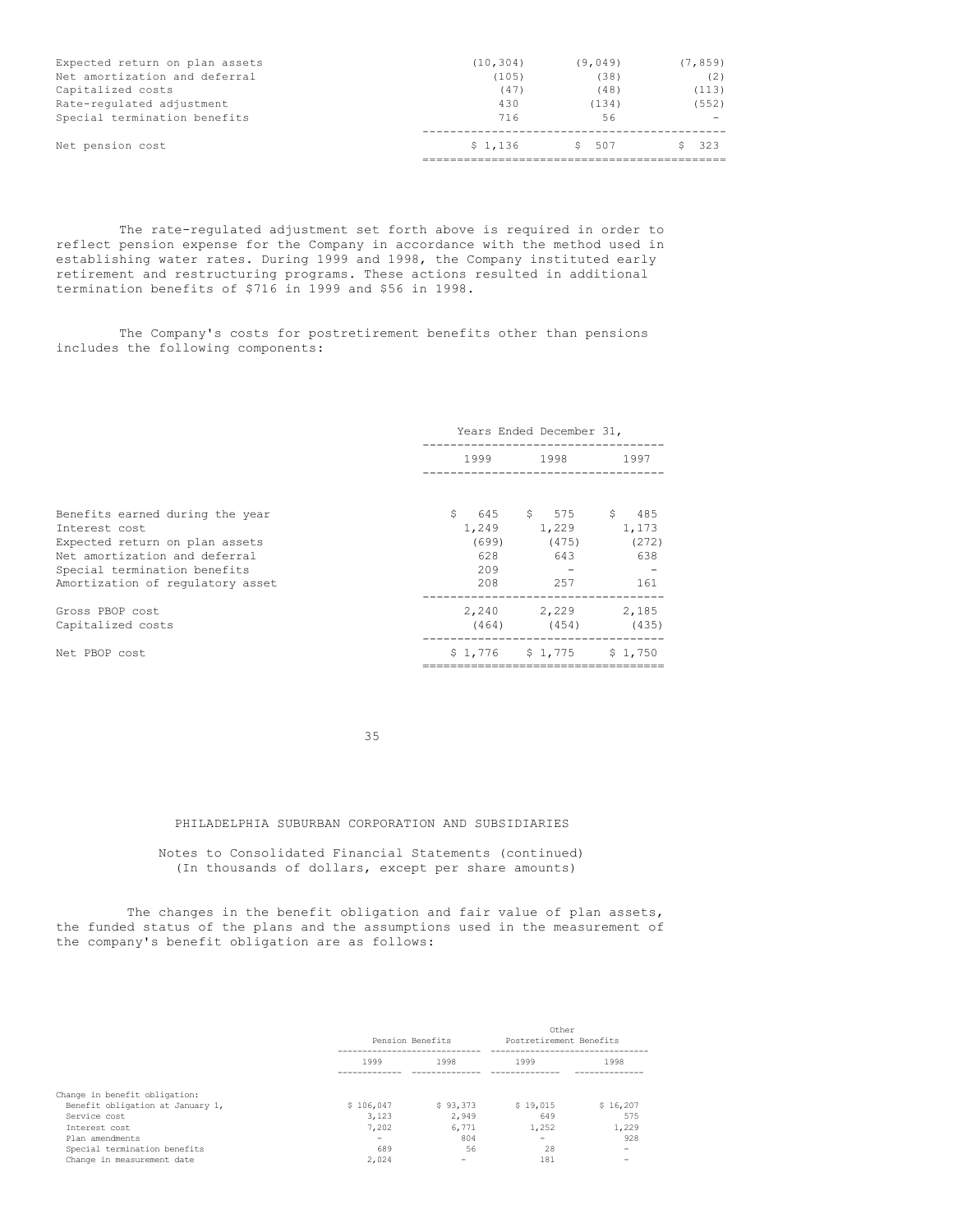| Actuarial loss (gain)<br>Benefits paid    |                          |                                 | $(15, 747)$ 6,843 $(3, 258)$<br>$(5, 110)$ $(4, 749)$ $(575)$ $(536)$ | 612                      |
|-------------------------------------------|--------------------------|---------------------------------|-----------------------------------------------------------------------|--------------------------|
| Benefit obligation at December 31,        |                          |                                 | 98,228 106,047 17,292 19,015                                          |                          |
| Change in plan assets:                    |                          |                                 |                                                                       |                          |
| Fair value of plan assets at January 1,   |                          |                                 | 116,848 102,773 8,003 5,437                                           |                          |
| Actual return on plan assets              |                          |                                 | 13,455 18,715 1,196 1,077                                             |                          |
| Employer contributions                    |                          |                                 | 39 109 2,162 2,025                                                    |                          |
| Change in measurement date                |                          | $3,135$ - 311                   |                                                                       | <b>Contract Contract</b> |
| Benefits paid                             |                          |                                 | $(5, 110)$ $(4, 749)$ $(575)$ $(536)$                                 |                          |
| Fair value of plan assets at December 31, | 128,367                  | --------------- --------------- | 116,848 11,097                                                        | 8,003                    |
| Funded status of plan:                    |                          |                                 |                                                                       |                          |
| Funded status at December 31,             |                          |                                 | $(30, 139)$ $(10, 801)$ $6, 195$ $11, 012$                            |                          |
| Contributions for fourth quarter          | <b>Contract Contract</b> | <b>Contract Contract</b>        | <b>Contract Contract</b>                                              | (357)                    |
| Unrecognized actuarial gain               |                          |                                 | 37.755 18.306 8.508                                                   | 5,025                    |
| Unrecognized prior service cost           |                          |                                 | $(3, 443)$ $(3, 874)$ 819 876                                         |                          |
| Rate-regulated adjustment                 |                          | $(1, 366)$ $(1, 803)$ $-$       |                                                                       |                          |
| Unrecognized net transition obligation    |                          |                                 | $1,876$ 1,967 (11,750) (12,654)                                       |                          |
| Accrued benefit costs                     |                          |                                 | $$4,683$ $$3,795$ $$3,772$                                            | \$3.902                  |
| Weighted-average assumptions              |                          |                                 |                                                                       |                          |
| as of December 31.                        |                          |                                 |                                                                       |                          |
| Discount rate                             |                          |                                 | $7.75\%$ 6.75-7.00% 7.75% 6.75-7.00%                                  |                          |
| Expected return on plan assets            | 9.00%                    |                                 | $9.00\%$ 6.00-9.00%                                                   | $6.00 - 9.00$            |
| Rate of compensation increase             |                          |                                 | $4.50-5.50\%$ $4.50-5.50\%$ $4.50\%$ $4.50\%$                         |                          |
|                                           |                          |                                 |                                                                       |                          |

The CWC plans were measured as of September 30, 1998 in the above table. This change in accounting method establishes December 31 as the measurement date for all PSC plans and does not result in a material impact to the plan assets or benefit obligation.

36

### PHILADELPHIA SUBURBAN CORPORATION AND SUBSIDIARIES

Notes to Consolidated Financial Statements (continued) (In thousands of dollars, except per share amounts)

The accumulated benefit obligation is in excess of plan assets for certain non-qualified plans. The projected benefit obligation, accumulated benefit obligation and fair value of plan assets for these plans were \$2,886, \$1,898 and \$0, and \$3,685, \$1,758 and \$0, respectively as of December 31, 1999 and 1998.

The assumed medical inflation rates under the PSC plans are 6.0%, reducing to 4.5% in 2002 for retirees under the age of 65 and 15.0%, reducing to 4.5% by 2006 for retirees 65 years of age and over. The assumed medical inflation rates under the CWC plans are 5.5%, reducing by 0.5% annually until 2001 and remain at 5.0% thereafter. The effect of a 1% increase in the assumed medical inflation rates would be to increase the accumulated postretirement benefit obligation as of December 31, 1999 and the 1999 PBOP costs by \$1,030 and \$114, respectively. The effect of a 1% decrease in the assumed medical inflation rates would be to decrease the accumulated postretirement benefit obligation as of December 31, 1999 and the 1999 PBOP costs by \$1,640 and \$236, respectively. The benefits of retired officers and certain other retirees are paid by the Company and not from plan assets due to limitations imposed by the Internal Revenue Code.

### Water Rates

In October 1999, PSW, in conjunction with CWC's Pennsylvania subsidiaries, filed an application with the Pennsylvania Public Utility Commission ("PAPUC") requesting a \$28,000 or 15.5% increase in annual revenues. The application is currently pending before the PAPUC and a final determination is anticipated by July 2000. In October 1997, the PAPUC approved a rate settlement reached between PSW and the parties actively litigating the rate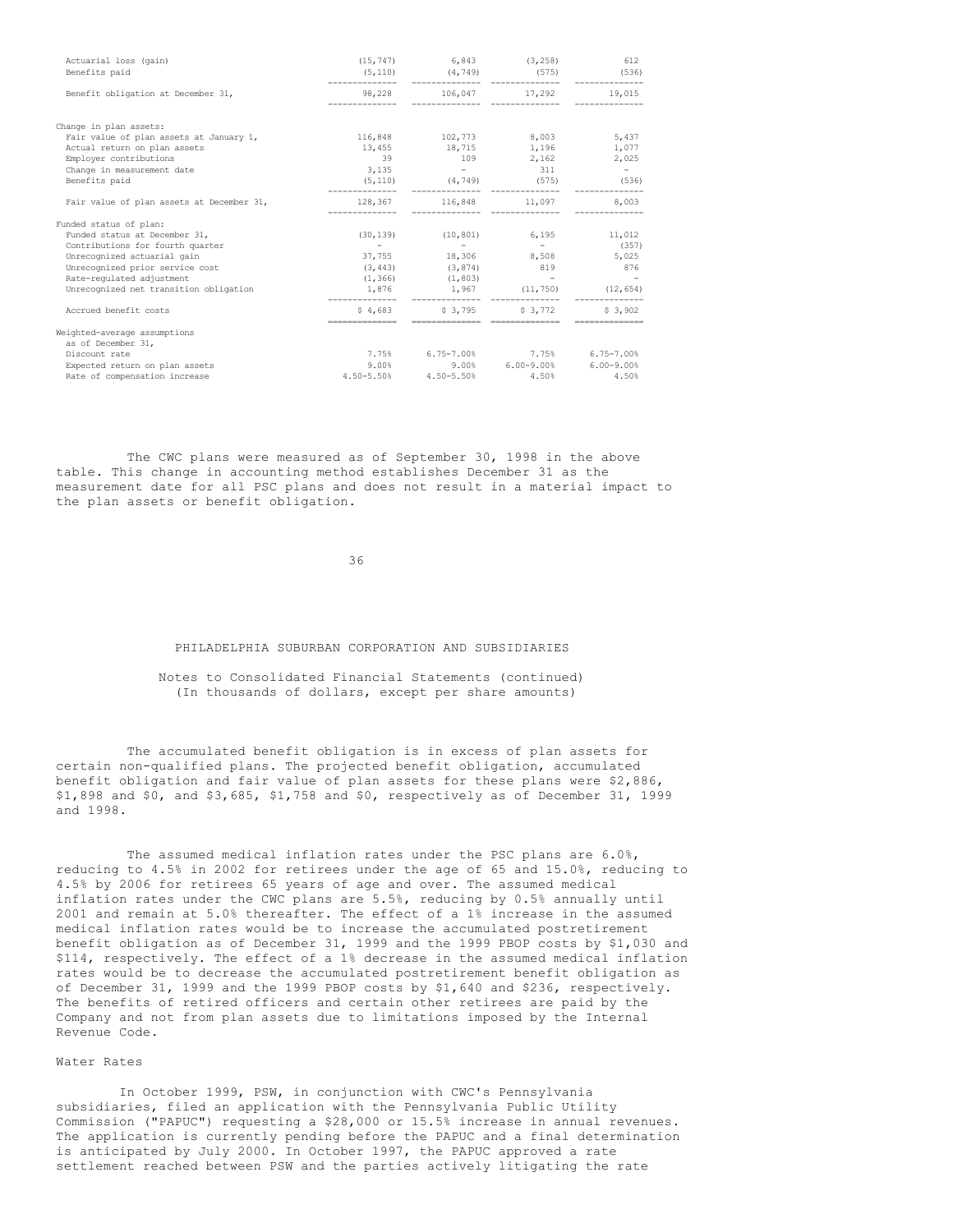application PSW filed in April 1997. The settlement was designed to increase PSW's annual revenue by \$9,300 or 7.3% over the level in effect at the time of the filing. The rates in effect at the time of the filing included a 1% or \$1,300 Distribution System Improvement Charge ("DSIC"). Consequently, the settlement resulted in a total base rate increase of \$10,600 or 8.3%.

The CWC operating subsidiaries were allowed annual rate increases of \$390 for 1999, \$3,334 for 1998 and \$2,769 for 1997, represented by two, five, and four rate decisions, respectively. Revenues from these increases realized in the year of grant were approximately \$308, \$1,969, and \$489 in 1999, 1998 and 1997, respectively.

The DSIC enables water utilities in Pennsylvania to add a surcharge to customer bills reflecting the capital costs and depreciation related to certain distribution system improvement projects completed and placed into service between base rate filings. PSW is permitted to request adjustments to the DSIC quarterly to reflect subsequent capital expenditures and it is reset to zero when new base rates that reflect the costs of those additions become effective or when PSW's pro forma earnings exceed a PUC benchmark. The maximum DSIC that can be in effect at any time is 5%. The DSIC in the first quarter of 2000 has been set at 5% and is expected to continue at 5% until new base rates become effective. The DSIC provided revenues in 1999, 1998 and 1997 of \$4,140, \$229 and \$1,104, respectively.

In addition to its base rates and DSIC, PSW and CWC's Pennsylvania subsidiaries have utilized a surcharge or credit on their bills to reflect certain changes in Pennsylvania State taxes until such time as the tax changes are incorporated into base rates. Various surcharge rates provided operating revenues of \$1,306 in 1999, and rate credits reduced operating revenues in 1998 by \$117. There were no surcharges or credits during 1997.

37

#### PHILADELPHIA SUBURBAN CORPORATION AND SUBSIDIARIES

Notes to Consolidated Financial Statements (continued) (In thousands of dollars, except per share amounts)

### Discontinued Operations

The net reserve of discontinued operations is comprised of two separate operations as follows:

|                                                                                              | December 31,   |                   |
|----------------------------------------------------------------------------------------------|----------------|-------------------|
|                                                                                              | 1999           | 1998              |
| Net reserve (assets) of CWC's CAT operations<br>Net reserve of PSC's nonregulated businesses | \$113<br>1,008 | \$ (418)<br>1,008 |
| Net reserve of discontinued operations                                                       | \$1,121        | 590<br>S          |

In April 1997, the Board of Directors of CWC announced its intention to dispose of its technical services company, Consumers Applied Technologies, Inc. ("CAT"). A reserve for estimated losses and certain future costs was established in 1997 of \$2,350, net of tax benefits of \$1,211. CWC had been unable to sell CAT as an on-going business and is proceeding with its liquidation. CAT's operations were substantially shutdown during 1997. The operating results of CAT prior to the date of discontinuance are shown under discontinued operations on the accompanying consolidated statements of income and comprehensive income. Operating revenues for the discontinued operations for 1998 and 1997 were \$393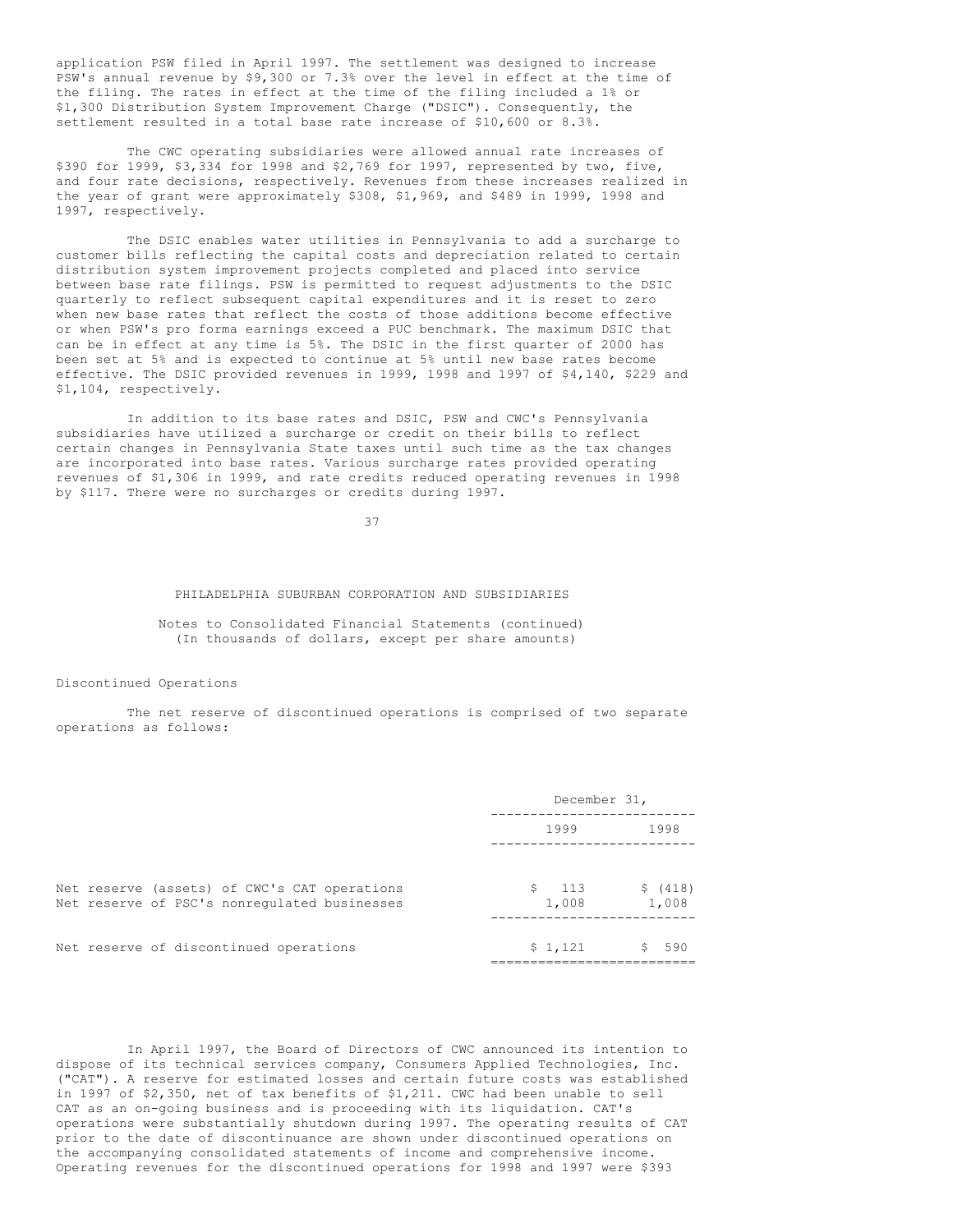and \$4,573, respectively. The net reserve (or assets) of CWC's discontinued operations consist pimarily of the reserve for estimated future costs associated with CAT, less accounts receivable. The change in the net reserve during 1999 was due to the collections of accounts receivable from former customers.

The Board of Directors of PSC had authorized the sale of substantially all of the Company's non-regulated businesses and the last of these businesses was sold in 1993. At the time the Board of Directors of PSC authorized the sale of these businesses, the Company established reserves for estimated losses and certain future costs. These reserves were recorded on the balance sheet net of related income tax benefits. Management continues to assess the asserted and unasserted legal claims related to these discontinued operations, and the reserves will be adjusted when certain contigencies are reduced or an assessment indicates that a reserve is no longer necessary.

38

|                                     | First | Second      |                                               | Third Fourth | Total<br>Year |  |  |  |  |  |
|-------------------------------------|-------|-------------|-----------------------------------------------|--------------|---------------|--|--|--|--|--|
| 1999                                |       |             |                                               |              |               |  |  |  |  |  |
|                                     |       |             |                                               |              |               |  |  |  |  |  |
| Operating revenues                  |       |             | \$58,597 \$66,165 \$69,527 \$63,037 \$257,326 |              |               |  |  |  |  |  |
| Operations and maintenance expense  |       |             | 22,725 24,203 24,645 27,185 98,758            |              |               |  |  |  |  |  |
| Net income available to common      |       |             |                                               |              |               |  |  |  |  |  |
| stock                               |       |             | 316 12,033 14,332 9,594 36,275                |              |               |  |  |  |  |  |
| Basic net income per common share   |       |             | $0.01$ $0.29$ $0.35$ $0.24$ $0.89$            |              |               |  |  |  |  |  |
| Diluted net income per common share |       |             | $0.01$ $0.29$ $0.35$ $0.23$                   |              | 0.88          |  |  |  |  |  |
| Dividends declared and paid         |       |             |                                               |              |               |  |  |  |  |  |
| per common share                    | 0.17  | 0.17        | 0.18                                          | 0.18         | 0.70          |  |  |  |  |  |
| Price range of common stock         |       |             |                                               |              |               |  |  |  |  |  |
| - high                              |       |             | 29.75 25.75 25.31                             | 24.19        | 29.75         |  |  |  |  |  |
| $-$ low                             |       | 19.75 21.31 | 21.13                                         | 20.19        | 19.75         |  |  |  |  |  |
| 1998                                |       |             |                                               |              |               |  |  |  |  |  |
| Operating revenues                  |       |             | \$57,933 \$61,740 \$68,991 \$62,107 \$250,771 |              |               |  |  |  |  |  |
| Operations and maintenance expense  |       |             | 23,604 24,005 25,216 27,314 100,139           |              |               |  |  |  |  |  |
| Net income available to common      |       |             |                                               |              |               |  |  |  |  |  |
| stock                               |       |             | 7,852 14,577 13,787 8,604 44,820              |              |               |  |  |  |  |  |
| Basic net income per common share   |       |             | $0.20$ $0.36$ $0.34$ $0.21$ $1.11$            |              |               |  |  |  |  |  |
| Diluted net income per common share |       |             | $0.19$ $0.36$ $0.34$ $0.21$ $1.10$            |              |               |  |  |  |  |  |
| Dividend paid per common share      |       |             | $0.1625$ $0.1625$ $0.1700$ $0.1700$           |              | 0.6650        |  |  |  |  |  |
| Dividend declared per common share  |       | 0.1625      | 0.1700                                        | 0.1700       | 0.5025        |  |  |  |  |  |
| Price range of common stock         |       |             |                                               |              |               |  |  |  |  |  |
| - high                              |       |             | 25.75 22.56 28.19                             | 30.06        | 30.06         |  |  |  |  |  |
| $-$ low                             |       | 19.56 18.88 | 20.50                                         | 23.00        | 18.88         |  |  |  |  |  |

High and low prices of the Company's common stock are as reported on the New York Stock Exchange Composite Tape.

Dividends paid and declared per common share represents PSC's historical dividends. The cash dividend paid in March 1998 of \$0.1625 was declared in December 1997.

Net income available to common stock and net income per common share for the first quarter of 1999 includes net charges of \$6,134 (\$6,334 pre-tax), or \$0.15 per share, for the Consumers Water Company merger transaction costs and a charge for related restructuring costs of \$2,462 (\$3,787 pre-tax), or \$0.06 per share.

Net income available to common stock and net income per common share for the second quarter of 1998 includes a net gain of  $$3,903$  ( $$6,680$  pre-tax), or \$0.10 per share, on the sale of Consumers Water Company's New Hampshire system pursuant to the State's condemnation statute.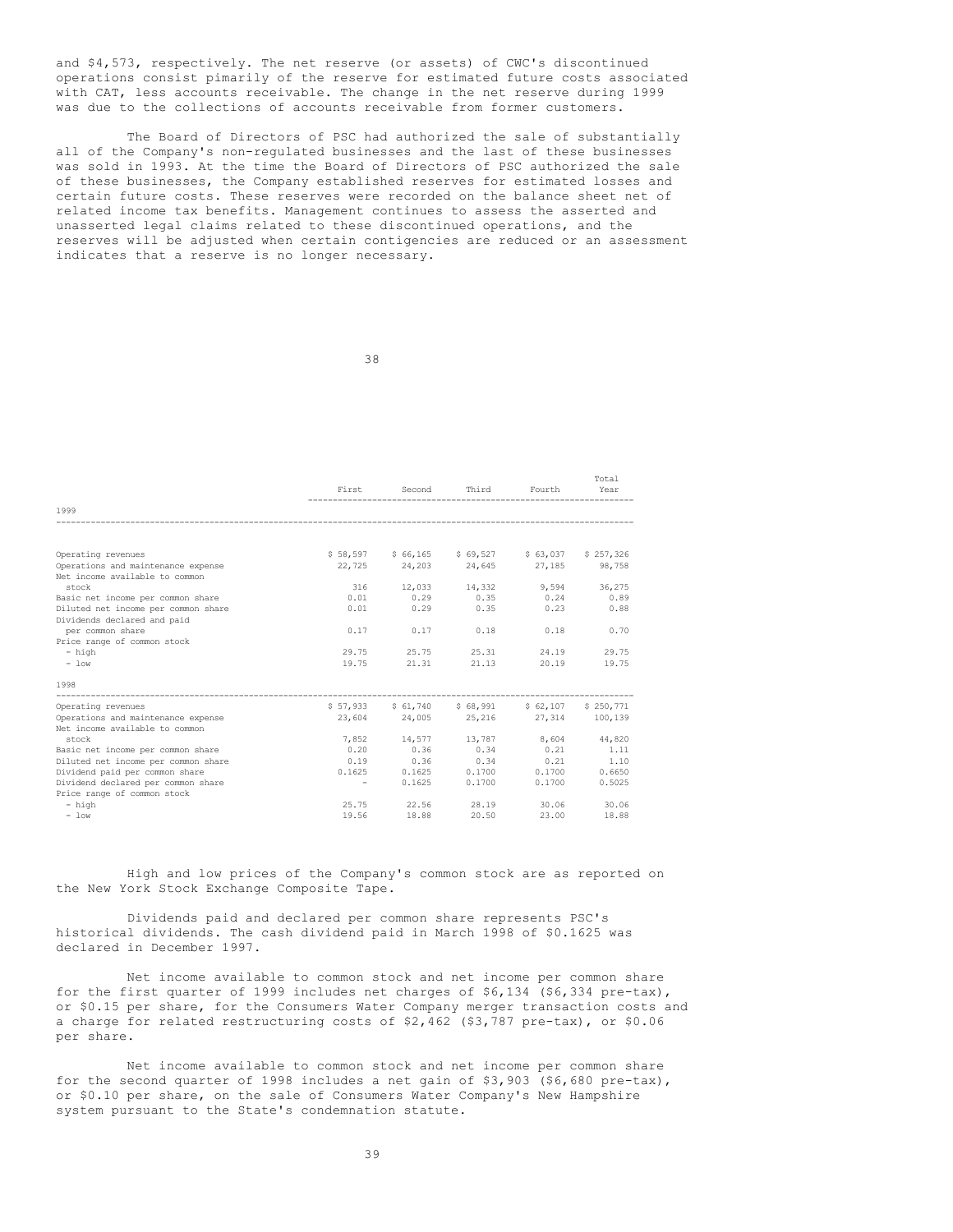Summary of Selected Financial Data Philadelphia Suburban Corporation and Subsidiaries

---------------------------------- (in thousands of dollars, except per share amounts)

| Years ended December 31.                       |    | 1999                     |     | 1998                     |   | 1997                    |    | 1996          |    | 1995      |
|------------------------------------------------|----|--------------------------|-----|--------------------------|---|-------------------------|----|---------------|----|-----------|
|                                                |    |                          |     | ----------------         |   |                         |    |               |    |           |
| PER COMMON SHARE:                              |    |                          |     |                          |   |                         |    |               |    |           |
| Income from continuing operations (a)          |    |                          |     |                          |   |                         |    |               |    |           |
| Basic                                          | s  | 0.89                     | \$. | 1.11                     | s | 0.91                    | S. | 0.78          | S. | 0.83      |
| Diluted                                        |    | 0.88                     |     | 1.10                     |   | 0.90                    |    | 0.77          |    | 0.83      |
| Net income (a)                                 |    |                          |     |                          |   |                         |    |               |    |           |
| Basic                                          |    | 0.89                     |     | 1.11                     |   | 0.84                    |    | 0.72          |    | 0.83      |
| Diluted                                        |    | 0.88                     |     | 1.10                     |   | 0.83                    |    | 0.71          |    | 0.82      |
| Cash dividends paid (b)                        |    | 0.70                     |     | 0.67                     |   | 0.62                    |    | 0.59          |    | 0.57      |
| Cash dividends declared (b) (c)                |    | 0.70                     |     | 0.50                     |   | 0.79                    |    | 0.59          |    | 0.57      |
| Return on average stockholders' equity (a) (d) |    | 10.1%                    |     | 13.6%                    |   | 11.8%                   |    | 10.5%         |    | 11.6%     |
| Book value at year end                         | S. | 8.89                     |     | $S \t 8.53$              |   | $5 \t 7.70$             |    | $5 \t 7.44$   |    | 5, 7.21   |
| Market value at year end                       |    | 20.69                    |     | 29.56                    |   | 22.08                   |    | 14.91         |    | 10.38     |
| INCOME STATEMENT HIGHLIGHTS:                   |    |                          |     |                          |   |                         |    |               |    |           |
| Operating revenues (d)                         |    | \$257,326                |     | \$250,771                |   | \$235,852               |    | \$215,971     |    | \$208,100 |
| Depreciation and amortization (d)              |    | 31,903                   |     | 29,464                   |   | 27,977                  |    | 25.277        |    | 21,825    |
| Interest expense (d) (e)                       |    | 31,796                   |     | 30,785                   |   | 32, 317                 |    | 29,112        |    | 27,492    |
| Income before income taxes (d)                 |    | 62,915                   |     | 75,133                   |   | 57,642                  |    | 48,554        |    | 49,673    |
| Provision for income taxes (d)                 |    | 26,531                   |     | 30,118                   |   | 22,432                  |    | 19,350 19,786 |    |           |
| Income from continuing operations (a)          |    | 36,384                   |     | 45,015                   |   | 35,210                  |    | 29,204        |    | 29,887    |
| Net income available to common stock (a)       |    | 36,275                   |     | 44,820                   |   | 32,278                  |    | 26,918        |    | 29,647    |
| BALANCE SHEET HIGHLIGHTS:                      |    |                          |     |                          |   |                         |    |               |    |           |
| Total assets                                   |    | \$1,280,805              |     | \$1,156,733              |   | \$1,083,162 \$1,038,926 |    |               |    | \$948,039 |
| Property, plant and equipment, net             |    | 1, 135, 364              |     | 1,016,194                |   | 952,626                 |    | 907,739       |    | 817,374   |
| Stockholders' equity                           |    | 368.901                  |     | 353,088                  |   | 306,816                 |    | 289,436       |    | 266,399   |
| Preferred stock with mandatory redemption (f)  |    | <b>Contract Contract</b> |     | <b>Contract Contract</b> |   | 4,214                   |    | 5,643         |    | 7,143     |
| Long-term debt (f)                             |    | 425,946                  |     | 377, 355                 |   | 407,526                 |    | 403,524       |    | 351,853   |
| Total debt                                     |    | 529,015                  |     | 440,905                  |   | 436,756                 |    | 426,438       |    | 368,939   |
| ADDITIONAL INFORMATION:                        |    |                          |     |                          |   |                         |    |               |    |           |
| Net cash flows from operating activities       |    | \$74,103                 |     | \$84,362                 |   | \$71,252                |    | \$56,274      |    | \$53,217  |
| Capital additions (d) (q)                      |    | 96,383                   |     | 87,973                   |   | 67,378                  |    | 66,130        |    | 73,369    |
| Dividends on common stock                      |    | 29,217                   |     | 29,349                   |   | 26,752                  |    | 25,137        |    | 23,452    |
| Number of metered customers                    |    | 548,937                  |     | 525,959                  |   | 519,160                 |    | 512,150       |    | 487,730   |
| Number of shareholders of common stock         |    | 21,187                   |     | 20,553                   |   | 19,902                  |    | 19,905        |    | 18,514    |
| Common shares outstanding (000)                |    | 41,013                   |     | 40,702                   |   | 39,112                  |    | 38,162        |    | 36,602    |
| Employees (full-time)                          |    | 945                      |     | 973                      |   | 979                     |    | 1,016         |    | 1,027     |
|                                                |    |                          |     |                          |   |                         |    |               |    |           |

(a) The 1999 amounts include a net charge of \$8,596 (\$10,121 pre-tax) or \$0.21 per share for the Consumers Water Company merger transaction costs and related restructuring costs. The 1998 amounts include a net gain of \$3,903 (\$6,680 pre-tax) or \$0.10 per share on the sale of Consumers Water Company's New Hampshire system pursuant to the State's condemnation statute.

- (b) Amount represents PSC's historical dividends per common share.
- (c) The cash dividend of \$0.1625, paid in March 1998, was declared in December 1997.
- (d) Continuing operations only.
- (e) Includes dividends on preferred stock of subsidiary and minority interest; net of allowance for funds used during construction.
- (f) Includes current portion.
- (g) Excludes payments for acquired water systems of \$39,164 in 1999, \$24,498 in 1998, \$1,226 in 1997, \$44,110 in 1996, and \$27,651 in 1995.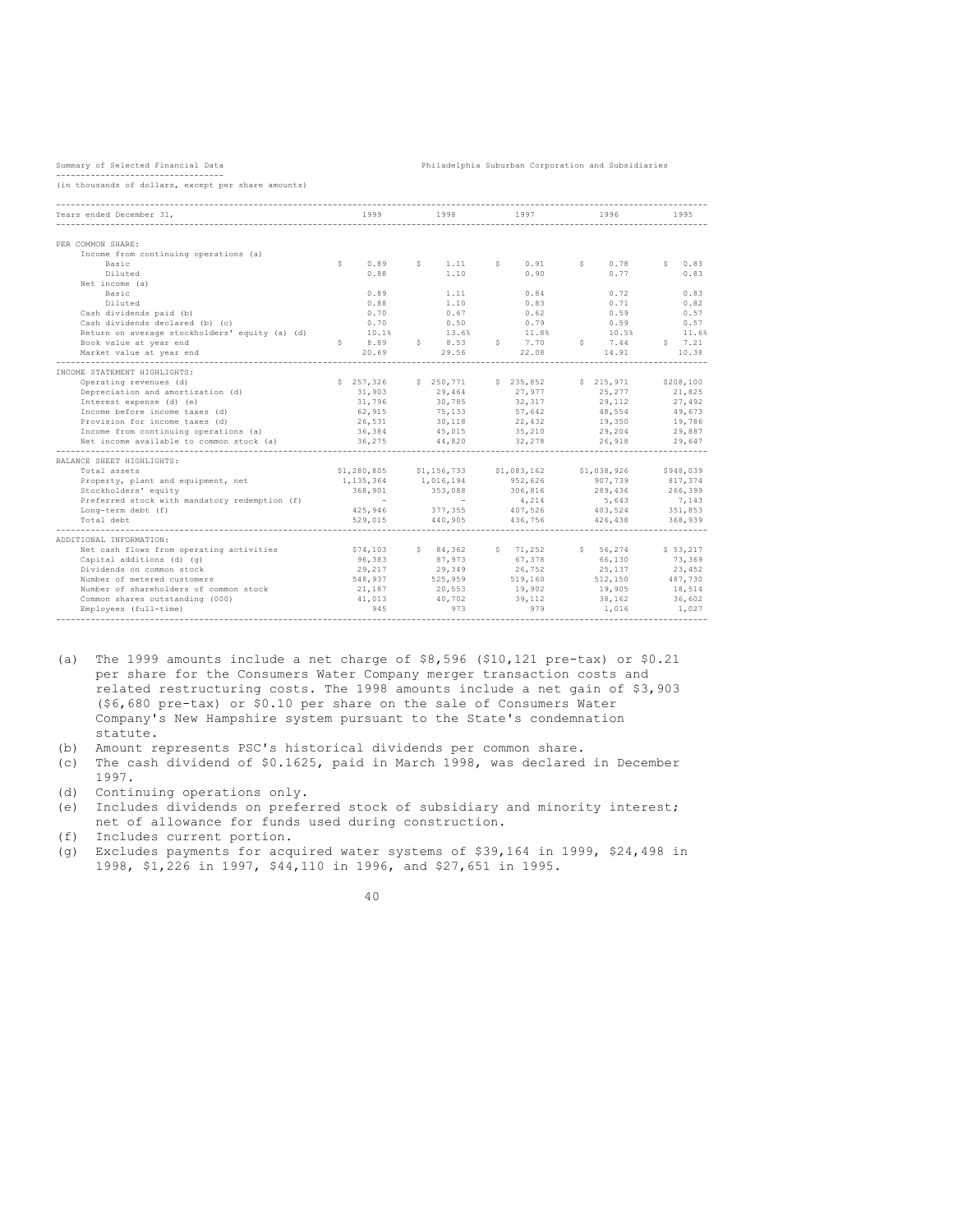Exhibit 21 (unaudited)

The following table lists all of the subsidiaries of Philadelphia Suburban Corporation at December 31, 1999:

> Philadelphia Suburban Water Company (Pa.) Utility & Municipal Services, Inc. (Pa.) PSC Services, Inc. (Del.) Suburban Wastewater Company (Pa.) Suburban Environmental Services, Inc. (Pa.) Little Washington Wastewater Company (Pa.) Drexel Hill Corporation (Pa.) Pennsylvania Suburban Water Company (Pa.) Consumers Water Company (Pa.) Consumers Ohio Water Company (Ohio) Consumers Illinois Water Company (Illinois) Consumers New Jersey Water Company (New Jersey) Consumers Maine Water Company (Maine) Consumers Pennsylvania Water Company - Shenango Valley Division (Pa.) Consumers Pennsylvania Water Company - Roaring Creek Division (Pa.) Consumers Pennsylvania Water Company - Susquehanna Division (Pa.) Masury Water Company (Ohio)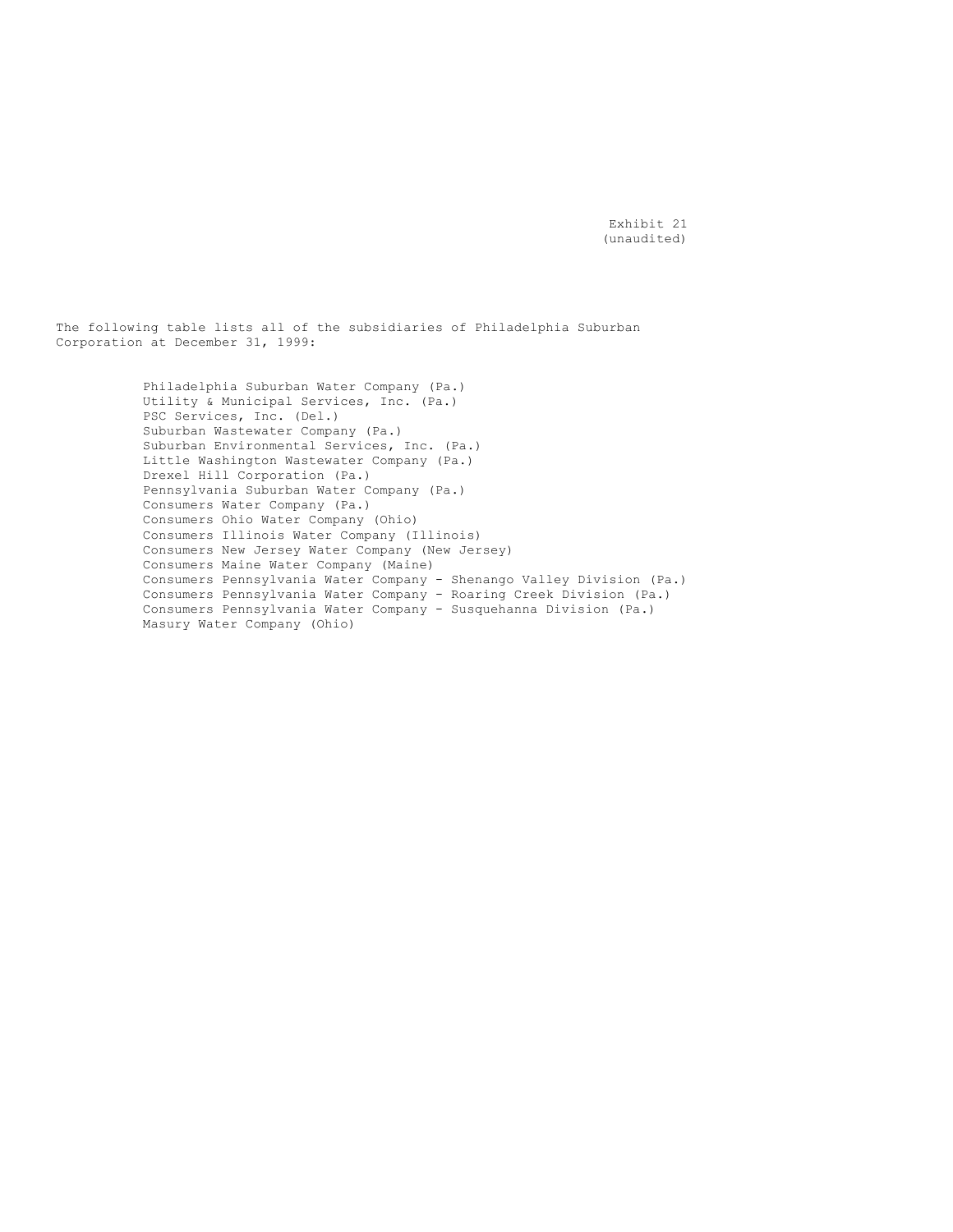Exhibit 23

CONSENT OF INDEPENDENT ACCOUNTANTS

The Board of Directors Philadelphia Suburban Corporation:

We consent to incorporation by reference in the Registration Statements on Form S-8 (1994 Equity Compensation Plan No. 333-70859), (1994 Employee Stock Purchase Plan No. 033-52557), (1988 Stock Option Plan No. 33-27032), (1982 Stock Option Plan No. 2-81757); on Form S-3 (Dividend Reinvestment and Direct Stock Purchase Plan No. 333-42275), (Customer Stock Purchase Plan No. 33-64301); and on Form S-4 (No. 333-93243) of Philadelphia Suburban Corporation of our report dated January 31, 2000, relating to the consolidated balance sheets and the statements of capitalization of Philadelphia Suburban Corporation and subsidiaries as of December 31, 1999 and 1998 and the related consolidated statements of income and comprehensive income, and cash flow for each of the years in the three-year period ended December 31, 1999, which report is incorporated by reference in the December 31, 1999 Annual Report on Form 10-K of Philadelphia Suburban Corporation.

KPMG LLP

Philadelphia, Pennsylvania March 28, 2000